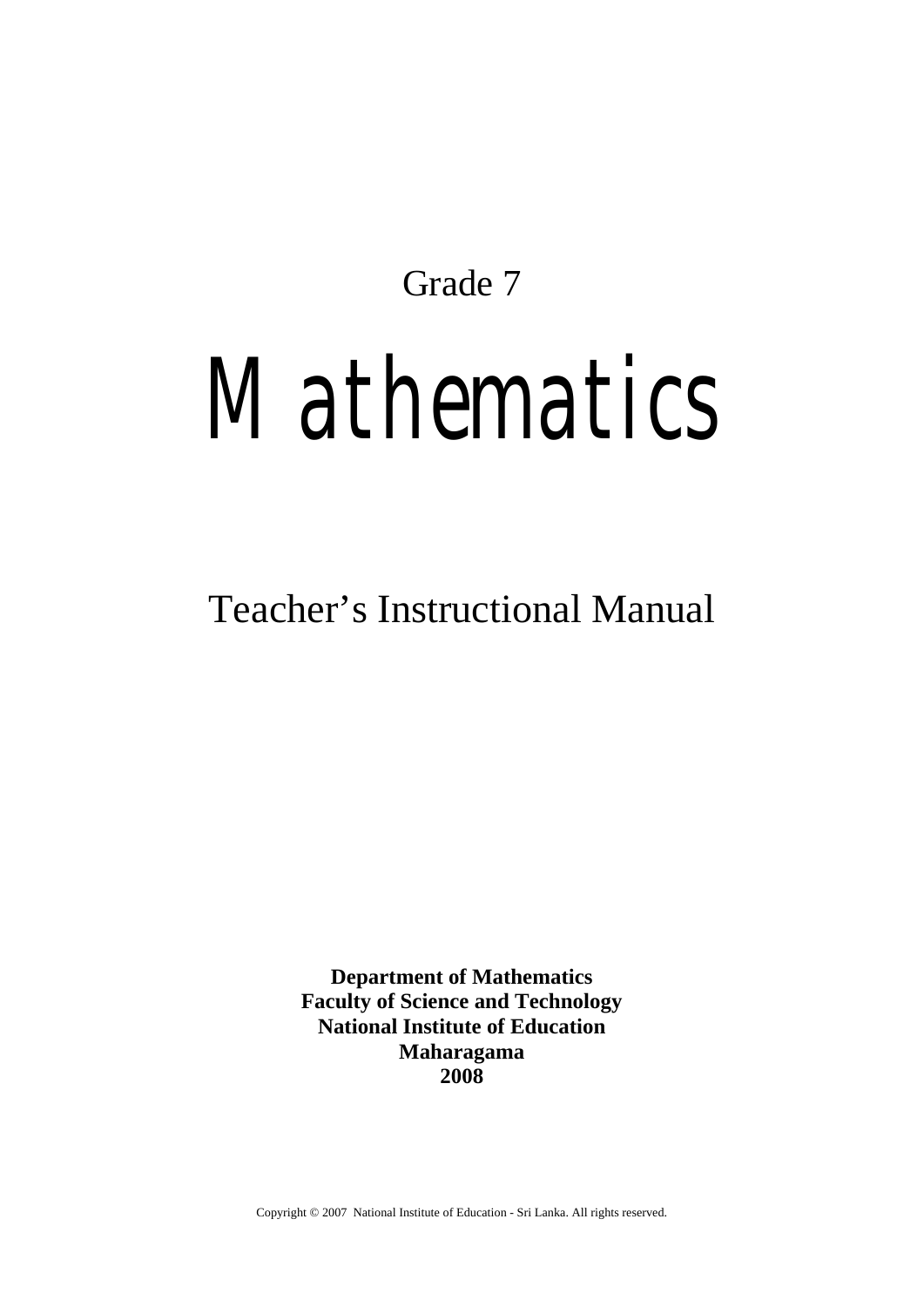## **Mathematics**

**Grade 7 – Teacher's Instructional Manual** 

© National Institute of Education

First Print 2008

Department of Mathematics Faculty of Science and Technology National Institute of Education

**Print:**  *Press National Institute of Education Maharagama*  (*011*)*2851301-4*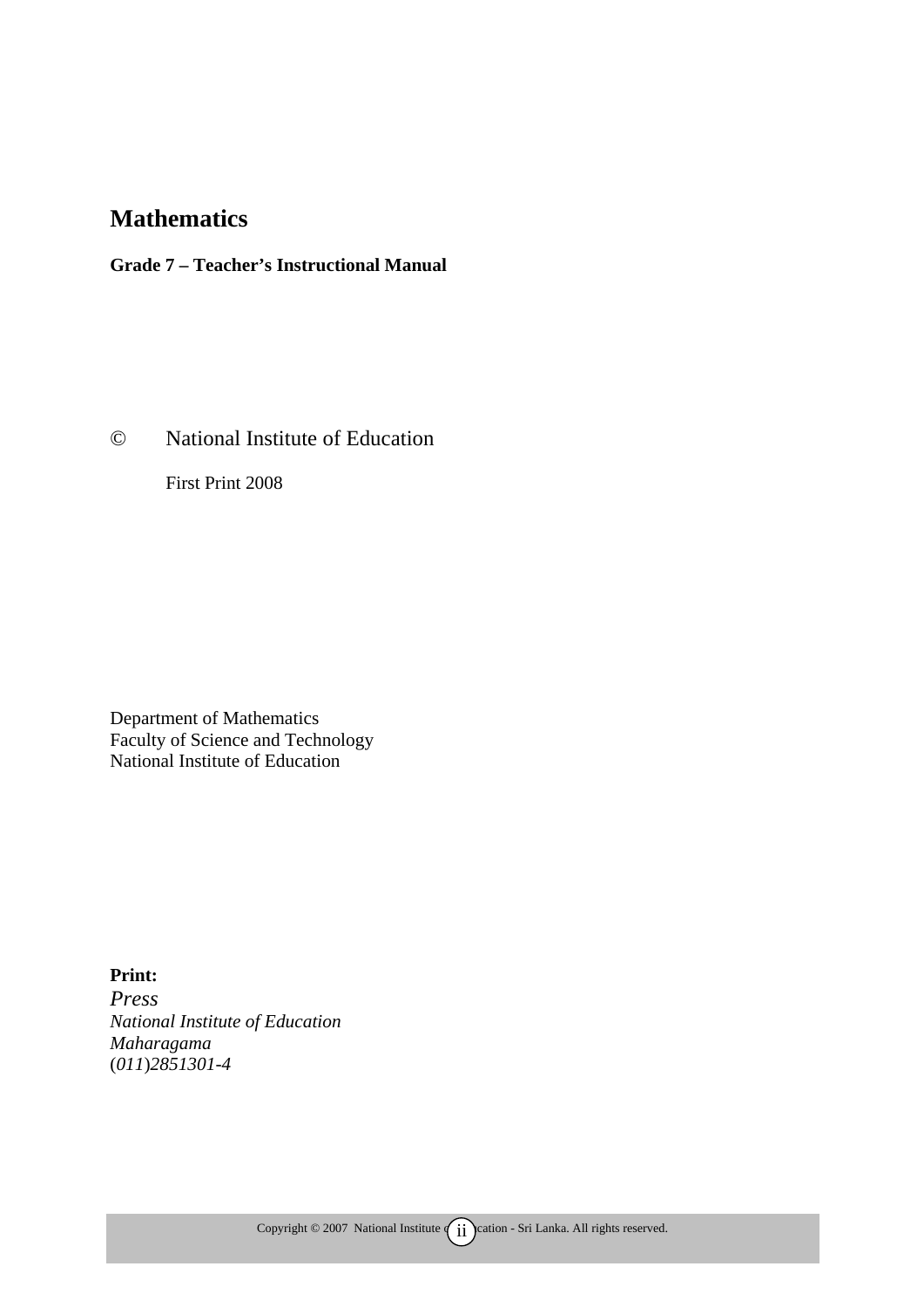#### **Message of the Director General**

The first curriculum revision for the new millennium aims to eliminate several problems that exist in the present education system. Having identified the problems that youth face due to the weakening of thinking, social and personal skills, and investigating step by step the factors that have resulted in this situation, this curriculum reform has been planned in order to create the environment that is necessary to overcome this.

Our country took the lead in education in the Asian region in the past. However many other countries in this region have now advanced ahead of us. Some of the factors that have caused this decline are the actions that have been taken continuously by the educational institutions over a period of time, to retain what is known, to learn the pre-determined and construct what is in the same manner as before.

By taking all these factors into consideration, the officers of the National Institute of Education have endeavored to compile the new curriculum with a clearer vision. The primary objective of this curriculum is to produce a generation of students who will display their readiness for a successful future, by changing what is known, exploring what is new and building up what is required for the future. It is unnecessary to reiterate that to fulfill this goal, there should be a distinct change in the teacher's role. Instead of the transmission and transactional teacher role that has been prominent in our classrooms to date, teachers in the Sri Lankan schools will have to understand and familiarize themselves with a student centered, competency based and activity focused transformational role under this new curriculum.

It is our firm belief that this Teacher's Instructional Manual will aid you to adapt yourself to the new situation and to become an effective teacher in the new millennium. By following these instructions you will be helped in your daily teaching and evaluation duties. There is no doubt that the instructions for student exploration and other quality inputs will also facilitate the teacher's task. This Teacher's Instructional Manual also provides valuable information to school principals regarding the preparation of timetables, sharing of limited resources and internal supervision.

My sincere thanks go to Dr. Mrs. I. L. Ginige, Assistant Director General (Curriculum Development), Faculty of Science & Technology of the National Institute of Education for her direct involvement in the preparation of this Teacher's Instructional Manual. My thanks are also due to the other officers and all other personnel who aided in the preparation of this manual that will serve not only the above mentioned persons involved at the school level but also the teacher educationists involved in beginning or in continuous teacher education duties, in-service advisors as well as officers at various levels who are involved in external supervision and monitoring programmes.

> Professor J. W. Wickramasinghe Director General National Institute of Education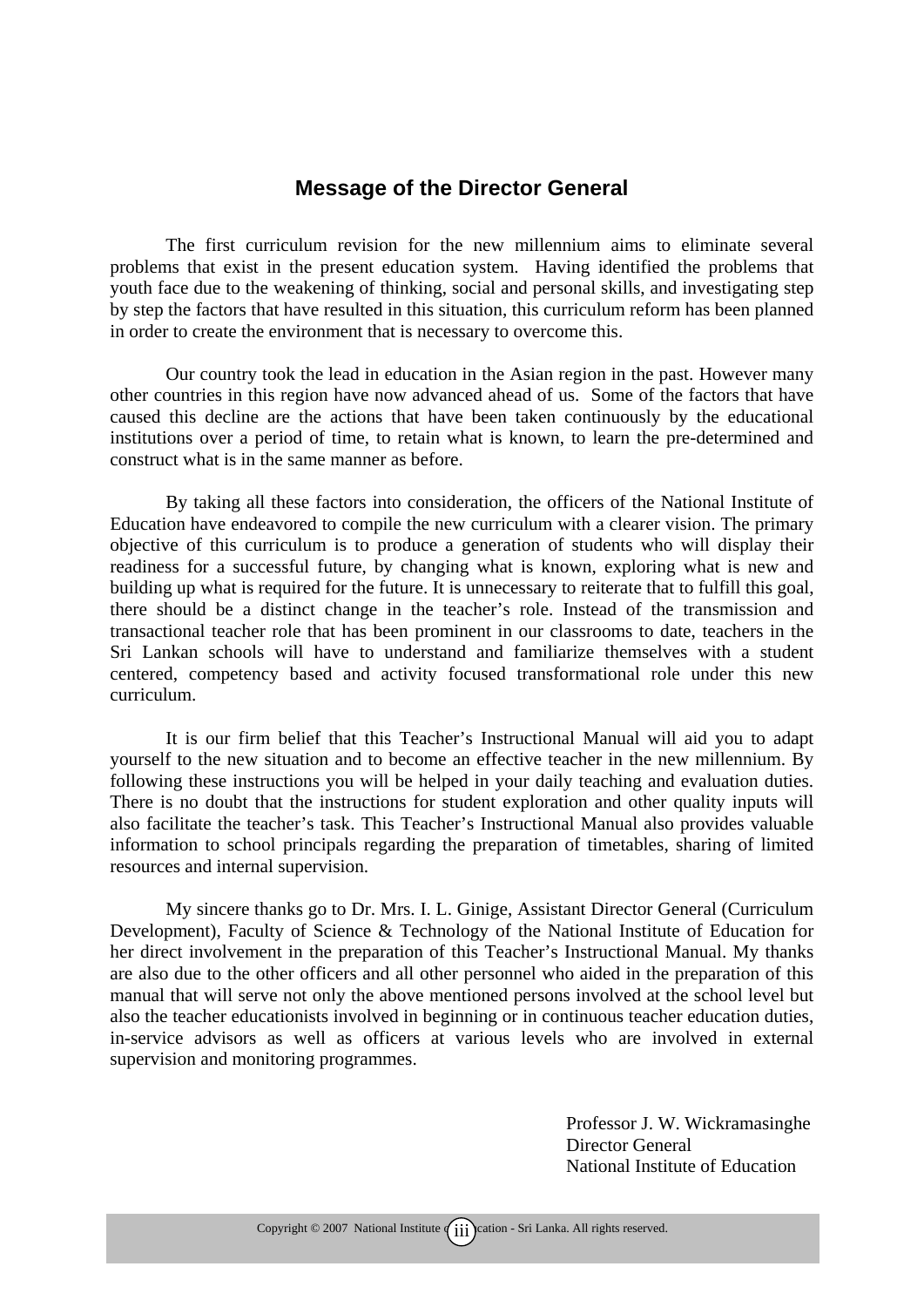#### **Prof. J. W. Wickramasinghe**

Director General, National Institute of Education

#### Guidance:

#### **Dr. I. L. Ginige**

Assistant Director General, Faculty of Science and Technology, National Institute of Education

#### **Mr. Lal H. Wijesinghe**

Director, Department of Mathematics National Institute of Education

#### Planning and Subject Coordination:

**Mrs. W. M. B. Janaki Wijesekara**  Leader of the 6 – 11 Mathematics Project Team

#### Curriculum Committee:

| Mr. Lal H. Wijesinghe           | Director, National Institute of Education              |
|---------------------------------|--------------------------------------------------------|
| Mrs. W. M. B. Janaki Wijesekara | Chief Project Officer, National Institute of Education |
| Mr. K. Ganeshalingam            | Chief Project Officer, National Institute of Education |
| Mr. P. Piyananda                | Project Officer, National Institute of Education       |
| Mr. G. P. H. Jagath Kumara      | Project Officer, National Institute of Education       |
| Ms. M. N. P. Peries             | Project Officer, National Institute of Education       |
| Mr. G. L. Karunarathne          | Project Officer, National Institute of Education       |
| Dr. A. M. U. Mampitiya          | University of Kelaniya                                 |
| Dr. D.R. Jayewardene            | University of Colombo                                  |
|                                 |                                                        |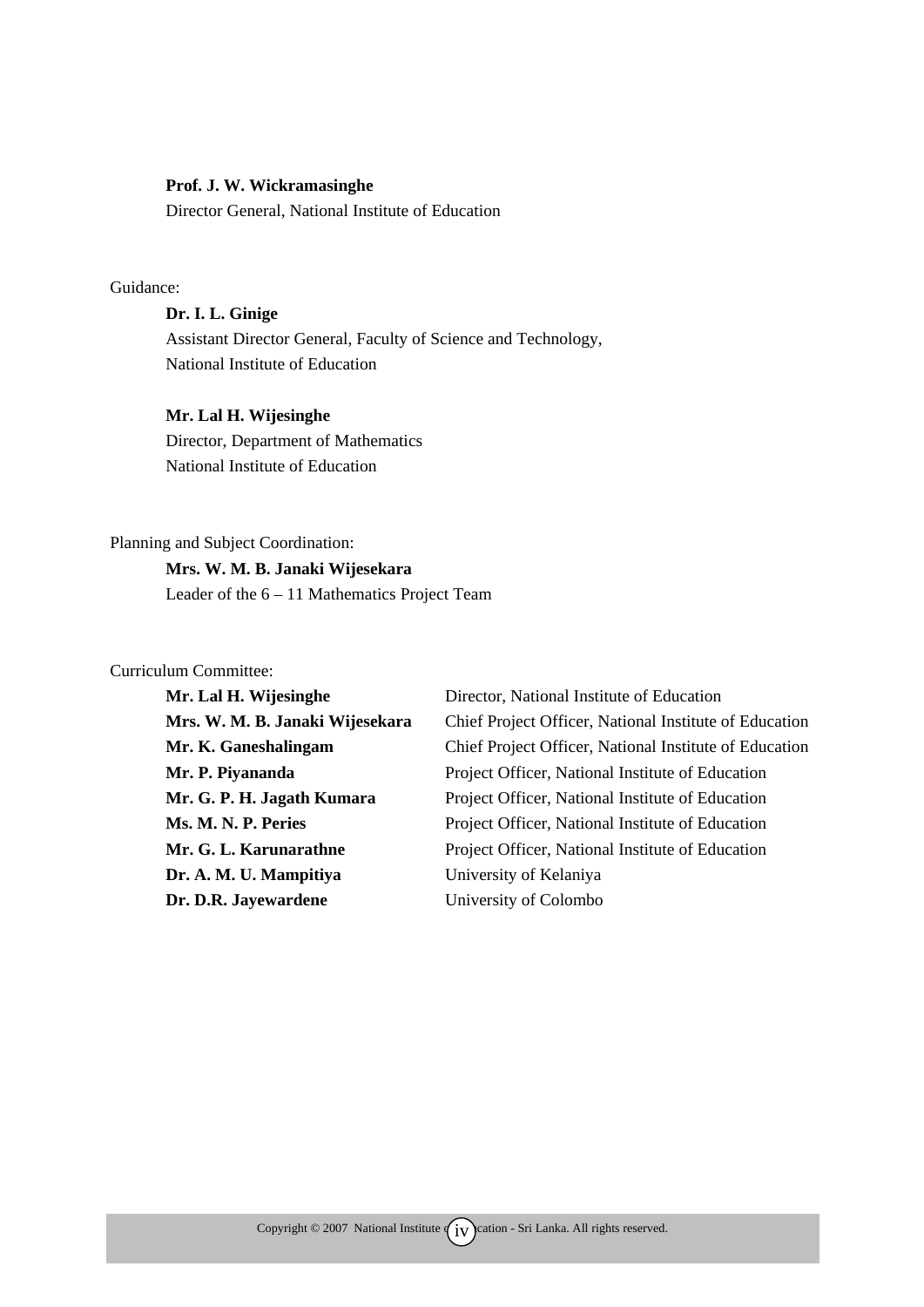#### **Preface**

The first curriculum reforms of the new millennium which are being implemented with the objective of laying a strong foundation for a new Sri Lanka, anticipates a visible transformation in the role of the teacher. The Teacher's Instructional Manual which has been compiled to provide the support necessary to achieve this, contains the following main sections.

- Descriptive syllabus
- Activity continuum to aid in the implementation of the syllabus
- Instruments for the extension of the learning-teaching process

The descriptive syllabus which extends further than the subject topics and sub-topics, provides teachers with an understanding of some of the main issues that were considered in designing the curriculum. This section, which begins with an introduction of the basis for the new syllabus and the subject aims, includes competency levels that have been prepared in line with the subject competencies. The subject knowledge that students should gain under each competency level is introduced as subject content. A special feature of this section is that by considering the many learning-teaching methods that are used to provide students with the required knowledge, the time frame required for each competency level has been determined. It is essential that every instructional leader carefully reads and understands the final section of this descriptive syllabus which is presented under the topic "School Policies and Programmes". This section provides school managers with a range of valuable instructions to assist them in allocating time for teaching, assigning teaching duties, implementing cocurricular activities and supervising teachers' tasks.

The second section of the teacher's instructional manual has been prepared with the aim of providing teachers with a clear understanding of the proposed learning-teaching methodologies. This section commences with the desired change in the teacher's role and an introduction to the procedures that should be followed to prepare activities under a competency based education. The activity continuum of the curriculum is presented next. The teacher is not expected to carry out the activities exactly as presented. He/she should use his/her creative ability and reasoning to adapt the activities to suit the class. Although instructions have been provided based on each problem that is to be explored, on the number of groups that the class should be separated into, it is expected that the teacher will use his/her discretion to group the class wisely taking into consideration on the number of students in the class.

Time has been allocated for the activities to enable the relevant competency levels to be achieved. Thus teachers will have to go beyond the usual 40 minutes period. While each activity has been provided with adequate time for the competency level to be achieved, the teacher is expected to make use of single or double periods in the time-table to breakdown the activities in a suitable manner. Whenever an activity which has commenced on a previous day is continued on the following day, it is essential that a brief summary of what has been carried out previously is presented to the class for the success of this process. This decision will also provide the school community with the opportunity to engage students in effective learning whenever a teacher is absent. The final item in this section is the list of quality inputs that are necessary to maintain the quality of the learning-teaching process taken as a whole. Provision of this list enables the teacher to order the necessary quality inputs in time and have them in hand when required.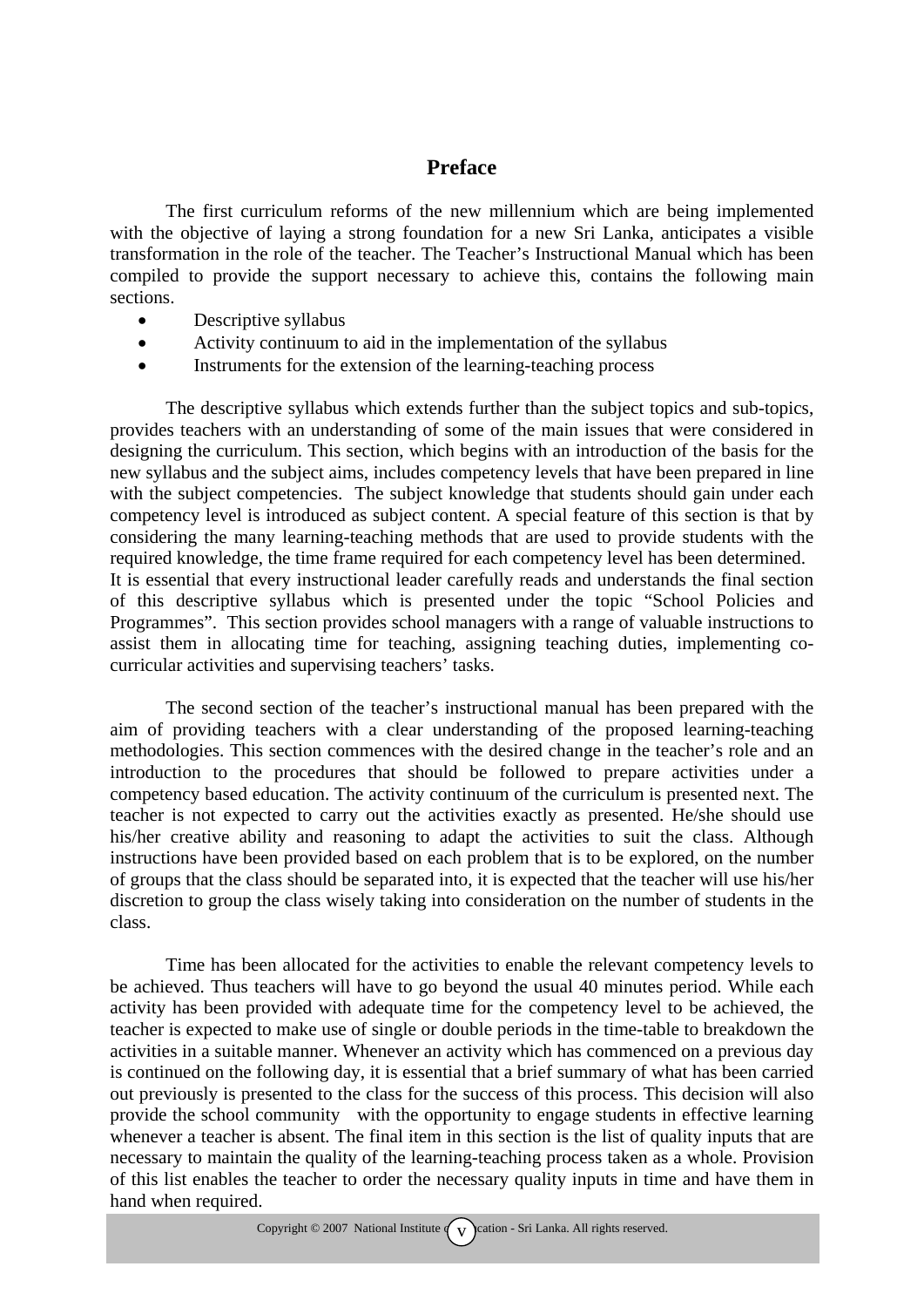A number of important hints to ensure that the results expected from this syllabus are achieved are included in the third section of the teacher's instructional manual under the title "Assessment and Evaluation". This section has been planned to introduce the assessment and evaluation that should take place under each activity, instruments for the extension of the learning teaching process and the nature of the questions that could be expected at general examinations. The main responsibility of the teacher is to identify when assessment and evaluation can take place in the course of each activity, and to carry it out successfully through a common set of criteria. The set of instruments for the extension of the learning teaching process provide students with the opportunity to be involved in continuous learning outside the recommended classroom sessions. It is the responsibility of the teacher to encourage the students and regularly assess the competencies developed by them through these instruments. It is also expected that the teacher will make correct judgments regarding the final outcomes of the activities and communicate them to the relevant parties.

There should be a distinct change in the questions in the general examinations for the success of this learning teaching process. The National Institute of Education with the assistance of the Department of Examinations has worked towards introducing several prototype questions to the educational levels that terminate with a general examination. Since this change in the examination questions has been suggested in order to direct students to learn through activities and experiences instead of through mechanical approaches such as memorizing and answering model papers, students and parents should be informed of this change at the initial stage itself.

All teachers should understand that various activities can be developed to achieve the required competency levels. They should be prepared therefore for more innovative teaching through better approaches, exploration and instruments for the extension of the learningteaching process, instead of implementing the proposed activities exactly as instructed. This teacher's instructional manual will give teachers throughout the country the courage to effect a visible change in the teacher's role and to prevent them from becoming inactive in the face of new approaches. We expect to award certificates and provide numerous development opportunities to encourage teachers who go beyond the given activities and involve themselves in novel creations. To be eligible for these awards, the teachers should use their creative abilities to further improve the proposed activities. These should be forwarded to the Assistant Director General (Curriculum Development), Faculty of Science and Technology, National Institute of Education, Maharagama. The activities will be examined by the relevant subject committees before a final decision is made regarding the awards.

We have endeavored through this effort to bring learning, teaching, assessment and evaluation onto the same platform through new methodologies. By this, the teacher is provided with latitude to carry out the learning – teaching process, school based evaluation and homework assignments in a meaningful manner. It is our firm conviction that the Sri Lankan school system will make maximum use of this aid and depart from orthodox learning teaching approaches to enhance the thinking, social and personal skills of our children.

Dr. Mrs. Indira Lilamani Ginige Assistant Director General (Curriculum Development) Faculty of Science and Technology National Institute of Education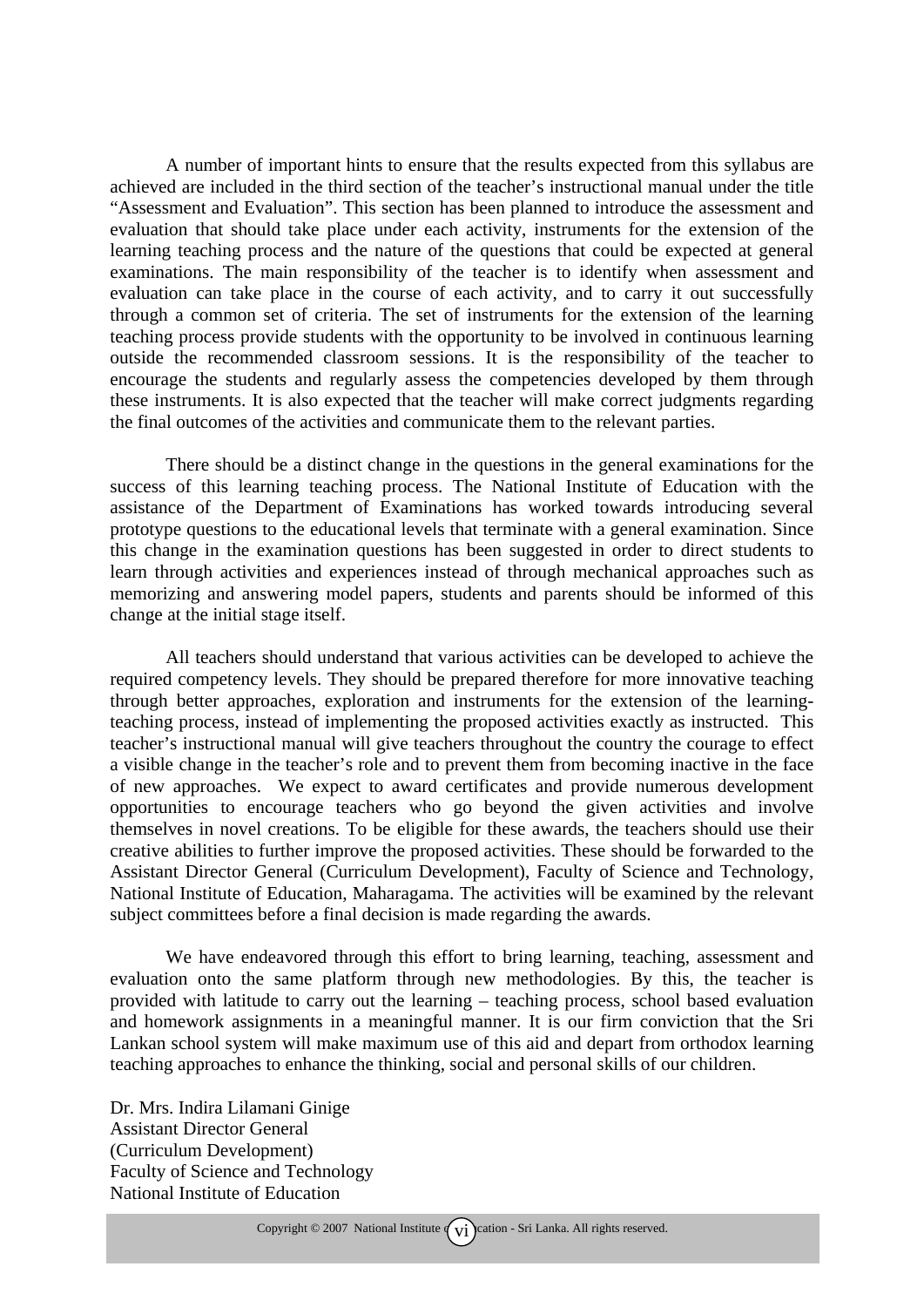#### **Contents**

| <b>Chapter</b> |                                                                | Page           |
|----------------|----------------------------------------------------------------|----------------|
| 01.            | <b>Descriptive Syllabus</b>                                    | $\mathbf{1}$   |
|                | Introduction                                                   | $\overline{2}$ |
|                | Aims of learning mathematics                                   | 4              |
|                | Competencies, competency levels and subject content            | 6              |
|                | Relationship between subject themes and content                | 15             |
|                | Relationship between the teaching sequence and                 |                |
|                | competency levels                                              | 21             |
|                | School policies and programmes                                 | 22             |
| 02.            | <b>Learning - Teaching Methodology</b>                         | 24             |
|                | Introduction<br>Activity continuum                             | 25<br>28       |
| 03.            | <b>Assessment and Evaluation</b>                               | 168            |
|                | Introduction                                                   | 169            |
|                | Instruments for the extension of the learning-teaching process | 171            |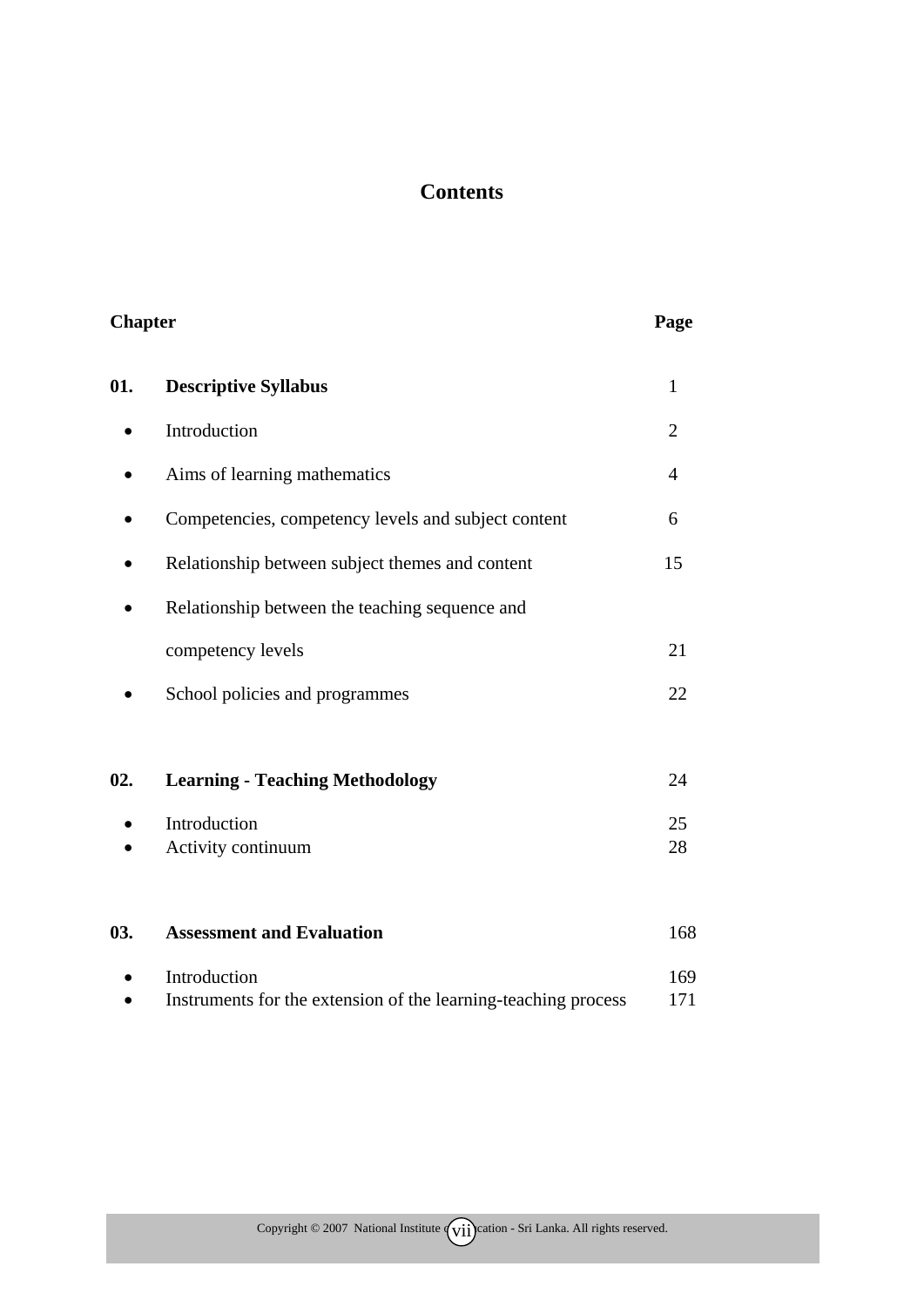*Mathematics 7 Teacher's Instructional Manual* 

# *Descriptive Syllabus*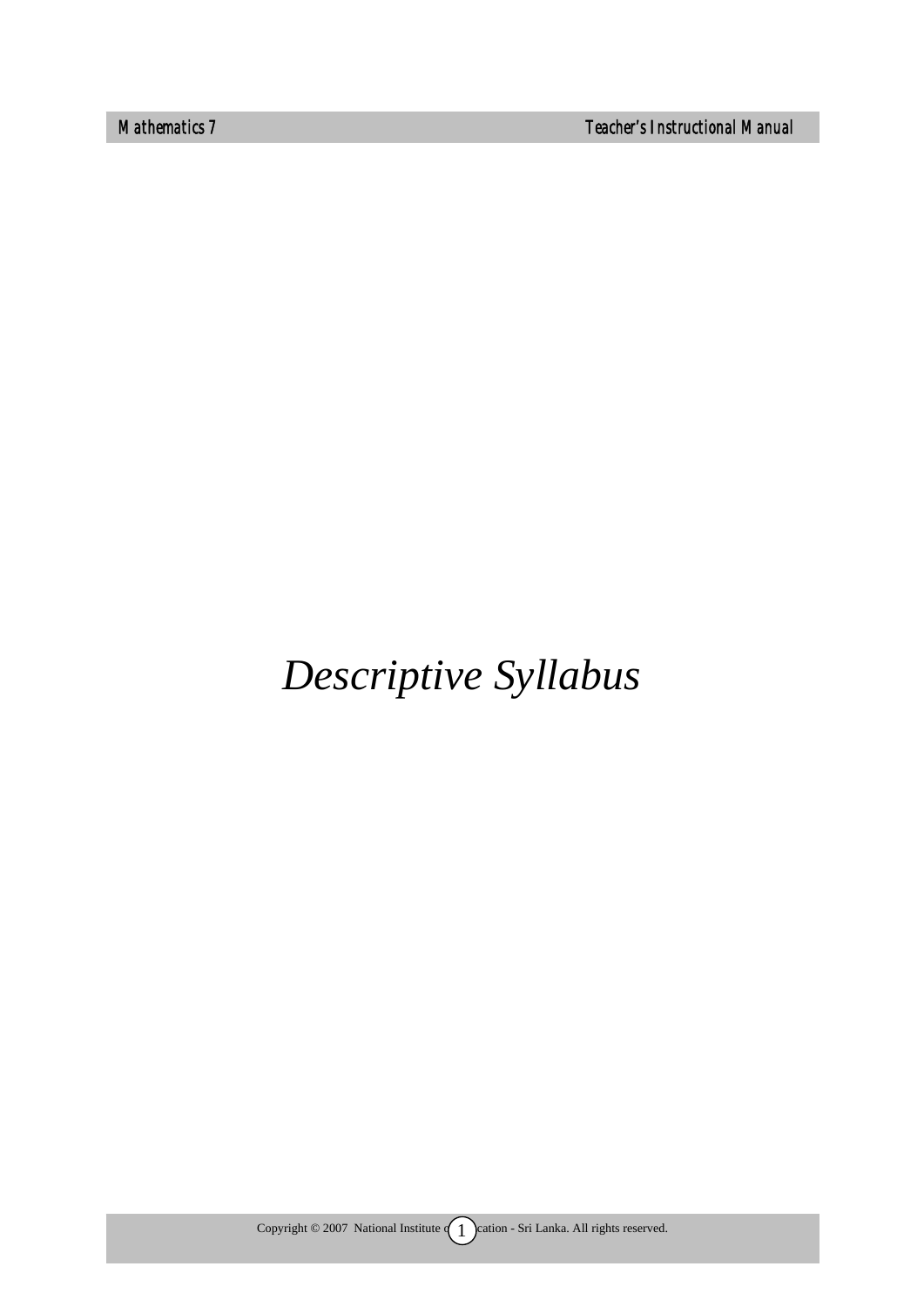#### **Introduction**

The abilities, skills, virtues and customs that should be developed in students, and which are based on the capabilities that those learning mathematics from grade 6 to grade 11 should aim at achieving, have been identified as a set of competencies and organized to suit the different grades. It is expected that students who study mathematics would approach all these competencies by the end of grade 11. To aid the students in approaching these competencies, competency levels and appropriate learning outcomes have been prepared for each competency. The competencies that students learning mathematics in grade 7 should approach, the appropriate competency levels, and the learning outcomes that are required to achieve the competency levels have been included in this manual. All these have been included in the manual such that they can be identified as the mathematics syllabus for grade 7. The subject content prepared to aid the students in achieving these learning outcomes, and the number of periods required to operate this subject content based learning teaching and assessment process have also been included in this syllabus. The new competency based syllabi related to mathematics have been in operation from 2007 in grade 6 and in 10, and a policy decision has been made to implement this syllabus in grade 7 from 2008.

The subject content of this syllabus has been organized so that the following aims of learning mathematics are achieved.

- Knowledge and Skills
- Communication
- Identifying Relationships
- Reasoning
- Problem Solving

It is expected that through this syllabus, mathematics will not just be limited to knowledge but that the skills required in practical life as well as virtues will be developed. In implementing the learning, teaching and exploring process of this competency based syllabus,

- the instances of meaningful discovery learning are increased and thus learning becomes more student centered
- guidance is provided for students to achieve the various competencies appropriate for their mental level and to develop these throughout their lives.
- the aims of learning, teaching and exploring become clearer.
- the goals of the teacher become more specific.
- since it is possible to identify how far each student has progressed towards achieving each competency level, it is easy for the teacher to provide the required feedback and feed-forward.
- the opportunity is given for students to develop the necessary mathematical concepts as well as the principles related to them.
- the teacher is able to step away from traditional teaching methods and enter into a transformation role.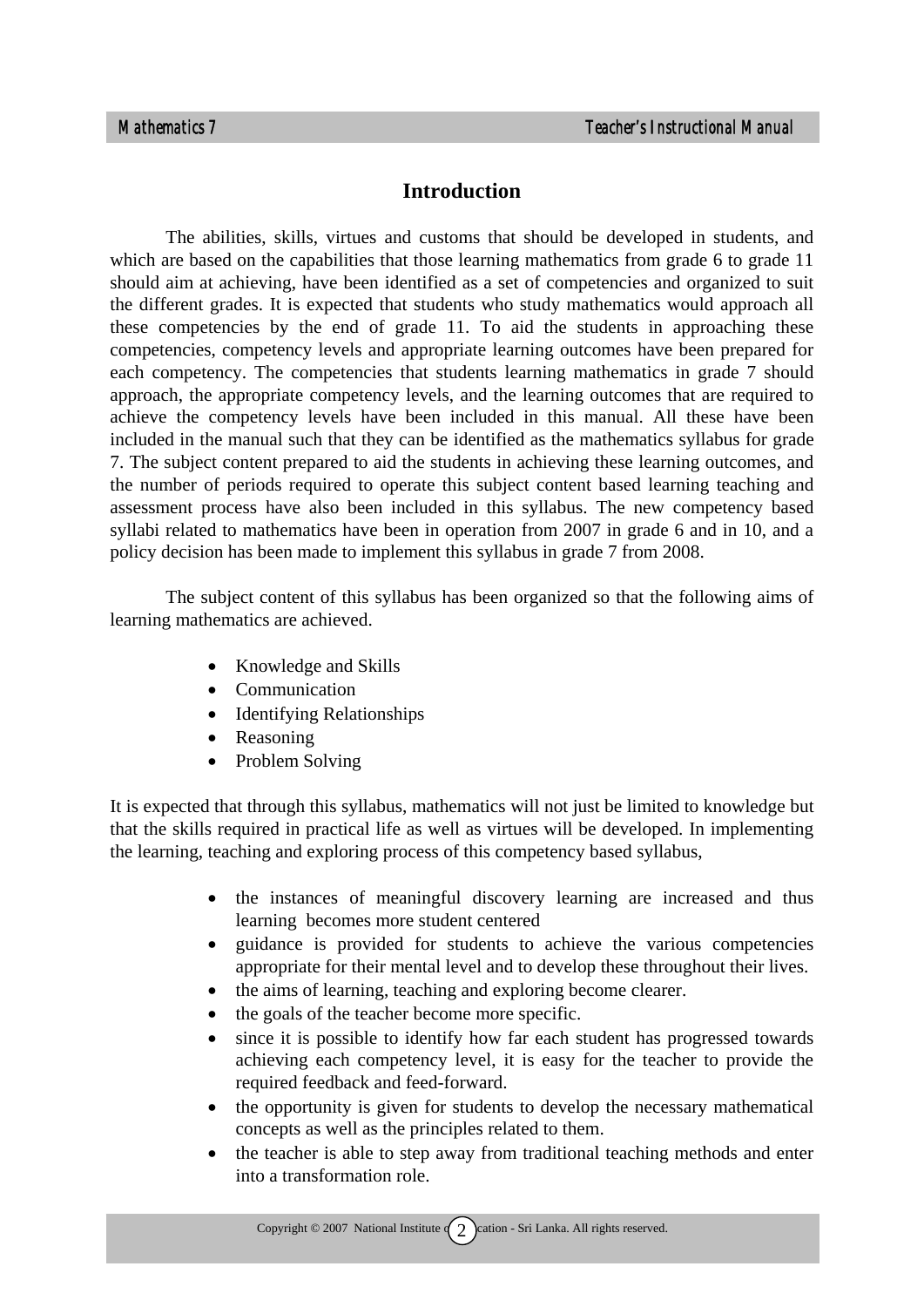When operating this mathematics syllabus in the classroom, under the sections that are considered topical, day to day phenomena should be used to create new teaching strategies.

It is more productive to implement this grade 7 mathematics syllabus by first resolving the problems that have been identified while operating the grade 6 and grade 10 syllabi in year 2007. Some of the problems that have been identified and remedial actions that could be taken have been included in this syllabus under the chapter 'school policies and programmes'.

The quality inputs that are required for the activities that have been proposed to provide students with experience within the learning, teaching and exploring process, have been included under each activity in the chapter named learning- teaching methodology.

In the learning, teaching and exploring process, since the opportunity to develop activities for each competency level is provided, assessment of the competency level that the student is approaching and evaluation of the student is facilitated. In addition, the following aspects

- the aims of learning mathematics
- the learning-teaching strategies
- the school policies and programmes
- proposed teaching sequence and number of periods
- the competency based syllabus

that aid in carrying out the various duties related to teaching mathematics in schools are also presented in this syllabus..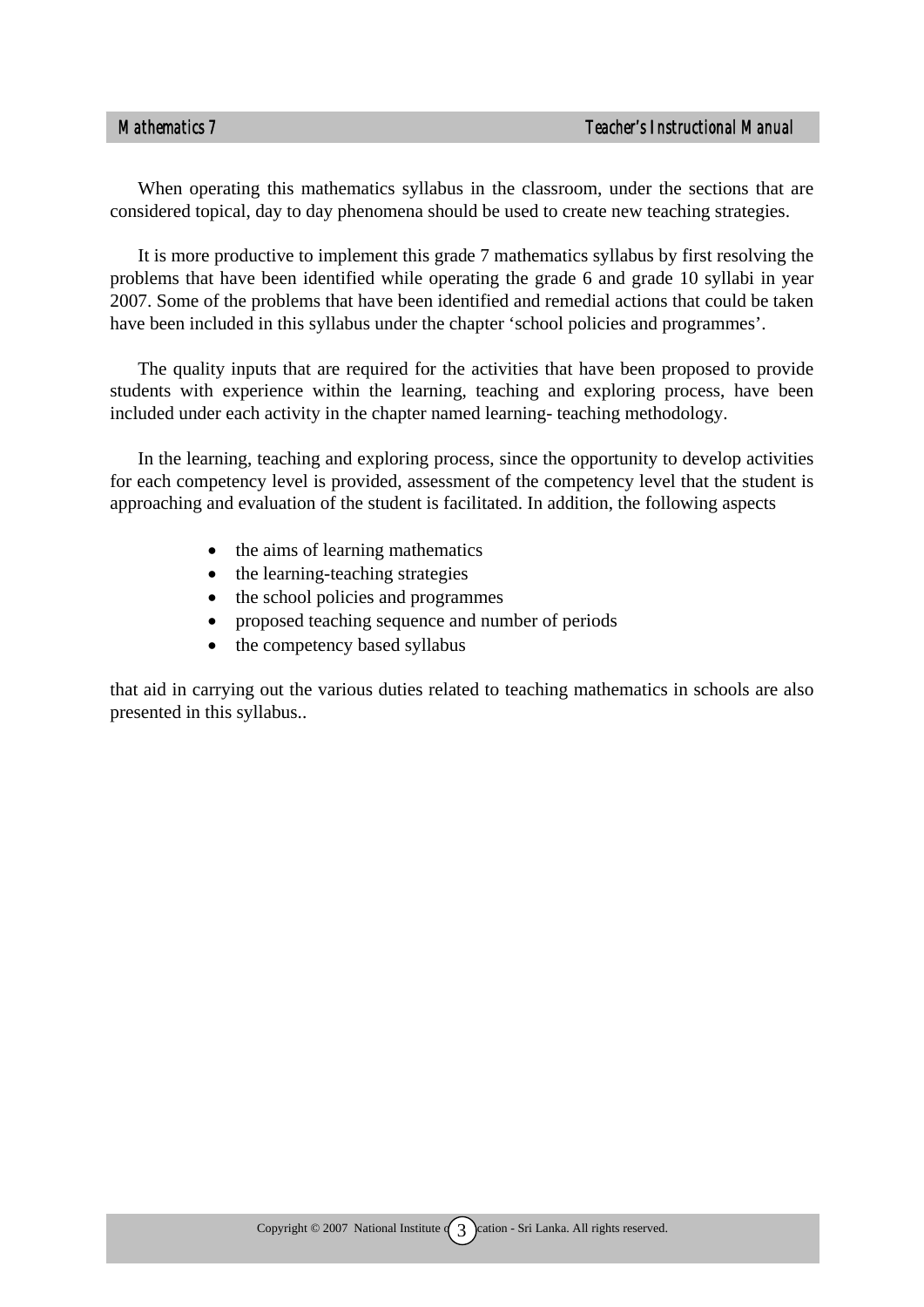#### **Aims of learning mathematics**

The following objectives should be aimed at and achieved to further develop the mathematical concepts, creativity and sense of appreciation in students entering the senior secondary stage, so that their mathematical thinking, understanding and abilities are enhanced.

- (1) The development of computational skills through the provision of mathematical concepts and principles as well as the knowledge of mathematical operations, and the development of the basic skills of solving mathematical problems with better understanding.
- (2) The development of correct communication skills by enhancing the competencies of the proper use of oral, written, pictorial, graphical, concrete and algebraic methods.
- (3) The development of relationships between important mathematical ideas and concepts, and the use of these in the study and improvement of other subjects. The use of mathematics as a discipline that is relevant to lead an uncomplicated and satisfying life.
- (4) The enhancement of the skills of inductive and deductive reasoning to develop and evaluate mathematical conjectures and arguments.
- (5) The development of the ability to use mathematical knowledge and techniques to formulate and solve problems both familiar and unfamiliar that arise in day to day life.

#### **1. Knowledge and Skills**

It is expected that students will acquire basic skills and gain understanding of concepts, principles and methods by learning mathematics. These can be used as tools to apply mathematical thinking in other fields, and also as a base for further mathematical activities. It is necessary to keep in mind the recent developments in technology when deciding on the skills and knowledge that the students should gain by memorizing or learning, as scientific calculators and symbolic processes which are affordable, more powerful and mechanical have an influence on senior secondary schools.

#### **2. Communication**

Due to the fact that mathematics has the power to communicate and represent ideas concisely and with clarity, the use of it in other disciplines has increased tremendously. Guaranteeing that students come to a common agreement regarding concepts and definitions should be an important component of the school curriculum.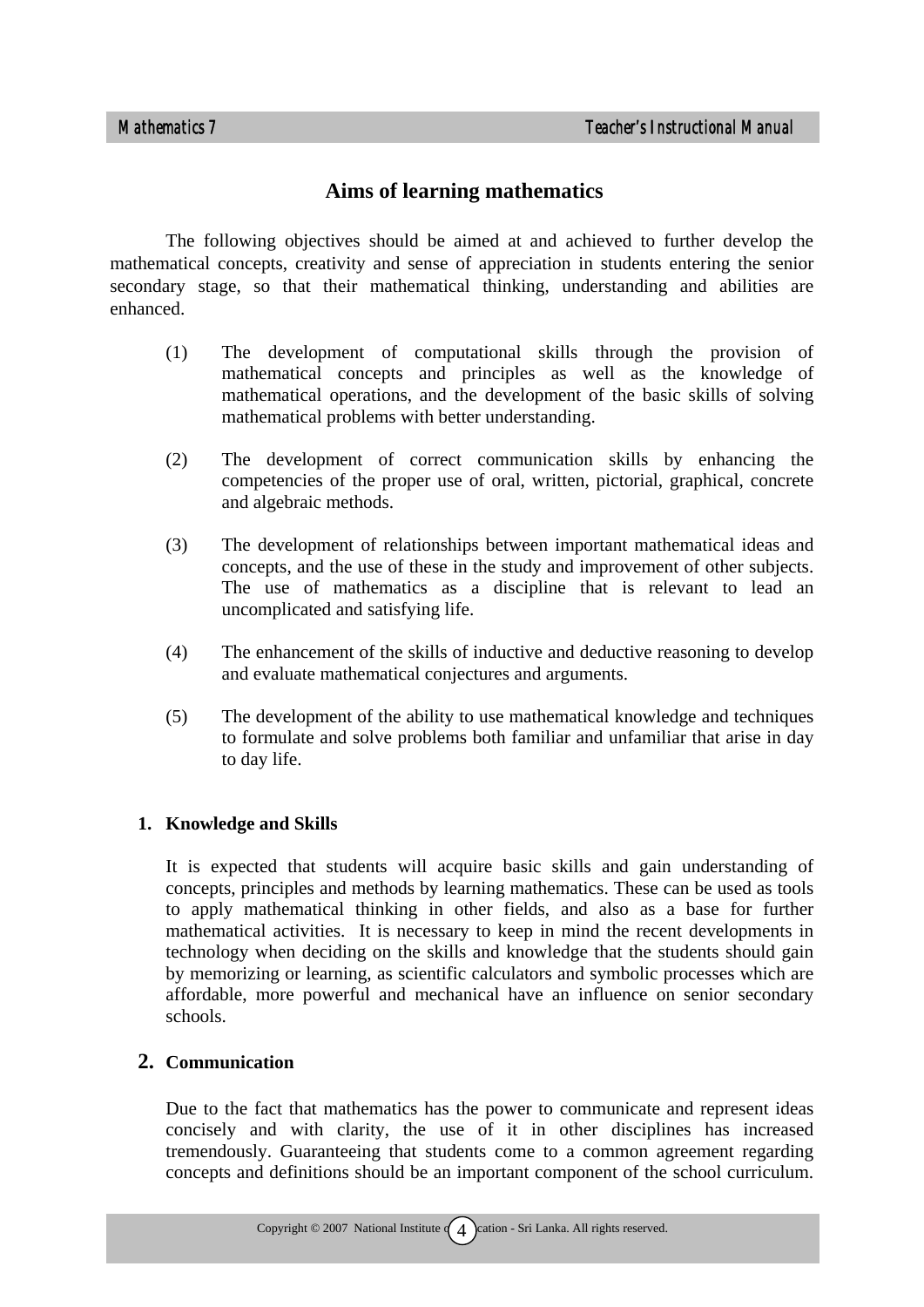This can be accomplished by providing students with the latitude to explain their ideas both orally and in writing, to think intuitively, and to defend their ideas. Through such activities, the skills of exchanging knowledge and working with amity in co-operation with others are guaranteed. These are considered as higher skills in the modern world of work.

#### **3. Relationships**

Students are often inclined to think of mathematics as a series of isolated and unrelated truths and processes. It is therefore important to educate them about the many relationships that exist even in the learning of mathematics through graphical, numerical, physical and algebraic representations or models. Students should recognize that mathematical thinking and modeling are used to solve problems in other fields such as the Biological, Physical and Social Sciences, Arts, Music and Commerce, as well as in day to day life. They should also understand the manner in which mathematics has been related to our culture both local and foreign, in the past as well as in the present.

#### **4. Reasoning**

The argument that has existed for years to pay greater attention to mathematics in the school curriculum is due to the belief that by learning mathematics, students will be able to develop clear and logical thought.

Although the principles of logic form the base for deductive reasoning in mathematics, there are many developments in mathematics based on induction, i.e., on conjectures that are proved by deductive reasoning, by first identifying patterns. The development of mathematics has occurred through the interactions that take place between various observations, identification of patterns, making assumptions and proving theorems. Students should be educated regarding these various aspects of mathematical thought and should also develop the skills related to each of them.

#### **5. Problem Solving**

For a student to become a productive citizen it is essential that he/she develops problem solving skills. Problem solving is a common investigative path through which students develop an awareness of the usefulness and power of mathematics. Students will face various issues when they attempt to use logical and creative thought to analyze a mathematical method by which a wrong conclusion has been arrived at. But in every situation, the students have the ability to solve problems that are within the scope of the knowledge they have gained. Suitable methods should be developed to evaluate and appreciate the success of these efforts by students and these evaluation methods should be incorporated into the regular evaluation scheme.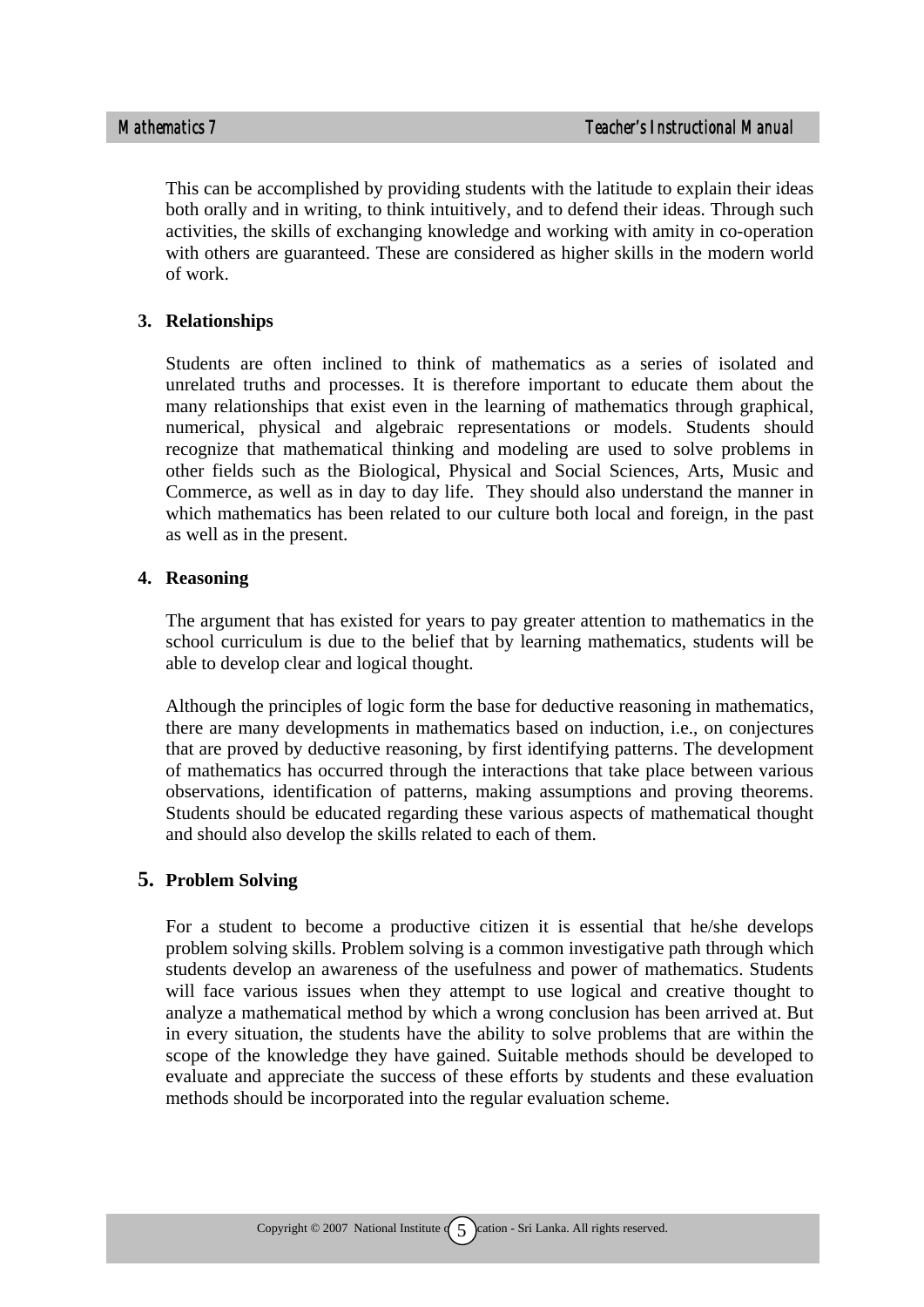| <b>Competencies and Competency Levels</b>                                                                                                                                                                                   | <b>Subject Content</b>                                                                                                                                                                                                                                                                                        | <b>Periods</b> |
|-----------------------------------------------------------------------------------------------------------------------------------------------------------------------------------------------------------------------------|---------------------------------------------------------------------------------------------------------------------------------------------------------------------------------------------------------------------------------------------------------------------------------------------------------------|----------------|
| $Competency - 1$                                                                                                                                                                                                            |                                                                                                                                                                                                                                                                                                               |                |
| <b>Manipulates the mathematical</b>                                                                                                                                                                                         |                                                                                                                                                                                                                                                                                                               |                |
| operations in the set of real numbers to                                                                                                                                                                                    |                                                                                                                                                                                                                                                                                                               |                |
| fulfill the needs of day to day life.                                                                                                                                                                                       |                                                                                                                                                                                                                                                                                                               |                |
| 1.1 Investigates the relationships<br>between numbers.                                                                                                                                                                      | <b>Directed Numbers</b><br>Concept<br>Addition                                                                                                                                                                                                                                                                | 06             |
| 1.2 Applies the rules of divisibility to<br>find the factors of a number.                                                                                                                                                   | <b>Rules of Divisibility</b><br>(Numbers that are divisible by<br>$3, 4, 6$ and 9)                                                                                                                                                                                                                            | 02             |
| 1.3 Investigates the methods of<br>determining the factors and<br>multiples of numbers.                                                                                                                                     | Factors and Multiples (Up to<br>1000)<br>Prime Factors (Up to 100)<br>$\bullet$<br>Greatest Common Factor (Up to<br>$\bullet$<br>three numbers)<br>Least Common Multiple (Up to<br>three numbers)                                                                                                             | 04             |
| $Competency - 3$<br>Manipulates units and parts of units<br>under the mathematical operations to<br>easily fulfill the requirements of day to<br>day life.<br>3.1 Compares quantities related to<br>fractions and decimals. | <b>Comparison of Fractions</b><br><b>Without Mixed Numbers</b><br>With Unrelated<br>Denominators<br>(Denominator $\leq$ 12)<br><b>Introducing Mixed Numbers</b><br>Conversion<br>(Improper Fractions $\Leftrightarrow$ Mixed<br>Numbers)<br>Decimals<br>(Terminating Decimals<br>$\Leftrightarrow$ Fractions) | 05             |

#### **Grade 7 – Mathematics Competencies, Competency Levels, Subject Content and Number of Periods**

Copyright  $\odot$  2007 National Institute  $\left(6\right)$  cation - Sri Lanka. All rights reserved.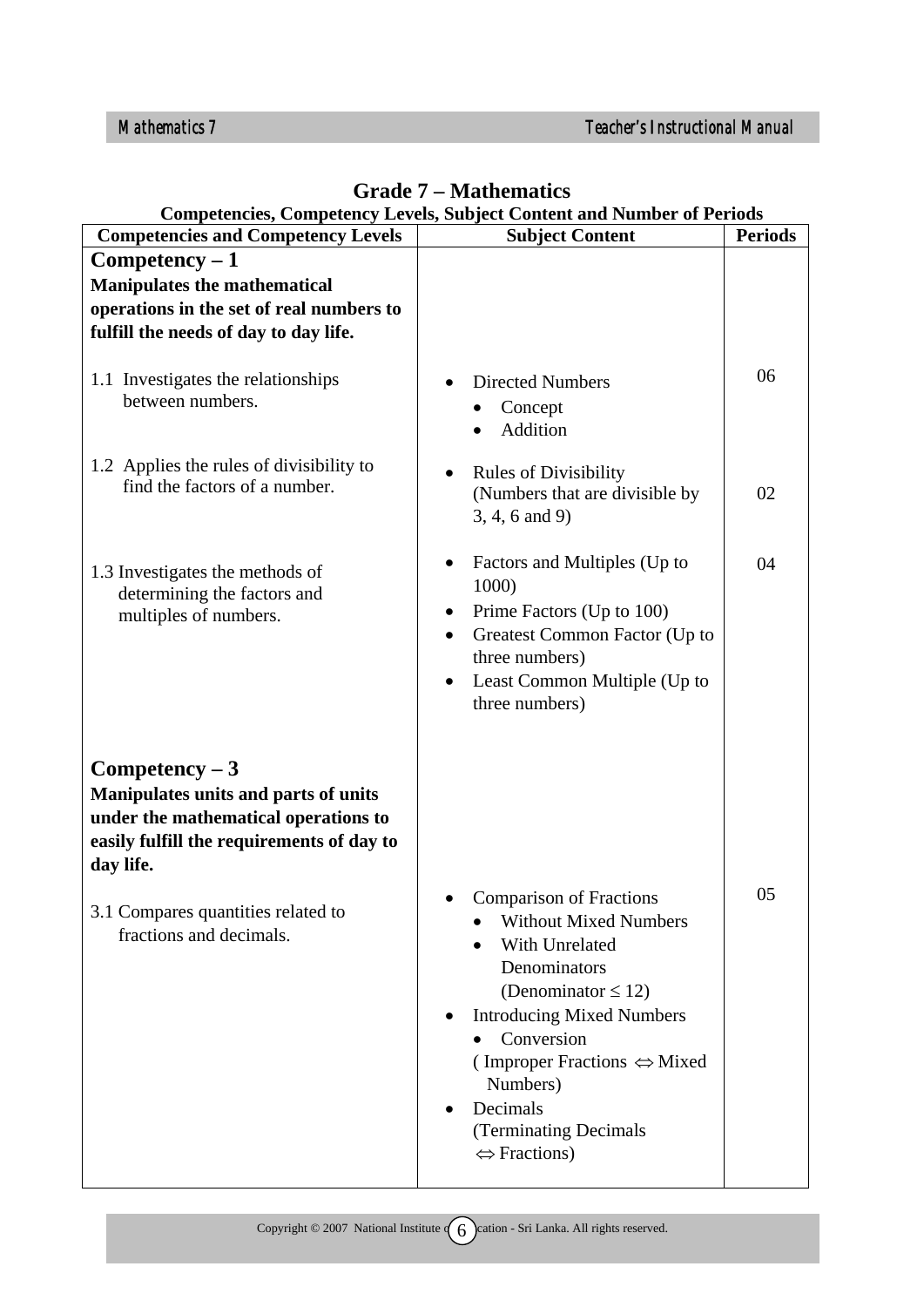| <b>Competencies and Competency Levels</b>                                                                   | <b>Subject Content</b>                                                                                                                                                                                                                                                 | <b>Periods</b> |
|-------------------------------------------------------------------------------------------------------------|------------------------------------------------------------------------------------------------------------------------------------------------------------------------------------------------------------------------------------------------------------------------|----------------|
| 3.2 Manipulates fractions under the<br>mathematical operations.                                             | <b>Addition and Subtraction of</b><br>Fractions<br>(Including Mixed Numbers)                                                                                                                                                                                           | 03             |
| 3.3 Manipulates decimals under the<br>mathematical operations.                                              | Multiplication and Division of<br>Decimals<br>By Powers of Ten<br>By a Whole Number                                                                                                                                                                                    | 06             |
| Competency - 4<br>Uses ratios to facilitate day to day<br>activities.                                       |                                                                                                                                                                                                                                                                        |                |
| 4.1 Uses ratios to divide things.                                                                           | Dividing according to a Ratio<br>(Up to three portions)                                                                                                                                                                                                                | 05             |
| Competency - 5<br>Makes successful transactions in the<br>modern world of commerce by using<br>percentages. |                                                                                                                                                                                                                                                                        |                |
| 5.1 Represents decimal numbers as<br>percentages.                                                           | <b>Concept of Percentages</b><br>Decimal Numbers as<br>Percentages                                                                                                                                                                                                     | 06             |
| $Competency-6$<br>Easily solves problems in day to day<br>life by using logarithms and<br>calculators.      |                                                                                                                                                                                                                                                                        |                |
| 6.1 Finds the numerical value of a power<br>with an algebraic base.                                         | Introducing Powers with<br>Algebraic Bases (With two<br>symbols and index less than<br>4)<br><b>Expansion of Powers with</b><br><b>Algebraic Bases</b><br><b>Substitution of Numerical</b><br>Values for Algebraic Symbols<br>in Powers with Algebraic<br><b>Bases</b> | 06             |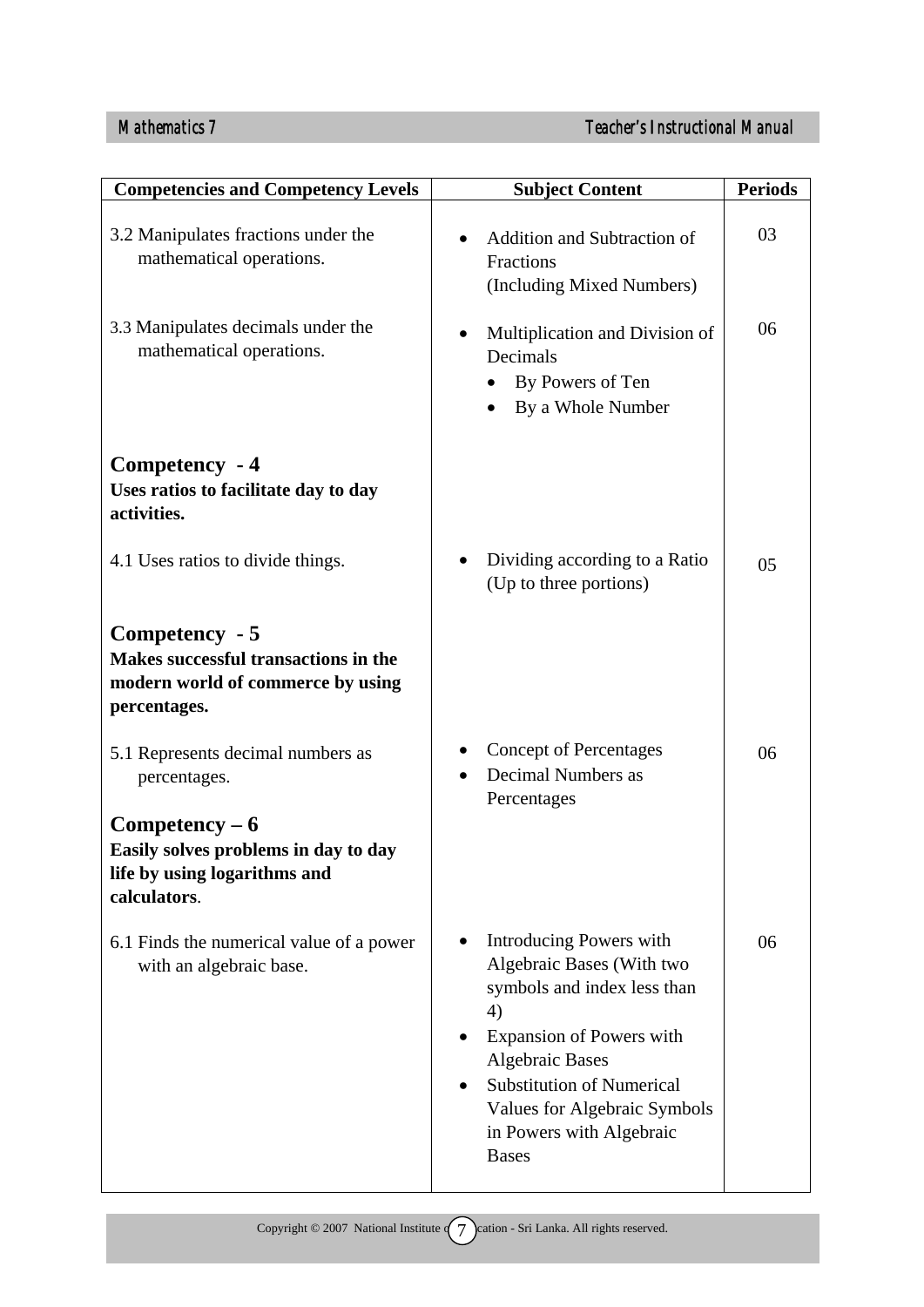| <b>Competencies and Competency Levels</b>                                                                                                                                                | <b>Subject Content</b>                                                                                                                                                                     | <b>Periods</b> |
|------------------------------------------------------------------------------------------------------------------------------------------------------------------------------------------|--------------------------------------------------------------------------------------------------------------------------------------------------------------------------------------------|----------------|
| $Competency - 7$<br>Carries out daily tasks effectively by<br>investigating the various methods of<br>finding the perimeter.                                                             |                                                                                                                                                                                            |                |
| 7.1 Manipulates measurements related to<br>lengths under the basic mathematical<br>operations for various needs.                                                                         | Measurements Related to<br>Lengths<br>Addition; Subtraction<br>Multiplication; Division<br>٠<br>(By a whole number only)                                                                   | 03             |
| 7.2 Uses formulae to determine the<br>perimeters of rectilinear plane figures.<br>$Competency - 8$<br>Makes use of a limited space in an<br>optimal manner by investigating the<br>area. | Formulae for Perimeters<br>Triangle<br>Square<br>Rectangle                                                                                                                                 | 03             |
| 8.1 Investigates the areas of rectilinear<br>plane figures.<br>$Competency - 9$<br>Fulfills daily requirements by working<br>with an awareness of mass.                                  | Formulae for Areas<br>Square<br>Rectangle<br>Standard Units $(m^2, cm^2)$<br>٠<br><b>Estimation of Areas</b><br>Areas of Compound Plane<br>Figures (Squares and<br>Rectangles)             | 06             |
| 9.1 Manipulates measurements related<br>to mass under the basic<br>mathematical operations.                                                                                              | Relationship between<br>Milligrams and Grams<br><b>Estimation of Mass</b><br>Mass $(mg, g, kg)$<br><b>Addition and Subtraction</b><br>Multiplication; Division (By a<br>whole number only) | 06             |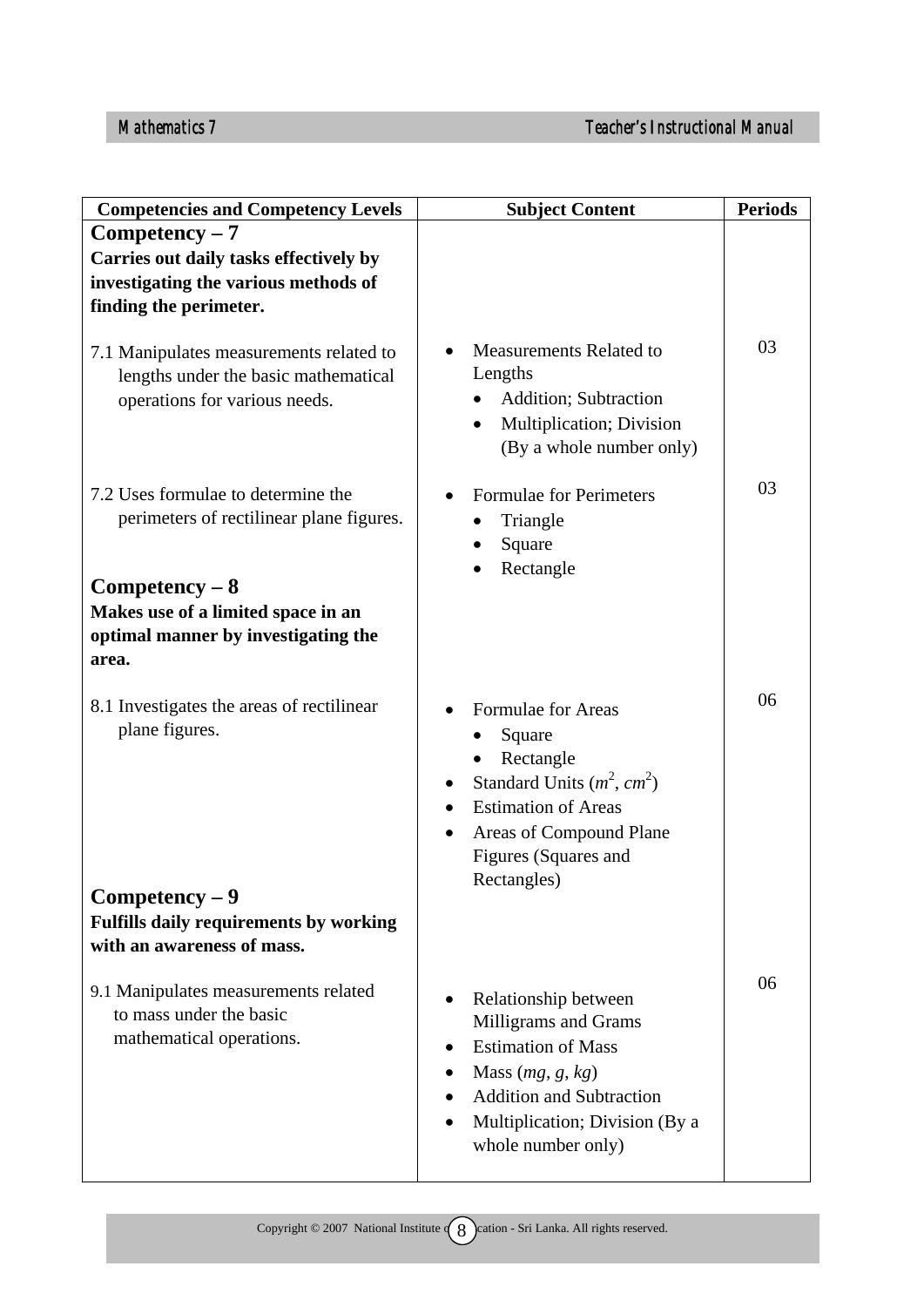| <b>Competencies and Competency Levels</b>                                                                                     | <b>Subject Content</b>                                                                                                                                              | <b>Periods</b> |
|-------------------------------------------------------------------------------------------------------------------------------|---------------------------------------------------------------------------------------------------------------------------------------------------------------------|----------------|
| $Competency - 10$                                                                                                             |                                                                                                                                                                     |                |
| Gets the maximum out of space by<br>working critically with respect to<br>volume.                                             |                                                                                                                                                                     |                |
| 10.1 Has an awareness of the amount of<br>space occupied by solids.                                                           | Volume (Cube, Cuboid)<br>Concept<br>Volume in terms of<br><b>Arbitrary Units</b><br>Volume in terms of<br>Standard Units $(cm3, m3)$<br><b>Estimation of Volume</b> | 06             |
| Competency - 11<br><b>Fulfills daily needs by working</b><br>critically with the knowledge of liquid<br>measures.             |                                                                                                                                                                     |                |
| 11.1 Manipulates measurements related<br>to liquids under the basic<br>mathematical operations.                               | Units of Liquid Measurements<br>(ml, l)<br>Multiplication (By a<br>whole number)<br>Division (By a whole                                                            | 06             |
| $Competency - 12$<br>Fulfills the needs of the world of work<br>by time management.                                           | number)                                                                                                                                                             |                |
| 12.1 Manipulates measurements related<br>to time under the basic mathematical<br>operations.                                  | Leap Year, Century<br><b>Measurements Related to</b><br>Time<br>Addition<br>Subtraction                                                                             | 05             |
| Competency - 13                                                                                                               |                                                                                                                                                                     |                |
| Uses scale drawings in practical<br>situations by exploring various<br>methods.                                               |                                                                                                                                                                     |                |
| 13.1 Represents by geometrical plane<br>figures measurements related to<br>lengths that are obtained from the<br>environment. | <b>Selecting appropriate Scales</b><br>Simple Plane Figures<br>Rectangle                                                                                            | 06             |
|                                                                                                                               |                                                                                                                                                                     |                |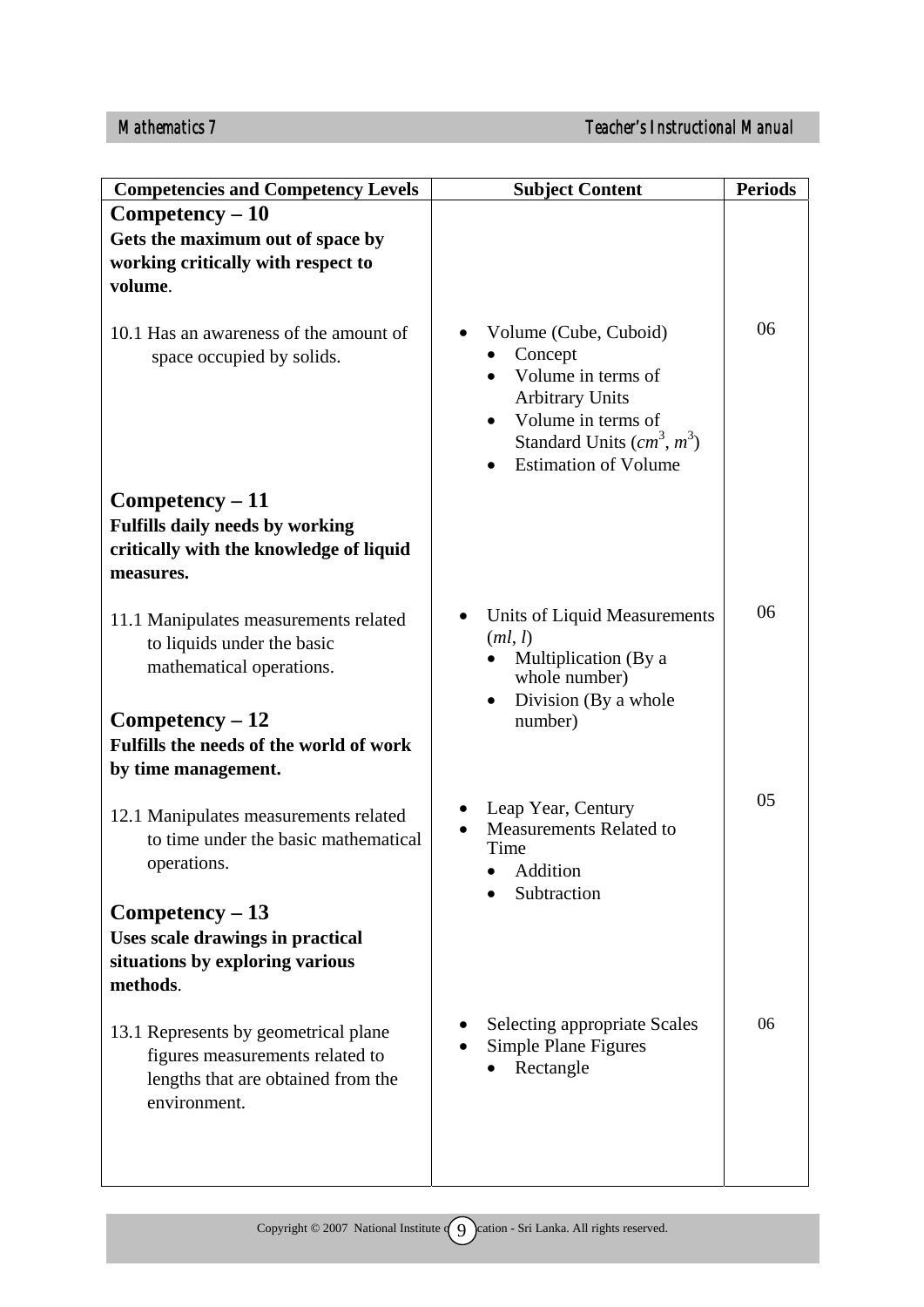| <b>Competencies and Competency Levels</b>                                                                        |                                                                                                                                                                                                       | <b>Periods</b> |
|------------------------------------------------------------------------------------------------------------------|-------------------------------------------------------------------------------------------------------------------------------------------------------------------------------------------------------|----------------|
| $Competency - 14$                                                                                                | <b>Subject Content</b>                                                                                                                                                                                |                |
| Simplifies algebraic expressions by<br>systematically exploring various<br>methods.                              |                                                                                                                                                                                                       |                |
| 14.1 Constructs algebraic expressions<br>using all four mathematical<br>operations.                              | Algebraic Expressions<br><b>Including Fractional</b><br>Coefficients<br>With all Four<br><b>Mathematical Operations</b>                                                                               | 03             |
| 14.2 Simplifies algebraic expressions<br>that include like terms and unlike<br>terms.                            | <b>Algebraic Expressions</b><br>Addition, Subtraction<br>(Including like terms and<br>unlike terms)<br>Substitution (Whole<br>$\bullet$<br>numbers, excluding<br>powers and roots)                    | 03             |
| $Competency - 17$<br>Manipulates the methods of solving<br>equations to fulfill the needs of day to<br>day life. |                                                                                                                                                                                                       |                |
| 17.1 Uses simple equations to solve<br>problems that are encountered in<br>day to day life.                      | <b>Constructing Equations</b><br>Of the type $ax \pm b = c$<br>(When $a$ is a whole<br>number or a fraction,<br>c > 0<br><b>Solving Equations</b><br><b>Using Flow Charts</b><br>By Algebraic Methods | 05             |
| Competency - 18<br>Analyzes the relationships between<br>various quantities related to real-life<br>problems.    |                                                                                                                                                                                                       |                |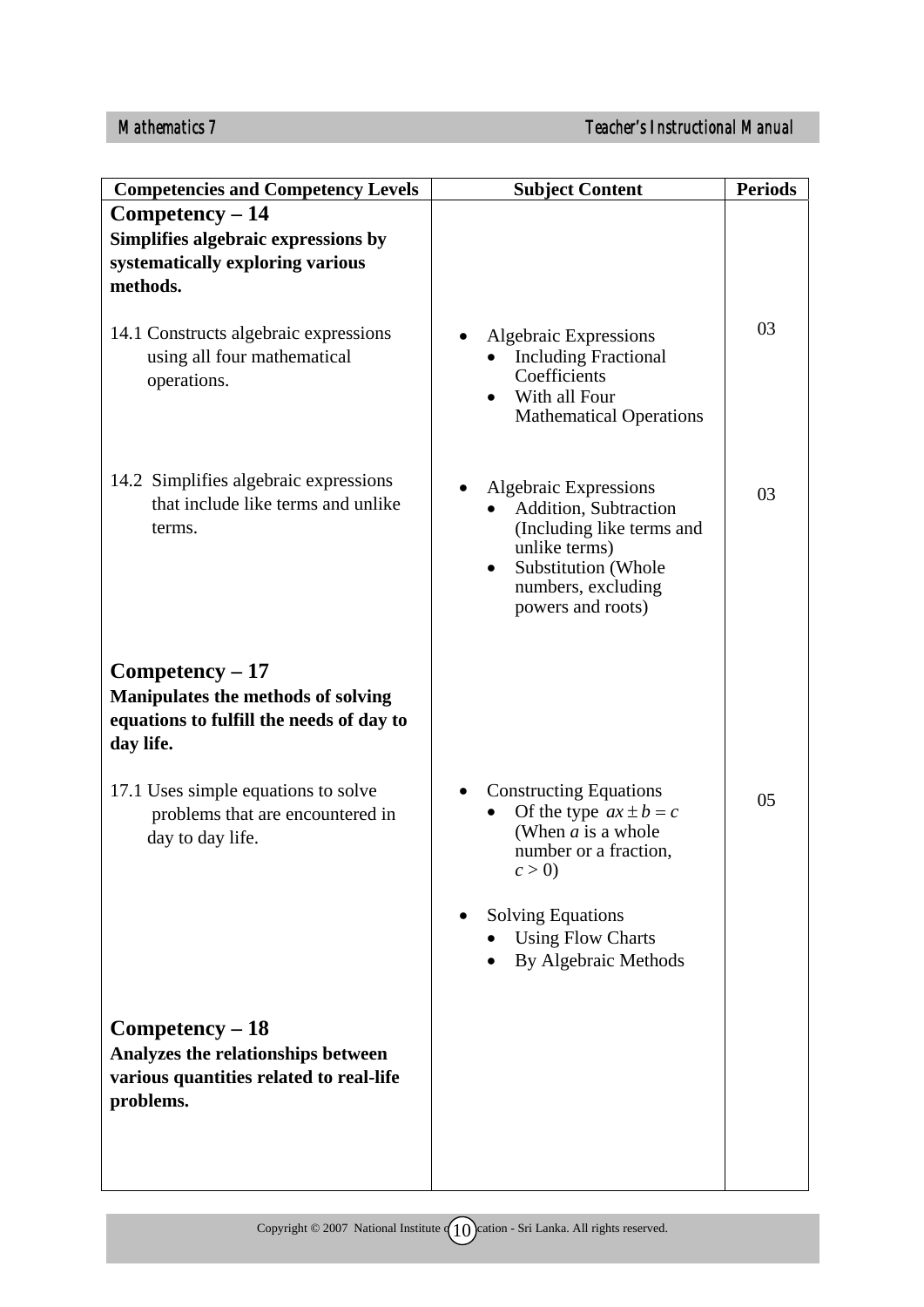| <b>Competencies and Competency Levels</b>                                                                                                        | <b>Subject Content</b>                                                                                                                                                                                  | <b>Periods</b> |
|--------------------------------------------------------------------------------------------------------------------------------------------------|---------------------------------------------------------------------------------------------------------------------------------------------------------------------------------------------------------|----------------|
| 18.1 Displays pictorially the limits of the<br>values that variables can take<br>under given restrictions.                                       | Solving Inequalities<br>Of the form $ax > b$<br>Of the form $x \pm a > b$<br>Representation on the Number<br>Line<br>Integer Solutions of<br>Inequalities of the form<br>$ax \geq b$ , $x \pm a \geq b$ | 06             |
| Competency - 19<br>Solves problems encountered in day to<br>day life by exploring the methods by<br>which formulae can be applied.               |                                                                                                                                                                                                         |                |
| 19.1 Constructs simple formulae.                                                                                                                 | <b>Construction of Simple</b><br>Formulae (Up to three<br>variables)                                                                                                                                    | 03             |
| $Competency - 20$<br><b>Easily communicates the mutual</b><br>relationships that exist between two<br>variables by exploring various<br>methods. |                                                                                                                                                                                                         |                |
| 20.1 Analyses the location of a place<br>relative to two mutually perpendicular<br>axes.                                                         | <b>Cartesian Plane</b><br><b>Plotting Points</b><br>Ordered Pairs (In the first<br>$\bullet$<br>quadrant only)                                                                                          | 06             |
| $Competency - 21$<br>Investigates the relationships between<br>various angles.                                                                   |                                                                                                                                                                                                         |                |
| 21.1 Analyses angles using static and<br>dynamic concepts.                                                                                       | <b>Concept of Angles</b><br>Static<br>Dynamic                                                                                                                                                           | 04             |
| 21.2 Investigates the sizes of angles.                                                                                                           | Angles<br>Drawing<br>Naming<br>Measuring                                                                                                                                                                | 03             |
|                                                                                                                                                  | Size of an Angle (In Degrees)<br><b>Right Angle</b><br><b>Straight Angle</b>                                                                                                                            |                |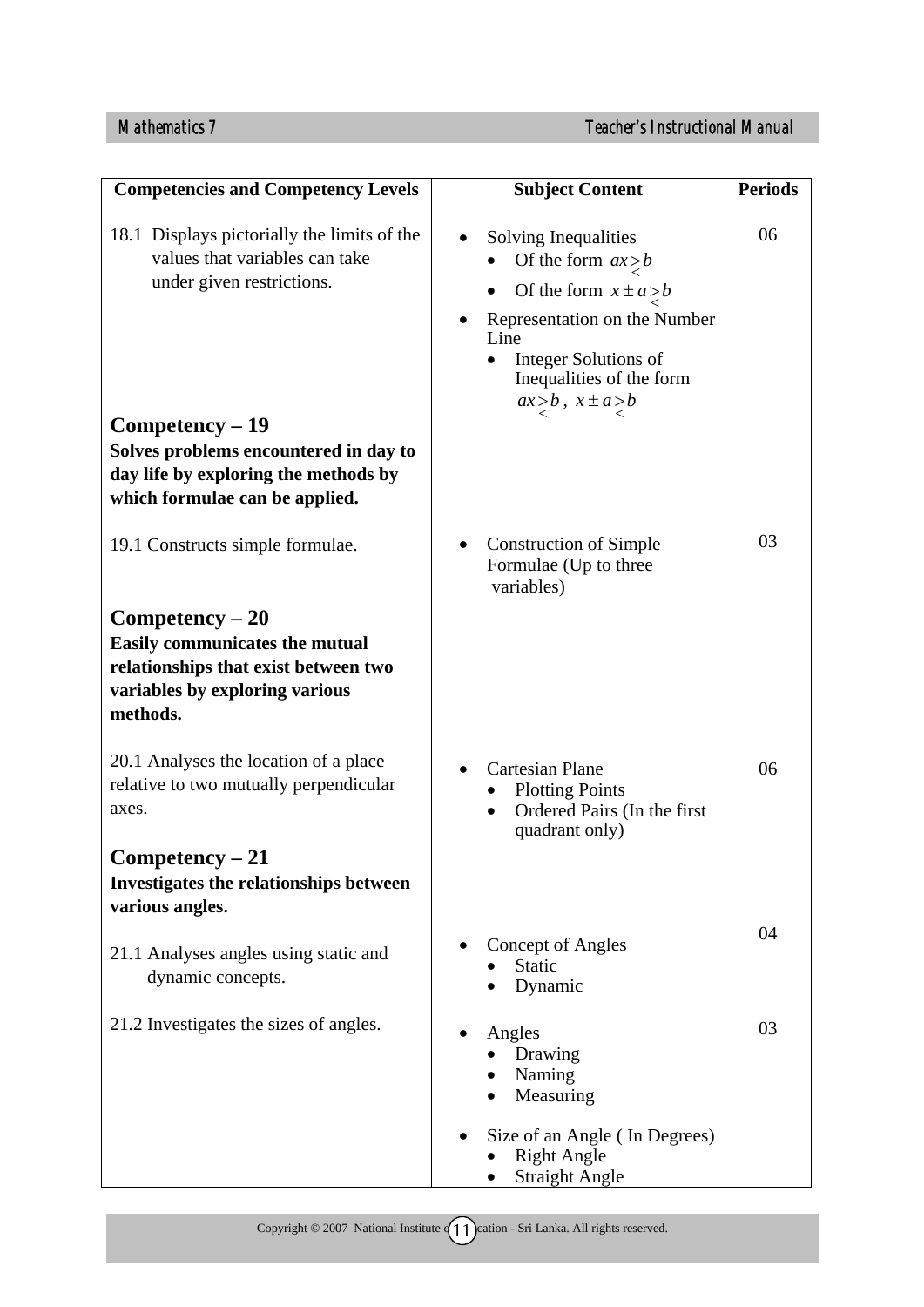| <b>Competencies and Competency Levels</b>                                                                                                                                | <b>Subject Content</b>                                                                       | <b>Periods</b> |
|--------------------------------------------------------------------------------------------------------------------------------------------------------------------------|----------------------------------------------------------------------------------------------|----------------|
| 21.3 Investigates the parallelism of two<br>straight lines.<br>$Competency - 22$<br><b>Creates new models by exploring</b><br>various solids.                            | <b>Parallel Lines</b><br>Concept<br>Drawing (Using set<br>$\bullet$<br>squares)<br>Examining | 06             |
| 22.1 Creates models of solids.                                                                                                                                           | Models<br>Pyramids with Square<br><b>Bases</b><br>Prisms with Triangular<br><b>Bases</b>     | 03             |
| 22.2 Investigates the relationships<br>between the characteristics of solids.                                                                                            | Euler's Relationship<br>For Solids                                                           | 03             |
| $Competency - 23$<br>Makes decisions regarding day to day<br>activities based on geometrical<br>concepts related to rectilinear plane<br>figures.                        |                                                                                              |                |
| 23.1 Names various rectilinear plane<br>figures based on their<br>characteristics.                                                                                       | <b>Types of Triangles</b><br><b>Based on Angles</b><br><b>Based on Sides</b>                 | 03             |
| 23.2 Classifies polygons according to<br>their shapes.<br>$Competency - 25$<br>Studies the beauty of the environment<br>by exploring the properties of various<br>shapes | <b>Classification of Polygons</b><br>Convex<br>Concave<br>Regular                            | 03             |
| 25.1 Investigates the symmetric<br>properties of objects.                                                                                                                | <b>Bilateral Symmetry</b><br>Concept<br>Axes of Symmetry                                     | 05             |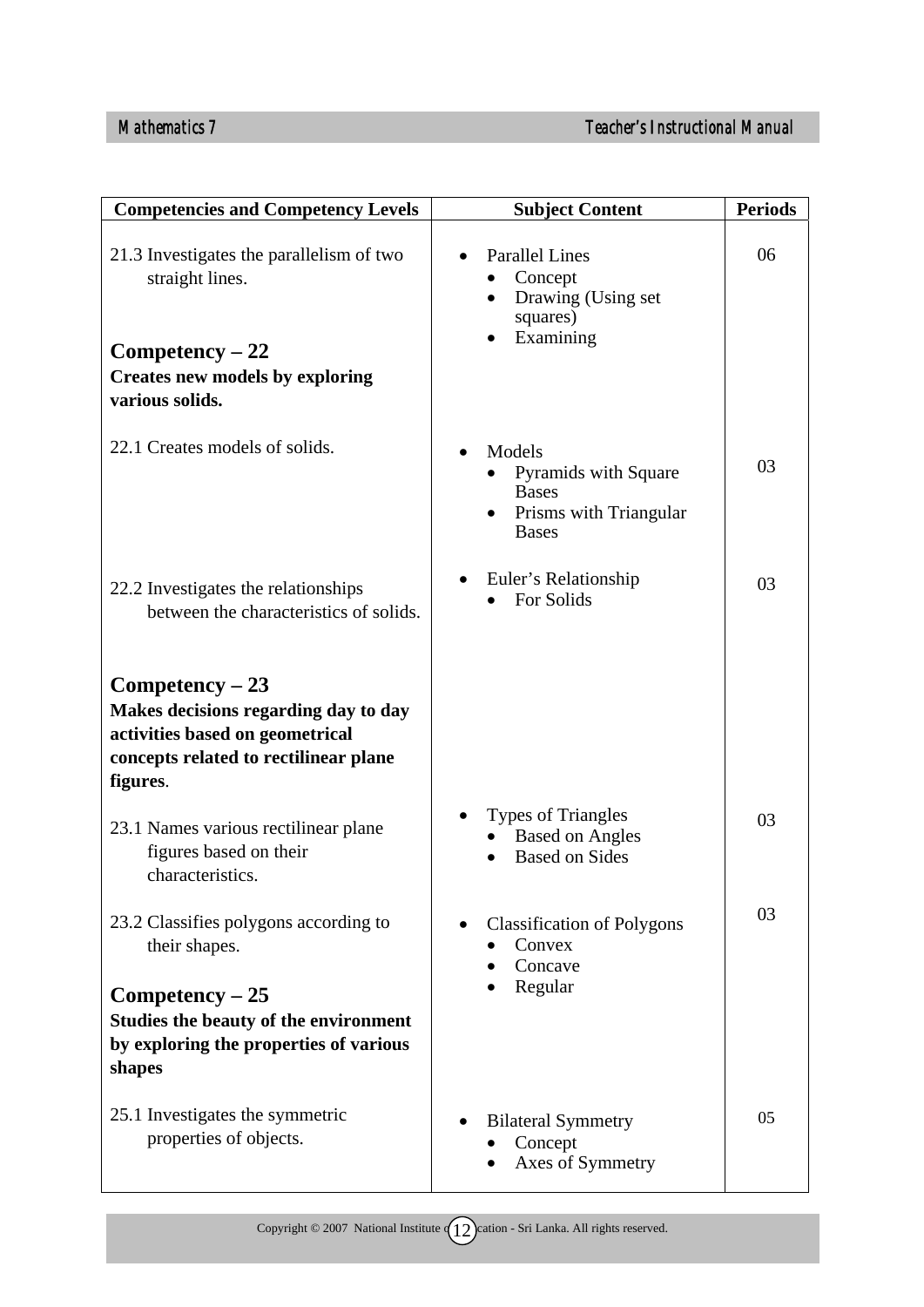| <b>Competencies and Competency Levels</b>                                                                         | <b>Subject Content</b>                                                                    | <b>Periods</b> |
|-------------------------------------------------------------------------------------------------------------------|-------------------------------------------------------------------------------------------|----------------|
| $Competency - 26$                                                                                                 |                                                                                           |                |
| Investigates the methods of using<br>geometrical shapes to enhance beauty.                                        |                                                                                           |                |
| 26.1 Investigates the methods of laying<br>geometric shapes.                                                      | Tessellation<br>Concept<br><b>Pure Tessellation</b>                                       | 05             |
| $Competency - 27$                                                                                                 |                                                                                           |                |
| Analyzes according to geometric laws,<br>the nature of the locations in the<br>surroundings.                      |                                                                                           |                |
| 27.1 Creates designs using circles.                                                                               | Circles<br>Drawing patterns using a<br>compass<br>Center<br>Radius<br>Diameter            | 05             |
| 27.2 Constructs plane figures.                                                                                    | Plane Figures<br>Line Segments<br><b>Equilateral Triangles</b><br><b>Regular Hexagons</b> | 06             |
| Competency - 28                                                                                                   |                                                                                           |                |
| Facilitates daily work by investigating<br>the various methods of representing<br>data.                           |                                                                                           |                |
| 28.1 Represents data by various methods.                                                                          | Graphs<br>Column Graphs<br>Multiple Column Graphs<br><b>Stem and Leaf Diagram</b>         | 04             |
| $Competency - 29$<br>Makes predictions by analyzing data<br>by various methods to facilitate daily<br>activities. |                                                                                           |                |
| 29.1 Analyses the dispersion of data.                                                                             | Minimum Value<br>Maximum Value<br>Range                                                   | 03             |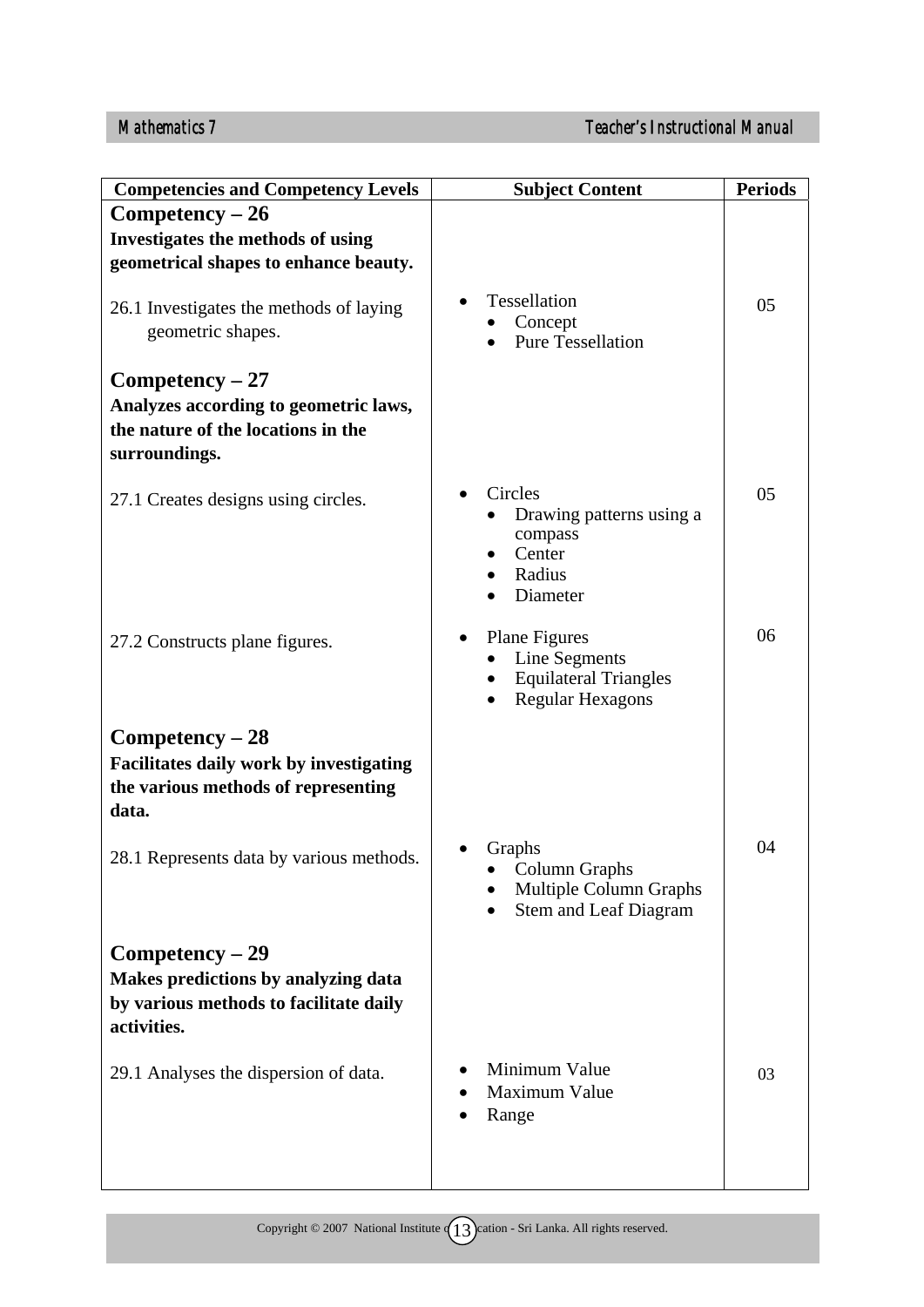| <b>Competencies and Competency Levels</b>                                                       | <b>Subject Content</b>                                                                                 | <b>Periods</b> |
|-------------------------------------------------------------------------------------------------|--------------------------------------------------------------------------------------------------------|----------------|
| Competency - 30                                                                                 |                                                                                                        |                |
| Manipulates the principles related to                                                           |                                                                                                        |                |
| sets to facilitate daily activities.                                                            |                                                                                                        |                |
| 30.1 Represents by various methods,<br>groups that have the same property.                      | Concept of Sets<br>Writing the Elements of a<br>Set<br>Representation of Sets<br>٠<br>By Venn Diagrams | 05             |
| $Competency - 31$<br>Analyzes the likelihood of an event<br>occurring to predict future events. |                                                                                                        |                |
| 31.1 Determines the likelihood of an<br>event occurring based on<br>quantitative values         | Experiments<br>Unbiased<br><b>Biased</b><br>$0 - 1$ Scale                                              | 05             |
|                                                                                                 |                                                                                                        |                |
|                                                                                                 |                                                                                                        |                |
|                                                                                                 |                                                                                                        |                |
|                                                                                                 |                                                                                                        |                |
|                                                                                                 |                                                                                                        |                |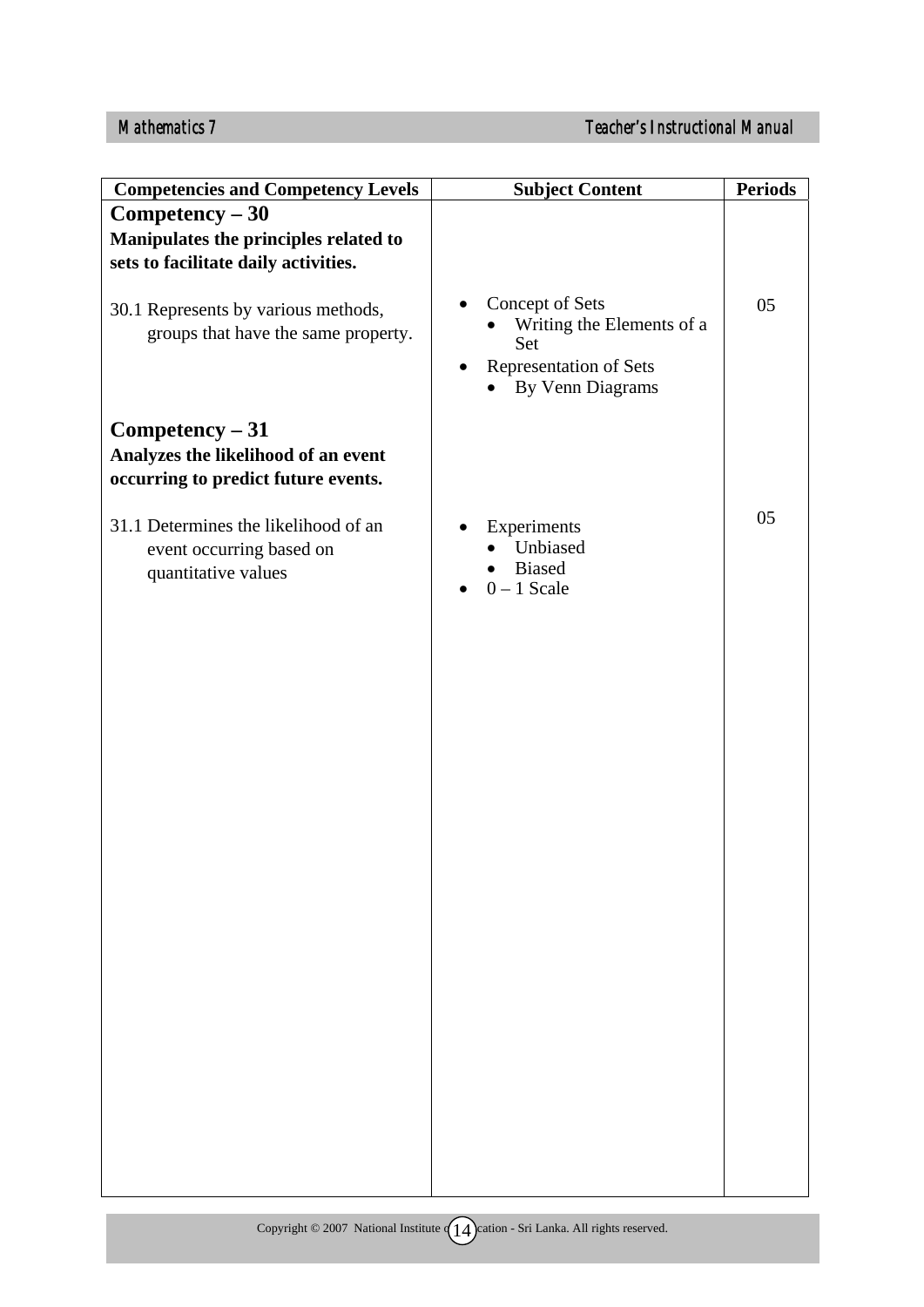#### **Grade 7 - Mathematics**

## **Relationship between Subject Themes and Content**

| <b>Content</b>                                                                                                                                            | <b>Learning Outcomes</b>                                                                                                                                                                                                         |
|-----------------------------------------------------------------------------------------------------------------------------------------------------------|----------------------------------------------------------------------------------------------------------------------------------------------------------------------------------------------------------------------------------|
| 1.0 Numbers                                                                                                                                               |                                                                                                                                                                                                                                  |
| 1.1 Directed Numbers                                                                                                                                      |                                                                                                                                                                                                                                  |
| Concept                                                                                                                                                   | Identifies directed numbers<br>$\bullet$                                                                                                                                                                                         |
| Addition                                                                                                                                                  | Adds directed numbers                                                                                                                                                                                                            |
| 1.2 Divisibility                                                                                                                                          | Examines divisibility of a number by 3, 4,<br>6 and 9                                                                                                                                                                            |
| 1.3 Factors and Multiples                                                                                                                                 | Finds the factors and multiples of<br>٠<br>numbers (numbers up to 1000)                                                                                                                                                          |
| <b>Prime Factors</b>                                                                                                                                      | Finds the prime factors of numbers<br>$\bullet$<br>(numbers up to 100)                                                                                                                                                           |
| <b>Greatest Common Factor</b>                                                                                                                             | Finds the greatest common factor of<br>$\bullet$<br>numbers (up to 3 numbers)                                                                                                                                                    |
| <b>Least Common Multiple</b>                                                                                                                              | Finds the least common multiple of<br>$\bullet$<br>numbers (up to 3 numbers)                                                                                                                                                     |
| 1.4 Fractions                                                                                                                                             |                                                                                                                                                                                                                                  |
| Comparison                                                                                                                                                | Compares fractions with unrelated<br>٠<br>denominators that are not mixed numbers<br>(denominator $\leq$ 12)                                                                                                                     |
| <b>Concept of Mixed Numbers</b><br>Mixed Numbers $\rightarrow$<br>$\bullet$<br><b>Improper Fractions</b><br>Improper Fractions $\rightarrow$<br>$\bullet$ | Identifies mixed numbers<br>Writes mixed numbers as improper<br>fractions<br>Writes improper fractions as mixed<br>$\bullet$                                                                                                     |
| <b>Mixed Numbers</b>                                                                                                                                      | numbers                                                                                                                                                                                                                          |
| Addition, Subtraction of<br><b>Fractions</b>                                                                                                              | Adds fractions and mixed numbers;<br>$\bullet$<br>subtracts them                                                                                                                                                                 |
| 1.5 Decimals                                                                                                                                              |                                                                                                                                                                                                                                  |
| Decimal $\Leftrightarrow$ Fractions<br>Multiplying, Dividing by<br>Powers of Ten<br>Multiplying, Dividing by a<br><b>Whole Number</b>                     | Decimals $\Leftrightarrow$ Fractions (converts and<br>$\bullet$<br>writes) (terminating decimals)<br>Multiplies and divides a decimal number<br>by a power of 10<br>Multiplies and divides a decimal number<br>by a whole number |
|                                                                                                                                                           |                                                                                                                                                                                                                                  |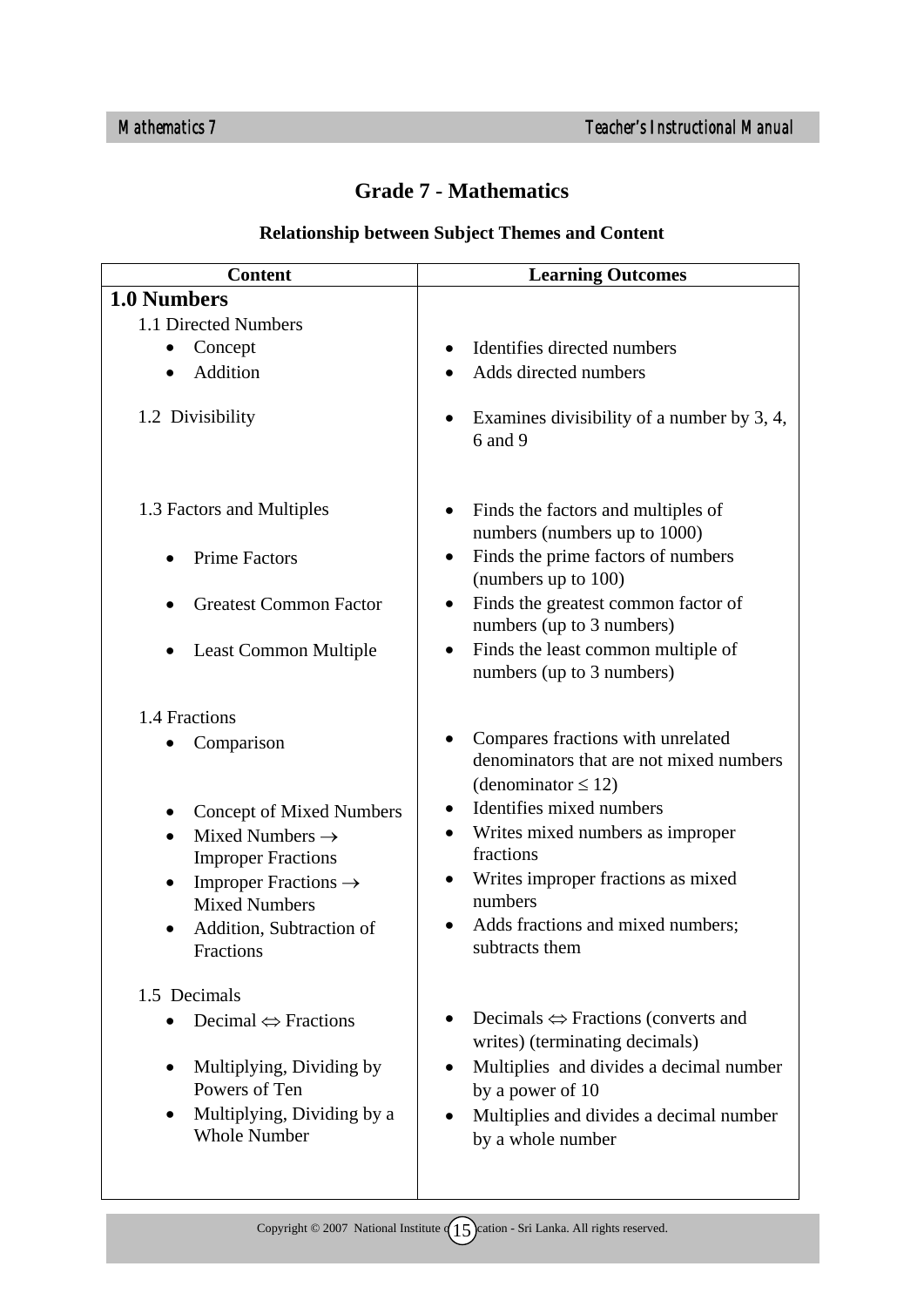| <b>Content</b>                                                                                                                           | <b>Learning Outcomes</b>                                                                                                                                                                                  |
|------------------------------------------------------------------------------------------------------------------------------------------|-----------------------------------------------------------------------------------------------------------------------------------------------------------------------------------------------------------|
|                                                                                                                                          |                                                                                                                                                                                                           |
| 1.6 Ratio<br>Dividing According to a Ratio                                                                                               | Divides quantities according to a ratio<br>(up to 3)                                                                                                                                                      |
| 1.7 Percentages                                                                                                                          |                                                                                                                                                                                                           |
| <b>Concept of Percentage</b><br>Decimal Numbers $\rightarrow$<br>Percentages                                                             | Understands the concept of<br>percentages<br>Writes decimal numbers as<br>percentages                                                                                                                     |
| 1.8 Indices                                                                                                                              |                                                                                                                                                                                                           |
| Powers with an Algebraic<br>Symbol as Base<br><b>Expansion of Powers with</b><br><b>Algebraic Bases</b><br>Substitution into Powers with | Identifies powers that have an<br>algebraic symbol as the base (with two<br>symbols and index less than 4)<br>Expands powers with algebraic<br>symbols as bases<br>Substitutes into powers with algebraic |
| <b>Algebraic Bases</b><br><b>2.0 Measurements</b>                                                                                        | symbols as bases                                                                                                                                                                                          |
|                                                                                                                                          |                                                                                                                                                                                                           |
| 2.1 Length<br><b>Addition</b> ; Subtraction                                                                                              | Adds and subtracts measurements                                                                                                                                                                           |
|                                                                                                                                          | related to lengths                                                                                                                                                                                        |
| Multiplication; Division                                                                                                                 | Multiplies and divides measurements<br>$\bullet$<br>related to lengths (only by a whole<br>number)                                                                                                        |
| Finding the Perimeters of<br>Plane Figures using Formulae                                                                                | Uses formulae to find the perimeters of<br>triangles, squares and rectangles                                                                                                                              |
| 2.2 Area                                                                                                                                 |                                                                                                                                                                                                           |
| Standard Units $(m^2, cm^2)$<br>٠                                                                                                        | Identifies standard units                                                                                                                                                                                 |
| Estimation<br>$\bullet$                                                                                                                  | <b>Estimates</b> areas                                                                                                                                                                                    |
| Finding the Areas of Plane<br>Figures using Formulae                                                                                     | Uses formulae to find the areas of<br>squares and rectangles                                                                                                                                              |
| Finding the Areas of<br><b>Compound Plane Figures</b>                                                                                    | Finds the areas of compound plane<br>figures of rectangles and squares                                                                                                                                    |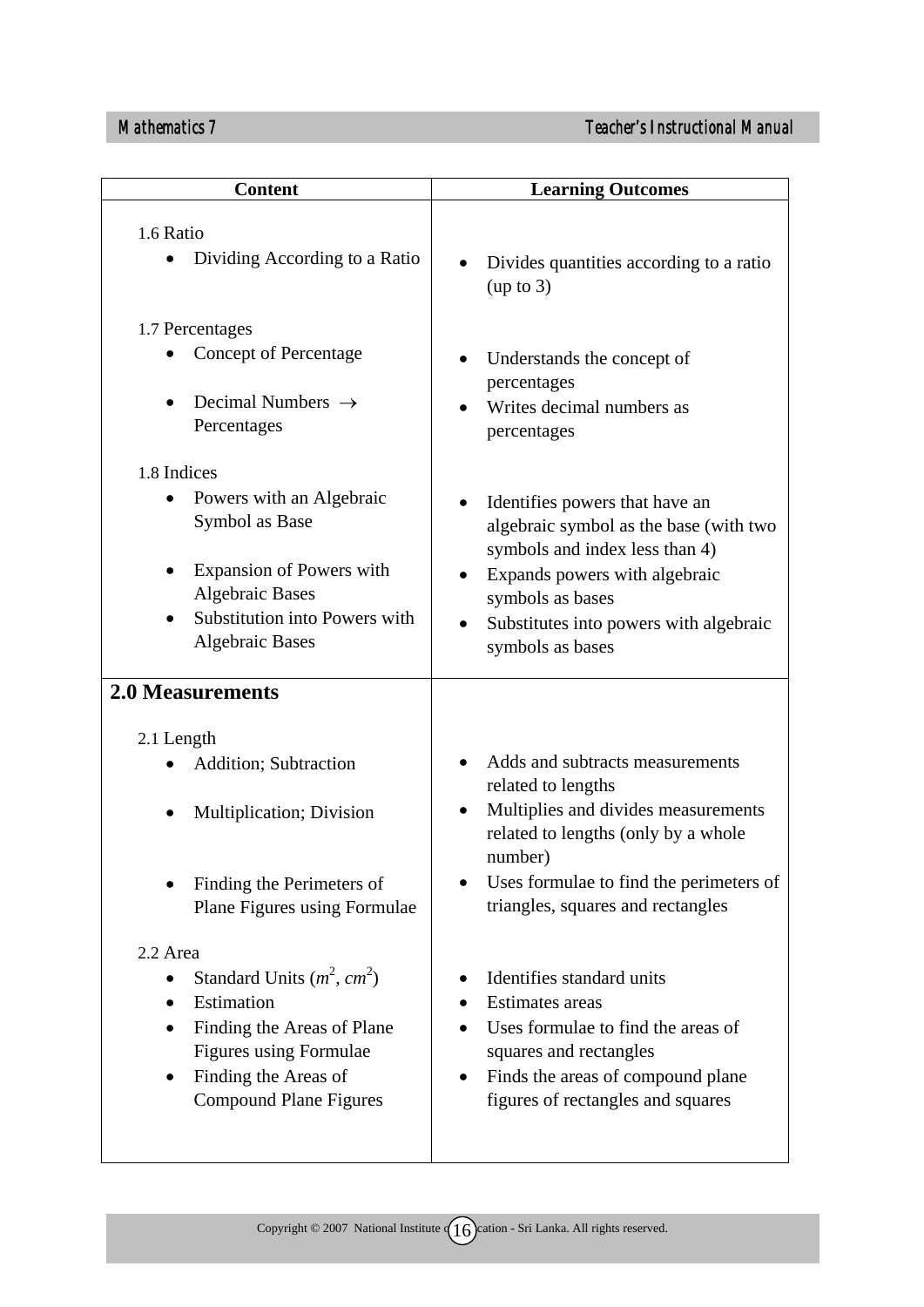| <b>Content</b>                        | <b>Learning Outcomes</b>                                                                                                                                             |
|---------------------------------------|----------------------------------------------------------------------------------------------------------------------------------------------------------------------|
| 2.3 Mass                              |                                                                                                                                                                      |
| Units<br>$\bullet$                    | Uses $mg$ , g to measure mass                                                                                                                                        |
| Conversion                            | Recognizes the relationship between $mg$<br>and $g$                                                                                                                  |
| Estimation<br>$\bullet$               | Estimates mass                                                                                                                                                       |
| <b>Addition</b> ; Subtraction         | Adds and subtracts measures of mass that<br>include $mg$ , g, kg                                                                                                     |
| <b>Multiplication</b> ; Division      | Multiplies and divides measures of mass<br>that include $mg$ , $g$ , $kg$ (by whole numbers<br>only)                                                                 |
| 2.4 Volume                            |                                                                                                                                                                      |
| Concept                               | Understands the concept of volume (cube,<br>cuboid)                                                                                                                  |
| Units (Arbitrary)                     | Uses arbitrary units to measure volume                                                                                                                               |
| Units $(cm^3, m^3)$                   | Uses standard units to measure volume                                                                                                                                |
| Estimation                            | Estimates volume                                                                                                                                                     |
| 2.5 Liquid Measures                   |                                                                                                                                                                      |
| Multiplication; Division<br>$\bullet$ | Multiplies and divides liquid measures that<br>include $ml$ , $l$ (by whole numbers only)                                                                            |
| 2.6 Time                              |                                                                                                                                                                      |
| Concept of Leap Year                  | Identifies a leap year                                                                                                                                               |
| Concept of Century<br>۰               | Identifies a century                                                                                                                                                 |
| Addition; Subtraction<br>$\bullet$    | Adds and subtracts measures related to<br>time                                                                                                                       |
| 2.6 Scale Drawings                    |                                                                                                                                                                      |
| <b>Selecting Scales</b>               | Selects suitable scales                                                                                                                                              |
| Drawing                               | Makes a scale drawing of a rectangle                                                                                                                                 |
|                                       |                                                                                                                                                                      |
| 3.0 Algebra                           |                                                                                                                                                                      |
| 3.1 Algebraic Expressions             |                                                                                                                                                                      |
| Construction                          | Constructs algebraic expressions that                                                                                                                                |
|                                       | include all four mathematical operations                                                                                                                             |
| <b>Addition</b> ; Subtraction         | (with fractional coefficients)<br>Adds and subtracts algebraic expressions                                                                                           |
|                                       | that include like terms and unlike terms                                                                                                                             |
| Substitution                          | Converts an algebraic expression into a<br>٠<br>numerical value by substituting whole<br>numbers (with more than one variable and<br>not including powers and roots) |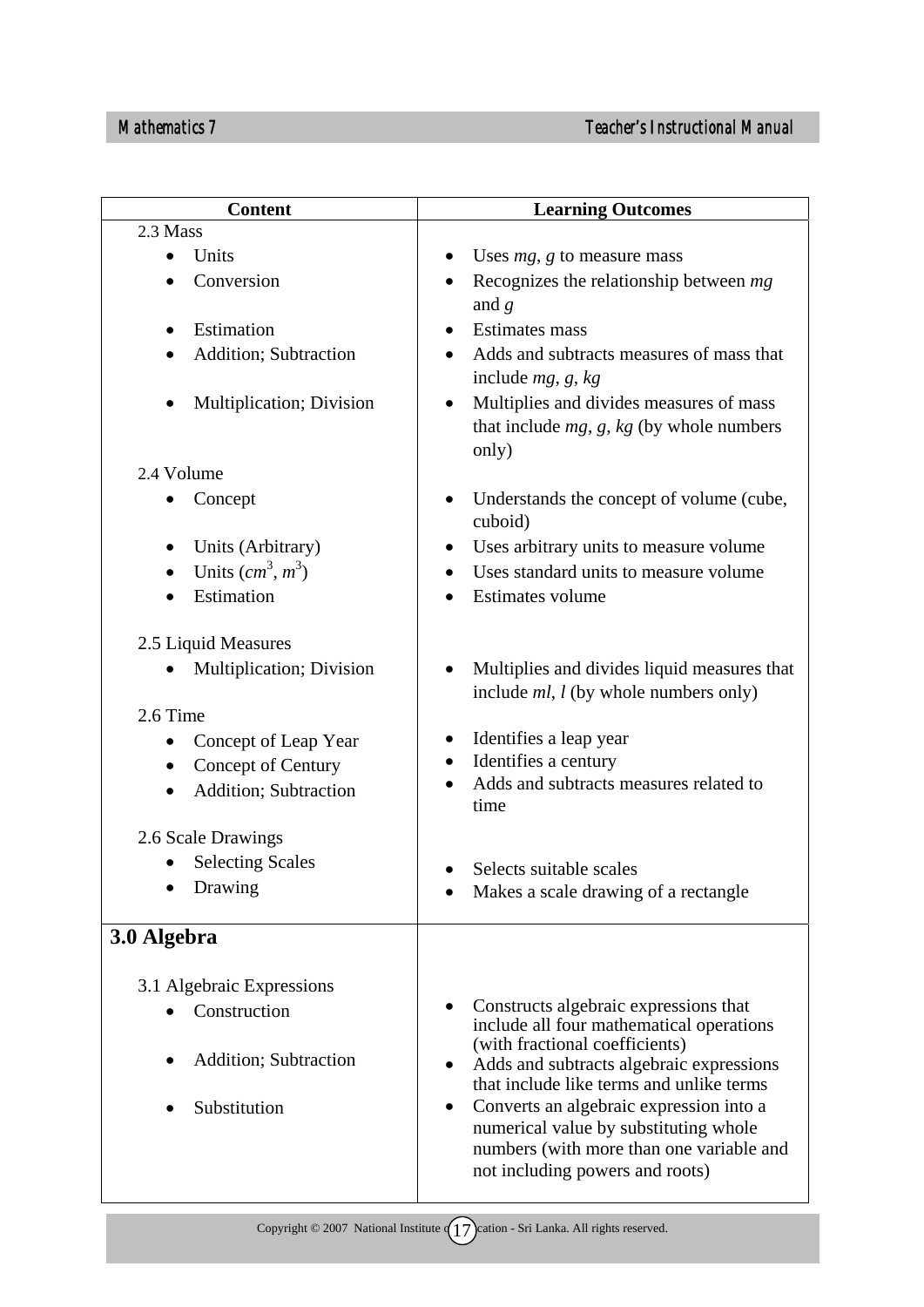| <b>Content</b>                                                        | <b>Learning Outcomes</b>                                                                                                    |
|-----------------------------------------------------------------------|-----------------------------------------------------------------------------------------------------------------------------|
| 3.2 Equations                                                         |                                                                                                                             |
| Construction                                                          | Constructs equations according to<br>information that is given (of the form<br>$x \pm a = b$ , $ax = b$ , $ax \pm b = c$ )  |
| Solving                                                               | Solves equations using flow charts<br>Solves equations using algebraic<br>methods                                           |
| 3.3 Inequalities                                                      |                                                                                                                             |
| Solving                                                               | Solves inequalities of the form<br>$x \pm a > b$ , $ax > b$                                                                 |
| Representation of Solutions<br>on a Number Line                       | Represents the solutions of inequalities<br>of the above form on a number line<br>(only integer solutions)                  |
| 3.4 Formulae<br>Construction                                          | Constructs simple formulae with up to<br>three variables                                                                    |
| 3.5 Cartesian Plane<br><b>Plotting Points</b><br><b>Ordered Pairs</b> | Plots points on a Cartesian plane<br>Writes as an ordered pair a point on a<br>Cartesian plane (Only the first<br>quadrant) |
| 4.0 Geometry                                                          |                                                                                                                             |
| 4.1 Angles                                                            |                                                                                                                             |
| Concept                                                               | Identifies angles through static and<br>dynamic concepts (according to the size<br>given)                                   |
| Drawing                                                               | Draws angles                                                                                                                |
| Naming                                                                | Names given angles                                                                                                          |
| Measuring                                                             | Measures given angles                                                                                                       |
| Size of an Angle (In degrees)                                         | Identifies that the size of a right angle<br>is 90° and that the size of a straight<br>angle is $180^\circ$                 |
| 4.2 Parallel Lines                                                    |                                                                                                                             |
| Concept                                                               | Understands the concept of parallel<br>lines                                                                                |
| Drawing                                                               | Draws parallel lines (using set squares)                                                                                    |
| Examining                                                             | Examines the parallelism of straight<br>lines                                                                               |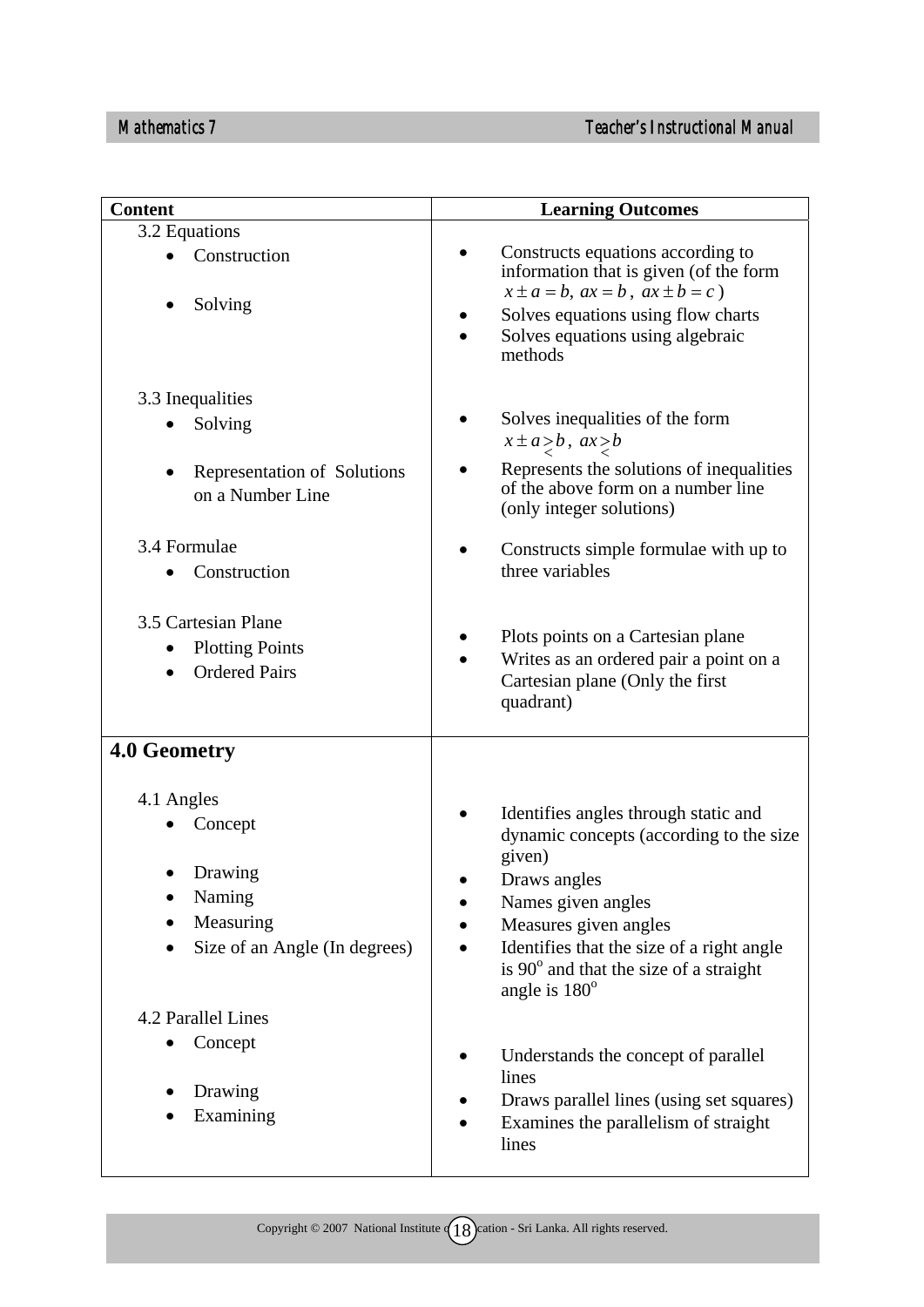| <b>Content</b>                                            | <b>Learning Outcomes</b>                                                                                                                  |
|-----------------------------------------------------------|-------------------------------------------------------------------------------------------------------------------------------------------|
| 4.3 Solids                                                |                                                                                                                                           |
| Creation<br>Euler's Relationship                          | • Creates models (pyramids with square<br>bases, prisms with triangular bases)<br>Develops Euler's relationship using edges,<br>$\bullet$ |
|                                                           | vertices and faces                                                                                                                        |
| 4.4 Rectilinear Plane Figures                             | Names types of triangles based on their                                                                                                   |
| <b>Classifying Triangles</b><br>according to their Angles | angles                                                                                                                                    |
| <b>Classifying Triangles</b><br>$\bullet$                 | Names types of triangles based on their                                                                                                   |
| according to their Sides                                  | sides                                                                                                                                     |
| <b>Classifying Polygons</b><br>$\bullet$                  | Classifies polygons (convex, concave,<br>regular)                                                                                         |
| 4.5 Symmetry                                              |                                                                                                                                           |
| Concept                                                   | • Understands the concept of bilateral<br>symmetry                                                                                        |
| Axes of Symmetry                                          | • Identifies axes of symmetry                                                                                                             |
| 4.6 Tessellation                                          |                                                                                                                                           |
| Concept                                                   | • Understand the concept of tessellation<br>Identifies pure tessellation                                                                  |
| <b>Pure Tessellation</b>                                  |                                                                                                                                           |
| 4.7 Circles                                               |                                                                                                                                           |
| <b>Circular Designs</b><br>$\bullet$                      | • Creates circular designs using a compass<br>Identifies the center, radius and diameter                                                  |
| Characteristics of a Circle                               | of a circle                                                                                                                               |
| 4.8 Constructions                                         |                                                                                                                                           |
| Line Segments                                             | Constructs straight line segments                                                                                                         |
| <b>Equilateral Triangles</b>                              | Constructs equilateral triangles<br>Constructs regular hexagons                                                                           |
| <b>Regular Hexagons</b>                                   |                                                                                                                                           |
| 5.0 Statistics                                            |                                                                                                                                           |
| 5.1 Representation of Data                                |                                                                                                                                           |
| By Column Graphs                                          | Represents data by column graphs                                                                                                          |
| By Multiple Column Graphs                                 | Represents data by multiple column<br>graphs                                                                                              |
| By Stem and Leaf Diagrams                                 | Represents data by stem and leaf diagrams                                                                                                 |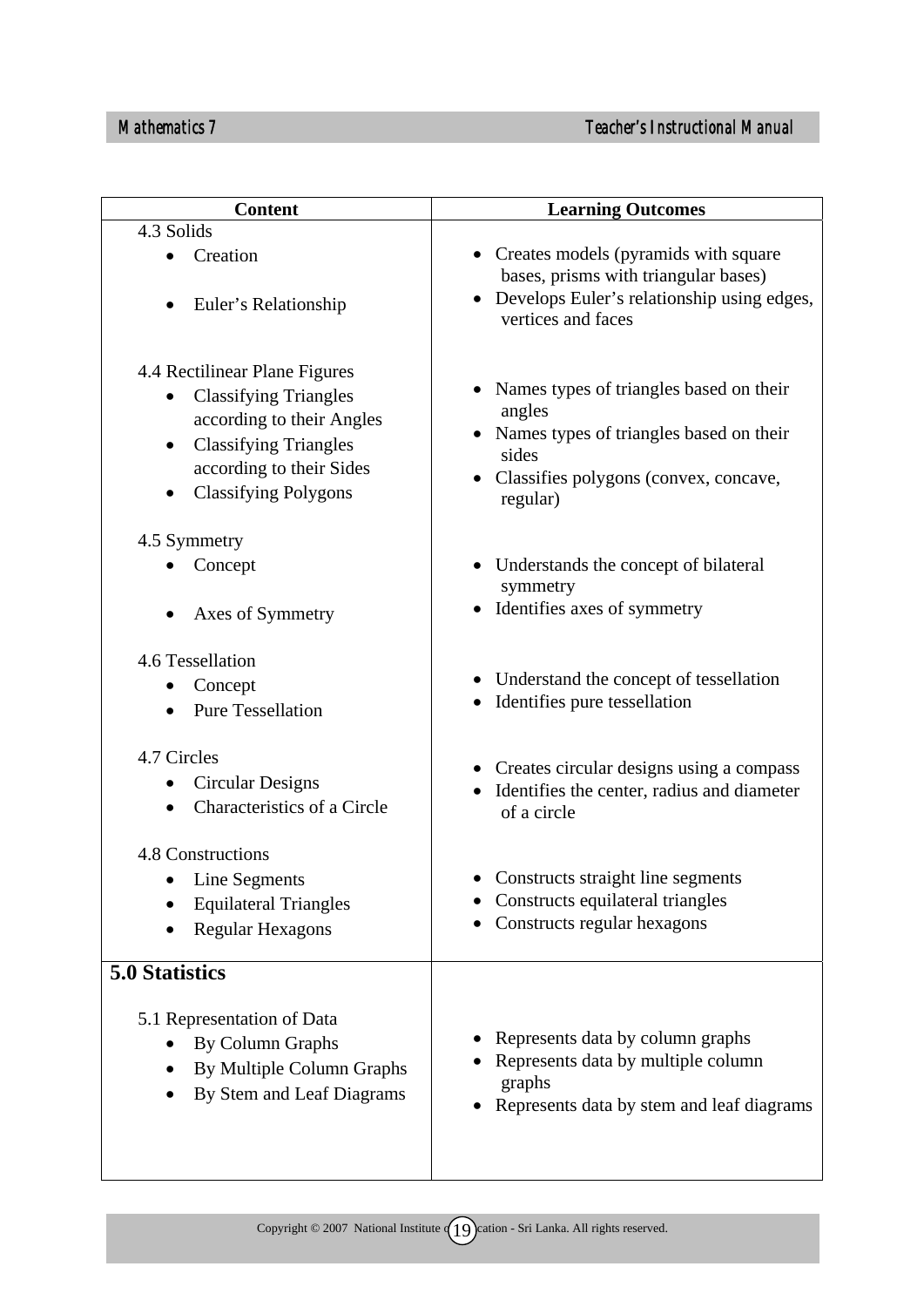| <b>Learning Outcomes</b>                                                                                                                              |
|-------------------------------------------------------------------------------------------------------------------------------------------------------|
| • Identifies the minimum value of a group<br>of data<br>• Identifies the maximum value of a group<br>of data<br>• Writes the range of a group of data |
|                                                                                                                                                       |
| • Understands the concept of sets<br>Writes the elements of a set<br>Represents sets by Venn diagrams<br>$\bullet$                                    |
| Identifies biased and unbiased<br>$\bullet$<br>experiments<br>• Allocates marks according to a $0 - 1$<br>scale                                       |
|                                                                                                                                                       |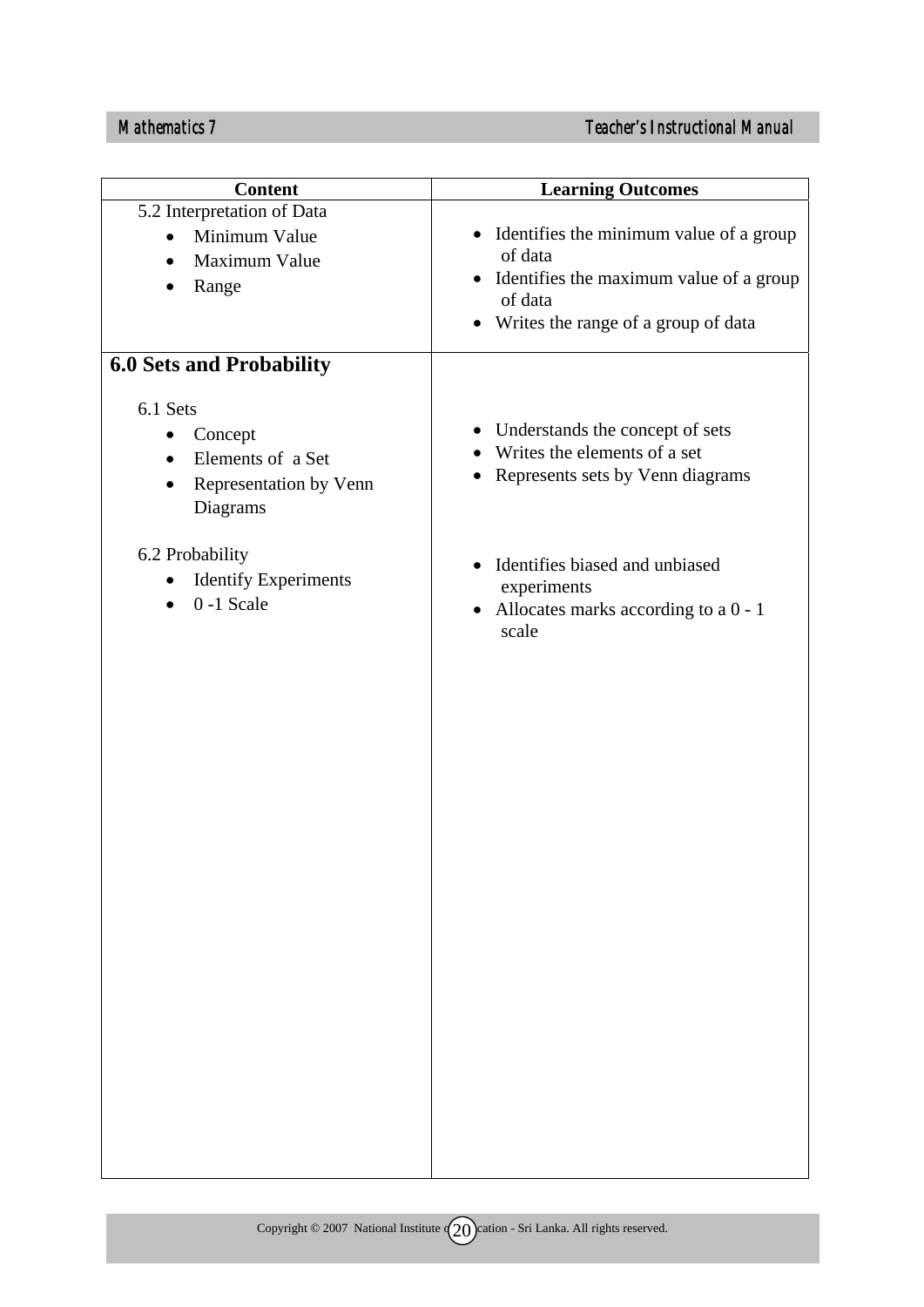#### **Grade 7**

| <b>Content</b>                          | <b>Competency Level</b> | <b>Periods</b> |
|-----------------------------------------|-------------------------|----------------|
| Term 1                                  |                         |                |
|                                         |                         |                |
| 01 Symmetry                             | 25.1                    | 05             |
| 02 Sets                                 | 30.1                    | 05             |
| 03 Factors and Multiples                | 1.2, 1.3                | 06             |
| 04 Indices                              | 6.1                     | 06             |
| 05 Time                                 | 12.1                    | 05             |
| 06 Mass                                 | 9.1                     | 06             |
| 07 Angles                               | 21.1, 21.2              | 07             |
| 08 Directed Numbers                     | 1.1                     | 06             |
| 09 Fractions                            | 3.1, 3.2                | 08<br>54       |
|                                         |                         |                |
| Term 2                                  |                         |                |
|                                         |                         |                |
| 10 Decimals                             | 3.3                     | 06             |
| 11 Algebraic Expressions                | 14.1, 14.2              | 06             |
| 12 Parallel Lines                       | 21.3                    | 06             |
| 13 Length                               | 7.1, 7.2                | 06             |
| 14 Area                                 | 8.1                     | 06             |
| 15 Circles                              | 27.1                    | 05             |
| 16 Volume                               | 10.1                    | 06             |
| 17 Liquid Measures                      | 11.1                    | 06             |
| 18 Ratios                               | 4.1                     | 05             |
| 19 Percentages                          | 5.1                     | 06             |
| 20 Cartesian Plane                      | 20.1                    | 06<br>64       |
|                                         |                         |                |
| Term 3                                  |                         |                |
|                                         |                         |                |
| 21 Equations                            | 17.1, 19.1              | 08             |
| 22 Inequalities                         | 18.1                    | 06             |
| 23 Rectilinear Plane Figures            | 23.1, 23.2              | 06             |
| 24 Constructions                        | 27.2                    | 06             |
| 25 Solids                               | 22.1, 22.2              | 06             |
| 26 Representation and Interpretation of | 28.1, 29.1              | 07             |
| Data                                    |                         |                |
| 27 Scale Drawings                       | 13.1                    | 06             |
| 28 Tessellation                         | 26.1                    | 05             |
| 29 Likelihood of an Event               | 31.1                    | 05<br>55       |
|                                         |                         | Total 173      |

#### **Sequence of Lessons , Competency Levels and Number of Periods**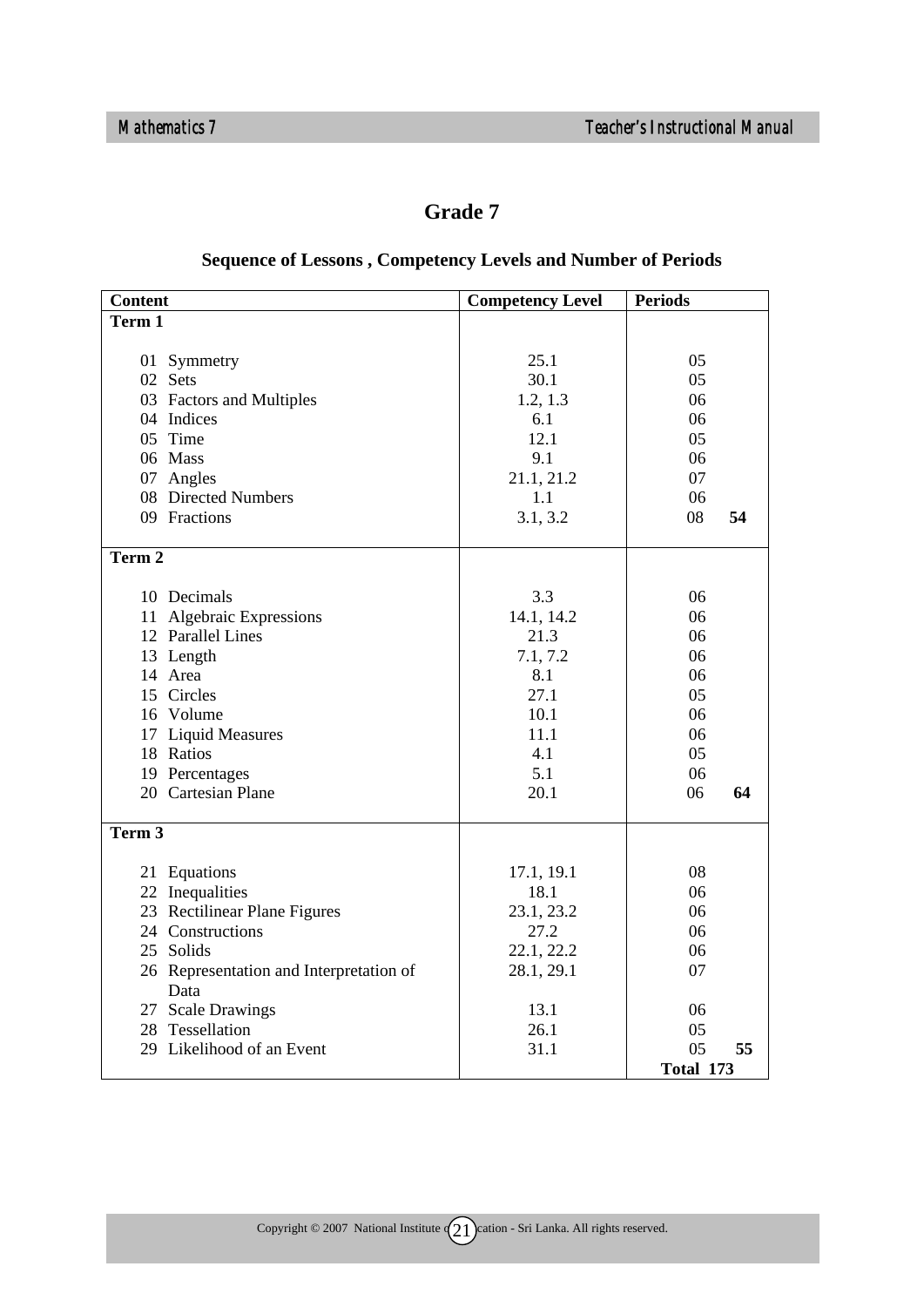#### **School Policies and Programmes**

The mathematics syllabus has been prepared not only with the objective of inculcating knowledge and skills but also to highlight the deeper aims of communication, relationships, logical argument and problem solving. The latterly mentioned four aims aid more effectively in the development of behavioral and thinking skills. Mathematics is a subject that should not be restricted to just the syllabus or the classroom. It should be made into an active force within the school culture itself as it is a language; a science; an art; a tool to be used in thought, in calculations and in creations.

It is important therefore to organize school programmes so that the cultural values embedded in mathematics are developed in students. The following co-curricular programmes will aid in this.

- 1. Wall newspapers
- 2. Mathematics Laboratory
- 3. Mathematics Library
- 4. Exhibitions
- 5. Mathematics Societies
- 6. Quizzes
- 7. Mathematics Magazines
- 8. Mathematics Days
- 9. Mathematics Camps
- 10. Activity Cells
- 11. Excursions

In operating this co-curricular programme, the school management should aim at obtaining the help of the community when required and also gettting experts to teach some of the subject content.

If your school does not have a trained mathematics teacher for this grade, it is appropriate to engage a teacher who has the required subject knowledge and a penchant for teaching mathematics for this task. Mathematics teacher should continuously update their knowledge on subject material and teaching methodologies. For this, it is appropriate to get advice from the zonal mathematics director/ mathematics in-service advisors and senior graduate teachers. It is also necessary to participate in training sessions.

It is hoped that the school management will work towards allocating one of the free periods in the time table under the new reforms, for mathematics.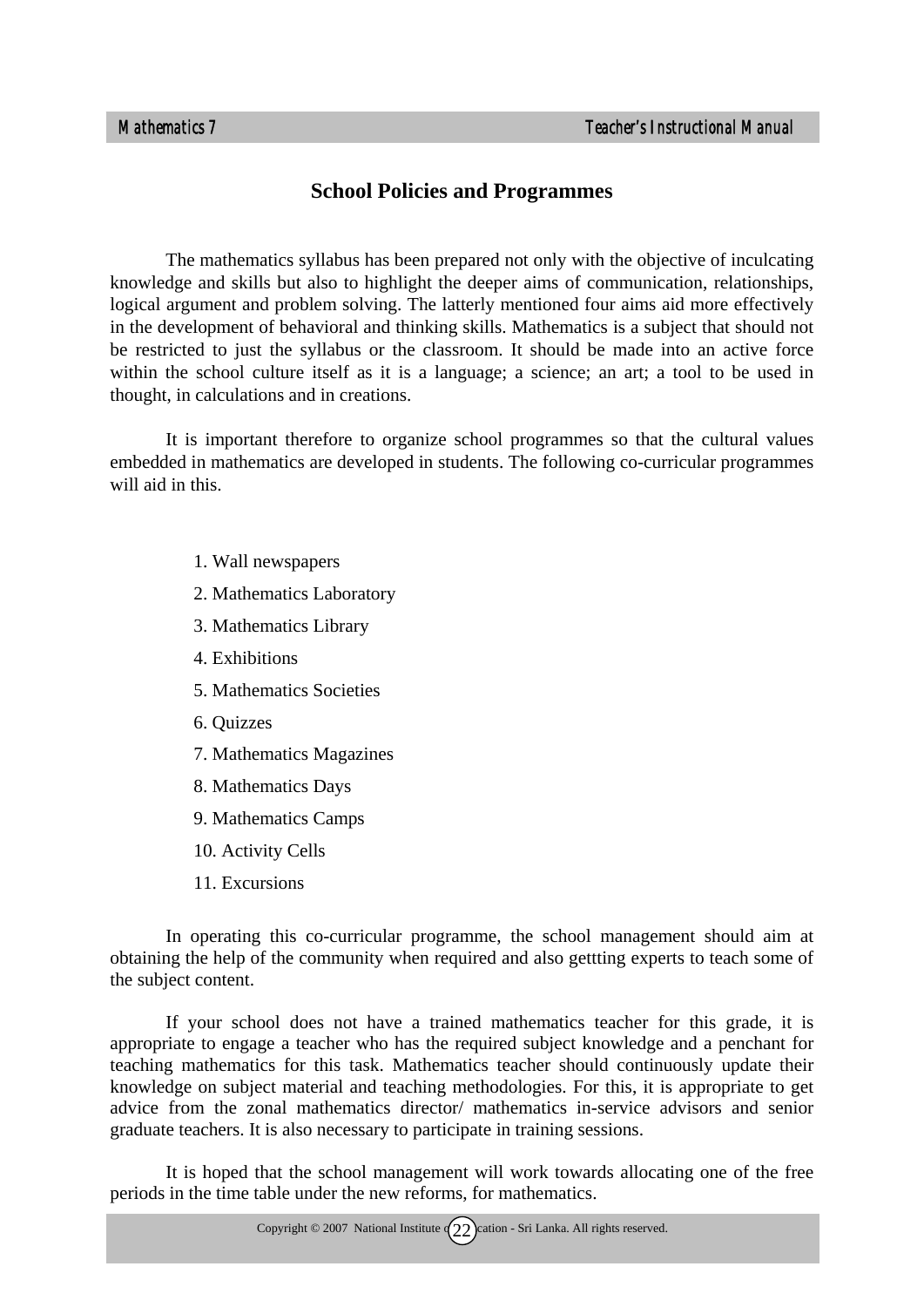It is most likely that it will not be possible to complete a proposed exploration activity within a period, due to most activities being longer than 40 minutes. In such instances, the next mathematics period should be used to complete the activity.

To facilitate the tasks of the students as well as the teacher, chairs should be placed in a semi-circle during exploration activities. The quality inputs required for the activities are given under each activity in the chapter on learning teaching methodology. It would be easier to buy all the quality inputs for the year at once at the beginning of the year.

In guiding the learning teaching process, it is important to provide instructions by paying special attention to the following:

- Determining whether the students are engaged in exploration according to the E-5 model
- Carrying out assessment and evaluation at the appropriate times

It is also expected that attention will be paid to the following, which are proposed as remedies to the problems encountered when the competency based syllabi were operated in the school system in year 2007 in grades 6 and 10.

- Groups should be organized according to the number of students in the class. (If tasks have been assigned for 4 groups, the number of groups should be taken as a multiple of this number, depending on how many more/less students are in the class).
- The tasks in the instruction leaflet on exploration should be distributed randomly among the groups.
- Instead of appointing a leader, the opportunity should be provided for a person within the group itself to volunteer to be the leader.
- Students should first be engaged in the exploration process, and once the relevant mathematical concepts have been grasped through this process, the remaining time should be used for exercises.
- When a review is being done after the exploration process is concluded, students should be provided with the opportunity to write a summarized note on the lesson in their exercise books.
- Depending on the number of evaluations that should be carried out in a term, apart from the instruments for the extension of the learning – teaching process, to carry out the evaluations, appropriate activities should be selected and marks should be allocated.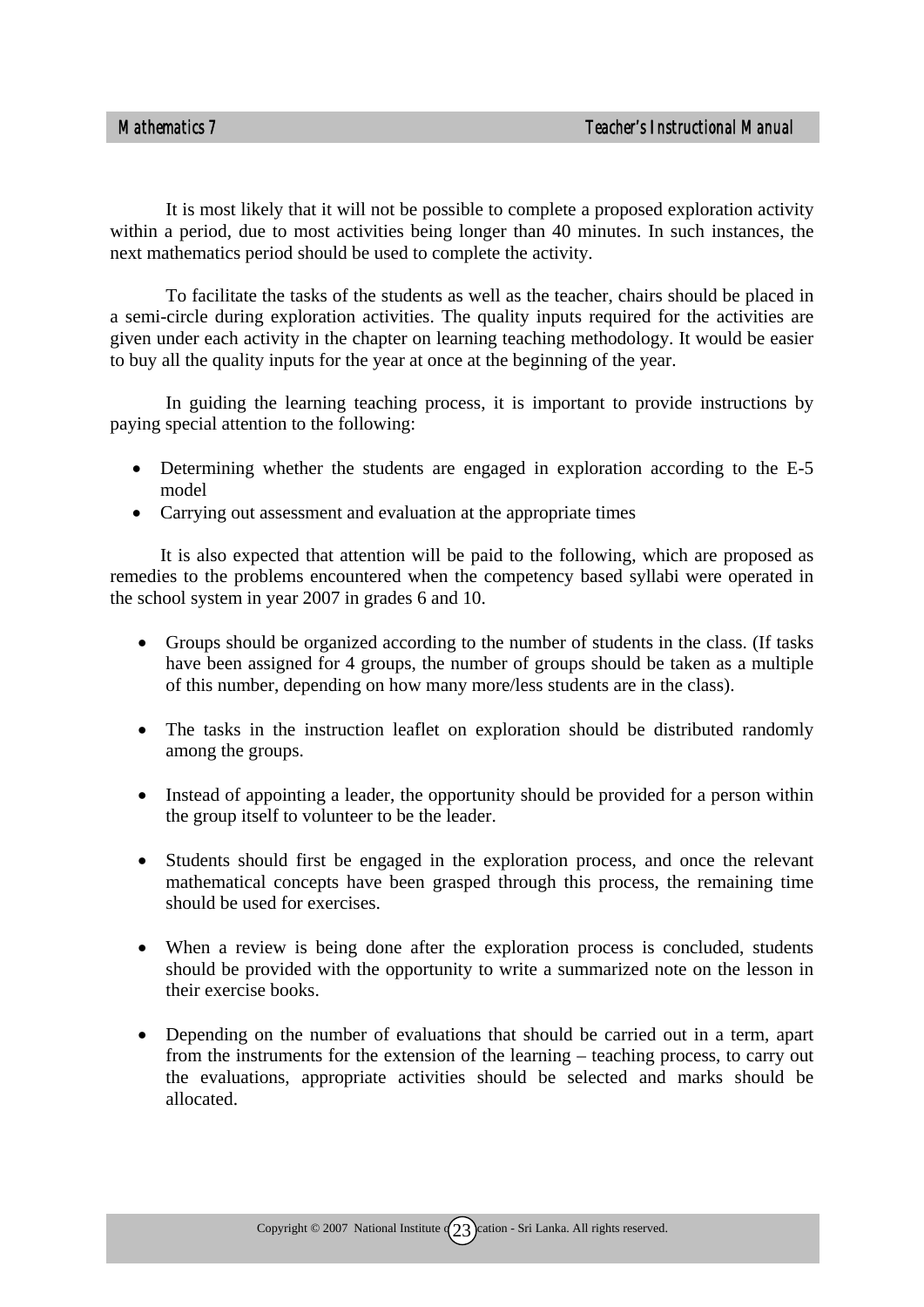*Mathematics 7 Teacher's Instructional Manual* 

# *Learning – Teaching Methodology*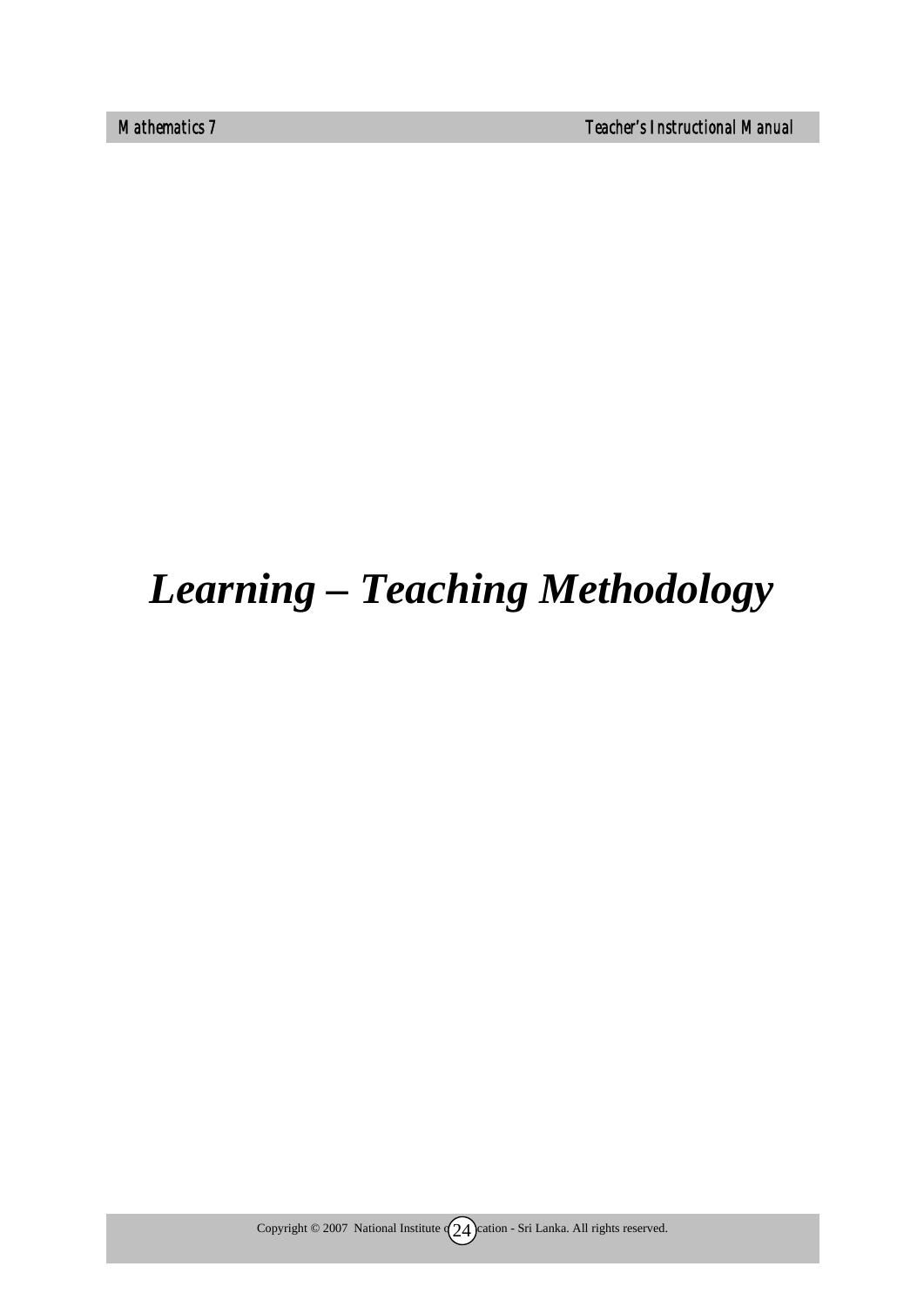#### **Introduction**

In deciding upon the learning teaching methodology relevant to the course, attention has been paid to the planning of learning-teaching activities that facilitate building up of student competencies based on exploration. In preparing for a competency-based education of this manner, an obvious change in the role of the teacher is expected.

The transmission role practiced in our classroom from way back and the more recently introduced transaction role is evident in the classroom even today. When taking into consideration the deterioration of the thinking, social and personal skills of school leavers, no effort is needed to understand that there is a need for the development of the learning-teaching methodology and how it should be effected.

In the transmission role, the teacher is considered an individual who knows everything that the student should learn, and his task is that of transmitting knowledge to the student who is considered as one who does not know anything. This learning-teaching process that takes the guise of lectures is restricted only to the flow of knowledge from the teacher to the student, and does not make an adequate contribution either to the stimulation of student thinking or to the development of his personal and social skills.

The dialogue initiated by the teacher within the class is the initial stage of the transaction role. Apart from the ideas that flow from the teacher to the class and from the class to the teacher, as a result of the student-student interactions that takes place subsequently, these dialogues transform gradually into discussions. The teacher is continuously involved in the task of questioning in order to take the student from the known to the unknown, from the simple to the complex and from the concrete to the abstract.

While, in competency-based education, student tasks occupy a powerful position, the teacher takes on the role of a resource person who mediates in order to provide every student in the class with a competency that is at least proximate to the required competency. For this, the basic functions that the teacher is expected to perform include initiating the activity in a manner that will kindle interest, planning the learning environment with the necessary materials and other facilities, closely observing how students learn, identifying student abilities and inabilities and promoting student learning through the provision of feedback and feed-forward, paying close attention to student presentations and discussions, as well as preparing instruments for the extension of learning beyond the classroom. The teacher's role based essentially upon the tasks mentioned above is called the transformation role.

The series of activities that can be used in the implementation of the descriptive curriculum introduced in the first part of this teacher's instructional manual, has been included in its second part. Each of these activities has been developed so as to contain a minimum of three steps. It is expected to get the student involved in the learning process through the first step of the activities. Therefore, this step is termed the "engagement" step. As an introduction to this step, the teacher assumes the transaction role and engages in a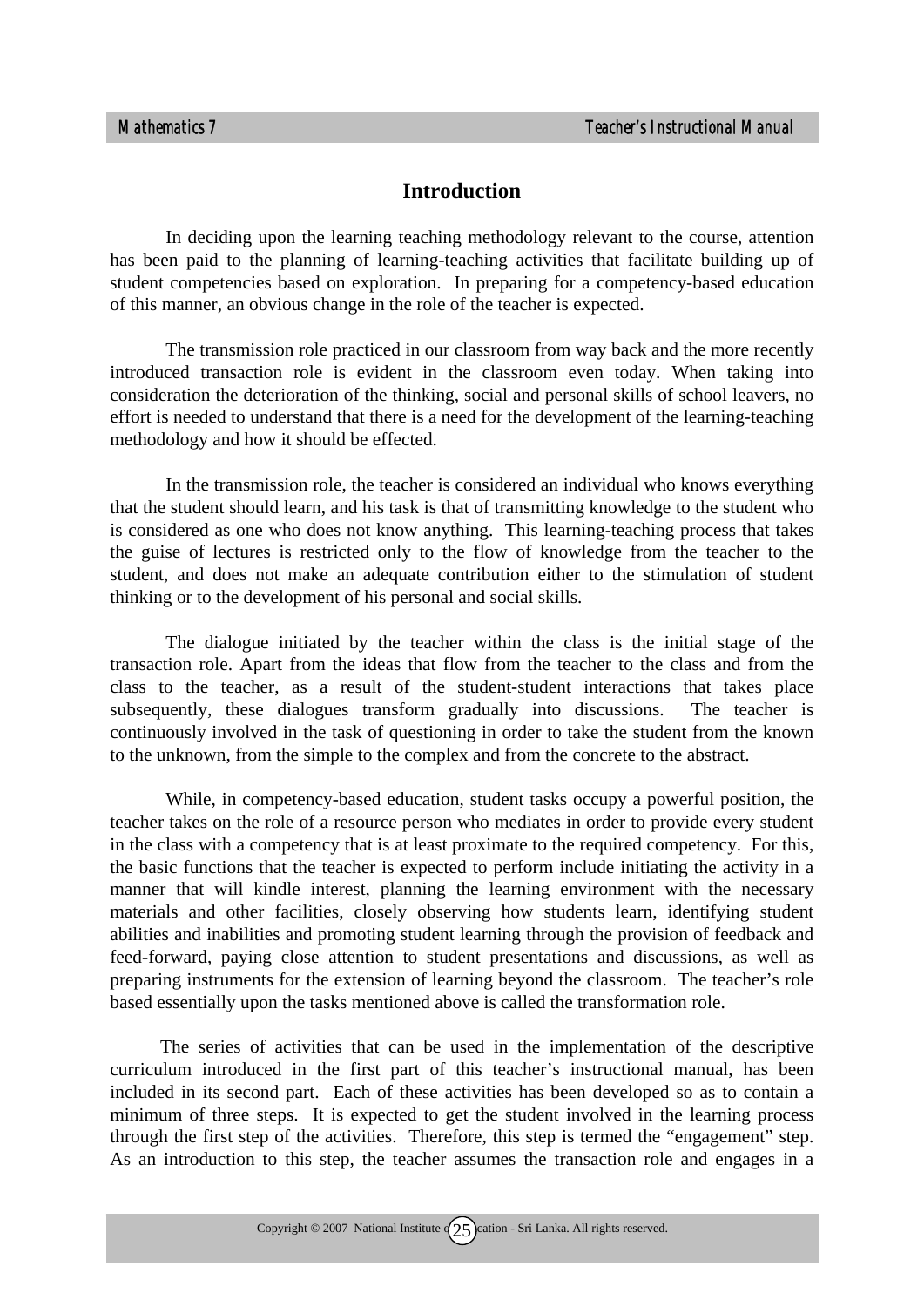dialogue with the students. Subsequently, along with the transformation of this dialogue to a discussion, the students engage in exploration and are provided the opportunity to recall the pre-knowledge related to the basic competency they should develop, and to acquire a hint regarding the future of the activity. The teacher possesses a host of strategies that can be used in these exchanges of ideas. Some of the devices at the disposal of the teacher for the exchange of these ideas are questions/stimulants like pictures, newspaper advertisements and flash cards/puzzles or case studies/dialogues, role play, poems, songs and demonstrations, video tapes or audio tapes. In summary, the first step of the activities is implemented with the aim of actualizing the following three objectives.

- Winning over of the attention of the class.
- Providing the students with the opportunity for students' recall of the necessary pre-knowledge.
- Introducing the elements of the exploration the students are expected to be directed to under the second step of the activity.

It is with the objective of providing the students with the opportunity for exploration that the second step of the activity has been planned. Students base their exploration on a special leaflet prepared for the purpose. The teacher has to plan this step to enable the students to engage in co-operative learning in groups, through the exploration of various aspects of the problem. Two of the most important features of this step are the use of the resource materials provided and conscious involvement in group discussions. As a result of involvement in group activities throughout a long period of time, students will develop a number of essential skills like self-discipline, listening to others, working co-operatively with others, helping others, time management, producing high quality creations, honesty etc.

In directing students towards exploration, the teacher should avoid making decisions regarding leadership in the group, but he/she should prepare the background necessary for a leader to emerge. Accordingly, when opportune, the students will have the privilege of taking on leadership, based on inherent abilities.

During the  $3<sup>rd</sup>$  step of the activity, every group will have the opportunity of presenting the results of its exploration for the enlightenment of the others. What the teacher has to do here is to encourage student involvement in group presentations. It would be effective if students are directed, so as to ensure that every member is given responsibility in the planning of the presentation. An important aspect of this step, related to the explanation of student findings, is the creation of the opportunity for the voice of students to be heard in the classroom, where commonly the voice of the teacher dominated.

After the explanation of the findings in the third step of the activities, students should be directed to elaboration. Each group is given the opportunity to provide constructive suggestions on its findings first, and subsequently, members of other groups are given this opportunity. Anyway, the final review is the responsibility of the teacher. During this review, the teacher is expected to clarify all the important points relevant to the students' exploration as well as to instill in students the right understanding of the concepts and rules.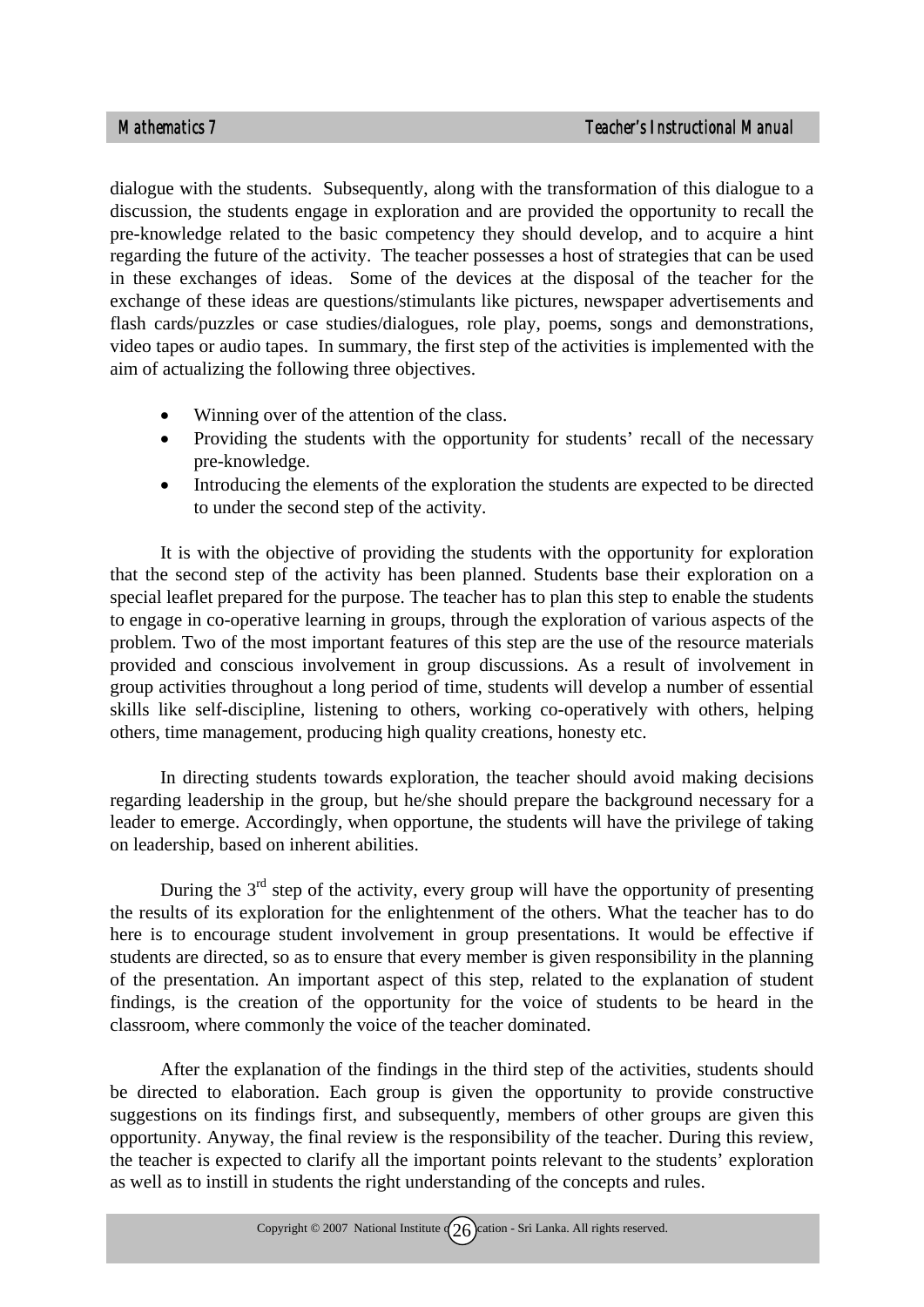The main responsibility of the teacher in this teaching methodology is to monitor continuously whether the classroom learning-teaching process is being implemented successfully and as expected. While assessment and evaluation should be made use of for this purpose, the teacher is provided the opportunity to carry this out, through planned activities, in the learning teaching process itself. The teacher is given the opportunity for assessment while the students are involved in exploration during the second stage of the activity and for evaluation when the students are involved in explanation and elaboration during the third stage. A detailed inquiry into assessment and evaluation will be provided later on in this document.

The teacher is provided direction on the transformation role by the learning – teaching methodology described so far. While priority is given to group exploration here, the teacher is also afforded the opportunity for transaction, discussion and short lectures. While there is room for transaction and discussion in the initial stage, the teacher may also give a short lecture to confirm the concepts, under review, in the final stage. In the development of the learning-teaching methodology related to this curriculum, the first to be introduced under the curriculum reforms for the new millennium, the attention paid to the important aspects of the transmission and the transaction roles of the teacher, apart from the transformation role, is a special feature of this methodology.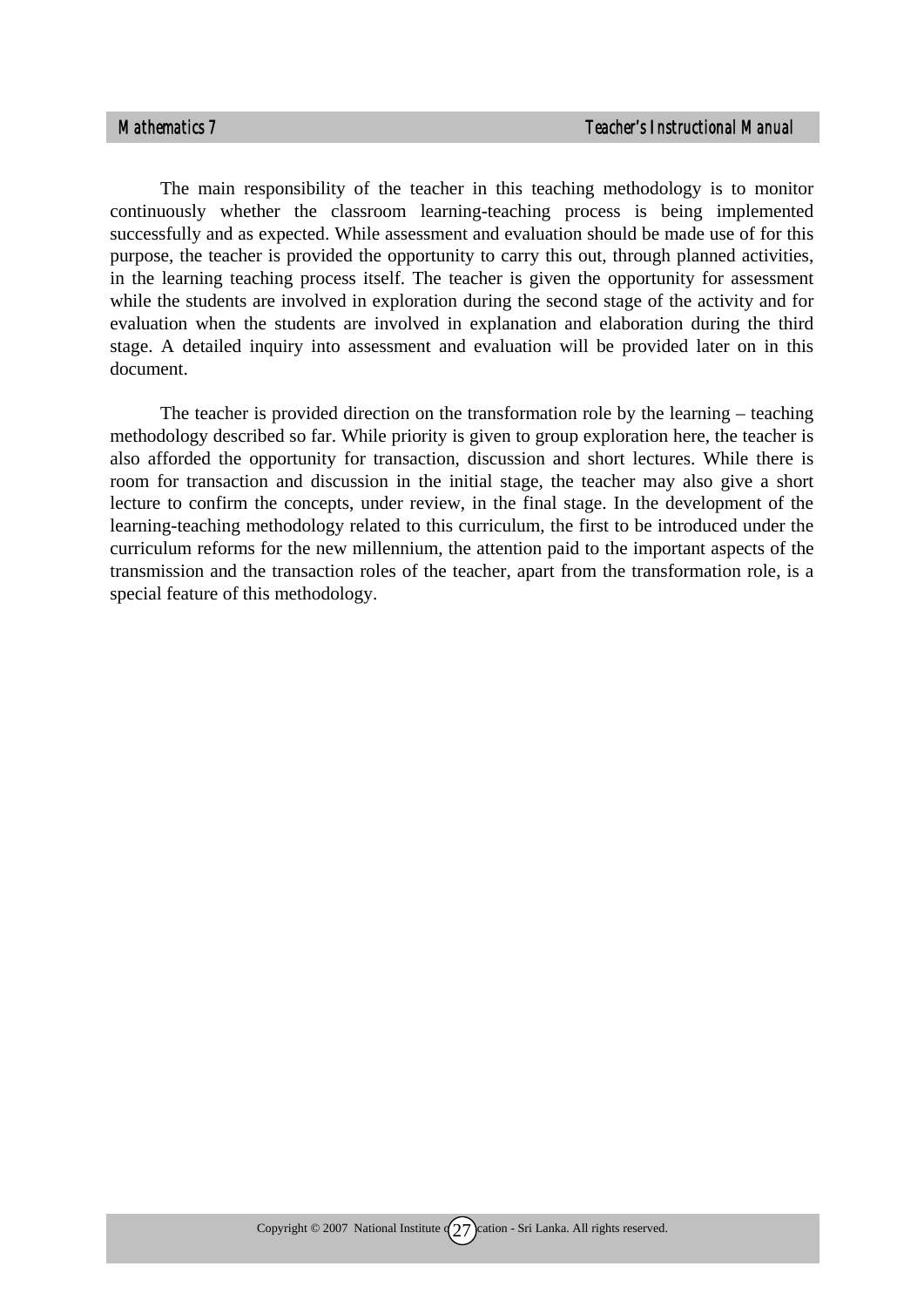## **Activity Continuum**

## **1. Symmetry**

| <b>Competency 25</b>              | : Studies the beauty of the environment by exploring the<br>properties of various shapes.                                                                                                                                                                                                                                                                                                                                                              |
|-----------------------------------|--------------------------------------------------------------------------------------------------------------------------------------------------------------------------------------------------------------------------------------------------------------------------------------------------------------------------------------------------------------------------------------------------------------------------------------------------------|
| <b>Competency Level 25.1</b>      | : Investigate the symmetric properties of various shapes.                                                                                                                                                                                                                                                                                                                                                                                              |
| <b>Activity 25.1</b>              | : Let us identify the properties of various shapes.                                                                                                                                                                                                                                                                                                                                                                                                    |
| <b>Time</b>                       | : 60 minutes.                                                                                                                                                                                                                                                                                                                                                                                                                                          |
| <b>Quality Inputs</b>             | The chart of figure included in Annex 25.1.1.<br>Four copies of the instruction leaflet on exploration<br>$\bullet$<br>included in Annex 25.1.2.<br>Ink, pairs of scissors, pairs of dividers, half sheets.<br>Demy papers and pastels.                                                                                                                                                                                                                |
| <b>Learning-Teaching Process:</b> |                                                                                                                                                                                                                                                                                                                                                                                                                                                        |
| Step 25.1.1                       | Present the chart of figures to the students.<br>$\cdot \bullet$<br>Inquire from the students about the properties of the<br>shapes in the figure.<br>Lead a discussion and highlight the following facts.<br>That there are similarities between some figures and<br>no similarities between other figures<br>That there is a property which is common in figures<br>٠<br>that have similarities<br>$(10 \text{ minutes})$                            |
| Step 25.1.2                       | Divide the class into four small groups.<br>: •<br>Distribute the instructions on exploration, ink, pairs of<br>٠<br>scissors, pairs of dividers, half sheets, demy papers and<br>pastels, among the groups.<br>Focus the attention of the groups on the instructions on<br>exploration and assign the relevant task to each group.<br>Engage the small groups in exploration.<br>Let the groups prepare for a presentation at the plenary<br>session. |

(20 minutes)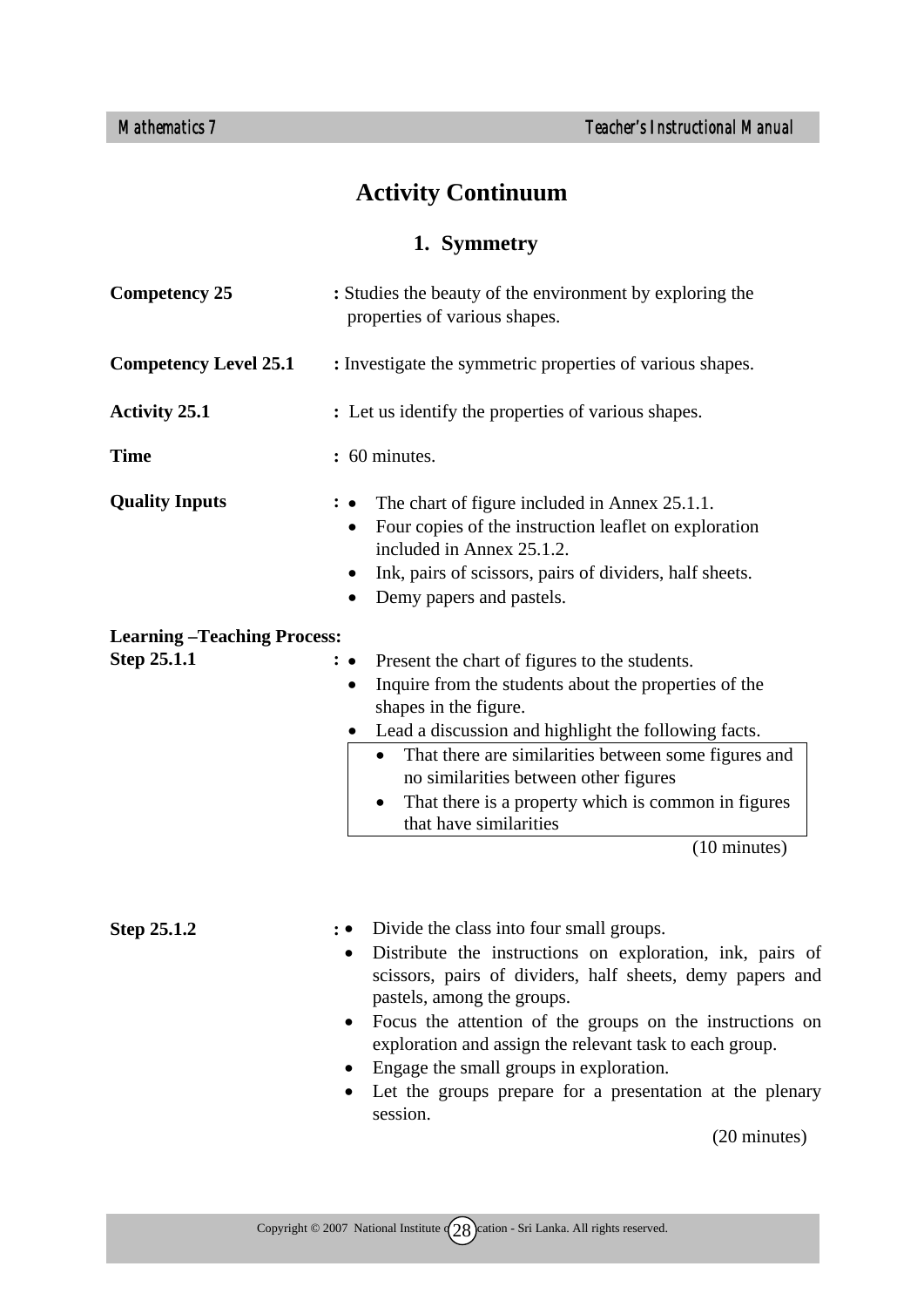| Step 25.1.3 | Provide each small group with the opportunity to present<br>the findings of the group.<br>Give the presenters themselves the first opportunity to<br>elaborate on the presentation.<br>Seek for constructive comments from the other groups.<br>$\bullet$<br>Engage in a review so that the following facts are<br>highlighted.                                                                                                                                                                                                                                                            |
|-------------|--------------------------------------------------------------------------------------------------------------------------------------------------------------------------------------------------------------------------------------------------------------------------------------------------------------------------------------------------------------------------------------------------------------------------------------------------------------------------------------------------------------------------------------------------------------------------------------------|
|             | That all the obtained shapes are of two equal parts.<br>$\bullet$<br>That such shapes are called shapes with bilateral<br>$\bullet$<br>symmetry<br>That a shape with bilateral symmetry has an axis of<br>$\bullet$<br>symmetry<br>That when a shape with bilateral symmetry is folded<br>$\bullet$<br>along its axis of symmetry, two parts which coincide<br>with each other are obtained<br>That shapes with bilateral symmetry can be observed<br>$\bullet$<br>in our environment<br>That there are shapes which have more than one axis<br>$\bullet$<br>of symmetry<br>$(20 \cdot 1)$ |

(30 minutes)

#### **Criteria for Assessment and Evaluation:**

- Names shapes with bilateral symmetry.
- Appreciates the beauty of the environment by considering properties of symmetry.
- Creates shapes with bilateral symmetry.
- Is critical when carrying out group activities and when expressing ideas.
- Creates things by observing the various properties of the shapes in the environment.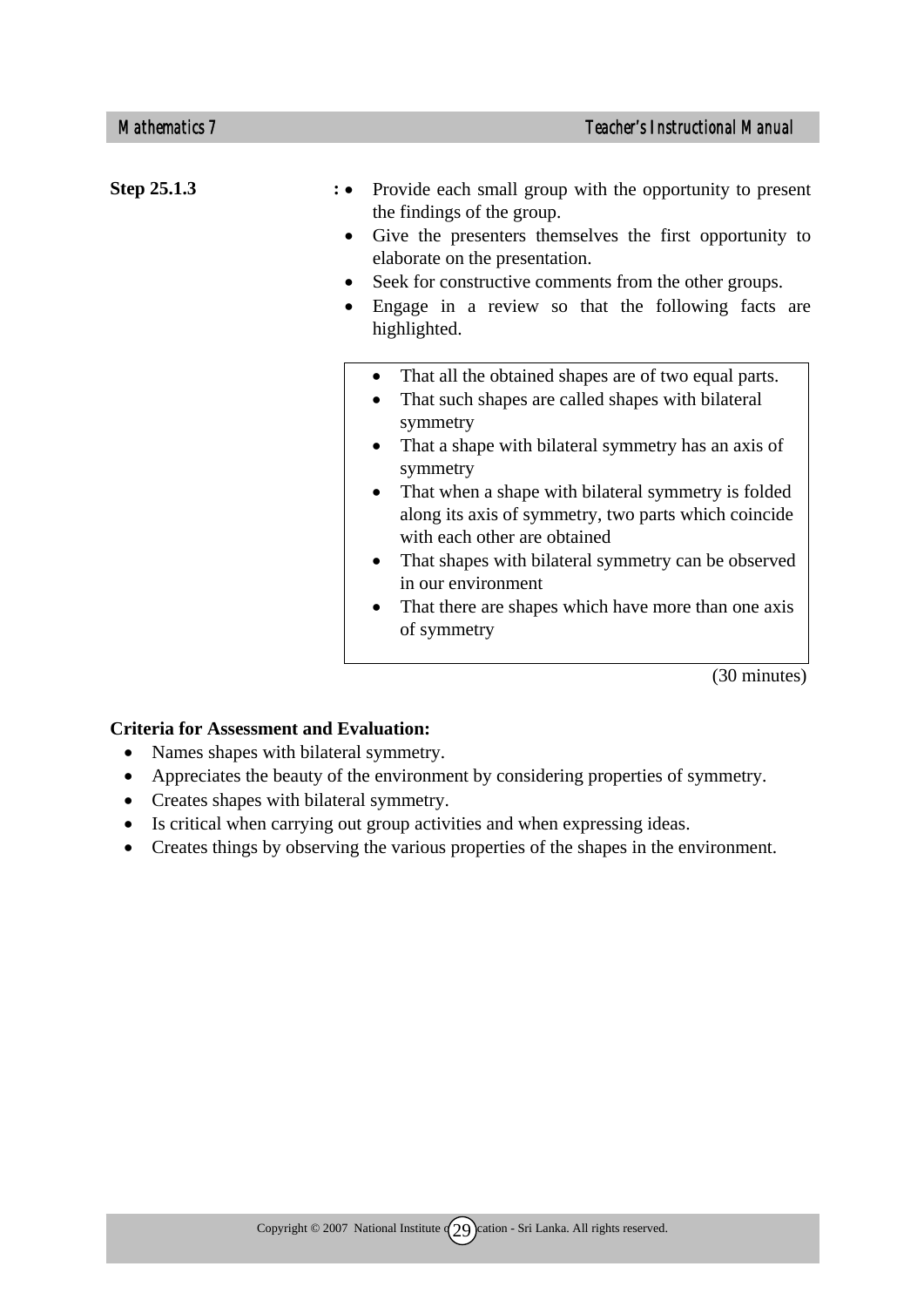## **Annex 25.1.1**

# **Chart of Figures**

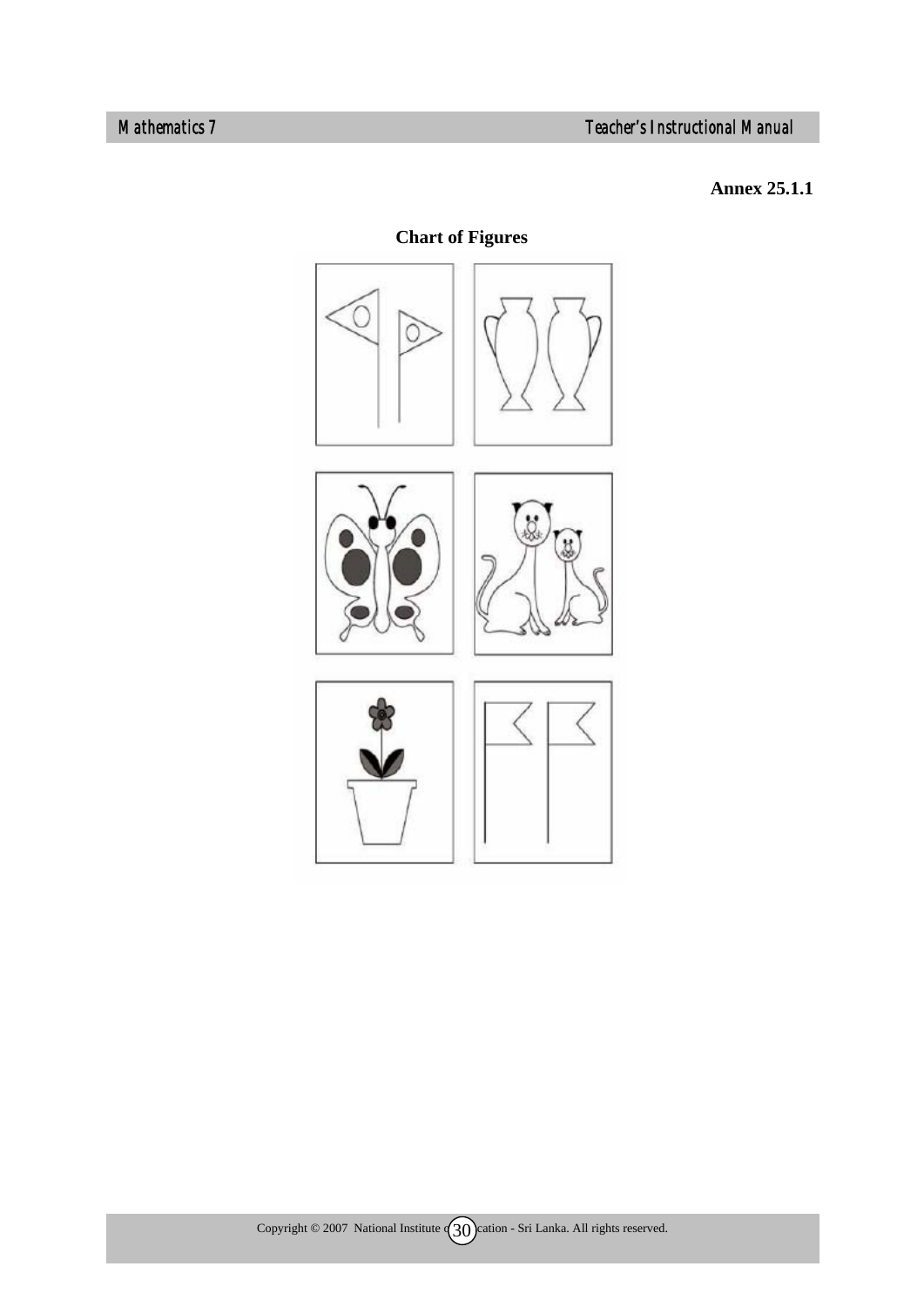**Annex 25.1.2**

#### **Instructions for group exploration**

# **Let us identify the properties of various shapes**

• Focus your attention on the activity assigned to your group from the activities given below.

**Activity 1**  Fold the paper into two, cut it in a manner such that a figure is obtained when unfolded, and unfold it

**Activity 3**  Fold the paper into two. Using the pair of dividers make holes in the paper in a specific pattern. Now unfold the paper.

**Activity 2** 

Put several drops of ink on a paper, fold the paper into two and press on it. Now unfold the paper.

#### **Activity 4**

Fold the paper into two. Tear several pieces of paper out such that the crease remains, and then unfold the paper.

- Engage in the activity assigned to your group.
- At the end of the activity, observe the shape, the fold and the two sides of the fold that remain and note down your observations.
- Find the relationship between the shape of the figure you obtained and the fold.
- Draw several figures which coincide when folded into two in more than one way, and note down the lines along which the figures are folded.
- Make a list of such shapes seen in the environment.
- Creatively prepare for a presentation at the plenary session.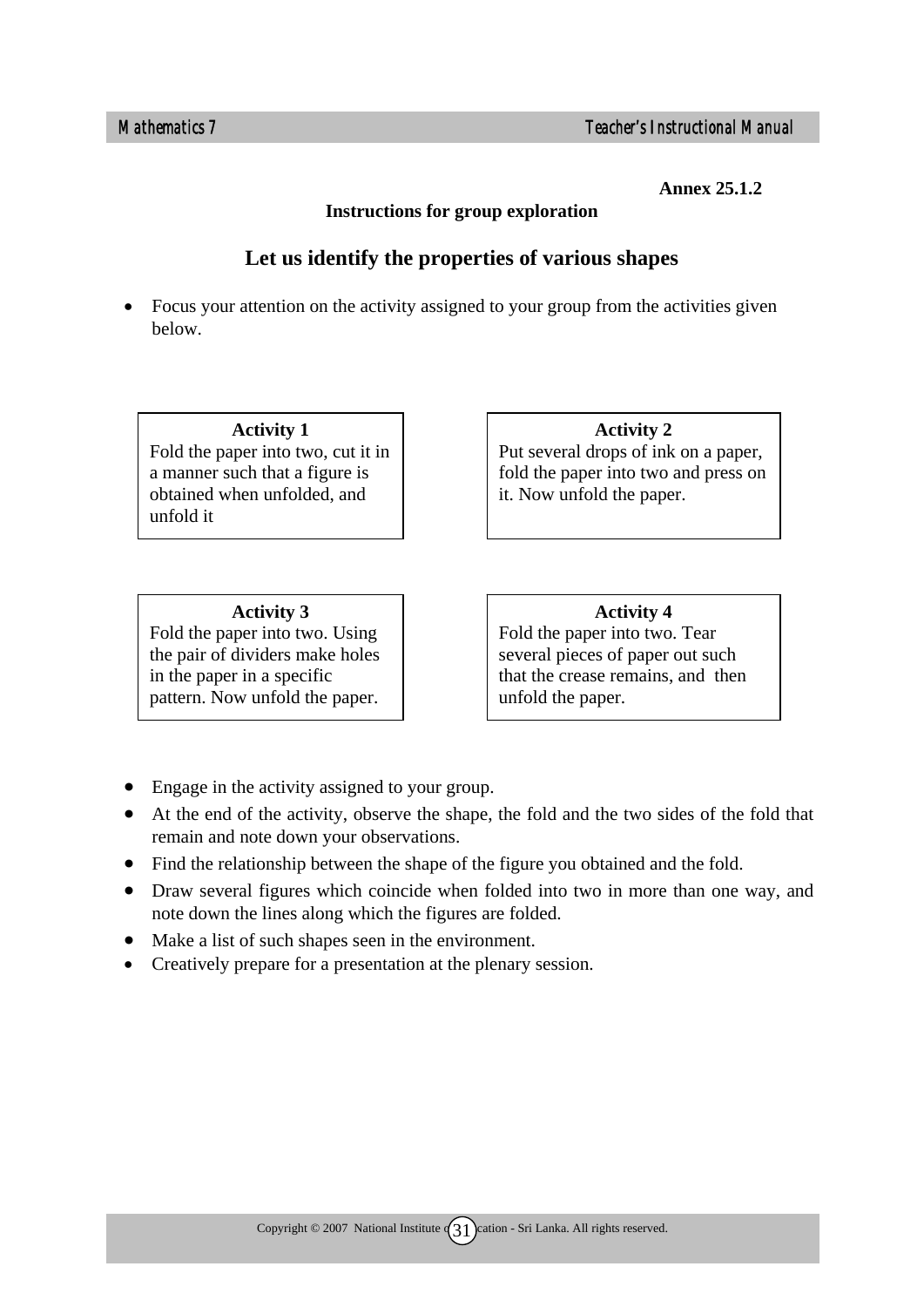# **2. Sets**

| <b>Competency 30</b>                | : Manipulates the principles related to sets to facilitate daily<br>activities.                                                                                                                                                                                                                                                                                                                                   |  |  |
|-------------------------------------|-------------------------------------------------------------------------------------------------------------------------------------------------------------------------------------------------------------------------------------------------------------------------------------------------------------------------------------------------------------------------------------------------------------------|--|--|
| <b>Competency Level 30.1</b>        | : Represents by various methods, groups that have the same<br>property.                                                                                                                                                                                                                                                                                                                                           |  |  |
| <b>Activity 30.1</b>                | : Let us identify sets; let us represent them.                                                                                                                                                                                                                                                                                                                                                                    |  |  |
| <b>Time</b>                         | : 75 minutes.                                                                                                                                                                                                                                                                                                                                                                                                     |  |  |
| <b>Quality Inputs</b>               | Sets of cards of the figures given in Annex 30.1.2.<br>An enlarged copy of the figure included in Annex<br>30.1.1.<br>Three copies of the instruction leaflet on exploration<br>included in Annex 30.1.3.<br>Demy papers, pastels and glue.<br>$\bullet$                                                                                                                                                          |  |  |
| <b>Learning - Teaching Process:</b> |                                                                                                                                                                                                                                                                                                                                                                                                                   |  |  |
| <b>Step 30.1.1</b>                  | Display the enlarged figure in the class and inquire from the<br>$\colon \bullet$<br>students how the given plane figures can be grouped.<br>Lead a discussion and highlight the following facts.<br>$\bullet$<br>That a given set of objects can be separated into<br>$\bullet$<br>groups based on their common properties<br>That the common properties by which the selections                                 |  |  |
|                                     | were made can be stated with reasons<br>That a group which has been separated according to<br>common properties can be represented by drawing a<br>closed figure and writing the objects within it<br>That a group can be named using the common<br>property considered to form that group                                                                                                                        |  |  |
|                                     | $(15 \text{ minutes})$                                                                                                                                                                                                                                                                                                                                                                                            |  |  |
| <b>Step 30.1.2</b>                  | Divide the class into three small groups.<br>Distribute the prepared sets of cards, instructions on<br>exploration, demy papers, pastels and glue among the<br>groups.<br>Focus the attention of the groups on the instructions on<br>$\bullet$<br>exploration and assign the relevant task to each group.<br>Engage the small groups in exploration.<br>Let the groups prepare for a presentation at the plenary |  |  |
|                                     | session.<br>(30 minutes)                                                                                                                                                                                                                                                                                                                                                                                          |  |  |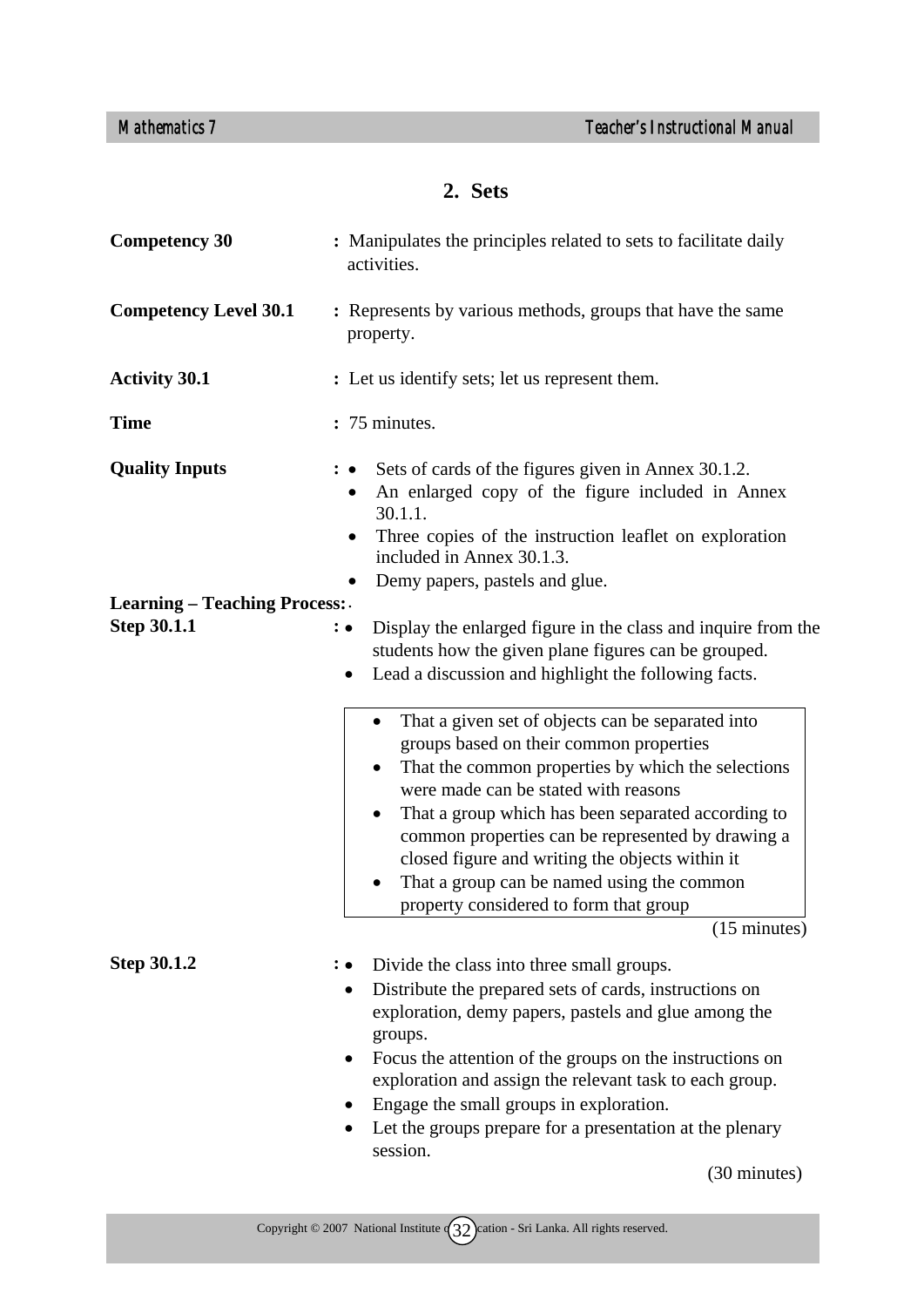| Step 30.1.3 |           | Provide each small group with the opportunity to present<br>the findings of the group.                                                                                                                                                                                                                                                                                                   |
|-------------|-----------|------------------------------------------------------------------------------------------------------------------------------------------------------------------------------------------------------------------------------------------------------------------------------------------------------------------------------------------------------------------------------------------|
|             | $\bullet$ | Give the presenters themselves the first opportunity to<br>elaborate on the presentation.                                                                                                                                                                                                                                                                                                |
|             |           | Seek for constructive comments from the other groups.                                                                                                                                                                                                                                                                                                                                    |
|             |           | Engage in a review so that the following facts are.<br>highlighted.                                                                                                                                                                                                                                                                                                                      |
|             |           | That a group of objects which can be specifically<br>identified is called "a set"<br>That the members of a set are called "elements"<br>That a set can be represented by a closed figure<br>That when the elements of a set are represented in a<br>closed figure, it is called a Venn diagram, in honour of<br>the mathematician John Venn who first presented such a<br>representation |

(30 minutes)

#### **Criteria for Assessment and Evaluation**:

- Describes what a set is.
- Accepts that the various objects in the environment can be grouped according to their properties.
- Represents groups of objects by Venn diagrams according to their common properties.
- Observes the environment for a better understanding of one's surrounding.
- Analyses the parts by observing the whole.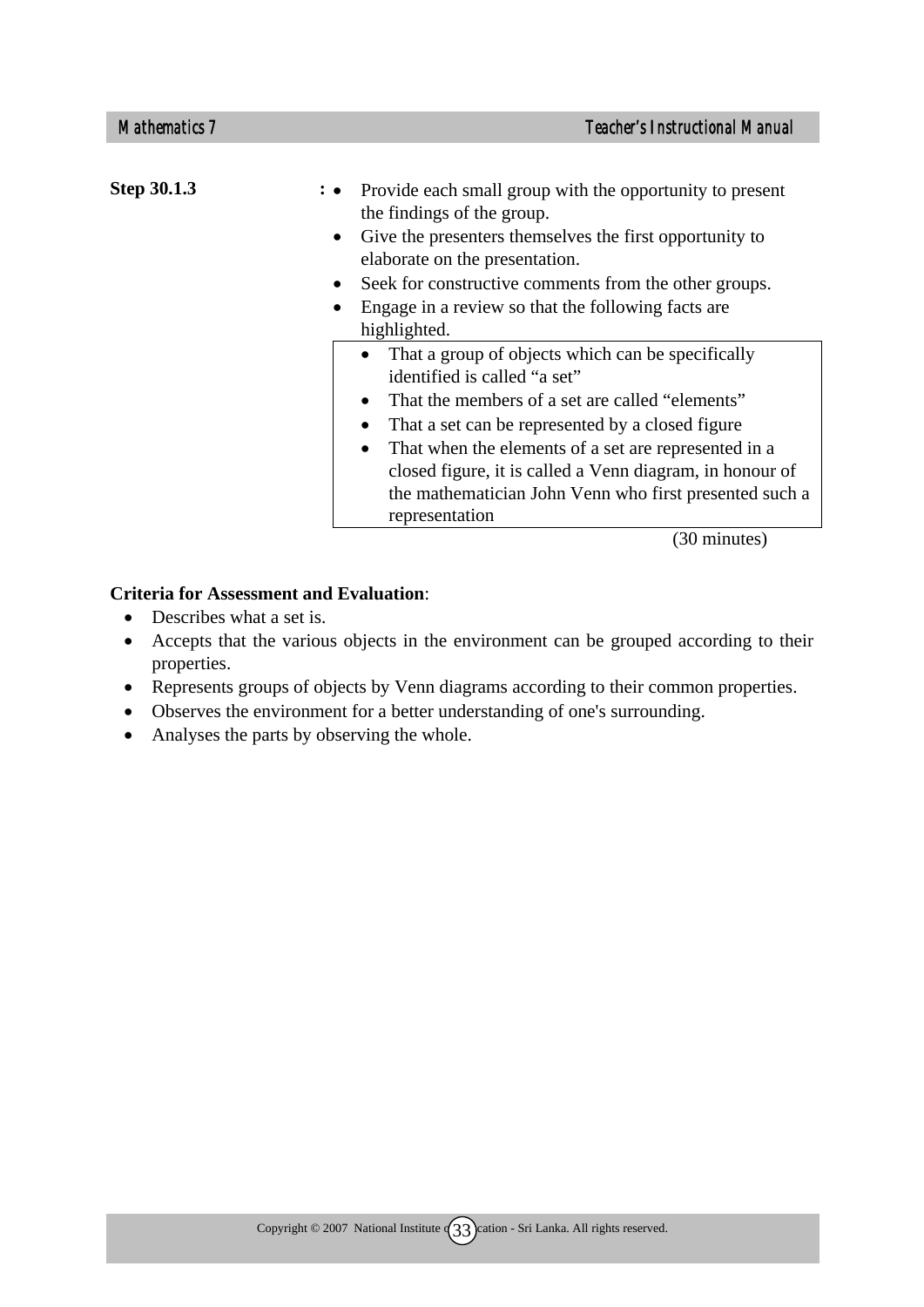



**Figure**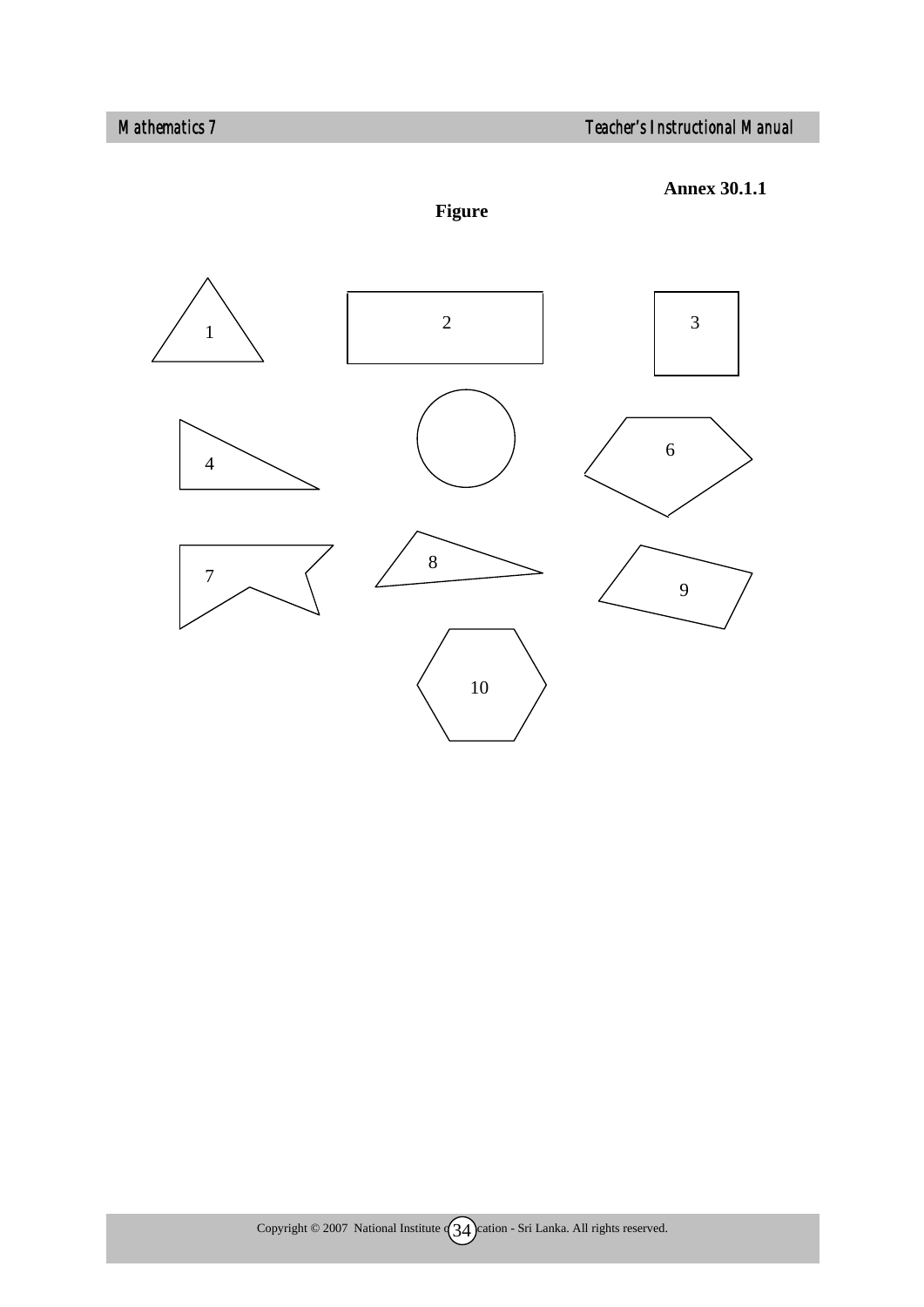**Annex 30.1.2** 

# **Sets of Figures**

#### **Set Number 1**

| Cards, each with one of the numbers<br>28, 75, 136, 567, 83, 354,<br>or one of the words |          |         |  |         |
|------------------------------------------------------------------------------------------|----------|---------|--|---------|
| Amara,                                                                                   | Country, | Flower, |  | Nayana, |
| or one of the figures                                                                    |          |         |  |         |
|                                                                                          |          |         |  |         |
|                                                                                          |          |         |  |         |

#### **Set Number 2**

| The cards consisting of each of the following figures (one figure<br>on each card):    |  |  |                      |
|----------------------------------------------------------------------------------------|--|--|----------------------|
| Dog, Elephant, Cow, Crow, Parrot,<br>Hibiscus, Araliya flower, Quadrilateral,<br>Grass |  |  | Cock, Rose,<br>Ball, |

#### **Set Number 3**

The cards consisting of each of the following figures (one figure on each card): Wooden cupboard, Table, Chair, Bed, Rack, Knife, Plate, Winnowing fan, Pot, Tyre, Book, Leg.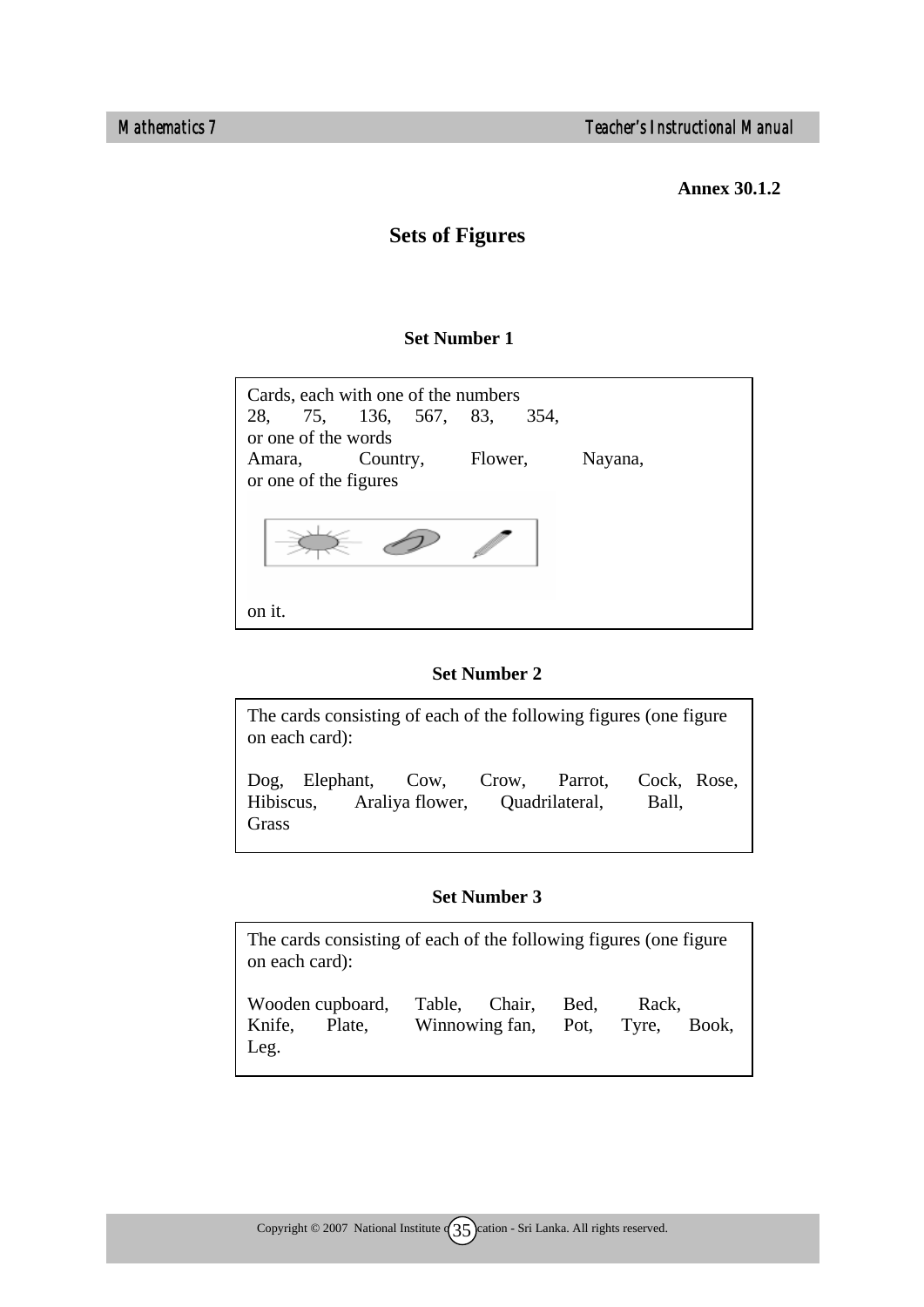**Annex 30.1.3** 

#### **Instructions for group exploration**

# **Let us identify sets; let us represent them**

• Focus your attention on the set of cards received by your group from the following sets of cards.

Objects of Card Set 1

Objects of Card Set 2

Objects of Card Set 3

- Separate the objects into groups using a property of your preference.
- Discuss about the properties you used to separate the objects into groups.
- If there are objects that do not belong to the groups, give reasons for it.
- Considering the properties you used to form the groups, propose names for each of the groups.
- Represent the groups by closed figures.
- Creatively prepare for a presentation at the plenary session.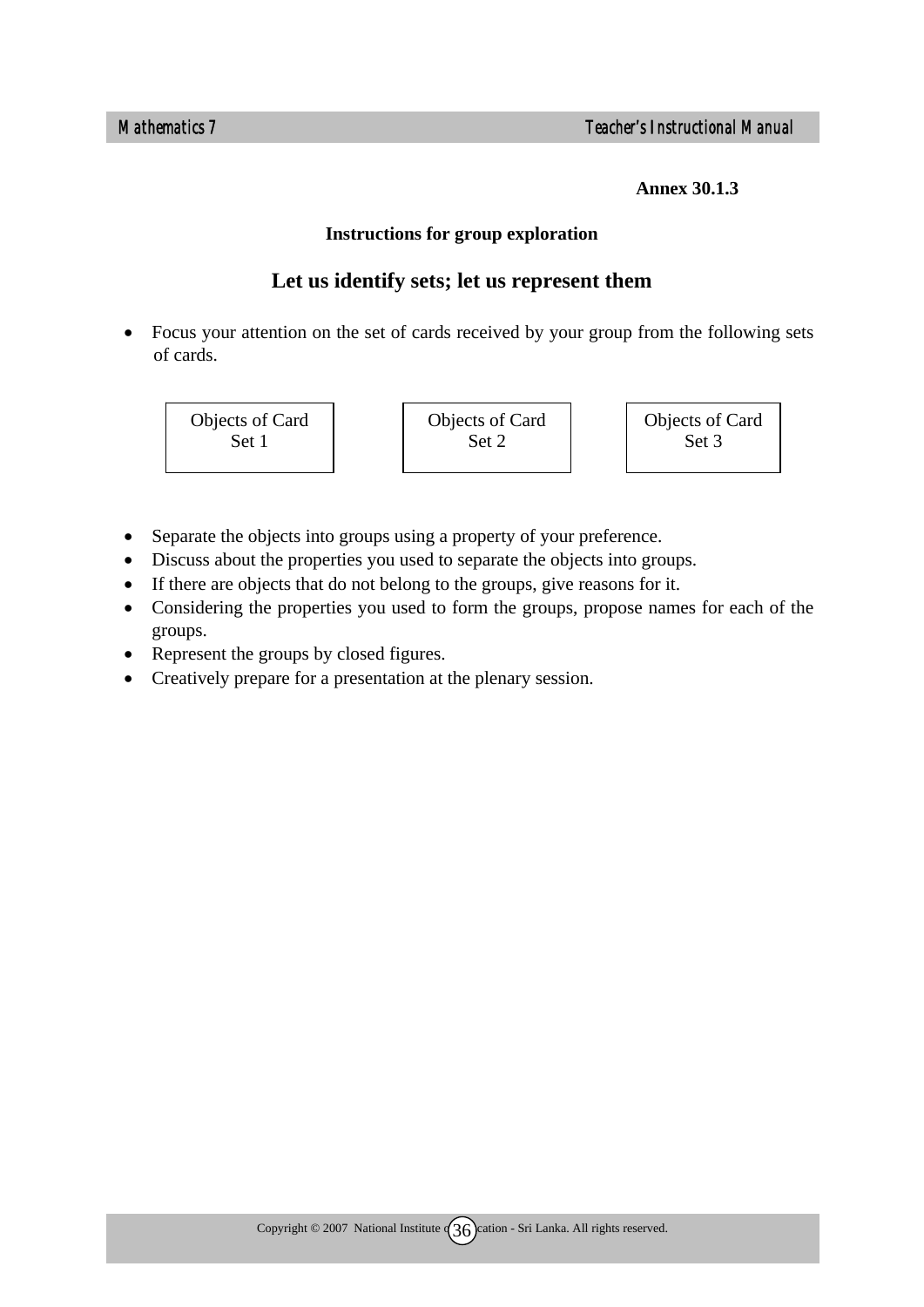# **3. Factors and Multiples I**

| <b>Competency 1</b>                                      | : Manipulates the mathematical operations in the set of real<br>numbers to fulfill the needs of day to day life.                                                                                                                                                                                                                                                                                                                                                                                                               |  |  |
|----------------------------------------------------------|--------------------------------------------------------------------------------------------------------------------------------------------------------------------------------------------------------------------------------------------------------------------------------------------------------------------------------------------------------------------------------------------------------------------------------------------------------------------------------------------------------------------------------|--|--|
| <b>Competency Level 1.2</b>                              | : Applies the rules of divisibility to find the factors of a number.                                                                                                                                                                                                                                                                                                                                                                                                                                                           |  |  |
| <b>Activity 1.2</b>                                      | : Let us find the factors of a number.                                                                                                                                                                                                                                                                                                                                                                                                                                                                                         |  |  |
| <b>Time</b>                                              | : 60 minutes.                                                                                                                                                                                                                                                                                                                                                                                                                                                                                                                  |  |  |
| <b>Quality Inputs</b>                                    | Four copies of the instruction leaflet on exploration<br>included in Annex 1.2.1<br>Demy papers and pastel.                                                                                                                                                                                                                                                                                                                                                                                                                    |  |  |
| <b>Learning – Teaching Process:</b><br><b>Step 1.2.1</b> | Inquire from the students how the divisibility of a number<br>: •<br>by two, five, ten is tested.<br>Lead a discussion and highlight the following facts by<br>$\bullet$<br>considering the above.<br>That if the digit in the units place of a number is<br>$\bullet$<br>even, the number is divisible by 2<br>That if the digit in the units place of a number is 0 or<br>٠<br>5, the number is divisible by 5<br>That if the digit in the units place is 0, the number is<br>٠<br>divisible by 10<br>$(15 \text{ minutes})$ |  |  |
|                                                          |                                                                                                                                                                                                                                                                                                                                                                                                                                                                                                                                |  |  |

#### **Step 1.2.2 :**

• Divide the class into four small groups.

- Distribute the instructions on exploration, demy papers and pastels among the groups.
- Focus the attention of the groups on the instructions on exploration and assign the relevant task to each group.
- Engage the small groups in exploration.
- Let the groups prepare for a presentation at the plenary session.

(15 minutes)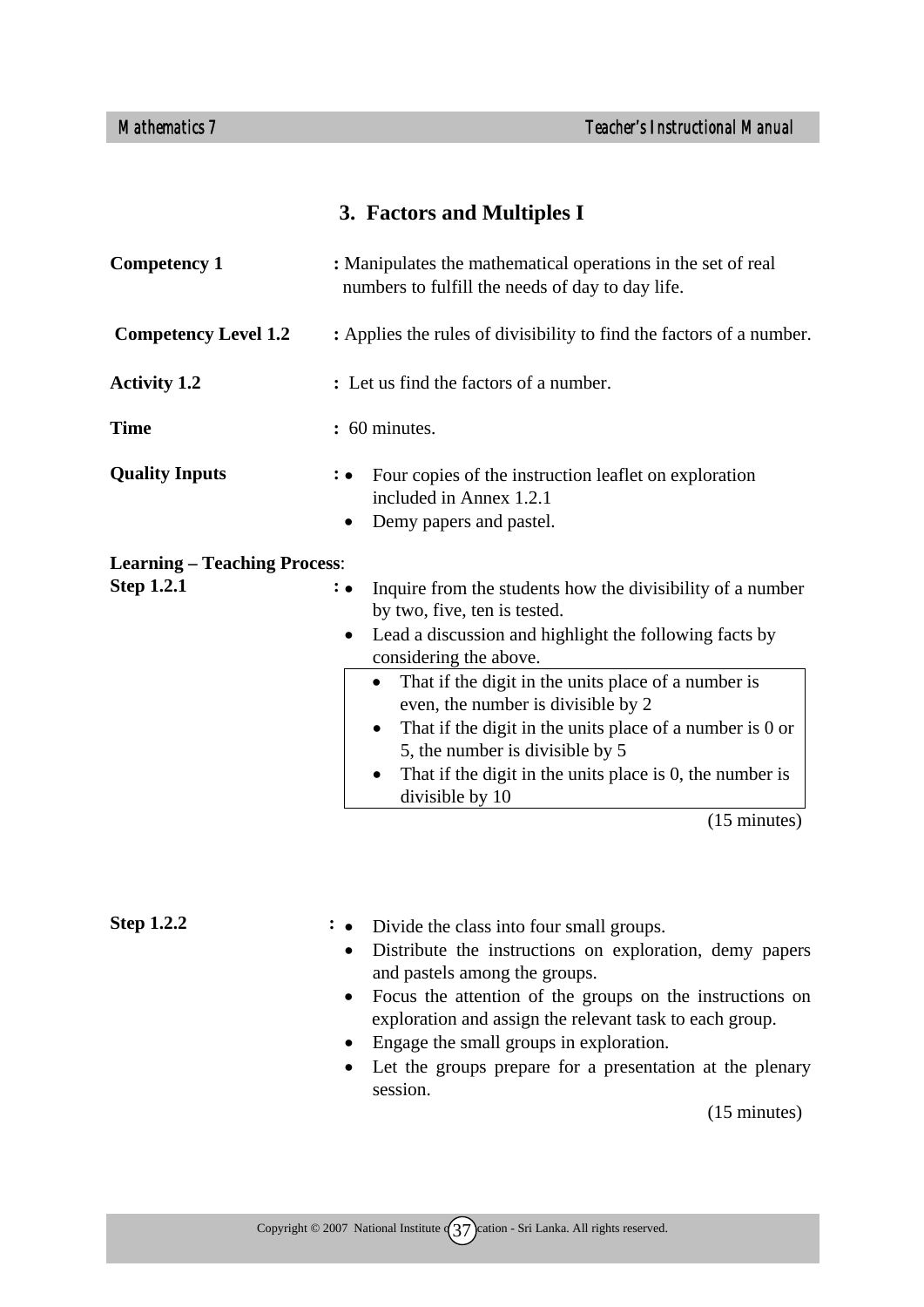| <b>Step 1.2.3</b> | Provide each small group with the opportunity to present<br>the findings of the group.<br>Give the presenters themselves the first opportunity to<br>$\bullet$<br>elaborate on the presentation.<br>Seek for constructive comments from the other groups.<br>Engage in a review so that the following facts are<br>highlighted.                                                                                                                                                                                |
|-------------------|----------------------------------------------------------------------------------------------------------------------------------------------------------------------------------------------------------------------------------------------------------------------------------------------------------------------------------------------------------------------------------------------------------------------------------------------------------------------------------------------------------------|
|                   | That the 'digit index' of a number is obtained by<br>$\bullet$<br>adding the digits of the number until a single digit is<br>obtained.<br>That numbers with digit index 3, 6 or 9 are divisible<br>by $3$ .<br>That the numbers with digit index 9 are divisible by<br>9.<br>That if the number formed by the digits in the tens<br>and units places is divisible by 4, then the original<br>number is divisible by 4.<br>That numbers which are divisible by both 2 and 3<br>$\bullet$<br>are divisible by 6. |

(30 minutes)

#### **Criteria for Assessment and Evaluation:**

- Describes the methods of obtaining the numbers that are divisible by 3, 4, 6 or 9, without dividing them.
- Accepts that there is a certain pattern in the numbers which are divisible by 3, 4, 6 or 9.
- Writes down the numbers that are divisible by 3, 4, 6 or 9.
- Determines relationships by studying the information.
- Critically considers the ideas of the other groups.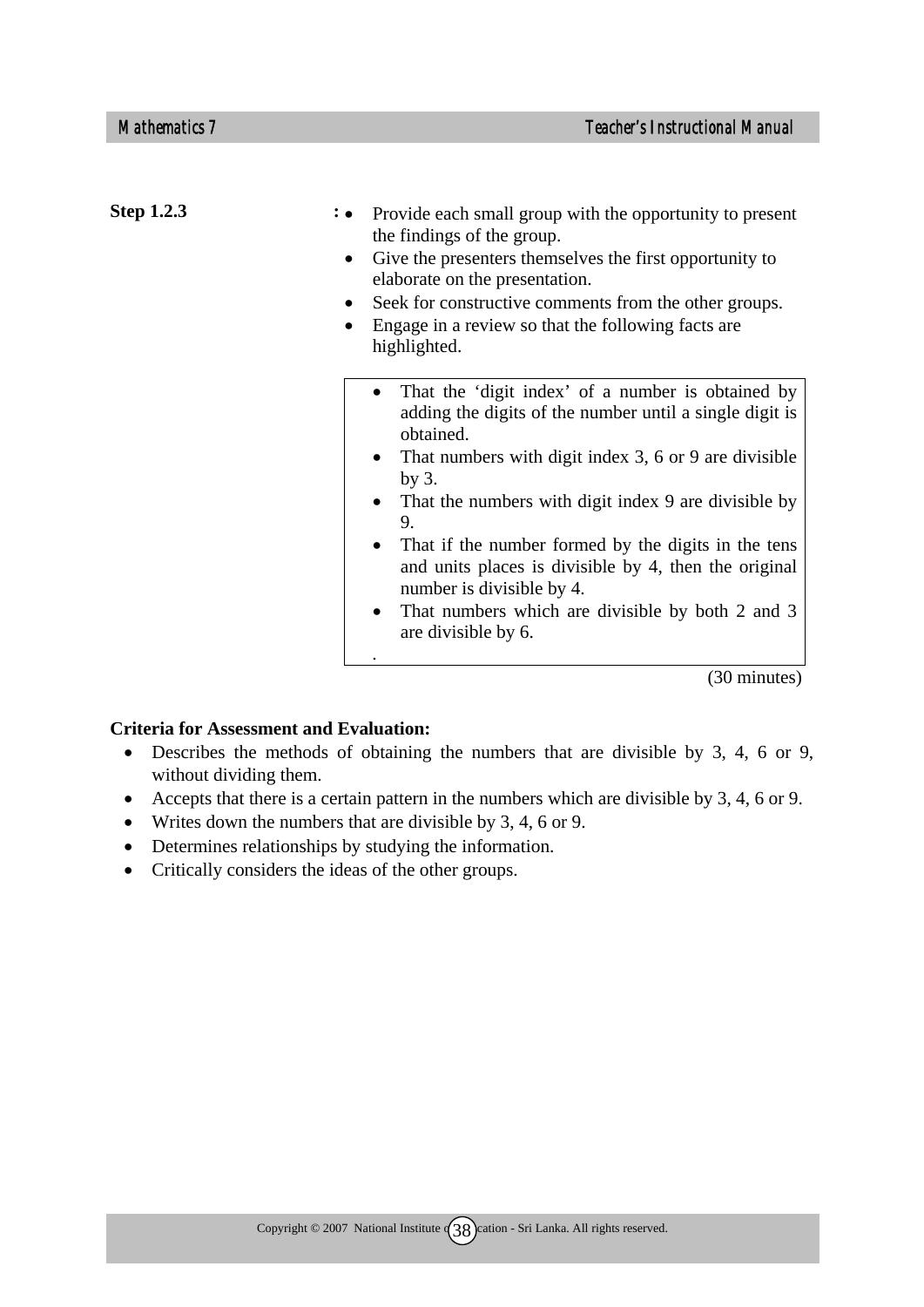#### **Annex 1.2.1**

#### **Instructions for group exploration**

## **Let us find the factors of a number**

• Focus you attention on the number relevant to your group from the following numbers.



- Write down 15 numbers of your choice and divide each number by the number assigned to your group.
- Separate the 15 numbers into two groups as those that have a remainder and those that have no remainder.
- Carefully observe the numbers in the group of numbers that do not have a remainder and propose a method to determine whether a number is divisible by the number assigned to your group, without dividing the number.
- Using what you discovered above, write down 10 numbers that are divisible by the number assigned to your group and examine whether the method you discovered is accurate.
- Prepare to make a presentation of your findings at the plenary session.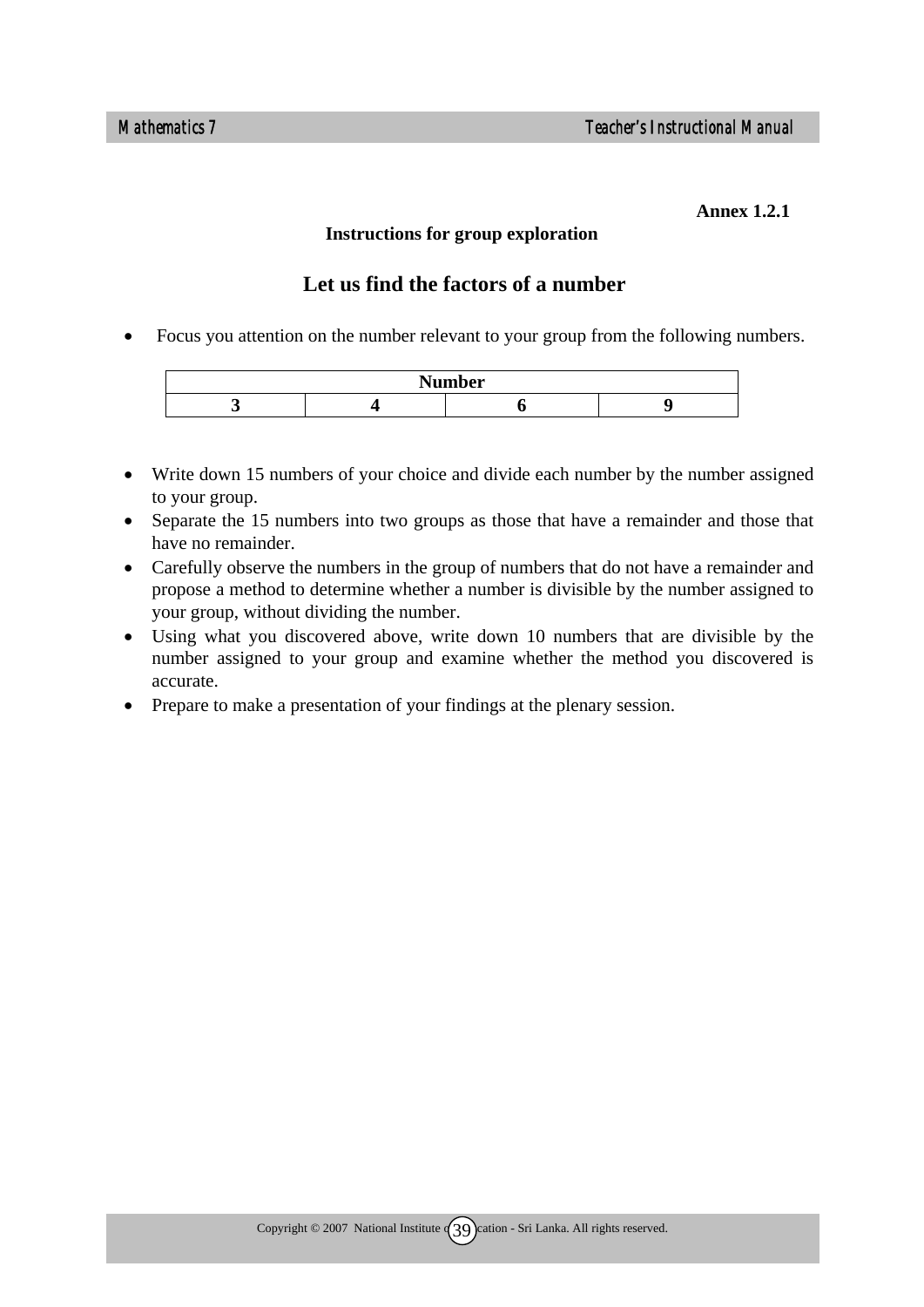# **3. Factors and Multiples II**

| : Manipulates the mathematical operations in the set of real<br>numbers to fulfill the needs of day to day life                                                                                                                                                                                                                                                                                                                                                                                                                                                                                                                                                                                                                                                                                                                                                                                                                                                       |  |  |
|-----------------------------------------------------------------------------------------------------------------------------------------------------------------------------------------------------------------------------------------------------------------------------------------------------------------------------------------------------------------------------------------------------------------------------------------------------------------------------------------------------------------------------------------------------------------------------------------------------------------------------------------------------------------------------------------------------------------------------------------------------------------------------------------------------------------------------------------------------------------------------------------------------------------------------------------------------------------------|--|--|
| : Investigates the methods of determining the factors and<br>multiples of numbers.                                                                                                                                                                                                                                                                                                                                                                                                                                                                                                                                                                                                                                                                                                                                                                                                                                                                                    |  |  |
| : Let us find the greatest common factor and the least common<br>multiple of a set of whole numbers.                                                                                                                                                                                                                                                                                                                                                                                                                                                                                                                                                                                                                                                                                                                                                                                                                                                                  |  |  |
| : 80 minutes.                                                                                                                                                                                                                                                                                                                                                                                                                                                                                                                                                                                                                                                                                                                                                                                                                                                                                                                                                         |  |  |
| $10\times10$ Multiplication Table<br>Four copies of the instruction leaflet on exploration<br>$\bullet$<br>included in Annex 1.3.1.                                                                                                                                                                                                                                                                                                                                                                                                                                                                                                                                                                                                                                                                                                                                                                                                                                   |  |  |
| Demy papers and pastels.<br>٠<br><b>Learning – Teaching Process:</b>                                                                                                                                                                                                                                                                                                                                                                                                                                                                                                                                                                                                                                                                                                                                                                                                                                                                                                  |  |  |
| Display the $10\times10$ multiplication table in the class and by<br>$: \bullet$<br>means of it, inquire from the students about multiples,<br>factors and prime factors.<br>Lead a discussion and highlight the following facts.<br>That by multiplying a whole number by another<br>$\bullet$<br>whole number, a multiple of the number is<br>obtained<br>That the whole numbers by which a given whole<br>$\bullet$<br>number can be divided without remainder are the<br>factors of the given number<br>That for any whole number, 1 and the number<br>$\bullet$<br>itself are factors<br>That for any whole number, the largest factor of<br>$\bullet$<br>the number is the number itself<br>That whole numbers with exactly two distinct<br>factors are called prime numbers<br>That any whole number can be written as a<br>$\bullet$<br>product of prime numbers<br>That the prime numbers in the above product are<br>called the prime factors of the number |  |  |
|                                                                                                                                                                                                                                                                                                                                                                                                                                                                                                                                                                                                                                                                                                                                                                                                                                                                                                                                                                       |  |  |

(15 minutes)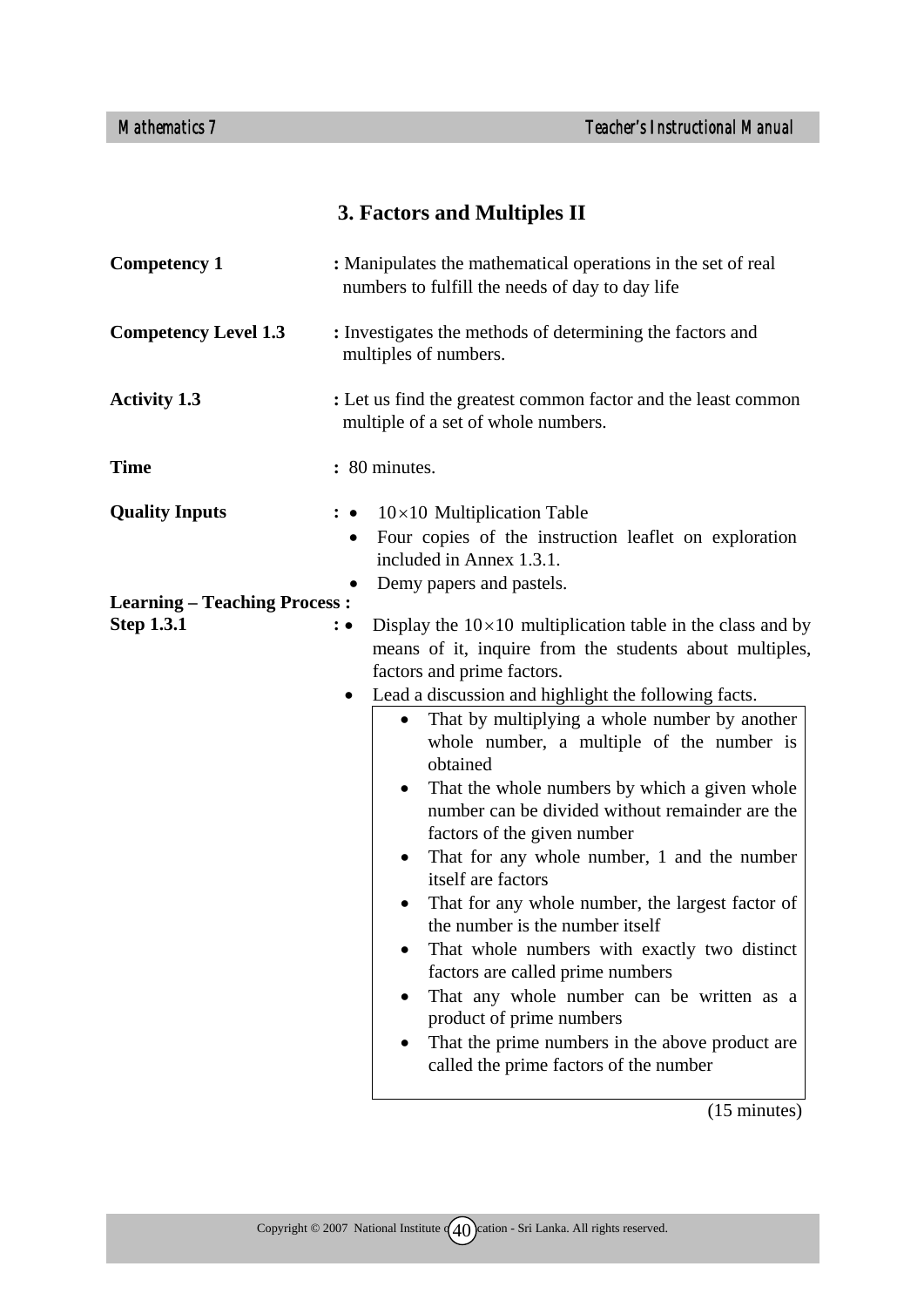| <b>Step 1.3.2</b> | Divide the class into four small groups.<br>Distribute the instructions on exploration, demy papers<br>$\bullet$<br>and pastels among the groups.<br>Focus the attention of the groups on the instructions on<br>$\bullet$<br>exploration and assign the relevant task to each group.<br>Engage the small groups in exploration.<br>$\bullet$<br>Let the groups prepare for a presentation at the plenary<br>session.<br>(35 minutes)                                                                                                                                                                                                                                                                                                                                                                                                                                                                                                                                                                                                                                              |
|-------------------|------------------------------------------------------------------------------------------------------------------------------------------------------------------------------------------------------------------------------------------------------------------------------------------------------------------------------------------------------------------------------------------------------------------------------------------------------------------------------------------------------------------------------------------------------------------------------------------------------------------------------------------------------------------------------------------------------------------------------------------------------------------------------------------------------------------------------------------------------------------------------------------------------------------------------------------------------------------------------------------------------------------------------------------------------------------------------------|
| <b>Step 1.3.3</b> | Provide each small group with the opportunity to<br>present the findings of the group.<br>Give the presenters themselves the first opportunity to<br>elaborate on the presentation.<br>Seek for constructive comments from the other groups.<br>$\bullet$<br>Engage in a review so that the following facts are<br>highlighted.<br>That the greatest common factor and the least common<br>$\bullet$<br>multiple are unique for a given set of whole numbers<br>That the greatest common factor of a set of whole<br>numbers is the largest whole number which divides all<br>the numbers in the set without remainder<br>That the smallest whole number which is divisible by<br>$\bullet$<br>a set of whole numbers, is the least common multiple<br>of the set of numbers<br>That the greatest common factor and the least common<br>٠<br>multiple of a set of whole numbers can be obtained by<br>the prime factors of the numbers<br>That there is a method of division by which the<br>$\bullet$<br>greatest common factor and the least common multiple<br>can be obtained. |
|                   |                                                                                                                                                                                                                                                                                                                                                                                                                                                                                                                                                                                                                                                                                                                                                                                                                                                                                                                                                                                                                                                                                    |

(30 minutes)

### **Criteria for Assessment and Evaluation:**

- Expresses the method of obtaining the factors and multiples common to a set of whole numbers, by writing the numbers in terms of their prime factors.
- Accepts that several events that begin at the same time and occur at specific time intervals can occur together again.
- Determines the greatest common factor and the least common multiple of a given set of whole numbers.
- Selects the easiest method from several different methods that can be applied, when finding solutions to problems.
- Elicits new facts using one's previous knowledge.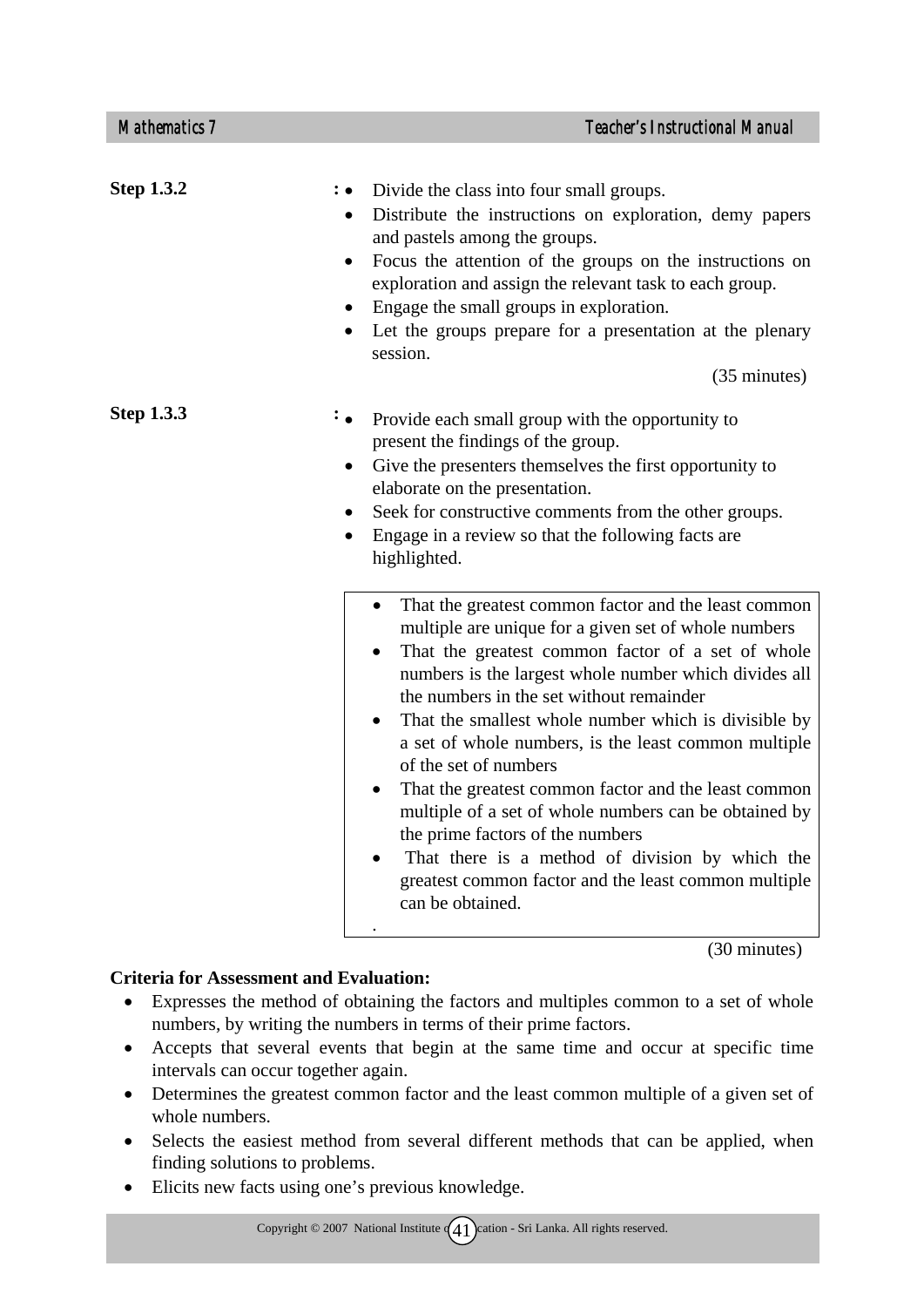#### **Annex 1.3.1**

#### **Instructions for group exploration**

#### **Let us find the greatest common factor and the least common multiple of a set of whole numbers**

• Focus your attention on the pair of numbers that your group received from the pairs of numbers given below.

|                    |     | Pair of Numbers |
|--------------------|-----|-----------------|
| $\left( 1 \right)$ | 12, | 18              |
| (ii)               | 12, | 10              |
| (iii)              | 8.  | 20              |
| $(iv)$ 10,         |     | 15              |

- By considering the factors of the two numbers, find the largest factor common to both numbers.
- Propose a suitable name for the factor you found above.
- By writing down the multiples of each of the two numbers, find the smallest multiple common to both numbers.
- Propose a method of obtaining the above found factor and multiple using the prime factors of the two numbers.
- Find out about other methods that can be used to obtain the above found factor and multiple.
- Prepare to make a creative presentation of the group's findings at the plenary session.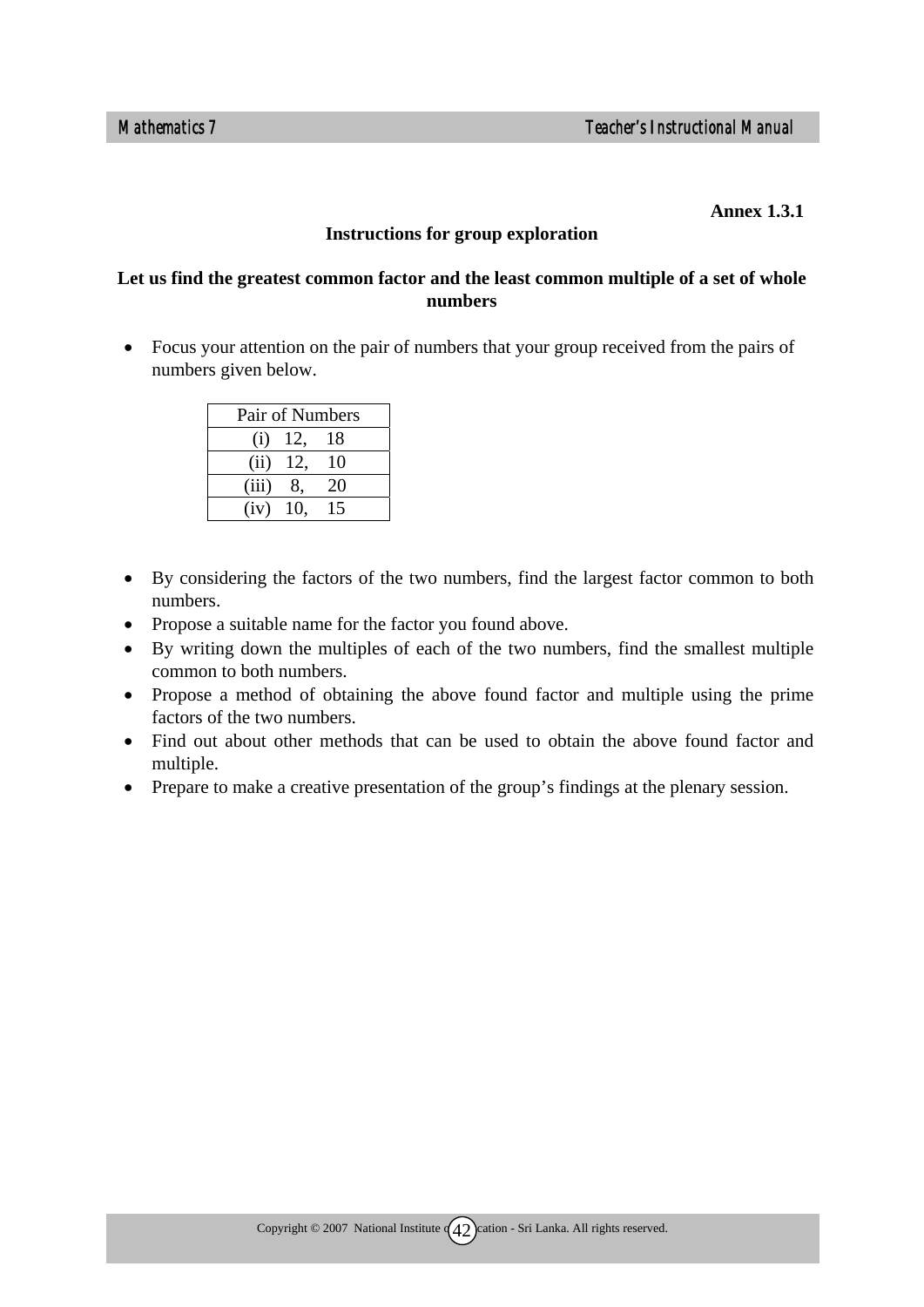# **4. Indices**

| <b>Competency 6</b>                 | : Easily solves problems in day to day life by using logarithms<br>and calculators.                                                                                                                                                                                                                                                                                                                             |  |  |
|-------------------------------------|-----------------------------------------------------------------------------------------------------------------------------------------------------------------------------------------------------------------------------------------------------------------------------------------------------------------------------------------------------------------------------------------------------------------|--|--|
| <b>Competency Level 6.1</b>         | : Finds the numerical value of a power with an algebraic base.                                                                                                                                                                                                                                                                                                                                                  |  |  |
| <b>Activity 6.1</b>                 | : Let us find the numerical value of a power with an algebraic<br>symbol as its base.                                                                                                                                                                                                                                                                                                                           |  |  |
| <b>Time</b>                         | : 90 minutes.                                                                                                                                                                                                                                                                                                                                                                                                   |  |  |
| <b>Quality Inputs</b>               | The chart of numerical powers included in Annex 6.1.1.<br>Two copies of the instruction leaflet on exploration<br>included in Annex 6.1.2.<br>Demy papers and pastels.                                                                                                                                                                                                                                          |  |  |
| <b>Learning - Teaching Process:</b> |                                                                                                                                                                                                                                                                                                                                                                                                                 |  |  |
| <b>Step 6.1.1</b>                   | Display the chart of numerical powers in the class.<br>$\colon \bullet$<br>Inquire from the students how to identify the index and<br>$\bullet$<br>the base of a power, how a power is read and how a power<br>is expanded.<br>Lead a discussion and highlight the following facts.<br>That powers with numerical bases and indices exist<br>That a power can be expressed as a repeated product<br>of its base |  |  |
|                                     | $(15 \text{ minutes})$                                                                                                                                                                                                                                                                                                                                                                                          |  |  |
| <b>Step 6.1.2</b>                   | Divide the class into two small groups.<br>Distribute the instructions on exploration demy papers                                                                                                                                                                                                                                                                                                               |  |  |

- on exploration, demy papers and pastels among the groups.
- Focus the attention of the groups on the instructions on exploration and assign the relevant task to each group.
- Engage the small groups in exploration.
- Let each small group prepare for a presentation at the plenary session.

(35 minutes)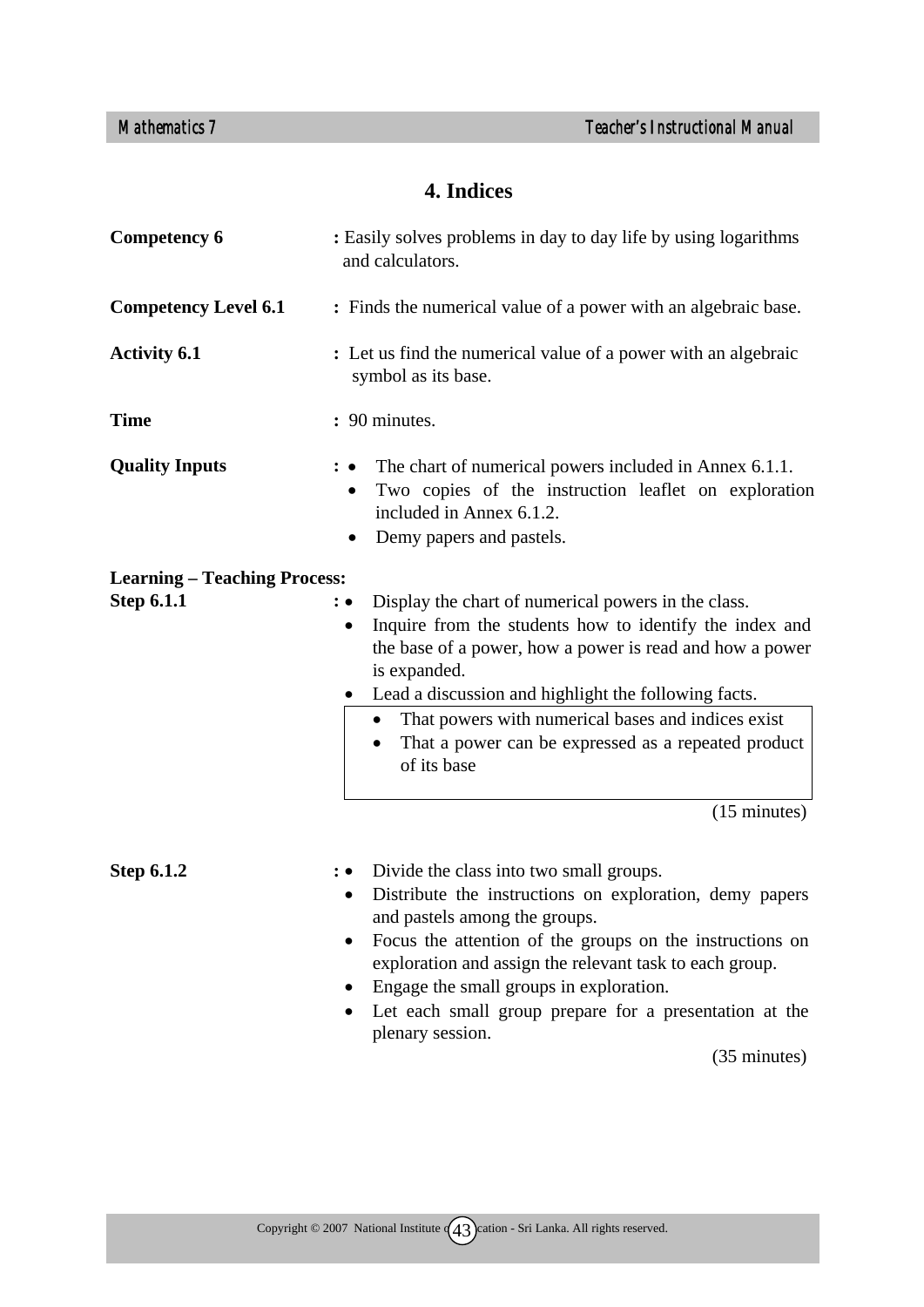| <b>Step 6.1.3</b> | Provide each small group with the opportunity to present<br>the findings of the group.<br>Give the presenters themselves the first opportunity to<br>elaborate on the presentation.<br>Seek for constructive comments from the other groups.<br>Engage in a review so that the following facts are<br>highlighted.                                                                                                                                                                         |
|-------------------|--------------------------------------------------------------------------------------------------------------------------------------------------------------------------------------------------------------------------------------------------------------------------------------------------------------------------------------------------------------------------------------------------------------------------------------------------------------------------------------------|
|                   | That a power whose base is an algebraic symbol can<br>be expanded as a repeated product of the algebraic<br>base<br>That by repeatedly multiplying an algebraic symbol, a<br>power with the algebraic symbol as its base and the<br>number of times that the multiplication is repeated as<br>its index, is obtained.<br>That a numerical value can be obtained by substituting<br>$\bullet$<br>a value for the base of a power with an algebraic<br>symbol as a base, and simplifying it. |
|                   | (40 minutes)                                                                                                                                                                                                                                                                                                                                                                                                                                                                               |

#### **Criteria for Assessment and Evaluation:**

- Names the base and the index of a power with an algebraic symbol as its base.
- Accepts that using powers is a method of writing numerical expressions in a concise way.
- Expands powers with algebraic bases.
- Develops theories logically and cooperatively within a group.
- Finds ways of simplifying complex things.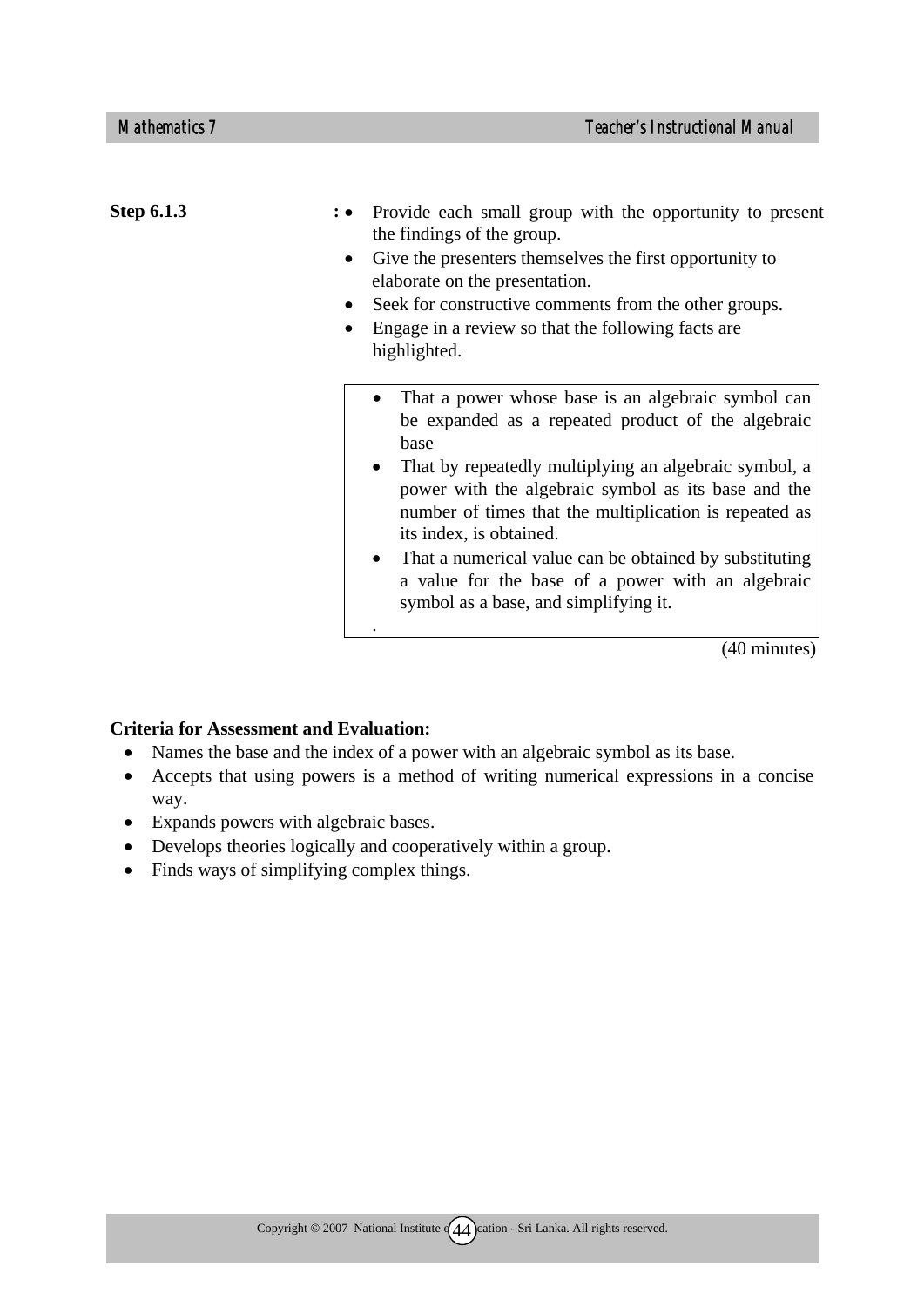#### **Annex 6.1.1**

#### **Chart of Powers**

| $\bullet$ |                                    | The number of mangoes required to distribute 3 mangoes each among 3 children |
|-----------|------------------------------------|------------------------------------------------------------------------------|
|           | 18                                 | $3\times3$                                                                   |
|           | $3\times3$ expressed as a power is | $2^2$                                                                        |
|           | The base is                        |                                                                              |
|           | The index is                       |                                                                              |

• A doctor mentions the following to a patient:

"Take two pills at a time, twice a day, for two days."

| The number of pills the patient has taken after two days is | $2 \times 2 \times 2$ |
|-------------------------------------------------------------|-----------------------|
| $2 \times 2 \times 2$ expressed as a power is               |                       |
| The base is                                                 |                       |
| The index is                                                |                       |

 **Annex 6.1.2**

#### **Instructions for group exploration**

# **Let us find the numerical value of a power with an algebraic symbol as its base**

• Focus your attention on the section received by your group from the following sections.

| <b>Section I</b>                                                                       | <b>Section II</b>                                                                     |  |
|----------------------------------------------------------------------------------------|---------------------------------------------------------------------------------------|--|
|                                                                                        | The number of toffees required to be The number of pills a patient needs, if he is to |  |
| distributed among x students so that each take x pills at a time, x times a day, for x |                                                                                       |  |
| student receives $x$ number of toffees.                                                | days.                                                                                 |  |

- Propose two ways of expressing the algebraic expression relevant to the section received by your group.
- Compare the numerical values obtained when  $x = 2$  and  $x = 3$ .
- Present every day situations, where one can construct algebraic expressions similar to the above.
- Prepare for a presentation at the plenary session.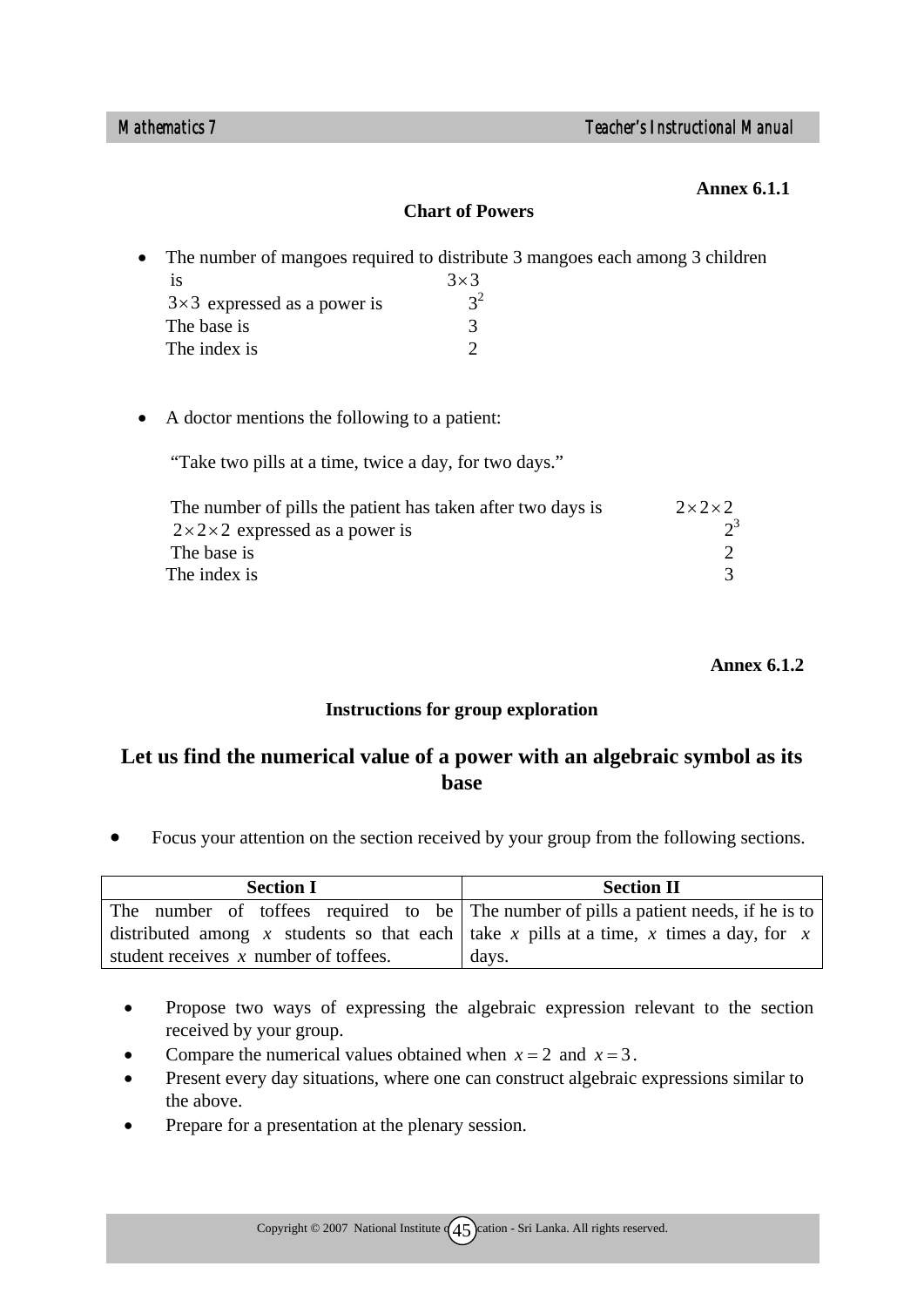# **5. Time**

| <b>Competency 12</b>                | : Fulfills the needs of the world of work by time management.                                                                                                                                                                                                                                                                           |  |
|-------------------------------------|-----------------------------------------------------------------------------------------------------------------------------------------------------------------------------------------------------------------------------------------------------------------------------------------------------------------------------------------|--|
| <b>Competency Level 12.1</b>        | : Manipulates measurements related to time under the basic<br>mathematical operations.                                                                                                                                                                                                                                                  |  |
| <b>Activity 12.1</b>                | : Let us measure time.                                                                                                                                                                                                                                                                                                                  |  |
| <b>Time</b>                         | $: 105$ minutes.                                                                                                                                                                                                                                                                                                                        |  |
| <b>Quality Inputs</b>               | Three copies of the instruction leaflet on exploration<br>: •<br>included in Annex 12.1.1.<br>Three stop watches.<br>$\bullet$<br>Three sets of calendars as mentioned in the leaflet on<br>$\bullet$<br>exploration<br>Almanac containing Sinhala and Hindu New Year<br>$\bullet$<br>rituals.<br>Demy papers and pastels.<br>$\bullet$ |  |
| <b>Learning – Teaching Process:</b> |                                                                                                                                                                                                                                                                                                                                         |  |
| <b>Stan 12 1 1</b>                  | • Dresent the elmence containing Sinbols and Hindu New                                                                                                                                                                                                                                                                                  |  |

| <b>Step 12.1.1</b> | : • Present the almanac containing Sinhala and Hindu New<br>Year rituals to the class and inquire from them about the<br>auspicious times indicated in the almanac. |
|--------------------|---------------------------------------------------------------------------------------------------------------------------------------------------------------------|
|                    |                                                                                                                                                                     |
|                    | • Lead a discussion and highlight the following facts.                                                                                                              |
|                    | • That the difference between two clock times is time                                                                                                               |
|                    | • That the time taken by the earth to revolve around the<br>sun is a year                                                                                           |
|                    | • That seconds, minutes, hours, days, weeks, months<br>and years are units of time                                                                                  |
|                    | That $60$ seconds = 1 minute<br>$\bullet$                                                                                                                           |

|  | $\sim$                                |                                                           |
|--|---------------------------------------|-----------------------------------------------------------|
|  | $60 \text{ minutes} = 1 \text{ hour}$ |                                                           |
|  | 24 hours                              | $=$ 1 day                                                 |
|  | 30 days                               | $= 1$ month                                               |
|  | $12$ months $= 1$ year                |                                                           |
|  |                                       | • That in the standard way of writing the date, in order, |
|  |                                       | the year is given in 4 digits, the month in 2 digits and  |

the date in  $\frac{3}{2}$  digits

(15 minutes)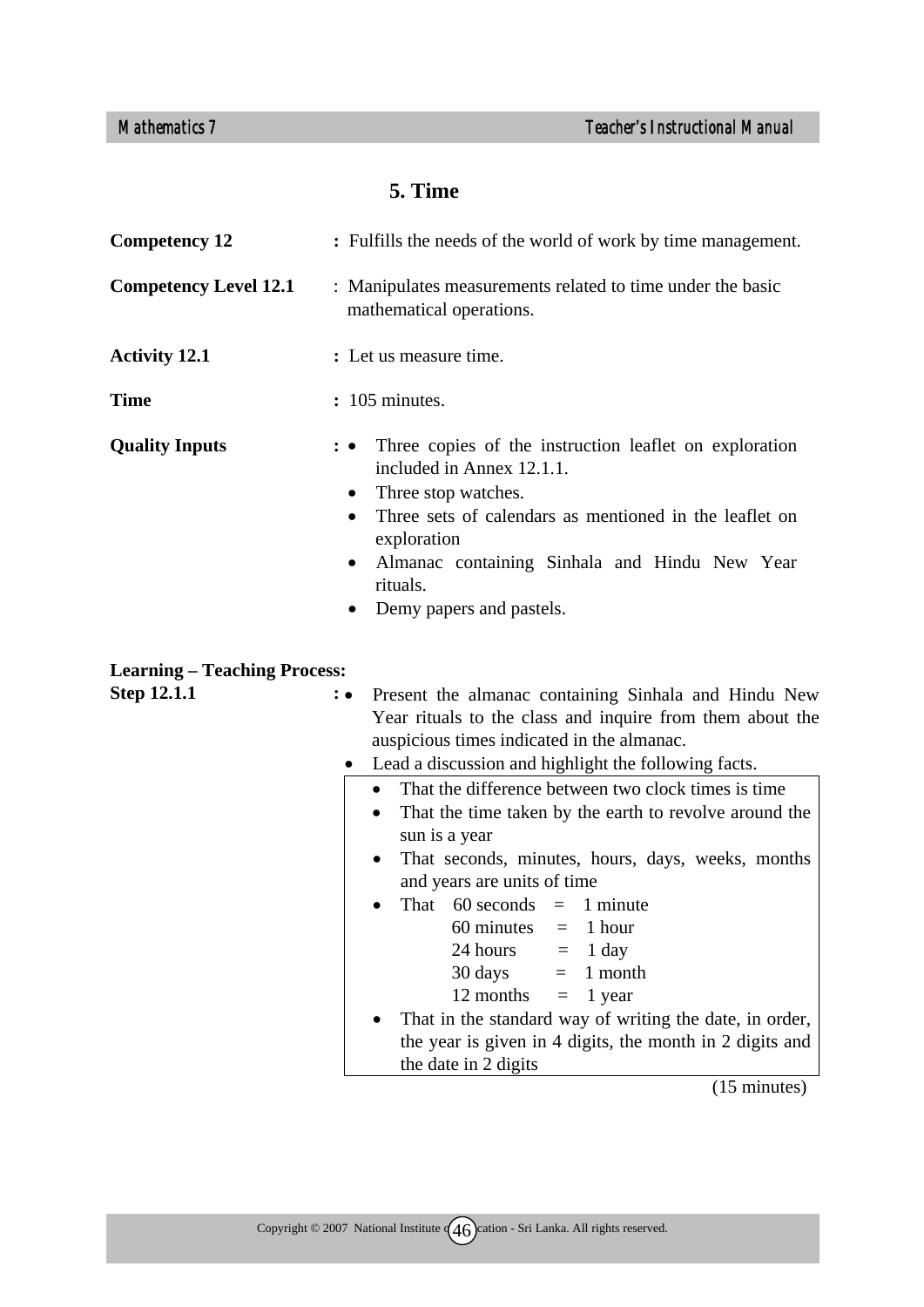| <b>Step 12.1.2</b> | Divide the class into three small groups.<br>Distribute the instructions on exploration, calendars,<br>demy papers and pastels among the groups.<br>Focus the attention of the groups on the instructions on<br>exploration and assign the relevant task to each group.<br>Engage the small groups in exploration.<br>$\bullet$<br>Let each small group prepare for a presentation at the<br>plenary session.<br>$(50 \text{ minutes})$                                                                                                                                                                                                                                                                                                                                                                                                             |  |
|--------------------|-----------------------------------------------------------------------------------------------------------------------------------------------------------------------------------------------------------------------------------------------------------------------------------------------------------------------------------------------------------------------------------------------------------------------------------------------------------------------------------------------------------------------------------------------------------------------------------------------------------------------------------------------------------------------------------------------------------------------------------------------------------------------------------------------------------------------------------------------------|--|
| <b>Step 12.1.3</b> | $: \bullet$<br>Provide each small group with the opportunity to<br>present the findings of the group.<br>Give the presenters themselves the first opportunity to<br>٠<br>elaborate on the presentation.<br>Seek for constructive comments from the other groups.<br>Engage in a review so that the following facts are<br>$\bullet$<br>highlighted.                                                                                                                                                                                                                                                                                                                                                                                                                                                                                                 |  |
|                    | That the time taken for the earth to revolve once<br>around the sun is 365 days 5 hours 48 minutes and 47.5<br>seconds<br>That 365 days is considered as a year<br>$\bullet$<br>That a leap year has 366 days<br>$\bullet$<br>That though a year is in general a leap year if it is a<br>multiple of 4, if the year is a multiple of 100 also, then<br>the year becomes a leap year only if it is a multiple of<br>$400$ too<br>That A.D. $1 - 100$ is the first century<br>That A.D. 101 - 200 is the second century<br>That A.D. 2001 - 2100 is the twenty first century<br>addition and subtraction of time can<br>That<br>be<br>performed in daily duties by using the relationships<br>between the units of time to convert units<br>That in order to find the age of a person, the birthday<br>of the person must be subtracted from the date |  |

(40 minutes)

#### **Criteria for Assessment and Evaluation:**

- Describes how leap years, centuries and periods of time are found.
- Accepts that time must be used effectively, as time spent cannot be regained.
- Adds and subtracts time correctly.
- Manages time efficiently.
- Draws conclusions based on information.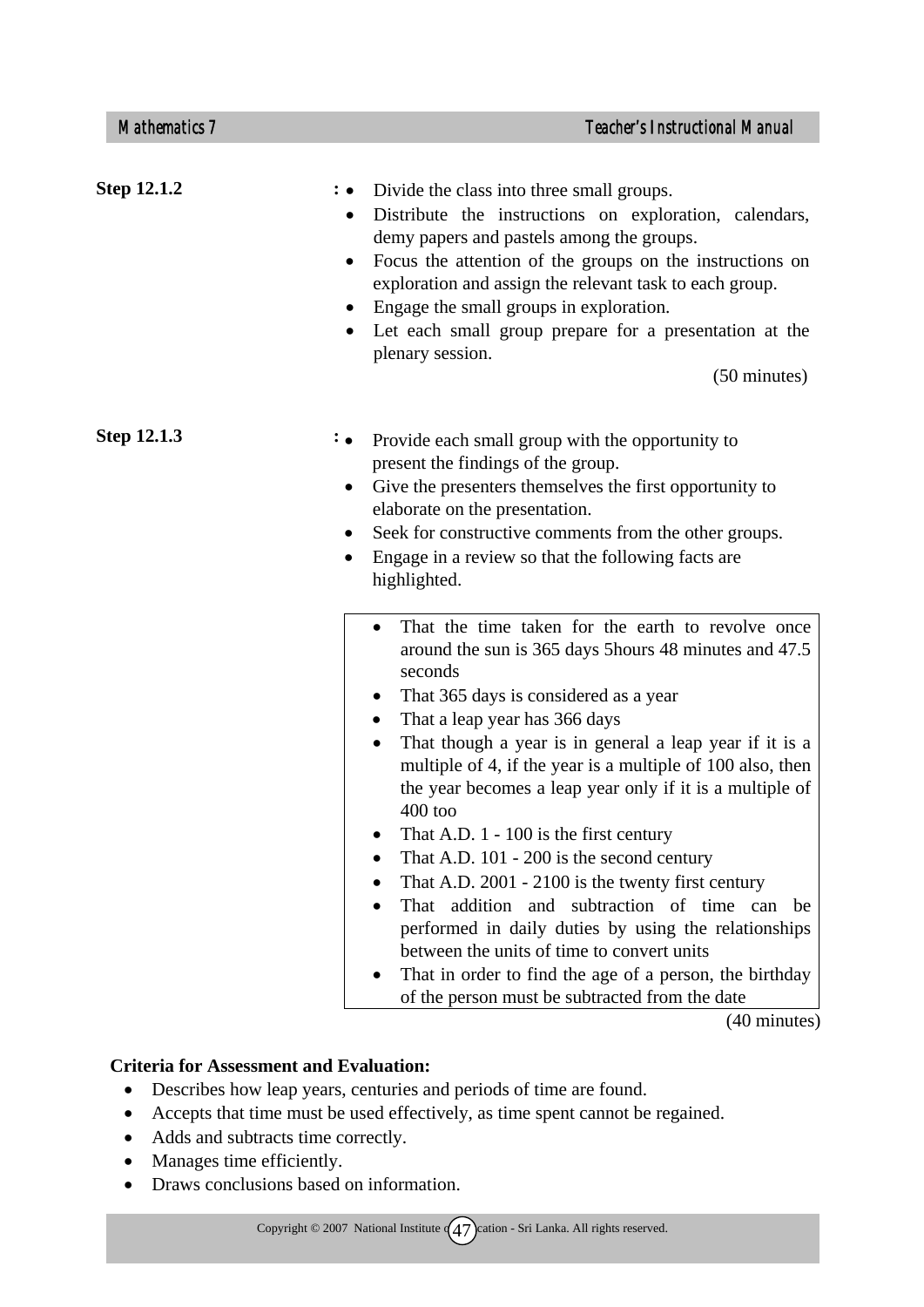#### **Annex 12.1.1**

#### **Instructions for group exploration**

## **Let us measure time**

• Focus your attention on the set of calendars given to your group, from the following sets of calendars.

| <b>Set of Calendars - 1</b> | <b>Set of Calendars - 2</b> | <b>Set of Calendars - 3</b> |
|-----------------------------|-----------------------------|-----------------------------|
| year                        | vear                        | year                        |
| 2008                        | 1999                        | 1998                        |
| 2007                        | 2004                        | 2006                        |
| 2006                        | 2005                        | 2007                        |
| 1996                        | 2006                        | 2008                        |

- According to the calendars assigned to your group, find the number of days in each month and write down your views about the number of days in the year.
- Find out the years that have the most number of days, and discuss the reasons for it.
- Propose a name for the years that have the most number of days.
- Propose a method of identifying whether a given year is a year of this form.

## **'Our country gained Independence during the mid half of the 20th century. 0001 A.D. to 0100 A.D. is the first century'**

- Discuss by considering the above information, the centuries to which the years in the set of calendars given to you belong, and write down the first and last days of those centuries.
- Propose a method of determining the century to which a given year belongs.
- Explain how the age of a person is determined, and find out the ages of the members of your group today.
- Find the ages of your group members in 5 years, 8 months and 25 days time.
- Prepare to creatively present your findings at the plenary session.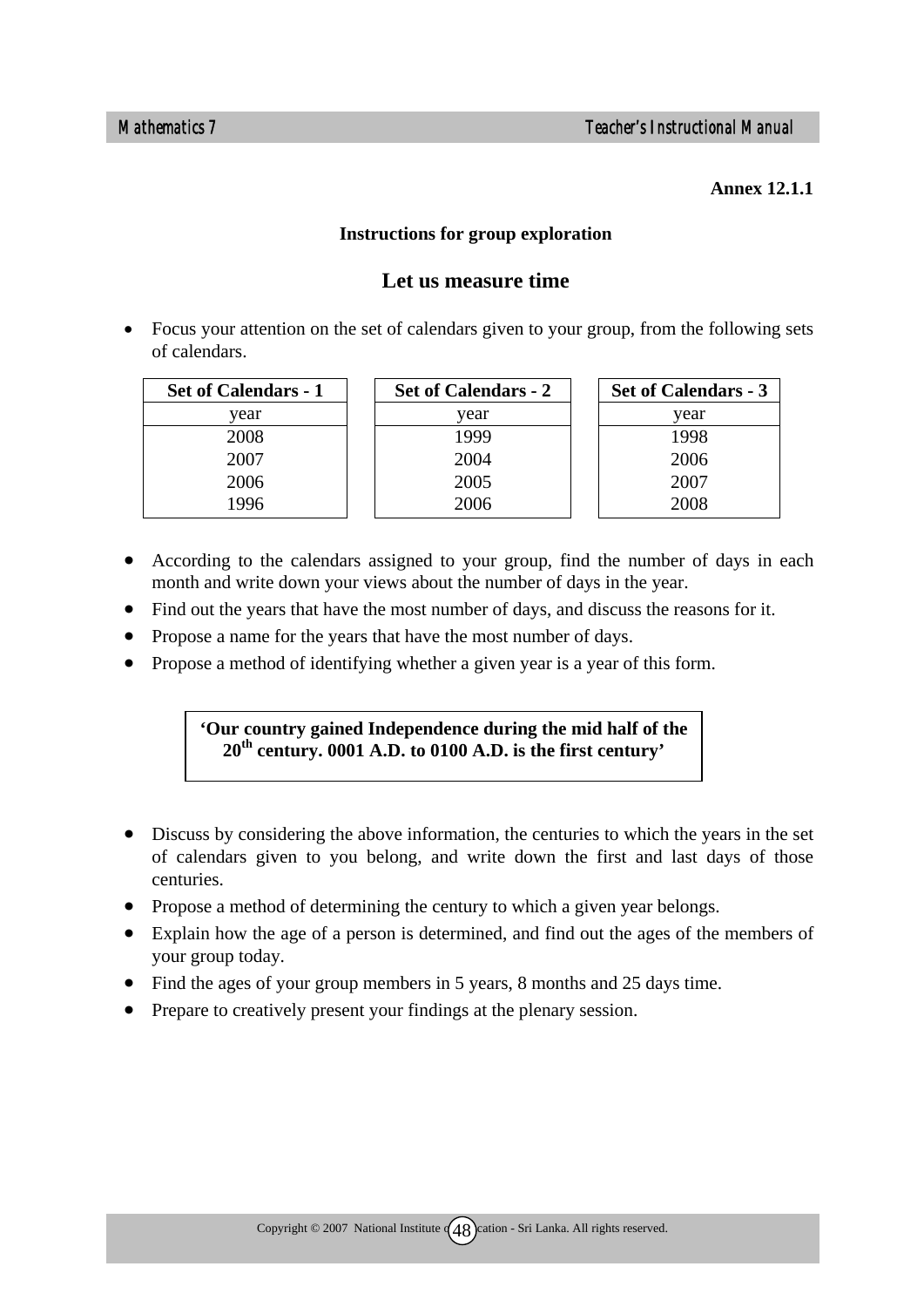# **6. Mass**

| <b>Competency 9</b>                 | : Fulfills daily requirements by working with an awareness of<br>mass.                                                                                                                                                                                                                                                                                                                                                                                                                  |  |
|-------------------------------------|-----------------------------------------------------------------------------------------------------------------------------------------------------------------------------------------------------------------------------------------------------------------------------------------------------------------------------------------------------------------------------------------------------------------------------------------------------------------------------------------|--|
| <b>Competency Level 9.1</b>         | : Manipulates measurements related to mass under the basic<br>mathematical operations.                                                                                                                                                                                                                                                                                                                                                                                                  |  |
| <b>Activity</b>                     | : Let us measure mass.                                                                                                                                                                                                                                                                                                                                                                                                                                                                  |  |
| <b>Time</b>                         | : 110 minutes.                                                                                                                                                                                                                                                                                                                                                                                                                                                                          |  |
| <b>Quality Inputs</b>               | A coconut.<br>A fruit (Such as wood-apple, Belli, Papaw, Pineapple)<br>$\bullet$<br>Mathematics textbook.<br>$\bullet$<br>Four scales.<br>$\bullet$<br>Set of kg, g weights.<br>$\bullet$<br>Pills with their weights indicated in mg.<br>٠<br>Medicine bottles.<br>$\bullet$<br>A bag.<br>$\bullet$<br>Four copies of the instruction leaflet on exploration<br>included in Annex 9.1.1.<br>Demy papers and pastels.<br>٠                                                              |  |
| <b>Learning – Teaching Process:</b> |                                                                                                                                                                                                                                                                                                                                                                                                                                                                                         |  |
| <b>Step 9.1.1</b>                   | Display the bag, the medicine bottle and pills to the class<br>: •<br>and inquire from the students about their mass.<br>Lead a discussion and highlight the following facts.<br>That g and kg are used to measure mass in daily life<br>That milligram (mg) is used to measure a small mass<br>That, $1000g = 1kg$<br>$\bullet$<br>That, $1000 \text{ mg} = 1\text{g}$<br>٠<br>$(10 \text{ minutes})$                                                                                  |  |
| <b>Step 9.1.2</b>                   | Divide the class into three small groups.<br>∶ ●<br>Distribute among the groups, the instructions<br>on<br>exploration, demy papers, pastels and other objects<br>required by each group.<br>Focus the attention of the groups on part I of the<br>$\bullet$<br>instructions on exploration and assign the relevant task to<br>each group.<br>Engage the small groups in exploration.<br>Let the groups prepare for a presentation at the plenary<br>session.<br>$(30 \text{ minutes})$ |  |
|                                     | Copyright $\circ$ 2007 National Institute $(49)$ cation - Sri Lanka. All rights reserved.                                                                                                                                                                                                                                                                                                                                                                                               |  |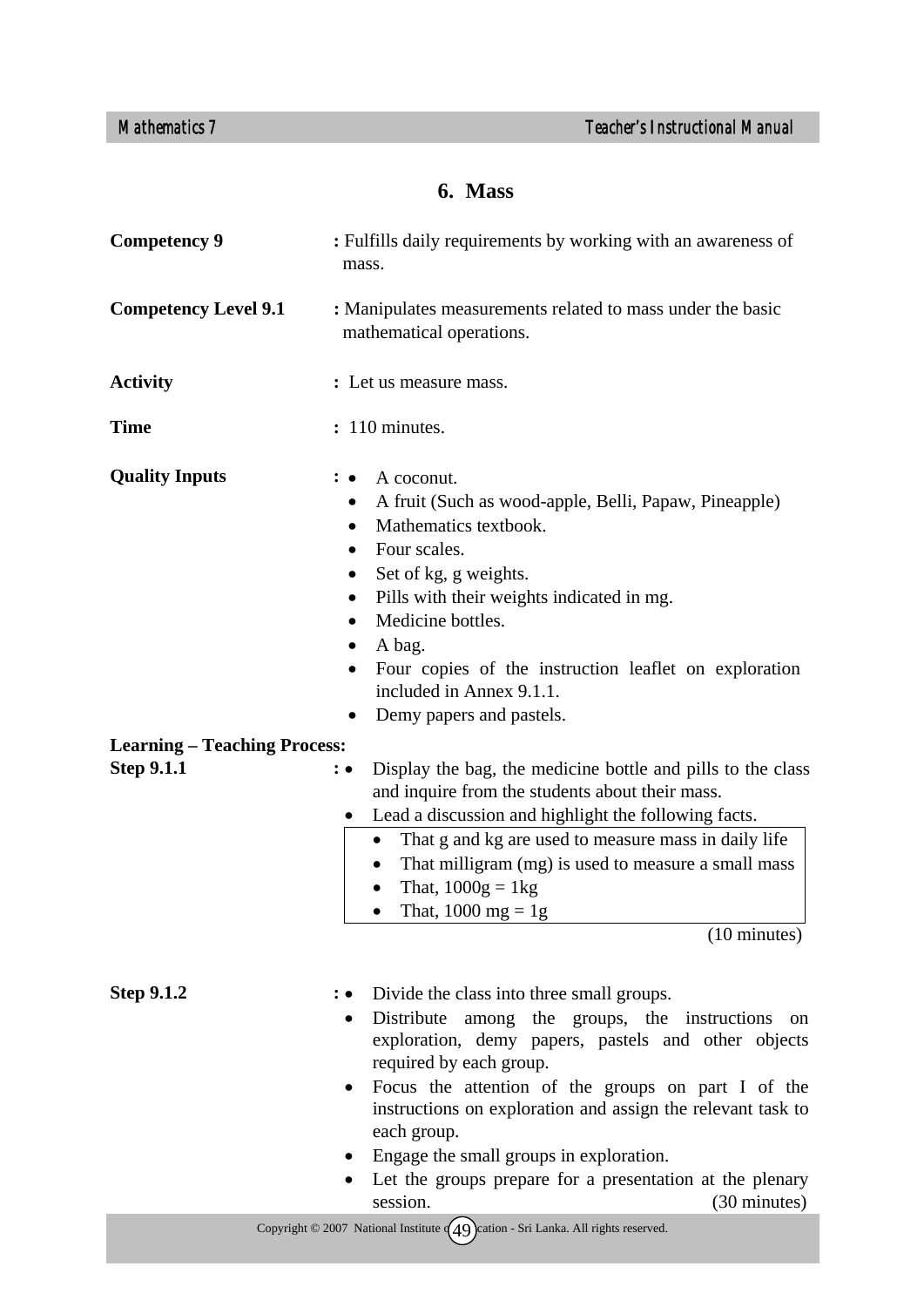| <b>Step 9.1.3</b> | : • Provide each small group with the opportunity to present<br>the findings of the group.<br>Give the presenters themselves the first opportunity to<br>$\bullet$<br>elaborate on the presentation.<br>Seek for constructive comments from the other groups.<br>Engage in a review so that the following facts are<br>highlighted.<br>• That the need to estimate mass arises in daily life<br>That personal experiences aid in estimating mass<br>(20 minutes)                                                                                                                                                                                                                                             |
|-------------------|--------------------------------------------------------------------------------------------------------------------------------------------------------------------------------------------------------------------------------------------------------------------------------------------------------------------------------------------------------------------------------------------------------------------------------------------------------------------------------------------------------------------------------------------------------------------------------------------------------------------------------------------------------------------------------------------------------------|
| <b>Step 9.1.4</b> | • Organize the groups again.<br>Focus the attention of the groups on part II of the<br>$\bullet$<br>instructions on exploration and assign the relevant task to<br>each group.<br>Engage the small groups in exploration.<br>Let the groups prepare for a presentation at the plenary<br>session.<br>(30 minutes)                                                                                                                                                                                                                                                                                                                                                                                            |
| <b>Step 9.1.5</b> | Provide each small group with the opportunity to present<br>$: \bullet$<br>the findings of the group.<br>Give the presenters themselves the first opportunity to<br>$\bullet$<br>elaborate on the presentation.<br>Seek for constructive comments from the other groups.<br>$\bullet$<br>Engage in a review so that the following facts are<br>$\bullet$<br>highlighted.<br>• That when manipulating measurements in g, kg there<br>are instances when g has to be converted to kg and<br>other instances when kg has to be converted to g<br>• That when manipulating measurements in mg, g there<br>are instances when mg has to be converted to g and<br>other instances when g has to be converted to mg |

(20 minutes)

#### **Criteria for Assessment and Evaluation:**

- Describes the instances in daily life when mass has to be estimated.
- Accepts that mass can be estimated in situations where the mass cannot be measured exactly.
- Manipulates the measurements related to mass under the mathematical operations.
- Contributes to the success of the activity, by working logically.
- Uses measurements critically to perform daily activities efficiently.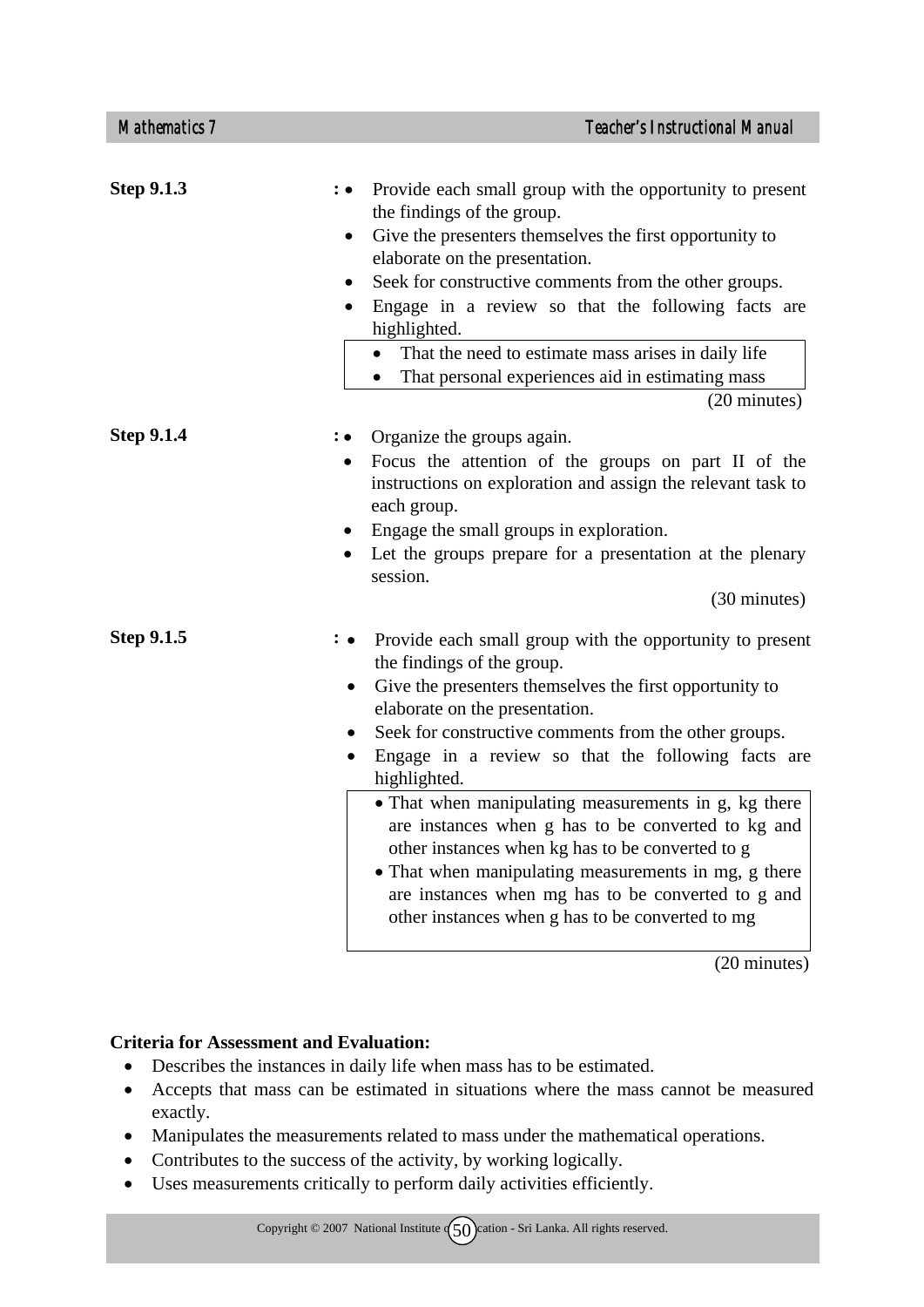#### **Annex 9.1.1**

#### **Instructions for group exploration**

#### **Let us measure mass**

#### **Part I**

• Focus your attention on the object received by your group from the objects given below.

| A coconut | fruit | <b>Mathematics Textbook</b> |
|-----------|-------|-----------------------------|

- Let each member in the group estimate the mass of the object.
- Measure the mass of the object using the scales.
- Prepare a chart with the differences between the actual mass and the estimated mass.
- Discuss the experience that each group member gained by estimating the mass of the object.
- Prepare to creatively presentations your findings at the plenary session.

#### **Part II**

• The mass of several objects are given in the following table. Carefully study the table.

| Object           | kg |     | mg  |
|------------------|----|-----|-----|
| Iron chain       |    | 600 |     |
| School bag       |    | 750 |     |
| Brass lamp       |    | 950 |     |
| Flower pot       |    | 825 |     |
| Ring             |    | 12  | 450 |
| Necklace         |    | 22  | 800 |
| Pair of earrings |    |     | 250 |

• Focus your attention on the set of objects assigned to your group from the following sets of objects.

| Set of Objects -1      | Set of Objects -2      | Set of Objects -3      |
|------------------------|------------------------|------------------------|
| Brass lamp, Flower pot | Five school bags       | One fourth of the iron |
|                        |                        | chain                  |
| Necklace, Ring         | Four pairs of earrings | An earring             |

Using the table;

- Find the mass of each object of group A.
- Find the mass of each object of group B.
- Find how much more the mass of the chain is compared to the mass of the ring.
- Prepare to make a creative presentation at the plenary session.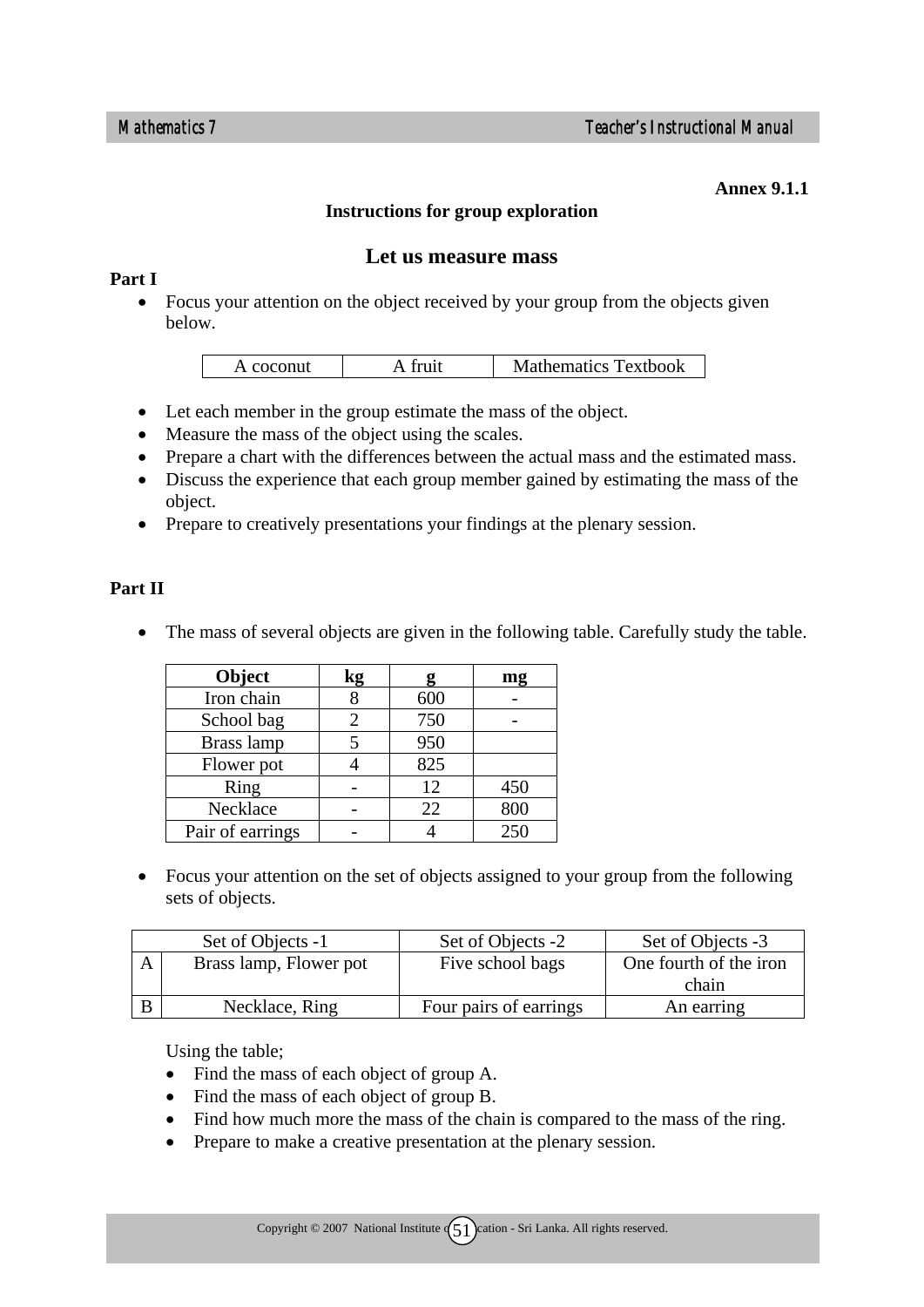# **7 Angles I**

| <b>Competency 21</b>                | : Investigates the relationships between various angles.                                                                                                                                                                                                                                                                                                                                                                                                                   |  |
|-------------------------------------|----------------------------------------------------------------------------------------------------------------------------------------------------------------------------------------------------------------------------------------------------------------------------------------------------------------------------------------------------------------------------------------------------------------------------------------------------------------------------|--|
| <b>Competency Level 21.1</b>        | : Analyses angles using static and dynamic concepts.                                                                                                                                                                                                                                                                                                                                                                                                                       |  |
| <b>Activity 21.1</b>                | : Let us identify angles.                                                                                                                                                                                                                                                                                                                                                                                                                                                  |  |
| <b>Time</b>                         | : 60 minutes.                                                                                                                                                                                                                                                                                                                                                                                                                                                              |  |
| <b>Quality Inputs</b>               | Chart of figures included in Annex 21.1.1<br>Four copies of the instruction leaflet on exploration<br>included in Annex 21.1.2<br>Eakels, four clocks, half sheets, glue.<br>$\bullet$<br>Demy papers and pastels.                                                                                                                                                                                                                                                         |  |
| <b>Learning – Teaching Process:</b> |                                                                                                                                                                                                                                                                                                                                                                                                                                                                            |  |
| <b>Step 21.1.1</b>                  | Present the chart of figures to the class and inquire from the<br>: •<br>students about the sizes of the angles in terms of right<br>angles.<br>Lead a discussion and highlight the following facts<br>That angles which are smaller than a right angle are<br>defined as acute angles<br>That angles which are greater than one right angle<br>but less than two right angles are defined as obtuse<br>angles<br>That angles which are equal to two right angles are<br>٠ |  |
|                                     | defined as straight angles<br>That angles which are larger than two right angles<br>are defined as reflex angles<br>$(10 \text{ minutes})$                                                                                                                                                                                                                                                                                                                                 |  |
|                                     |                                                                                                                                                                                                                                                                                                                                                                                                                                                                            |  |
| <b>Step 21.1.2</b>                  | : • Divide the class into four small groups.<br>Distribute the instructions on exploration, half-sheets,<br>demy papers, pastels, clocks, eakels and glue among the<br>groups.<br>Focus the attention of the groups on the instructions on<br>exploration and assign the relevant task to each group.<br>Engage the small groups in exploration.<br>Let the groups prepare for presentations at the plenary<br>session.                                                    |  |

(20 minutes)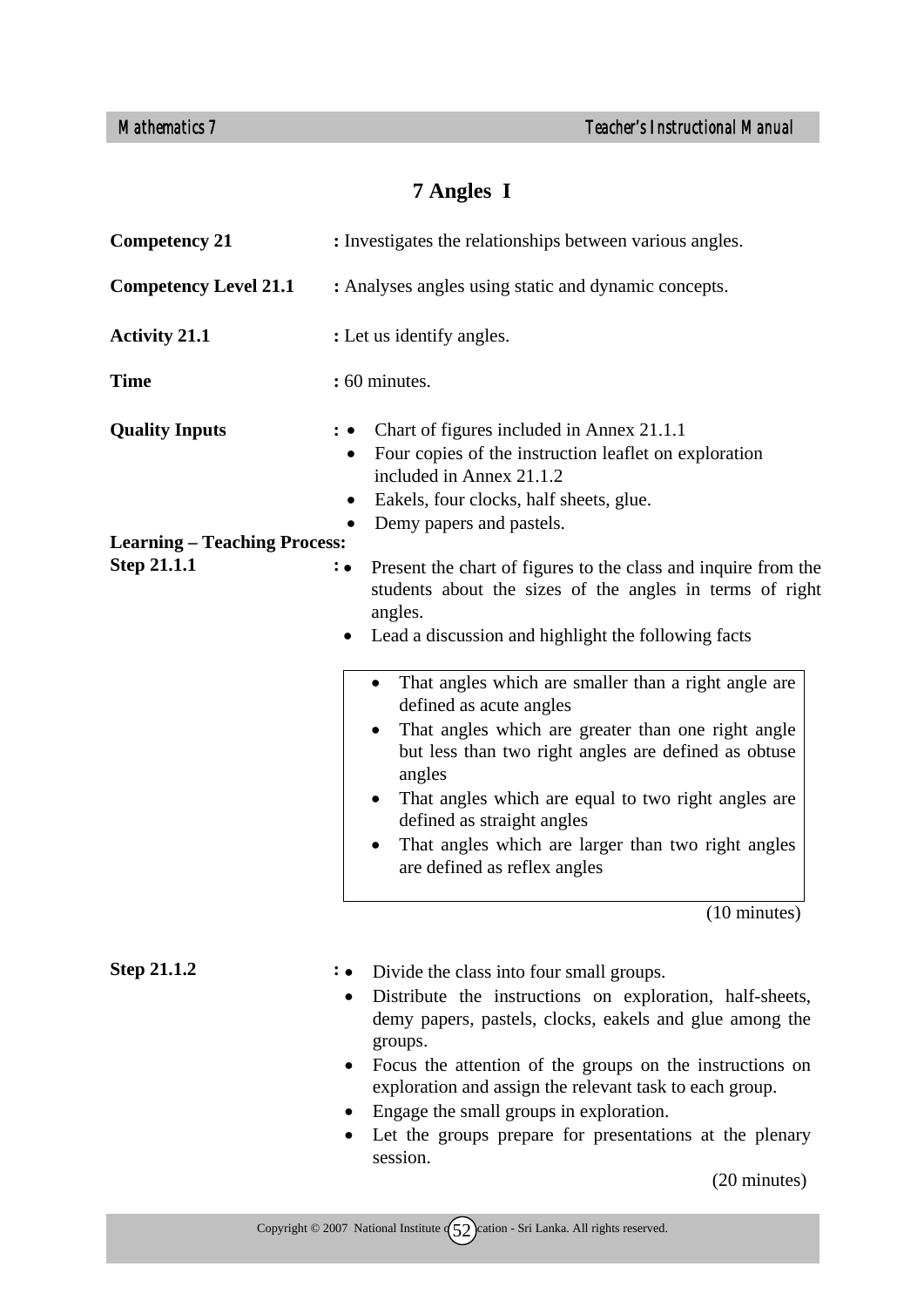| <b>Step 21.1.3</b> | Provide each small group with the opportunity to present<br>the findings of the group.<br>Give the presenters themselves the first opportunity to<br>elaborate on the presentation.<br>Seek for constructive comments from the other groups.<br>Engage in a review so that the following facts are.<br>highlighted.                                                                                                               |
|--------------------|-----------------------------------------------------------------------------------------------------------------------------------------------------------------------------------------------------------------------------------------------------------------------------------------------------------------------------------------------------------------------------------------------------------------------------------|
|                    | That an angle is formed by the intersection of two<br>$\bullet$<br>straight lines<br>That if the value of an angle is fixed, it is a static state<br>$\bullet$<br>That the instant where one arm of an angle is<br>$\bullet$<br>stationary and the angle is formed by rotating the other<br>arm is a dynamic instant<br>That some angles in the environment are in static state<br>$\bullet$<br>while others are in dynamic state |

(30 minutes)

#### **Criteria for Assessment and Evaluation:**

- Explains the static and dynamic concepts of an angle.
- Accepts that angles are of two types, namely static and dynamic angles.
- Separates out angles in static and dynamic state from the different shapes in the environment.
- Is attentive to the different shapes in the environment.
- Performs activities by identifying the needs of practical life.

 **Annex 21.1.1** 

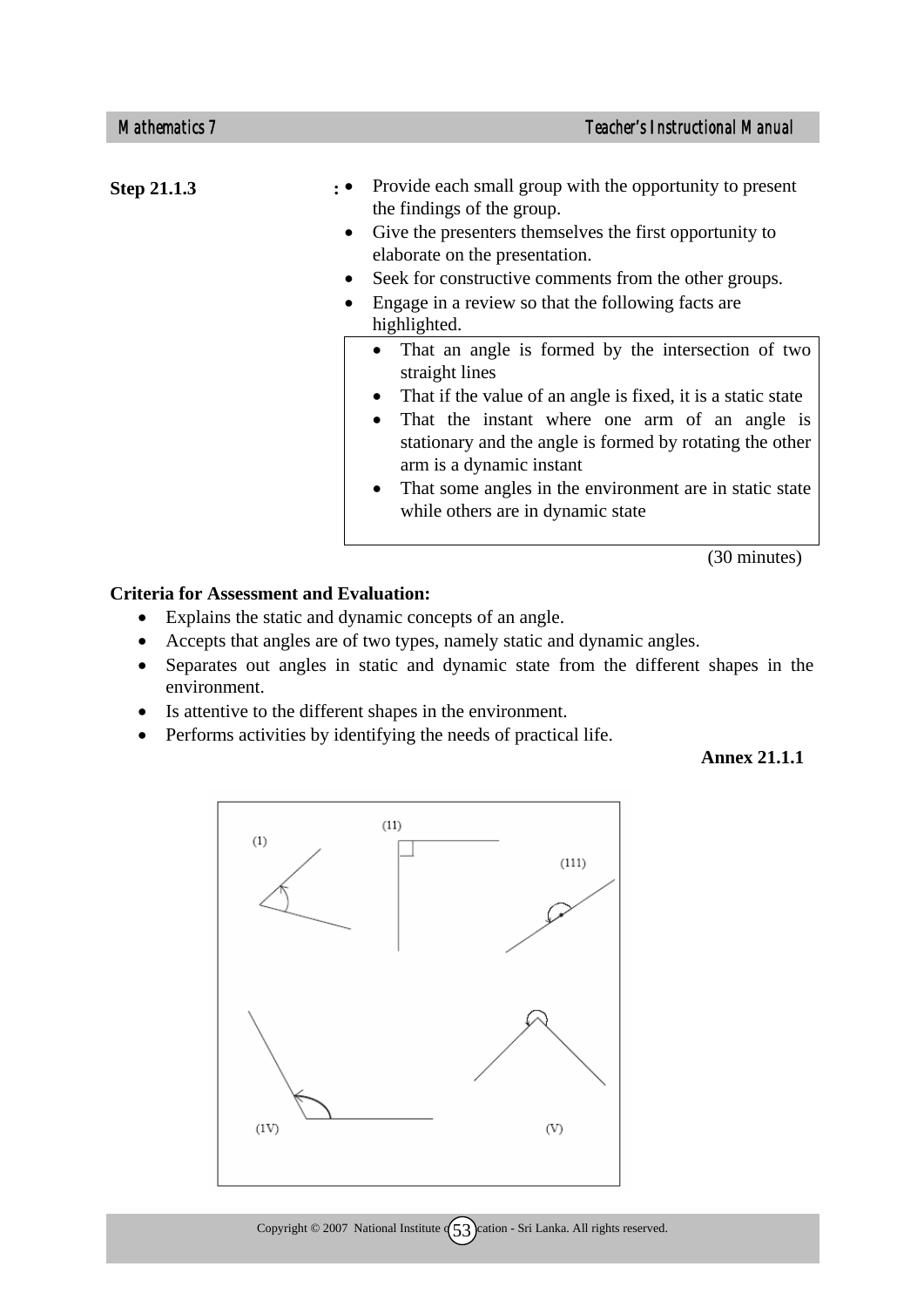#### **Annex 21.1.2**

#### **Instructions for group exploration**

## **Let us identify angles**

• Focus your attention on the type of angle obtained by your group from the angles given below.

| Acute angle | Obtuse angle | Right angle | Straight angle |
|-------------|--------------|-------------|----------------|

- Create the type of angle assigned to you by pasting eakels together. Draw it on a piece of paper using a straight edge.
- Obtain also the type of angle assigned to your group by keeping the hour-hand on the clock fixed and rotating the minutes-hand. Draw it on the piece of paper using the straight edge.
- Discuss about the similarities and dissimilarities you observed in the above two methods.
- Propose a name for the two straight line segments by which the angle was formed.
- Propose a name for the common point at which the two straight line segments meet.
- Prepare for a presentation at the plenary session.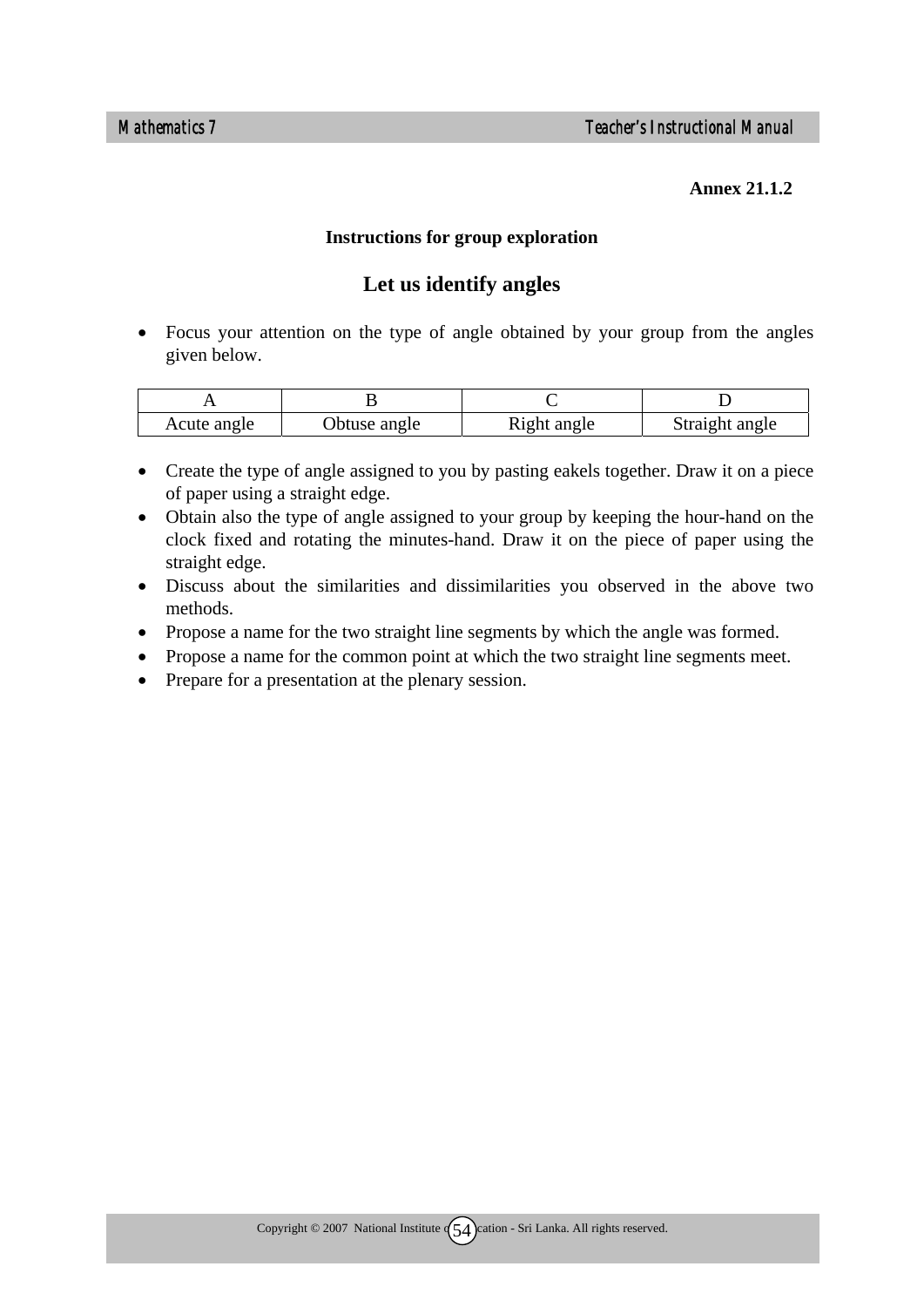# **7. Angles-II**

| <b>Competency 21</b>              | : Investigates the relationships between various angles.                                                                                                                                                                                     |
|-----------------------------------|----------------------------------------------------------------------------------------------------------------------------------------------------------------------------------------------------------------------------------------------|
| <b>Competency Level 21.2</b>      | : Investigates the sizes of angles.                                                                                                                                                                                                          |
| <b>Activity 21.2</b>              | : Let us measure, name and draw angles.                                                                                                                                                                                                      |
| <b>Time</b>                       | : 180 minutes.                                                                                                                                                                                                                               |
| <b>Quality Inputs</b>             | Figure of the protractor included in Annex 21.2.1.<br>Four copies of the instruction leaflet on exploration<br>٠<br>included in Annex 21.2.2.<br>Four sets of geometrical instruments, half sheets.<br>Demy papers and pastels.<br>$\bullet$ |
| <b>Learning-Teaching Process:</b> |                                                                                                                                                                                                                                              |
| <b>Step 21.2.1</b>                | Fold a paper which is in the shape of a circle and show<br>$: \bullet$<br>that four right-angles can be formed.                                                                                                                              |
|                                   | Provide the students with the opportunity to study the<br>$\bullet$<br>protractor.                                                                                                                                                           |
|                                   | Enable the students to identify the parts the semicircle is<br>divided into, by means of an enlarged poster of a<br>protractor.                                                                                                              |
|                                   | Lead a discussion and highlight the following facts<br>$\bullet$<br>regarding units which are suitable to measure angles.                                                                                                                    |
|                                   | That right-angles and degrees can be used as units of<br>$\bullet$<br>measuring the sizes of angles                                                                                                                                          |
|                                   | That a right angle can be obtained by dividing a<br>$\bullet$<br>circle into four equal sectors and considering one of<br>the sectors                                                                                                        |
|                                   | That the angle of a sector obtained when a circular<br>lamina is divided into 360 equal sectors is called a<br>degree                                                                                                                        |
|                                   | That a protractor is divided into 180°                                                                                                                                                                                                       |
|                                   | That for convenience, the angles are marked in tens                                                                                                                                                                                          |
|                                   | (20 minutes)                                                                                                                                                                                                                                 |
|                                   |                                                                                                                                                                                                                                              |
| <b>Step 21.2.2</b>                | Divide the class into four small groups.<br>Distribute the instructions on exploration, half sheets,<br>demy papers, and pastels among the groups.<br>Focus the attention of the groups on part I of the                                     |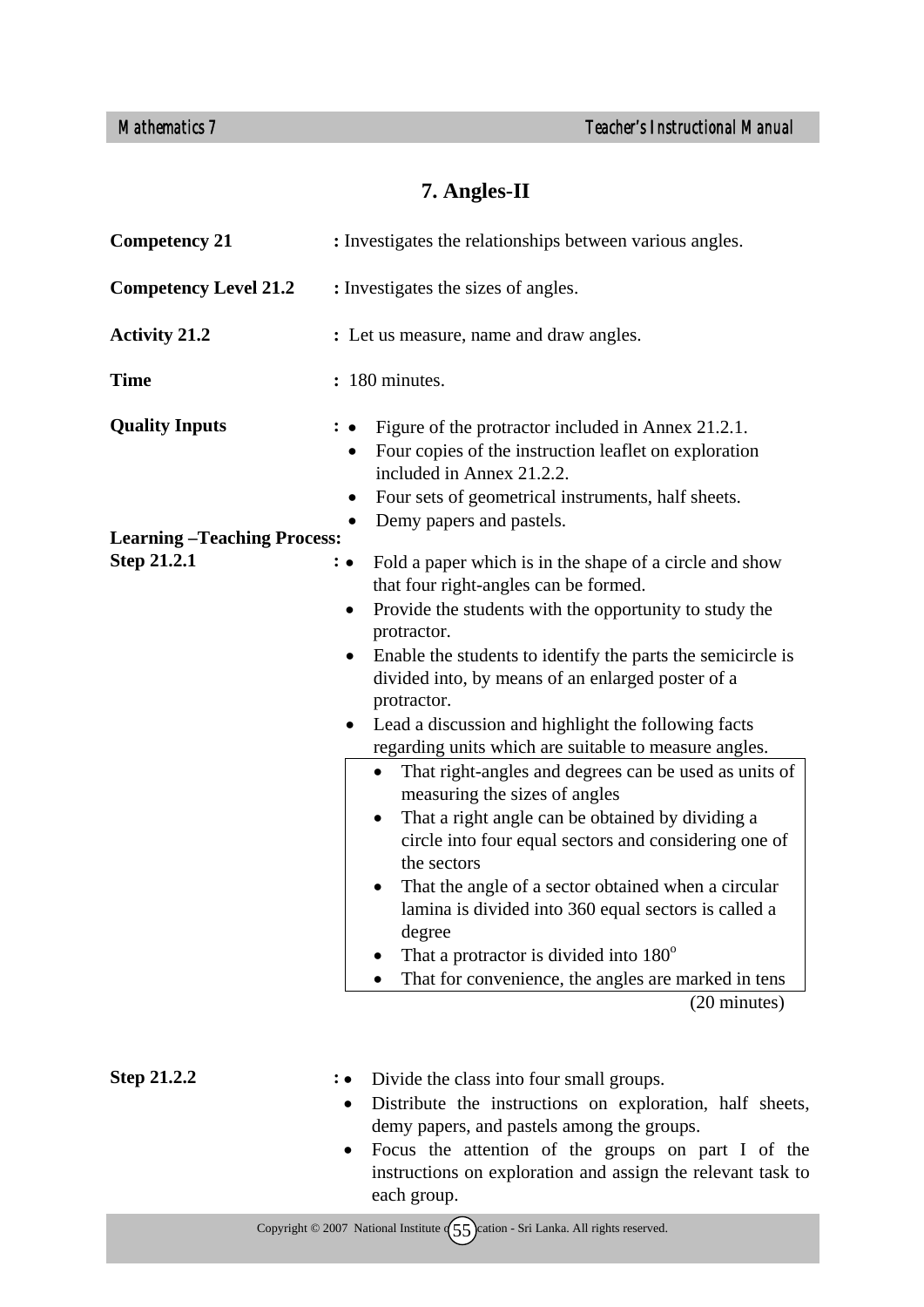| <b>Mathematics 7</b> | <b>Teacher's Instructional Manual</b>                                                                                                                                                                                                                                                                                                                                                                                                                                                                                                                                                                                                                                                                                                                                                                                                                                |
|----------------------|----------------------------------------------------------------------------------------------------------------------------------------------------------------------------------------------------------------------------------------------------------------------------------------------------------------------------------------------------------------------------------------------------------------------------------------------------------------------------------------------------------------------------------------------------------------------------------------------------------------------------------------------------------------------------------------------------------------------------------------------------------------------------------------------------------------------------------------------------------------------|
|                      | Engage the small groups in exploration.<br>Let the groups prepare for a presentation at the plenary<br>session.<br>(40 minutes)                                                                                                                                                                                                                                                                                                                                                                                                                                                                                                                                                                                                                                                                                                                                      |
| Step 21.2.3          |                                                                                                                                                                                                                                                                                                                                                                                                                                                                                                                                                                                                                                                                                                                                                                                                                                                                      |
|                      | Provide each small group with the opportunity to present<br>$\colon \bullet$<br>the findings of the group.                                                                                                                                                                                                                                                                                                                                                                                                                                                                                                                                                                                                                                                                                                                                                           |
|                      | Give the presenters themselves the first opportunity to<br>٠                                                                                                                                                                                                                                                                                                                                                                                                                                                                                                                                                                                                                                                                                                                                                                                                         |
|                      | elaborate on the presentation.                                                                                                                                                                                                                                                                                                                                                                                                                                                                                                                                                                                                                                                                                                                                                                                                                                       |
|                      | Seek for constructive comments from the other groups.                                                                                                                                                                                                                                                                                                                                                                                                                                                                                                                                                                                                                                                                                                                                                                                                                |
|                      | Engage in a review so that the following facts are<br>٠<br>highlighted.                                                                                                                                                                                                                                                                                                                                                                                                                                                                                                                                                                                                                                                                                                                                                                                              |
|                      | That the protractor should be placed in such a way<br>that its pedal line coincides with one arm of the angle<br>and the mid-point of the pedal line coincides with the<br>vertex of the angle<br>That the value of the angle can be obtained in degrees<br>$\bullet$<br>using the mark on the protractor which coincides with<br>the other arm of the angle<br>That a right- angle is 90 degrees<br>$\bullet$<br>That an acute angle is less than 90 degrees<br>That an obtuse angle is greater than 90 degrees and<br>less than 180 degrees<br>That an angle can be measured to the nearest degree<br>using a protractor<br>That an angle is named by placing the capital letter<br>given to the vertex of the angle between the two<br>letters representing the ends of the arms of the angle<br>and placing the angle sign $(^{\wedge})$ above the middle letter |
|                      | Example:                                                                                                                                                                                                                                                                                                                                                                                                                                                                                                                                                                                                                                                                                                                                                                                                                                                             |
|                      |                                                                                                                                                                                                                                                                                                                                                                                                                                                                                                                                                                                                                                                                                                                                                                                                                                                                      |
|                      | That this angle is written as ABC                                                                                                                                                                                                                                                                                                                                                                                                                                                                                                                                                                                                                                                                                                                                                                                                                                    |
|                      | That an angle with a given value can be drawn<br>accurately using a protractor                                                                                                                                                                                                                                                                                                                                                                                                                                                                                                                                                                                                                                                                                                                                                                                       |

(50 minutes)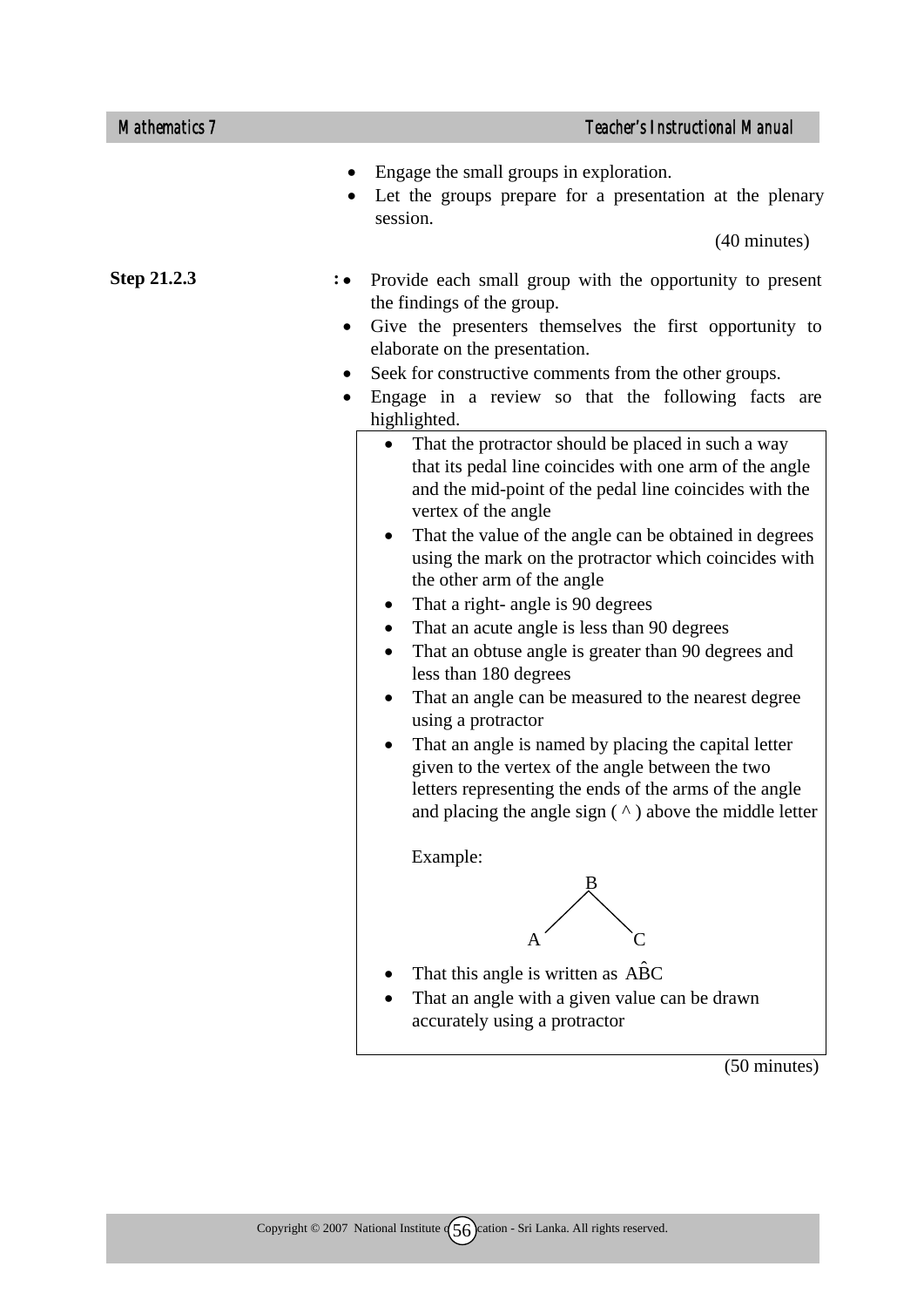| <b>Step 21.2.4</b> | Organize the groups again.<br>Focus the attention of the groups on part II of the<br>instructions on exploration and assign the relevant task to<br>each group.<br>Engage the small groups in exploration.<br>• Let the groups prepare for a presentation at the plenary<br>session.<br>(30 minutes)                                                                                                                                                                                    |
|--------------------|-----------------------------------------------------------------------------------------------------------------------------------------------------------------------------------------------------------------------------------------------------------------------------------------------------------------------------------------------------------------------------------------------------------------------------------------------------------------------------------------|
| Step 21.2.5        | Provide each small group with the opportunity to present<br>the findings of the group.<br>Give the presenters themselves the first opportunity to<br>$\bullet$<br>elaborate on the presentation.<br>Seek for constructive comments from the other groups.<br>$\bullet$<br>Engage in a review so that the following facts are<br>$\bullet$<br>highlighted.<br>That a new angle is formed by adding two angles<br>$\bullet$<br>together<br>That by adding two acute angles, another acute |
|                    | angle, a right angle or an obtuse angle is formed<br>That by adding an acute angle and a right angle, an<br>$\bullet$<br>obtuse angle is formed<br>That by adding a right angle and an obtuse angle, a<br>$\bullet$<br>reflex angle is formed<br>That by adding an obtuse angle and an acute angle,<br>an obtuse angle, a straight angle or a reflex angle is<br>formed<br>That by adding two obtuse angles, a reflex angle is<br>formed                                                |

(40 minutes)

#### **Criteria for Assessment and Evaluation:**

- Describes what a degree is.
- Accept that degrees can be used as a suitable unit to measure angles.
- Measures angles accurately to the nearest degree.
- Manipulates instruments correctly to obtain accurate measurements.
- Draws accurate conclusions by studying various relationships.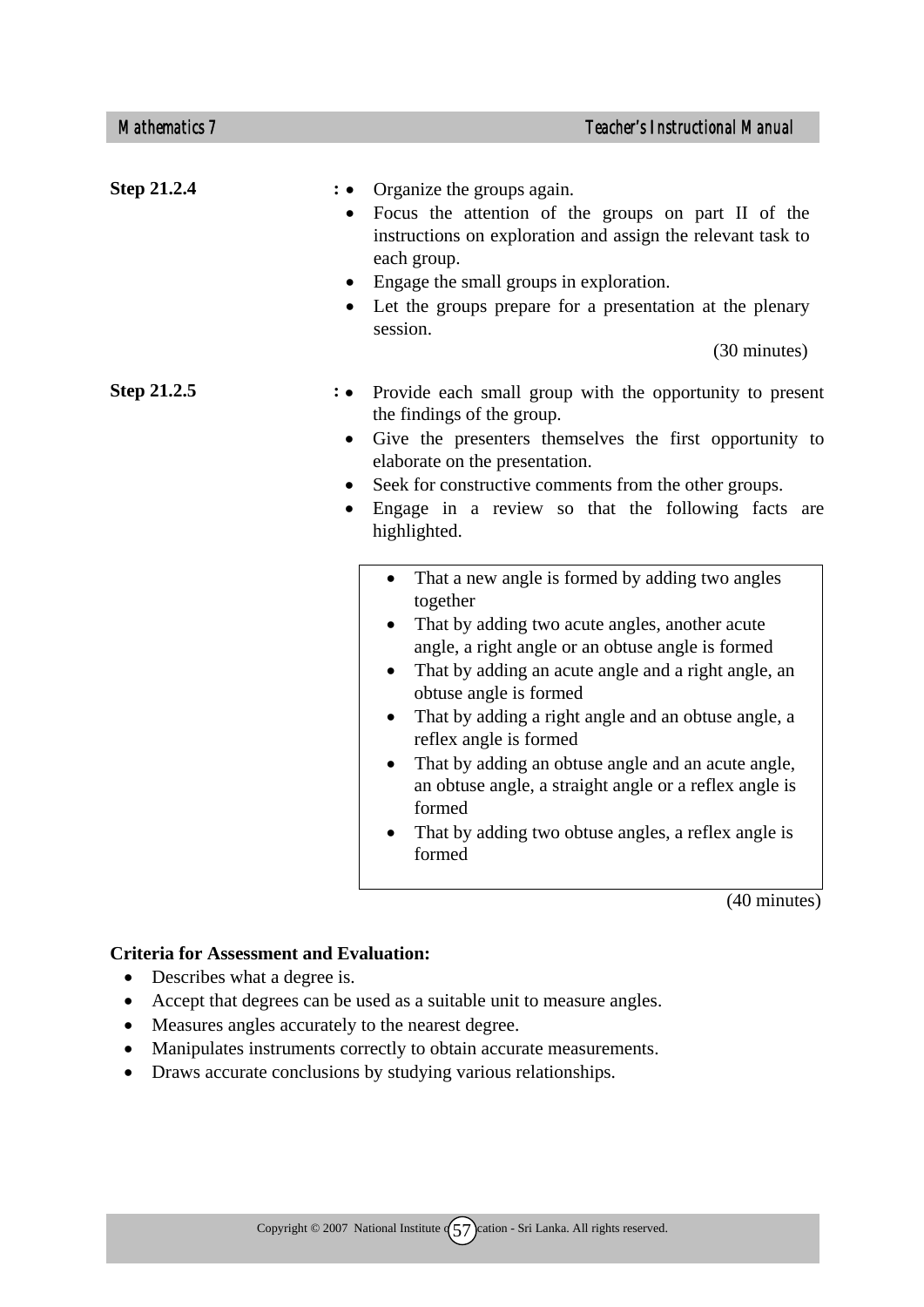**Annex 21.2.1** 

**Figure of a protractor** 



**Annex 21.2.2**

**Instructions for group exploration** 



## **Part I**

• Focus your attention on the type of angle received by your group from the following types of angles.

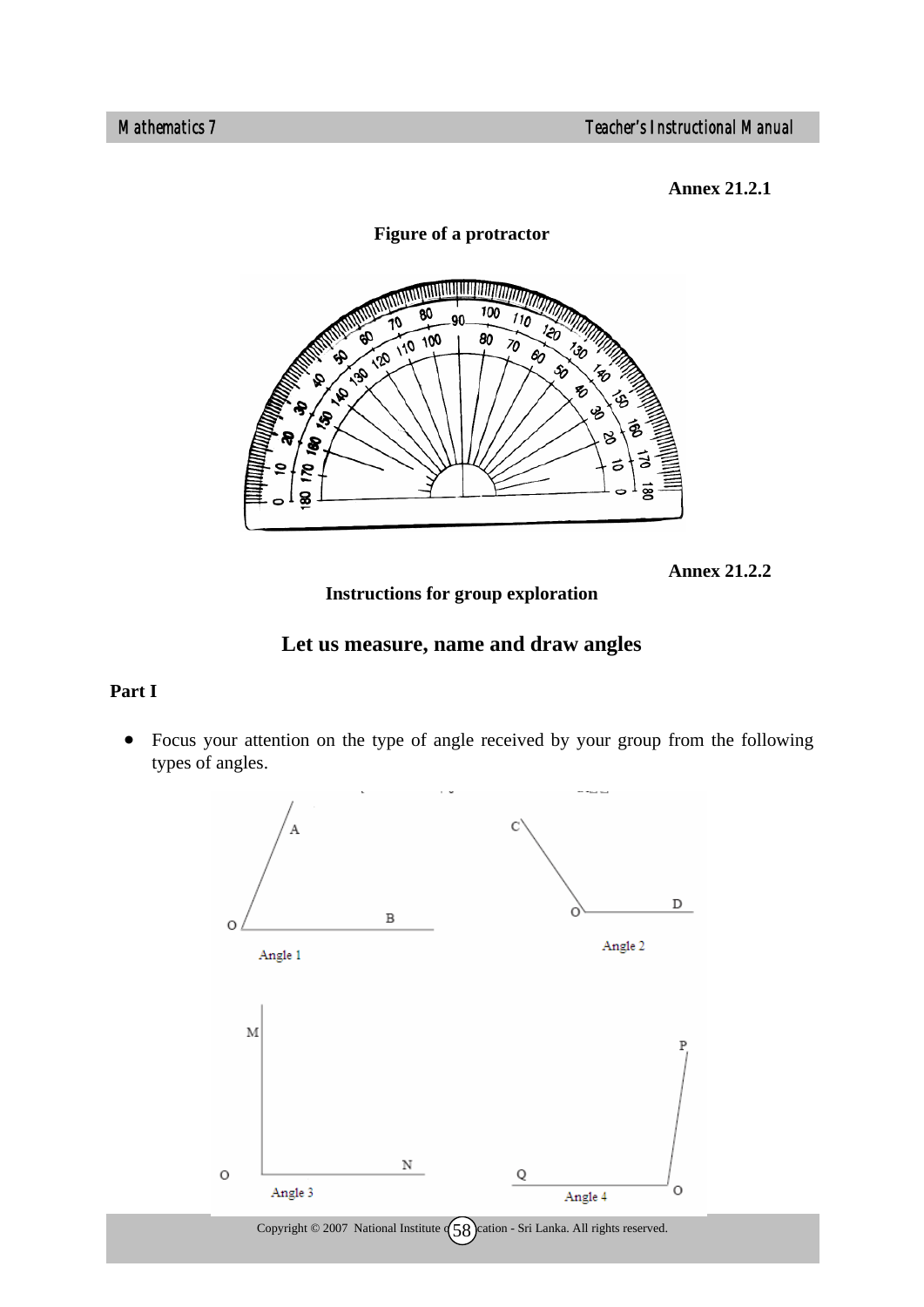- Propose a method to determine the size of the given angle using the protractor, and obtain the size of the angle in degrees.
- Discuss about a method of naming the angle using the given letters.
- Suggest an angle of a different size that belongs to the type of angle given to your group, draw the angle and name it.
- Prepare for a creative presentation at the plenary session.

#### **Part-II**

• Focus your attention on the type of angle assigned to your group from the types of angles given below.

| Type-I                              | Type-II                              |
|-------------------------------------|--------------------------------------|
| Three acute angles                  | Two acute angles and a right angle   |
| $Type-III$                          | Type-IV                              |
| A right angle and two obtuse angles | Two acute angles and an obtuse angle |

- Draw three angles of the type received by your group.
- Discuss about a method of joining two angles together, by attaching the vertices and the arms of the angles. Engage in exploring the type of angle formed by this method. Gather information about the angle which is formed when three angles are joined together.
- Based on the information you gathered, find out about the type of angle you obtain by adding two angles together, for various pairs.
- Prepare to make a creative presentation of the group's findings at the plenary session.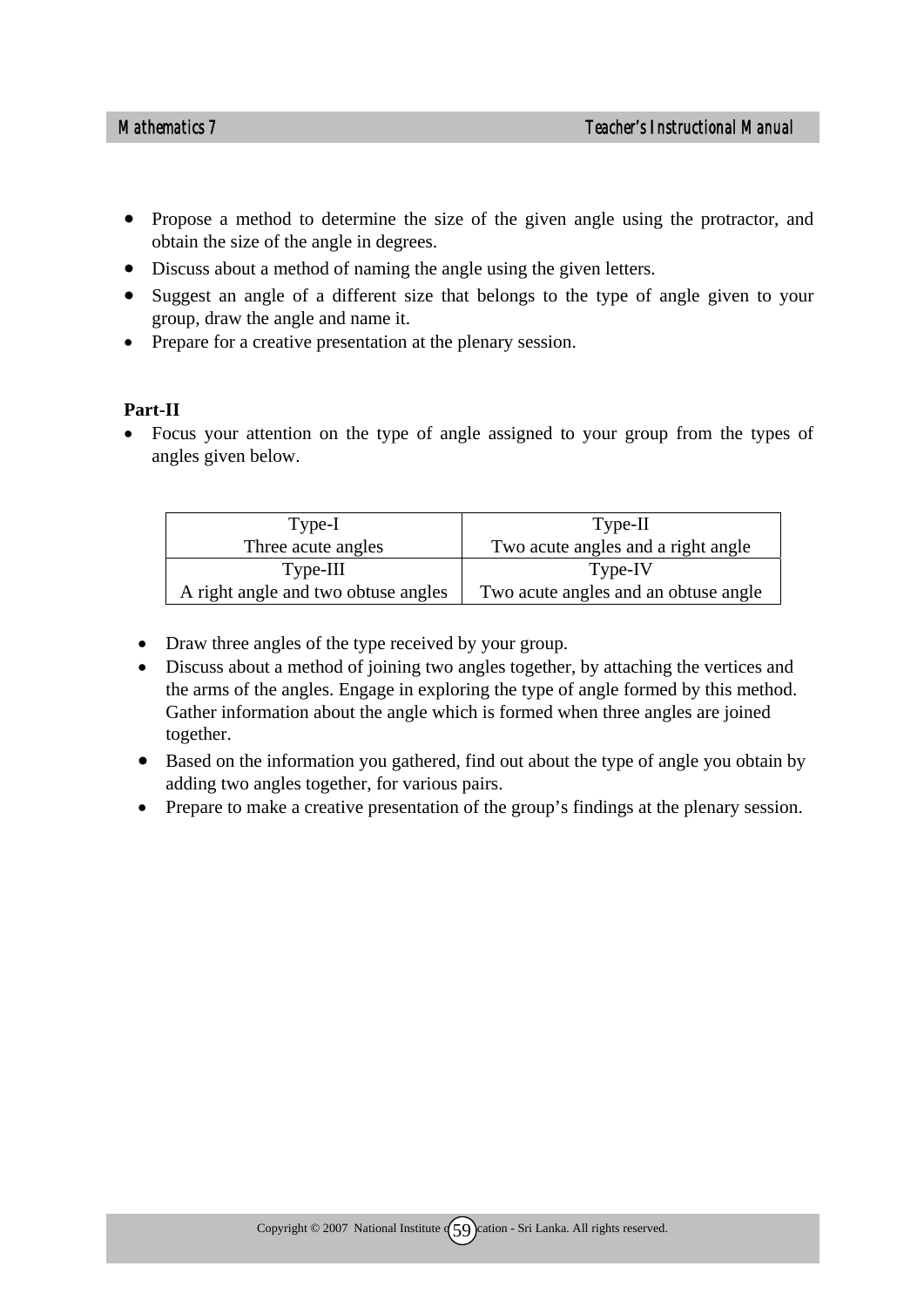# **8. Directed Numbers**

| <b>Competency 1</b>                 | : Manipulates the mathematical operations in the set of real<br>numbers to fulfill the needs of day today life.                                                                                                                                                                                                                                                                                                                                                                    |
|-------------------------------------|------------------------------------------------------------------------------------------------------------------------------------------------------------------------------------------------------------------------------------------------------------------------------------------------------------------------------------------------------------------------------------------------------------------------------------------------------------------------------------|
| <b>Competency Level 1.1</b>         | : Investigates the relationships between numbers.                                                                                                                                                                                                                                                                                                                                                                                                                                  |
| <b>Activity 1.1</b>                 | : Let us identify directed numbers.                                                                                                                                                                                                                                                                                                                                                                                                                                                |
| <b>Time</b>                         | : 105 minutes.                                                                                                                                                                                                                                                                                                                                                                                                                                                                     |
| <b>Quality Inputs</b>               | Figure of the number line included in Annex 1.1.1.<br>Four copies of the instruction leaflet on exploration<br>included in Annex 1.1.2.<br>Demy papers and pastels.                                                                                                                                                                                                                                                                                                                |
| <b>Learning - Teaching Process:</b> |                                                                                                                                                                                                                                                                                                                                                                                                                                                                                    |
| <b>Step 1.1.1</b>                   | Present the figure of the number line to the class and<br>$\colon \bullet$<br>inquire from the students about the numbers represented<br>by the points of the number line.<br>Lead a discussion and highlight the following facts.<br>٠                                                                                                                                                                                                                                            |
|                                     | That an integer can be represented by a point on the<br>٠<br>number line<br>That the positive and negative whole numbers are<br>defined as positive integers and negative integers                                                                                                                                                                                                                                                                                                 |
| <b>Step 1.1.2</b>                   | $(10 \text{ minutes})$<br>Divide the class into four small groups.<br>$\cdot \bullet$<br>Distribute the instructions on exploration, demy papers and<br>$\bullet$<br>pastels among the groups.<br>Focus the attention of the groups on part I of the<br>$\bullet$<br>instructions on exploration and assign the relevant task to<br>each group.<br>Engage the small groups in exploration.<br>Let the groups prepare for a presentation at the plenary<br>session.<br>(30 minutes) |
| <b>Step 1.1.3</b>                   | Provide each small group with the opportunity to present<br>the findings of the group.<br>Give the presenters themselves the first opportunity to<br>$\bullet$<br>elaborate on the presentation.<br>Seek for constructive comments from the other groups.<br>Engage in a review so that the following facts are<br>highlighted.                                                                                                                                                    |
|                                     | Copyright $\odot$ 2007 National Institute $\binom{60}{10}$ cation - Sri Lanka. All rights reserved.                                                                                                                                                                                                                                                                                                                                                                                |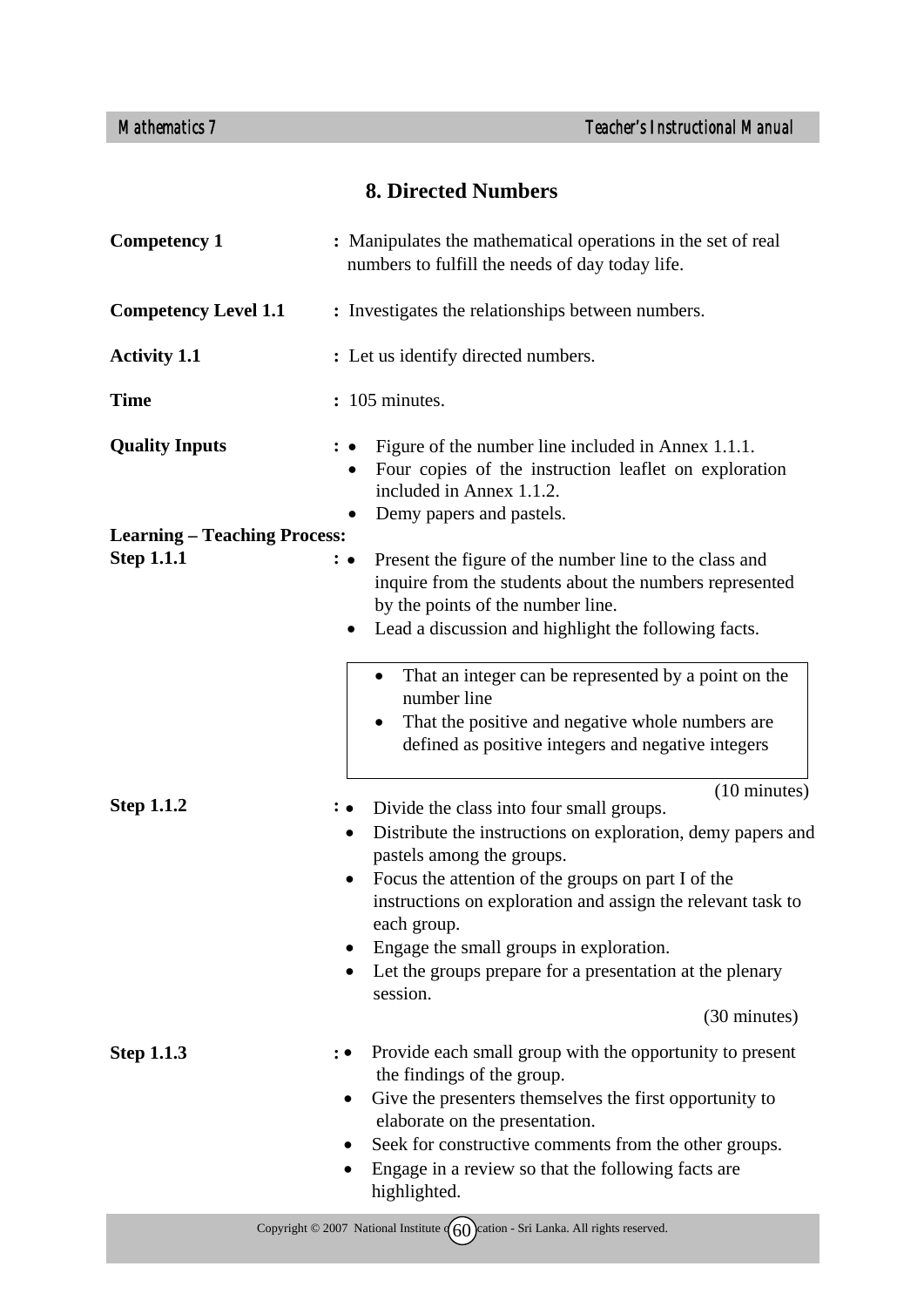|                   | That numbers with positive or negative signs are called<br>directed numbers<br>That positive integers, negative integers, and fractions<br>and decimals with direction belong to the set of directed<br>numbers<br>That the position of $+2\frac{1}{2}$ on the number line is the mid-<br>point of the positions of $+2$ and $+3$ .<br>That every directed number has a place on the number<br>line<br>That since the number '0' has no direction, it is not a<br>directed number                                                                                                                                                                                                     |
|-------------------|---------------------------------------------------------------------------------------------------------------------------------------------------------------------------------------------------------------------------------------------------------------------------------------------------------------------------------------------------------------------------------------------------------------------------------------------------------------------------------------------------------------------------------------------------------------------------------------------------------------------------------------------------------------------------------------|
|                   | $(25 \text{ minutes})$                                                                                                                                                                                                                                                                                                                                                                                                                                                                                                                                                                                                                                                                |
| <b>Step 1.1.4</b> | Organize the groups again.<br>Focus the attention of the groups on part II of the instructions<br>on exploration and assign the relevant task to each group.<br>Engage the small groups in exploration.<br>Let the groups prepare for a presentation at the plenary<br>session.                                                                                                                                                                                                                                                                                                                                                                                                       |
| <b>Step 1.1.5</b> | (20 minutes)<br>Provide each small group with the opportunity to present<br>the findings of the group.<br>Give the presenters themselves the first opportunity to<br>٠<br>elaborate on the presentation.<br>Seek for constructive comments from the other groups.<br>٠<br>Engage in a review so that the following facts are<br>highlighted.<br>That the sum of two positive numbers is a positive<br>number<br>That the sum of negative numbers is a negative.<br>number<br>That when adding numbers with different signs, the<br>$\bullet$<br>sign of the answer differs depending on the numbers<br>involved in the addition<br>That directed numbers can be added in the same way |
|                   | that integers are added                                                                                                                                                                                                                                                                                                                                                                                                                                                                                                                                                                                                                                                               |

#### **Criteria for Assessment and Evaluation**:

(20 minutes)

- Gives examples of directed numbers.
- Accepts that when a level is chosen as zero, directed numbers can be used to represent states that are lower and higher than it.
- Adds directed numbers.
- Uses figures to simplify complex states.
- Follows a simple procedure when engaged in complex activities.

Copyright  $\odot$  2007 National Institute  $\left(\begin{array}{c} 61 \end{array}\right)$  cation - Sri Lanka. All rights reserved.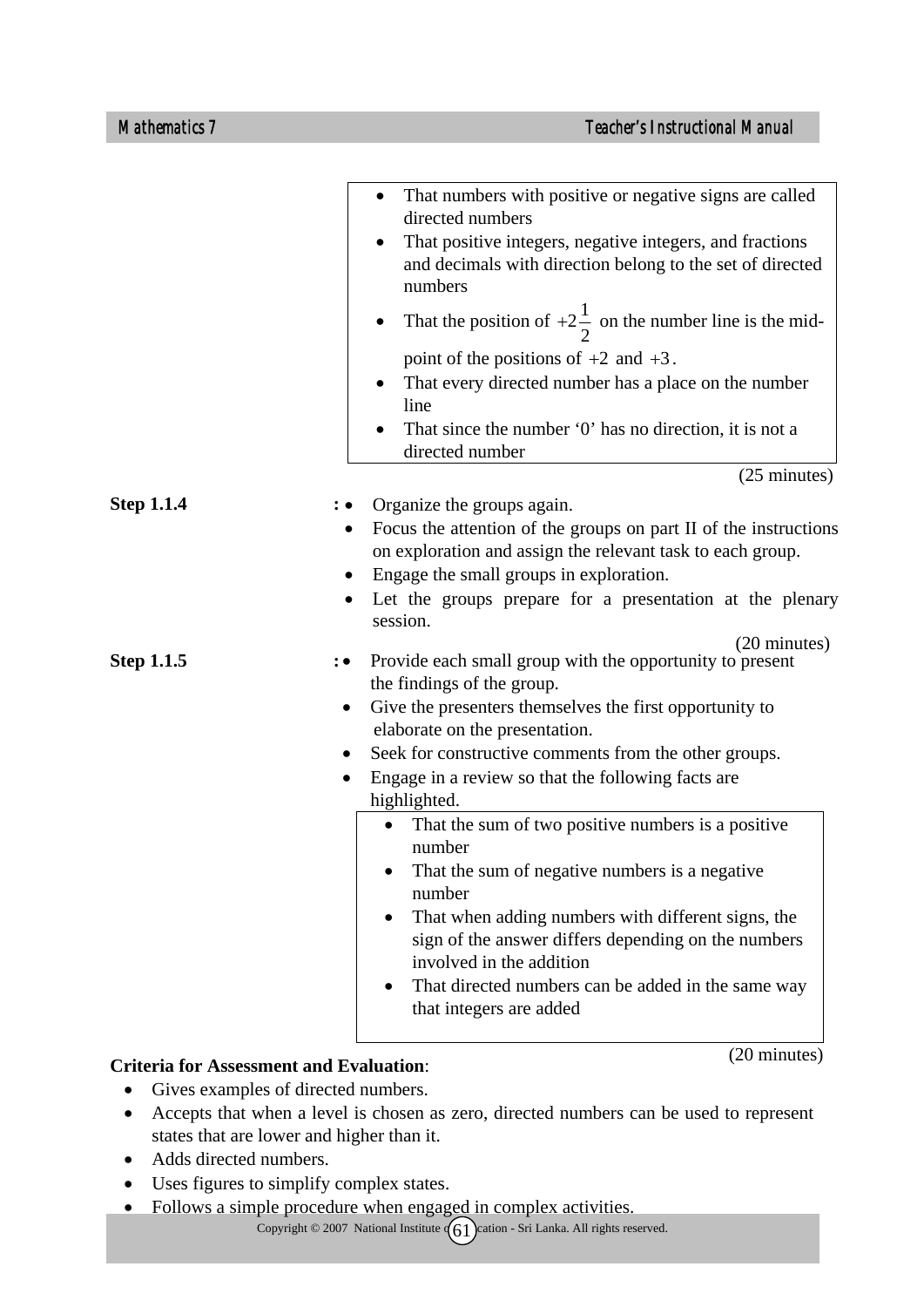#### **Annex 1.1.1**

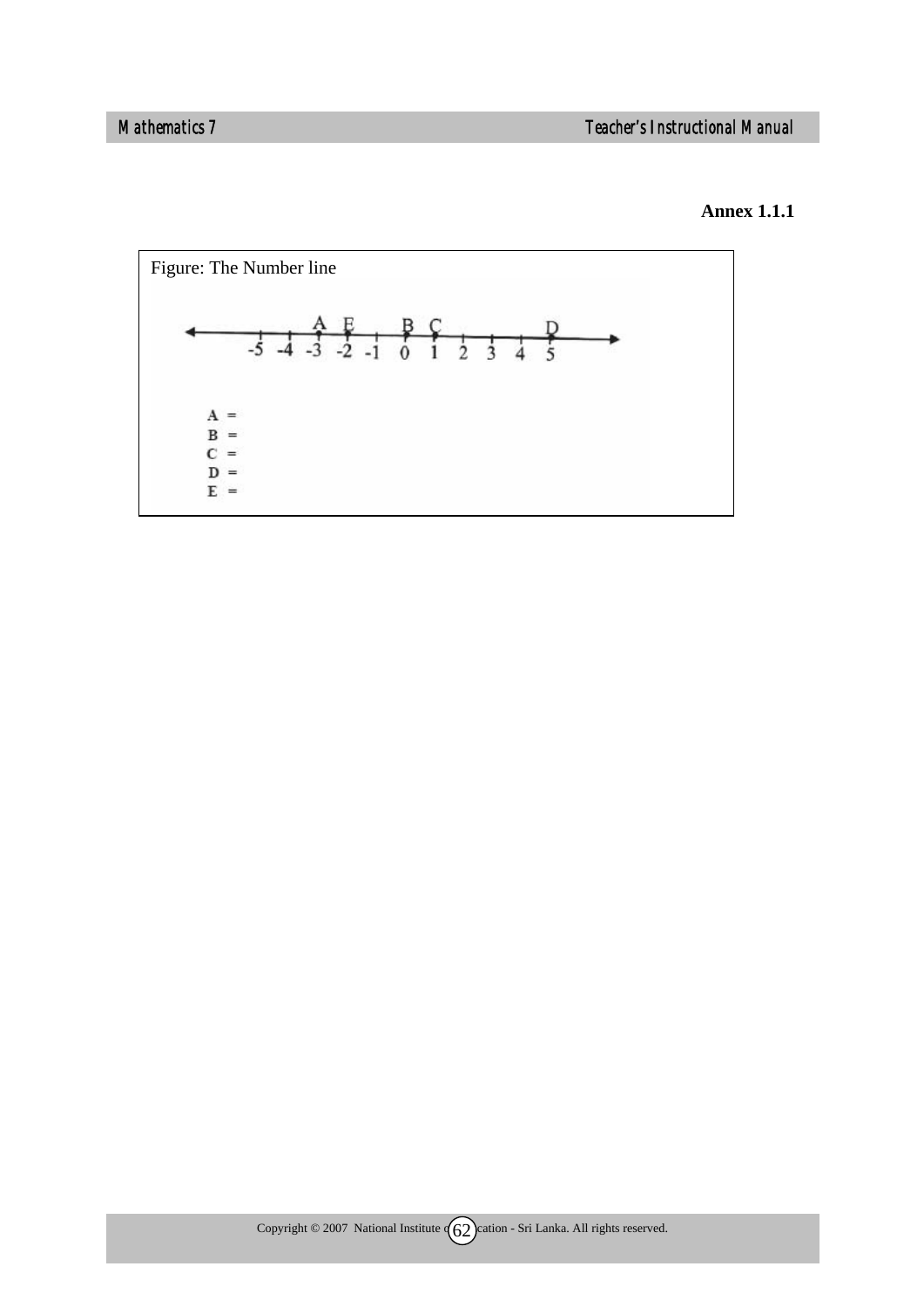#### **Annex 1.1.2**

#### **Instructions for group exploration**

# **Let us identify directed numbers**

### **Part I**

• Focus your attention on the set of numbers assigned to your group from the following sets.

> Number set (I)  $+3, -2, +\frac{1}{4}, -0.5$ Number set (II)  $+2, -3, -\frac{1}{2}, +0.4$ Number set (III)  $+4, -5, +\frac{1}{3}, -0.2$ Number set (IV)  $+3, -3, -\frac{1}{2}, +0.6$

- Discuss about the differences between the integers and the numbers which are not integers which you have learnt about before.
- Propose a name for the set of numbers that include these numbers with direction.
- Draw a number line and mark these numbers on it.
- Describe how the positions were decided on, when marking fractions and the decimals on the number line.
- By considering the properties of the above set of numbers, discuss whether 0 belongs to the set.
- Prepare for a creative presentation of your findings.

## **Part II**

• Focus your attention on the set of numbers assigned to your group from the following sets of numbers

Set Number I: All positive integers between 0 and 10

Set Number II: All negative integers between 0 and -10

- Write down two integers that belong to the set of numbers assigned to your group.
- Find the result of adding the two integers.
- Represent on a number line, how the above two integers are added by studying your textbook and finding out facts on adding directed numbers.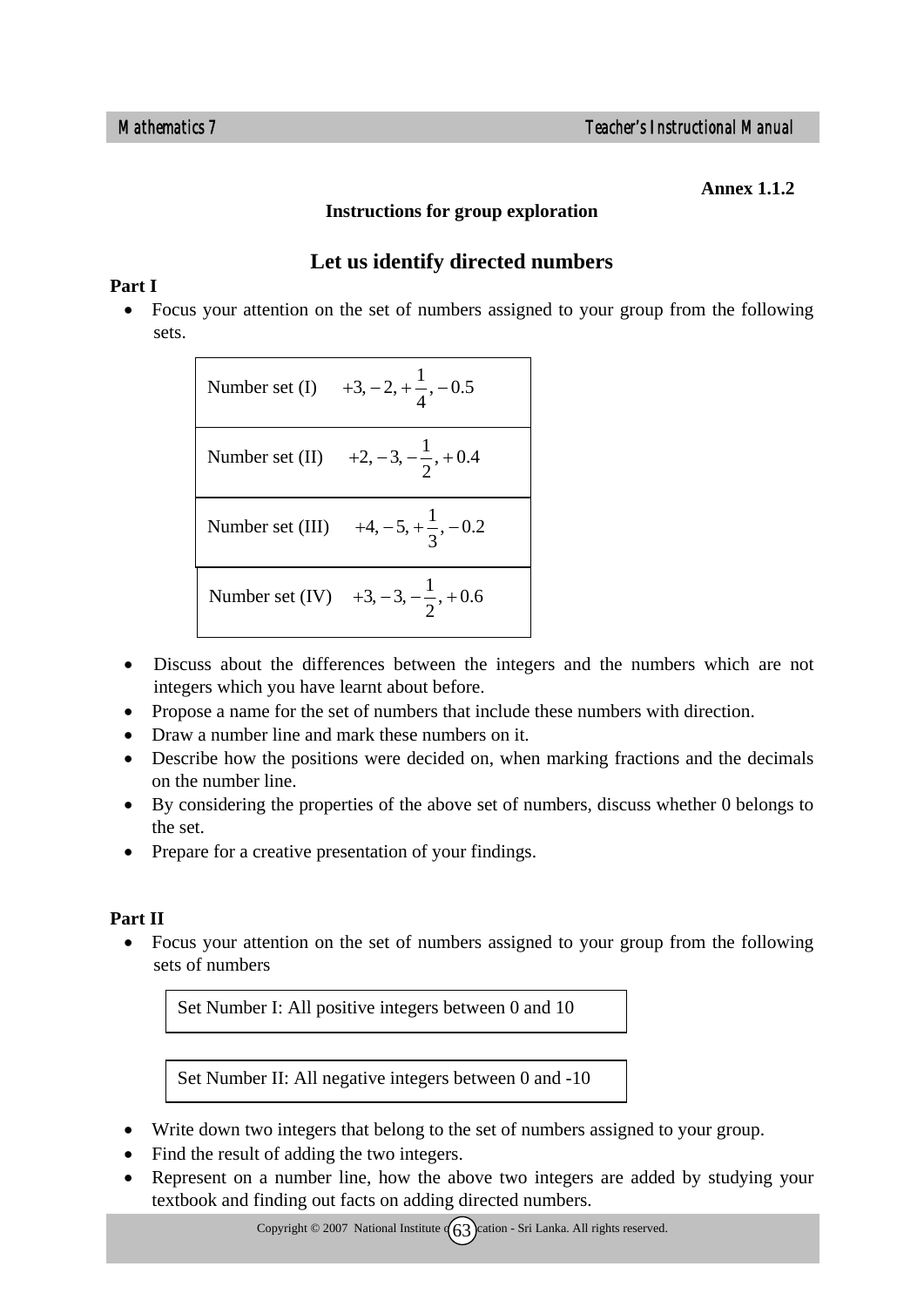- Discuss how the answer is obtained.
- Accordingly, represent on the number line how a positive integer and a negative integer between -10 and +10 are added and the solution is obtained.
- Discuss whether this method can be used when adding two directed numbers which are not integers.
- Prepare for a creative presentation of your findings.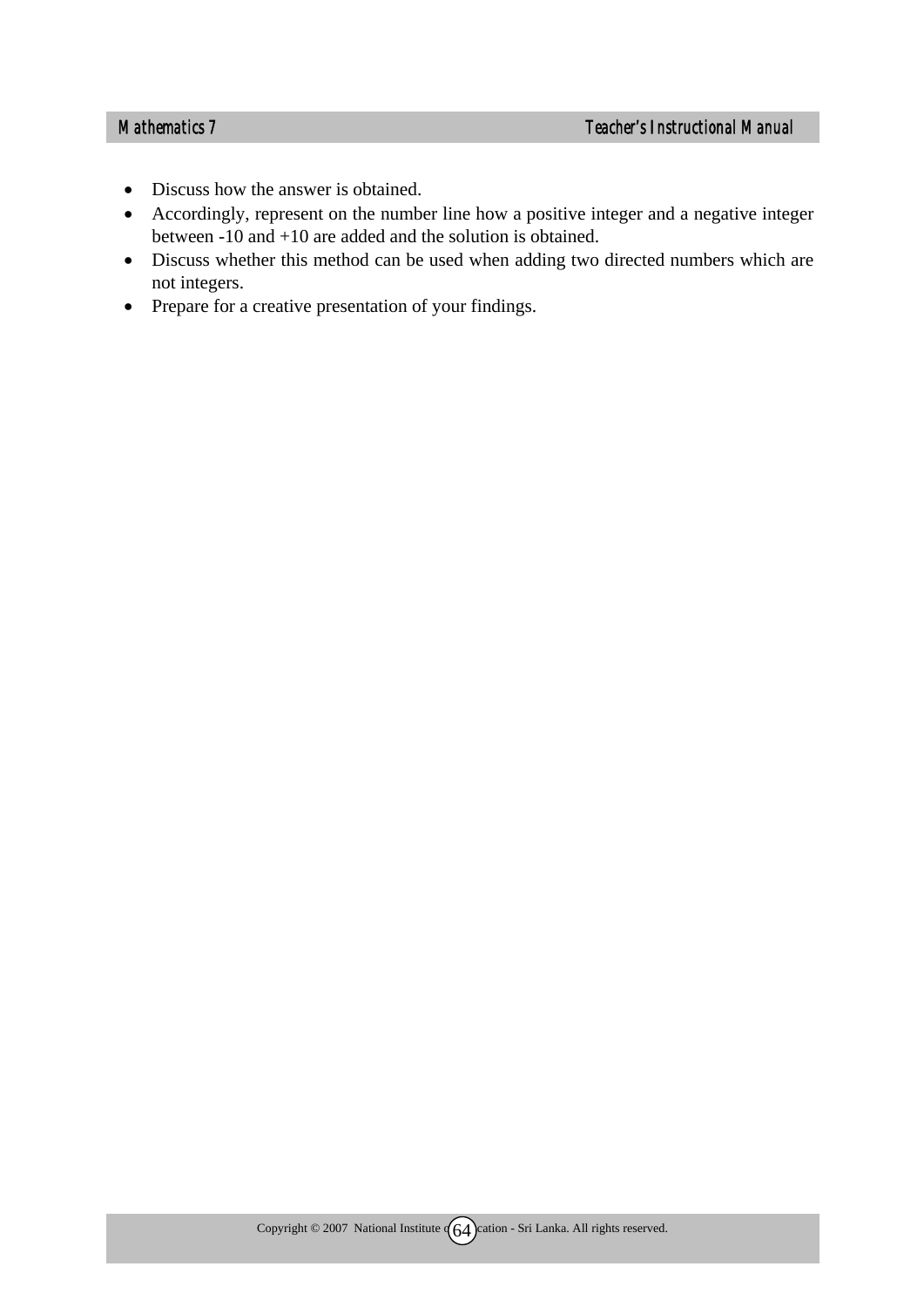# **9. Fractions I**

| <b>Competency 3</b>                 | : Manipulates units and parts of units under the mathematical<br>operations to easily fulfill the requirements of day today life                                                                                                                                                                                                                                                                                                                                                                                                                                                                                                                                                           |  |
|-------------------------------------|--------------------------------------------------------------------------------------------------------------------------------------------------------------------------------------------------------------------------------------------------------------------------------------------------------------------------------------------------------------------------------------------------------------------------------------------------------------------------------------------------------------------------------------------------------------------------------------------------------------------------------------------------------------------------------------------|--|
| <b>Competency Level 3.1</b>         | : Compares quantities related to fractions and decimals.                                                                                                                                                                                                                                                                                                                                                                                                                                                                                                                                                                                                                                   |  |
| <b>Activity 3.1</b>                 | : Let us identify the relationships between fractions and<br>decimals.                                                                                                                                                                                                                                                                                                                                                                                                                                                                                                                                                                                                                     |  |
| <b>Time</b>                         | : 120 minutes.                                                                                                                                                                                                                                                                                                                                                                                                                                                                                                                                                                                                                                                                             |  |
| <b>Quality Inputs</b>               | The chart included in Annex 3.1.1<br>Three copies of the instruction leaflet on exploration<br>٠<br>included in Annex 3.1.2.<br>Ten cardboard circular laminas that are divided into<br>$\bullet$<br>equal parts and shaded as given in Annex 3.1.2.<br>Seven sectors of a circle with angle $90^\circ$ .<br>$\bullet$<br>Four sectors of a circle with angle $120^{\circ}$ .<br>$\bullet$<br>Five semi-circles.<br>Demy papers and pastels.                                                                                                                                                                                                                                               |  |
| <b>Learning - Teaching Process:</b> |                                                                                                                                                                                                                                                                                                                                                                                                                                                                                                                                                                                                                                                                                            |  |
| <b>Step 3.1.1</b>                   | Display the chart of figures in the class.<br>$\colon \bullet$<br>Direct the students to explain what is shown in the<br>$\bullet$<br>figures.<br>Lead a discussion and highlight the following facts.<br>$\bullet$<br>That fractions are obtained by dividing a unit into<br>equal parts<br>That a fraction in which the value of the numerator<br>is less than that of the denominator is called a<br>proper fraction<br>That numbers which include both whole numbers<br>and fractions are called mixed numbers<br>That by multiplying or dividing the numerator and<br>the denominator of a fraction by the same number<br>we obtain an equivalent fraction.<br>$(10 \text{ minutes})$ |  |
| <b>Step 3.1.2</b>                   | Divide the class into three small groups.<br>Distribute the instructions on<br>exploration,<br>circular<br>laminas, demy papers and pastels among the groups.<br>Focus the attention of the groups on the instructions on<br>exploration and assign the relevant task to each group.<br>Engage the small groups in exploration.                                                                                                                                                                                                                                                                                                                                                            |  |
|                                     | Copyright $\odot$ 2007 National Institute $(65)$ cation - Sri Lanka. All rights reserved.                                                                                                                                                                                                                                                                                                                                                                                                                                                                                                                                                                                                  |  |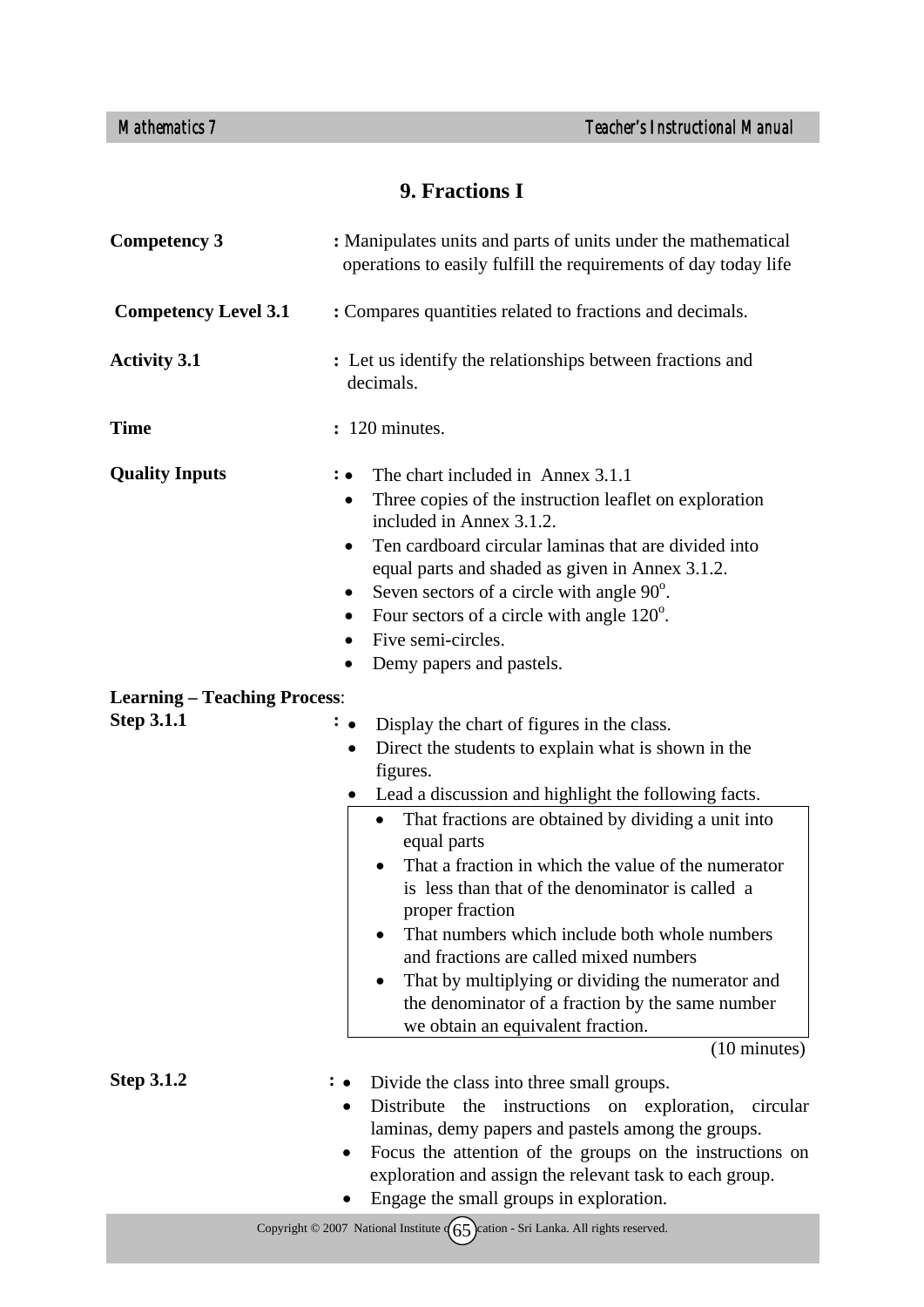| <b>Teacher's Instructional Manual</b>                                                                                                                                                                                                                                                                                                                                                                                                                                                                                                                                                                                                                                                                 |
|-------------------------------------------------------------------------------------------------------------------------------------------------------------------------------------------------------------------------------------------------------------------------------------------------------------------------------------------------------------------------------------------------------------------------------------------------------------------------------------------------------------------------------------------------------------------------------------------------------------------------------------------------------------------------------------------------------|
| Let the small groups prepare for a presentation at the<br>plenary session.<br>$(30 \text{ minutes})$                                                                                                                                                                                                                                                                                                                                                                                                                                                                                                                                                                                                  |
| Provide each small group with the opportunity to present<br>the findings of the group.<br>Give the presenters themselves the first opportunity to<br>$\bullet$<br>elaborate on the presentation.<br>Seek for constructive comments from the other groups.<br>Engage in a review so that the following facts are<br>highlighted.<br>That two fractions can be compared by using either<br>$\bullet$<br>the sign $<$ or the sign $>$<br>That two fractions can be compared using                                                                                                                                                                                                                        |
| equivalent fractions<br>(30 minutes)                                                                                                                                                                                                                                                                                                                                                                                                                                                                                                                                                                                                                                                                  |
| Organize the groups again.<br>Focus the attention of the groups on part II of the<br>$\bullet$<br>instructions on exploration and assign the relevant task to<br>each group.<br>Engage the small groups in exploration.<br>$\bullet$<br>Let the small groups prepare for a presentation at the<br>plenary session.<br>(20 minutes)                                                                                                                                                                                                                                                                                                                                                                    |
| Provide each small group with the opportunity to present<br>the findings of the group.<br>Give the presenters themselves the first opportunity to<br>elaborate on the presentation.<br>Seek for constructive comments from the other groups.<br>Engage in a review so that the following facts are<br>highlighted.<br>That a fraction in which the numerator is greater<br>$\bullet$<br>than the denominator is called an improper<br>fraction<br>That the method of division can be used to<br>represent an improper fraction as a mixed<br>number.<br>That common fractions can be converted into<br>$\bullet$<br>decimals, and that terminating decimals can be<br>converted into common fractions |
|                                                                                                                                                                                                                                                                                                                                                                                                                                                                                                                                                                                                                                                                                                       |

(30 minutes)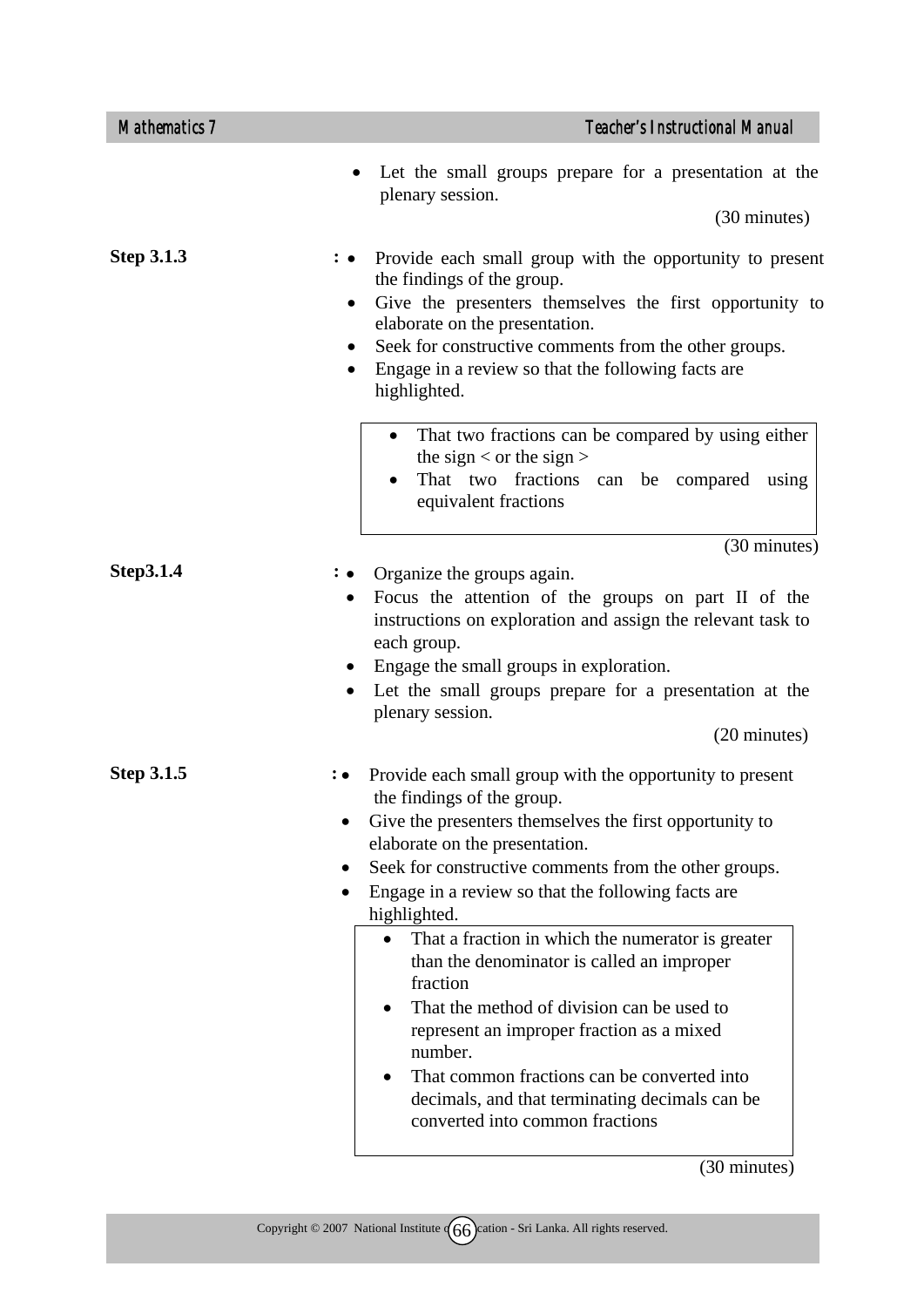#### **Criteria for Assessment and Evaluation:**

- Describes how a fraction and a decimal are compared.
- Accepts that irrespective of whether a number is represented as a fraction, a decimal or a mixed number, the size of the number remains the same.
- Writes down fractions accurately in different ways.
- Divides things fairly by following the correct methods.
- Analyzes abstract concepts using pictorial representations.

# $\frac{2}{8}$ 3 4  $\overline{12}$

#### **Chart of Figures**

#### **Annex 3.1.1**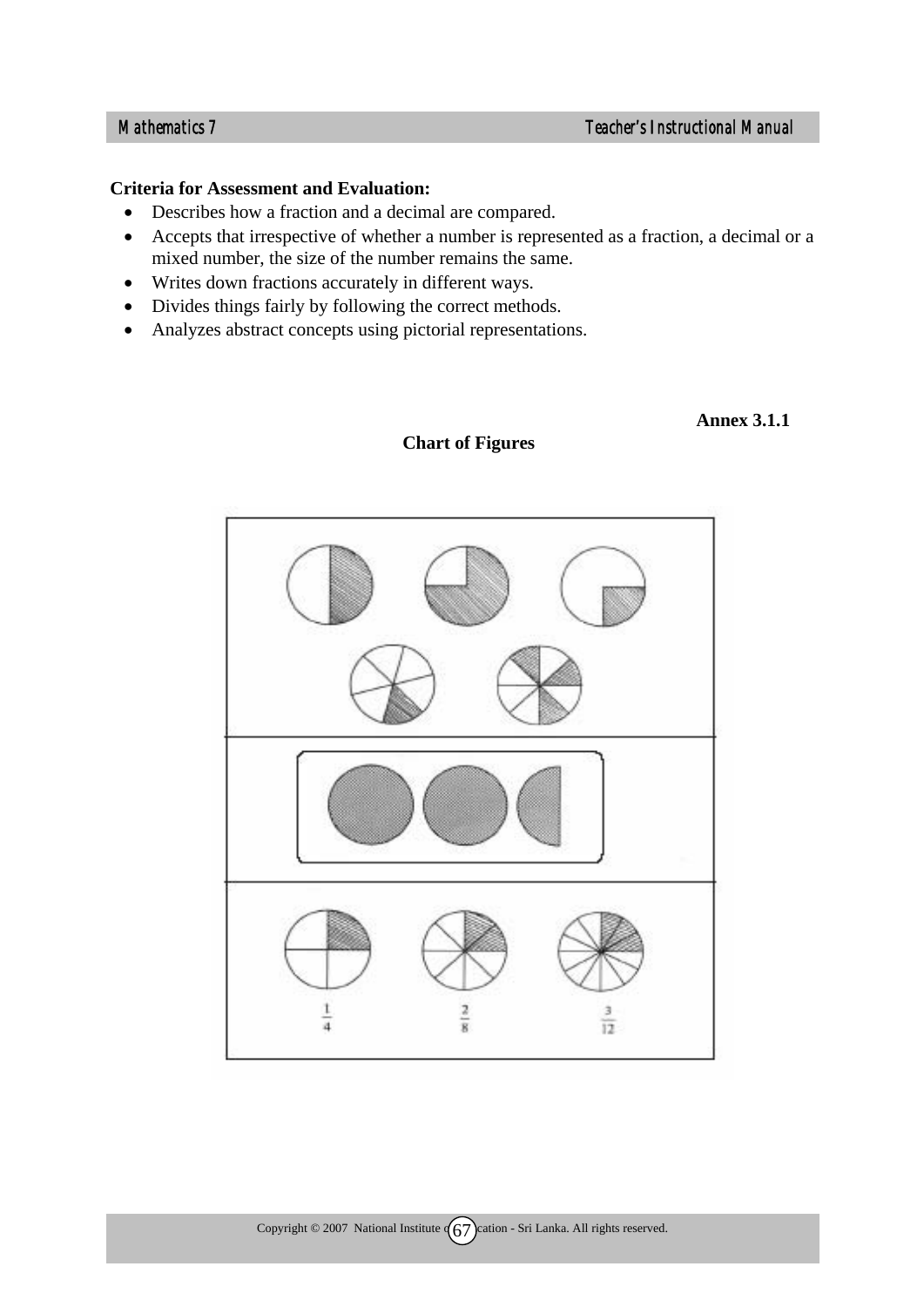**Annex 3.1.2** 

#### **Instructions for group exploration**

# **Let us identify the relationships between fractions and decimals**

#### **Part I**

• Focus your attention on the set of figures received by your group from the sets of figures of fractions given below.



- Represent the shaded sections of the two figures as fractions.
- Compare the sizes of the shaded sections by cutting them out or by some other method.
- Relate the two fractions by correctly using either the sign  $\lt$  or the sign  $\gt$ .
- Discuss a method to compare the two fractions you wrote using equivalent fractions.
- Creatively prepare for a presentation at the plenary session.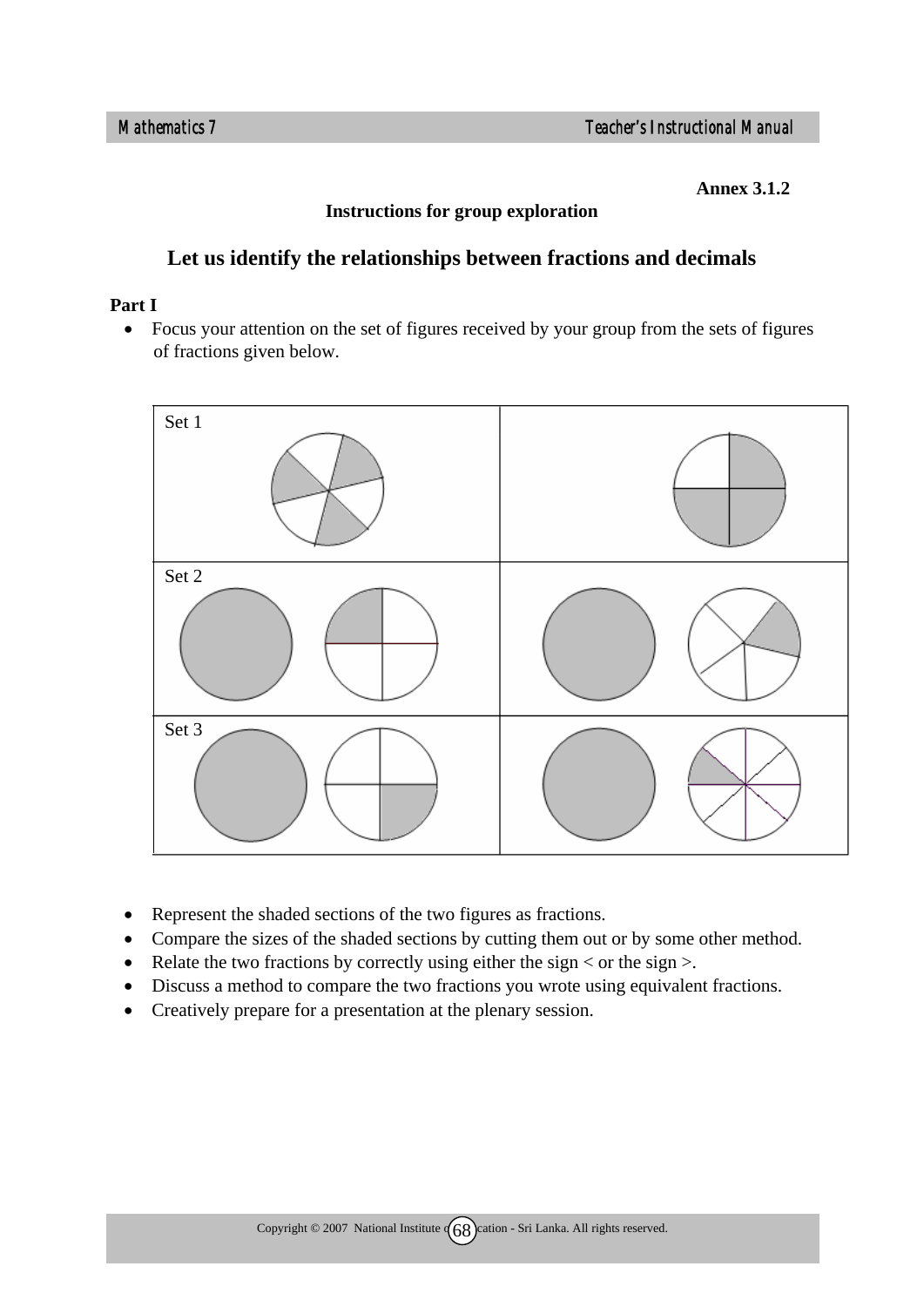#### **Part II**

• Focus your attention on the sections of a circle received by your group from the following sections of a circle.



- Indicate the fraction each section is from the entire circle.
- According to the above, add all the circular sections given to you, and represent the solution as a fraction.
- Write down the mixed number that can be obtained using all the circular sections.
- Since the fraction which represents the sum of all the circular sections and the mixed number are equal, explain how a mixed number can be written as a fraction.
- Write down the number represented by the figure below as a fraction and as a decimal.



- Discuss whether there is a relationship between the fraction and the decimal you wrote down.
- Prepare to make a creative presentation of your group's findings at the plenary session.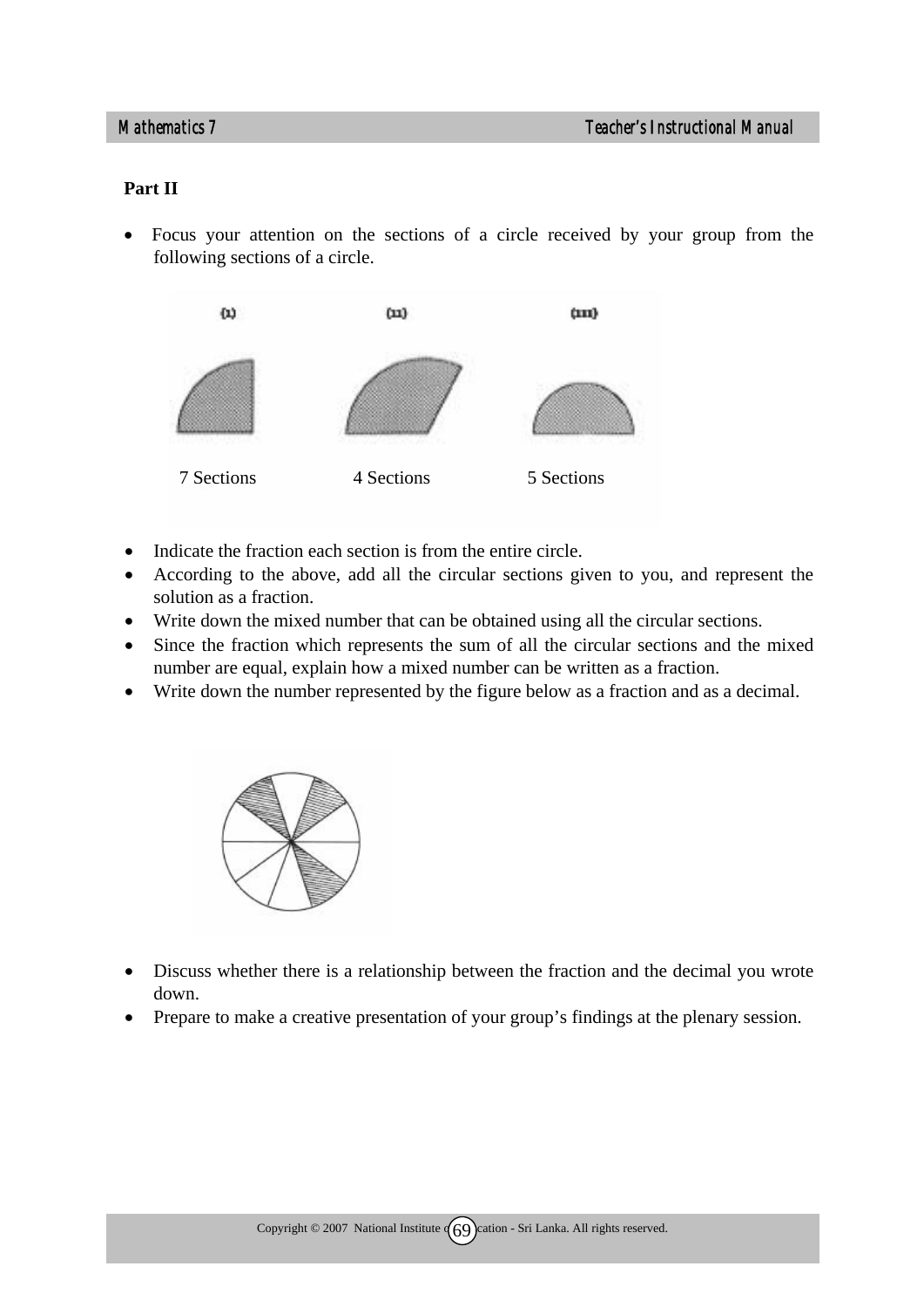# **9. Fractions II**

| : Manipulates units and parts of units under the mathematical<br>operations to easily fulfill the requirements of day to day life                                                                                                                                                                                                                                                                                                                                                                                                                                                                                                                                                                                                                                                           |  |
|---------------------------------------------------------------------------------------------------------------------------------------------------------------------------------------------------------------------------------------------------------------------------------------------------------------------------------------------------------------------------------------------------------------------------------------------------------------------------------------------------------------------------------------------------------------------------------------------------------------------------------------------------------------------------------------------------------------------------------------------------------------------------------------------|--|
| : Manipulates fractions under the mathematical operations.                                                                                                                                                                                                                                                                                                                                                                                                                                                                                                                                                                                                                                                                                                                                  |  |
| : Let us add fractions; let us subtract them.                                                                                                                                                                                                                                                                                                                                                                                                                                                                                                                                                                                                                                                                                                                                               |  |
| : 75 minutes.                                                                                                                                                                                                                                                                                                                                                                                                                                                                                                                                                                                                                                                                                                                                                                               |  |
| An enlarged copy of the chart included in Annex 3.2.1.<br>Four copies of the instruction leaflet on exploration<br>$\bullet$<br>included in Annex 3.2.2.<br>Eleven yellow circles divided into four equal parts each.<br>$\bullet$<br>Twelve red squares divided into eight equal parts each.<br>Ten blue rectangles divided into twelve equal parts each.<br>$\bullet$<br>Eleven green equilateral triangles divided into 6 equal<br>parts each.<br>Demy papers, pastels, glue and pairs of scissors.                                                                                                                                                                                                                                                                                      |  |
| <b>Learning – Teaching Process:</b><br>Display the enlarged chart in the class and inquire from the<br>$\colon \bullet$<br>students how the fractions in the chart can be added and<br>subtracted.<br>Lead a discussion and highlight the following facts.<br>That when fractions with equal denominators are<br>added, the values of the numerators are added<br>while the denominator is left unchanged<br>That when fractions with equal denominators are<br>$\bullet$<br>subtracted, the difference of the numerators<br>should be taken while the denominator is left<br>unchanged.<br>That when adding and subtracting fractions with<br>unequal denominators, the fractions should first<br>be converted to fractions with equal denominators<br>by considering equivalent fractions |  |
|                                                                                                                                                                                                                                                                                                                                                                                                                                                                                                                                                                                                                                                                                                                                                                                             |  |

(15 minutes)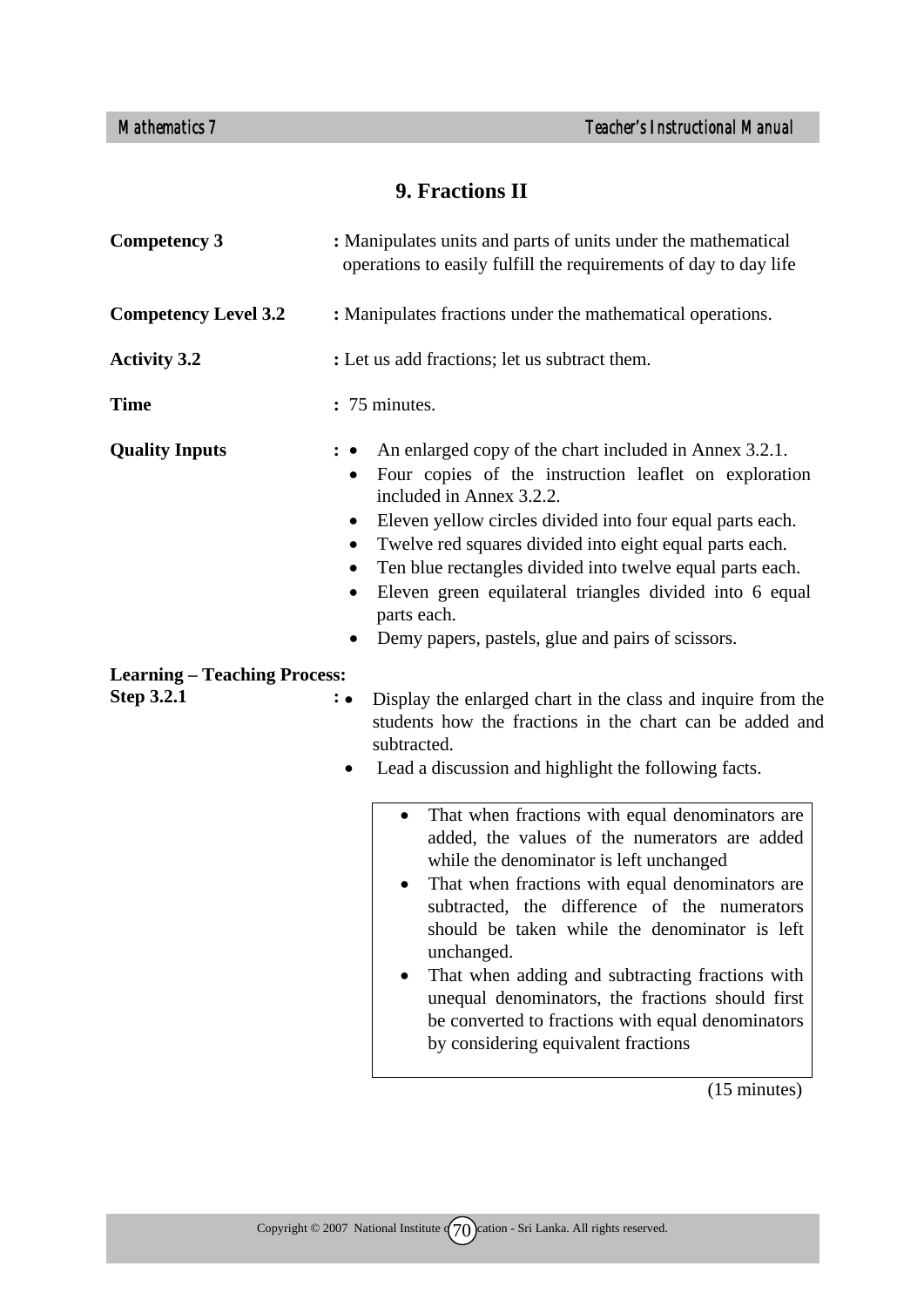| <b>Step 3.2.2</b> | Divide the class into four small groups.<br>Distribute the instructions on exploration, sets of figures,<br>demy papers, pastels, glue and pairs of scissors among the<br>groups.<br>Focus the attention of the groups on the instructions on<br>exploration and assign the relevant task to each group.<br>Engage the small groups in exploration.<br>Let each small group prepare for a presentation at the<br>plenary session.<br>(30 minutes)                                                                                                                                                                                                                                                                                                                                                                                                                                                                                                      |
|-------------------|--------------------------------------------------------------------------------------------------------------------------------------------------------------------------------------------------------------------------------------------------------------------------------------------------------------------------------------------------------------------------------------------------------------------------------------------------------------------------------------------------------------------------------------------------------------------------------------------------------------------------------------------------------------------------------------------------------------------------------------------------------------------------------------------------------------------------------------------------------------------------------------------------------------------------------------------------------|
| <b>Step 3.2.3</b> | Provide each small group with the opportunity to present<br>$: \bullet$<br>the findings of the group.<br>Give the presenters themselves the first opportunity to<br>$\bullet$<br>elaborate on the presentation.<br>Seek for constructive comments from the other groups.<br>$\bullet$<br>Engage in a review so that the following facts are<br>$\bullet$<br>highlighted.<br>That when adding mixed numbers it is easier to first<br>$\bullet$<br>add the whole numbers and then the fractions<br>That when subtracting mixed numbers it is easier to<br>first subtract the whole numbers and then the<br>fractions<br>That when subtracting mixed numbers, if the<br>fraction to be subtracted is larger, then a unit from<br>the whole number must be added to the fraction to<br>be subtracted from, before subtraction is done<br>That addition and subtraction of mixed numbers can<br>be done by first converting them into improper<br>fractions |

(30 minutes)

- Accurately represents given mixed numbers by figures.
- Accepts that addition and subtraction of mixed numbers can be carried out by converting them into improper fractions.
- Adds and subtracts mixed numbers.
- Represents abstract concepts in concrete form.
- Works cooperatively within the group.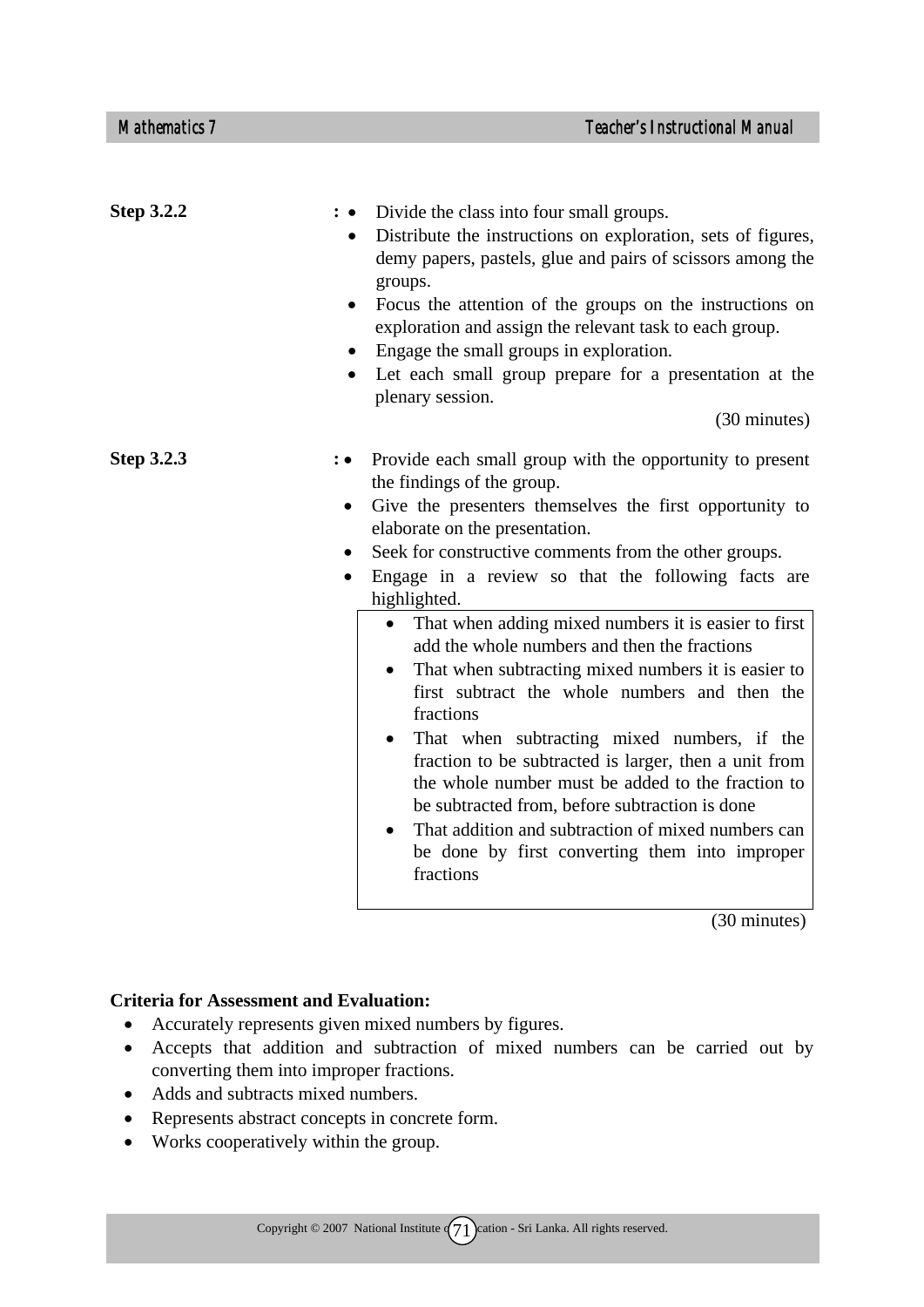



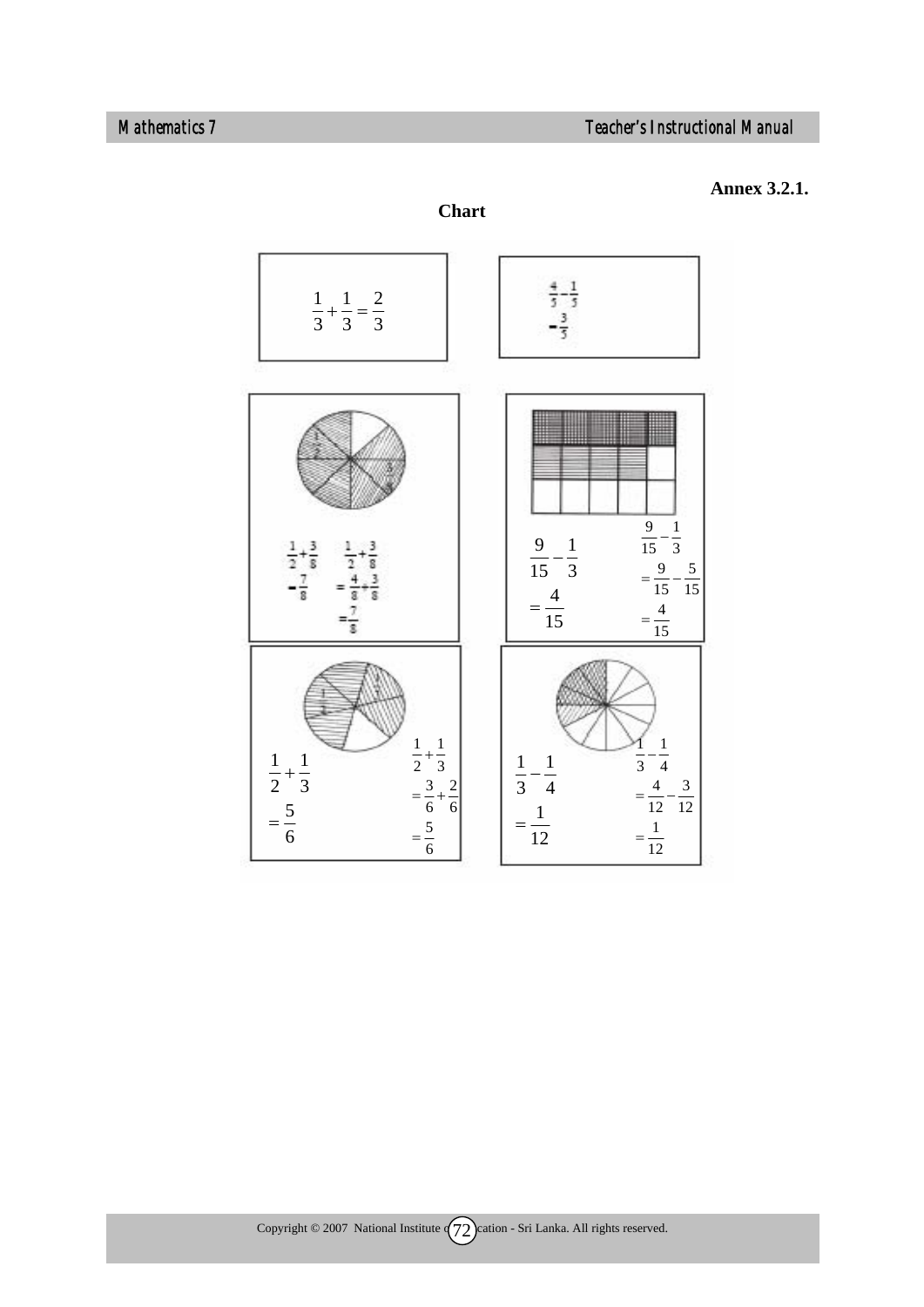**Annex 3.2.2** 

#### **Instructions for group exploration**

#### **Let us add fractions; let us subtract them**

• Focus your attention on the set of figures and mixed numbers received by your group from the sets of figures and mixed numbers given below



- Obtain the sum of the two mixed numbers using the set of figures. Discuss how the sum is obtained.
- As above, describe how the set of figures is used to subtract a small mixed number from a larger mixed number.
- Propose another method to add and subtract mixed numbers using equivalent fractions instead of figures.
- Creatively prepare for a presentation at the plenary session.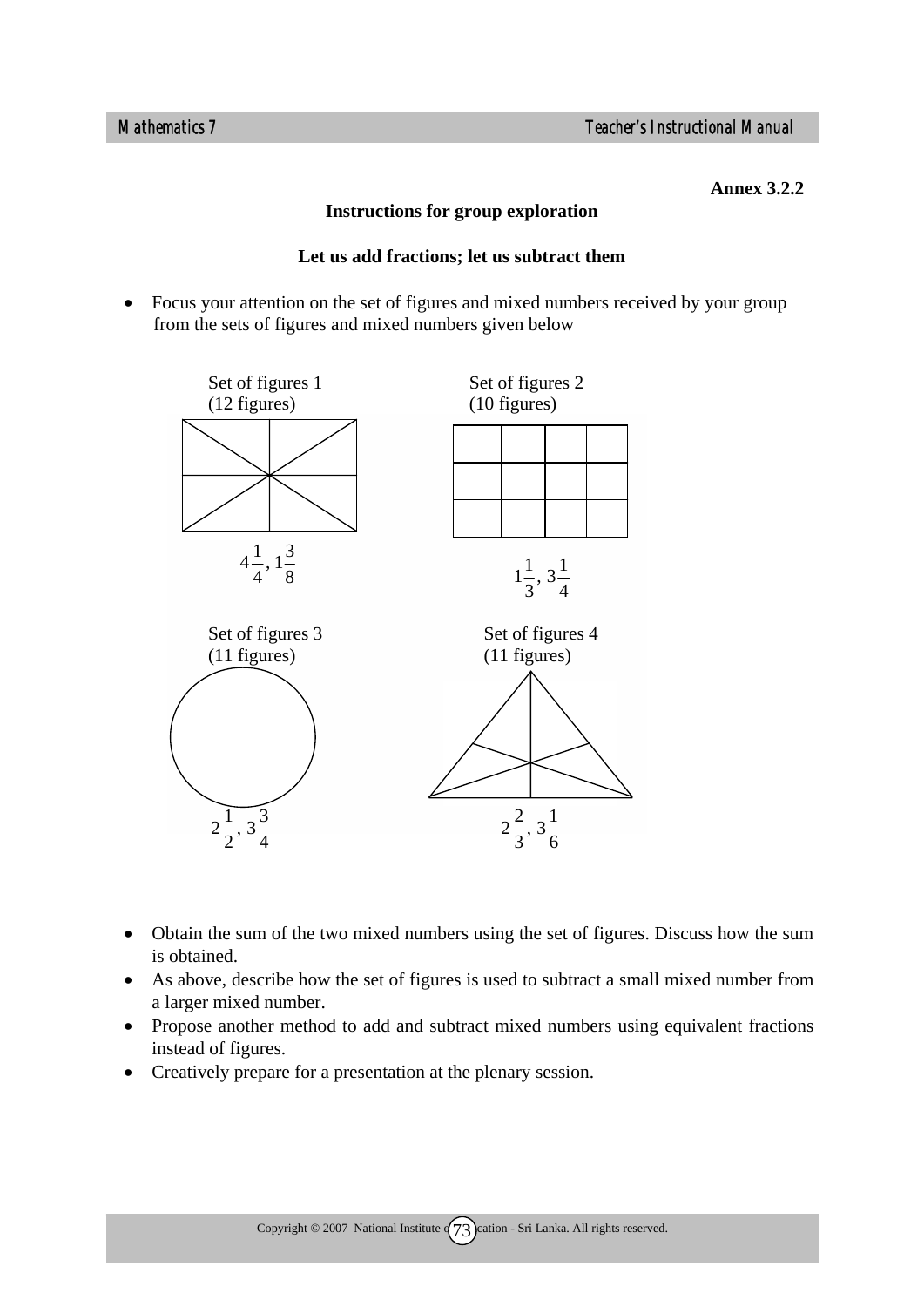# **10. Decimals**

| <b>Competency 3</b>                                      | : Manipulates units and parts of units under the mathematical<br>operations to easily fulfill the requirements of day today life.                                                                                                                                                                                                                                                                                                                                                        |  |
|----------------------------------------------------------|------------------------------------------------------------------------------------------------------------------------------------------------------------------------------------------------------------------------------------------------------------------------------------------------------------------------------------------------------------------------------------------------------------------------------------------------------------------------------------------|--|
| <b>Competency Level 3.3</b>                              | : Manipulates decimals under the mathematical operations.                                                                                                                                                                                                                                                                                                                                                                                                                                |  |
| <b>Activity 3.3</b>                                      | : Let us multiply and divide decimals.                                                                                                                                                                                                                                                                                                                                                                                                                                                   |  |
| <b>Time</b>                                              | : 115 minutes.                                                                                                                                                                                                                                                                                                                                                                                                                                                                           |  |
| <b>Quality Inputs</b>                                    | A counting frame that can represent decimals.<br>$\ddot{\cdot}$ $\bullet$<br>Three copies of the instruction leaflet on exploration<br>included in Annex 3.3.1.<br>Demy papers and pastels.                                                                                                                                                                                                                                                                                              |  |
| <b>Learning – Teaching Process:</b><br><b>Step 3.3.1</b> | Write down a decimal number on the blackboard.<br>$\colon\bullet$<br>Instruct a student to come forward and represent the<br>$\bullet$<br>decimal number on the counting frame.<br>Inquire from the students about the place value of each digit<br>$\bullet$<br>of the decimal number.<br>Lead a discussion and highlight the following facts.<br>That a decimal number can be represented on a<br>counting frame<br>That each digit in a decimal number has a definite<br>place value. |  |
| <b>Step 3.3.2</b>                                        | $(15 \text{ minutes})$<br>: • Divide the class into four small groups.<br>Distribute the instructions on exploration, demy papers<br>$\bullet$<br>and pastels among the groups.<br>Focus the attention of the groups on the instructions on<br>exploration and assign the relevant task to each group.<br>Engage the small groups in exploration.<br>Let the groups prepare for a presentation at the plenary<br>session.<br>(30 minutes)                                                |  |
| <b>Step 3.3.3</b>                                        | Provide each small group with the opportunity to present<br>$\colon\bullet$<br>the findings of the group.<br>Give the presenters themselves the first opportunity to<br>$\bullet$<br>elaborate on the presentation.<br>Seek for constructive comments from the other groups.<br>٠<br>Engage in a review so that the following facts are<br>highlighted.                                                                                                                                  |  |
|                                                          | Copyright $\odot$ 2007 National Institute $\sqrt{74}$ cation - Sri Lanka. All rights reserved.                                                                                                                                                                                                                                                                                                                                                                                           |  |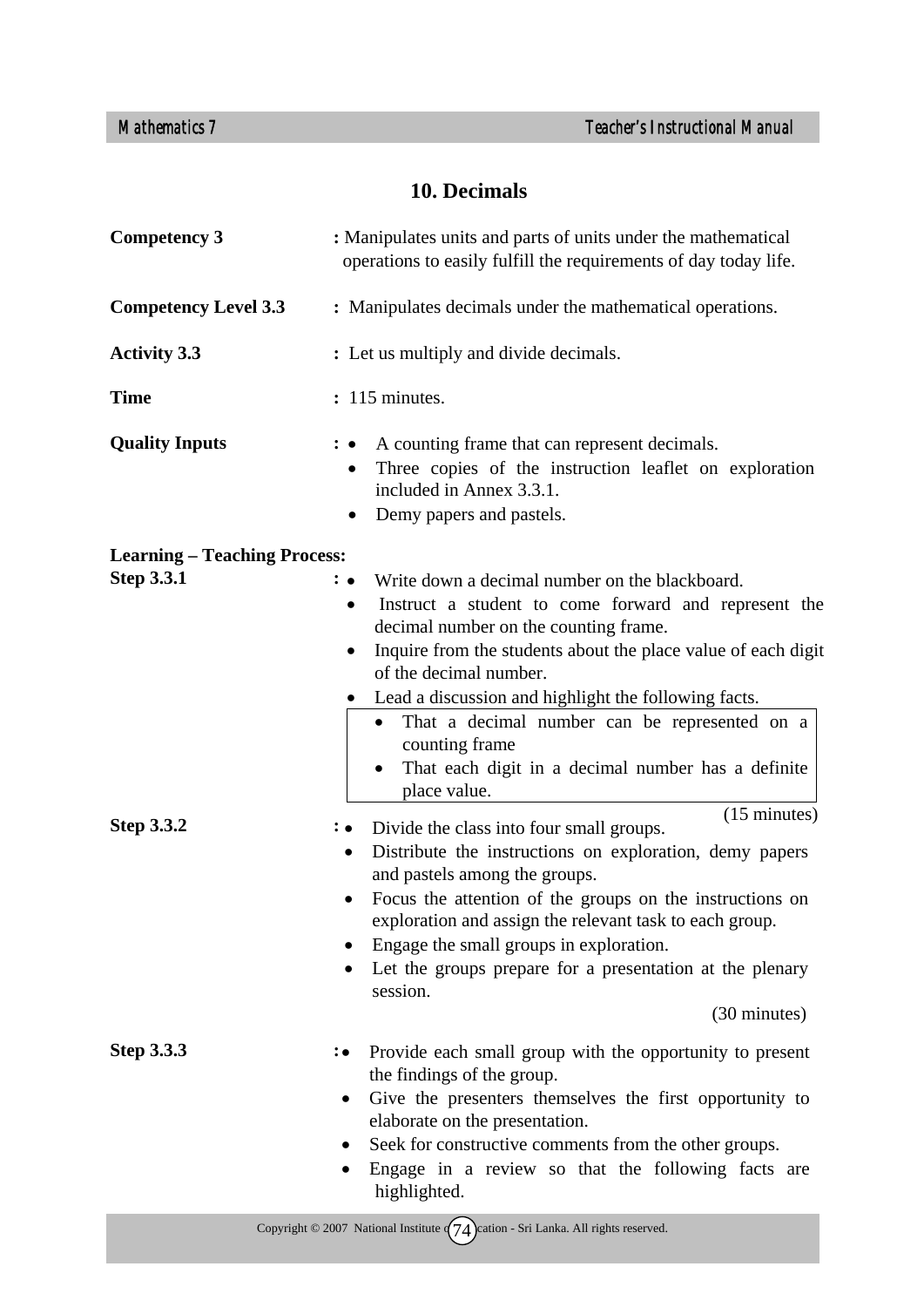|                   | That when a decimal number is multiplied by a<br>$\bullet$<br>whole number, the product has the same number of<br>decimal places as the multiplicand<br>That when a decimal number is divided by a whole<br>number, the number of decimal places in the<br>quotient depends on the divisor                                                                                                                                                                                                                                                                                                                                                                                                                                                   |
|-------------------|----------------------------------------------------------------------------------------------------------------------------------------------------------------------------------------------------------------------------------------------------------------------------------------------------------------------------------------------------------------------------------------------------------------------------------------------------------------------------------------------------------------------------------------------------------------------------------------------------------------------------------------------------------------------------------------------------------------------------------------------|
| $\mathbf{i}$      | (20 minutes)                                                                                                                                                                                                                                                                                                                                                                                                                                                                                                                                                                                                                                                                                                                                 |
| <b>Step 3.3.4</b> | Organize the groups again.<br>Focus the attention of the groups on part II of the<br>instructions on exploration and assign the relevant task to<br>each group.<br>Engage the small groups in exploration.<br>Let the groups prepare for a presentation at the plenary<br>session.<br>(30 minutes)                                                                                                                                                                                                                                                                                                                                                                                                                                           |
| Step 3.3.5        | Provide each small group with the opportunity to present<br>: •<br>the findings of the group.<br>Give the presenters themselves the first opportunity to<br>$\bullet$<br>elaborate on the presentation.<br>Seek for constructive comments from the other groups.<br>Engage in a review so that the following facts are<br>highlighted.<br>• That there is a relationship between the multiplicand<br>and the product when a decimal number is multiplied<br>by a power of 10<br>$2.583 \times 100 = 258.3$<br>e.g.<br>$2.5 \times 1000 = 2500$<br>• That there is a relationship between the divisor and the<br>quotient when a decimal number is divided by a power<br>of 10<br>$17.5 \div 100 = 0.175$<br>e.g:<br>$2.5 \div 1000 = 0.0025$ |

 $\overline{(20 \text{ minutes})}$ 

- Describes the concise methods of multiplying and dividing a decimal number by a power of 10.
- Accepts that when a decimal number is multiplied or divided by a power of 10, the solution can be obtained mentally.
- Multiplies and divides a decimal number by whole numbers.
- Critically considers the views of the other groups.
- Makes the right decisions by observing the results obtained.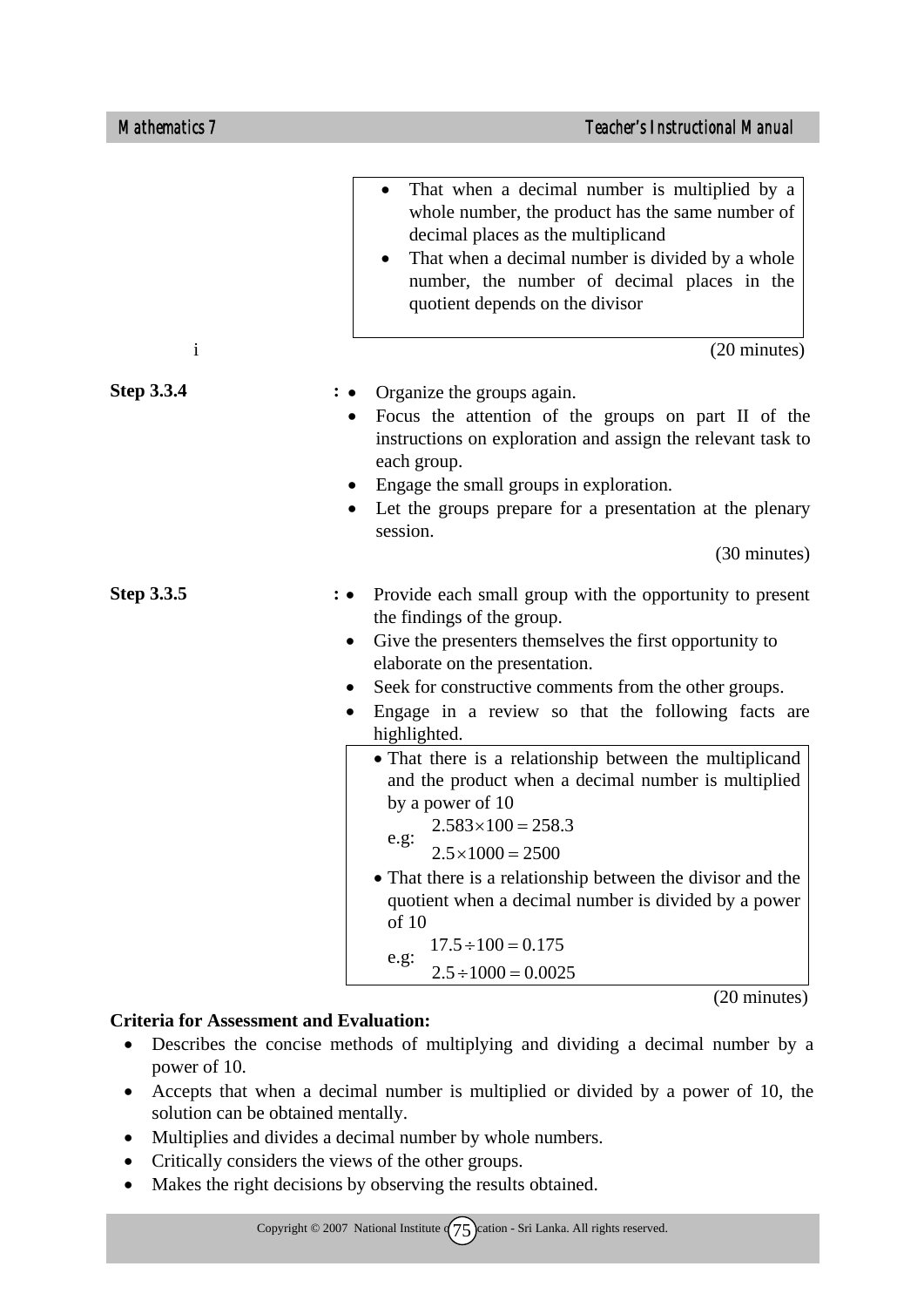#### **Annex 3.3.1**

#### **Instructions for group exploration**

# **Let us multiply and divide decimals**

#### **Part I**

• Below are closed figures of frames made by attaching straws of equal length together. Each straw is of length 7.5cm.



- Focus your attention on the figure received by your group from the above figures.
- A student who wishes to find the total length of the straws with which the frame has been made, finds it by adding the lengths of the straws together. Discuss and propose an easier method than this method, to obtain the value.
- If a frame in the shape of an equilateral triangle is made using just one straw of the above given length, find the length of one side of the frame.
- Prepare to make a creative presentation of your findings at the plenary session.

#### **Part II**

• Focus your attention on the section received by your group from the following.

| Section I             | Section II        | Section III      |
|-----------------------|-------------------|------------------|
| $2.75 \times 10^{-7}$ | $5.63 \times 10$  | $8.78\times10$   |
| $2.75 \times 100$     | $5.63 \times 100$ | $8.78\times100$  |
| $627.8 \div 10$       | $765.9 \div 10$   | $958.5 \div 10$  |
| $627.8 \div 100$      | $765.9 \div 100$  | $958.5 \div 100$ |

- Work out the multiplications and divisions in the section.
- Discuss the manner in which the decimal place changes when a decimal number is multiplied by numbers such as 10, 100, 1000.
- Explain the manner in which the decimal place changes when a decimal number is divided by numbers such as 10, 100, 1000.
- Through your findings, propose a method of obtaining the answer easily by changing the position of the decimal point, when a decimal is multiplied or divided by some power of 10.
- Prepare to make a creative presentation of your findings at the plenary session.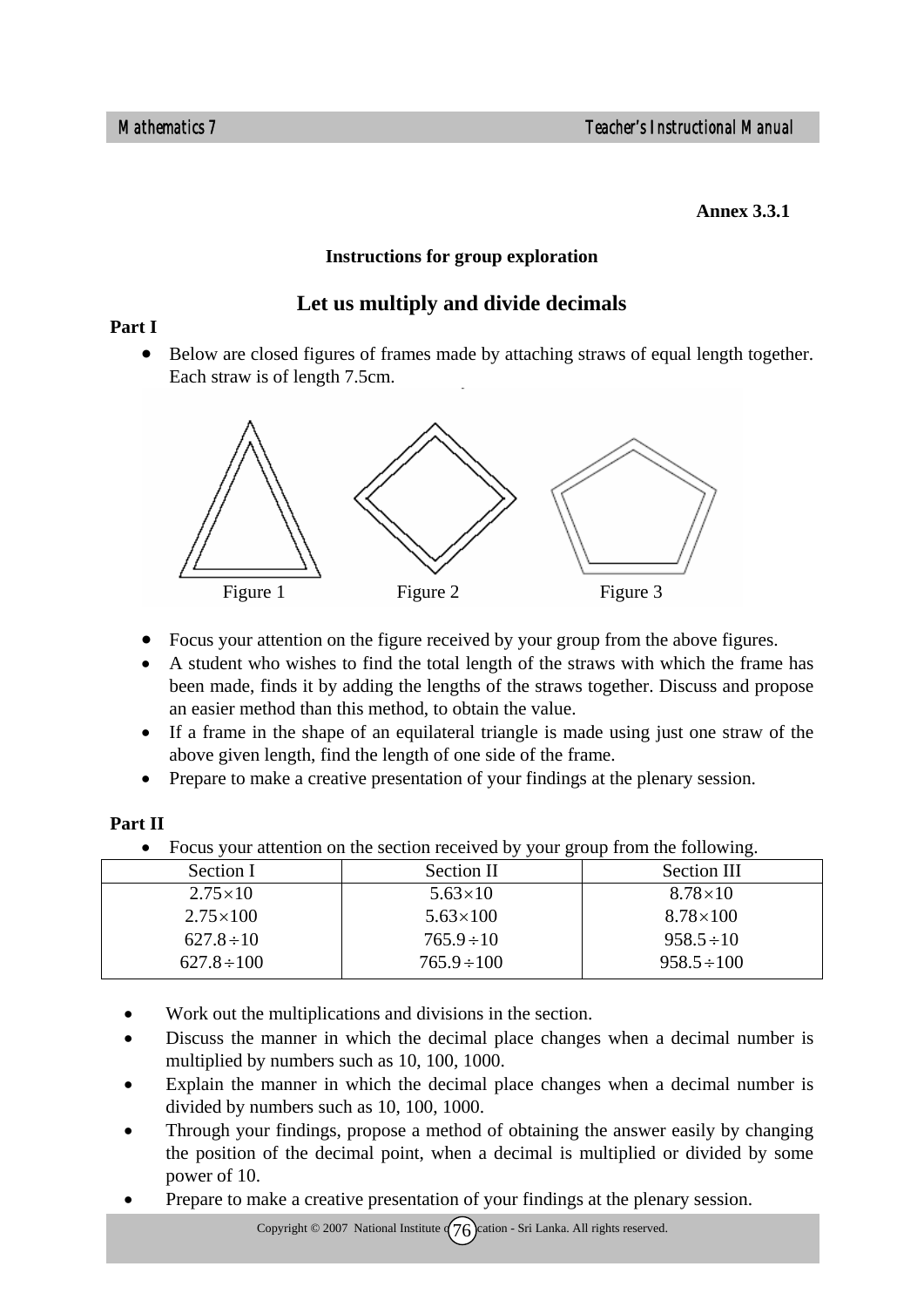# **11. Algebraic Expression I**

| <b>Competency 14</b>                                      | : Simplifies algebraic expressions by systematically exploring<br>various methods.                                                                                                                                                                                                                                                                                                                                    |  |
|-----------------------------------------------------------|-----------------------------------------------------------------------------------------------------------------------------------------------------------------------------------------------------------------------------------------------------------------------------------------------------------------------------------------------------------------------------------------------------------------------|--|
| <b>Competency Level 14.1</b>                              | : Constructs algebraic expressions using all four mathematical<br>operations.                                                                                                                                                                                                                                                                                                                                         |  |
| <b>Activity 14.1</b>                                      | : Let us construct algebraic expressions.                                                                                                                                                                                                                                                                                                                                                                             |  |
| <b>Time</b>                                               | : 75 minutes.                                                                                                                                                                                                                                                                                                                                                                                                         |  |
| <b>Quality Inputs</b>                                     | Four copies of the instruction leaflet on exploration<br>included in Annex 14.1.1.<br>Demy papers and pastels.                                                                                                                                                                                                                                                                                                        |  |
| <b>Learning – Teaching Process:</b><br><b>Step 14.1.1</b> | Inquire from the students about the construction of<br>$: \bullet$<br>algebraic expressions such as $x + 3$ , $y - 5$ and 2x and the<br>coefficients of the unknowns.<br>• Lead a discussion and highlight the following facts.                                                                                                                                                                                       |  |
|                                                           | That algebraic expressions are obtained by joining<br>$\bullet$<br>algebraic<br>together<br>using<br>mathematical<br>terms<br>operations<br>That algebraic expressions can be used to present<br>information concisely<br>That the number by which an unknown is multiplied is<br>its coefficient                                                                                                                     |  |
| <b>Step 14.1.2</b>                                        | $(15 \text{ minutes})$<br>Divide the class into four small groups.<br>Distribute the instructions on exploration, demy papers<br>$\bullet$<br>and pastels among the groups.<br>Focus the attention of the groups on the instructions on<br>exploration and assign the relevant task to each group.<br>Engage the small groups in exploration.<br>Let the groups prepare for a presentation at the plenary<br>session. |  |

(30 minutes)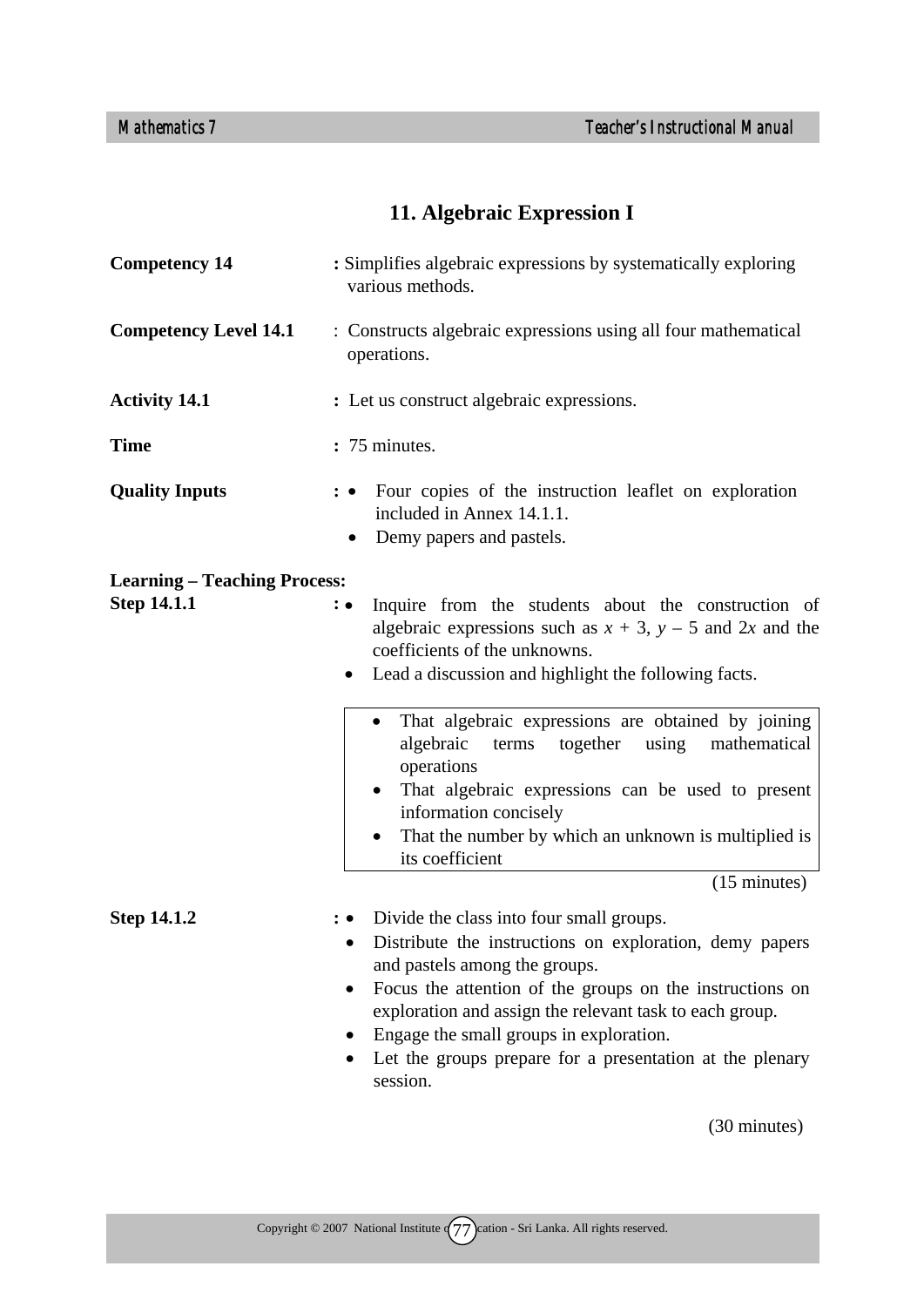| <b>Step 14.1.3</b> | : • Provide each small group with the opportunity to present the<br>findings of the group.<br>• Give the presenters themselves the first opportunity to<br>elaborate on the presentation.<br>Seek for constructive comments from the other groups.<br>$\bullet$<br>Engage in a review so that the following facts are<br>٠<br>highlighted. |
|--------------------|--------------------------------------------------------------------------------------------------------------------------------------------------------------------------------------------------------------------------------------------------------------------------------------------------------------------------------------------|
|                    | • That algebraic expressions can be constructed<br>according to the information given<br>• That there can be instances where the coefficients of<br>the unknowns in an algebraic expression are fractions<br>• That communication can be facilitated using algebraic<br>expressions                                                        |

(30 minutes)

- Describes how an algebraic expression is constructed using information that is given.
- Accepts that communication is facilitated by using algebraic expressions.
- Constructs algebraic expressions using information that is given.
- Expresses information gathered from the surroundings in a concise way.
- Works with a team spirit.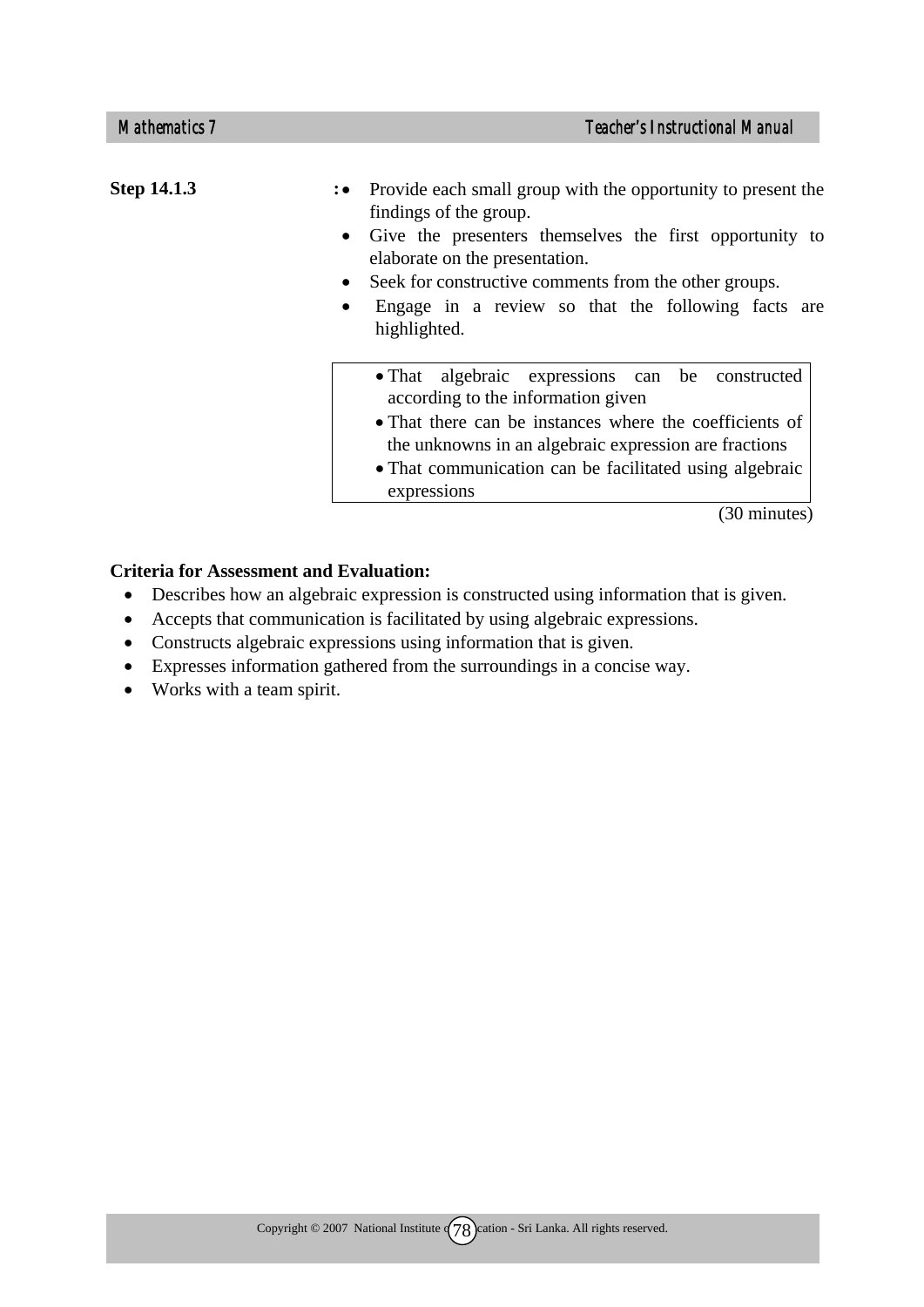#### **Annex 14.1.1**

#### **Instructions for group exploration**

#### **Let us construct algebraic expressions**

- A chart consisting of the prices of several stationary items is given below. Study it carefully.
	- The price of a book is *x* rupees and the price of a pen is *y* rupees.
	- The price of a pencil is exactly half the price of a book.
	- The price of an eraser is Rs. 5.00 less than the price of a pen.
- According to the above information that you studied, develop an algebraic expression for the price of a pencil and an eraser.
- Focus your attention on the set of items received by your group from the sets of items given below.

#### **Sets of items**:

- 2 books and 1 eraser 5 pens and 3 pencils 2 books and 2 erasers 1 pencil and 1 eraser
- Develop an algebraic expression for the amount that has to be paid to buy the set of items you received.
- In relation to the price list you studied above, construct an algebraic expression to indicate the amount required to buy any set of items that you like.
- Creatively prepare for a presentation at the plenary session.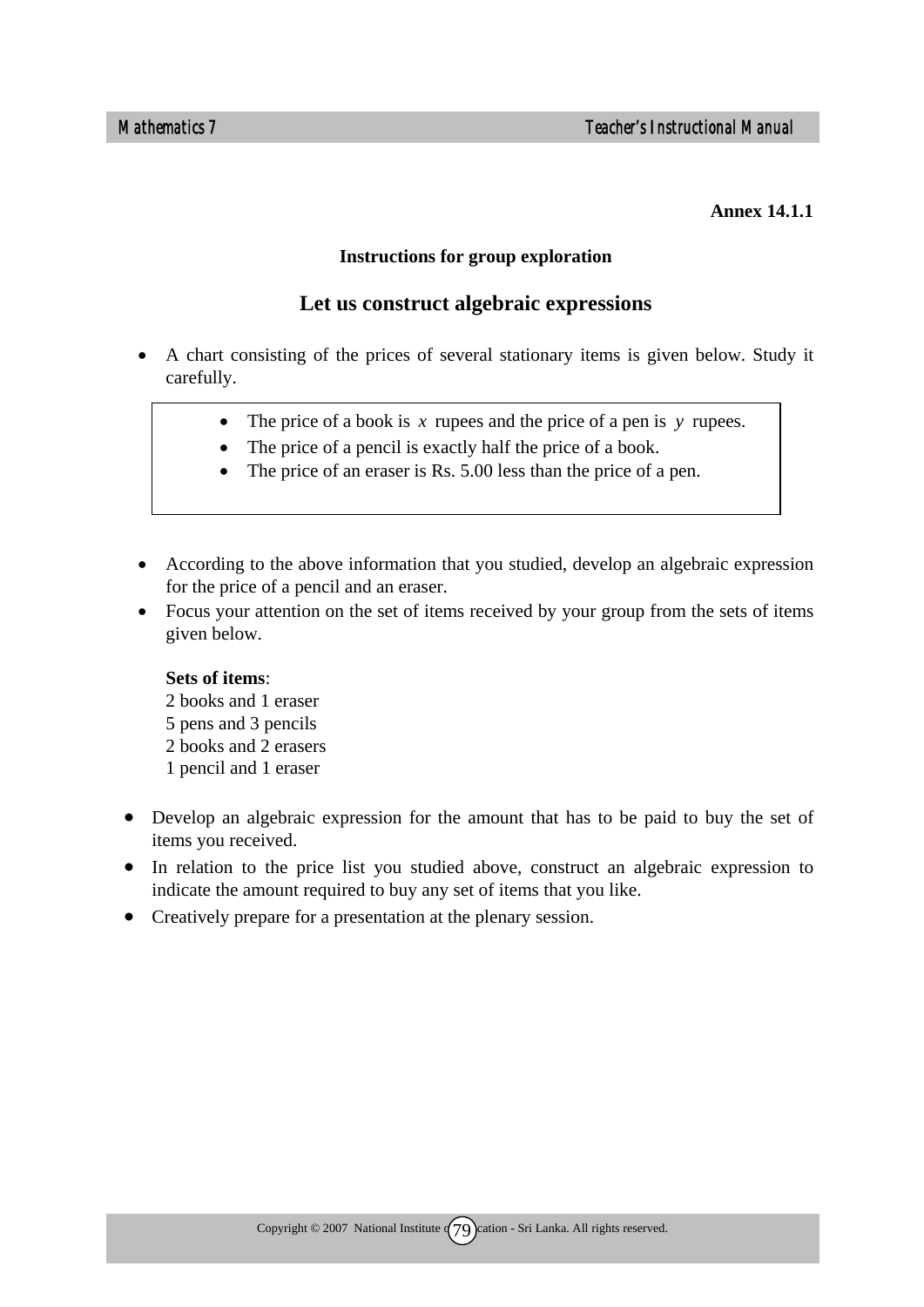# **11. Algebraic Expression II**

| <b>Competency 14</b>                               | : Simplifies algebraic expressions by systematically exploring<br>various methods.                                                                                                                                                                                                                                                                                                                                                                   |  |
|----------------------------------------------------|------------------------------------------------------------------------------------------------------------------------------------------------------------------------------------------------------------------------------------------------------------------------------------------------------------------------------------------------------------------------------------------------------------------------------------------------------|--|
| <b>Competency Level 14.2</b>                       | : Simplifies algebraic expressions that include like terms and<br>unlike terms.                                                                                                                                                                                                                                                                                                                                                                      |  |
| <b>Activity 14.2</b>                               | : Let us simplify algebraic expressions to solve problems.                                                                                                                                                                                                                                                                                                                                                                                           |  |
| <b>Time</b>                                        | : 60 minutes.                                                                                                                                                                                                                                                                                                                                                                                                                                        |  |
| <b>Quality Inputs</b>                              | Three copies of the instruction leaflet on exploration<br>$\mathbf{\cdot}\bullet$<br>included in Annex 14.2.1.<br>Demy papers and pastels.                                                                                                                                                                                                                                                                                                           |  |
| <b>Learning – Teaching Process:</b><br>Step 14.2.1 | Write down several algebraic terms with different algebraic<br>: •<br>symbols and several numerical values on the blackboard.<br>Inquire from the students how the above terms can be<br>$\bullet$<br>classified according to their characteristics.<br>Lead a discussion and highlight the following facts.<br>$\bullet$                                                                                                                            |  |
|                                                    | That terms with equal algebraic parts are like terms<br>$\bullet$<br>That terms with unequal algebraic parts are unlike<br>terms<br>(10 minutes)                                                                                                                                                                                                                                                                                                     |  |
| <b>Step 14.2.2</b>                                 | Divide the class into three small groups.<br>$\mathbf{\ddot{\cdot}}$<br>Distribute the instructions on exploration, demy papers<br>$\bullet$<br>and pastels among the groups.<br>Focus the attention of the groups on the instructions on<br>$\bullet$<br>exploration and assign the relevant task to each group.<br>Engage the small groups in exploration.<br>Let the groups prepare for a presentation at the plenary<br>(30 minutes)<br>session. |  |
| <b>Step 14.2.3</b>                                 | Provide each small group with the opportunity to present the<br>∶∙<br>findings of the group.<br>Give the presenters themselves the first opportunity to<br>$\bullet$<br>elaborate on the presentation.<br>Seek for constructive comments from the other groups.<br>$\bullet$<br>Engage in a review so that the following facts are<br>highlighted.                                                                                                   |  |
|                                                    | Copyright $\odot$ 2007 National Institute $\left(\begin{matrix}80\end{matrix}\right)$ cation - Sri Lanka. All rights reserved.                                                                                                                                                                                                                                                                                                                       |  |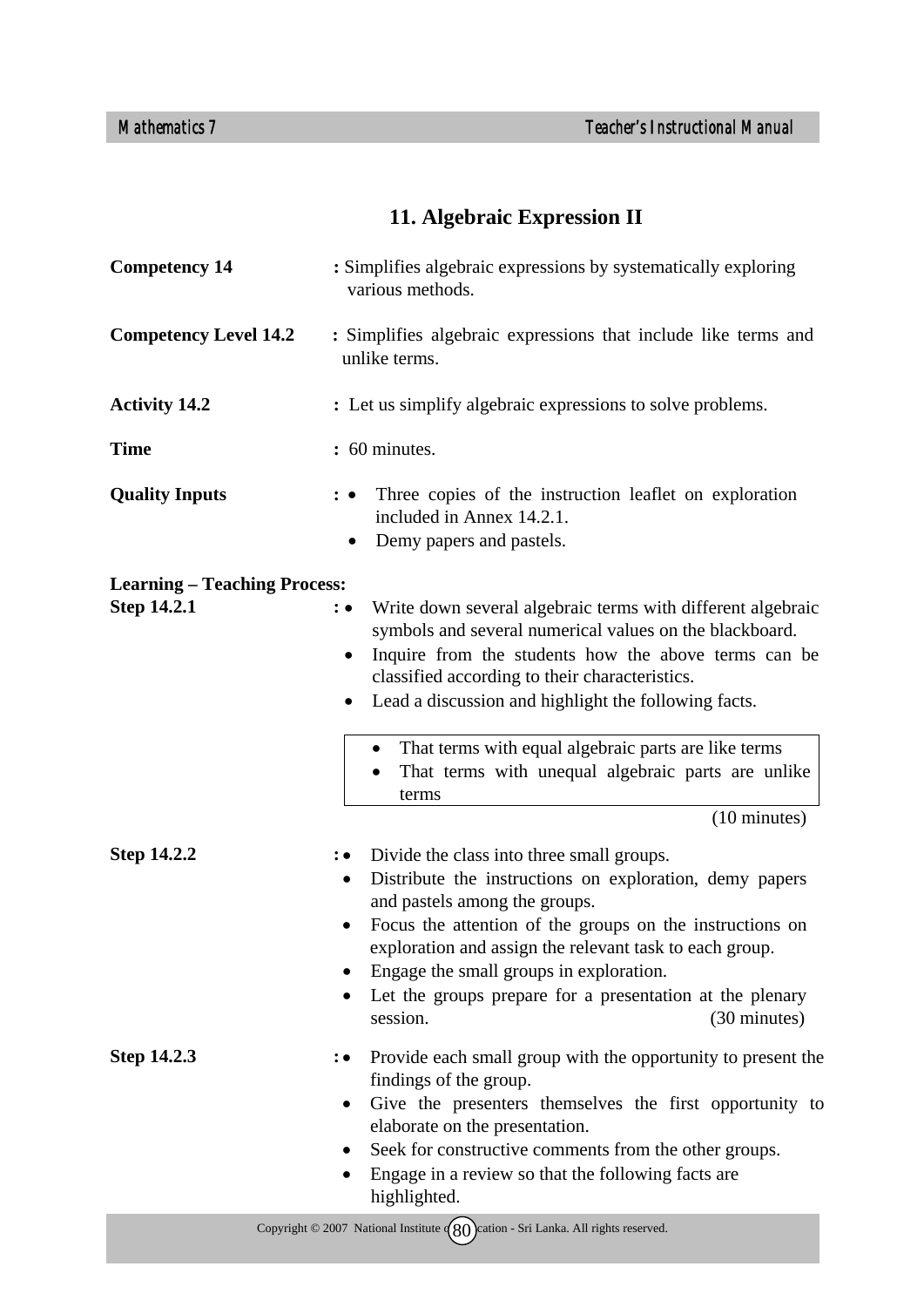- That two like terms can be added together so that a single term is obtained
- That two like terms can be subtracted so that a single term is obtained
- That two unlike terms cannot be added or subtracted to obtain a single term
- That by substituting numerical values for unknowns and simplifying, a numerical value is obtained for the expression

(20 minutes)

- Describes how algebraic expressions which include like terms and unlike terms are simplified.
- Accepts that like terms and unlike terms must be identified when simplifying algebraic expressions.
- Simplifies algebraic expressions with like terms and unlike terms.
- Chooses sets of objects that suit the resources.
- Applies simple methods to solve problems.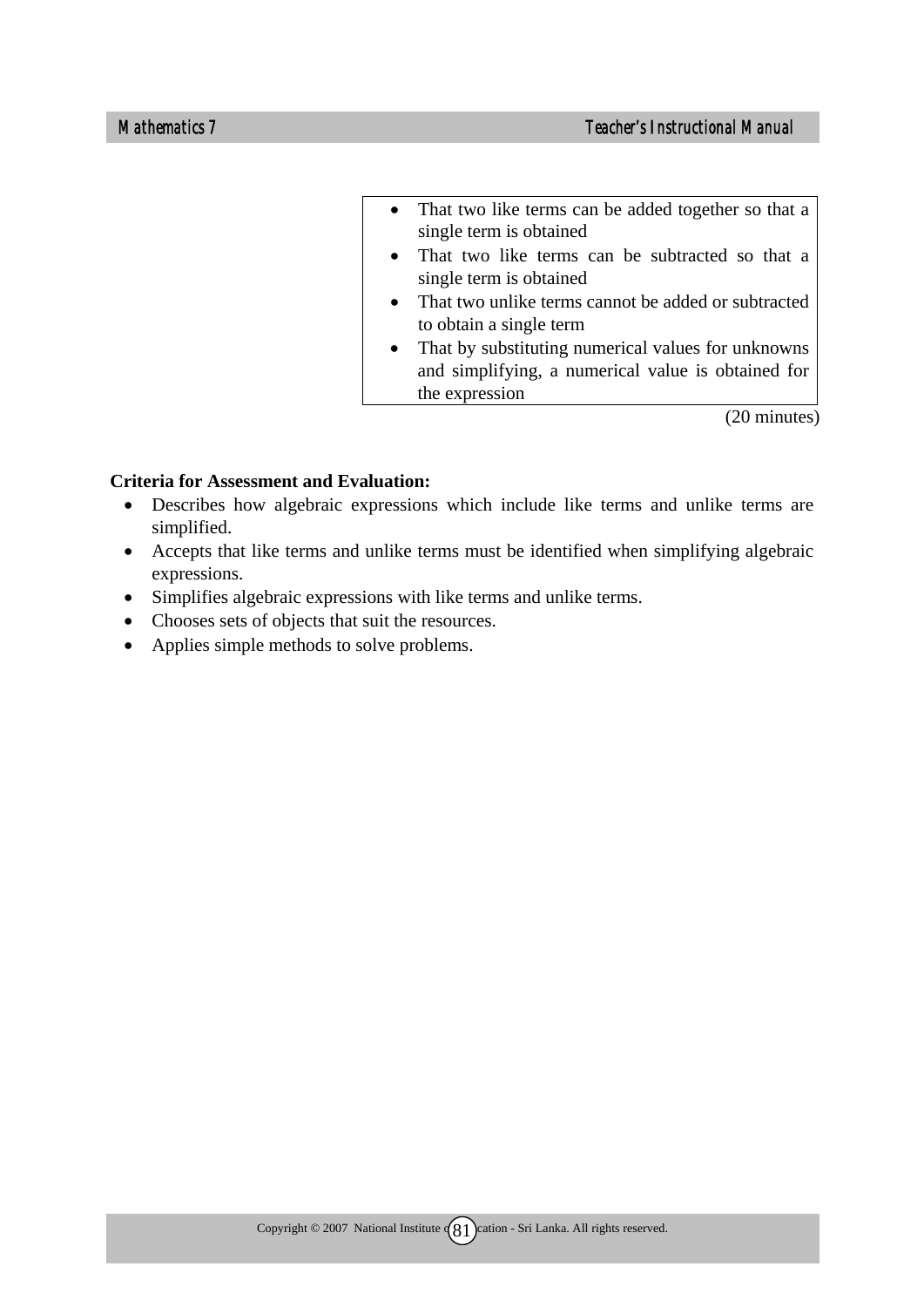#### **Annex 14.2.1**

#### **Instructions for group exploration**

# **Let us simplify algebraic expressions to solve problems**

• A price list prepared in terms of algebraic expressions is given below. Examine it carefully.

| <b>Price List</b>        |                          |  |
|--------------------------|--------------------------|--|
| <b>Item</b>              | <b>Price (in Rupees)</b> |  |
| One bun                  | $\chi$                   |  |
| One vegetable roti       | 2x                       |  |
| One saucer of chick-peas | у                        |  |
| A packet of biscuits     | 5x                       |  |
| A cake                   | 10y                      |  |
| A cup of milk tea        | $\mathcal{X}$            |  |
| A bottle of soft drink   | 3y                       |  |
| One yoghurt              | 2y                       |  |
| A fish bun               | 3x                       |  |
| One patties              |                          |  |
|                          | $\frac{y}{2}$            |  |

• Engage in the given task for the set of items received by your group from the following sets of items.

| <b>Set of items</b>                                                          |  |  |
|------------------------------------------------------------------------------|--|--|
| i. 1 bun, 2 saucers full of chick-peas, 2 cups of milk tea, 2 patties        |  |  |
| ii. 2 packets of biscuits, 1 cake, 2 yoghurts, 4 patties                     |  |  |
| iii. 1 fish bun, 2 patties, 3 cups of milk tea, 4 saucers full of chick-peas |  |  |
| iv. 1 packet of biscuits, 1 cake, 3 cups of milk tea, 2 patties              |  |  |

- Write down using the given price list, and then simplify as much as possible, the algebraic expression for the total cost of the items received by your group.
- Prepare as many sets of items as possible which cost the same amount.

| Unknown | Value |
|---------|-------|
|         |       |
|         |       |

- Find the numerical value of the price your group obtained, by substituting the values given above for the unknowns.
- Creatively prepare for a presentation at the plenary session.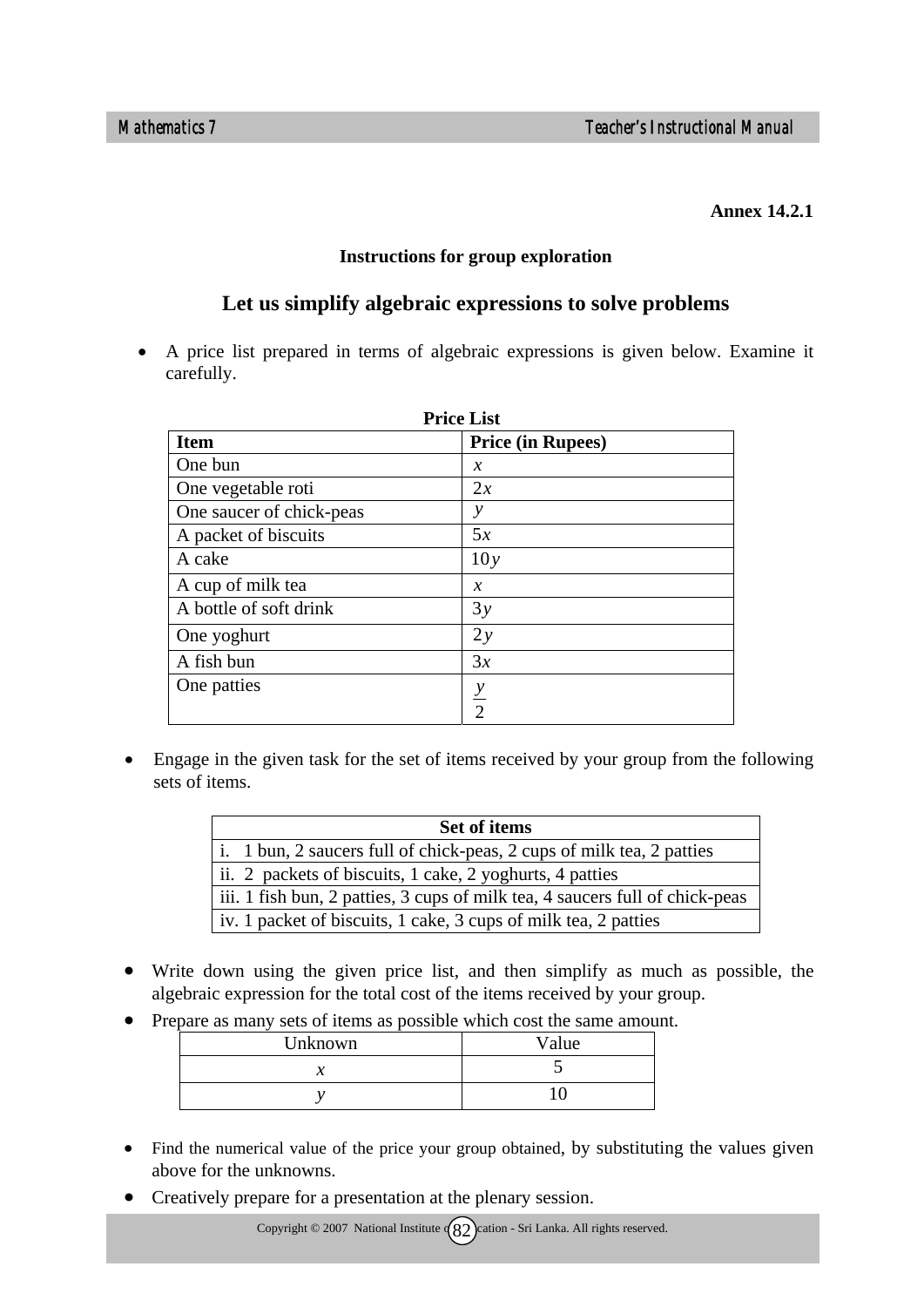# **12. Parallel Lines**

| <b>Competency 21</b>                               | : Investigates the relationships between different angles.                                                                                                                                                                                                                                                                                                                                                                                                                  |  |  |  |  |
|----------------------------------------------------|-----------------------------------------------------------------------------------------------------------------------------------------------------------------------------------------------------------------------------------------------------------------------------------------------------------------------------------------------------------------------------------------------------------------------------------------------------------------------------|--|--|--|--|
| <b>Competency Level 21.3</b>                       | : Investigates the parallelism of two straight lines.                                                                                                                                                                                                                                                                                                                                                                                                                       |  |  |  |  |
| <b>Activity 21.3</b>                               | : Let us examine the parallelism of two straight lines.                                                                                                                                                                                                                                                                                                                                                                                                                     |  |  |  |  |
| <b>Time</b>                                        | : 150 minutes.                                                                                                                                                                                                                                                                                                                                                                                                                                                              |  |  |  |  |
| <b>Quality Inputs</b>                              | The chart of figures included in Annex 21.3.1.<br>Three copies of the instruction leaflet on exploration<br>$\bullet$<br>included in Annex 21.3.2.<br>Three straight edges.<br>$\bullet$<br>Three pairs of set squares.<br>$\bullet$<br>Demy papers and pastels.<br>$\bullet$                                                                                                                                                                                               |  |  |  |  |
| <b>Learning – Teaching Process:</b><br>Step 21.3.1 | Present the chart of figures to the class and inquire about<br>: •<br>the relationships between pairs of lines in it.<br>Lead a discussion and highlight the following facts.<br>That some straight lines do not intersect each other<br>That some straight lines intersect each other<br>(20 minutes)                                                                                                                                                                      |  |  |  |  |
| Step 21.3.2                                        | Divide the class into three small groups.<br>∶• ∶<br>Distribute the instructions on exploration, straight edges,<br>$\bullet$<br>set squares, demy papers and pastels among the groups.<br>Focus the attention of the groups on part I of the<br>$\bullet$<br>instructions on exploration and assign the relevant task to<br>each group.<br>Engage the small groups in exploration.<br>Let the groups prepare for a presentation at the plenary<br>session.<br>(30 minutes) |  |  |  |  |
| Step 21.3.3                                        | Provide each small group with the opportunity to present<br>$\colon\bullet$<br>the findings of the group.<br>Give the presenters themselves the first opportunity to<br>٠<br>elaborate on the presentation.<br>Seek for constructive comments from the other groups.<br>Engage in a review so that the following facts are<br>highlighted.                                                                                                                                  |  |  |  |  |
|                                                    | Copyright $\circ$ 2007 National Institute $\binom{83}{3}$ cation - Sri Lanka. All rights reserved.                                                                                                                                                                                                                                                                                                                                                                          |  |  |  |  |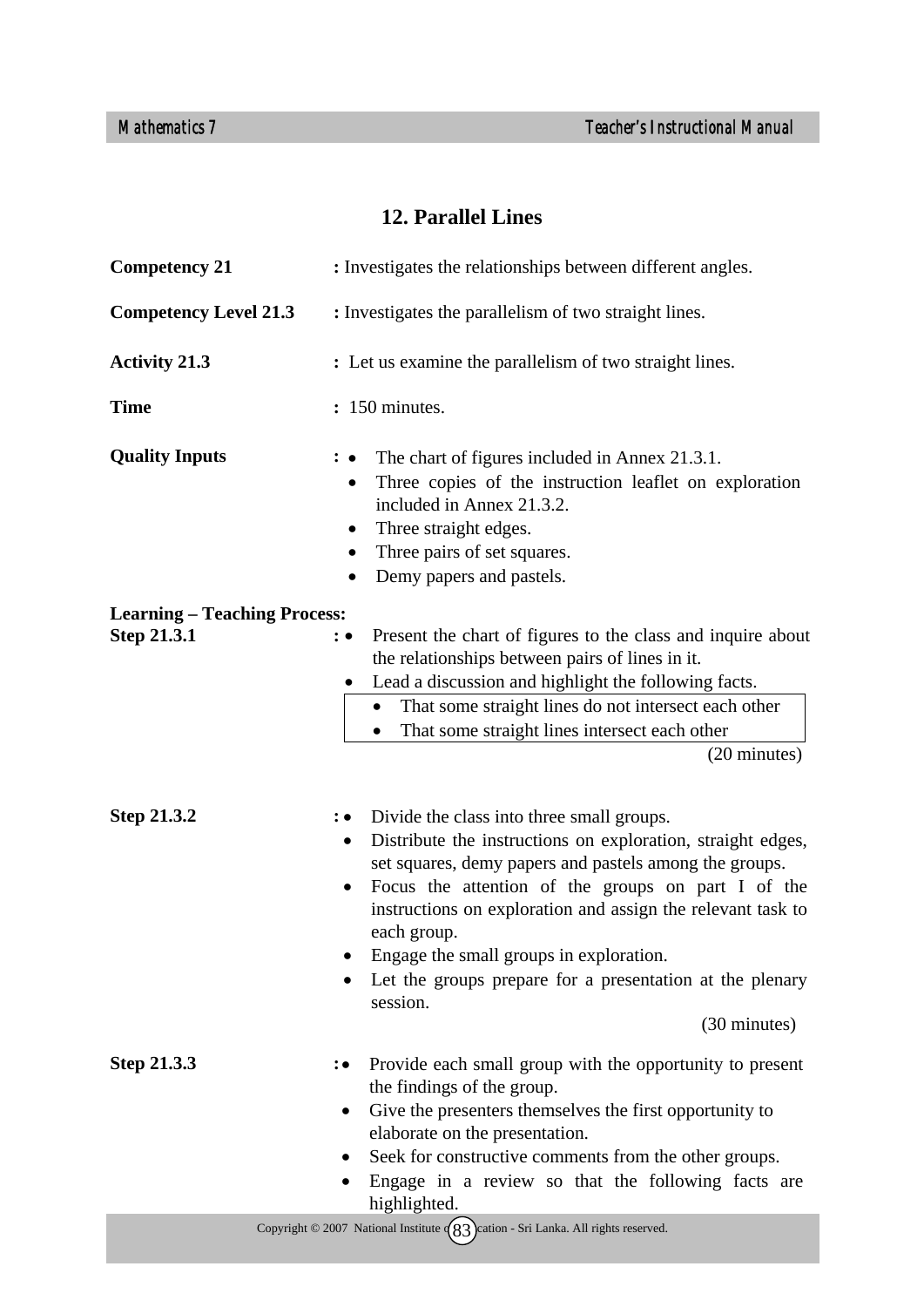|                    | That straight lines between which there is an equal<br>gap are parallel lines<br>That the gap between two parallel lines is called the<br>perpendicular distance between the two lines<br>That the gap between two non-parallel lines differs<br>at different points<br>That parallel lines do not intersect each other<br>(40 minutes)                                                                                                                                                                                                                                                                                                                                           |
|--------------------|-----------------------------------------------------------------------------------------------------------------------------------------------------------------------------------------------------------------------------------------------------------------------------------------------------------------------------------------------------------------------------------------------------------------------------------------------------------------------------------------------------------------------------------------------------------------------------------------------------------------------------------------------------------------------------------|
| <b>Step 21.3.4</b> | Organize the groups again.<br>Focus the attention of the groups on part II of the<br>instructions on exploration and assign the relevant task to<br>each group.<br>Engage the small groups in exploration.<br>Let the groups prepare for a presentation at the plenary<br>session.<br>(30 minutes)                                                                                                                                                                                                                                                                                                                                                                                |
| Step 21.3.5        | Provide each small group with the opportunity to present<br>the findings of the group.<br>Give the presenters themselves the first opportunity to<br>$\bullet$<br>elaborate on the presentation.<br>Seek for constructive comments from the other groups.<br>٠<br>Engage in a review so that the following facts are<br>highlighted.<br>• That parallel lines can be drawn using set squares and<br>a straight edge<br>• That by using set squares and a straight edge, whether<br>two lines are parallel or not can be examined<br>• That by measuring the perpendicular distance between<br>two straight lines, it can be examined whether the two<br>lines are parallel or not |

(30 minutes)

- Expresses whether a given pair of straight lines is parallel or not.
- Accepts that the edges of different objects in the environment are either parallel or not.
- Constructs parallel lines using a straight edge and set squares.
- Is critical during group activities.
- Draws the right conclusion with the obtained measurements.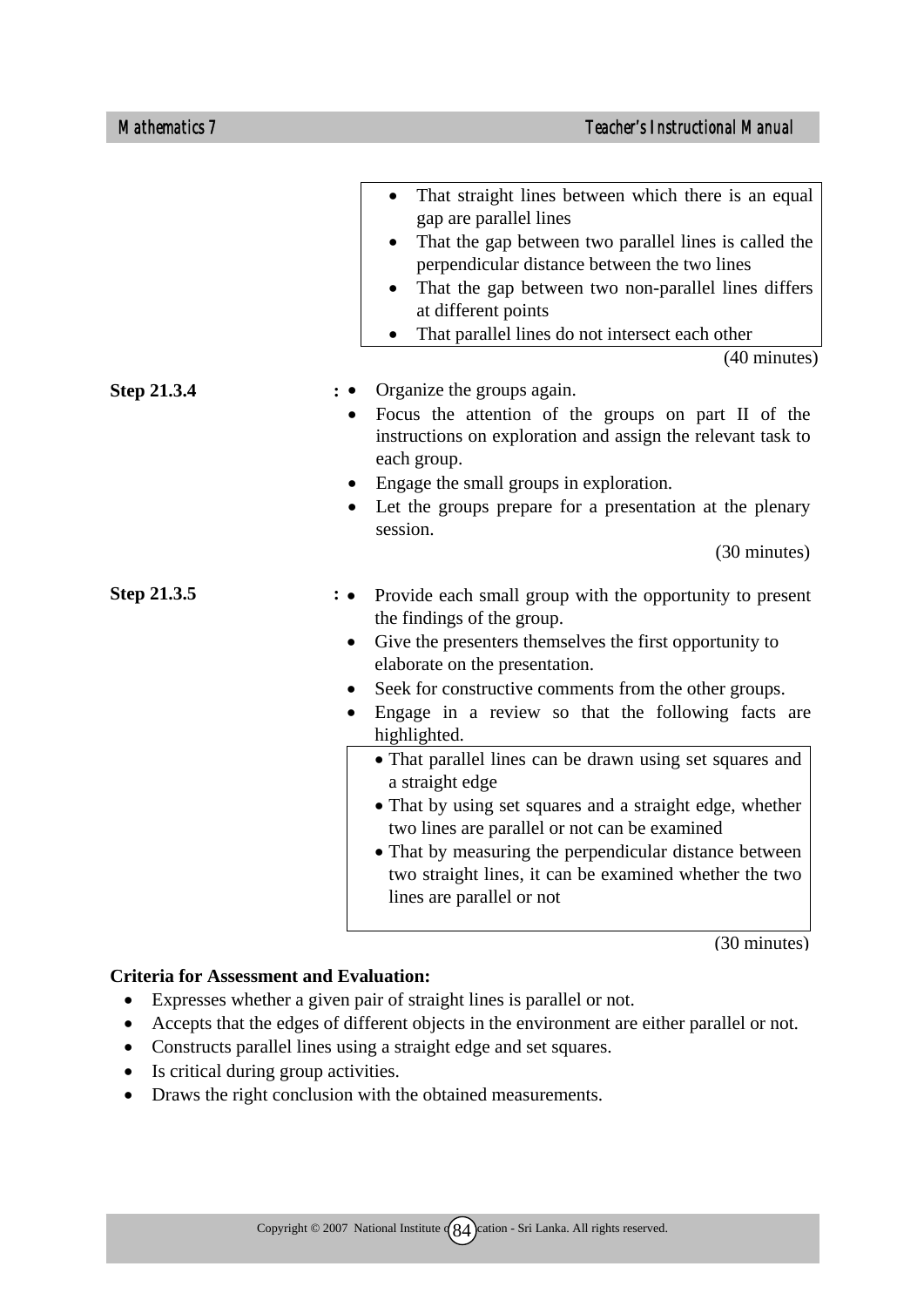#### **Annex 21.3.1**



**Chart of Figures**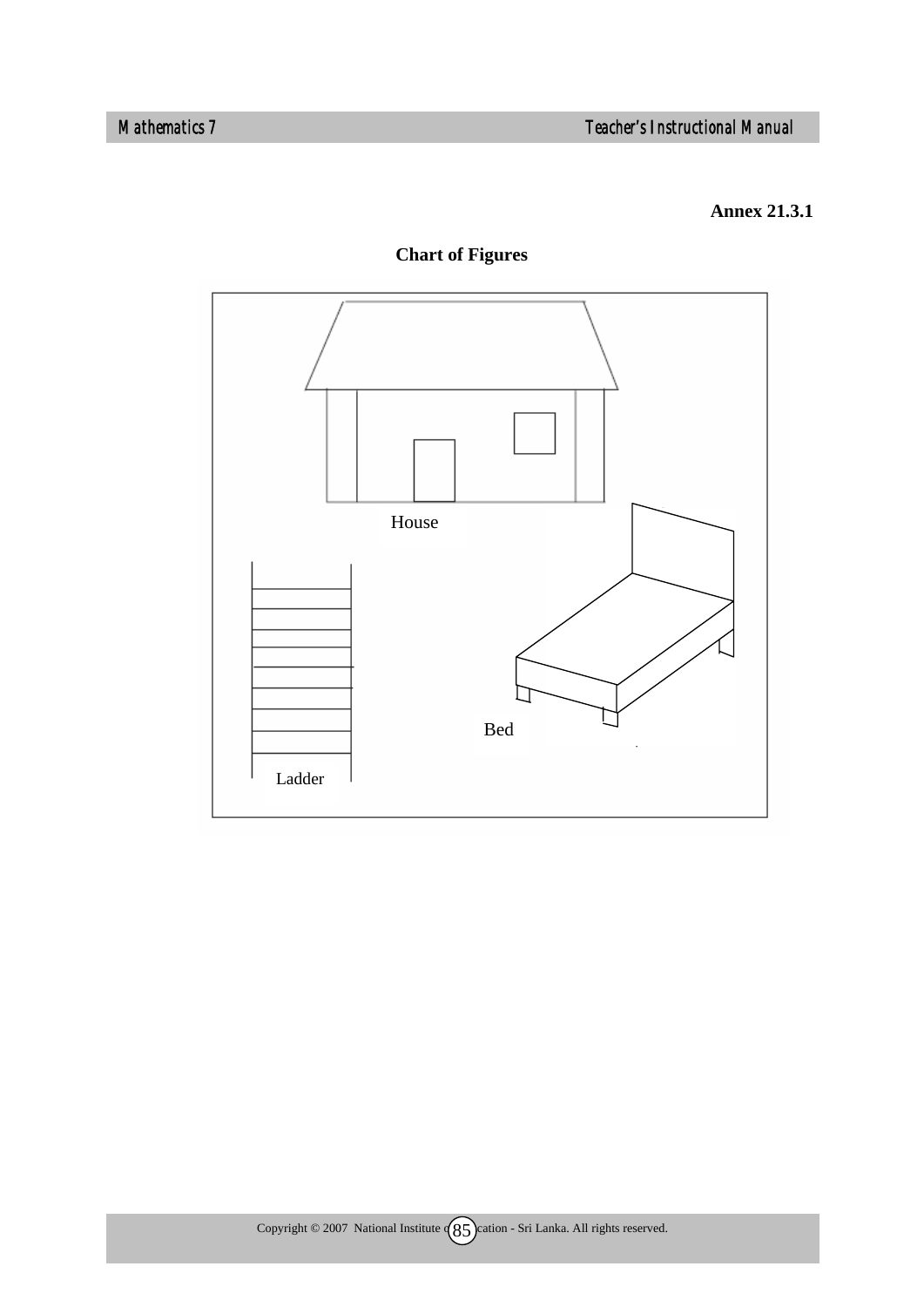**Annex 21.3.2** 

#### **Instructions for group exploration**

#### **Let us examine the parallelism of two straight lines**

## **Part I**

• Focus your attention on the figure that your group receives from the figures given below.



- Using set squares and a straight edge determine the distance between each of the pairs of straight lines 1 and 2, 2 and 3, and 1 and 3, at various points.
- Write down the conclusions you can draw about the 3 pairs of lines based on the gaps between the pairs of lines.
- Prepare for a creative presentation of your findings at the plenary session.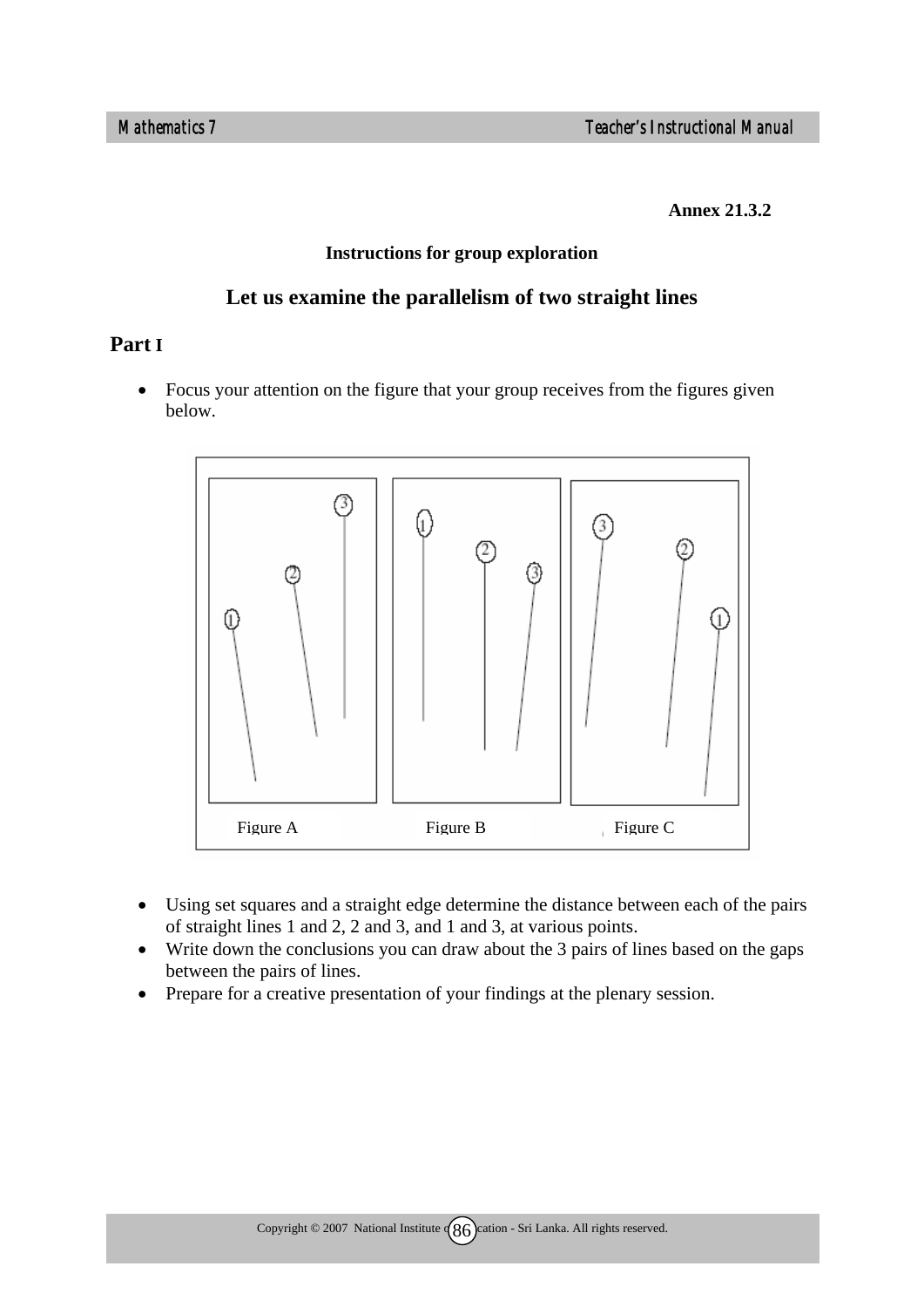#### **Part II**

• Focus your attention on the figure received by your group from the figures given below.



- Copy the straight line segment in (i) on to a demy paper. Draw a straight line segment parallel to it at a distance of 3cm from it using set squares and a straight edge.
- Write down with reasons, whether the pairs of straight lines in  $(ii)(a)$  and  $(b)$  are parallel or not.
- Prepare for a creative presentation of your findings at the plenary session.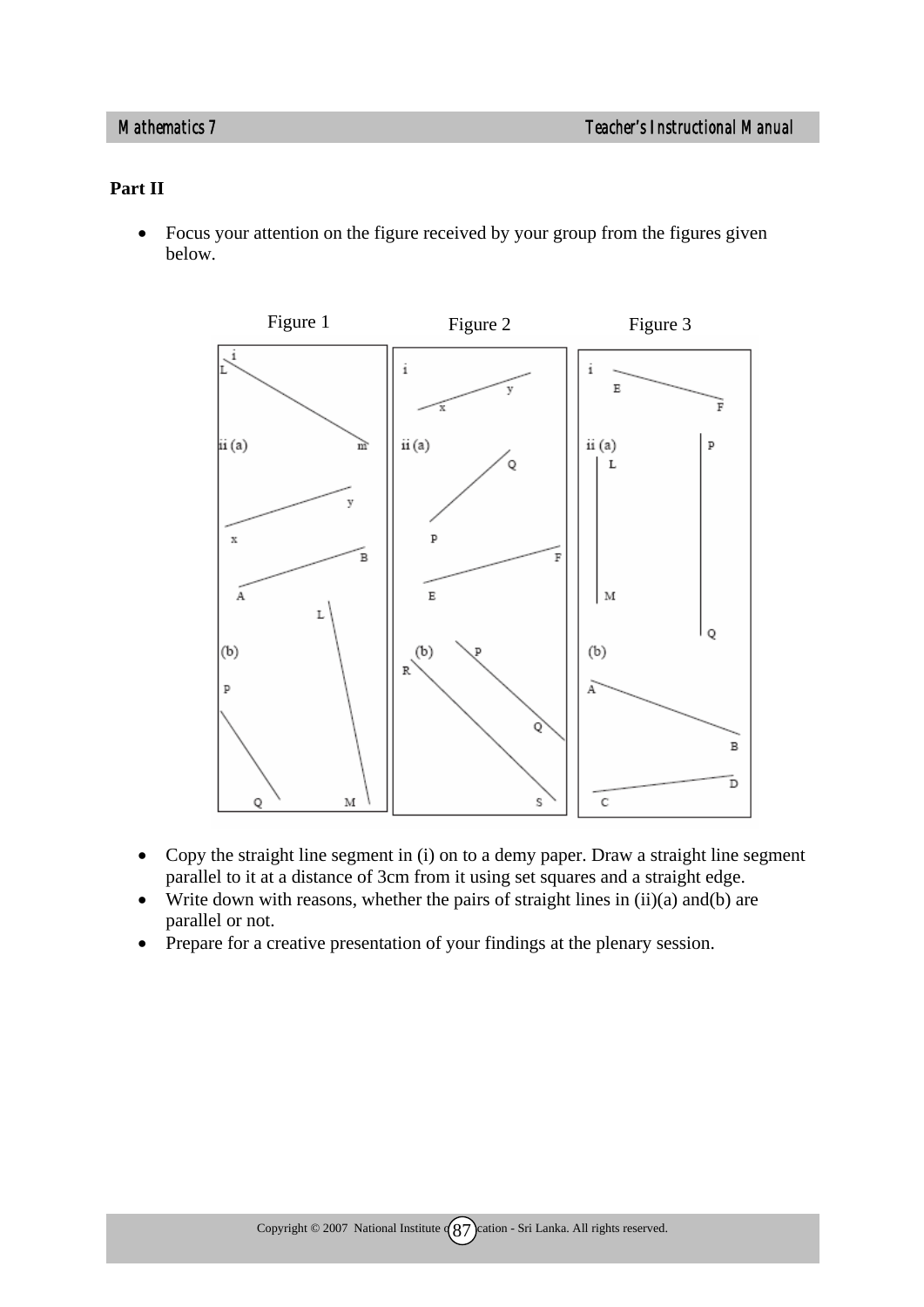# **13. Length I**

| <b>Competency 7</b>                 | : Carries out daily tasks effectively by investigating the various<br>methods of finding the perimeter.                                                                                                                                                                                                                                                                        |  |  |  |  |  |
|-------------------------------------|--------------------------------------------------------------------------------------------------------------------------------------------------------------------------------------------------------------------------------------------------------------------------------------------------------------------------------------------------------------------------------|--|--|--|--|--|
| <b>Competency Level 7.1</b>         | : Manipulates measurements related to lengths under the basic<br>mathematical operations for various needs.                                                                                                                                                                                                                                                                    |  |  |  |  |  |
| <b>Activity 7.1</b>                 | : Let us apply mathematical operations to measures of<br>length.                                                                                                                                                                                                                                                                                                               |  |  |  |  |  |
| <b>Time</b>                         | : 70 minutes.                                                                                                                                                                                                                                                                                                                                                                  |  |  |  |  |  |
| <b>Quality Inputs</b>               | Measuring instruments (Meter ruler, tape, sound<br>wheel)<br>Four copies of the instruction leaflet on exploration<br>٠<br>included in Annex 7.1.1.<br>Demy papers and pastels.                                                                                                                                                                                                |  |  |  |  |  |
| <b>Learning – Teaching Process:</b> |                                                                                                                                                                                                                                                                                                                                                                                |  |  |  |  |  |
| <b>Step 7.1.1</b>                   | Present the instruments used to measure length to the<br>class and inquire from the students about the instances<br>when they are used.<br>Lead a discussion and highlight the following facts.<br>$\bullet$                                                                                                                                                                   |  |  |  |  |  |
|                                     | That the ruler marked with cm and mm should be<br>$\bullet$<br>used to measure small lengths<br>That the ruler or the measuring tape marked with m<br>$\bullet$<br>and cm should be used to measure large lengths<br>That $10mm = 1cm$<br>$\bullet$<br>$100cm = 1m$                                                                                                            |  |  |  |  |  |
|                                     | $(15 \text{ minutes})$                                                                                                                                                                                                                                                                                                                                                         |  |  |  |  |  |
| <b>Step 7.1.2</b>                   | Divide the class into four small groups.<br>Distribute the instructions on exploration, demy papers<br>and pastels among the groups.<br>Focus the attention of the groups on the instructions on<br>exploration and assign the relevant task to each group.<br>Engage the small groups in exploration.<br>Let the groups prepare for a presentation at the plenary<br>session. |  |  |  |  |  |
|                                     | (30 minutes)                                                                                                                                                                                                                                                                                                                                                                   |  |  |  |  |  |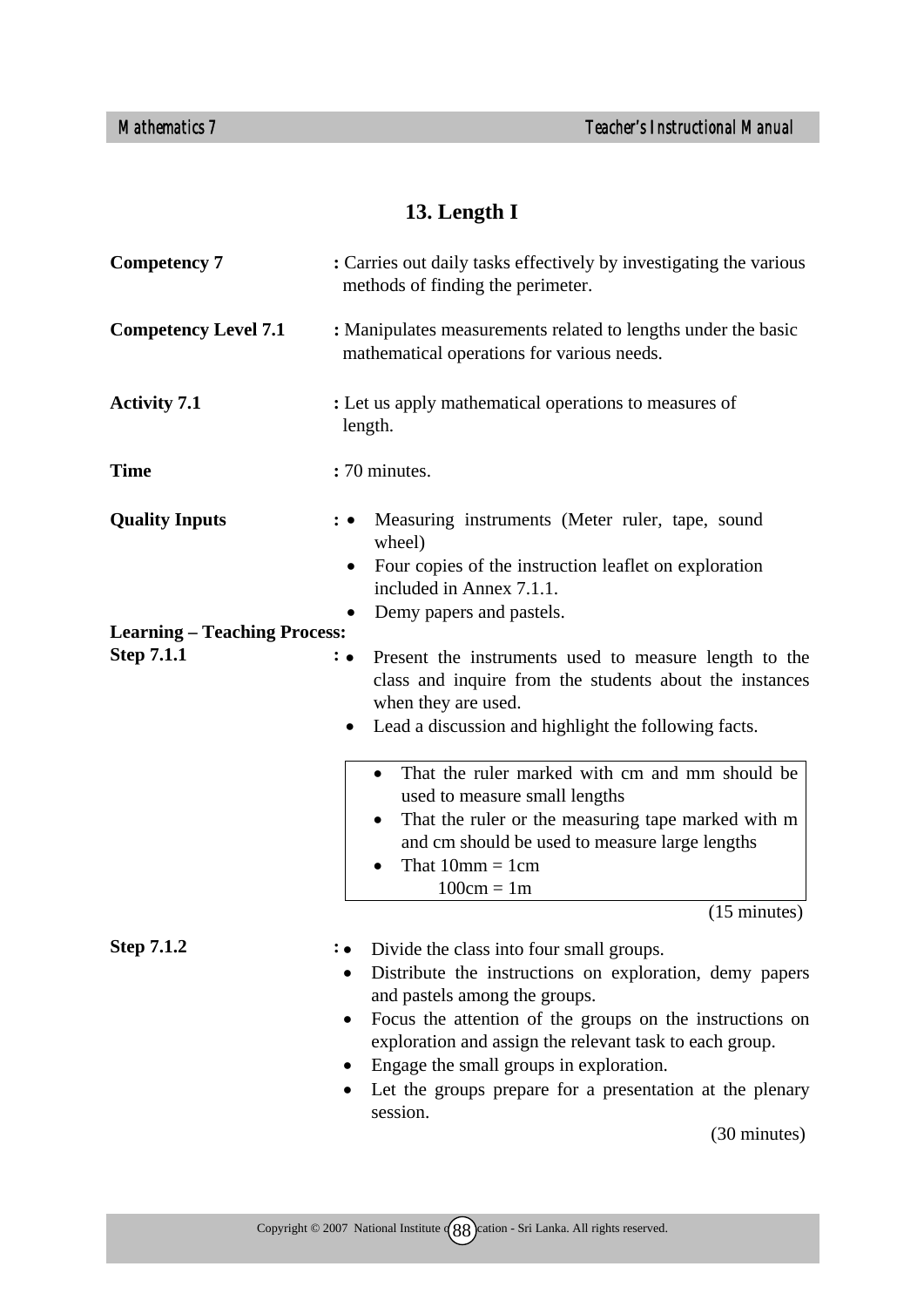| <b>Step 7.1.3</b> | Provide each small group with the opportunity to present                                                                                                                                                                     |
|-------------------|------------------------------------------------------------------------------------------------------------------------------------------------------------------------------------------------------------------------------|
|                   | the findings of the group.                                                                                                                                                                                                   |
|                   | Give the presenters themselves the first opportunity to<br>$\bullet$<br>elaborate on the presentation.                                                                                                                       |
|                   | Seek for constructive comments from the other groups.<br>$\bullet$                                                                                                                                                           |
|                   | Engage in a review so that the following facts are<br>$\bullet$<br>highlighted.                                                                                                                                              |
|                   | That when adding measures of length, addition<br>should be carried out according to units                                                                                                                                    |
|                   | That in instances where there is carrying over, a<br>conversion of units should be done                                                                                                                                      |
|                   | That when subtracting measures of length,<br>subtraction should be carried out according to<br>units, and when there is carrying over, conversions<br>should be done as appropriate                                          |
|                   | That when multiplying measures of lengths<br>multiplication should be carried out according to<br>units                                                                                                                      |
|                   | That when multiplying measures of length,<br>conversion of units should be done when needed                                                                                                                                  |
|                   | That when dividing measures of length, if there is a<br>remainder after first dividing the values of the<br>largest unit, then it should be converted into the<br>next unit and added before proceeding with the<br>division |

(25 minutes)

- Describes how mathematical operations are applied in relation to measures of length.
- Accepts that the measures of lengths are useful in preventing wastage in daily consumptions.
- Multiplies and divides measures related to length.
- Carries out responsibilities with commitment when working as a group.
- Carries out daily activities efficiently and accurately.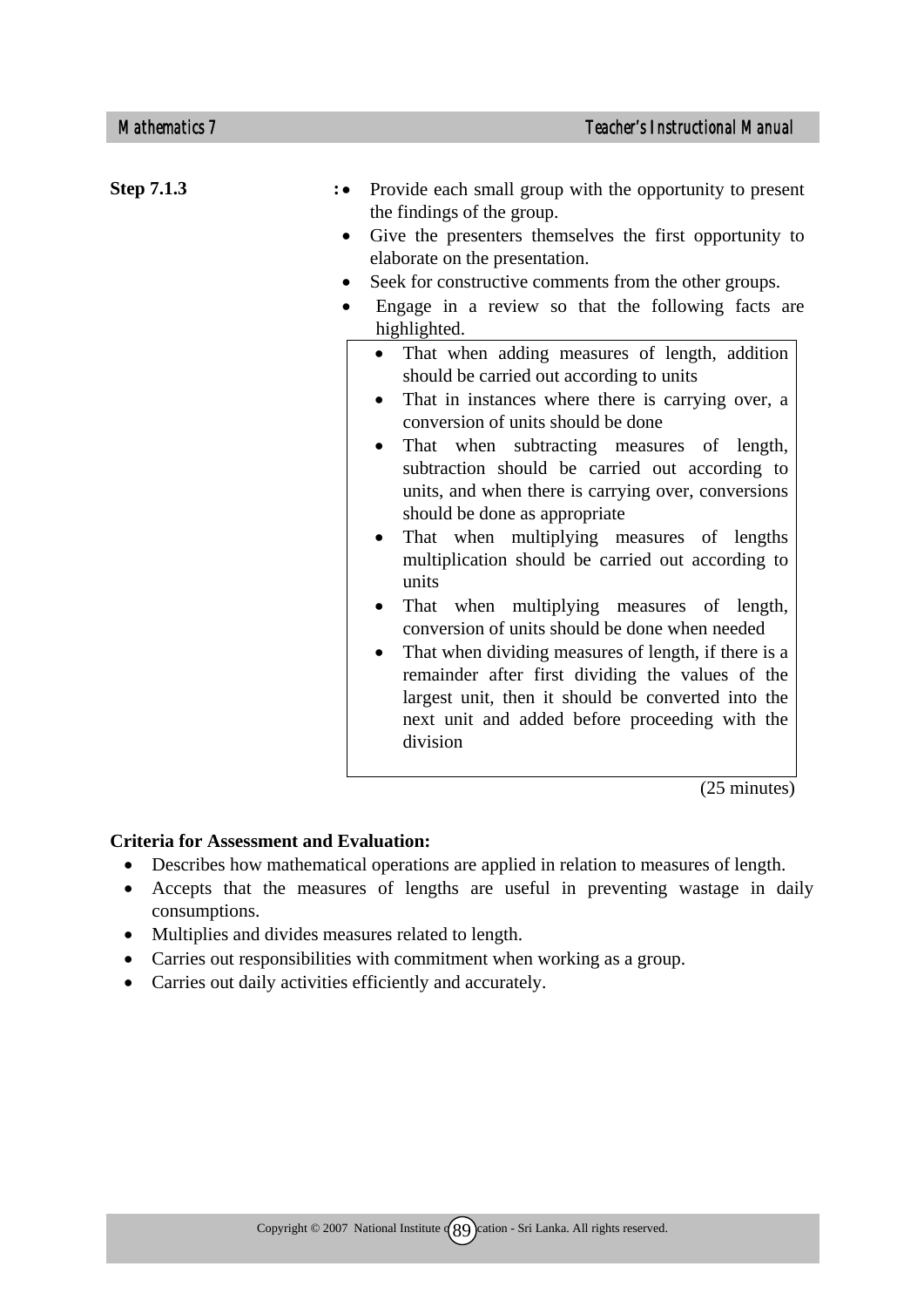**Annex 7.1.1** 

# **Instructions for group exploration Let us apply mathematical operations to measures of length**

• Focus your attention on the case that your group receives from the cases given below.





| 2cm 6mm   | 2cm 6mm | 2cm 6mm 2cm 6mm |  |                                                                            | Case 3         |
|-----------|---------|-----------------|--|----------------------------------------------------------------------------|----------------|
|           |         |                 |  | strip of paper                                                             |                |
| 1 m 35 cm |         | 1 m 35 cm       |  | 1 m 35 cm                                                                  |                |
|           |         |                 |  |                                                                            | Strip of paper |
| ٠         |         |                 |  | Finding the total length of each strip of paper without adding the lengths |                |

| Case 4 |
|--------|
|        |
|        |
|        |
|        |
|        |
|        |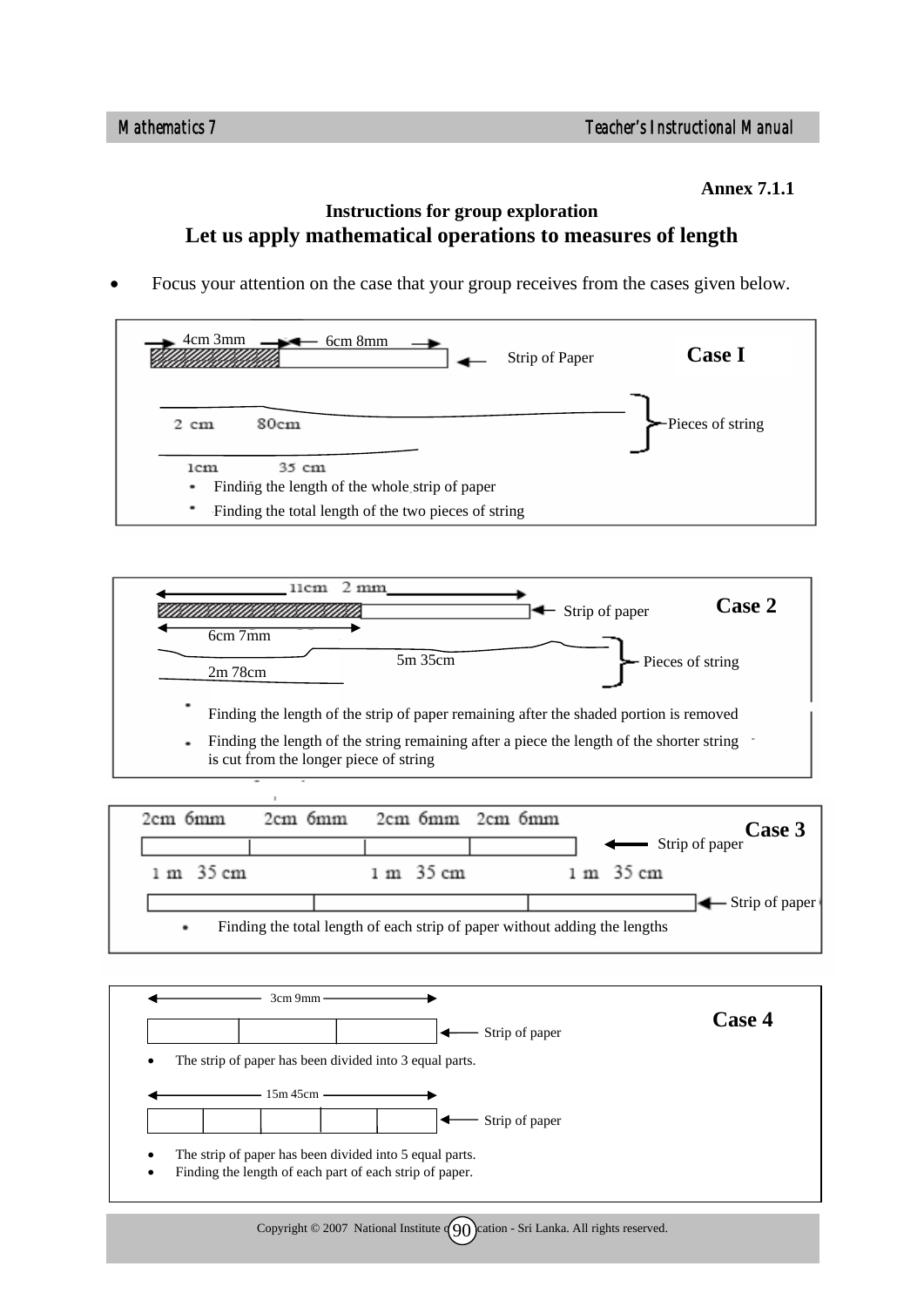- By studying the stated tasks carefully and using the textbook, find the relevant length.
- Discuss the method used to obtain the answer.
- Give examples of incidents in day to day life where measures of length are manipulated.
- Prepare for a creative presentation of your findings at the plenary session.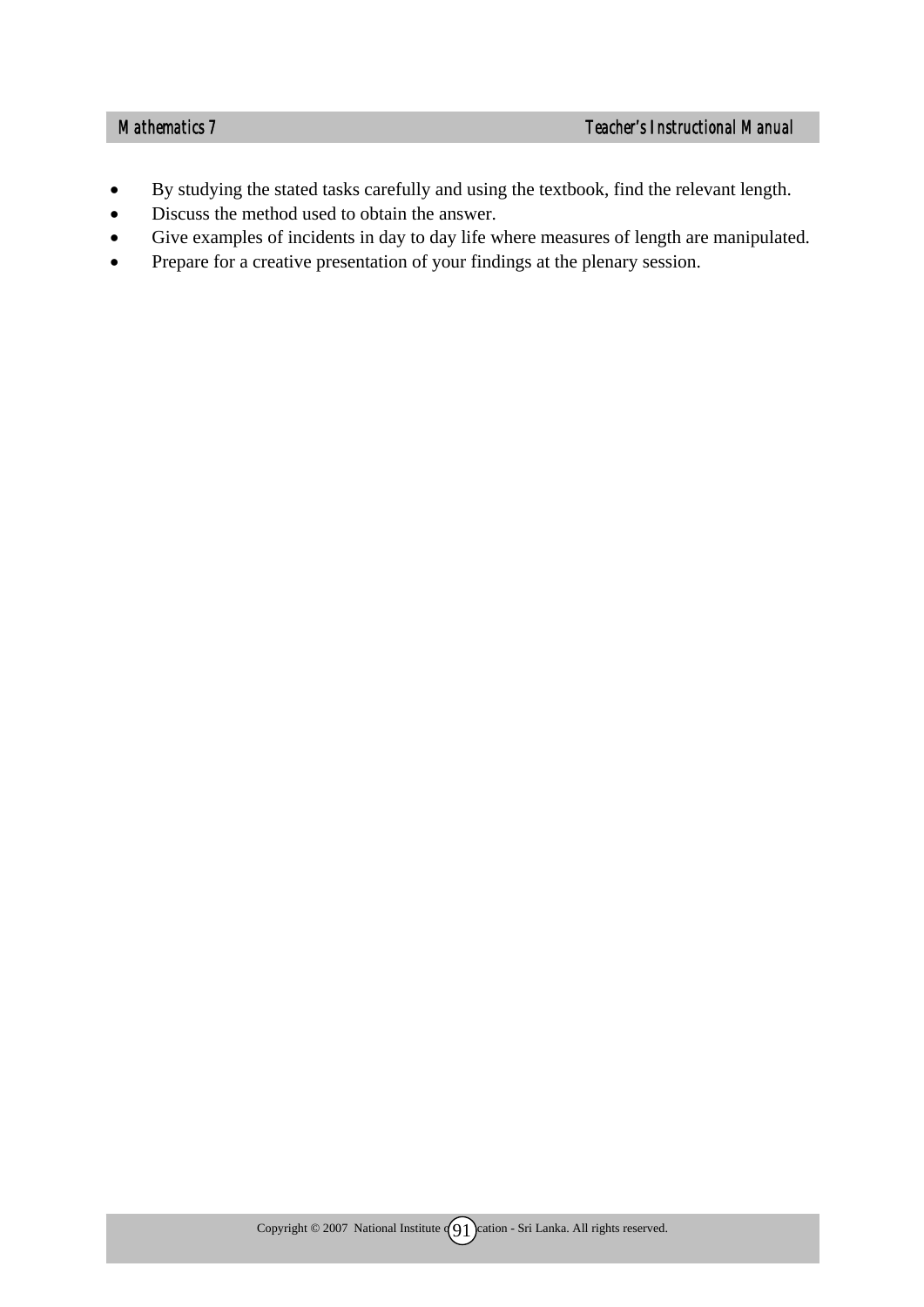# **13. Length II**

| <b>Competency 7</b>                 | : Carries out daily tasks effectively by investigating the various<br>methods of finding the perimeter.                                                                                                                                                                                                                                                                                                                                             |  |  |  |  |  |
|-------------------------------------|-----------------------------------------------------------------------------------------------------------------------------------------------------------------------------------------------------------------------------------------------------------------------------------------------------------------------------------------------------------------------------------------------------------------------------------------------------|--|--|--|--|--|
| <b>Competency Level 7.2</b>         | : Uses formulae to determine the perimeters of rectilinear plane<br>figures.                                                                                                                                                                                                                                                                                                                                                                        |  |  |  |  |  |
| <b>Activity 7.2</b>                 | : Let us find the perimeter.                                                                                                                                                                                                                                                                                                                                                                                                                        |  |  |  |  |  |
| <b>Time</b>                         | : 60 minutes.                                                                                                                                                                                                                                                                                                                                                                                                                                       |  |  |  |  |  |
| <b>Quality Inputs</b>               | copies of the instruction leaflet<br>Three<br>on<br>: ∙<br>exploration included in Annex 7.2.1.<br>Three straight edges.<br>$\bullet$<br>Demy papers and pastels.                                                                                                                                                                                                                                                                                   |  |  |  |  |  |
| <b>Learning – Teaching Process:</b> |                                                                                                                                                                                                                                                                                                                                                                                                                                                     |  |  |  |  |  |
| <b>Step 7.2.1</b>                   | Present cards of an equilateral triangle, a square and a<br>$: \bullet$<br>rectangle with their measurements marked to the class<br>and inquire from the students how the perimeters of<br>these objects are obtained.<br>Lead a discussion and highlight the following facts.<br>$\bullet$<br>That the perimeter of a plane figure is the length<br>around it<br>That the perimeter of a rectilinear plane figure can                              |  |  |  |  |  |
|                                     | be found by adding the lengths of the sides<br>together                                                                                                                                                                                                                                                                                                                                                                                             |  |  |  |  |  |
|                                     | $(15 \text{ minutes})$                                                                                                                                                                                                                                                                                                                                                                                                                              |  |  |  |  |  |
| <b>Step 7.2.2</b>                   | Divide the class into three small groups.<br>Distribute the instructions on exploration, straight edges,<br>$\bullet$<br>demy papers and pastels among the groups.<br>Focus the attention of the groups on the instructions on<br>$\bullet$<br>exploration and assign the relevant task to each group.<br>Engage the small groups in exploration.<br>Let the groups prepare for a presentation at the plenary<br>session.<br>$(25 \text{ minutes})$ |  |  |  |  |  |
|                                     |                                                                                                                                                                                                                                                                                                                                                                                                                                                     |  |  |  |  |  |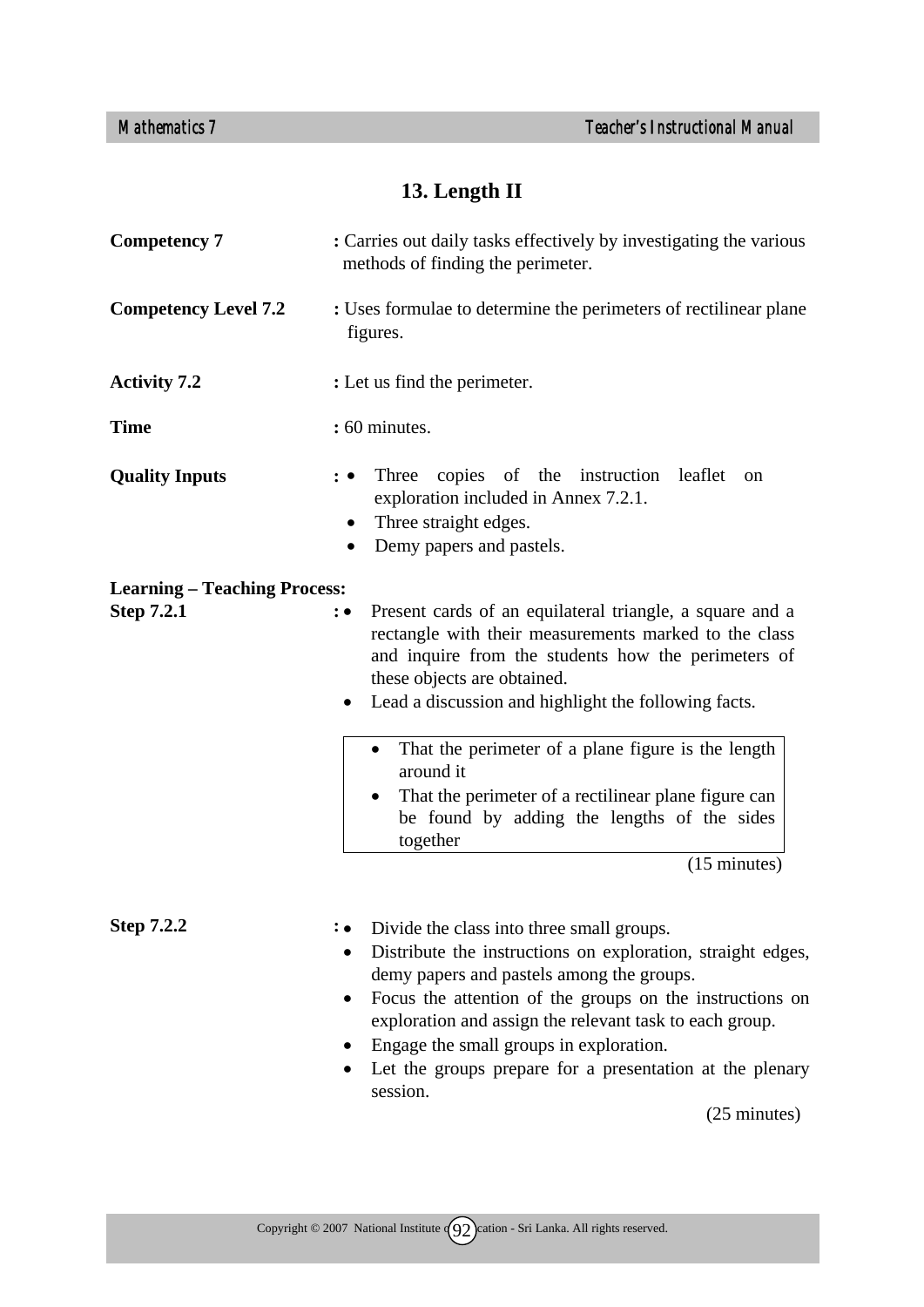| <b>Step 7.2.3</b> | Provide each small group with the opportunity to present<br>the findings of the group.<br>Give the presenters themselves the first opportunity to<br>elaborate on the presentation.<br>Seek for constructive comments from the other groups.<br>Engage in a review so that the following facts are<br>highlighted.                                                                                                                                                                                                                                                     |
|-------------------|------------------------------------------------------------------------------------------------------------------------------------------------------------------------------------------------------------------------------------------------------------------------------------------------------------------------------------------------------------------------------------------------------------------------------------------------------------------------------------------------------------------------------------------------------------------------|
|                   | That if the perimeter of an equilateral triangle<br>$\bullet$<br>with sides of length a, is P, then $P = 3a$<br>That if the perimeter of a square with sides of<br>length a, is P, then $P = 4a$<br>That if the perimeter of a rectangle of length $a$<br>$\bullet$<br>and breadth b, is P, then $P = 2(a + b)$<br>That when the data is given, the perimeter can be<br>$\bullet$<br>calculated using a formula<br>That when finding the perimeter of a plane figure<br>in which the sides are of unequal length, the<br>lengths of the sides should be added together |
|                   | (20 minutes)                                                                                                                                                                                                                                                                                                                                                                                                                                                                                                                                                           |

- Expresses the formulae for the perimeters of a triangle, a square and a rectangle.
- Accepts that resources can be economized by correctly finding the perimeter.
- Finds the perimeters of plane figures using formulae.
- Applies generalized results to special situations.
- Works as a team for the success of the activity.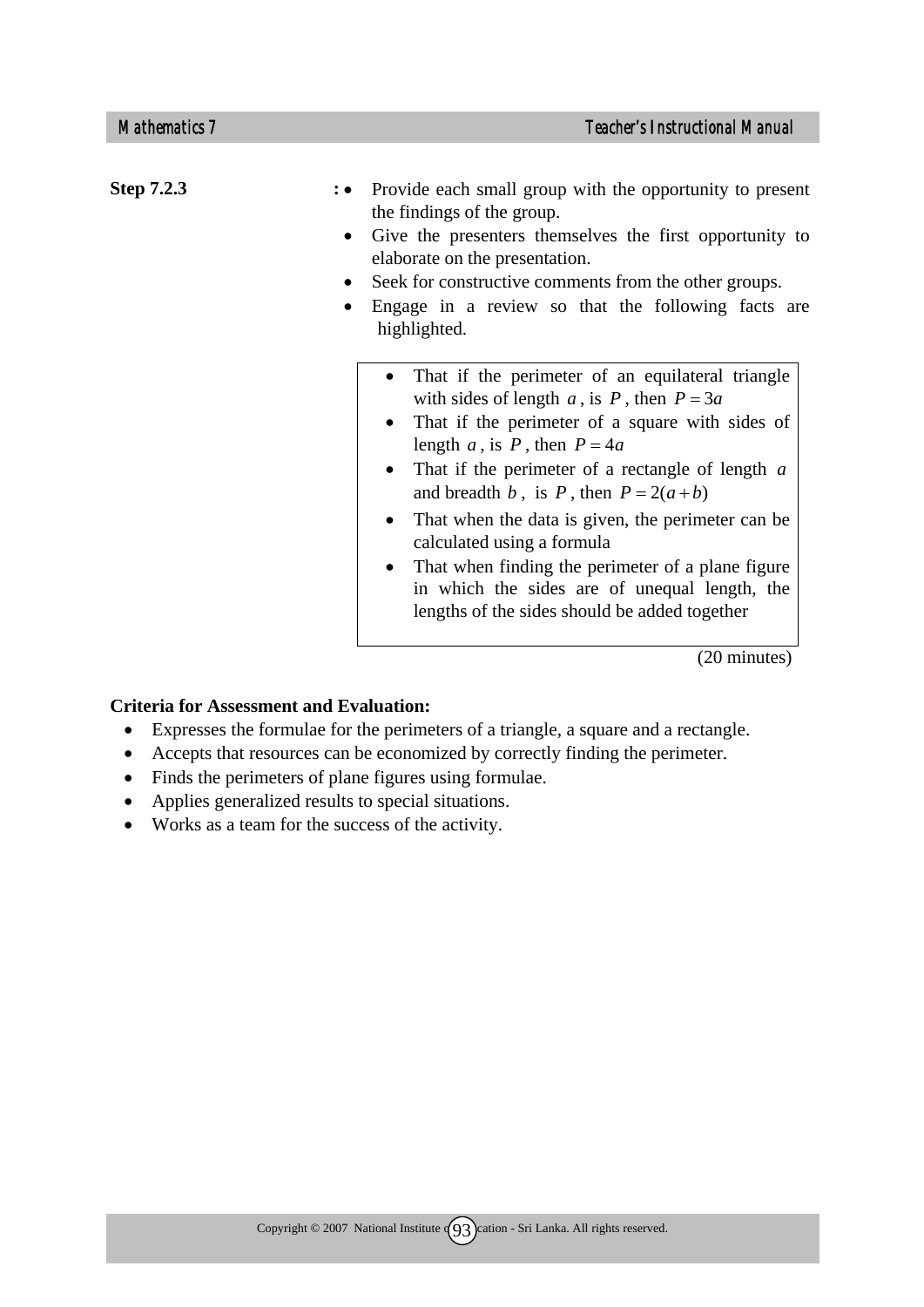#### **Annex 7.2.1**

#### **Instructions for group exploration**

# **Let us find the perimeter**

• Focus your attention on the plane figure that your group receives from the plane figures given below.



- Using the textbook write an expression for the perimeter with the given algebraic terms.
- Take the perimeter of the plane figure as *P* and write the relationship between *P* and the expression you obtained.
- Measure the lengths of the sides of the plane figure, and determine the perimeter using the expression you found.
- Draw another plane figure with different measurements but of the same type as the type your group received and find its perimeter.
- Discuss situations where it is required to find the perimeter.
- Prepare to make a creative presentation of your findings at the plenary session.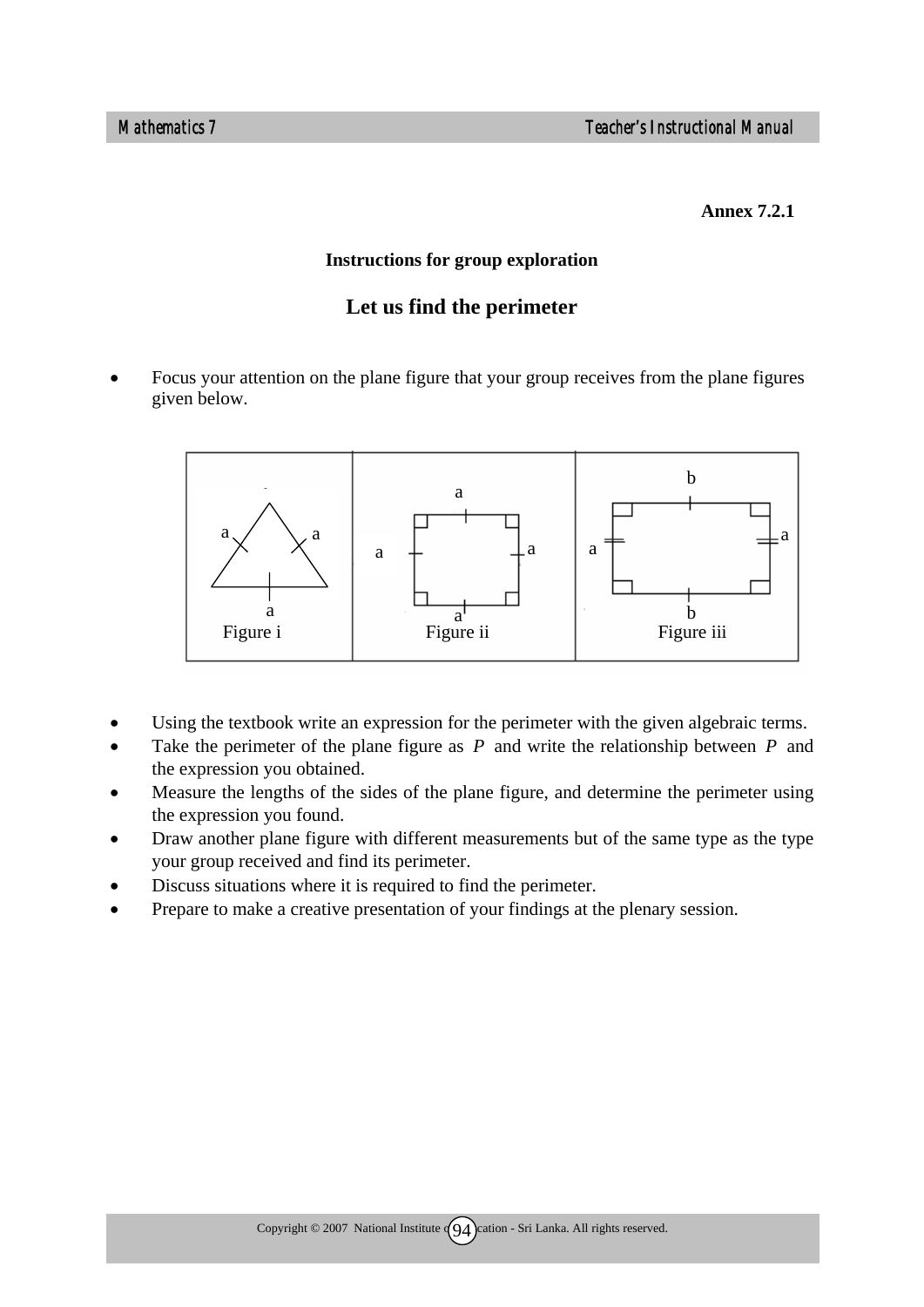# **14. Area**

| <b>Competency 8</b>                                      | : Makes use of a limited space in an optimal manner by<br>investigating the area.                                                                                                                                                                                                                                                                                                                                                                                                                                                    |  |  |  |  |
|----------------------------------------------------------|--------------------------------------------------------------------------------------------------------------------------------------------------------------------------------------------------------------------------------------------------------------------------------------------------------------------------------------------------------------------------------------------------------------------------------------------------------------------------------------------------------------------------------------|--|--|--|--|
| <b>Competency Level 8.1</b>                              | : Investigates the areas of rectilinear plane figures.                                                                                                                                                                                                                                                                                                                                                                                                                                                                               |  |  |  |  |
| <b>Activity 8.1</b>                                      | : Let us find the areas of rectilinear plane figures.                                                                                                                                                                                                                                                                                                                                                                                                                                                                                |  |  |  |  |
| <b>Time</b>                                              | :75 minutes.                                                                                                                                                                                                                                                                                                                                                                                                                                                                                                                         |  |  |  |  |
| <b>Quality Inputs</b>                                    | The chart of figures included in Annex 8.1.1.<br>Four copies of the instruction leaflet on exploration<br>٠<br>included in Annex 8.1.2.<br>Two sets, each consisting of three squares with sides of<br>$\bullet$<br>length 4cm, 5cm and 7cm respectively.<br>Two sets, each consisting of three rectangles with<br>٠<br>lengths and breadths equal to 4cm and 3cm, 5cm and<br>4cm, and 7cm and 5cm respectively.<br>Four grids with 1cm <sup>2</sup> squares.<br>Four straight edges and 4 meter rulers.<br>Demy papers and pastels. |  |  |  |  |
| <b>Learning – Teaching Process:</b><br><b>Step 8.1.1</b> | Present the chart of figures to the class and inquire from<br>$: \bullet$<br>the students about the space enclosed by the figures.<br>Lead a discussion and highlight the following facts.<br>That the 'space' of a surface is called area<br>$\bullet$                                                                                                                                                                                                                                                                              |  |  |  |  |
|                                                          | That $cm2$ is a unit of measuring area<br>$(15 \text{ minutes})$                                                                                                                                                                                                                                                                                                                                                                                                                                                                     |  |  |  |  |
| <b>Step 8.1.2</b>                                        | Divide the class into four small groups.<br>Distribute the instructions on exploration, sets of squares<br>$\bullet$<br>and sets of rectangles, grids with squares of 1cm <sup>2</sup> , demy<br>papers and pastels among the groups.<br>Focus the attention of the groups on the instructions on<br>$\bullet$<br>exploration and assign the relevant task to each group.<br>Let the groups prepare for a presentation at the plenary<br>session.<br>(30 minutes)                                                                    |  |  |  |  |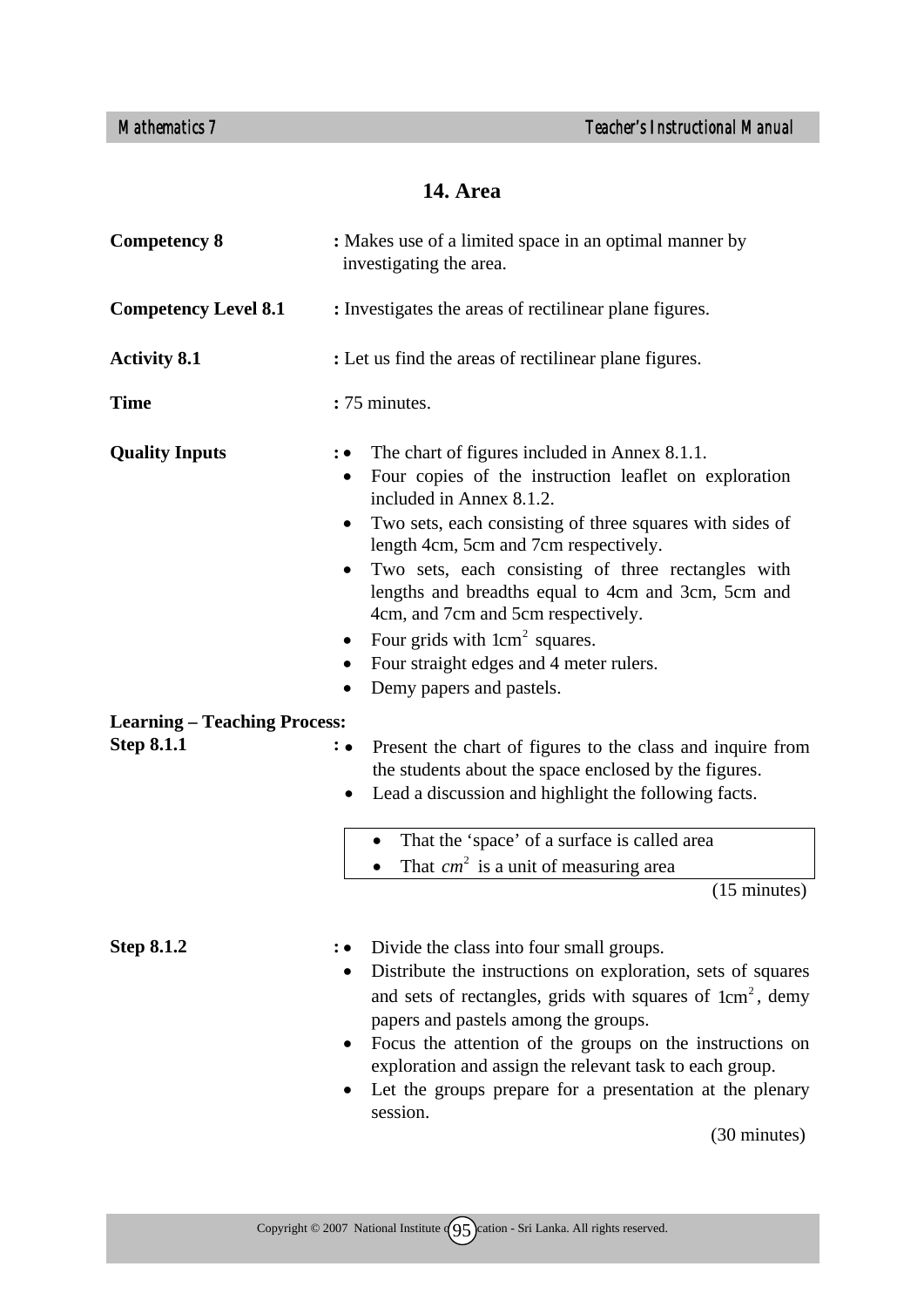**Step 8.1.3** : **.** • Provide each small group with the opportunity to present the findings of the group. • Give the presenters themselves the first opportunity to elaborate on the presentation. • Seek for constructive comments from the other groups. • Engage in a review so that the following facts are highlighted. • That if the area of a rectangle of length *a* and breadth *b* is *A*, then  $A = a \times b$ • That if the area of a square with sides of length *a* is *A*, then  $A = a^2$ • That  $m^2$  is the unit used to measure the areas of large surfaces • That there exist rectangles with the same area but with different lengths and breadths

That it is useful to estimate area in day to day activities

(30 minutes)

#### **Criteria for Assessment and Evaluation:**

- Estimates the areas of plane figures.
- Accepts that it is useful to estimate area in day to day activities.
- Develops the relationships between the areas of squares and rectangles and their respective lengths and breadths.
- Compares the values that were guessed with the true values.
- Contributes to the success of the group activity.

#### **Annex 8.1.1**

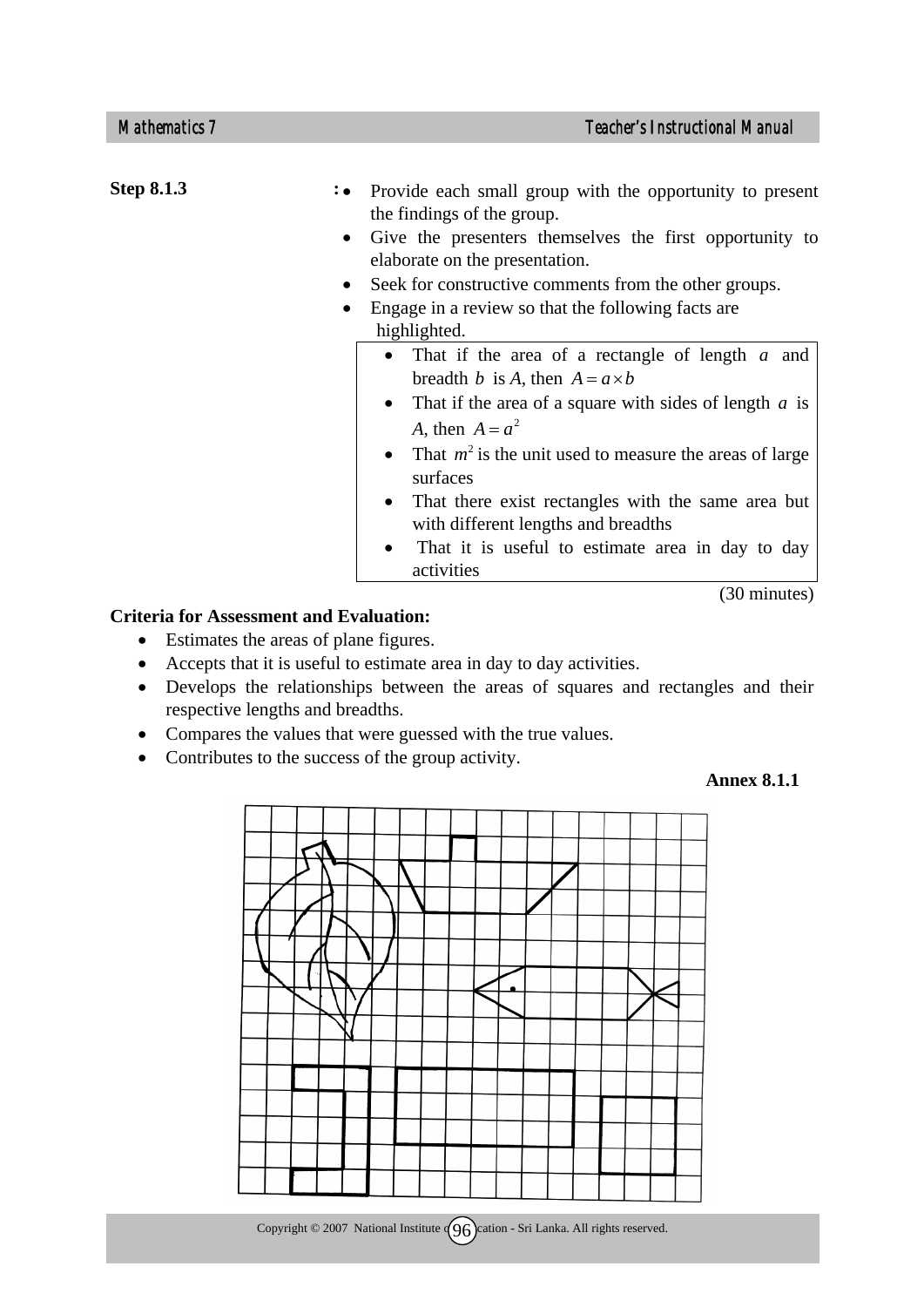#### **Annex 8.1.2**

#### **Instructions for group exploration**

# **Let us find the areas of rectilinear plane figures**

- Focus your attention on the set of rectilinear plane figures received by your group from the sets of rectilinear plane figures given below.
	- 1 and  $2$  sets of squares
	- 3 and  $4$  sets of rectangles



- Estimate the area of each of the plane figures in you set.
- If the area of a small square in the grid is  $1 cm<sup>2</sup>$ , using the grid, find the area of each of the plane figures in  $cm<sup>2</sup>$ .
- Compare these values with the estimated values.
- Find the length and the breadth of each plane figure using the grid.
- Propose a method of finding the area using the length and the breadth.
- Using the relationship you found, find the area of the classroom floor.
- Write down the different values that could be obtained as the length and the breadth of a rectangle of area 36*cm*<sup>2</sup>.
- Present 3 situations in day to day life where it is required to estimate area.



Calculate the area of this figure using the given measurements.

• Note the information you obtained on a demy paper and prepare for a creative presentation at the plenary session.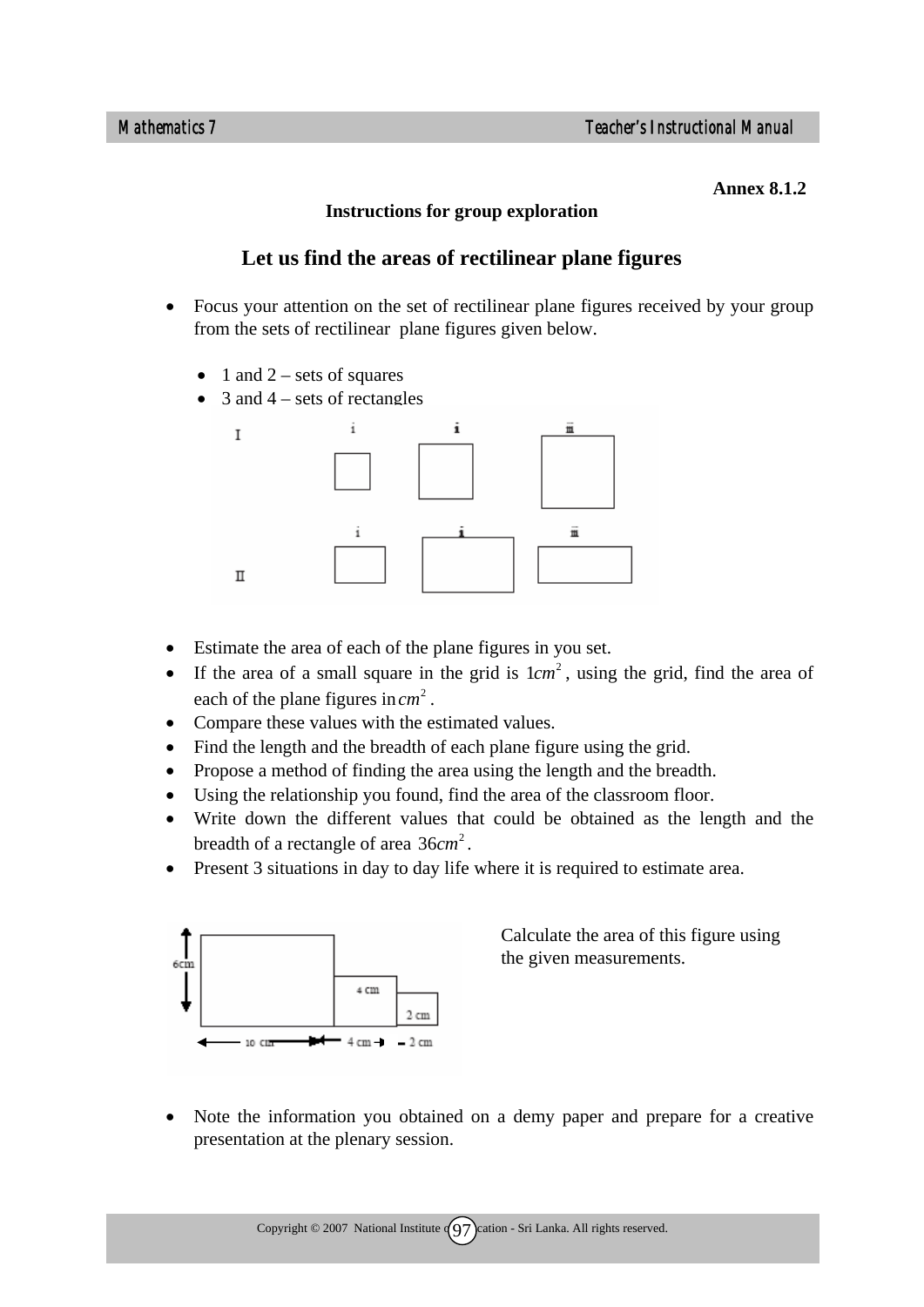# **15 Circles**

| <b>Competency 27</b>                               | : Analyses according to geometric laws, the nature of the<br>locations in the surrounding.                                                                                                                                                                                                                                                                                                                                                              |  |  |  |  |
|----------------------------------------------------|---------------------------------------------------------------------------------------------------------------------------------------------------------------------------------------------------------------------------------------------------------------------------------------------------------------------------------------------------------------------------------------------------------------------------------------------------------|--|--|--|--|
| <b>Competency Level 27.1</b>                       | : Creates designs using circles.                                                                                                                                                                                                                                                                                                                                                                                                                        |  |  |  |  |
| <b>Activity 27.1</b>                               | : Let us use a pair of compasses to draw circular designs.                                                                                                                                                                                                                                                                                                                                                                                              |  |  |  |  |
| <b>Time</b>                                        | : 75 minutes.                                                                                                                                                                                                                                                                                                                                                                                                                                           |  |  |  |  |
| <b>Quality Inputs</b>                              | Four copies of the instruction leaflet on exploration<br>: ∙<br>included in Annex 27.1.1.<br>Four pairs of compasses, four pairs of scissors.<br>$\bullet$<br>Half sheets.<br>$\bullet$<br>A bangle, a saucer, the lid of a tin, the top of a jam<br>٠<br>bottle.<br>Demy papers and pastels.                                                                                                                                                           |  |  |  |  |
| <b>Learning - Teaching Process:</b><br>Step 27.1.1 | Inquire from the students about circular shapes by<br>: •<br>showing them circular patterns.<br>Lead a discussion and highlight the following facts.                                                                                                                                                                                                                                                                                                    |  |  |  |  |
|                                                    | That circular shapes can be identified from among<br>other shapes<br>That designs can be created using circular shapes<br>(10 minutes)                                                                                                                                                                                                                                                                                                                  |  |  |  |  |
| Step 27.1.2                                        | Divide the class into four small groups.<br>$\colon \bullet$<br>Distribute the instructions on exploration, demy papers,<br>٠<br>pastels and other required items among the groups.<br>Focus the attention of the groups on the instructions on<br>exploration and assign the relevant task to each group.<br>Engage the small groups in exploration.<br>Let the groups prepare for a presentation at the plenary<br>session.<br>$(30 \text{ minutes})$ |  |  |  |  |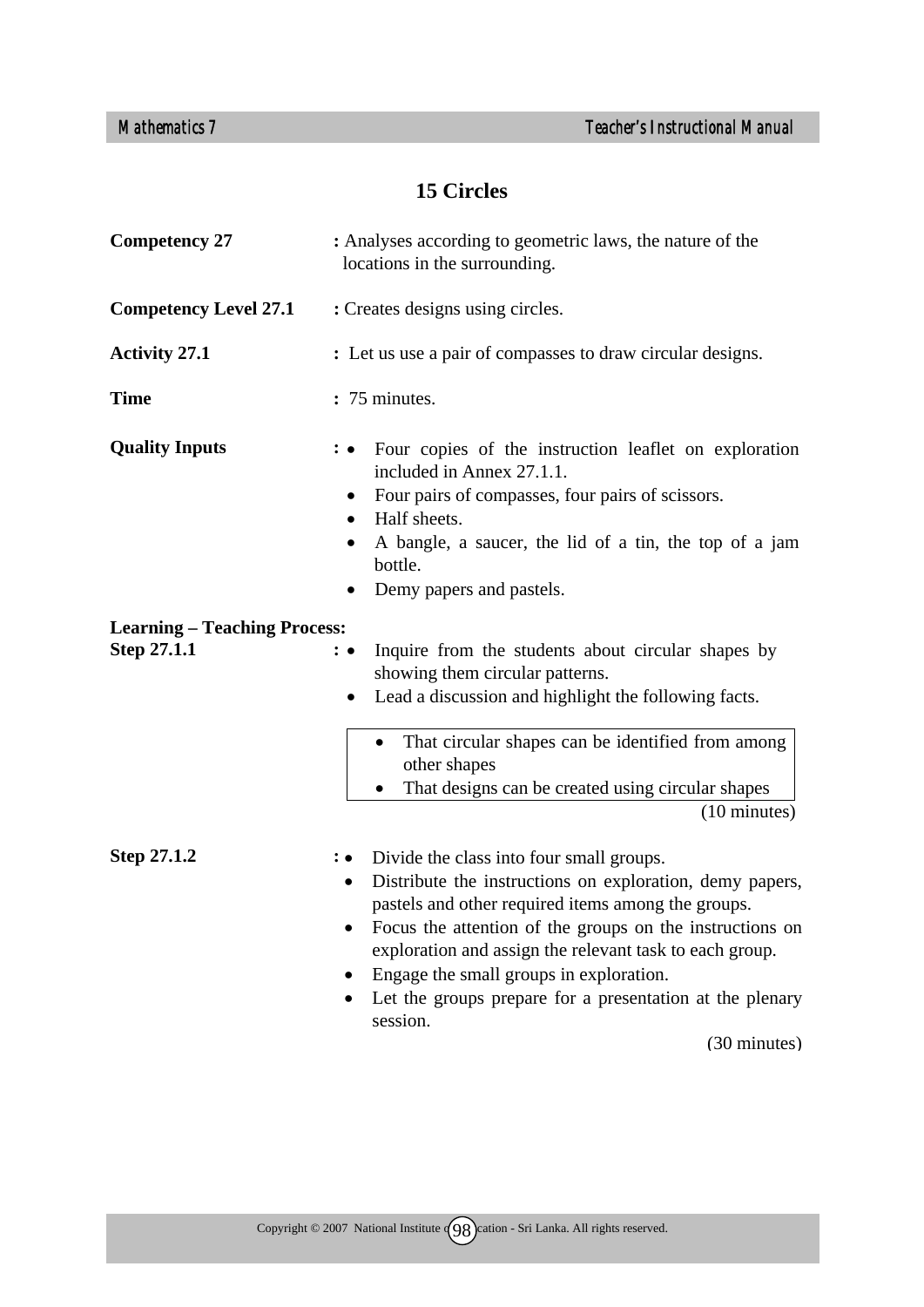| Step 27.1.3 | Provide each small group with the opportunity to present<br>the findings of the group.<br>Give the presenters themselves the first opportunity to<br>elaborate on the presentation.<br>Seek for constructive comments from the other groups.<br>Engage in a review so that the following facts are<br>highlighted.                                                                                                                                                                                                                                                                     |
|-------------|----------------------------------------------------------------------------------------------------------------------------------------------------------------------------------------------------------------------------------------------------------------------------------------------------------------------------------------------------------------------------------------------------------------------------------------------------------------------------------------------------------------------------------------------------------------------------------------|
|             | That the mid point of a circle is defined as the<br>"centre"<br>That the longest line that can be drawn by joining<br>two points on a circle is called "a diameter"<br>That a diameter passes through the centre<br>That the distance from the centre to the circle is the<br>$\bullet$<br>"radius"<br>That the length of a diameter is twice the length of a<br>radius<br>That when drawing a circle using a pair of<br>compasses, the location of the point of the pair of<br>compasses is the centre<br>That various circular patterns can be drawn by using<br>a pair of compasses |
|             | (35 minutes)                                                                                                                                                                                                                                                                                                                                                                                                                                                                                                                                                                           |

- Describes the relationship between the radius and the diameter of a circle.
- Accepts that the surroundings can be made beautiful using circular patterns.
- Creates circular patterns for various needs.
- Contributes to creating designs.
- Works with discipline within the group.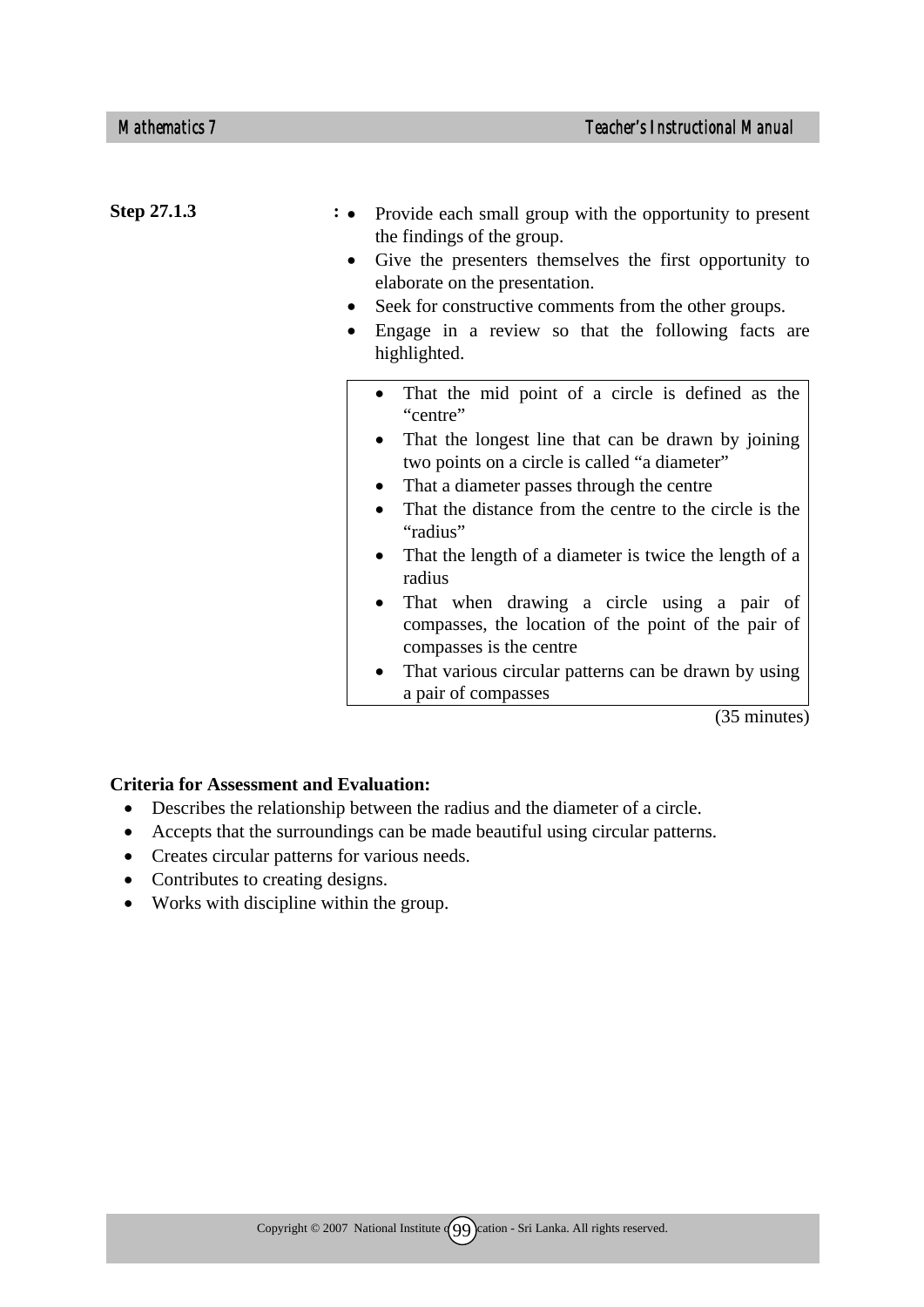#### **Annex 27.1.1**

#### **Instructions for group exploration**

# **Let us use a pair of compasses to draw circular designs**

- Focus your attention on the set of objects received by your group from the sets of objects given below.
	- A bangle • A saucer
	- The lid of a tin
- The top of a jam bottle
- Using it, draw the circular shape on the paper and cut it out.
- By folding it or by measuring it or by any other method find the mid point of the circular shape.
- Using the textbook, propose a name for the mid point of the circular shape.
- Draw the longest straight line that can be drawn inside the circle and propose a name for it.
- Discuss whether there is a relationship between the length of the longest straight line that can be drawn inside the circle, and the distance from the mid point of the circle to any point on the circle.
- Place the point of the pair of compasses on the mid point of the circle, observe how the circle is drawn and then draw three circles of different sizes on the given piece of paper using the pair of compasses.
- Create an attractive design for a wall hanger by drawing circles using the pair of compasses.
- Prepare for a creative presentation at the plenary session.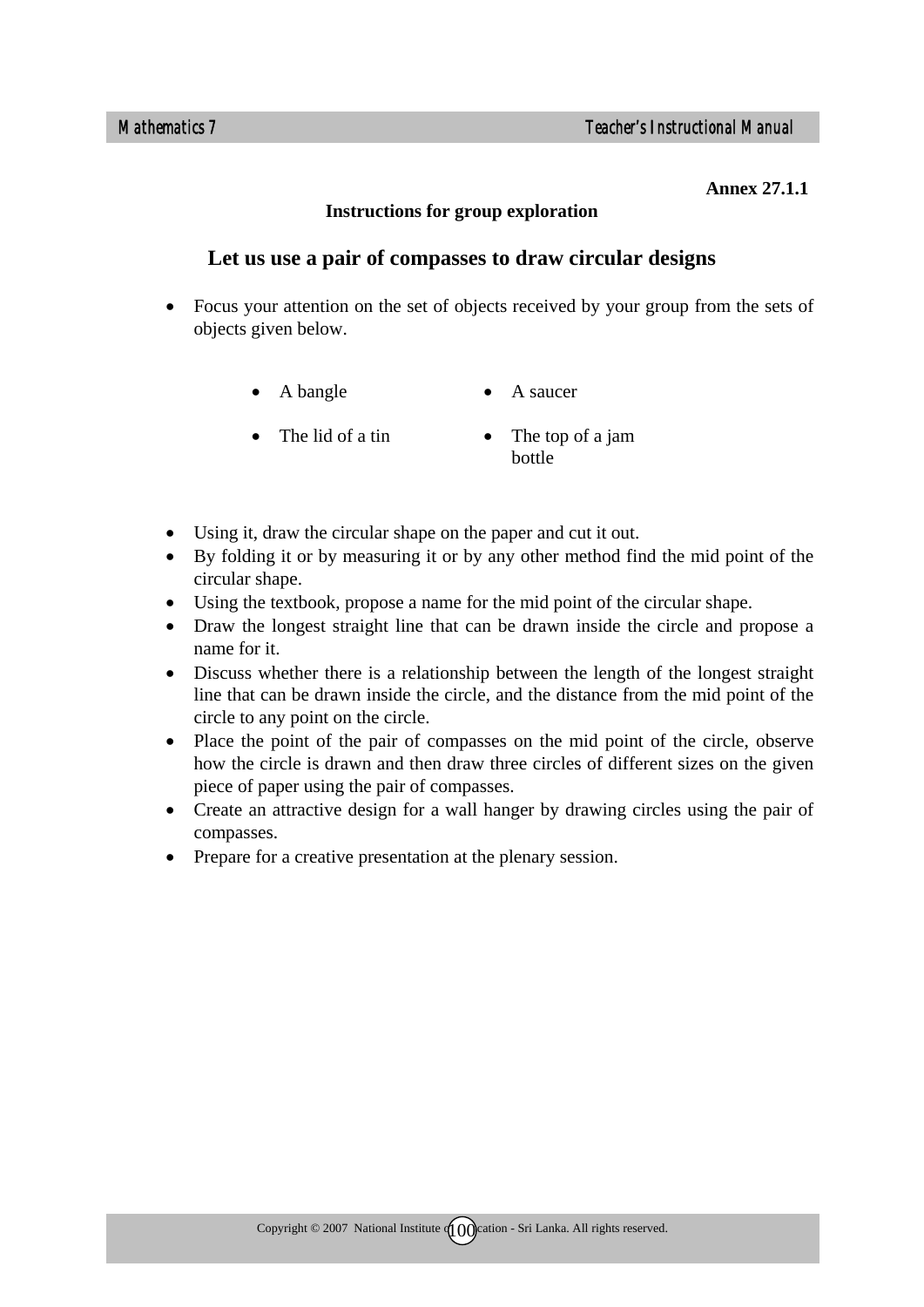## **16. Volume**

| <b>Competency 10</b>                                      | : Gets the maximum out of space by working critically with<br>respect to volume.                                                                                                                                                                                                                                                                                                                                                                                    |  |  |  |  |  |
|-----------------------------------------------------------|---------------------------------------------------------------------------------------------------------------------------------------------------------------------------------------------------------------------------------------------------------------------------------------------------------------------------------------------------------------------------------------------------------------------------------------------------------------------|--|--|--|--|--|
| <b>Competency Level 10.1</b>                              | : Has an awareness of the amount of space occupied by solids.                                                                                                                                                                                                                                                                                                                                                                                                       |  |  |  |  |  |
| <b>Activity 10.1</b>                                      | : Let us find the space required by a solid.                                                                                                                                                                                                                                                                                                                                                                                                                        |  |  |  |  |  |
| <b>Time</b>                                               | :75 minutes.                                                                                                                                                                                                                                                                                                                                                                                                                                                        |  |  |  |  |  |
| <b>Quality Inputs</b>                                     | The figure included in Annex 10.1.1.<br>$\colon \bullet$<br>Four copies of the instruction leaflet on exploration<br>$\bullet$<br>included in Annex 10.1.2.<br>Four sets consisting of 8, 10, 12 and 16 empty<br>matchboxes.<br>Four cuboids made of 8, 10, 12 and 16 centi-cubes each.<br>$\bullet$<br>Demy papers and pastels.                                                                                                                                    |  |  |  |  |  |
| <b>Learning - Teaching Process:</b><br><b>Step 10.1.1</b> | Present the figure to the class.<br>$: \bullet$<br>Inquire from the students about the shape and size of the<br>$\bullet$<br>two boxes of oranges and also about the decisions that we<br>can therefore make.<br>Lead a discussion and highlight the following facts.<br>$\bullet$                                                                                                                                                                                  |  |  |  |  |  |
|                                                           | That one box of oranges takes the shape of a cube<br>$\bullet$<br>while the other takes the shape of a cuboid<br>That the size of the box that has the shape of a cuboid<br>$\bullet$<br>is about twice the size of the other box<br>That the number of oranges in one of the boxes can be<br>٠<br>estimated by considering the number of oranges in the<br>other box                                                                                               |  |  |  |  |  |
| <b>Step 10.1.2</b>                                        | $(10 \text{ minutes})$<br>Divide the class into four small groups.<br>Distribute the instructions on exploration, matchboxes,<br>cuboids made of centi-cubes, demy papers and pastels<br>among the groups.<br>Focus the attention of the groups on the instructions on<br>exploration and assign the relevant task to each group.<br>Engage the small groups in exploration.<br>Let the groups prepare for presentations at the plenary<br>(30 minutes)<br>session. |  |  |  |  |  |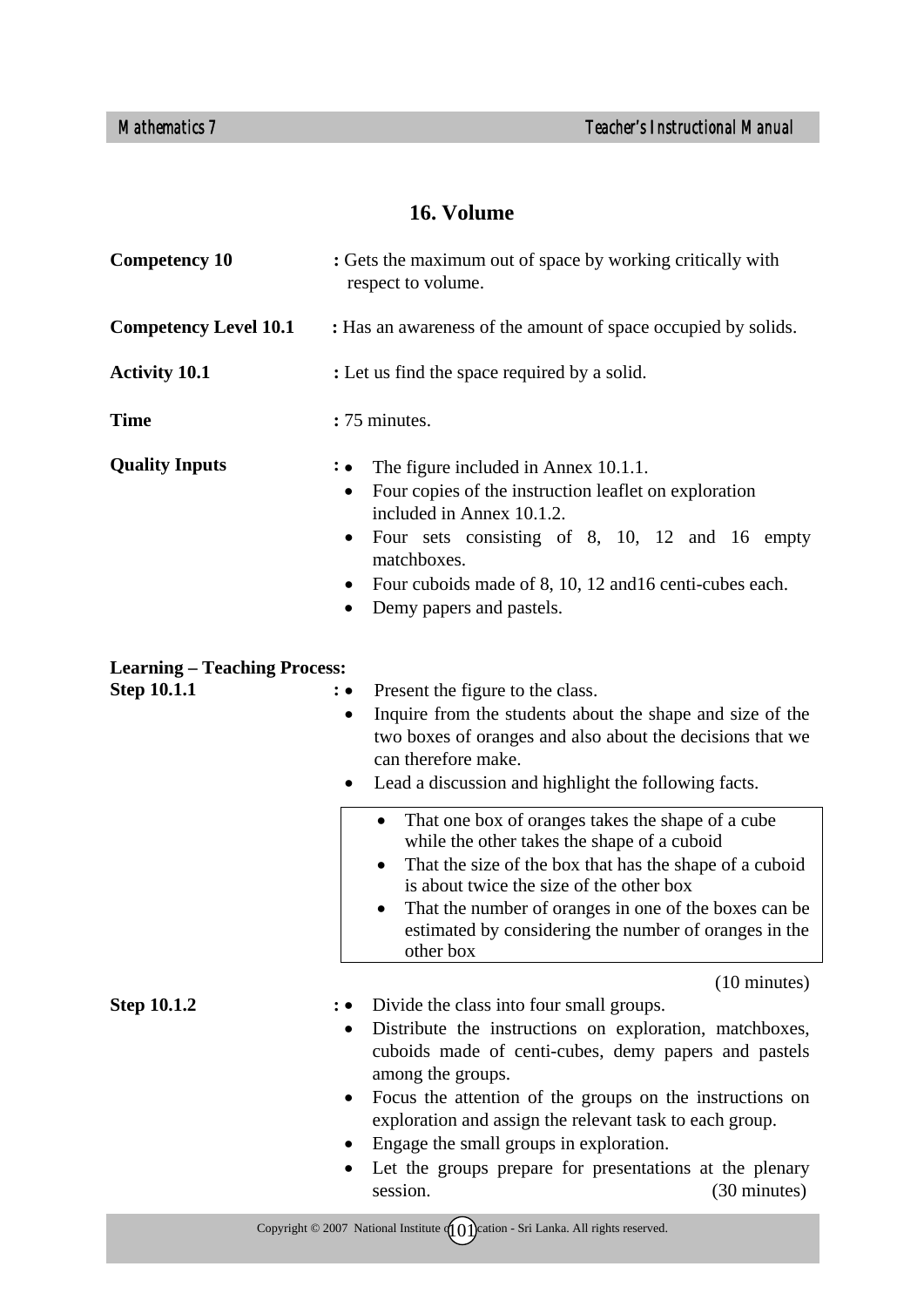| <b>Step 10.1.3</b> | Provide each small group with the opportunity to present<br>the findings of the group.<br>Give the presenters themselves the first opportunity to<br>$\bullet$<br>elaborate on the presentation.<br>Seek for constructive comments from the other groups.<br>Engage in a review so that the following facts are<br>highlighted.                    |
|--------------------|----------------------------------------------------------------------------------------------------------------------------------------------------------------------------------------------------------------------------------------------------------------------------------------------------------------------------------------------------|
|                    | That the space required by a solid is defined as its<br>"volume".<br>That on occasions such as when expressing the volume<br>of a cuboid made of matchboxes, by the number of<br>boxes used, "a matchbox" is called an "arbitrary unit"<br>That the standard units of volume are cubic centimeters<br>$\bullet$<br>$(cm3)$ and cubic meters $(m3)$ |
|                    | That the volume of a cuboid can be obtained by<br>length $\times$ width $\times$ height                                                                                                                                                                                                                                                            |
|                    | That the volume of a cube can be obtained by raising<br>$\bullet$<br>the length of a side to the $3rd$ power<br>That the volumes of certain solids have to be estimated<br>in day today life activities                                                                                                                                            |

(35 minutes)

#### **Criteria for Assessment and Evaluation:**

- Describes the methods that can be used to determine the volume of a cube and a cuboid.
- Accepts that it is useful to have an idea about the volumes of items when they are being arranged.
- Calculates the volume of a cuboid using arbitrary units and standard units.
- Displays patience and carefulness in obtaining measurements and in creative work.
- Draws correct conclusion, when using objects.

#### **Annex 10.1.1**

#### **Figure**

The figures show how equal sized oranges have been arranged in two boxes

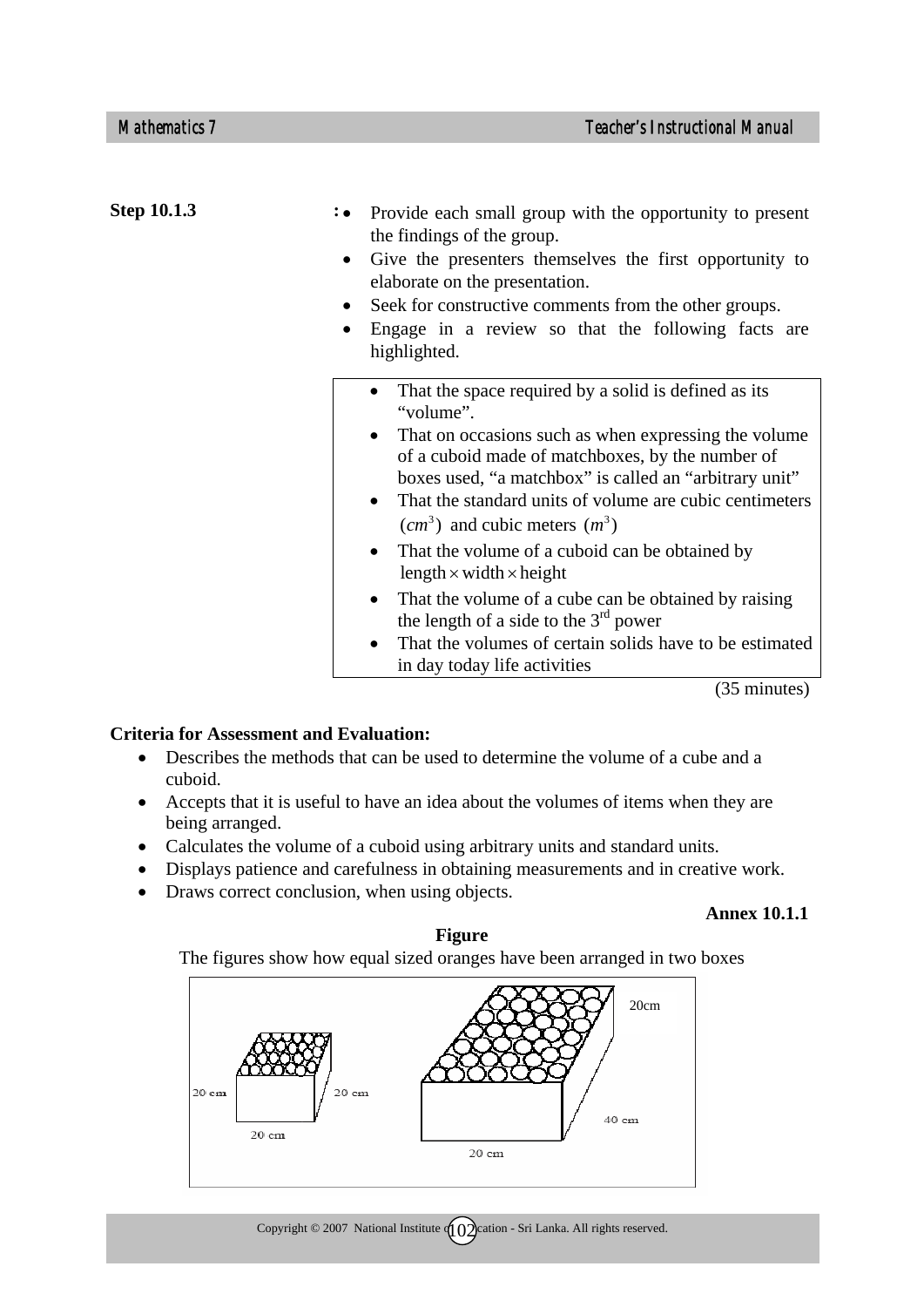#### **Annex 10.1.2**

#### **Instructions for group exploration**

# **Let us find the space required by a solid**

• Focus your attention on the set of objects assigned to your group.

| Number of the set of objects |                                                   |
|------------------------------|---------------------------------------------------|
|                              | 8 matchboxes and a cuboid made of 8 centi-cubes   |
|                              | 10 matchboxes and a cuboid made of 10 centi-cubes |
|                              | 12 matchboxes and a cuboid made of 12 centi-cubes |
|                              | 16 matchboxes and a cuboid made of 16 centi-cubes |

- Fill one matchbox with sand.
- When the above amount of sand is taken on to a paper, what can you say about the amount of sand and the size of the matchbox?
- According to the above, propose a name for the space in the matchbox.
- Using all the matchboxes received; arrange them to form the shape of a cuboid.
- How many matchboxes are used for the length, width and the height of the cuboid?
- Form a relationship between the total number of matchboxes and the number of matchboxes used for the length, width and the height.
- A measure for the size of the cuboid can be expressed, using the amount of sand occupying the lid of a matchbox. What is it?
- Estimate the number of centi-cubes in the centi-cube cuboid received.
- How many centi-cubes are there in the length, width and the height of the cuboid?
- What is the length, width and the height of one centi-cube?
- Discuss and decide on a suitable unit to define your measurement.
- Give examples of a cuboid and a cube, note down the measurements of their lengths, widths and heights and propose a method of calculating the space the cube and cuboid require.
- Write down the answers and conclusions on a demy paper and prepare for a presentation at the plenary session.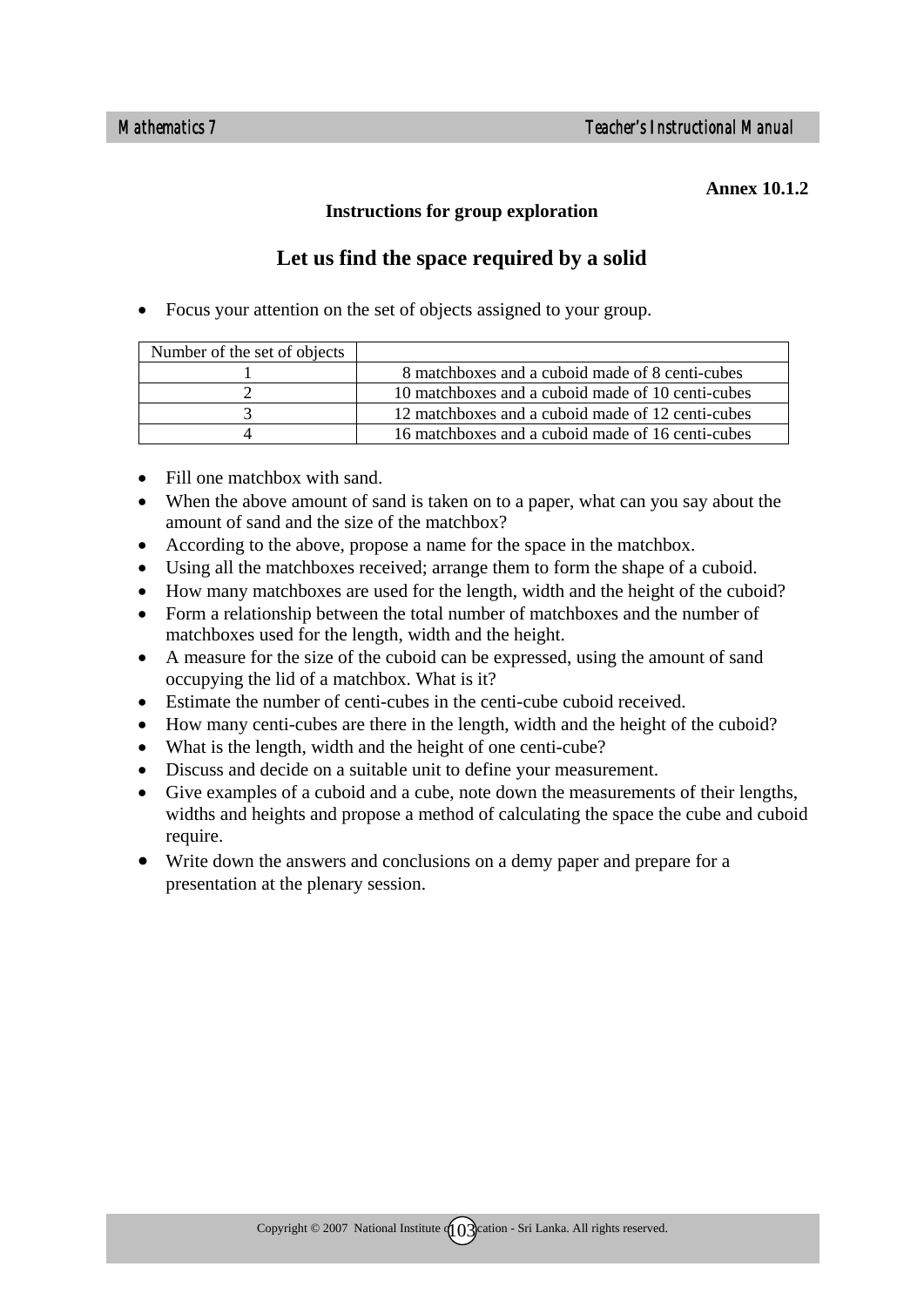# **17. Liquid Measures**

| <b>Competency 11</b>                | : Fulfills daily needs by working critically with the knowledge<br>of liquid measure.                                                                                                                                                                                                                                                                                                          |  |  |
|-------------------------------------|------------------------------------------------------------------------------------------------------------------------------------------------------------------------------------------------------------------------------------------------------------------------------------------------------------------------------------------------------------------------------------------------|--|--|
| <b>Competency Level 11.1</b>        | : Manipulates measurements related to liquids under the basic<br>mathematical operations.                                                                                                                                                                                                                                                                                                      |  |  |
| <b>Activity 11.1</b>                | : Let us multiply liquid measures; let us divide them.                                                                                                                                                                                                                                                                                                                                         |  |  |
| <b>Time</b>                         | : 75 minutes.                                                                                                                                                                                                                                                                                                                                                                                  |  |  |
| <b>Quality Inputs</b>               | Four copies of the instruction leaflet on exploration<br>included in Annex 11.1.1.<br>Demy papers and pastels.                                                                                                                                                                                                                                                                                 |  |  |
| <b>Learning – Teaching Process:</b> |                                                                                                                                                                                                                                                                                                                                                                                                |  |  |
| <b>Step 11.1.1</b>                  | Write down two liquid measures in 1 and ml on the<br>$\colon \bullet$<br>blackboard and inquire from the students how the two<br>measures are added and subtracted.<br>Lead a discussion and highlight the following facts.<br>$\bullet$                                                                                                                                                       |  |  |
|                                     | That liquids are measured in liters and milliliters<br>$\bullet$<br>That 1000 milliliters equals 1 liter<br>That when adding and subtracting liquid measures<br>$\bullet$<br>there are instances when milliliters should be<br>converted to liters and other instances when liters<br>should be converted to milliliters                                                                       |  |  |
|                                     | $(15 \text{ minutes})$                                                                                                                                                                                                                                                                                                                                                                         |  |  |
| <b>Step 11.1.2</b>                  | Divide the class into two small groups.<br>Distribute the instructions on exploration, demy papers<br>$\bullet$<br>and pastels among the groups.<br>Focus the attention of the groups on the instructions on<br>٠<br>exploration and assign the relevant task to each group.<br>Engage the small groups in exploration.<br>Let the groups prepare for presentations at the plenary<br>session. |  |  |
|                                     | (30 minutes)                                                                                                                                                                                                                                                                                                                                                                                   |  |  |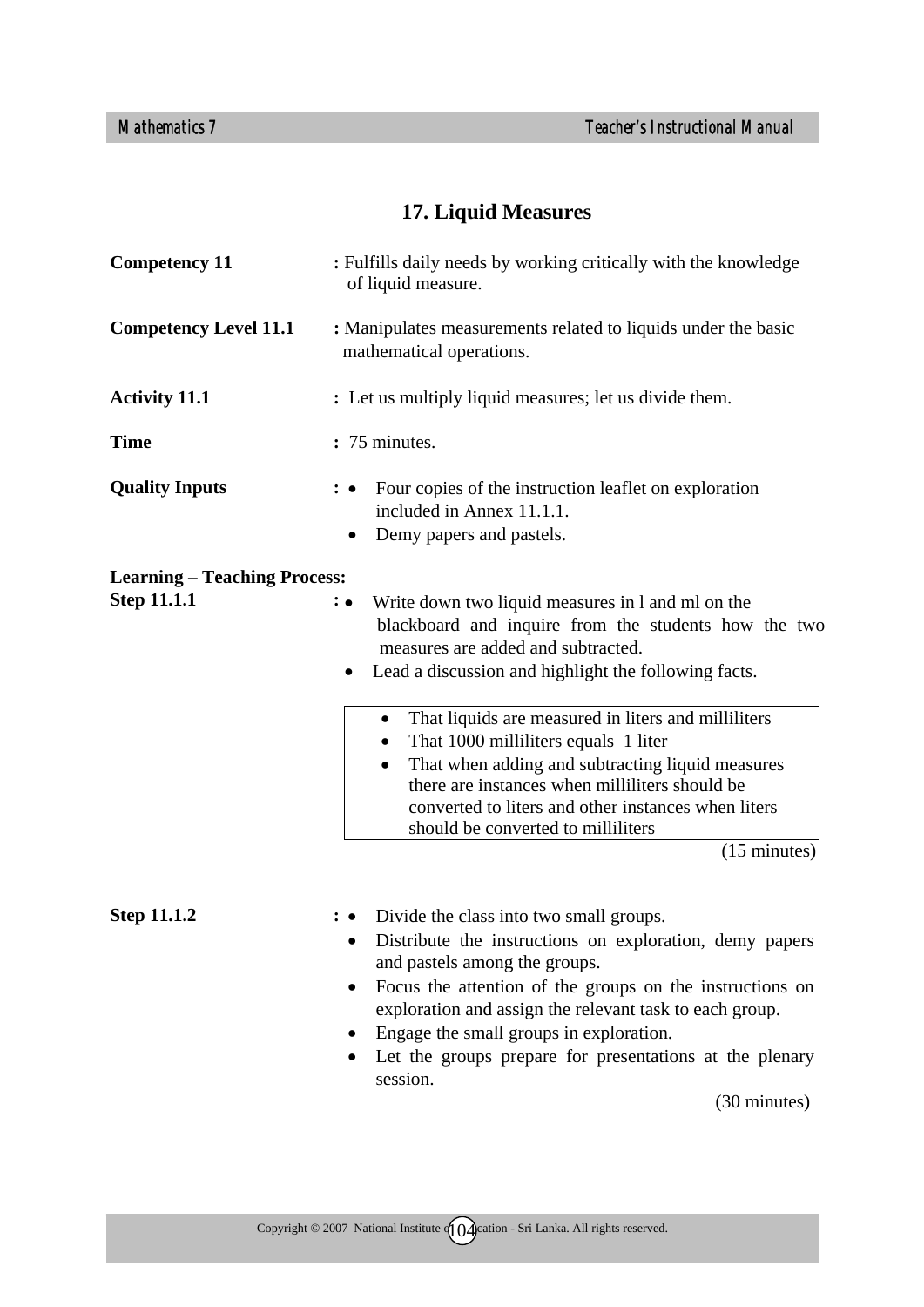| <b>Step 11.1.3</b> | : • Provide each small group with the opportunity to present<br>the findings of the group.  |
|--------------------|---------------------------------------------------------------------------------------------|
|                    | • Give the presenters themselves the first opportunity to<br>elaborate on the presentation. |
|                    | Seek for constructive comments from the other groups.<br>$\bullet$                          |
|                    | Engage in a review so that the following facts are<br>$\bullet$                             |
|                    | highlighted.                                                                                |
|                    | That there are instances when milliliters have to be<br>$\bullet$                           |
|                    | converted into liters when multiplying liquid                                               |
|                    | measures in liters and milliliters                                                          |
|                    | That there are instances when liters have to be<br>$\bullet$                                |
|                    | converted into milliliters when dividing liquid                                             |
|                    | measures in liters and milliliters                                                          |

(30 minutes)

- Describes how liquid measures are multiplied and how they are divided.
- Accepts that short methods can be used when multiplying and dividing liquid measures.
- Engages in calculations associated with liquid measures.
- Makes the right decisions based on experience.
- Achieves success by working cooperatively.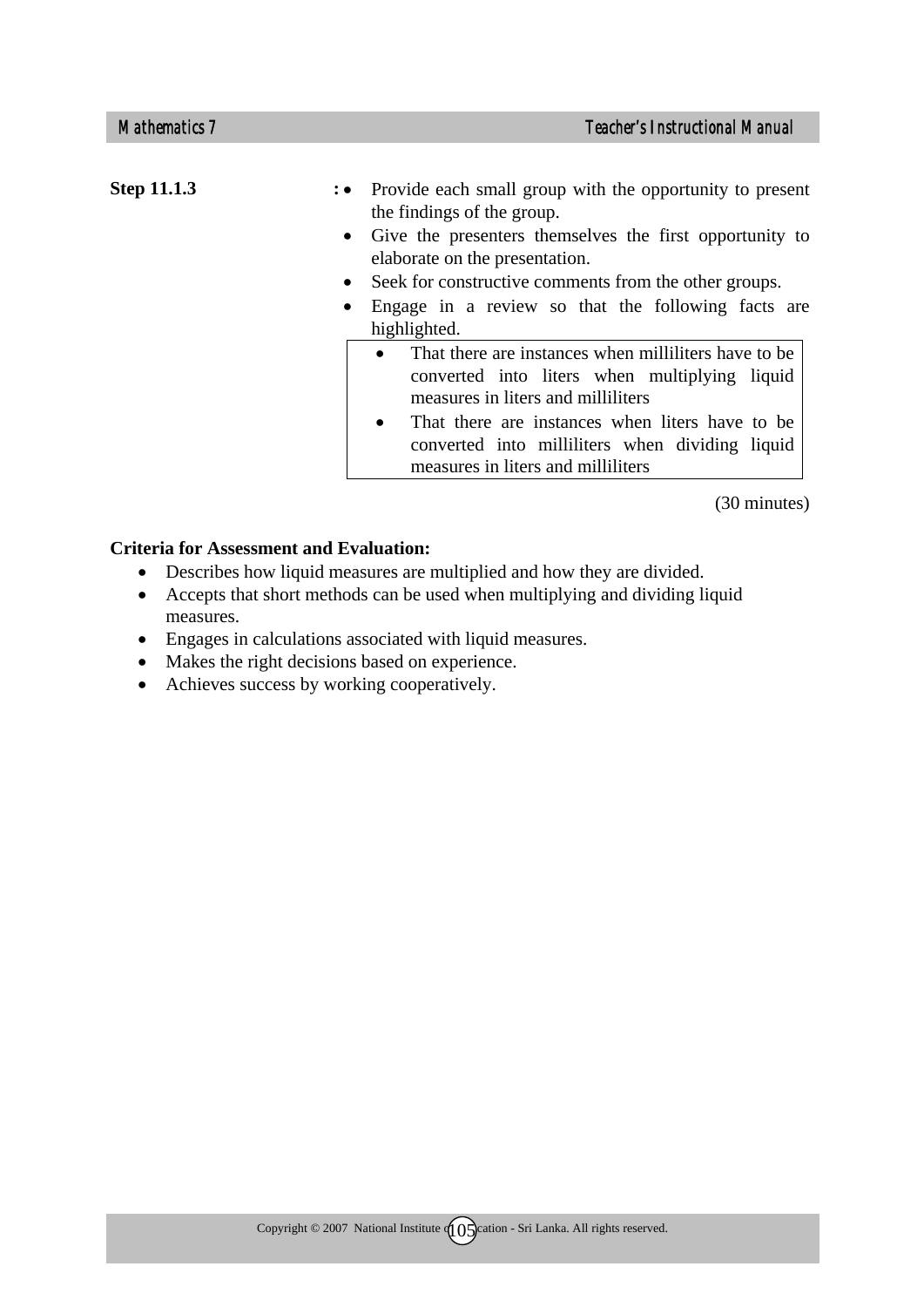#### **Annex 11.1.1**

#### **Instructions for group exploration**

# **Let us multiply liquid measures; let us divide them**

• The figure indicates a cup of capacity 2l 250ml used to measure liquids.



• Focus your attention on the activity assigned to your group, from the activities given below.

• Filling the cup with soft drink and pouring it six times into a drink bottle

Activity (i) Activity (ii)

- Filling the cup with soft drink and pouring it into 9 equal sized glasses.
- At the end of the activity, discuss a method of determining the amount of soft drink in the bottle/ a glass.
- Accordingly, find the soft drink volume in the bottle/ a glass.
- Prepare to make a creative presentation of your findings at the plenary session.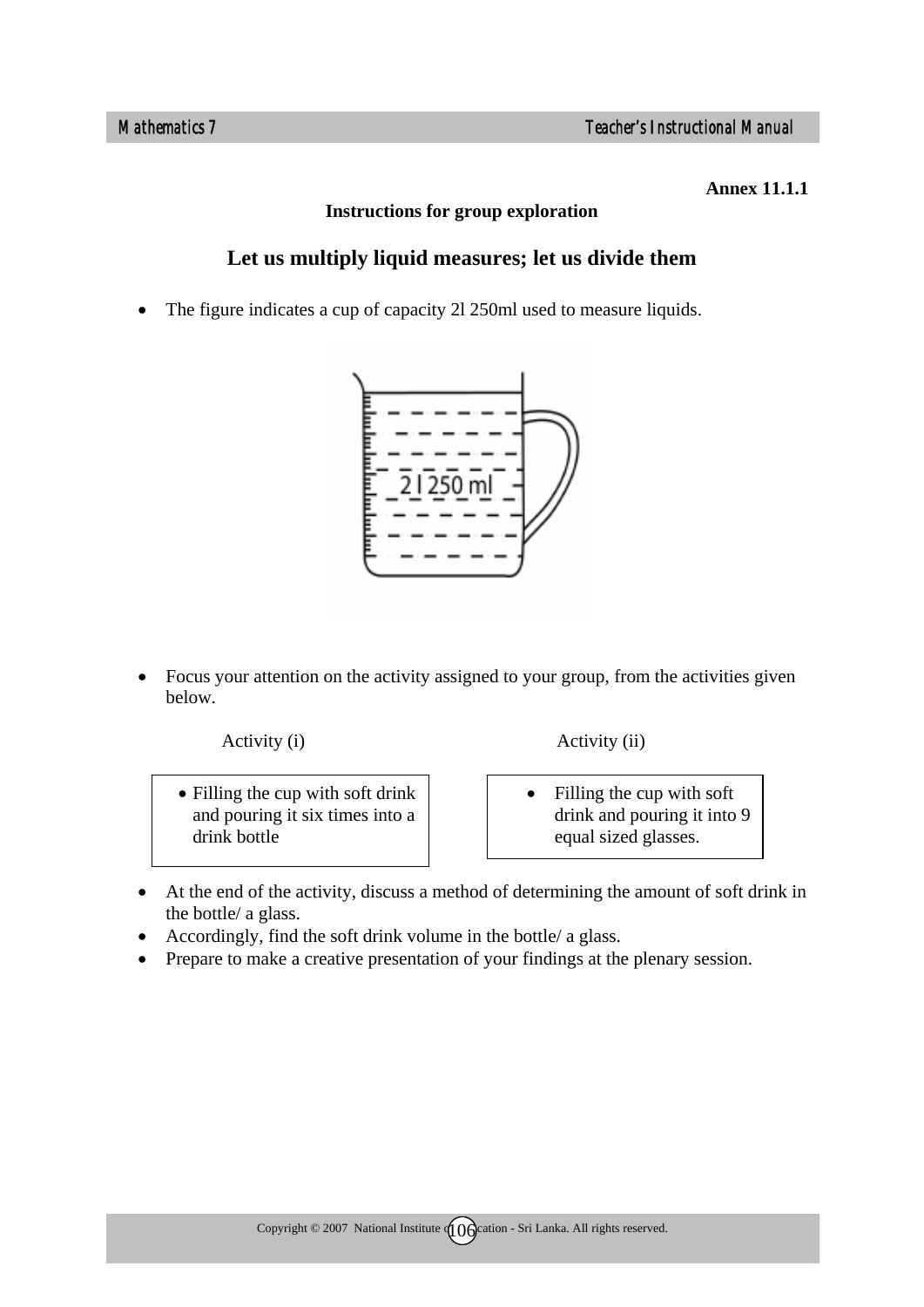# **18. Ratios**

| <b>Competency 4</b>                 | : Uses ratios to facilitate day to day activities.                                                                                                                                                                                                                                                                                                                                                                                                                                                                                                                      |
|-------------------------------------|-------------------------------------------------------------------------------------------------------------------------------------------------------------------------------------------------------------------------------------------------------------------------------------------------------------------------------------------------------------------------------------------------------------------------------------------------------------------------------------------------------------------------------------------------------------------------|
| <b>Competency Level 4.1</b>         | : Uses ratios to divide things.                                                                                                                                                                                                                                                                                                                                                                                                                                                                                                                                         |
| <b>Activity 4.1</b>                 | : Let us divide according to a ratio.                                                                                                                                                                                                                                                                                                                                                                                                                                                                                                                                   |
| <b>Time</b>                         | : 90 minutes.                                                                                                                                                                                                                                                                                                                                                                                                                                                                                                                                                           |
| <b>Quality Inputs</b>               | Three copies of the instruction leaflet on exploration<br>included in Annex 4.1.1.<br>Demy papers and pastels.                                                                                                                                                                                                                                                                                                                                                                                                                                                          |
| <b>Learning – Teaching Process:</b> |                                                                                                                                                                                                                                                                                                                                                                                                                                                                                                                                                                         |
| <b>Step 4.1.1</b>                   | The cement mixture used in the construction of<br>: ∙<br>buildings, consist of sand and cement in the ratio 6:1.<br>Inquire from the students about such situations where<br>ratios are used.<br>Lead a discussion and highlight the following facts.<br>$\bullet$                                                                                                                                                                                                                                                                                                      |
|                                     | That the numerical relationship between two<br>$\bullet$<br>amounts of the same quantity is a ratio<br>That the amounts of the quantities in a ratio, must be<br>$\bullet$<br>in the same units<br>That when the units of the quantities differ, the<br>quantities must be expressed in the same units in<br>order to write ratios<br>That when the ratio between two quantities is $a:b$ it<br>$\bullet$<br>is expressed as $a$ to $b$<br>When a ratio is indicated by $a:b$ it can be expressed<br>$\bullet$<br>in fraction form as $\frac{a}{x}$<br>$\boldsymbol{b}$ |
|                                     | (20 minutes)                                                                                                                                                                                                                                                                                                                                                                                                                                                                                                                                                            |
| <b>Step 4.1.2</b>                   | Divide the class into three small groups.<br>Distribute the instructions on exploration, demy papers<br>$\bullet$<br>and pastels among the groups.<br>Focus the attention of the groups on the instructions on<br>$\bullet$<br>exploration and assign the relevant task to each group.                                                                                                                                                                                                                                                                                  |

- Engage the small groups in exploration.
- Let the groups prepare for a presentation at the plenary session.

(30 minutes)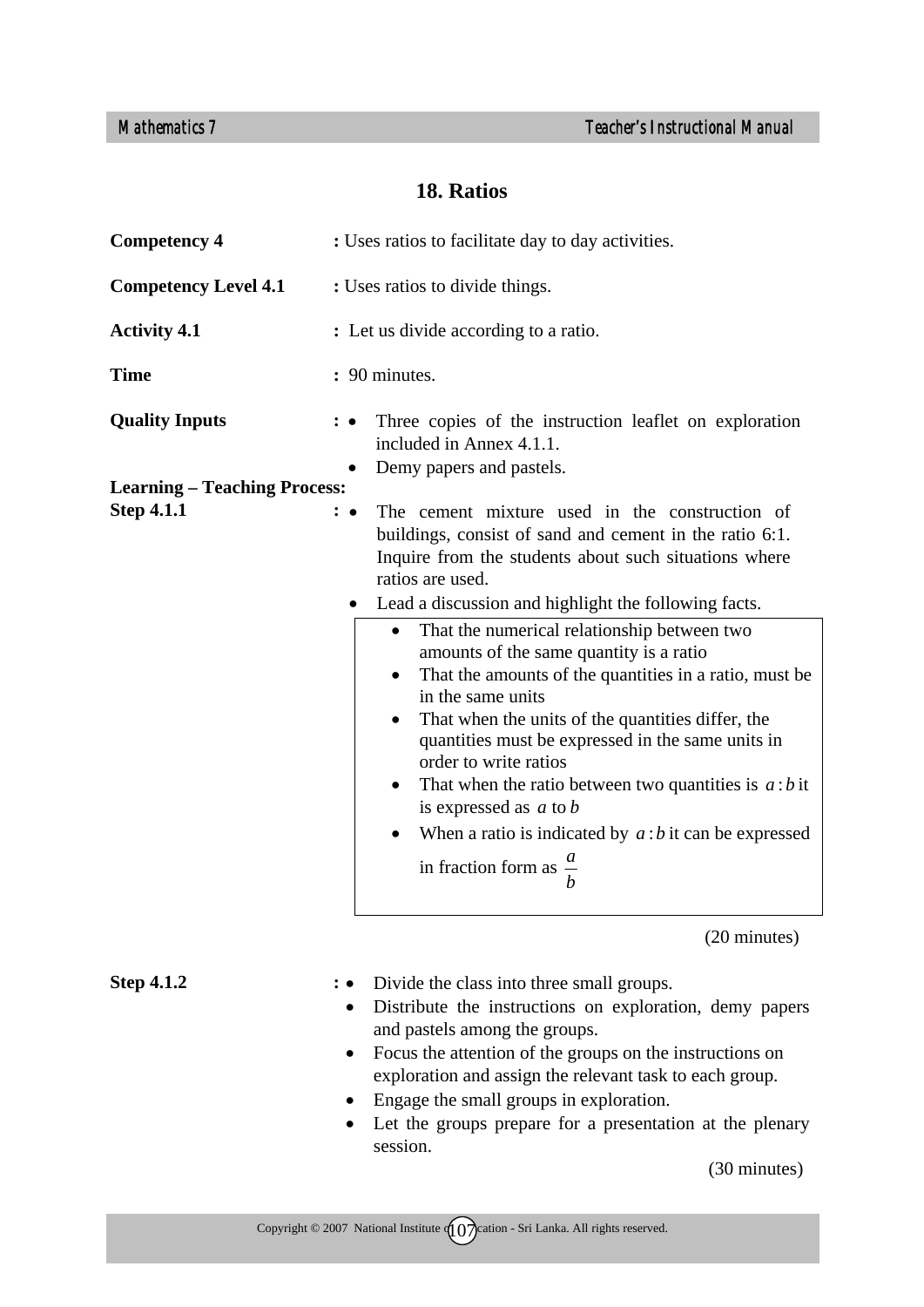| <b>Step 4.1.3</b> | Provide each small group with the opportunity to present<br>the findings of the group.<br>Give the presenters themselves the first opportunity to<br>$\bullet$<br>elaborate on the presentation.<br>Seek for constructive comments from the other groups.<br>$\bullet$<br>Engage in a review so that the following facts are<br>$\bullet$<br>highlighted.                                                                                                                                                                                                   |
|-------------------|-------------------------------------------------------------------------------------------------------------------------------------------------------------------------------------------------------------------------------------------------------------------------------------------------------------------------------------------------------------------------------------------------------------------------------------------------------------------------------------------------------------------------------------------------------------|
|                   | That the terms of the ratio should be added in order<br>$\bullet$<br>to find out the total number of parts a quantity is<br>divided into by a ratio<br>That the value of one portion can be obtained by<br>$\bullet$<br>dividing the quantity by the total number of parts it<br>has to be divided into<br>That by multiplying the value of one portion by<br>each term of the ratio, the due portions can be<br>obtained<br>That the total amount that was divided is obtained<br>$\bullet$<br>by adding the portions related to each term of the<br>ratio |
|                   | (40 minutes)                                                                                                                                                                                                                                                                                                                                                                                                                                                                                                                                                |

- Describes how the total number of parts a quantity is divided into by a ratio is obtained.
- Accepts the necessity of ratios in day to day activity.
- Divides any given amount according to a given ratio.
- Acts impartially in activities that involve sharing.
- Minimizes the wastage in day today activities.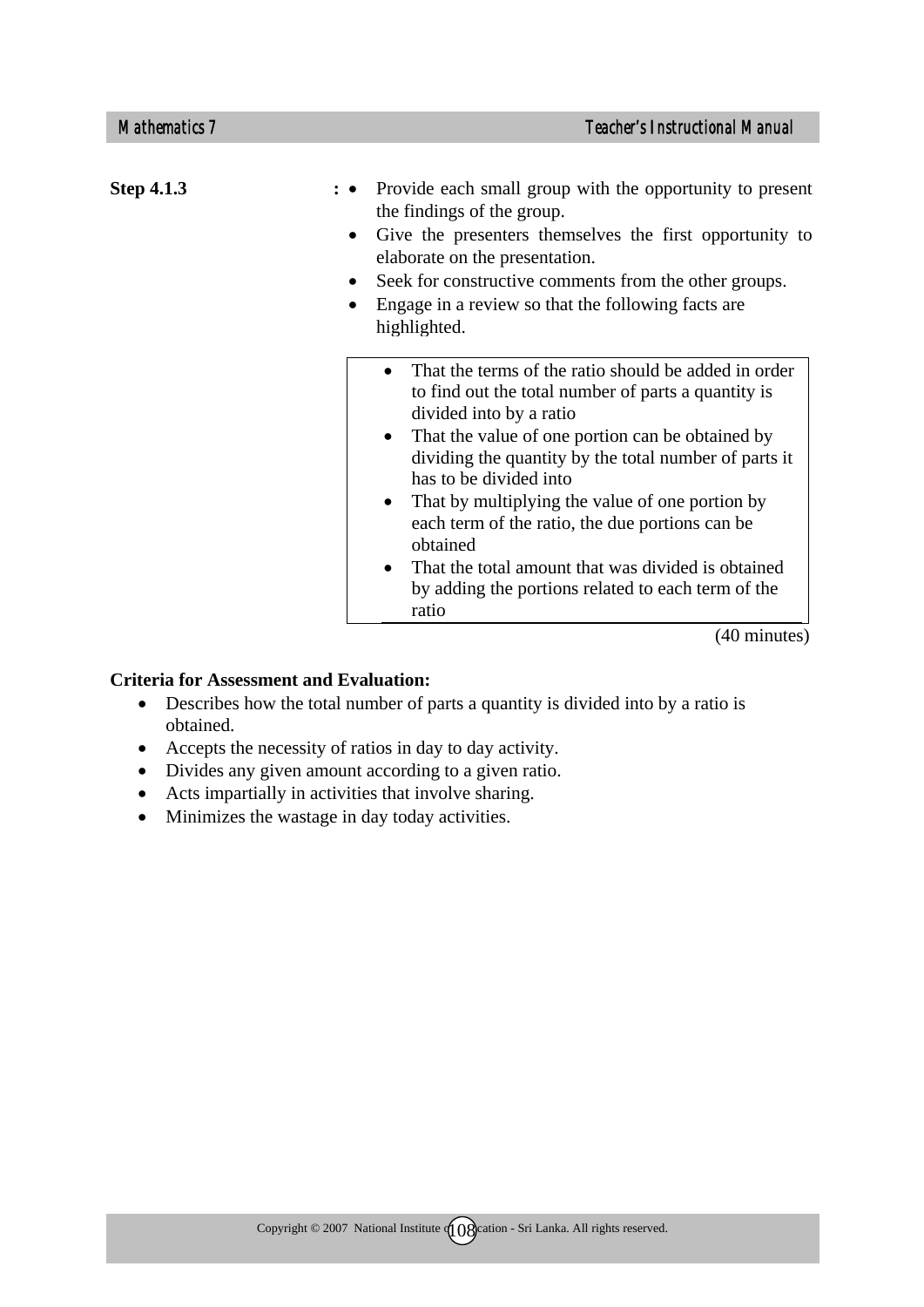#### **Annex 4.1.1**

#### **Instructions for group exploration**

# **Let us divide according to a ratio**

• Focus your attention on the case received by your group, from the cases given below.

|        | Number of parts |       |               | Amount     |
|--------|-----------------|-------|---------------|------------|
|        | Saman           | Radha | <b>Nissam</b> | divided    |
| Case 1 |                 |       |               | Rs.300.00  |
| Case 2 |                 |       |               | 40 Mangoes |
| Case 3 |                 |       |               | 45 Olives  |

- Write down the ratio according to which the items are divided among the three.
- Accordingly, write down as a fraction the amount each person gets.
- Calculate the amounts Saman, Radha and Nissam received.
- Discuss the matters that should be considered in situations such as the above that occur in day to day life.
- Prepare for a creative presentation of your findings at the plenary session.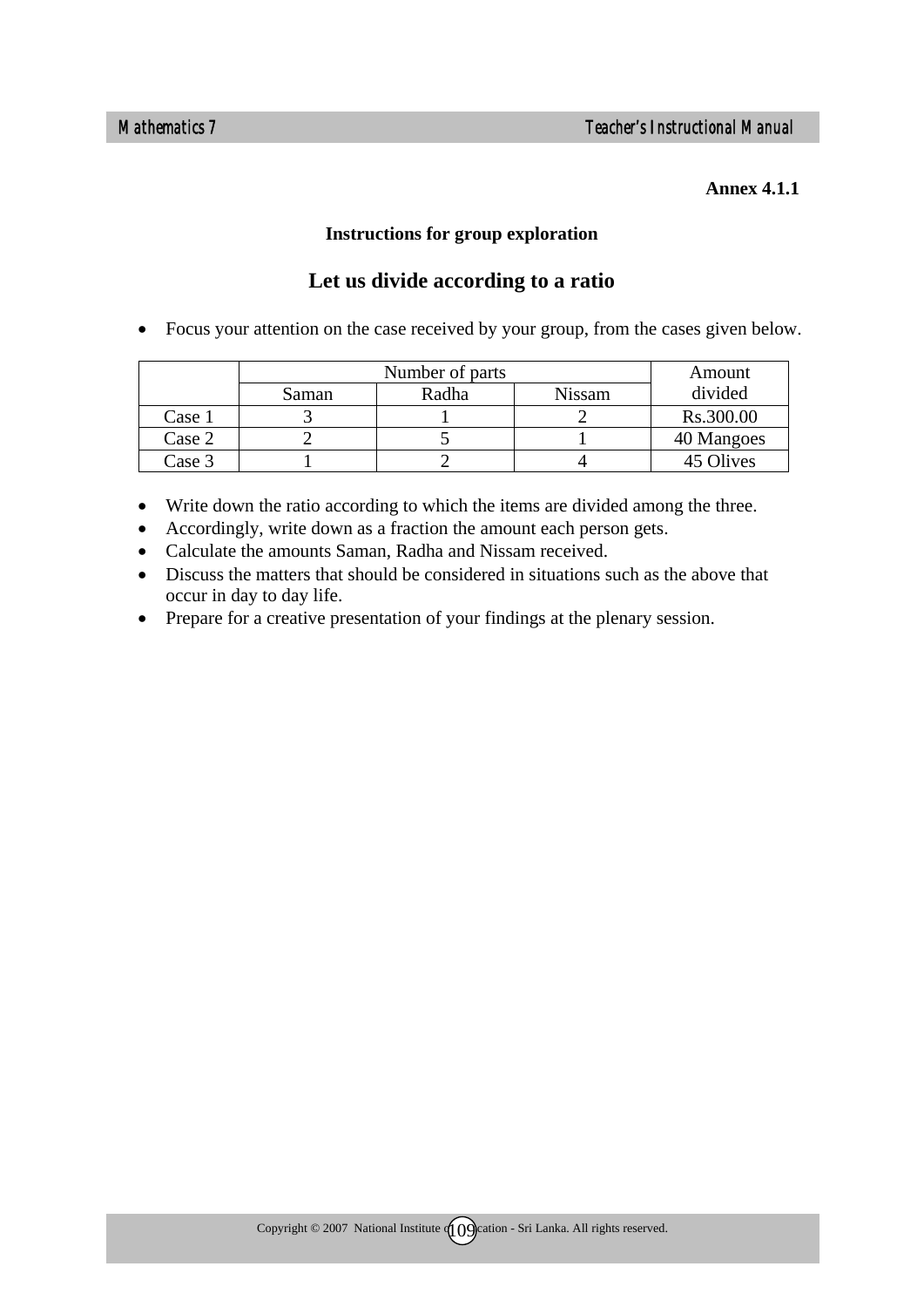# **19. Percentages**

| <b>Competency 5</b>                                      | : Makes successful transactions in the modern world of<br>commerce, by using percentages.                                                                                                                                                                                                                                                                                                                                                                       |  |  |  |
|----------------------------------------------------------|-----------------------------------------------------------------------------------------------------------------------------------------------------------------------------------------------------------------------------------------------------------------------------------------------------------------------------------------------------------------------------------------------------------------------------------------------------------------|--|--|--|
| <b>Competency Level 5.1</b>                              | : Represents decimal numbers as percentages.                                                                                                                                                                                                                                                                                                                                                                                                                    |  |  |  |
| <b>Activity 5.1</b>                                      | : Let us write decimals as percentages.                                                                                                                                                                                                                                                                                                                                                                                                                         |  |  |  |
| <b>Time</b>                                              | : 135 minutes.                                                                                                                                                                                                                                                                                                                                                                                                                                                  |  |  |  |
| <b>Quality Inputs</b>                                    | An enlarged copy of the mark sheet included in Annex 5.1.1.<br>Three copies of the instruction leaflet on exploration<br>included in Annex 5.1.2.<br>Demy papers and pastels.<br>$\bullet$                                                                                                                                                                                                                                                                      |  |  |  |
| <b>Learning – Teaching Process:</b><br><b>Step 5.1.1</b> | Present the chart of marks to the class and inquire about<br>$\colon\bullet$<br>it from the students.<br>Lead a discussion and highlight the following facts.<br>٠                                                                                                                                                                                                                                                                                              |  |  |  |
|                                                          | That a fraction can be converted into a fraction<br>$\bullet$<br>having 100 as the denominator by means of<br>equivalent fractions<br>That such fractions can be seen in the environment<br>٠                                                                                                                                                                                                                                                                   |  |  |  |
| <b>Step 5.1.2</b>                                        | $(15 \text{ minutes})$<br>Divide the class into three small groups.<br>Distribute the instructions on exploration, demy papers<br>$\bullet$<br>and pastel among the groups.<br>Focus the attention of the groups on part I of the<br>$\bullet$<br>instructions on exploration and assign the relevant task to<br>each group.<br>Engage the small groups in exploration.<br>Let the groups prepare for a presentation at the plenary<br>session.<br>(30 minutes) |  |  |  |
| <b>Step 5.1.3</b>                                        | Provide each small group with the opportunity to present<br>∶∙<br>the findings of the group.<br>Give the presenters the first opportunity to elaborate on<br>$\bullet$<br>the presentation.<br>Seek for constructive comments from the other groups.<br>Engage in a review so that the following facts are<br>$\bullet$<br>highlighted.                                                                                                                         |  |  |  |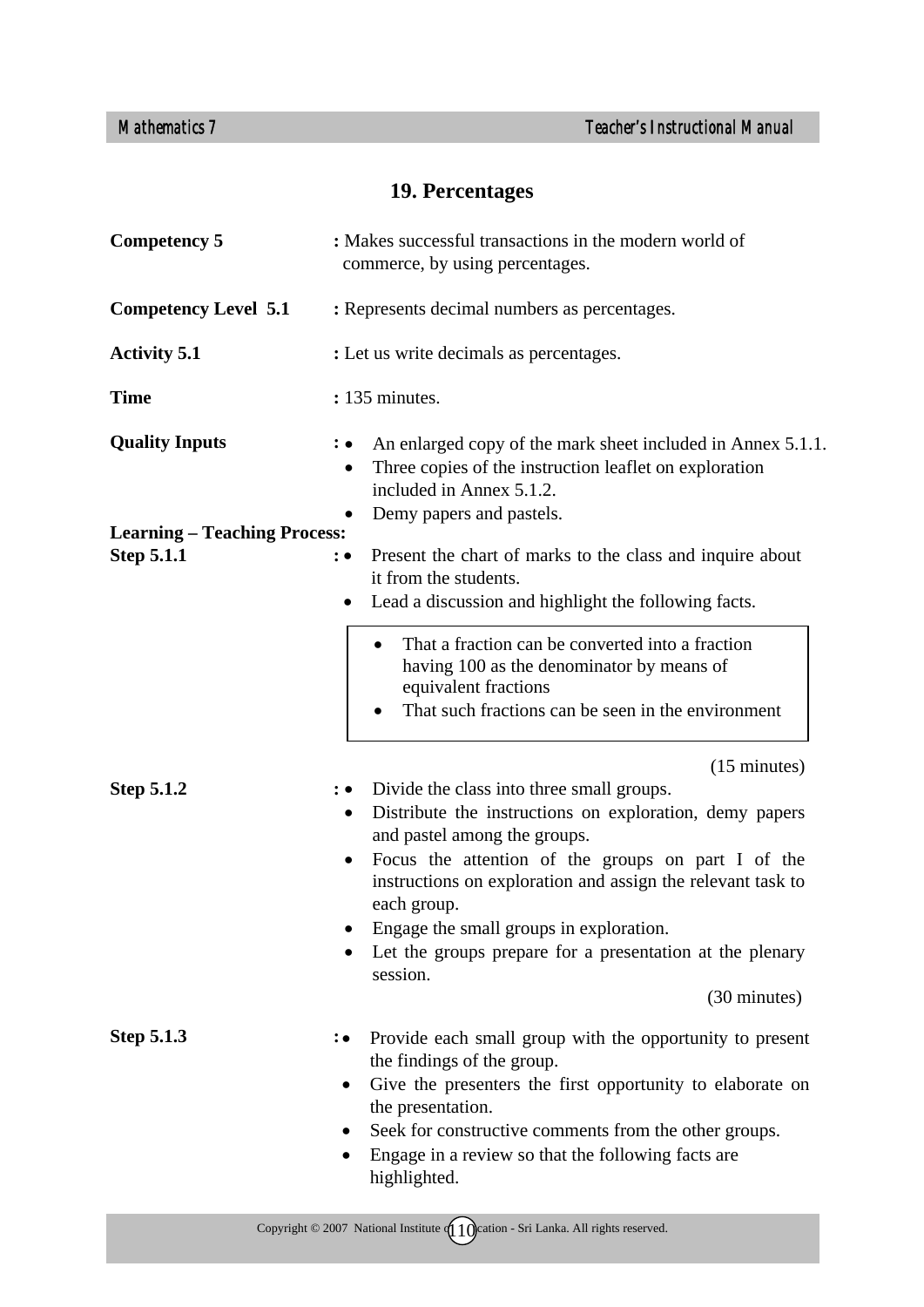|                   | That a fraction can be written as a fraction with<br>denominator equal to 100<br>That fractions having 100 as the denominator can be<br>expressed as percentages<br>That percentages are indicated by the symbol "%"<br>That $\frac{1}{100}$ = 1%<br>100                                                                                                                                                                                                                                                                                                                                              |
|-------------------|-------------------------------------------------------------------------------------------------------------------------------------------------------------------------------------------------------------------------------------------------------------------------------------------------------------------------------------------------------------------------------------------------------------------------------------------------------------------------------------------------------------------------------------------------------------------------------------------------------|
|                   | (30 minutes)                                                                                                                                                                                                                                                                                                                                                                                                                                                                                                                                                                                          |
| <b>Step 5.1.4</b> | Organize the groups again.<br>Focus the attention of the groups on part II of the<br>instructions on exploration and assign the relevant task to<br>each group.<br>Engage the small groups in exploration.<br>Let the groups prepare for a presentation at the plenary<br>session.                                                                                                                                                                                                                                                                                                                    |
|                   | (30 minutes)                                                                                                                                                                                                                                                                                                                                                                                                                                                                                                                                                                                          |
| <b>Step 5.1.5</b> | Provide each small group with the opportunity to present<br>the findings of the group.<br>Give the presenters themselves the first opportunity to<br>$\bullet$<br>elaborate on the presentation.<br>Seek for constructive comments from the other groups.<br>Engage in a review so that the following facts are<br>highlighted.<br>That depending on the number of decimal places in<br>a decimal number, it can be converted into a<br>fraction having a power of 10 as the denominator<br>That by converting a decimal into a portion of 100,<br>$\bullet$<br>it can be represented as a percentage |
|                   | 100<br>That by multiplying a decimal or a fraction by<br>100<br>it can be converted into a percentage with the<br>symbol %                                                                                                                                                                                                                                                                                                                                                                                                                                                                            |

(30 minutes)

- Describes how a decimal is written as a fraction.
- Accepts that by converting a decimal into a portion of 100, it can be written as a percentage.
- Writes a decimal as a percentage.
- Makes comparisons based on day to day experiences.
- Works with team spirit.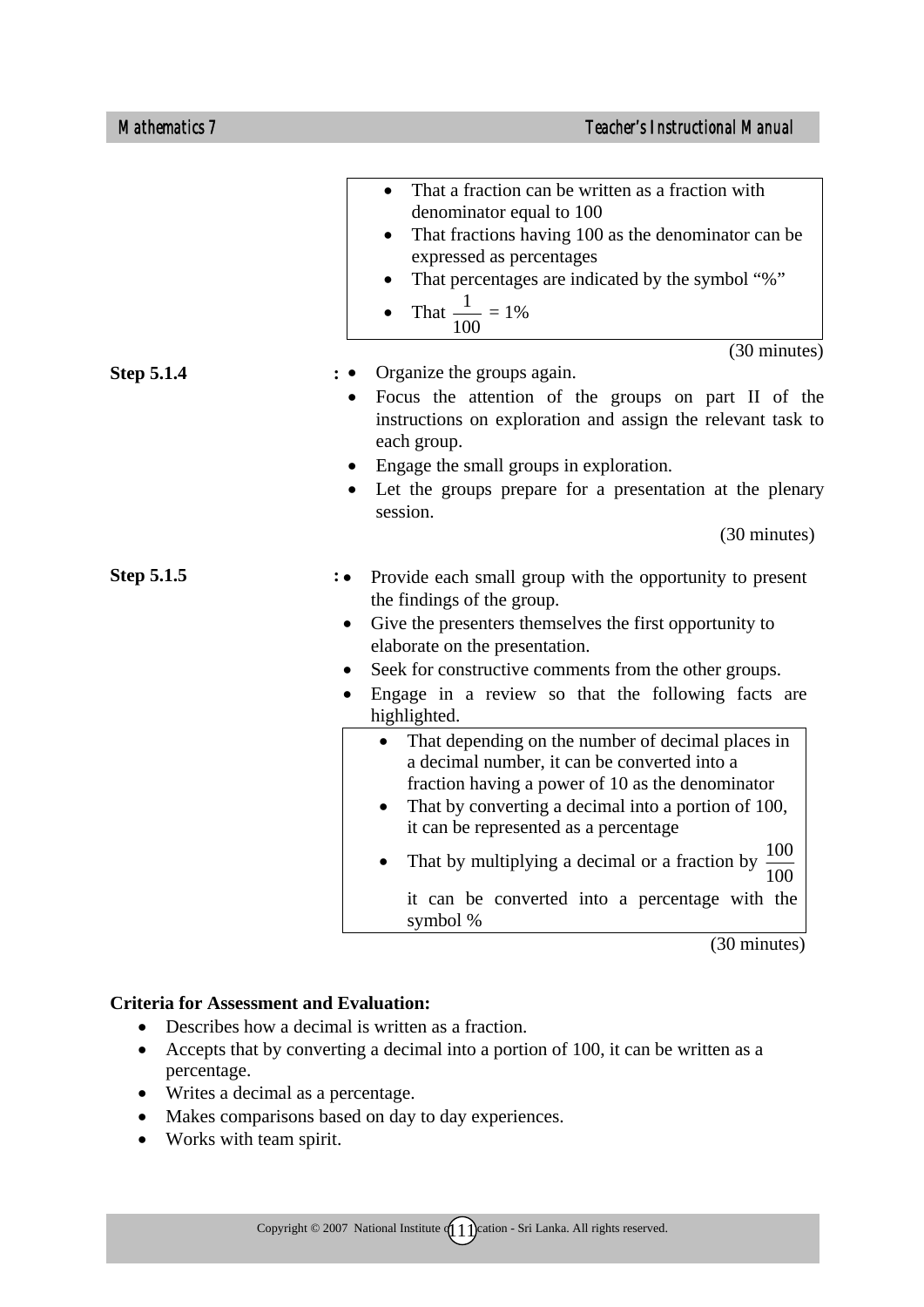#### **Annex 5.1.1**

#### **Chart of Marks**

| Marks for the final term | <b>Evaluation Marks</b> |         |         |          |
|--------------------------|-------------------------|---------|---------|----------|
| examination              | <b>Mathematics</b>      | Sinhala | Science | Religion |
| 80                       |                         |         |         | 4U       |
| 100                      |                         | ንበ      | or      |          |

 **Annex 5.1.2** 

### **Instructions for group exploration**

# **Let us write decimals as percentages**

Focus your attention on the figure and the grid assigned to your group, from the figures given below. Figure 1

| 15u1 v<br>д,                                                                                                   |
|----------------------------------------------------------------------------------------------------------------|
| ٠<br><br><br>٠<br><br>٠<br><br>٠<br>٠<br><br>٠<br>Ш<br>,,,,,,,,,<br>ï<br>ï<br>шш<br>ı<br>ı<br>ı<br>T<br>۱<br>۱ |
|                                                                                                                |
|                                                                                                                |
|                                                                                                                |
|                                                                                                                |



| <br>-<br><br><br>ł<br>٠<br><br>-<br>٠<br><br>٠<br>******* *******<br>--<br>** ****<br>٠<br>٠<br>٠<br>ı<br>٠<br>******<br>٠<br>*********<br>****** ******<br>٠<br>** **<br>٠<br>٠<br>٠<br>٠<br><br>٠<br>٠<br>٠<br>٠<br>٠<br>ı<br>******<br>-<br>٠<br>٠<br>٠<br>٠<br>٠<br>*******<br>-<br>٠<br>٠<br>÷<br>٠<br>٠<br>٠<br>$\sim$<br>٠<br>-<br>**********<br><br>٠<br><br>-<br><br>٠<br>-<br>-<br>٠<br>×<br><br><br>٠ |      |  |
|------------------------------------------------------------------------------------------------------------------------------------------------------------------------------------------------------------------------------------------------------------------------------------------------------------------------------------------------------------------------------------------------------------------|------|--|
|                                                                                                                                                                                                                                                                                                                                                                                                                  |      |  |
|                                                                                                                                                                                                                                                                                                                                                                                                                  |      |  |
|                                                                                                                                                                                                                                                                                                                                                                                                                  |      |  |
|                                                                                                                                                                                                                                                                                                                                                                                                                  |      |  |
|                                                                                                                                                                                                                                                                                                                                                                                                                  |      |  |
|                                                                                                                                                                                                                                                                                                                                                                                                                  |      |  |
|                                                                                                                                                                                                                                                                                                                                                                                                                  |      |  |
|                                                                                                                                                                                                                                                                                                                                                                                                                  |      |  |
|                                                                                                                                                                                                                                                                                                                                                                                                                  |      |  |
|                                                                                                                                                                                                                                                                                                                                                                                                                  |      |  |
|                                                                                                                                                                                                                                                                                                                                                                                                                  |      |  |
|                                                                                                                                                                                                                                                                                                                                                                                                                  |      |  |
|                                                                                                                                                                                                                                                                                                                                                                                                                  |      |  |
|                                                                                                                                                                                                                                                                                                                                                                                                                  |      |  |
|                                                                                                                                                                                                                                                                                                                                                                                                                  |      |  |
|                                                                                                                                                                                                                                                                                                                                                                                                                  |      |  |
|                                                                                                                                                                                                                                                                                                                                                                                                                  |      |  |
|                                                                                                                                                                                                                                                                                                                                                                                                                  |      |  |
|                                                                                                                                                                                                                                                                                                                                                                                                                  |      |  |
|                                                                                                                                                                                                                                                                                                                                                                                                                  |      |  |
|                                                                                                                                                                                                                                                                                                                                                                                                                  | <br> |  |

Grid

Figure 2

Figure 2 Figure 4

Copyright  $\odot$  2007 National Institute  $\left(1\right)$  cation - Sri Lanka. All rights reserved.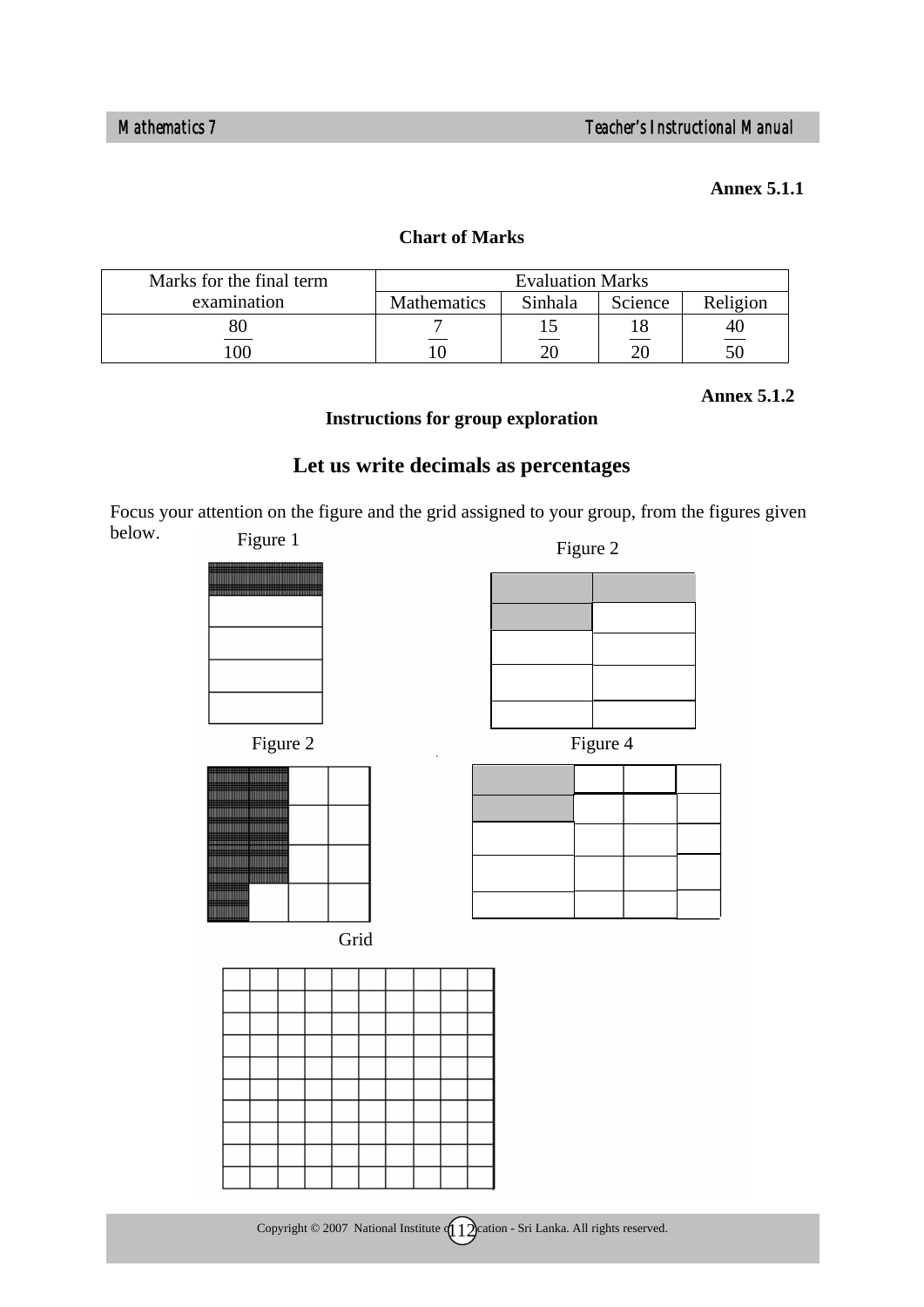- Discuss what fraction the shaded portion is from the entire figure.
- Shade the section relevant to the above fraction on the grid given to you.
- By taking a small shaded part of the grid as one unit, write the fraction relevant to the shaded part.
- Describe the relationship between the fraction you obtained first, and the fraction corresponding to the shaded part of the grid.
- Considering the denominator of the fraction you obtained using the grid, and using the textbook, propose a name for it.
- Prepare for a creative presentation at the plenary session.

#### **Part II**

• Focus your attention on the decimal assigned to your group, from the decimals given below.

| 0.07<br>0.5 | 0.28 | 1.5 |
|-------------|------|-----|
|-------------|------|-----|

- Write the decimal number as a fraction.
- Write the above fraction as a percentage.
- Suggest other methods of writing a decimal as a percentage.
- Creatively prepare for a presentation at the plenary session.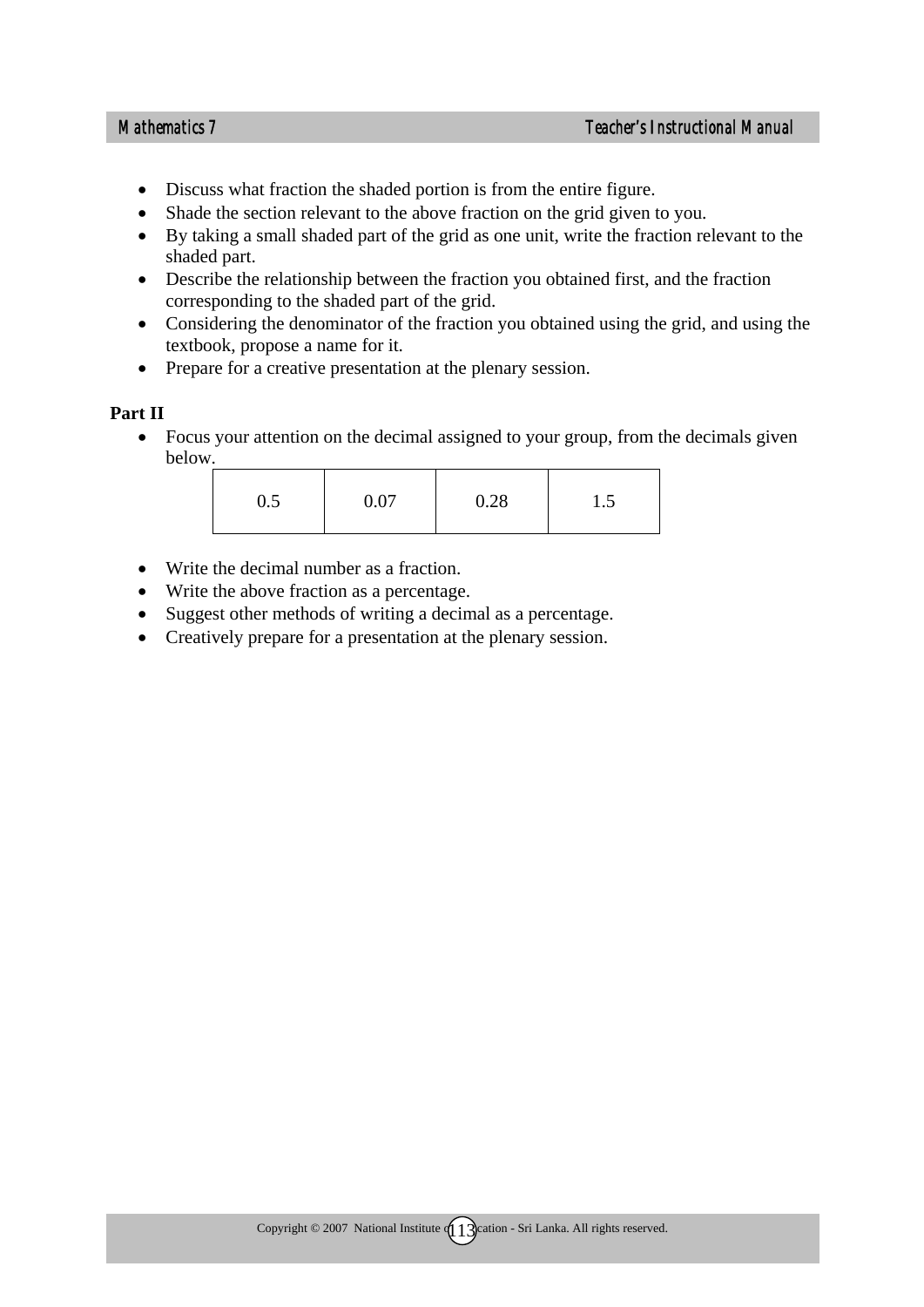# **20. Cartesian Plane**

| <b>Competency 20</b>                | : Easily communicates the mutual relationships that exist<br>between two variables by exploring various methods.                                                                                                                                                                                                                                                                                                                                    |
|-------------------------------------|-----------------------------------------------------------------------------------------------------------------------------------------------------------------------------------------------------------------------------------------------------------------------------------------------------------------------------------------------------------------------------------------------------------------------------------------------------|
| <b>Competency Level 20.1</b>        | : Analyses the location of a place relative to two mutually<br>perpendicular axes.                                                                                                                                                                                                                                                                                                                                                                  |
| <b>Activity 20.1</b>                | : Let us represent locations.                                                                                                                                                                                                                                                                                                                                                                                                                       |
| <b>Time</b>                         | : 60 minutes.                                                                                                                                                                                                                                                                                                                                                                                                                                       |
| <b>Quality Inputs</b>               | Picture included in Annex 20.1.1.<br>∶∙<br>Four copies of the instruction leaflet on exploration<br>$\bullet$<br>included in Annex 20.1.2.<br>Four square ruled papers.<br>Demy papers and pastels.                                                                                                                                                                                                                                                 |
| <b>Learning - Teaching Process:</b> |                                                                                                                                                                                                                                                                                                                                                                                                                                                     |
| <b>Step 20.1.1</b>                  | Present the picture to the class and inquire from the<br>$\colon\bullet$<br>students about the location of the house.<br>Lead a discussion and highlight the following facts.<br>That it is easy to describe a certain location in a<br>figure using two mutually perpendicular straight<br>lines<br>That the distances from two mutually perpendicular<br>directions can be used to describe a location<br>(10 minutes)                            |
| <b>Step 20.1.2</b>                  | Divide the class into four small groups.<br>Distribute the instructions on exploration, demy papers,<br>$\bullet$<br>square ruled papers and pastels among the groups.<br>Focus the attention of the groups on the instructions on<br>$\bullet$<br>exploration and assign the relevant task to each group.<br>Engage the small groups in exploration.<br>Let the small groups prepare for a presentation at the<br>plenary session.<br>(30 minutes) |
| <b>Step 20.1.3</b>                  | Provide each small group with the opportunity to present<br>the findings of the group.<br>Give the presenters themselves the first opportunity to<br>elaborate on the presentation.<br>Seek for constructive comments from the other groups.<br>Engage in a review so that the following facts are<br>highlighted.                                                                                                                                  |

Copyright  $\odot$  2007 National Institute  $\oint$  1  $\oint$  ation - Sri Lanka. All rights reserved.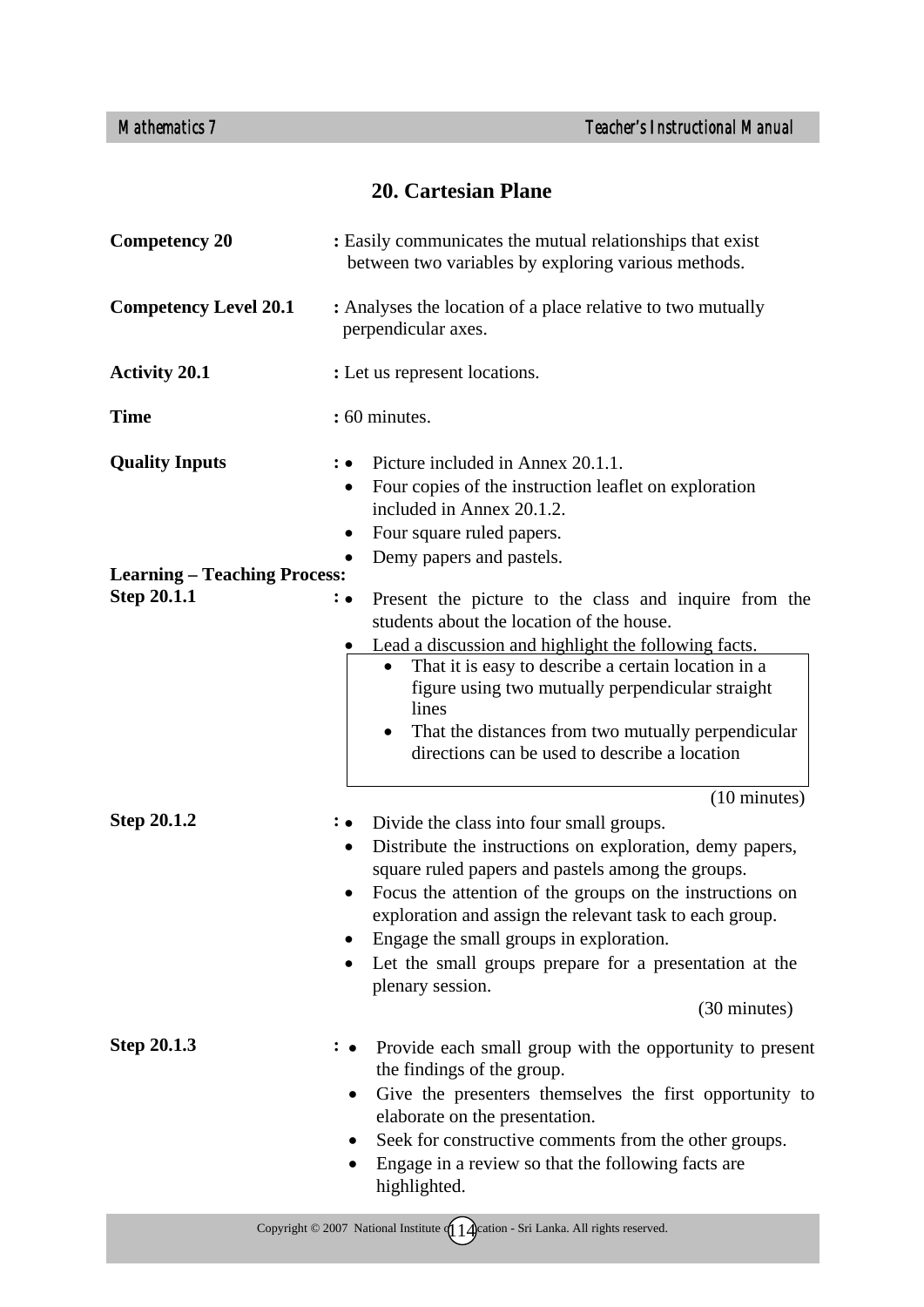

(20 minutes)

- Describes the location of a point in a Cartesian plane using two mutually perpendicular axes.
- Accepts that the locations in the environment can be specified, using the distances to two mutually perpendicular straight line boundaries.
- Represents different locations graphically.
- Displays the ability to provide specific information to others.
- Plans ones activities methodically.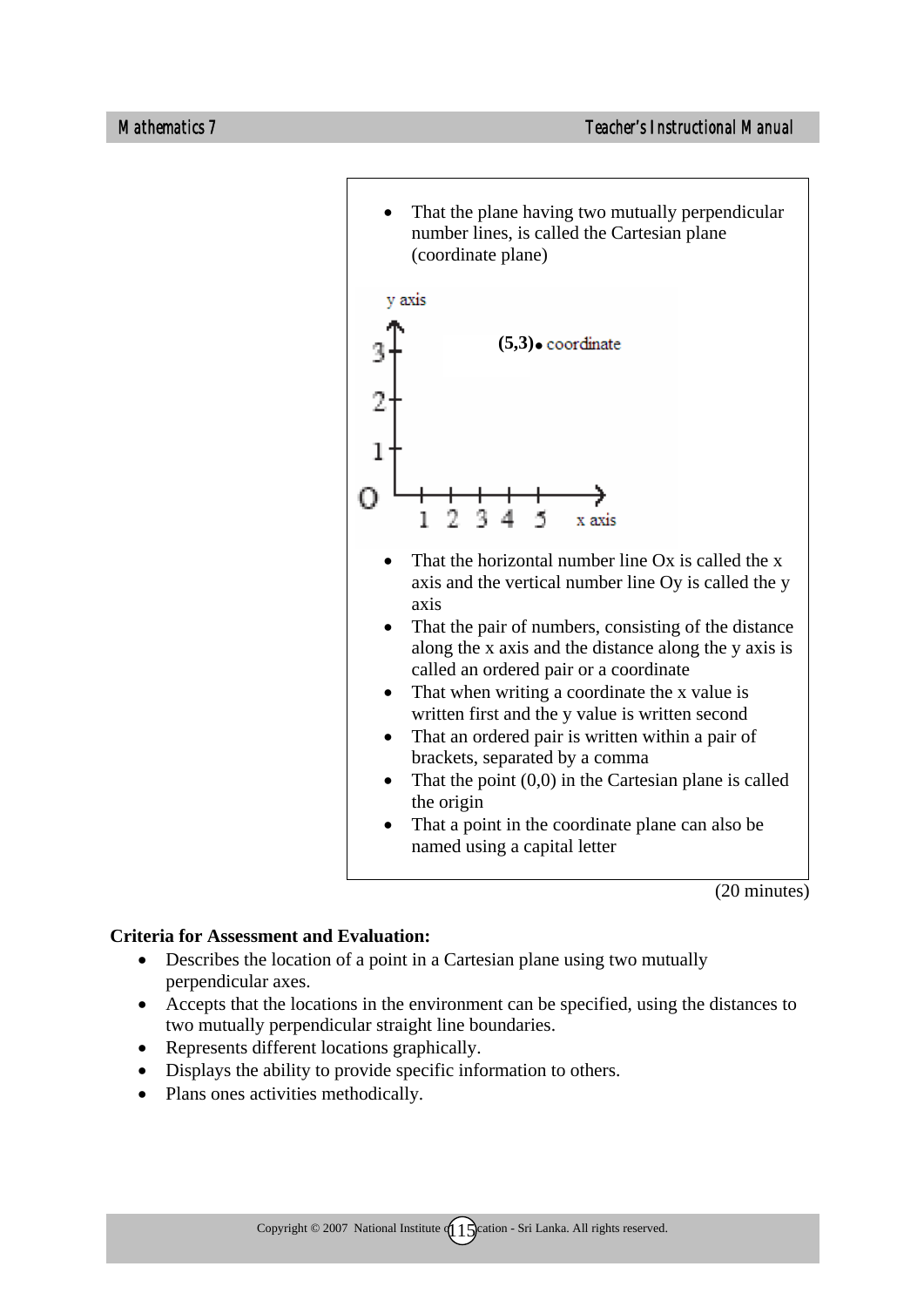#### **Annex 20.1.1**

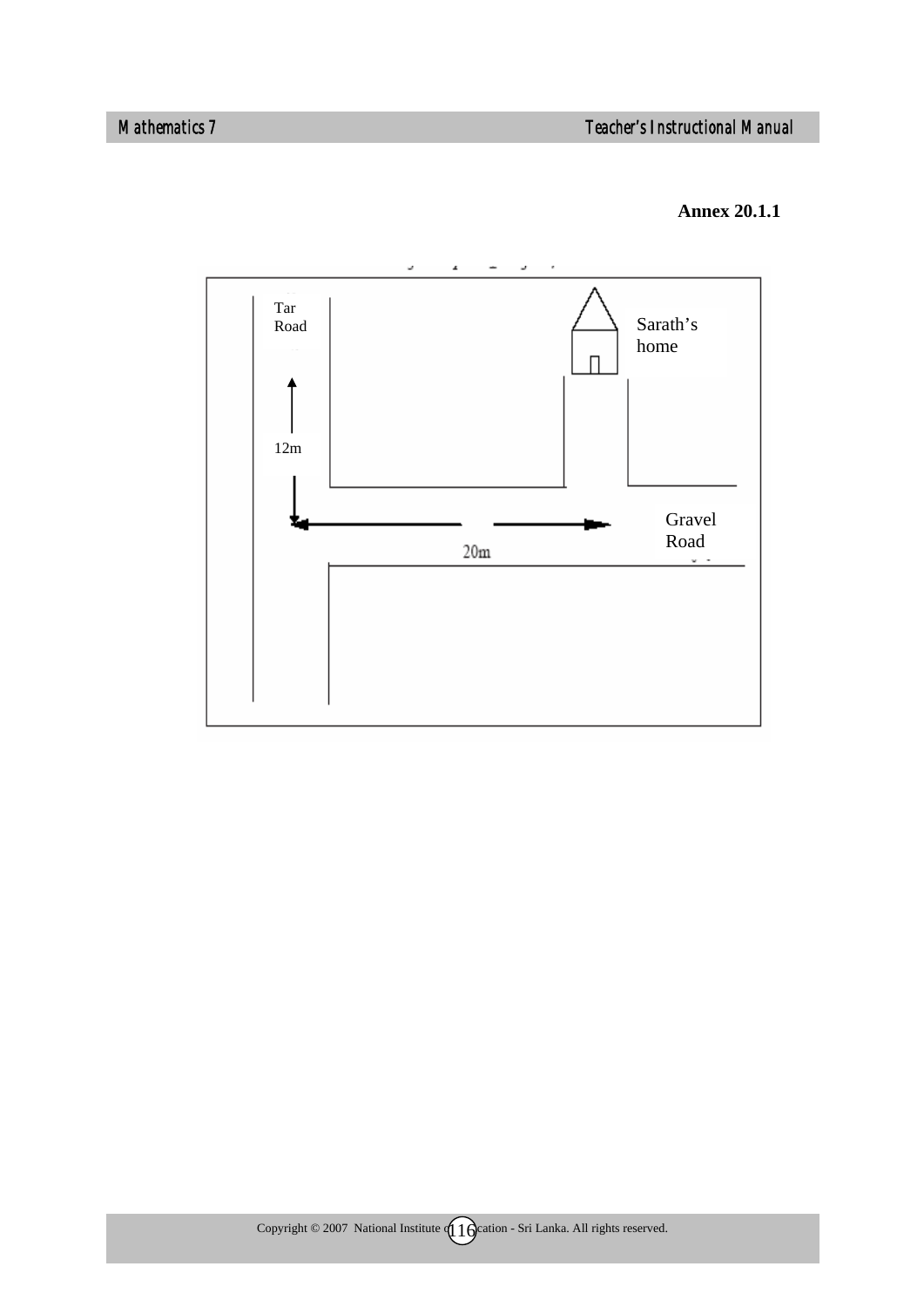**Annex 20.1.2** 

#### **Instructions for group exploration**

## **Let us represent locations**



• Focus your attention on the figure indicating the two mutually perpendicular number lines named *x* and *y,* and the pair of points assigned to your group from the pairs of points given below.

|--|--|--|

- Write down the distances from each of these points to the lines named  $x$  and  $y$ , by counting the number of squares from the points to these lines.
- Express them in the form  $(p, q)$ .
- In the square ruled paper given to you, draw the *x* and *y* number lines as shown in the figure.
- Focus your attention on the set of points your group received from the sets of points given below.

| Set of points | $(2,1), (2,4), (2,3), (2,6), (2,2), (2,0), (2,5)$                      |
|---------------|------------------------------------------------------------------------|
| Set of points | $(1,4)$ , $(5,6)$ , $(3,4)$ , $(6,4)$ , $(0,4)$ , $(4,4)$ , $(2,4)$    |
| Set of points | $(1,1), (4,4), (2,2), (3,3), (5,5), (0,0), (6,6)$                      |
| Set of points | $(1,5), (2,4), (3,3), (4,3), (5,4), (6,5), (5,5), (4,5), (3,5), (2,5)$ |

- Use the " $\times$  sign" to indicate the points in the square ruled paper with the number lines.
- Near each  $\times$  write down the corresponding pair of numbers.
- Using the textbook, propose special names for the following.
	- i. The two number lines
	- ii. The square ruled paper with the two number lines.
	- iii. The pair  $(x, y)$
	- iv. The point  $(0,0)$
- Prepare for a creative presentation at the plenary session.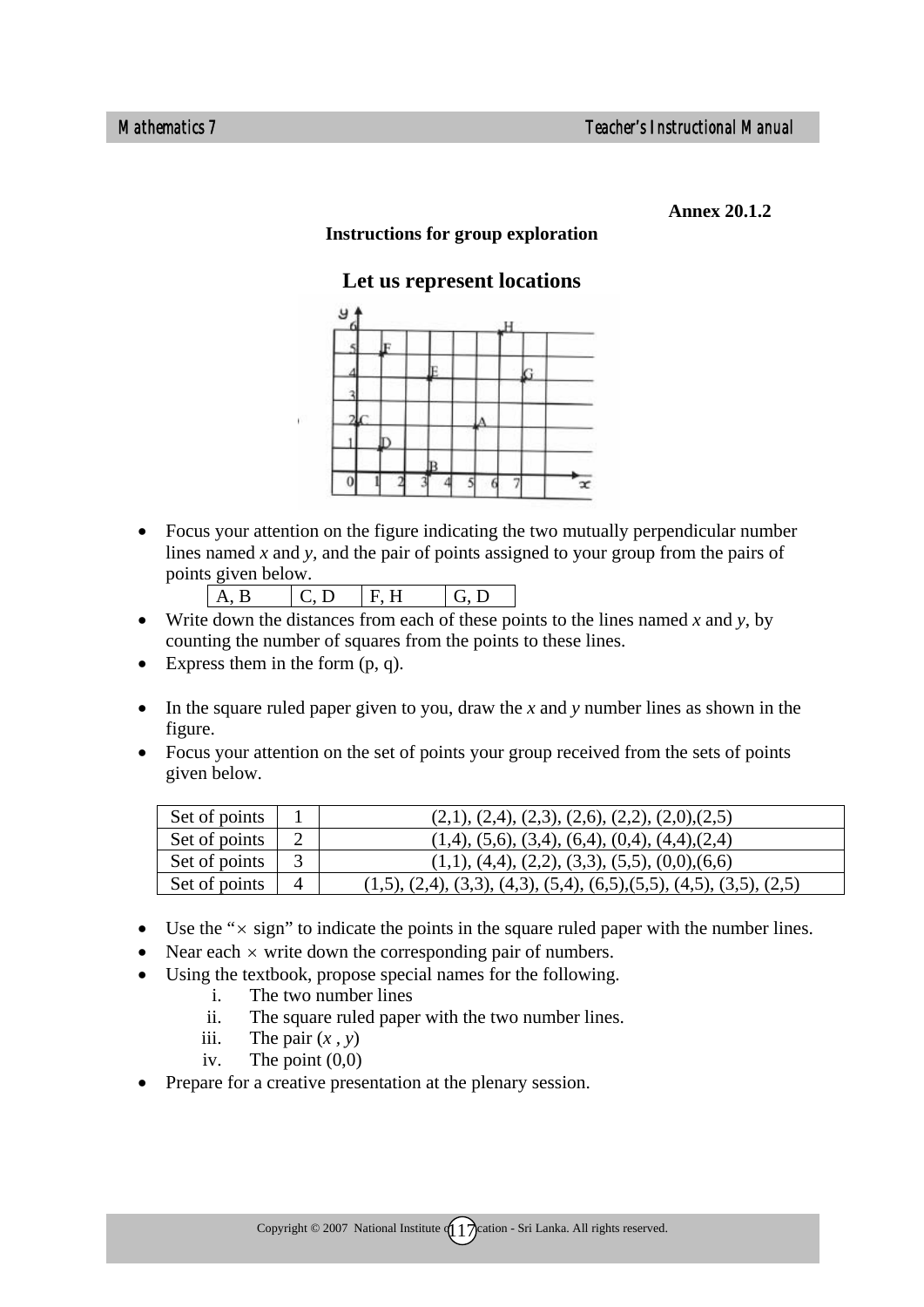# **21. Equations**

| <b>Competency 17</b>              | : Manipulates the methods of solving equations to fulfill the<br>needs of day to day life.                                                                                                                                                                                                                                                                                                                                                                                                    |
|-----------------------------------|-----------------------------------------------------------------------------------------------------------------------------------------------------------------------------------------------------------------------------------------------------------------------------------------------------------------------------------------------------------------------------------------------------------------------------------------------------------------------------------------------|
| <b>Competency Level 17.1</b>      | : Uses simple equations to solve problems that are encountered<br>in day to day life.                                                                                                                                                                                                                                                                                                                                                                                                         |
| <b>Activity 17.1</b>              | : Let us solve equations.                                                                                                                                                                                                                                                                                                                                                                                                                                                                     |
| <b>Time</b>                       | : 130 minutes.                                                                                                                                                                                                                                                                                                                                                                                                                                                                                |
| <b>Quality Inputs</b>             | Four copies of the instruction leaflet on exploration<br>: ∙<br>included in Annex 17.1.1.<br>Demy papers and pastels.                                                                                                                                                                                                                                                                                                                                                                         |
| <b>Learning-Teaching Process:</b> |                                                                                                                                                                                                                                                                                                                                                                                                                                                                                               |
| Step 17.1.1                       | Rs.15 was spent on bus fare from the money you brought<br>$\colon \bullet$<br>from home. If the balance was Rs. 50, how much was<br>brought from home? Ask the students this question.<br>Lead a discussion and highlight the following facts.<br>That when the money spent is subtracted from a<br>given amount of money, the balance can be found<br>That by using an algebraic symbol for the money<br>brought, an algebraic expression can be obtained for<br>the balance<br>(20 minutes) |
| <b>Step 17.1.2</b>                | Divide the class into four small groups.<br>$\mathbf{\ddot{\cdot}}$ .<br>Distribute the instructions on exploration, demy papers<br>and pastels among the groups.<br>Focus the attention of the groups on part I of the<br>instructions on exploration and assign the relevant task to<br>each group.<br>Engage the small groups in exploration.<br>Let the groups prepare for a presentation at the plenary<br>session.<br>(20 minutes)                                                      |
| Step 17.1.3                       | Provide each small group with the opportunity to present the<br>findings of the group.<br>Give the presenters themselves the first opportunity to<br>elaborate on the presentation.<br>Seek for constructive comments from the other groups.<br>Engage in a review so that the following facts are                                                                                                                                                                                            |
|                                   | Copyright $\odot$ 2007 National Institute $\left(\int\int\int\int\int\int$ and $\int$ Sri Lanka. All rights reserved.                                                                                                                                                                                                                                                                                                                                                                         |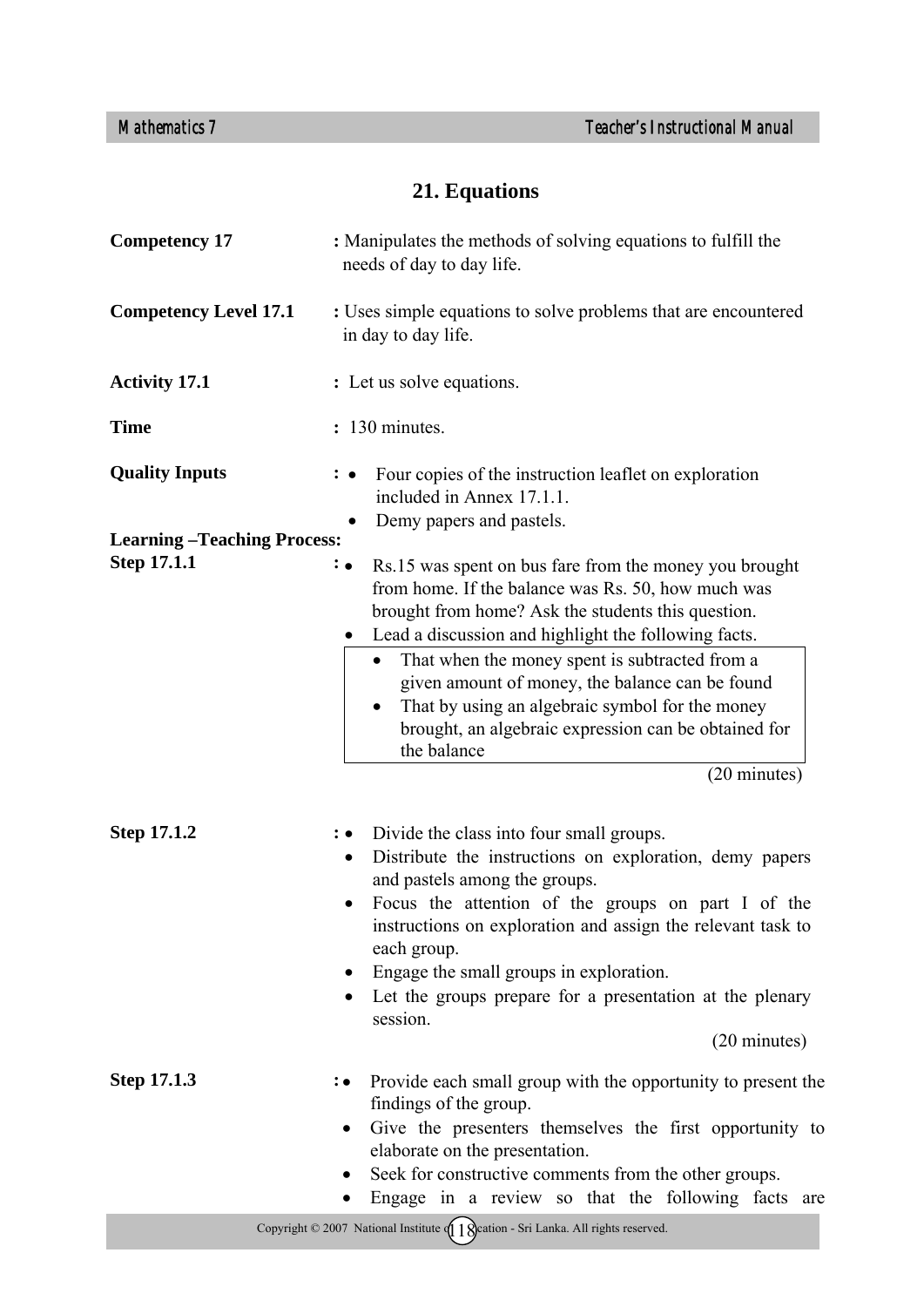|                    | That an expression with an equality can be expressed<br>$\bullet$<br>as an equation using symbols<br>That certain equalities that we come across in day to<br>day life, can be written as equations<br>(20 minutes)                                                                                                                                                                                                                                                                                                                                                                                                                                                                                                                  |
|--------------------|--------------------------------------------------------------------------------------------------------------------------------------------------------------------------------------------------------------------------------------------------------------------------------------------------------------------------------------------------------------------------------------------------------------------------------------------------------------------------------------------------------------------------------------------------------------------------------------------------------------------------------------------------------------------------------------------------------------------------------------|
| <b>Step 17.1.4</b> | Organize the groups again.<br>Focus the attention of the groups on part II of the<br>instructions on exploration and assign the relevant task to<br>each group.<br>Engage the small groups in exploration.<br>Let the groups prepare for a presentation at the plenary<br>٠<br>session.<br>$(40 \text{ minutes})$                                                                                                                                                                                                                                                                                                                                                                                                                    |
| Step 17.1.5        | Provide each small group with the opportunity to present the<br>: •<br>findings of the group.<br>Give the presenters themselves the first opportunity to<br>$\bullet$<br>elaborate on the presentation.<br>Seek for constructive comments from the other groups.<br>$\bullet$<br>Engage in a review so that the following facts are<br>highlighted.                                                                                                                                                                                                                                                                                                                                                                                  |
|                    | That a flow chart is used to represent the order of an<br>$\bullet$<br>activity<br>That flow charts can be used to represent how an<br>$\bullet$<br>equation is developed<br>That the inverse operation of the mathematical<br>$\bullet$<br>operation addition, is subtraction<br>That the inverse operation of subtraction is addition<br>That the inverse operation of the mathematical<br>operation multiplication, is division<br>That the inverse operation of division is<br>multiplication<br>That an inverse flow chart can be used to solve a<br>simple equation<br>That the algebraic method of solving the equation is<br>included in the above method<br>That algebraic methods can be used to solve simple<br>equations |

(30 minutes)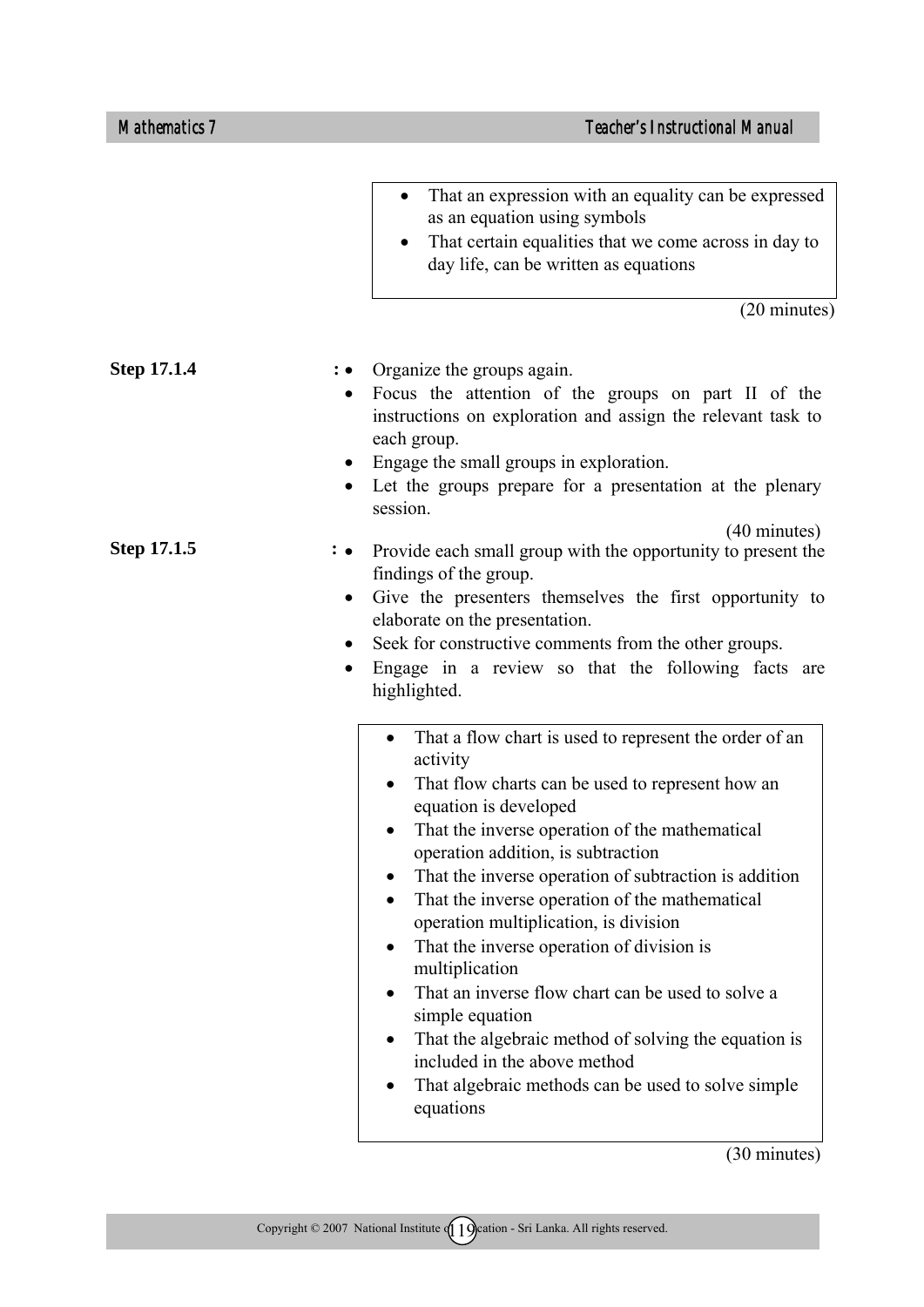- Describes the different methods of solving simple equations.
- Accept that simple equations can be used to solve problems.
- Solves simple equations correctly.
- Applies the right thinking to fulfill one's aims.
- Uses easy methods to solve problems.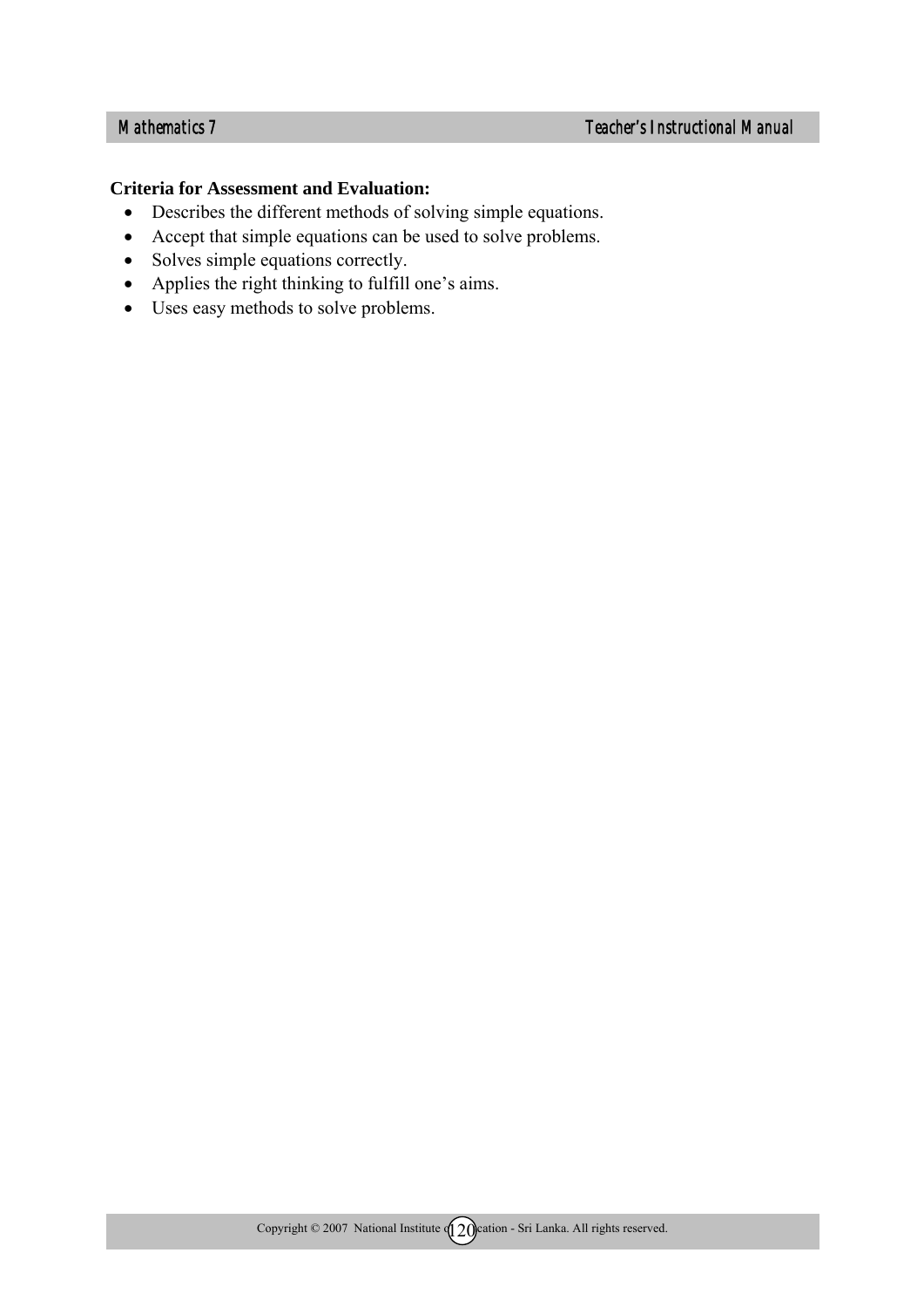**Annex 17.1.1**

#### **Instructions for group exploration**

# **Let us solve equations**

## **Part I**

- Focus your attention on the statement assigned to your group from the following statements.
	- 1. When 3 is added to *x* the answer is 10.
	- 2. When 5 is subtracted from *x* the answer is 4.
	- 3. When 3 is added to twice that of *x* the answer is 9.
	- 4. When 1 is subtracted from twice that of *x* the answer is 9.
- Write the statement you received using symbols.
- Propose a suitable name for statements of the type you wrote using symbols.
- Write down another statement similar to the statement given to your group.
- Write this statement using symbols.
- Prepare for a creative presentation of your findings at the plenary session.

## **Part II**

• Focus your attention on the equation received by your group from the following equations.

| Equation I          | -  | $2x + 7 = 17$ |
|---------------------|----|---------------|
| <b>Equation II</b>  |    | $x+4=10$      |
| <b>Equation III</b> | Ξ. | $3x-1=11$     |
| <b>Equation IV</b>  |    | $x-8=3$       |

- Using the textbook, study carefully how flow charts and inverse flow charts have been used to solve equations.
- Find the value of x in the equation assigned to your group, by drawing a flow chart and an inverse flow chart.
- Write down another equation of the above type and use flow charts to solve it.
- Using the text book find another method of solving equations.
- Solve the equation received by your group using this method too.
- Prepare for a creative presentation of your findings at the plenary session.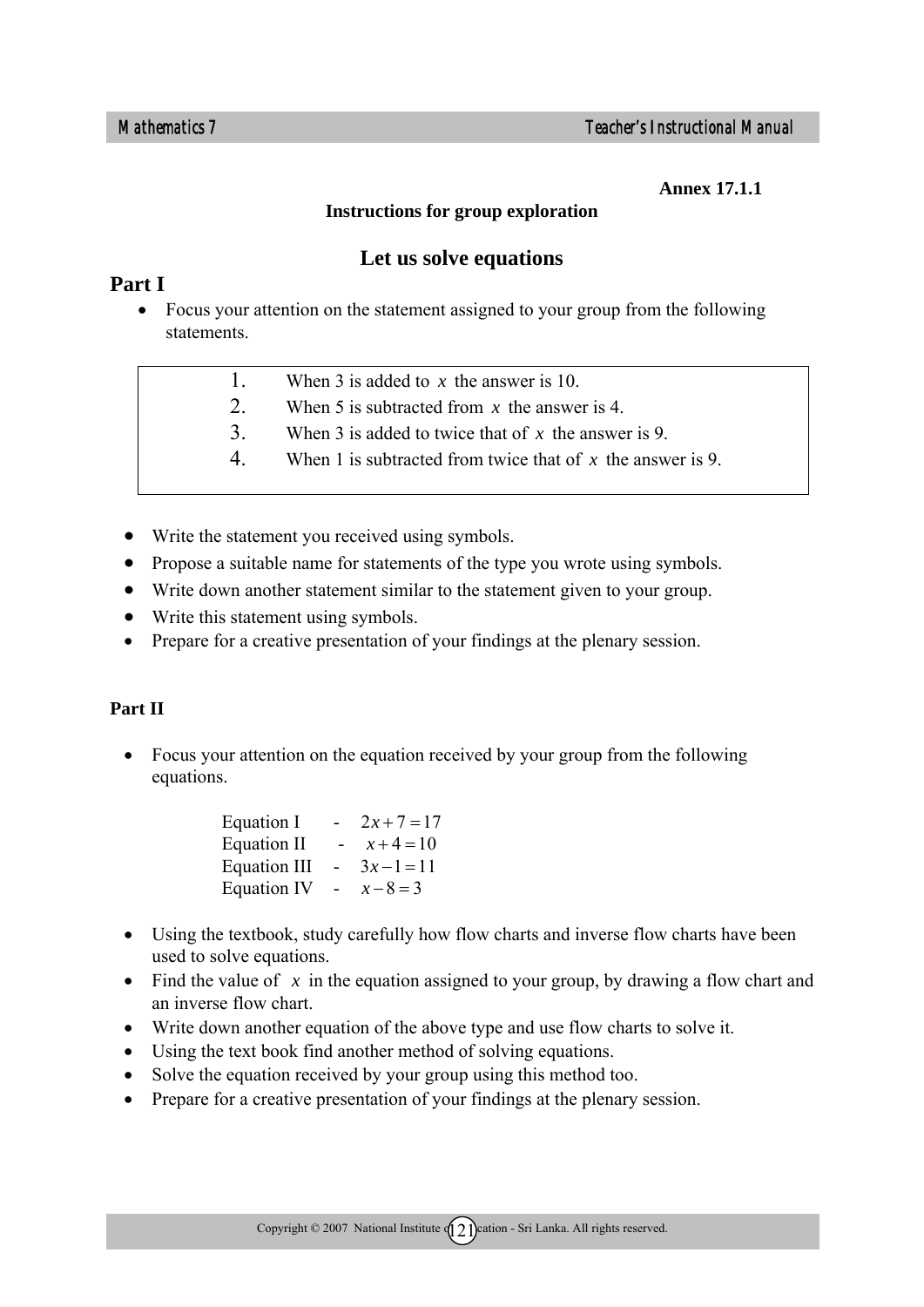# **21. Equations II**

| <b>Competency 19</b>                                      | : Solves problems encountered in day today life by exploring<br>the methods by which formulae can be applied.                                                                                                                                                                                                                                                                                                            |
|-----------------------------------------------------------|--------------------------------------------------------------------------------------------------------------------------------------------------------------------------------------------------------------------------------------------------------------------------------------------------------------------------------------------------------------------------------------------------------------------------|
| <b>Competency Level 19.1</b>                              | : Constructs simple formulae.                                                                                                                                                                                                                                                                                                                                                                                            |
| <b>Activity 19.1</b>                                      | : Let us construct simple formulae.                                                                                                                                                                                                                                                                                                                                                                                      |
| <b>Time</b>                                               | : 75 minutes.                                                                                                                                                                                                                                                                                                                                                                                                            |
| <b>Quality Inputs</b>                                     | Four copies of the instruction leaflet on exploration<br>included in Annex 19.1.1.<br>Demy papers and pastels.                                                                                                                                                                                                                                                                                                           |
| <b>Learning – Teaching Process:</b><br><b>Step 19.1.1</b> | Request a student to draw a square and a rectangle on the<br>blackboard.<br>Inquire how the perimeter of the square and the area of the<br>rectangle are found.<br>Lead a discussion and highlight the following facts.                                                                                                                                                                                                  |
|                                                           | That $P = 4a$ , for a square with sides of length a and<br>perimeter $P$<br>That $A = lb$ , for a rectangle with length l, breadth b<br>and area A<br>$(15 \text{ minutes})$                                                                                                                                                                                                                                             |
| <b>Step 19.1.2</b>                                        | Divide the class into four small groups.<br>$: \bullet$<br>Distribute the instructions on exploration, demy papers<br>and pastels among the groups.<br>Focus the attention of the groups on the instructions on<br>exploration and assign the relevant task to each group.<br>Engage the small groups in exploration.<br>Let the groups prepare creatively for a presentation at the<br>plenary session.<br>(30 minutes) |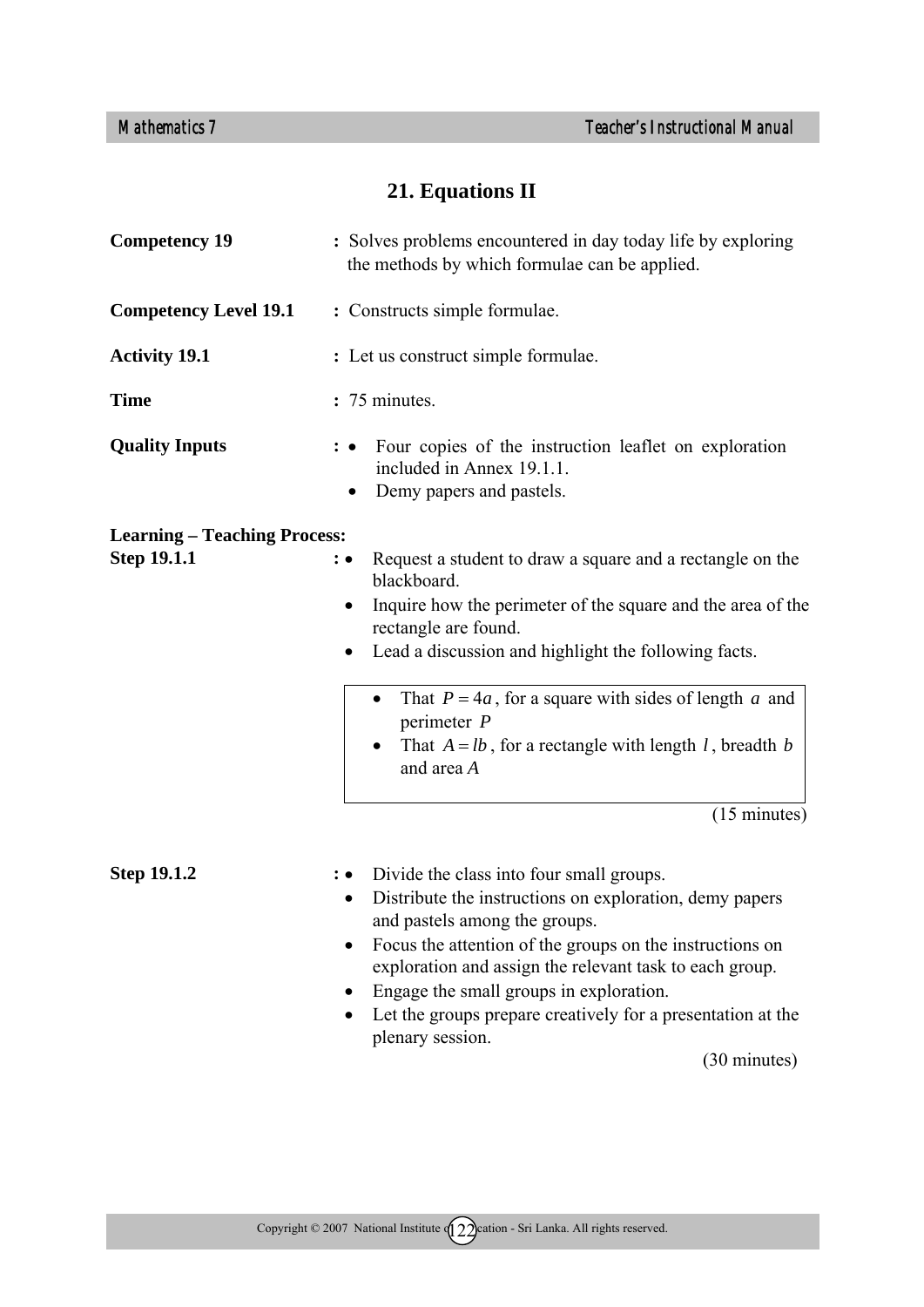| Step 19.1.3 | $\bullet$ | : • Provide each small group with the opportunity to present<br>the findings of the group.<br>Give the presenters themselves the first opportunity to<br>elaborate on the presentation.<br>Seek for constructive comments from the other groups.<br>Engage in a review so that the following facts are<br>highlighted.                                 |
|-------------|-----------|--------------------------------------------------------------------------------------------------------------------------------------------------------------------------------------------------------------------------------------------------------------------------------------------------------------------------------------------------------|
|             |           | • That several variables connected together with the sign<br>"=" is called a formula"<br>That this relationship is an equation<br>$\bullet$<br>That formulae can be used to carry out various<br>$\bullet$<br>calculations in mathematics methodically and easily<br>That formulae are also used in other subjects such as<br>$\bullet$<br>Science too |

(30 minutes)

- Describes the properties of a formula.
- Accepts that day to day calculations can be carried out easily using formulae.
- Constructs simple formulae using the relationships between the given variables.
- Manipulates the data to obtain the correct conclusions.
- Works cooperatively with the other members of the group on the assigned task.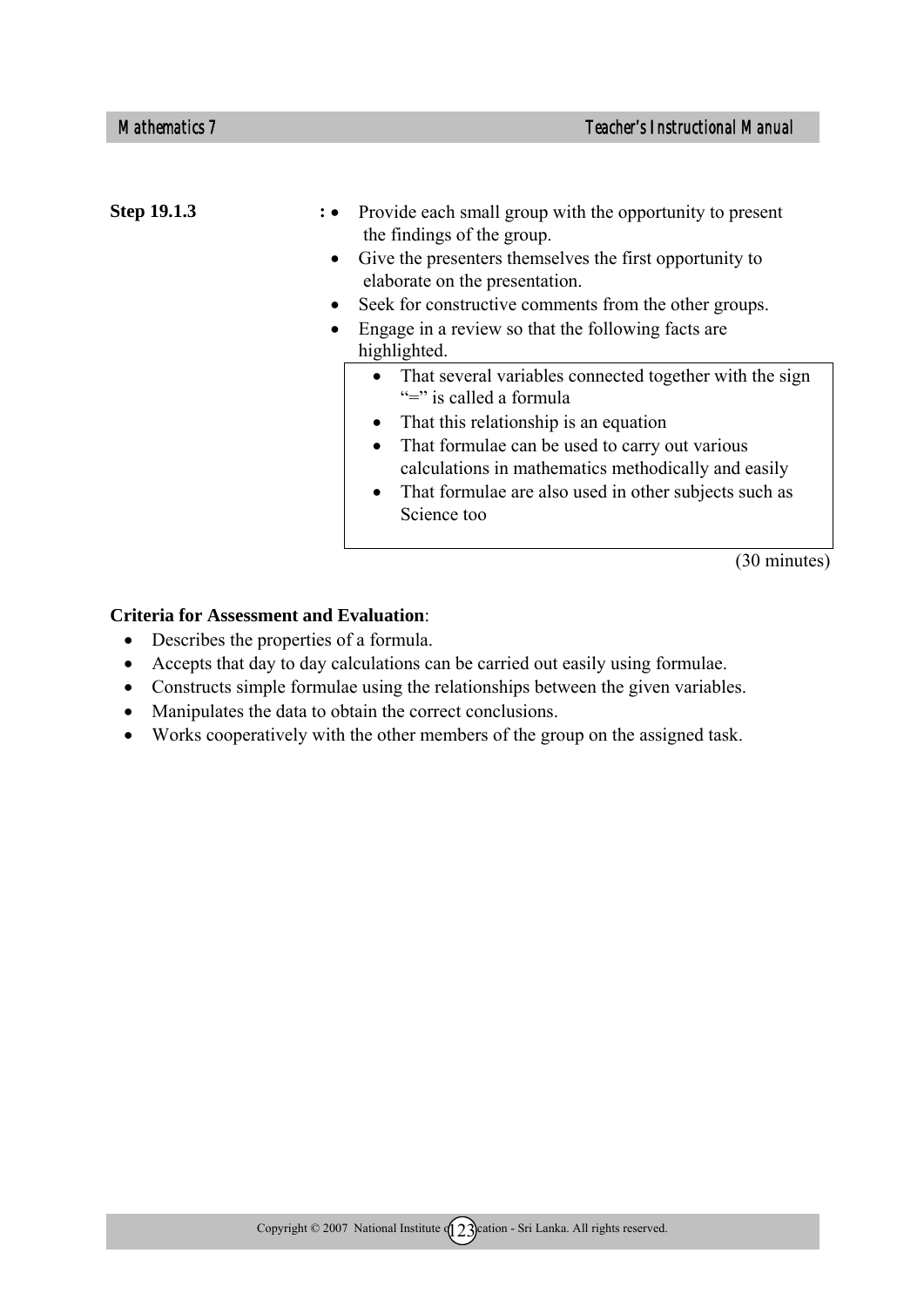#### **Annex 19.1.1**

#### **Instructions for group exploration**

## **Let us construct simple formulae**

• Focus your attention on the case assigned to your group from the following cases

| Case |                                                                                    |
|------|------------------------------------------------------------------------------------|
|      | Finding the total mass A of a box of mass $a$ and a parcel of mass $b$             |
|      | Finding the balance A when Rs. $a$ is given to buy an item worth Rs. $b$ .         |
| 3    | Finding the required number of pills $A$ if $a$ pills per day have to be taken for |
|      | $b$ days.                                                                          |
| 4    | Finding the number of mangoes $A$ a child receives if $\alpha$ mangoes are         |
|      | distributed equally among $b$ children.                                            |

- Construct an expression showing the relationship between  $a, b$ , and  $A$  for the given case.
- Describe another situation such as the above and discuss how an expression using suitable symbols can be constructed to represent it.
- Creatively prepare for a presentation of your findings at the plenary session.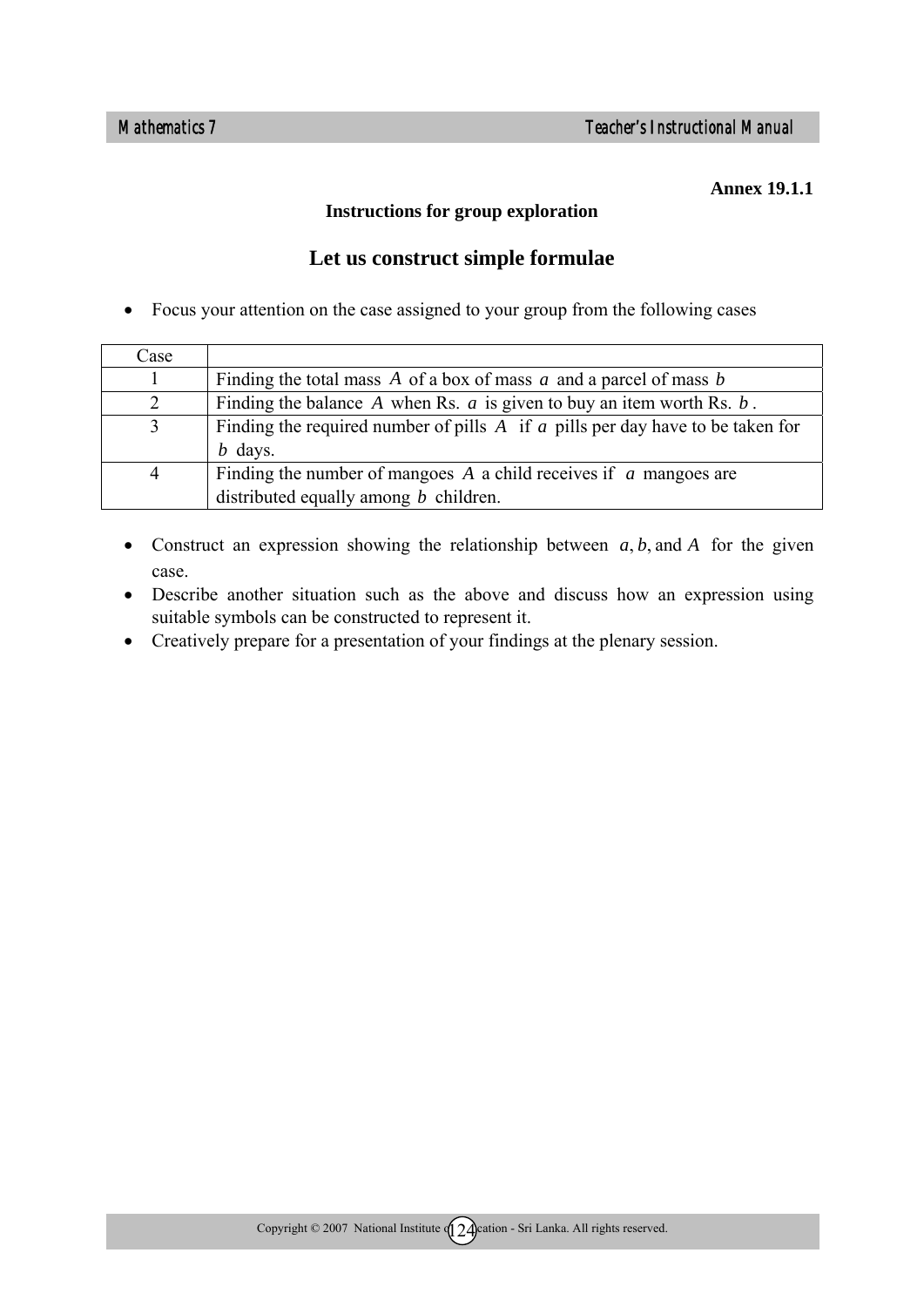# **22. Inequalities**

| <b>Competency 18</b>                | : Analyses the relationships between various quantities related<br>to real life problems.                                                                                                                                                                                                                                                                                                                                                                                                |
|-------------------------------------|------------------------------------------------------------------------------------------------------------------------------------------------------------------------------------------------------------------------------------------------------------------------------------------------------------------------------------------------------------------------------------------------------------------------------------------------------------------------------------------|
| <b>Competency Level 18.1</b>        | : Display pictorially the limits of the values that variables can<br>take under given restrictions.                                                                                                                                                                                                                                                                                                                                                                                      |
| <b>Activity 18.1</b>                | : Let us solve inequalities.                                                                                                                                                                                                                                                                                                                                                                                                                                                             |
| <b>Time</b>                         | : 60 minutes.                                                                                                                                                                                                                                                                                                                                                                                                                                                                            |
| <b>Quality Inputs</b>               | Four copies of the instruction leaflet on exploration<br>: •<br>included in Annex 18.1.1.<br>Demy papers and pastels.                                                                                                                                                                                                                                                                                                                                                                    |
| <b>Learning - Teaching Process:</b> |                                                                                                                                                                                                                                                                                                                                                                                                                                                                                          |
| <b>Step 18.1.1</b>                  | Inquire from the students about solving simple equations<br>$: \bullet$<br>and representing integers on the number line.<br>Lead a discussion and highlight the following facts.<br>That simple equations can be solved using algebraic<br>$\bullet$<br>methods<br>That two whole numbers can be compared using the<br>$\bullet$<br>symbols $\leq$ and $>$<br>That integers can be represented on a number line<br>$-3$ $-2$ $-1$ 0 1 2<br>$\overline{3}$<br>4<br>$(10 \text{ minutes})$ |
| <b>Step 18.1.2</b>                  | Divide the class into four small groups.<br>Distribute the instructions on exploration, demy papers<br>and pastels among the groups.<br>Focus the attention of the groups on the instructions on<br>exploration and assign the relevant task to each group.<br>Engage the small groups in exploration.<br>Let the groups prepare for presentation at the plenary<br>٠<br>session.<br>(30 minutes)                                                                                        |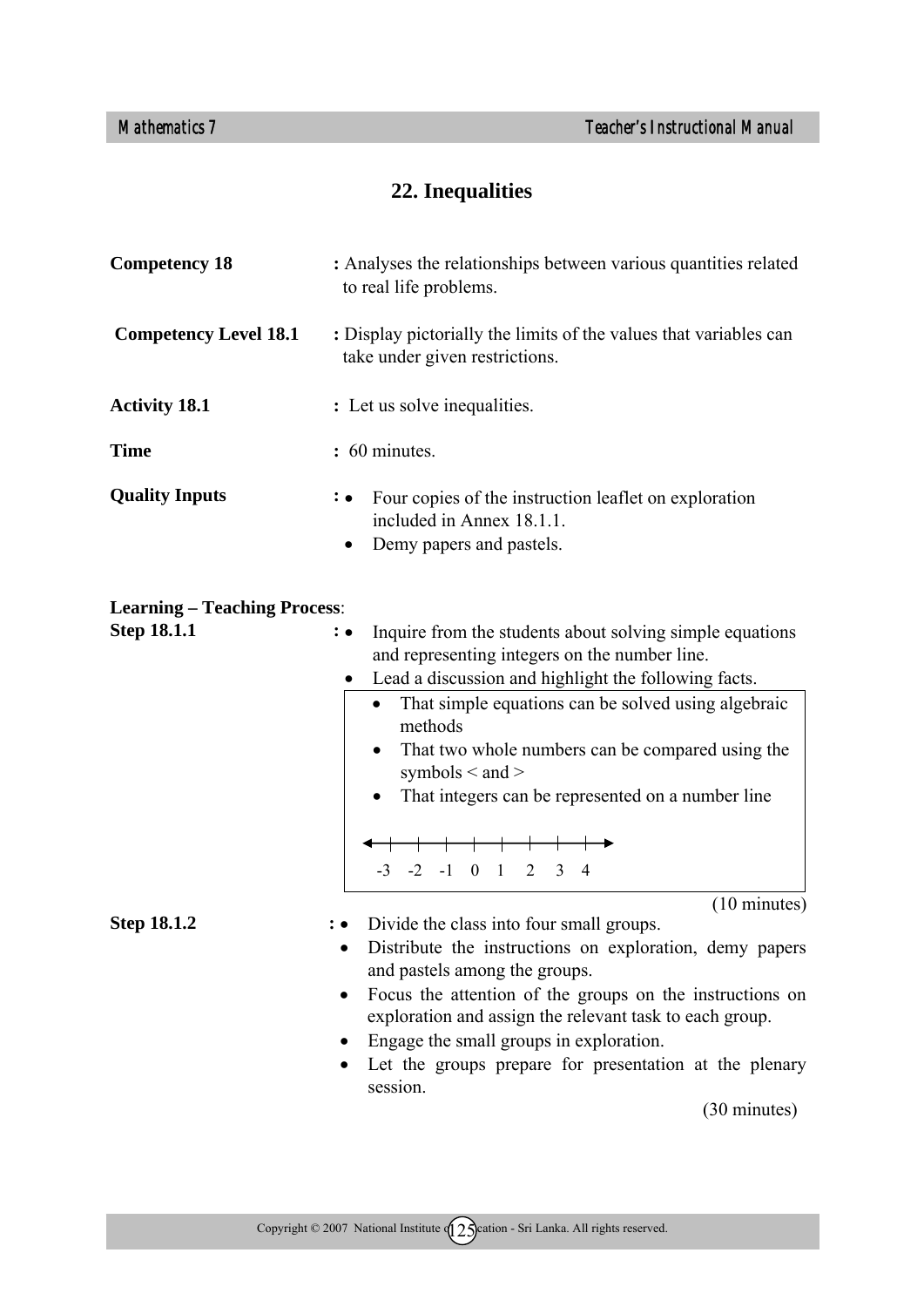| Step 18.1.3 | Provide each small group with the opportunity to present<br>the findings of the group.<br>Give the presenters themselves the first opportunity to<br>elaborate on the presentation.<br>Seek for constructive comments from the other groups.<br>Engage in a review so that the following facts are.<br>highlighted.                                                                                                      |
|-------------|--------------------------------------------------------------------------------------------------------------------------------------------------------------------------------------------------------------------------------------------------------------------------------------------------------------------------------------------------------------------------------------------------------------------------|
|             | That the relationship developed with the information<br>$\bullet$<br>of a given incident and using an algebraic symbol and<br>one of the signs " $\lt$ " or " $>$ " is called an inequality<br>That the basic axioms used to solve equations can be<br>$\bullet$<br>used to solve inequalities too<br>That the set of solutions of an inequality can be<br>$\bullet$<br>represented by points on a number line<br>$\sim$ |

(20 minutes)

- Describes how inequalities are solved using algebraic methods.
- Accepts that the solutions of an inequality can be represented on a number line.
- Solves given inequalities.
- Is inclined to find solutions satisfying given restrictions.
- Uses simple methods in communication.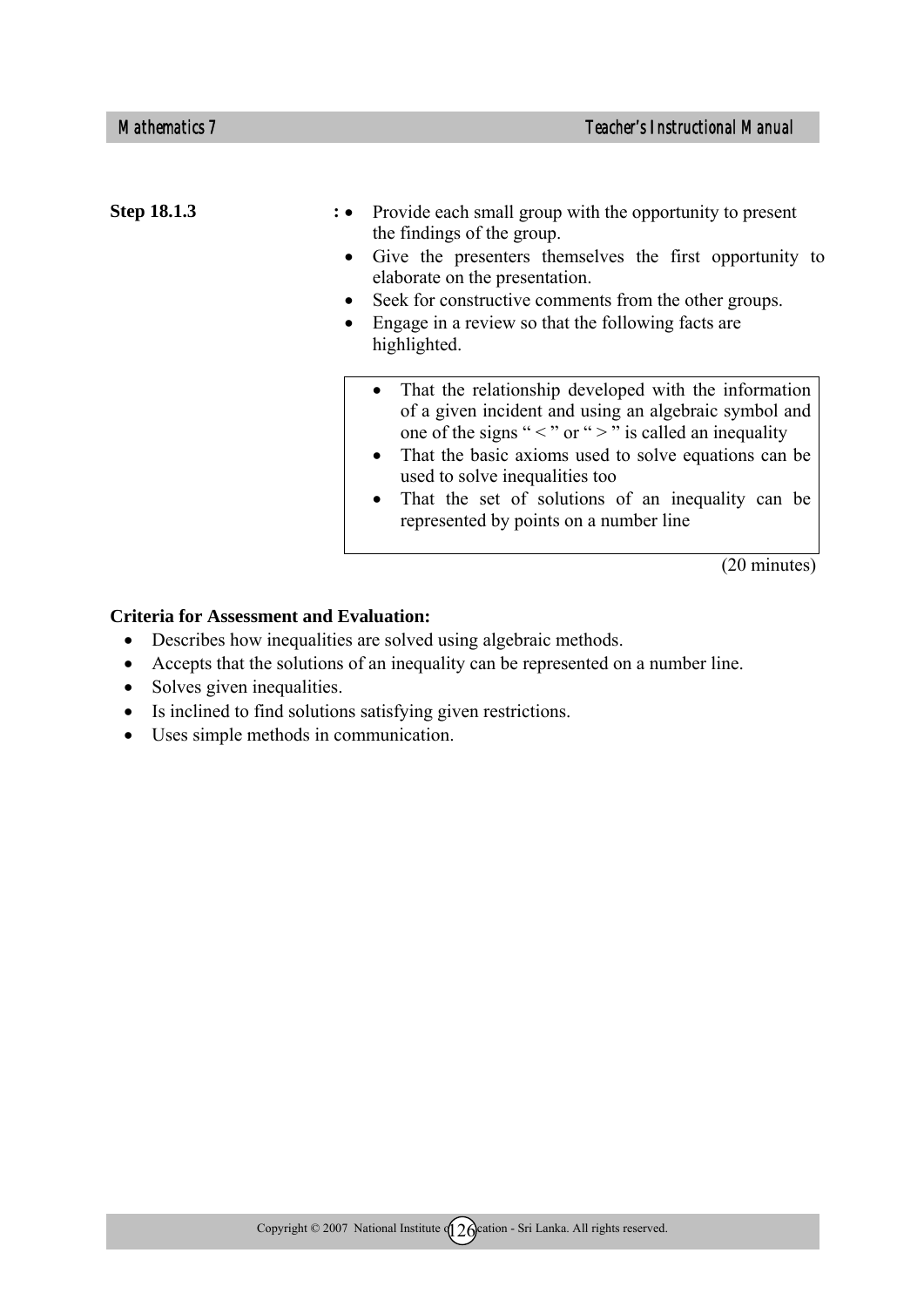#### **Annex 18.1.1.**

#### **Instructions for group exploration**

### **Let us solve inequalities**

• Focus your attention on the event received by your group from the events stated below.

#### Event i:

Currently, a state school in Sri Lanka admits a child into the school only after the completion of five years of age.

Let *x* be the age of a child currently learning in a pre-school.

Event ii: Only students over 15 years of age are selected for a sports competition. Let  $x$  be the age of a student participating in the competition.

#### Event iii:

Only vehicles of mass less than 8 metric tones are allowed to cross a bridge. Let  $x$  be the mass of a vehicle that can cross the bridge.

#### Event iv:

Currently, the price of an orange in the market is more than Rs 10. Let *x* be the price of an orange in the market.

- Considering the values that *x* could take in the event given to you, write the relationship involving x using either the symbol  $\leq$  or the symbol  $\geq$ .
- Is the relationship you wrote down an equation? If not, suggest a name for it.
- Out of the relationships given below, focus your attention on the relationship received by your group.
	- $2x < 10$
	- $2x > 10$
	- $x + 1 > 6$
	- $x 1 \le 6$
- Using the algebraic methods followed to solve equations, attempt to solve the given inequality and find the values of *x*.
- From the solutions you obtain, write down all the whole numbered solutions which are less than 10.
- Draw a number line and represent your solutions on it.
- Prepare for a presentation at the plenary session.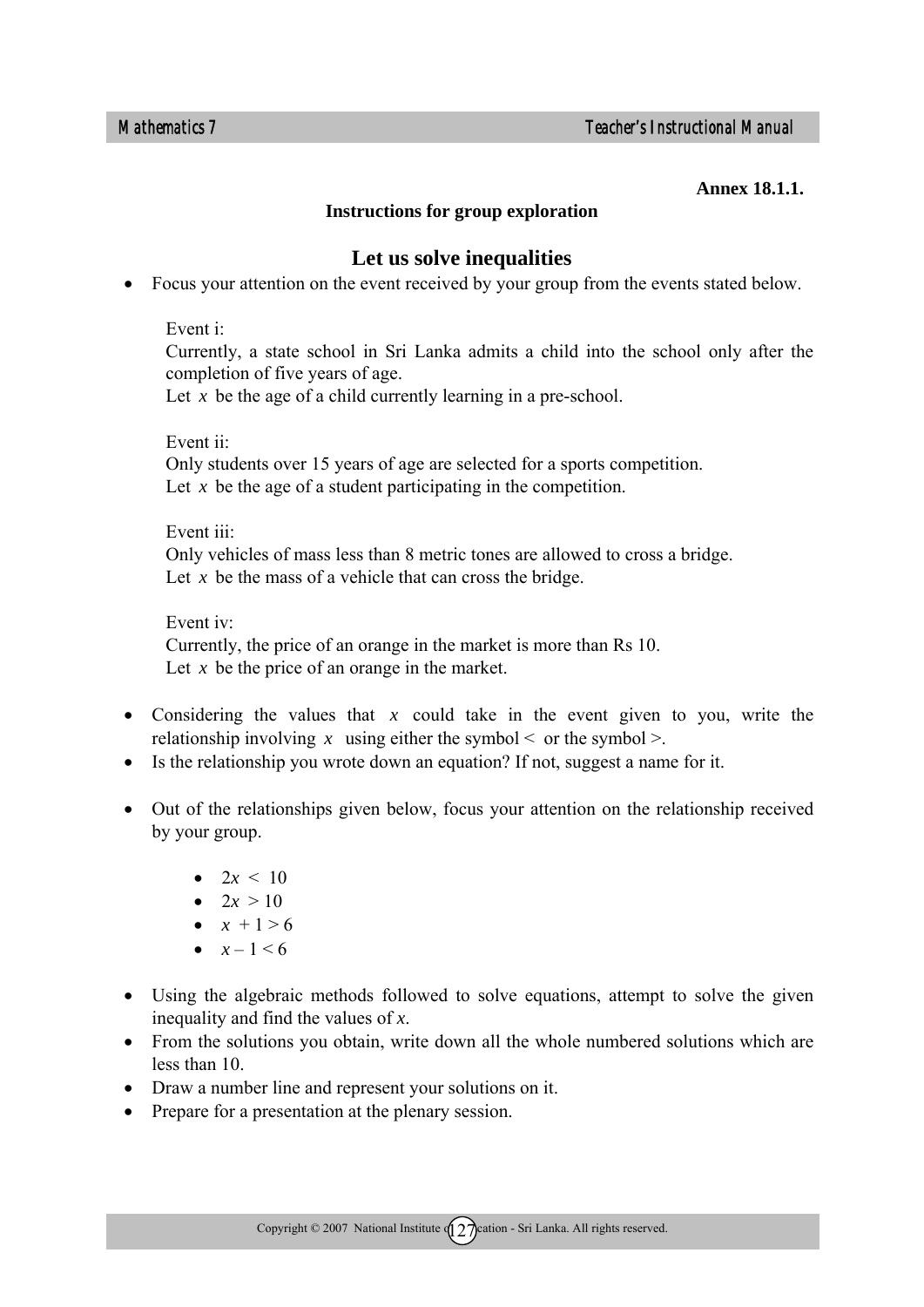# **23. Rectilinear Plane Figures I**

| <b>Competency 23</b>                                      | : Makes decisions regarding day to day activities based on<br>geometrical concepts related to rectilinear plane figures.                                                                                                                                                                                                                                                                                                                                                              |
|-----------------------------------------------------------|---------------------------------------------------------------------------------------------------------------------------------------------------------------------------------------------------------------------------------------------------------------------------------------------------------------------------------------------------------------------------------------------------------------------------------------------------------------------------------------|
| <b>Competency Level 23.1</b>                              | : Names various rectilinear plane figures based on their<br>characteristics.                                                                                                                                                                                                                                                                                                                                                                                                          |
| <b>Activity 23.1</b>                                      | : Let us classify triangles.                                                                                                                                                                                                                                                                                                                                                                                                                                                          |
| <b>Time</b>                                               | : 135 minutes.                                                                                                                                                                                                                                                                                                                                                                                                                                                                        |
| <b>Quality Inputs</b>                                     | Three sets consisting of three equilateral, isosceles and<br>scalene triangles cut from thick paper.<br>Three sets consisting of three acute-angled, right-angled,<br>$\bullet$<br>obtuse-angled triangles cut from thick paper.<br>Three copies of the instruction leaflet on exploration<br>$\bullet$<br>included in Annex 23.1.1.<br>Demy papers and pastels.                                                                                                                      |
| <b>Learning - Teaching Process:</b><br><b>Step 23.1.1</b> | Draw a triangle on the blackboard and inquire from the<br>: •<br>students about the characteristics of the triangle.<br>Lead a discussion and highlight the following facts.<br>$\bullet$<br>That a closed rectilinear plane figure consisting<br>$\bullet$<br>of three sides is a triangle<br>That the lengths of the sides of a triangle can be<br>measured using a cm, mm scale<br>That a protractor can be used to measure the<br>magnitude of an angle<br>$(15 \text{ minutes})$ |
| Step 23.1.2                                               | Divide the class into three small groups.<br>Distribute the instructions on exploration, sets of triangles,<br>demy papers and pastels among the groups.<br>Focus the attention of the groups on part I of the<br>instructions on exploration and assign the relevant task to<br>each group.<br>Engage the small groups in exploration.<br>Let the groups prepare for a presentation at the plenary<br>session.                                                                       |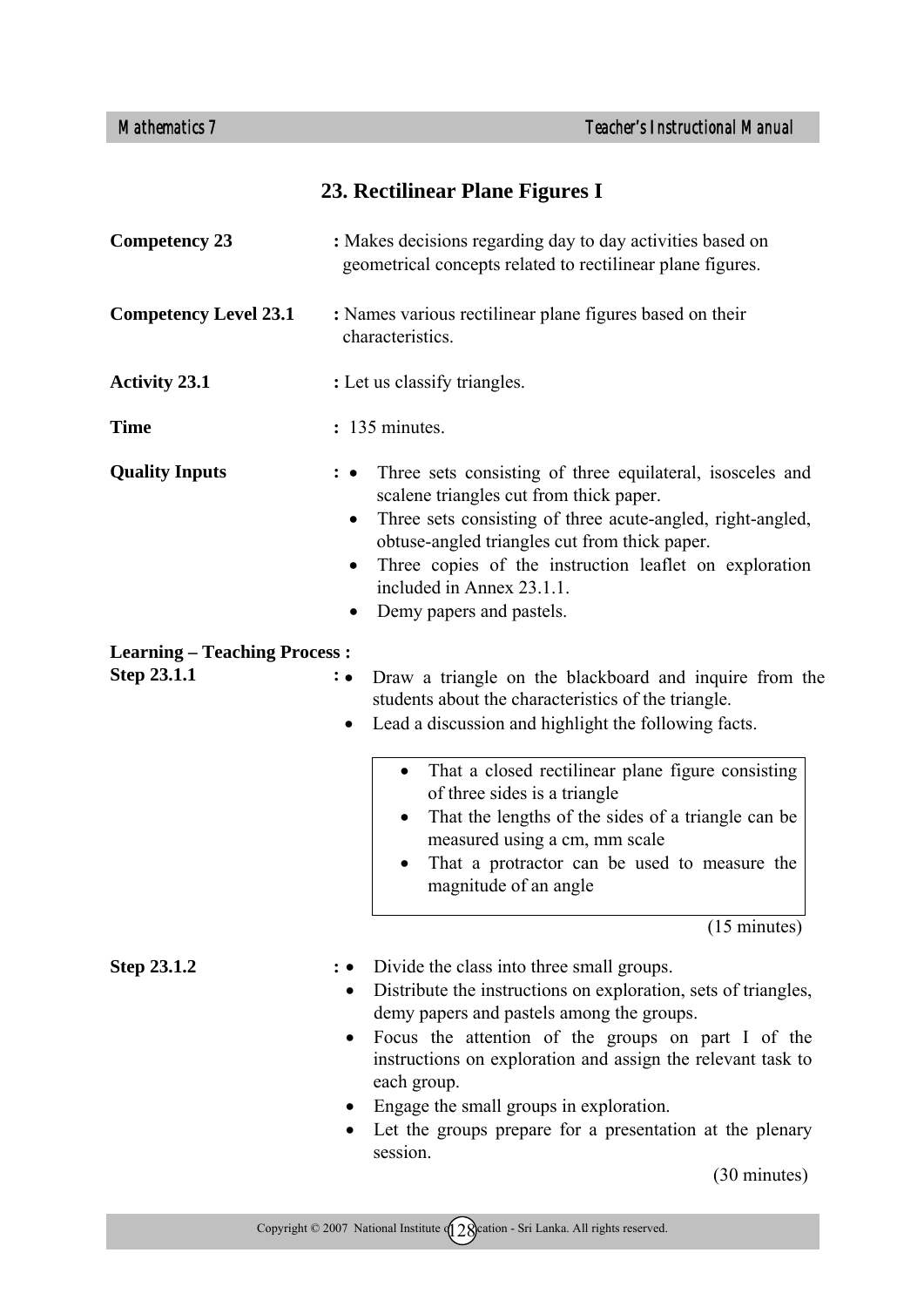| Step 23.1.3 | Provide each small group with the opportunity to present<br>the findings of the group.<br>Give the presenters themselves the first opportunity to<br>٠<br>elaborate on the presentation.<br>Seek for constructive comments from the other groups.<br>٠<br>Engage in a review so that the following facts are<br>٠<br>highlighted.<br>That triangles can be classified according to the<br>$\bullet$<br>lengths of their sides<br>That triangles with sides of equal length are<br>defined as equilateral triangles<br>That triangles with two sides equal in length are<br>$\bullet$<br>defined as isosceles triangles<br>That triangles with sides of unequal length are<br>$\bullet$<br>defined as scalene triangle<br>(30 minutes) |  |
|-------------|---------------------------------------------------------------------------------------------------------------------------------------------------------------------------------------------------------------------------------------------------------------------------------------------------------------------------------------------------------------------------------------------------------------------------------------------------------------------------------------------------------------------------------------------------------------------------------------------------------------------------------------------------------------------------------------------------------------------------------------|--|
| Step 23.1.4 | Organize the groups again.<br>Focus the attention of the groups on part II of the<br>$\bullet$<br>instructions on exploration and assign the relevant task to<br>each group.<br>Engage the small groups in exploration.<br>Let the small groups prepare for presentations at the<br>plenary session.<br>(40 minutes)                                                                                                                                                                                                                                                                                                                                                                                                                  |  |
| Step 23.1.5 | Provide each small group with the opportunity to present<br>the findings of the group.<br>Give the presenters themselves the first opportunity to<br>elaborate on the presentation.<br>Seek for constructive comments from the other groups.<br>Engage in a review so that the following facts are<br>highlighted.<br>That triangles can be classified according to the sizes<br>$\bullet$<br>of the angles<br>That a triangle in which all angles are acute angles is<br>defined as an acute angled triangle<br>That a triangle with a right angle is defined as a<br>right-angled triangle<br>That a triangle with an obtuse angle is defined as an<br>$\bullet$<br>obtuse angled triangle                                          |  |

(20 minutes)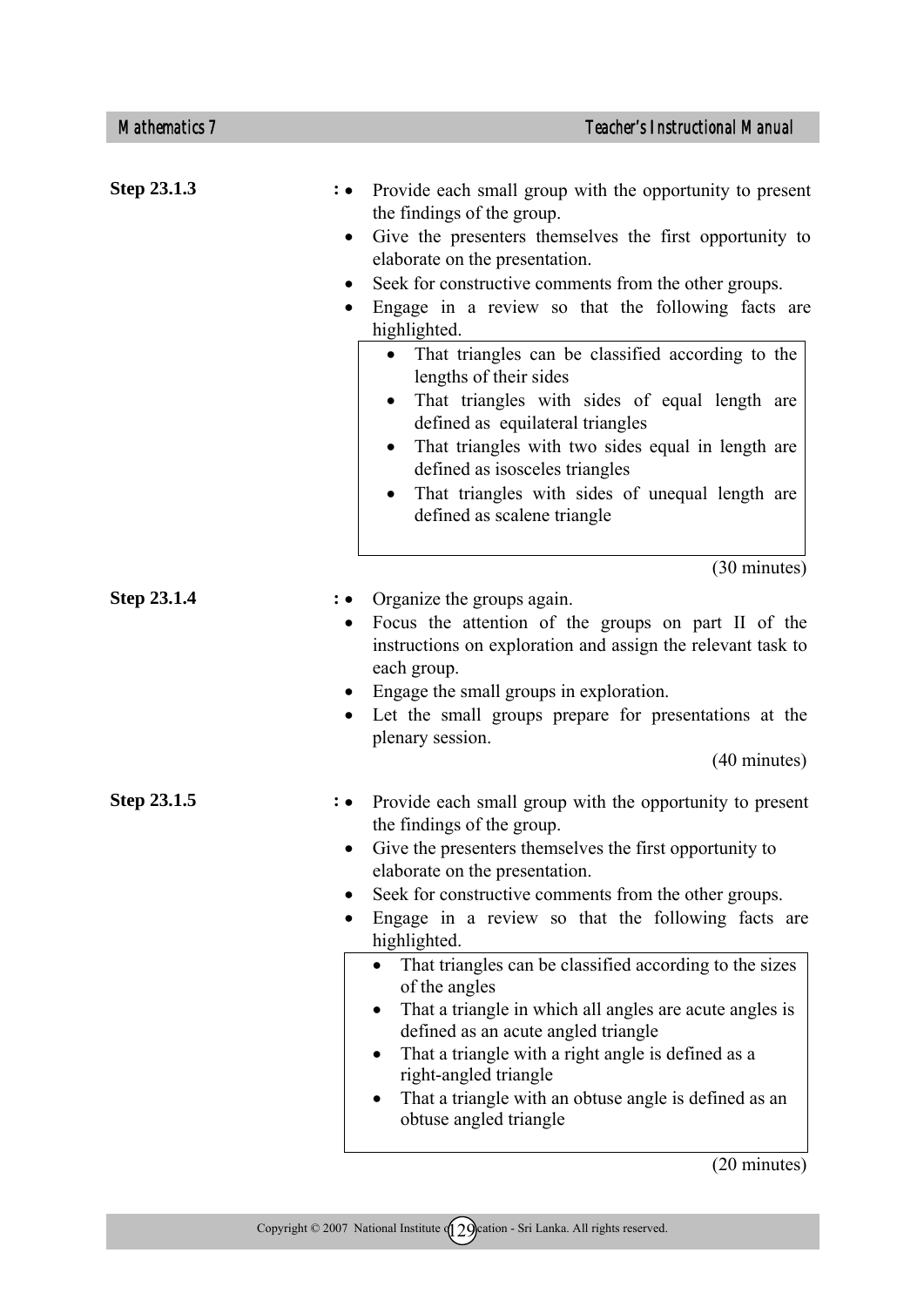- Names types of triangles according to their sides and angles.
- Accepts that triangles can be classified according to the lengths of their sides as well as the sizes of the angles.
- Classifies a given triangle based on its sides and based on its angles.
- Is inclined to classify based on common characteristics.
- Uses shapes for decorations.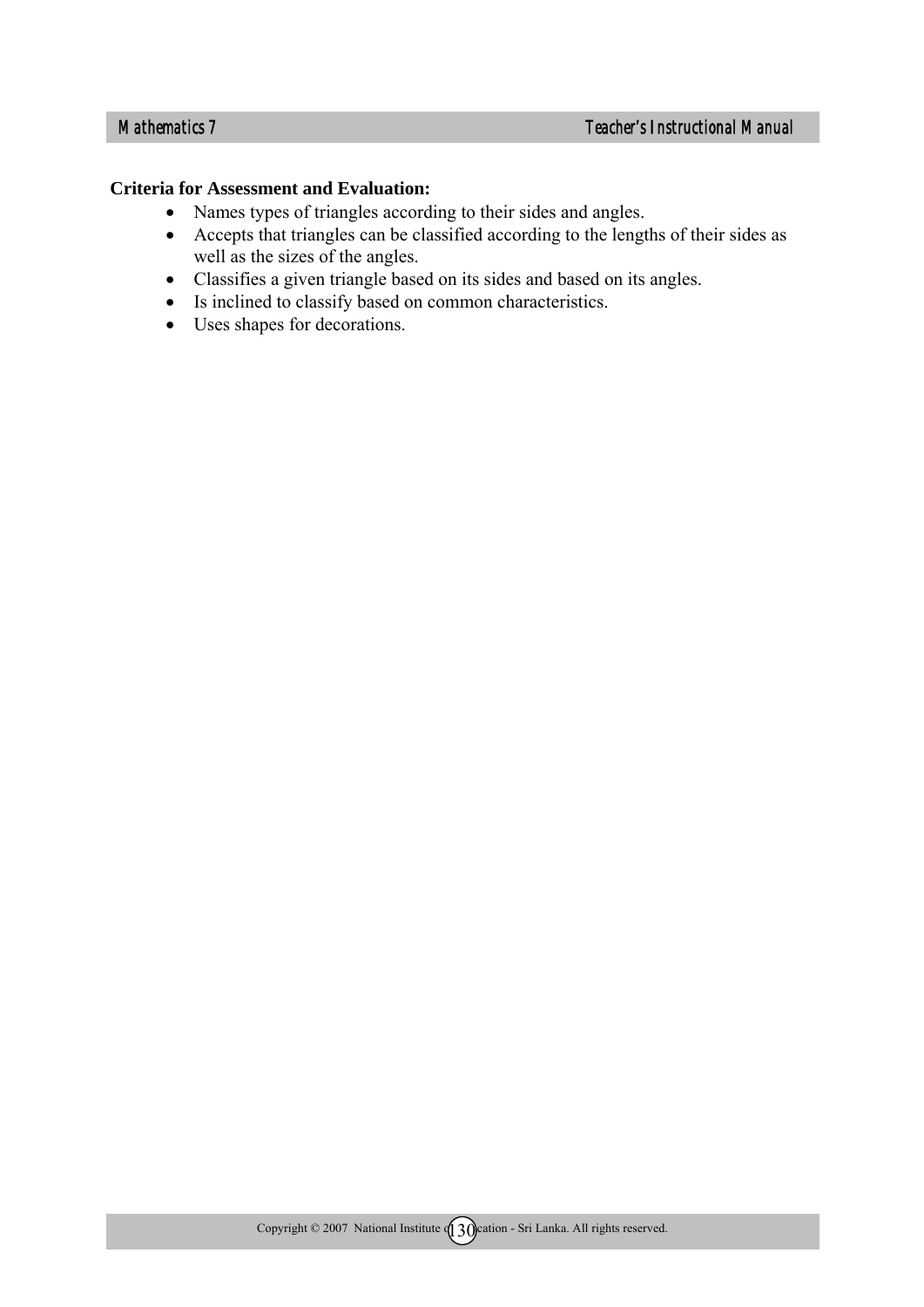**Annex 23.1.1** 

#### **Instructions for group exploration**

## **Let us classify triangles**

#### **Part I**

- Study the manner in which triangles can be classified according to their sides and the relationships between the sides of the triangle as given in the textbook.
- Focus your attention on the set of triangles assigned to your group from the sets of triangles given below.



- Discuss to which type the set of triangles assigned to your group belong, based the relationships between the sides of the triangles, as studied in the text book.
- According to the above, propose a name for the type of triangles you received.
- Prepare for a creative presentation at the plenary session.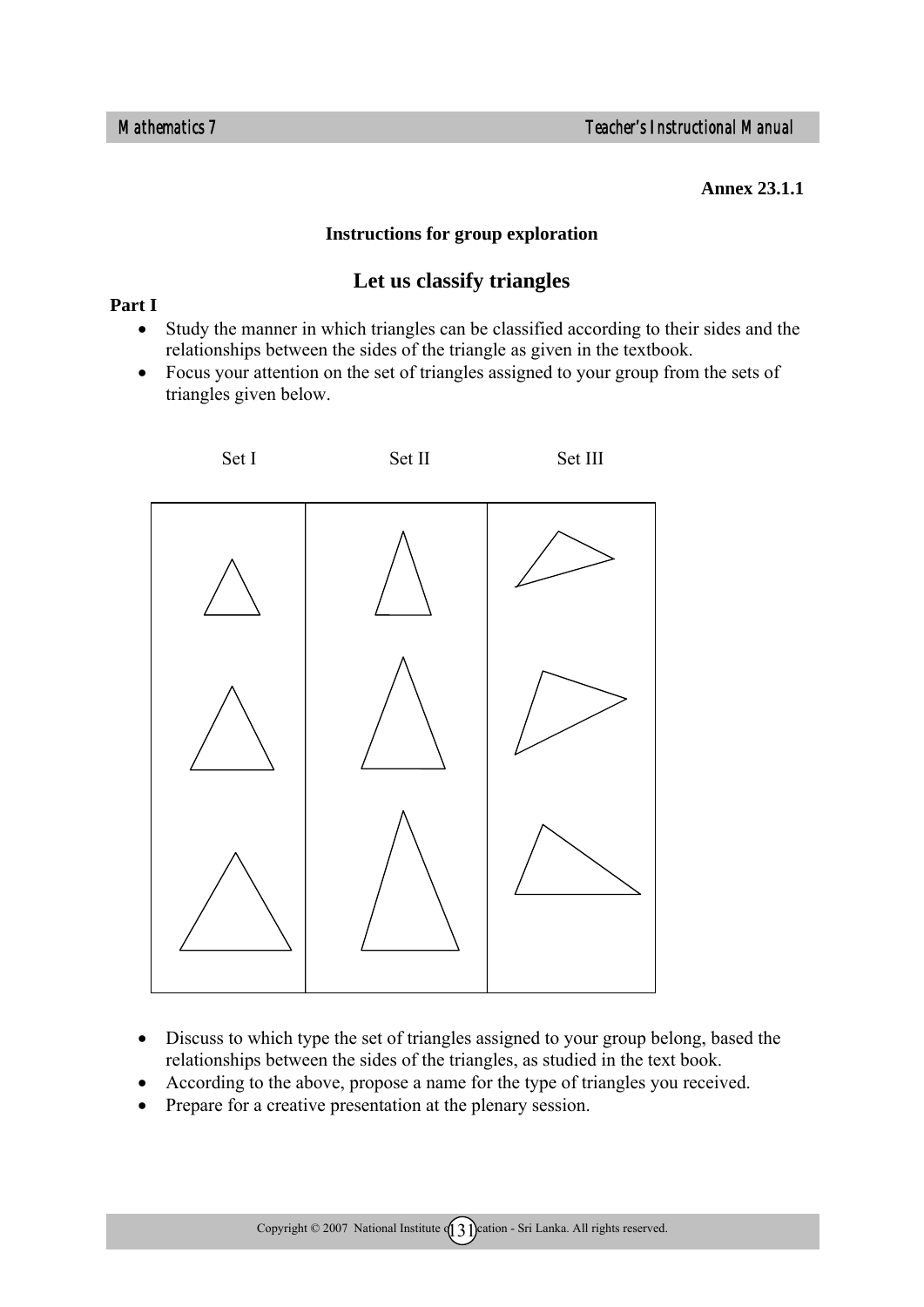#### **Part II**

- Study the manner in which triangles can be classified according to their angles and the relationships between the angles of the triangle as given in the text book.
- Focus your attention on the set of triangles assigned to your group from the sets of triangles given below.



- Measure the sizes of the angles in each triangle.
- Discuss to which type the set of triangles assigned to your group belongs, based on the relationship between the angles, as studied in the text book.
- According to the above, propose a name for the type of the triangles you received.
- Using the type of triangle you identified, create a beautiful drawing.
- Prepare for a creative presentation at the plenary session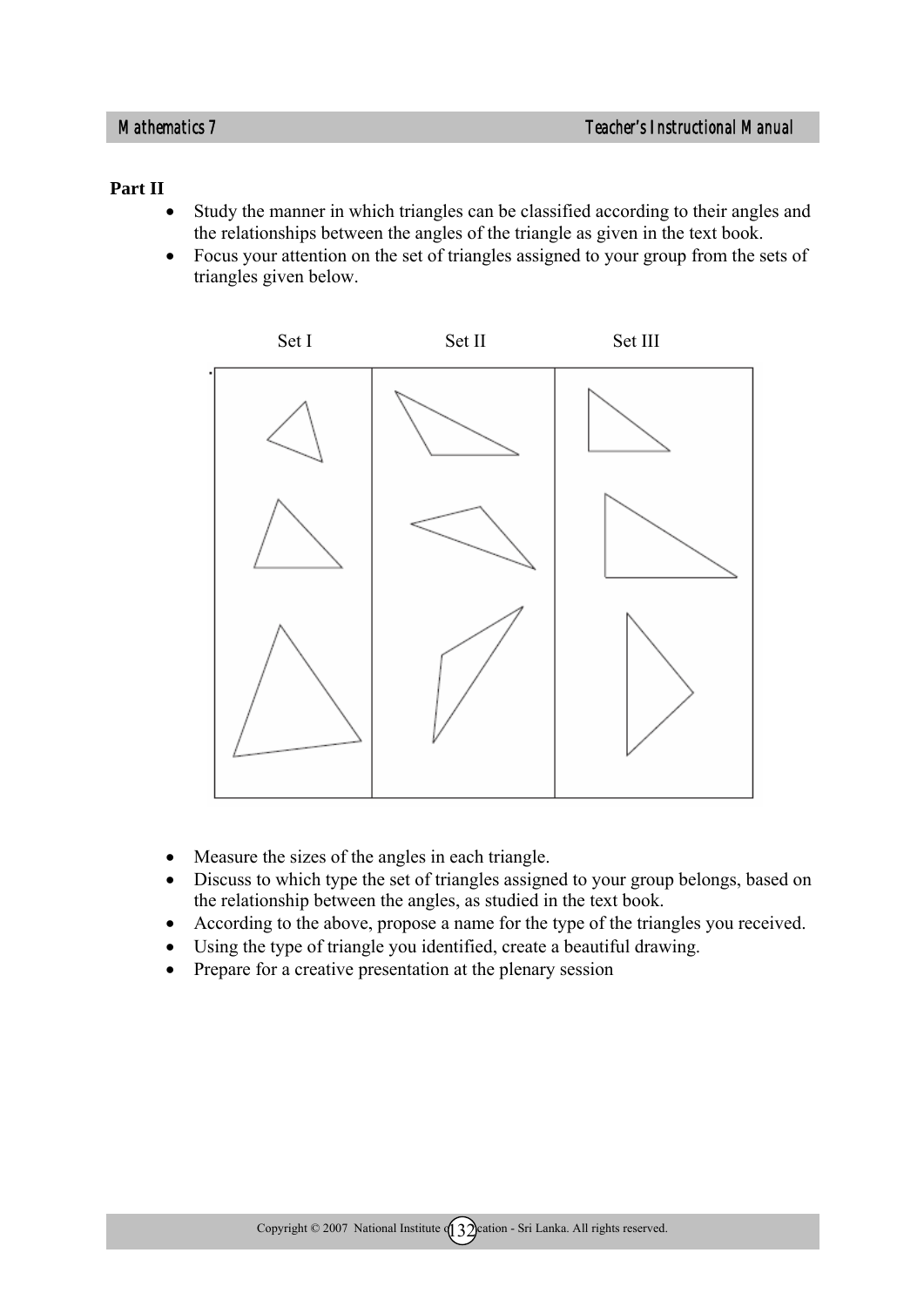# **23. Rectilinear Plane Figures II**

| <b>Competency 23</b>                | : Makes decision regarding day to day activities based on<br>geometrical concepts related to rectilinear plane figures.                                                                                                                                                                                                                                                                                                                                                                                                                                                                                                                |
|-------------------------------------|----------------------------------------------------------------------------------------------------------------------------------------------------------------------------------------------------------------------------------------------------------------------------------------------------------------------------------------------------------------------------------------------------------------------------------------------------------------------------------------------------------------------------------------------------------------------------------------------------------------------------------------|
| <b>Competency Level 23.2</b>        | : Classifies polygons according to their shapes.                                                                                                                                                                                                                                                                                                                                                                                                                                                                                                                                                                                       |
| <b>Activity 23.2</b>                | : Let us identify polygons.                                                                                                                                                                                                                                                                                                                                                                                                                                                                                                                                                                                                            |
| <b>Time</b>                         | : 75 minutes.                                                                                                                                                                                                                                                                                                                                                                                                                                                                                                                                                                                                                          |
| <b>Quality Inputs</b>               | An enlarged copy of the chart of figures included in<br>$\colon \bullet$<br>Annex 23.2.1<br>Two copies of the instruction leaflet on exploration<br>included in Annex 23.2.2. (with large figures)<br>Teacher's demonstration protractor<br>Demy papers and pastels.                                                                                                                                                                                                                                                                                                                                                                   |
| <b>Learning – Teaching Process:</b> |                                                                                                                                                                                                                                                                                                                                                                                                                                                                                                                                                                                                                                        |
| Step 23.1.1                         | Present the chart of figures to the class and inquire from the<br>$\cdot \bullet$<br>students about the line segments of the figures and the<br>'open ness', 'closed ness' of the figures.<br>Lead a discussion and highlight the following facts.<br>$\bullet$<br>That figures containing at least one curved line<br>segment, are not rectilinear plane figures<br>That rectilinear plane figures can be classified as<br>open or closed<br>That a plane figure bounded by straight line<br>segments is called a polygon<br>That there are methods of measuring reflex angles<br>also using the protractor<br>$(15 \text{ minutes})$ |
| Step 24.1.2                         | Divide the class into two small groups.<br>Distribute the instructions on exploration, demy papers<br>and pastels among the groups.<br>Focus the attention of the groups on the instructions on<br>٠<br>exploration and assign the relevant task to each group.<br>Engage the small groups in exploration.<br>Let the groups prepare for a presentation at the plenary<br>session.<br>(30 minutes)                                                                                                                                                                                                                                     |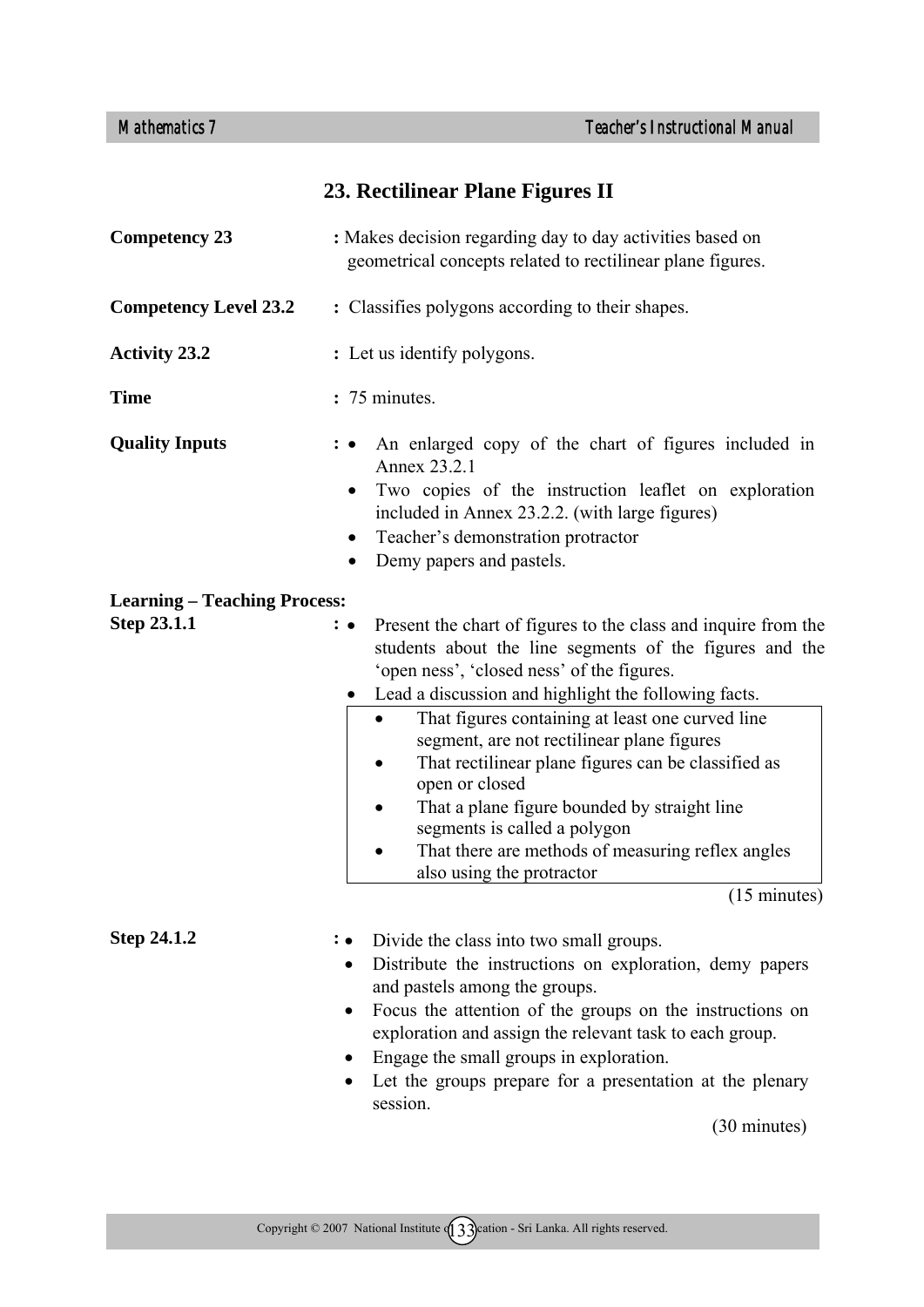| Step 24.1.3 | : • Provide each small group with the opportunity to present the<br>findings of the group.<br>Give the presenters themselves the first opportunity to<br>$\bullet$<br>elaborate on the presentation.<br>Seek for constructive comments from the other groups.<br>Engage in a review so that the following facts are highlighted. |
|-------------|----------------------------------------------------------------------------------------------------------------------------------------------------------------------------------------------------------------------------------------------------------------------------------------------------------------------------------|
|             | That a polygon in which each internal angle is less<br>than $180^\circ$ is a convex polygon<br>That a polygon with at least one internal angle greater<br>$\bullet$<br>than $180^\circ$ is a concave polygon<br>That a polygon with all sides equal and all angles<br>$\bullet$<br>equal is a regular polygon                    |

(30 minutes)

- Describes the characteristics of a convex polygon, a concave polygon and a regular polygon.
- Accepts that a regular polygon is always a convex polygon.
- Classifies polygons based on geometric characteristics.
- Engages in creating designs based on the new knowledge that has been gained.
- Is attentive to the patterns in nature and in the surroundings.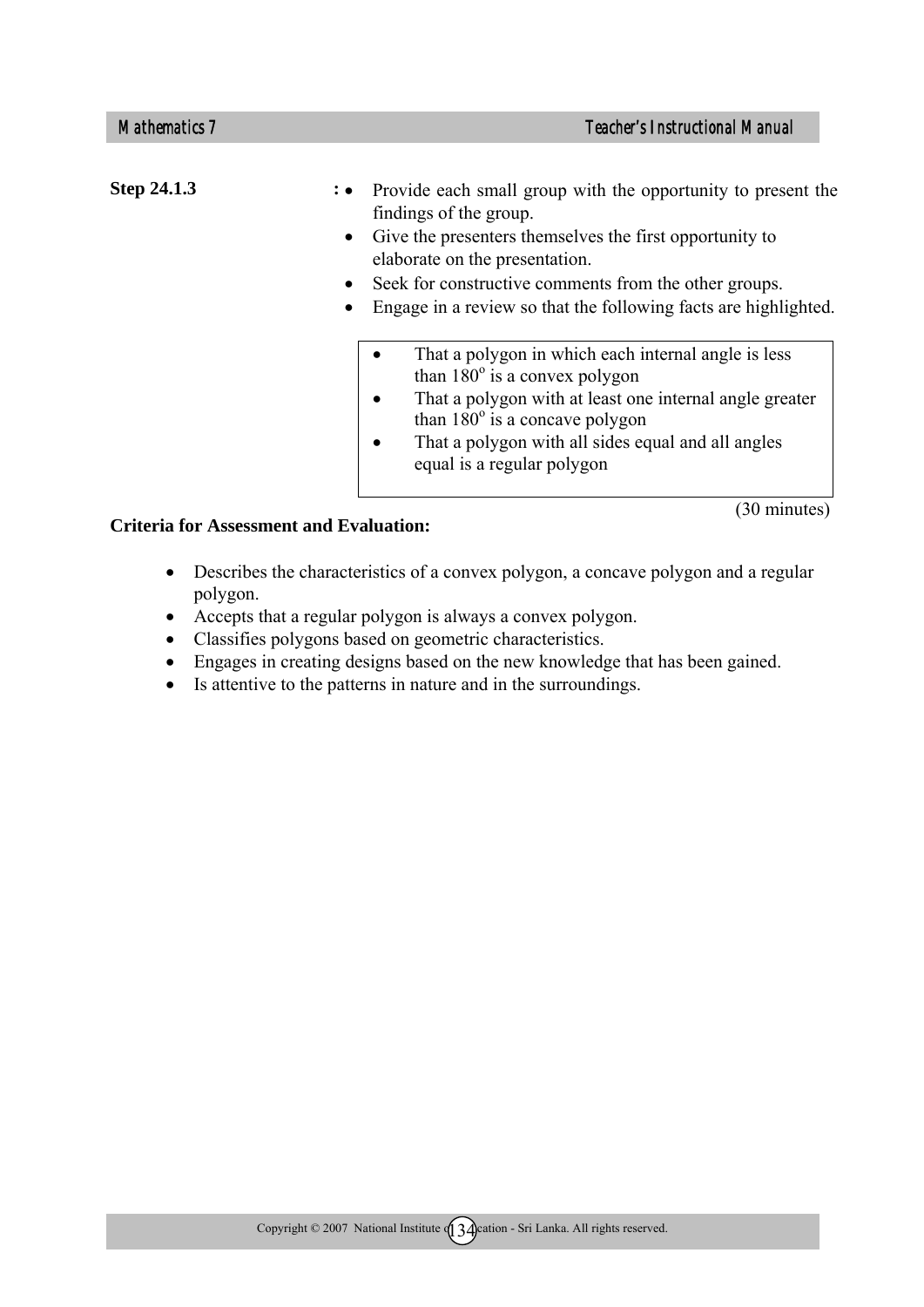*Mathematics 7 Teacher's Instructional Manual* 

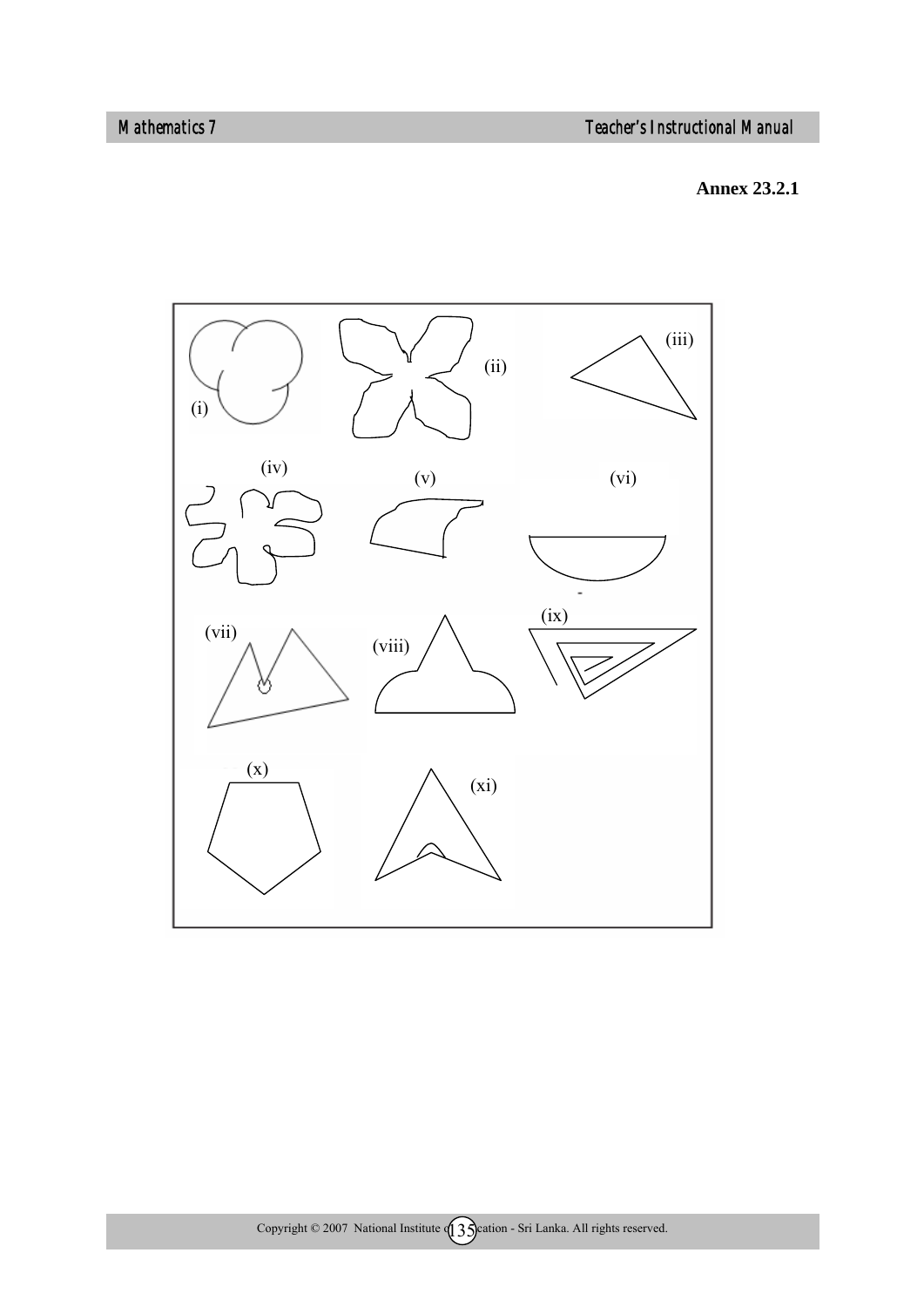*Mathematics 7 Teacher's Instructional Manual* 

**Annex 23.2.2**

# **Instructions for group explorations**

# **Let us identify polygons**

• Focus your attention on the set of figures received by your group from the following sets of figures

Set of Figures I



Set of Figures 2

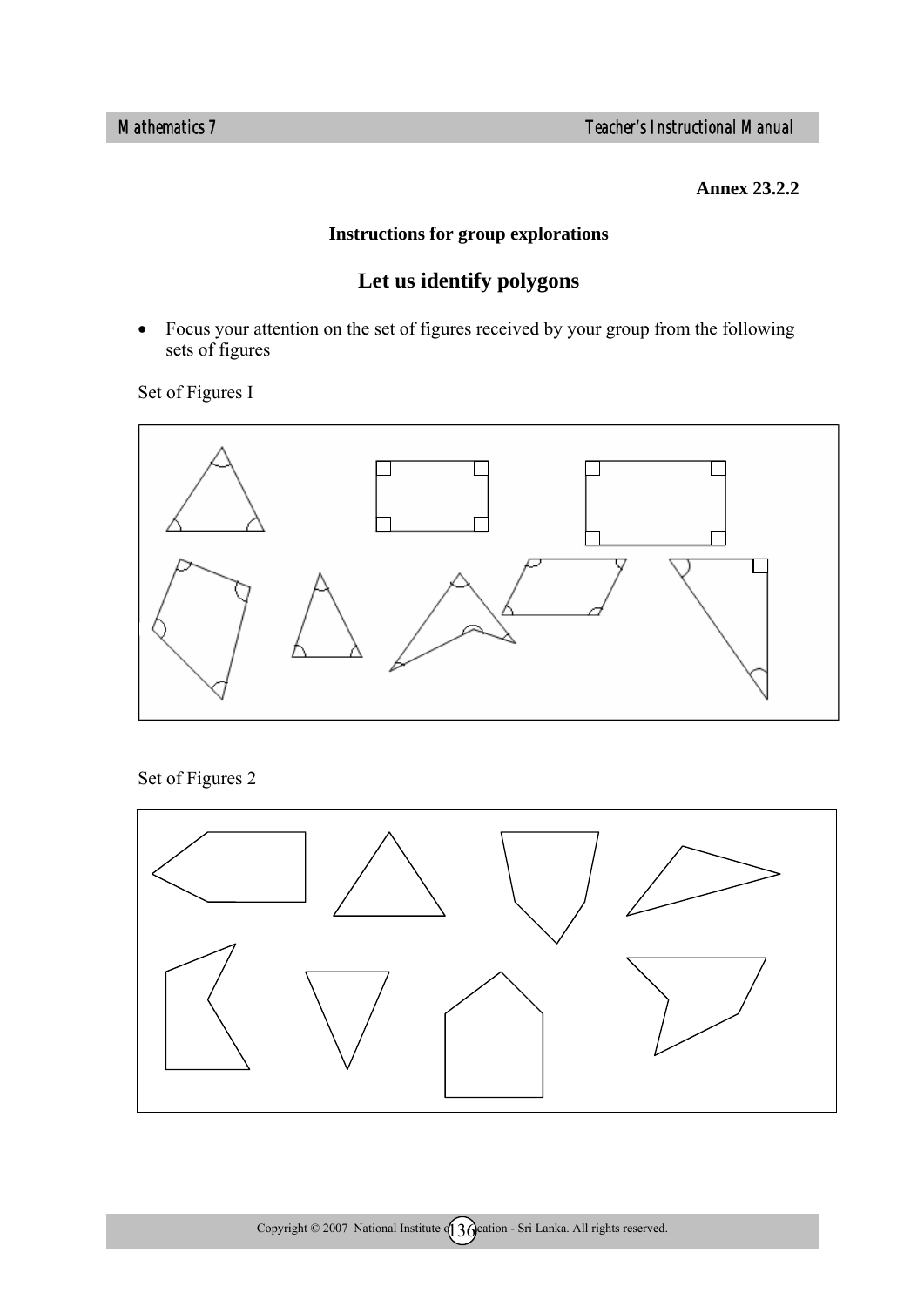- Examine whether there are reflex angles among the internal angles of the figures.
- Separate the plane figures that have internal angles which are reflex angles from the plane figures that do not have any internal angles which are reflex angles.
- Propose names for these two types of plane figures, by studying the text book.
- Measure the lengths of the sides of the plane figures you chose that do not have reflex angles.
- Separate these figures into two groups as those with all sides equal and those with all sides not equals.
- Measure and see whether the internal angles of the polygons with equal sides, are equal.
- Propose a name for polygons with all sides equal and all angles equal.
- Choose any plane shape you like and create a design for a cushion cover/table cloth.
- Prepare for a creative presentation of your findings at the plenary session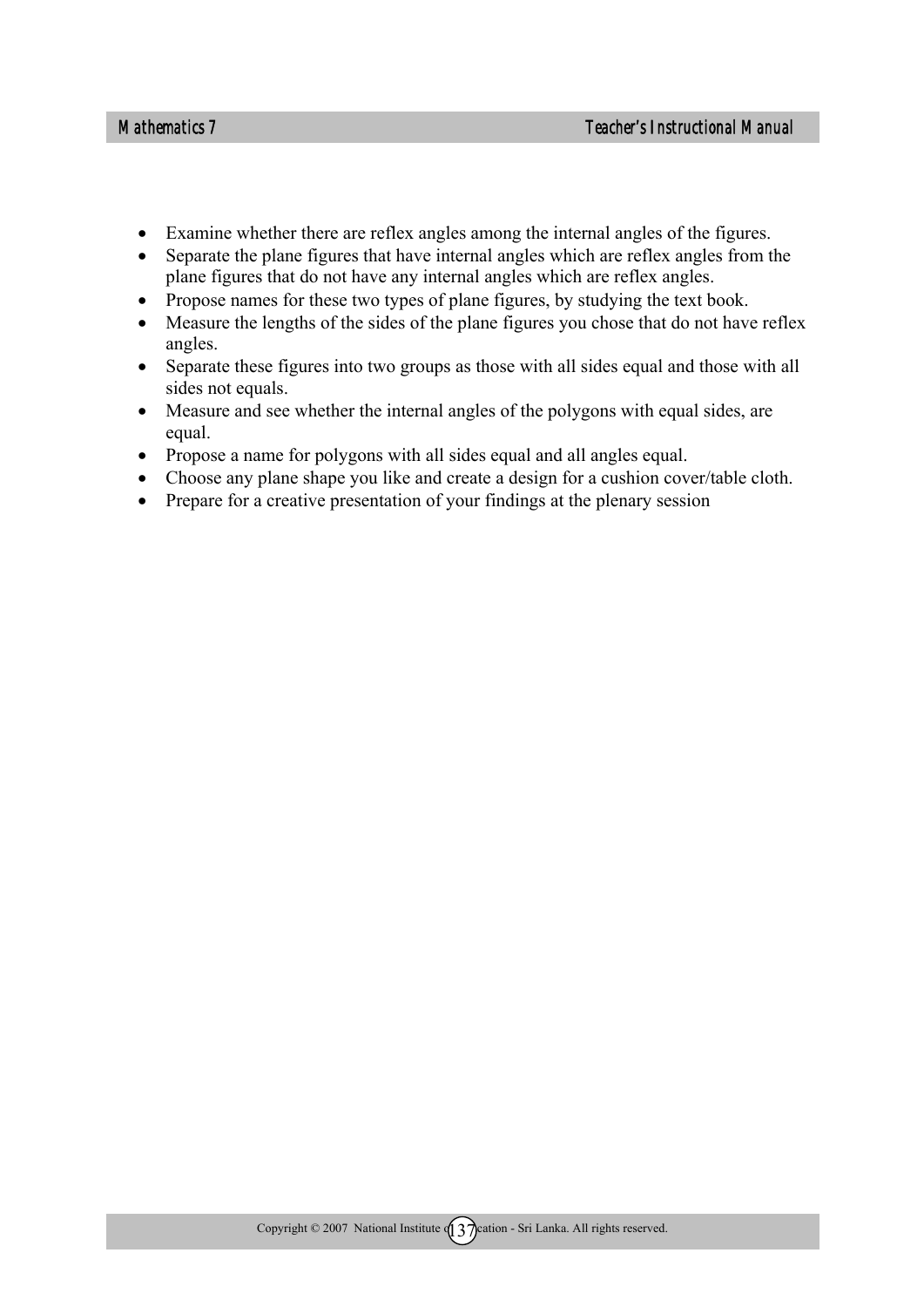### **24. Constructions**

| <b>Competency 27</b>                               | : Analyzes according to geometric laws, the nature of the<br>locations in the surroundings.                                                                                                                                                                                                                                                                                        |  |  |
|----------------------------------------------------|------------------------------------------------------------------------------------------------------------------------------------------------------------------------------------------------------------------------------------------------------------------------------------------------------------------------------------------------------------------------------------|--|--|
| <b>Competency Level 27.2</b>                       | : Constructs plane figures.                                                                                                                                                                                                                                                                                                                                                        |  |  |
| <b>Activity 27.2</b>                               | : Let us draw plane figures accurately.                                                                                                                                                                                                                                                                                                                                            |  |  |
| <b>Time</b>                                        | : 120 minutes.                                                                                                                                                                                                                                                                                                                                                                     |  |  |
| <b>Quality Inputs</b>                              | An enlarged copy of the chart of figures included in<br>Annex 27.2.1<br>Four copies of the instruction leaflet on exploration<br>$\bullet$<br>include in Annex 27.2.2.<br>A set of geometrical instruments.<br>Demy papers and pastels.                                                                                                                                            |  |  |
| <b>Learning – Teaching Process:</b><br>Step 27.2.1 | Present the chart of figure to the class and inquire from the<br>$: \bullet$<br>students about the characteristics of each figure.<br>Lead a discussion and highlight the following facts.<br>$\bullet$                                                                                                                                                                            |  |  |
|                                                    | That there are closed plane figures with three or<br>$\bullet$<br>more sides<br>That the rectilinear plane figure consisting of<br>٠<br>three equal sides is an equilateral triangle<br>That the angles of an equilateral triangle are<br>٠<br>equal<br>That polygons with equal sides and equal angles<br>are regular polygons                                                    |  |  |
|                                                    | (10 minutes)                                                                                                                                                                                                                                                                                                                                                                       |  |  |
| <b>Step 27.2.2</b>                                 | Divide the class into four small groups.<br>Distribute the instructions on exploration, demy papers<br>and pastels among the groups.<br>Focus the attention of the groups on the instructions on<br>exploration and assign the relevant task to each group.<br>Engage the small groups in exploration.<br>Prepare for a group presentation at the plenary session.<br>(30 minutes) |  |  |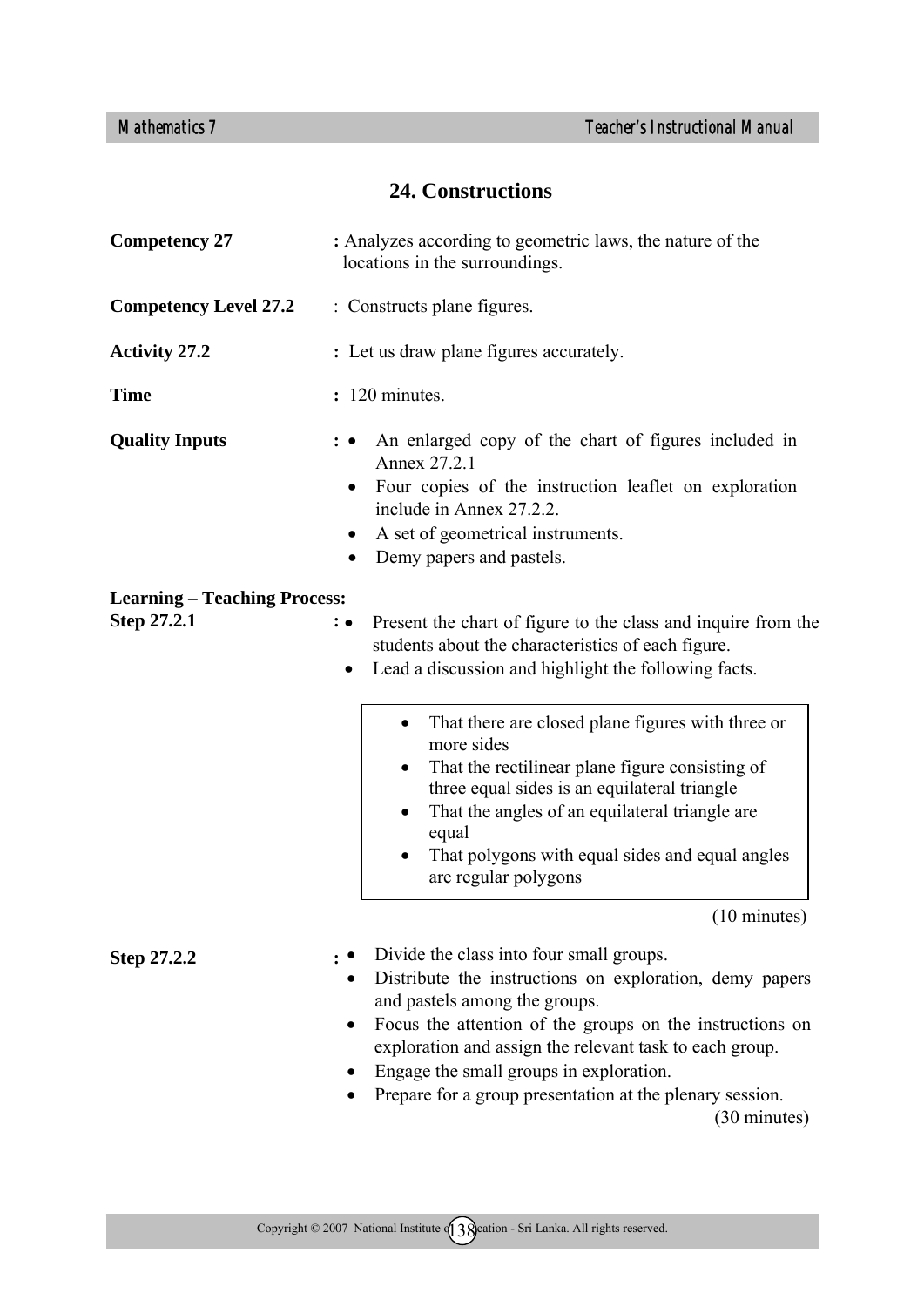| <b>Mathematics 7</b> | <b>Teacher's Instructional Manual</b>                                                                                                                                                                                                                                                                                                                              |
|----------------------|--------------------------------------------------------------------------------------------------------------------------------------------------------------------------------------------------------------------------------------------------------------------------------------------------------------------------------------------------------------------|
| Step 27.2.3          | Provide each small group with the opportunity to present<br>the findings of the group.<br>Give the presenters themselves the first opportunity to<br>٠<br>elaborate on the presentation.<br>Seek for constructive comments from the other groups.<br>$\bullet$<br>Engage in a review so that the following facts are<br>highlighted.                               |
|                      | That a straight line segment of given length<br>$\bullet$<br>can be constructed using a straight edge and<br>compass<br>That an equilateral triangle can be constructed<br>$\bullet$<br>using a straight edge and compass<br>That an equilateral triangle having a straight<br>$\bullet$<br>line segment of given length as one of its<br>sides can be constructed |
|                      | (30 minutes)                                                                                                                                                                                                                                                                                                                                                       |
| Step 27.2.4          | Organize the groups again.<br>Focus the attention of the groups on part II of the<br>$\bullet$<br>instructions on exploration and assign the relevant task to<br>each group.<br>Engage the small groups in exploration.<br>Let the groups prepare for a presentation at the plenary<br>session.<br>(20 minutes)                                                    |
| Step 27.2.5          | Provide each small group with the opportunity to present<br>the findings of the group.<br>Give the presenters themselves the first opportunity to<br>elaborate on the presentation.                                                                                                                                                                                |

- Seek for constructive comments from the other groups.
- Engage in a review so that the following facts are highlighted.
	- That a circle can be divided into six equal parts by chords the length of the radius
	- That a regular hexagon can be formed by joining the points of division
	- That there other methods of creating regular hexagon

(30 minutes)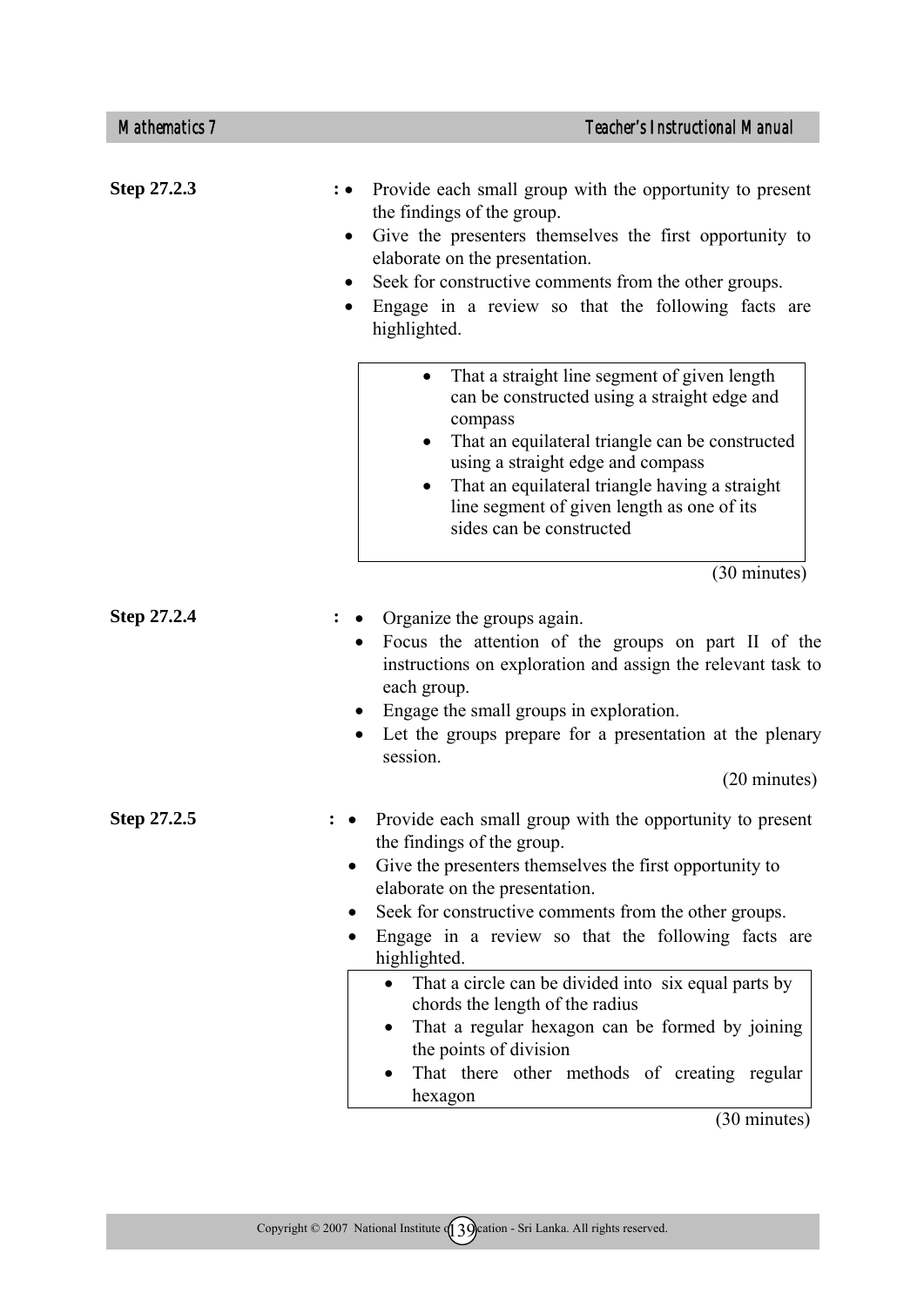#### **Criteria for Assessment and Evaluation:**

- Describes how equilateral triangles and regular hexagons are created.
- Accepts that equilateral triangles and regular hexagons can be created accurately and efficiently by using a straight edge and compass.

**Chart of figures** 

- Creates equilateral triangles and regular hexagons.
- Manipulates instruments appropriately in order to gain successful results.
- Focuses on making new creations.

 **Annex 27.2.1** 









Copyright  $\textcircled{2007}$  National Institute  $\textcircled{140}$  cation - Sri Lanka. All rights reserved.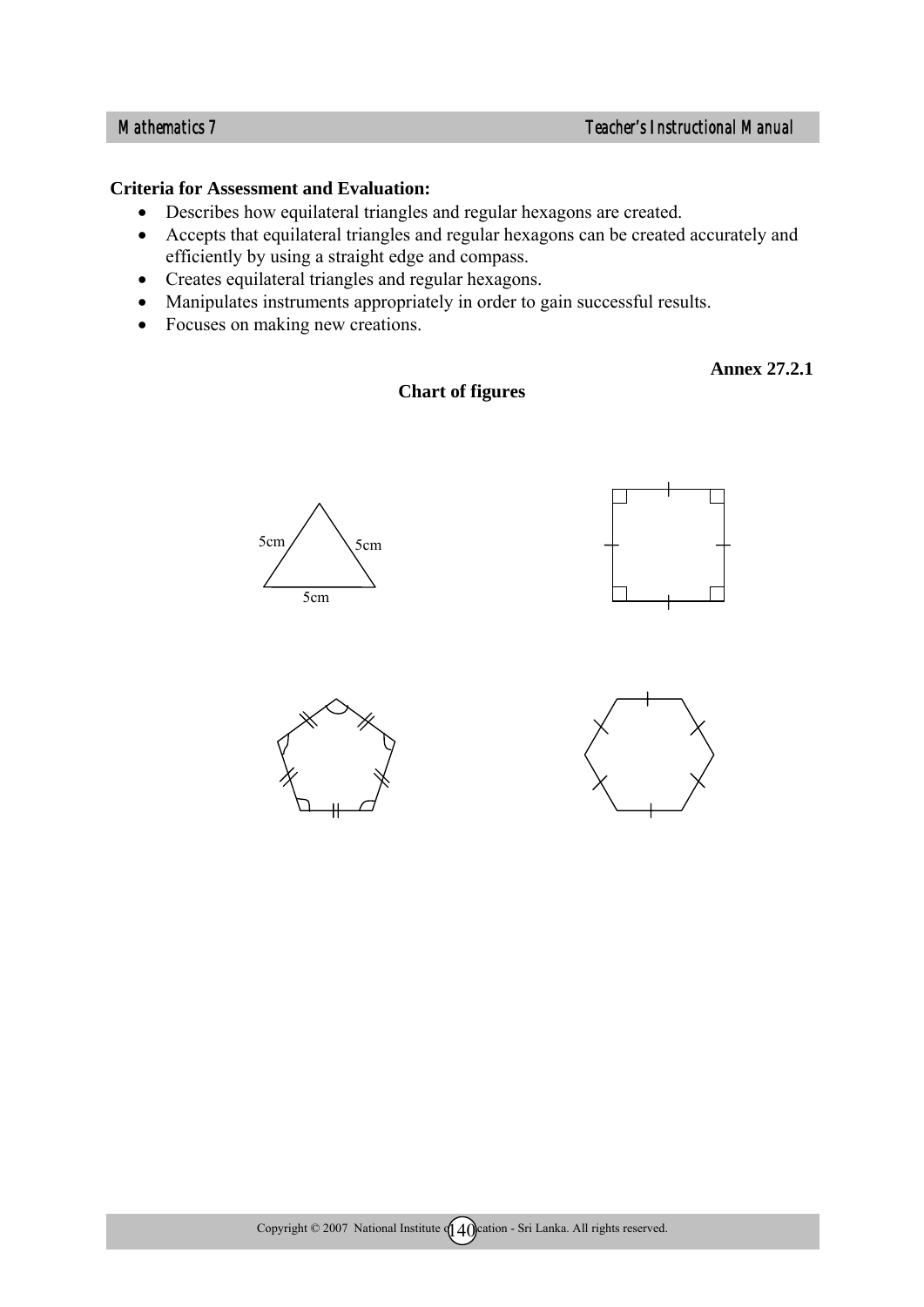**Annex 27.2.2** 

### **Instructions for group exploration**

### **Let us draw plane figures accurately**

**Part I** 



- Carefully study the above figures.
- Focus your attention on the measurement received by your group from the measurements given below.

|                 |                          |                   | ---<br>                | <b>.</b>   |
|-----------------|--------------------------|-------------------|------------------------|------------|
| rement<br>Aacur | $\sim$<br>.om<br>J.JUIII | $\sim$<br>اµU∪ر.r | $-$<br>$J.4$ and $J.4$ | 5455<br>◡… |

- By considering the facts observed above, construct a line segment of the given length using a straight edge and compass and name it AB.
- Taking the lengths of the other two sides to be the same length as AB, find the point C and create the triangle ABC by using the compass.
- Identify the characteristics of the triangle constructed by joining the points A, B and C, and propose a name for it.
- Measure the 3 angles of the above triangle and determine whether it is a regular polygon.
- Prepare for a creative presentation at the plenary session.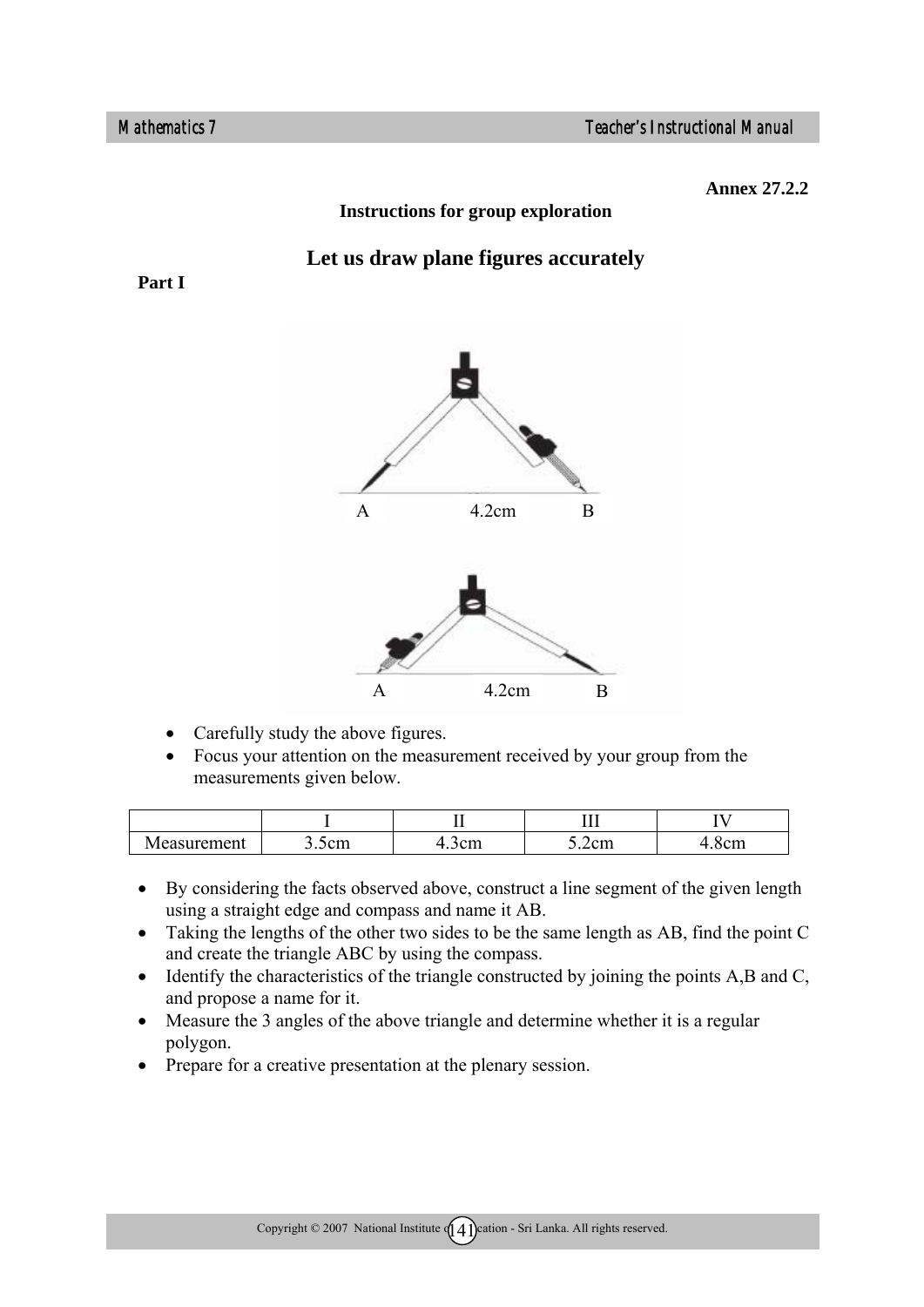#### **Part II**

• Focus your attention on the measurement received by your group from the measurements given below.

|                               |                      |                                | ---<br>                      | <b>.</b>     |
|-------------------------------|----------------------|--------------------------------|------------------------------|--------------|
| <b>rement</b><br>urer<br>VIP' | $\sim$<br>⌒<br>3.2cm | ึกพา<br><b>VIII</b><br><u></u> | ----<br>$\sim$<br>▃<br>TVIII | $\sim$<br>VШ |

- Draw a circle with radius equal to the given measurement.
- Find out how points can be marked off on the circle at equal distances from each other using the radius of the circle.
- Create a plane figure by joining the marked points.
- Find the special properties of this plane figure and propose a name for the figure.
- Propose other methods of creating this plane figure.
- Prepare for a creative presentation at the plenary session.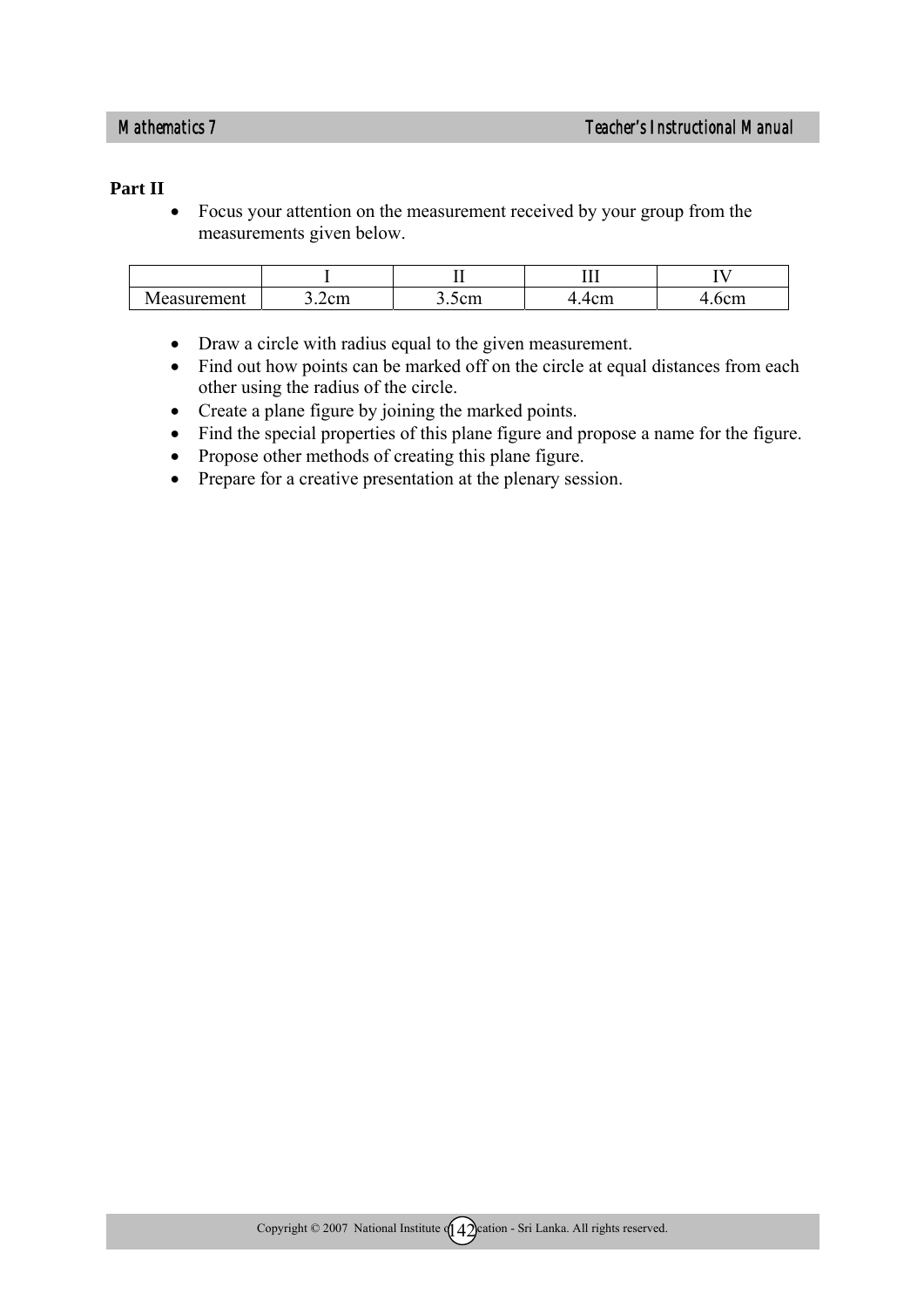## **25. Solids I**

| <b>Competency 22</b>                | : Creates new models by exploring various solids.                                                                                                                                                                                                                                                                                                                                                                                                                                  |  |  |
|-------------------------------------|------------------------------------------------------------------------------------------------------------------------------------------------------------------------------------------------------------------------------------------------------------------------------------------------------------------------------------------------------------------------------------------------------------------------------------------------------------------------------------|--|--|
| <b>Competency Level 22.1</b>        | : Creates models of solids                                                                                                                                                                                                                                                                                                                                                                                                                                                         |  |  |
| <b>Activity 22.1</b>                | : Let us make various solids.                                                                                                                                                                                                                                                                                                                                                                                                                                                      |  |  |
| <b>Time</b>                         | : 75 minutes.                                                                                                                                                                                                                                                                                                                                                                                                                                                                      |  |  |
| <b>Quality Inputs</b>               | Four copies of the instruction leaflet on exploration<br>included in Annex 22.1.1.<br>Two graph papers with division done in centimeters, for<br>each group.                                                                                                                                                                                                                                                                                                                       |  |  |
| <b>Learning – Teaching Process:</b> | Pairs of scissors, gum or cello tape and Bristol boards.<br>Demy papers and pastels.                                                                                                                                                                                                                                                                                                                                                                                               |  |  |
| Step 22.1.1                         | Present a model of a tetrahedron to the class.<br>Also present its net and inquire from the students about<br>$\bullet$<br>the characteristics of a tetrahedron.<br>Lead a discussion and highlight the following facts.<br>$\bullet$<br>That it is necessary to prepare a net when making<br>٠<br>solids<br>That a tetrahedron consists of six edges, four vertices<br>and four faces<br>That solids of different shapes are used in day to day<br>life<br>$(10 \text{ minutes})$ |  |  |
| <b>Step 22.1.2</b>                  | Divide the class into two small groups.<br>∶•<br>Distribute the instructions on exploration, graph papers,<br>pairs of scissors, glue or cello tape, Bristol boards, demy<br>papers and pastels among the groups.<br>Focus the attention of the groups on to the instructions on<br>exploration and assign the relevant task to each group.<br>Engage the small groups in exploration.<br>Let the groups prepare for a presentation at the plenary<br>session.<br>(40 minutes)     |  |  |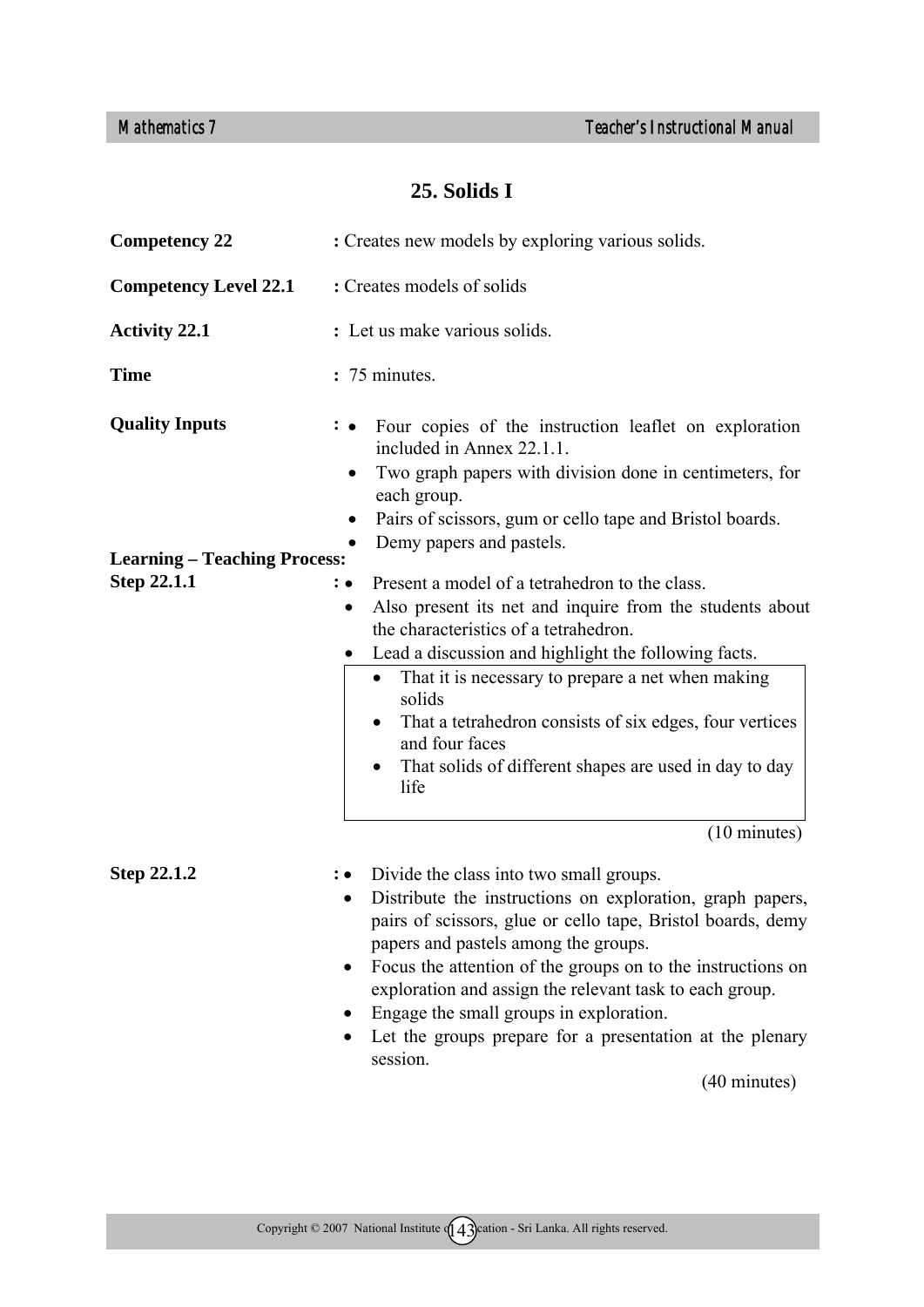| <b>Step 12.1.3</b> | : • Provide each small group with the opportunity to present<br>the findings of the group.    |
|--------------------|-----------------------------------------------------------------------------------------------|
|                    | • Give the presenters themselves the first opportunity to<br>elaborate on the presentation.   |
|                    | Seek for constructive comments from the other groups.<br>$\bullet$                            |
|                    | Engage in a review so that the following facts are<br>$\bullet$<br>highlighted.               |
|                    | That a square pyramid has a square base and four<br>triangular faces.                         |
|                    | That a triangular prism has two triangular faces and<br>$\bullet$<br>three rectangular faces. |
|                    | That technological methods are required for a good<br>$\bullet$<br>creation                   |

(25 minutes)

#### **Criteria for Assessment and Evaluation:**

- Describes the shapes of the faces of the solid that was created.
- Accept that such models can be used to decorate the surroundings.
- Draws and cuts the net accurately and creates the model of the solid.
- Makes use of resources appropriately to maximize productivity.
- Works with discipline within the group.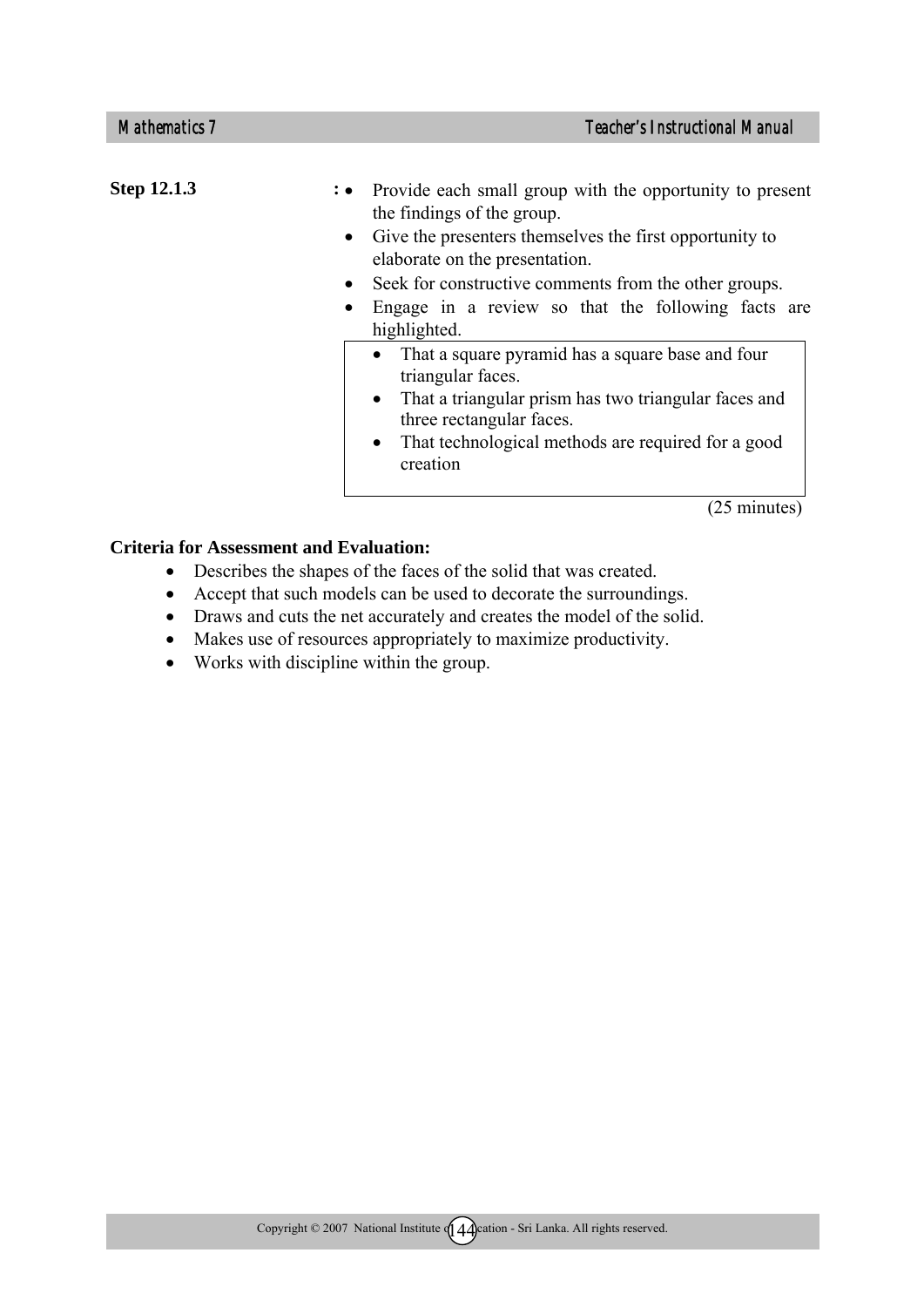**Annex 22.1.1** 

### **Instructions for group exploration**

### **Let us make various solids**

• Focus your attention on the net received by your group from the nets given below.





- Draw the net received by your group on a graph paper.
- Paste the graph paper on a Bristol board and cut out the net.
- By folding and pasting the allowances in a suitable manner obtain a solid.
- Discuss and write down the number of edges, vertices and faces of the solid.
- Examine the shapes of the faces.
- Propose a suitable name for the solid.
- Describe and write down instances when members of your group have seen solids of this shape.
- Prepare for a creative presentation of your findings.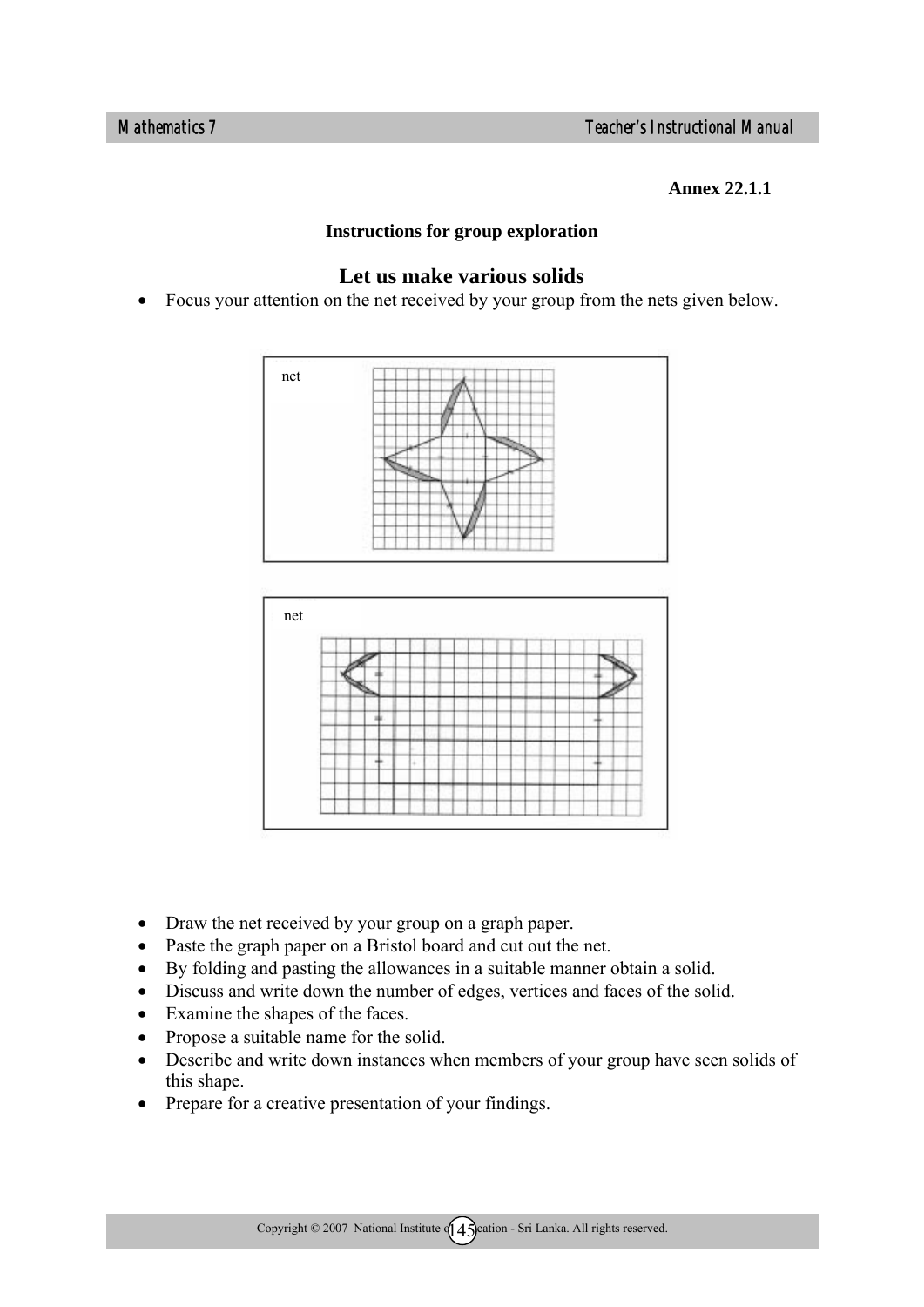## **25. Solids II**

| <b>Competency 22</b>                | : Creates new models by exploring various solids.                                                                                                                                                                                                                                                                                                                                                                                                                                                                                                      |  |
|-------------------------------------|--------------------------------------------------------------------------------------------------------------------------------------------------------------------------------------------------------------------------------------------------------------------------------------------------------------------------------------------------------------------------------------------------------------------------------------------------------------------------------------------------------------------------------------------------------|--|
| <b>Competency Level 22.2</b>        | : Investigates the relationships between the characteristics of<br>solids.                                                                                                                                                                                                                                                                                                                                                                                                                                                                             |  |
| <b>Activity 22.2</b>                | : Let us develop relationships between the characteristics of<br>solids.                                                                                                                                                                                                                                                                                                                                                                                                                                                                               |  |
| <b>Time</b>                         | : 75 minutes.                                                                                                                                                                                                                                                                                                                                                                                                                                                                                                                                          |  |
| <b>Quality Inputs</b>               | Two copies of the instruction leaflet on exploration<br>$\bullet$<br>included in Annex 22.2.1.<br>A cube with edges of length 4cm.<br>$\bullet$<br>Two square pyramids with bases of dimension<br>$4cm \times 4cm$ .<br>Four regular tetrahedrons with edges of length<br>$4cm$ .<br>A cuboid with length, width and height 4cm, 4cm<br>$\bullet$<br>and 10cm respectively.<br>A triangular prism having an equilateral triangular<br>$\bullet$<br>shaped cross section with sides of length 4cm each,<br>and length 10cm.<br>Demy papers and pastels. |  |
| <b>Learning - Teaching Process:</b> |                                                                                                                                                                                                                                                                                                                                                                                                                                                                                                                                                        |  |
| Step 22.2.1                         | Present several solids such as a cube, a cuboid and a<br>$: \bullet$<br>tetrahedron to the class.<br>Lead a discussion and highlight the following facts.<br>٠<br>That a solid consist of faces, vertices and edges<br>$\bullet$<br>That different solids have different numbers of faces,                                                                                                                                                                                                                                                             |  |
|                                     | vertices and edges.                                                                                                                                                                                                                                                                                                                                                                                                                                                                                                                                    |  |
| <b>Step 22.2.2</b>                  | $(15 \text{ minutes})$<br>Divide the class into two small groups.<br>Distribute the instructions on exploration, solids, demy<br>$\bullet$<br>papers and pastel among the groups.<br>Focus the attention of the groups on the instructions on<br>٠<br>exploration and assign the relevant task to each group.<br>Engage the small groups in exploration.<br>Let the groups prepare for a presentation at the plenary<br>session.<br>(30 minutes)                                                                                                       |  |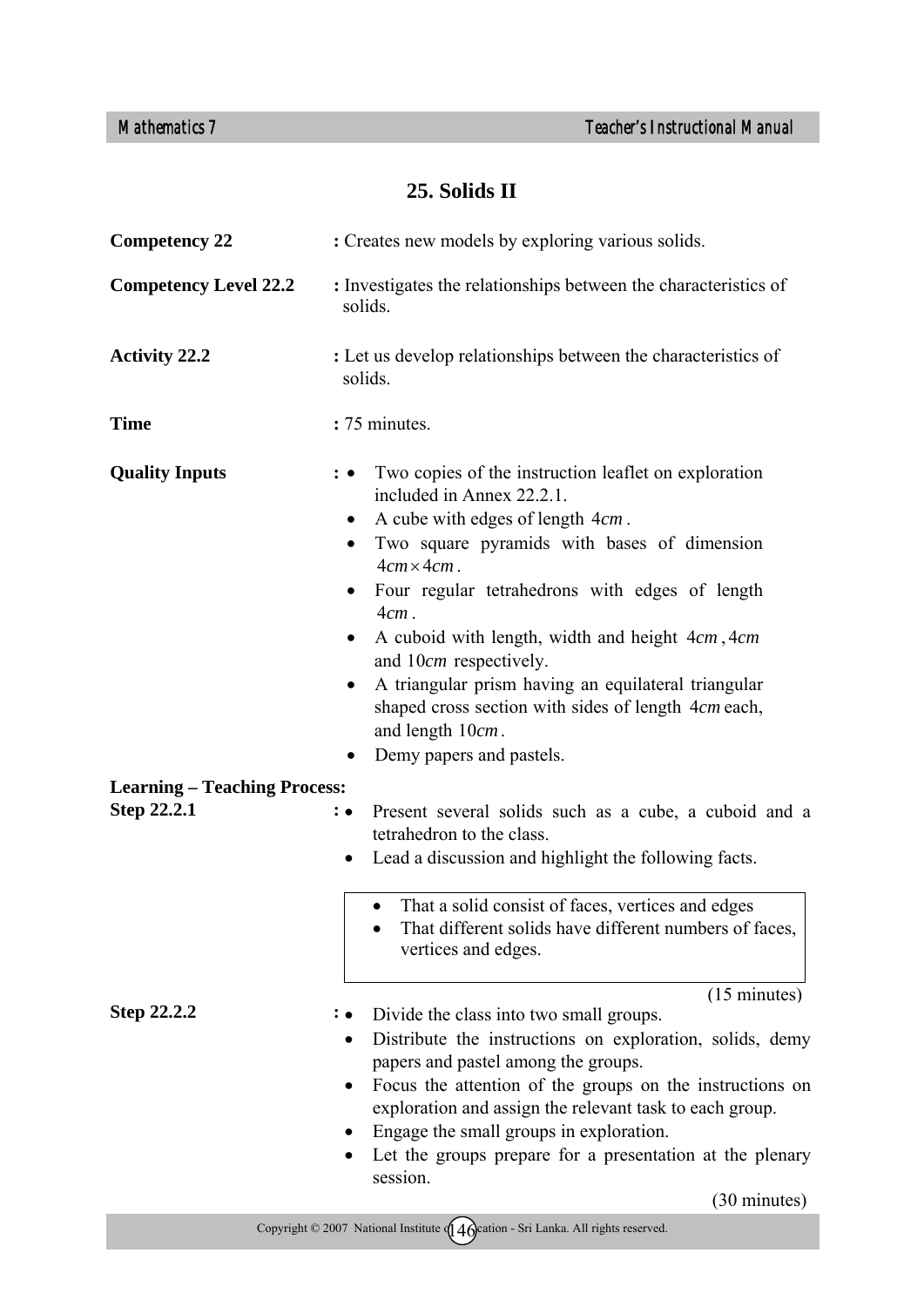Step 22.2.3 : • • Provide each small group with the opportunity to present the findings of the group. • Give the presenters themselves the first opportunity to elaborate on the presentation. Seek for constructive comments from the other groups. • Engage in a review so that the following facts are highlighted. • That the sum of the number of vertices and the number of faces of a solid, exceeds the number of edges of the sold, by two • That this relationship is known as Euler's relationship • That only solids with plane faces and straight edges satisfy Euler's relationship.

(30 minutes)

#### **Criteria for Assessment and Evaluation:**

- Identifies the faces, vertices and edges of different solids.
- Accepts that only solids having only straight edges satisfy Euler's relationship.
- Develops Euler's relationship for solids.
- Engages in innovations using the things that were explored.
- Critically presents the outcomes of the group.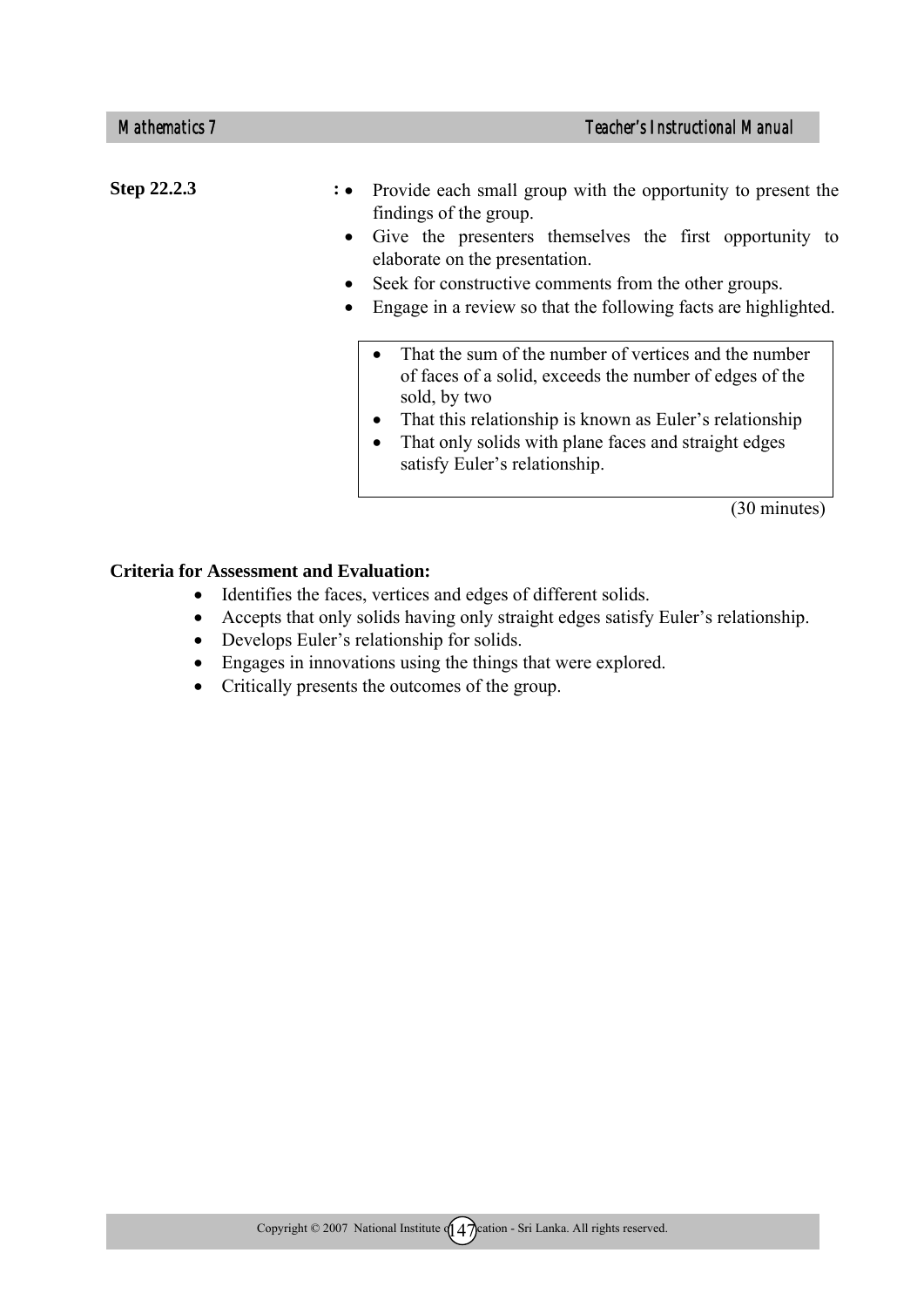#### **Annex 22.2.1**

### **Instructions for group exploration**

### **Let us develop relationships between the characteristics of solids**

• Focus your attention on the set of solids received by your group from the sets of solids given below.

| Set 1             | Set 2               |
|-------------------|---------------------|
| Cube              | Cuboid              |
| 2 square pyramids | 2 triangular prisms |
| 2 tetrahedrons    | 2 tetrahedrons      |

- Count the number of faces, vertices and edges of each of the given solids and tabulate it.
- Carry out a discussion to find out whether there is a relationship between the number of faces, number of vertices and number of edges of each of the solids.
- Write down the relationship developed by your group.
- Using the solids received by your group, make other compound solids.
- See whether the number of faces, vertices and edges of each of the compound solids you made satisfy the obtained relationship.
- Prepare for a creative presentation of your findings at the plenary session.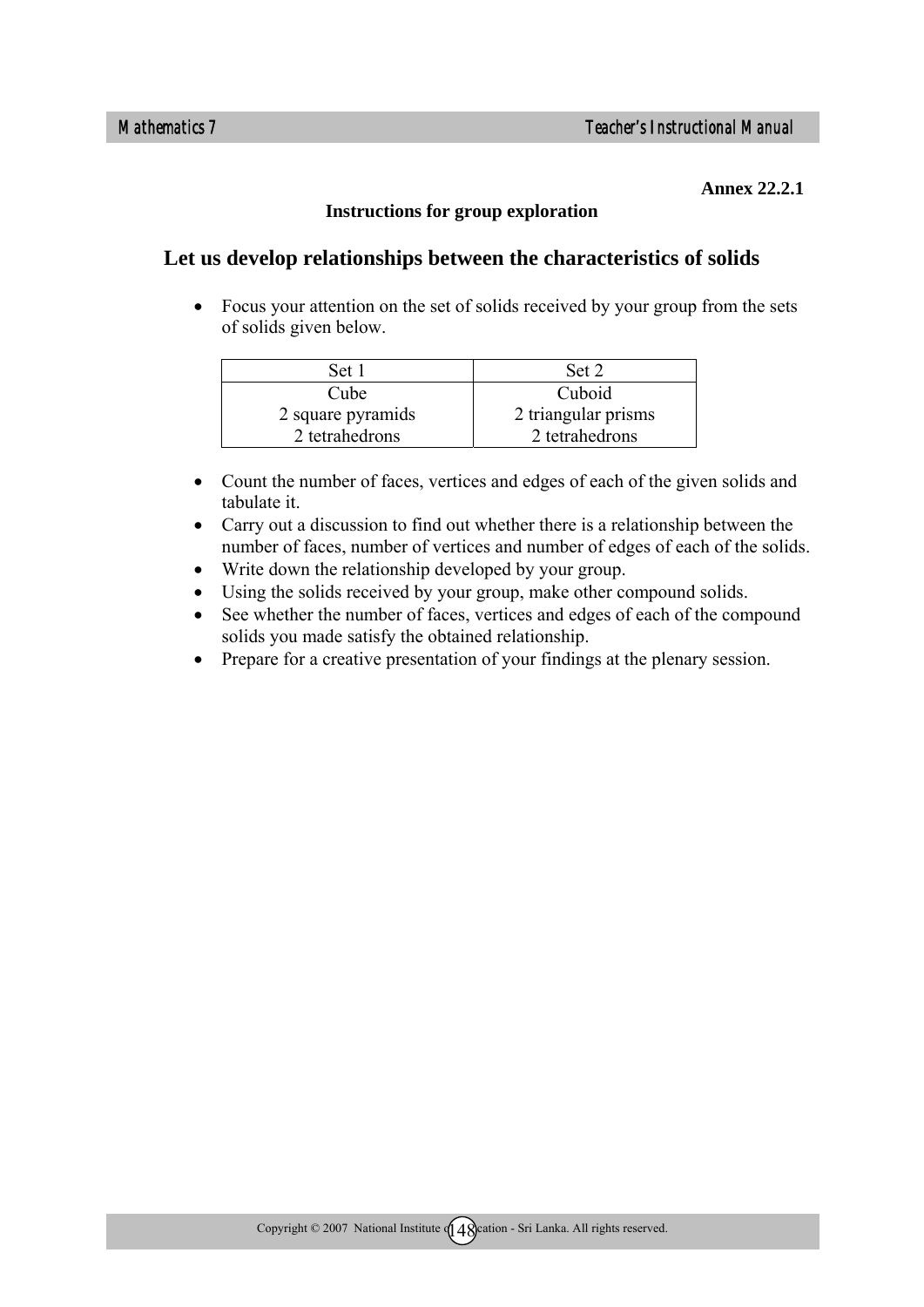## **26. Representation and Interpretation of Data I**

| <b>Competency 28</b>                               | : Facilitates daily work by investigating the various methods of<br>representing data.                                                                                                                                                                                                                                                                                                                      |  |  |
|----------------------------------------------------|-------------------------------------------------------------------------------------------------------------------------------------------------------------------------------------------------------------------------------------------------------------------------------------------------------------------------------------------------------------------------------------------------------------|--|--|
| <b>Competency Level 28.1</b>                       | : Represents data by various methods.                                                                                                                                                                                                                                                                                                                                                                       |  |  |
| <b>Activity 28.1</b>                               | : Let us communicate information using graphs.                                                                                                                                                                                                                                                                                                                                                              |  |  |
| <b>Time</b>                                        | : 120 minutes.                                                                                                                                                                                                                                                                                                                                                                                              |  |  |
| <b>Quality Inputs</b>                              | An enlarged copy of the chart included in Annex<br>$: \bullet$<br>28.1.1.<br>Three copies of the instruction leaflet on exploration<br>included in Annex 28.1.2.<br>Yellow and blue colour pencils.<br>$\bullet$                                                                                                                                                                                            |  |  |
| <b>Learning – Teaching Process:</b><br>Step 28.1.1 | Demy papers and pastels.<br>Present the chart to the class.<br>: •<br>Using the chart, lead a discussion to highlight the<br>$\bullet$<br>following facts.                                                                                                                                                                                                                                                  |  |  |
|                                                    | That it is easy to present information that has been<br>gathered using a table<br>That communication is facilitated by presenting<br>tabulated data pictorially<br>That the greatest and the least values can be easily<br>٠<br>identified in a given figure<br>That there are other easy methods of communicating<br>information                                                                           |  |  |
|                                                    | $(15 \text{ minutes})$                                                                                                                                                                                                                                                                                                                                                                                      |  |  |
| Step 28.1.2                                        | Divide the class into four small groups.<br>Distribute the instructions on exploration, colored pencils,<br>demy papers and pastel among the groups.<br>Focus the attention of the groups on the instructions on<br>$\bullet$<br>exploration and assign the relevant task to each group.<br>Engage the small groups in exploration.<br>Let the groups prepare for a presentation at the plenary<br>session. |  |  |

(30 minutes)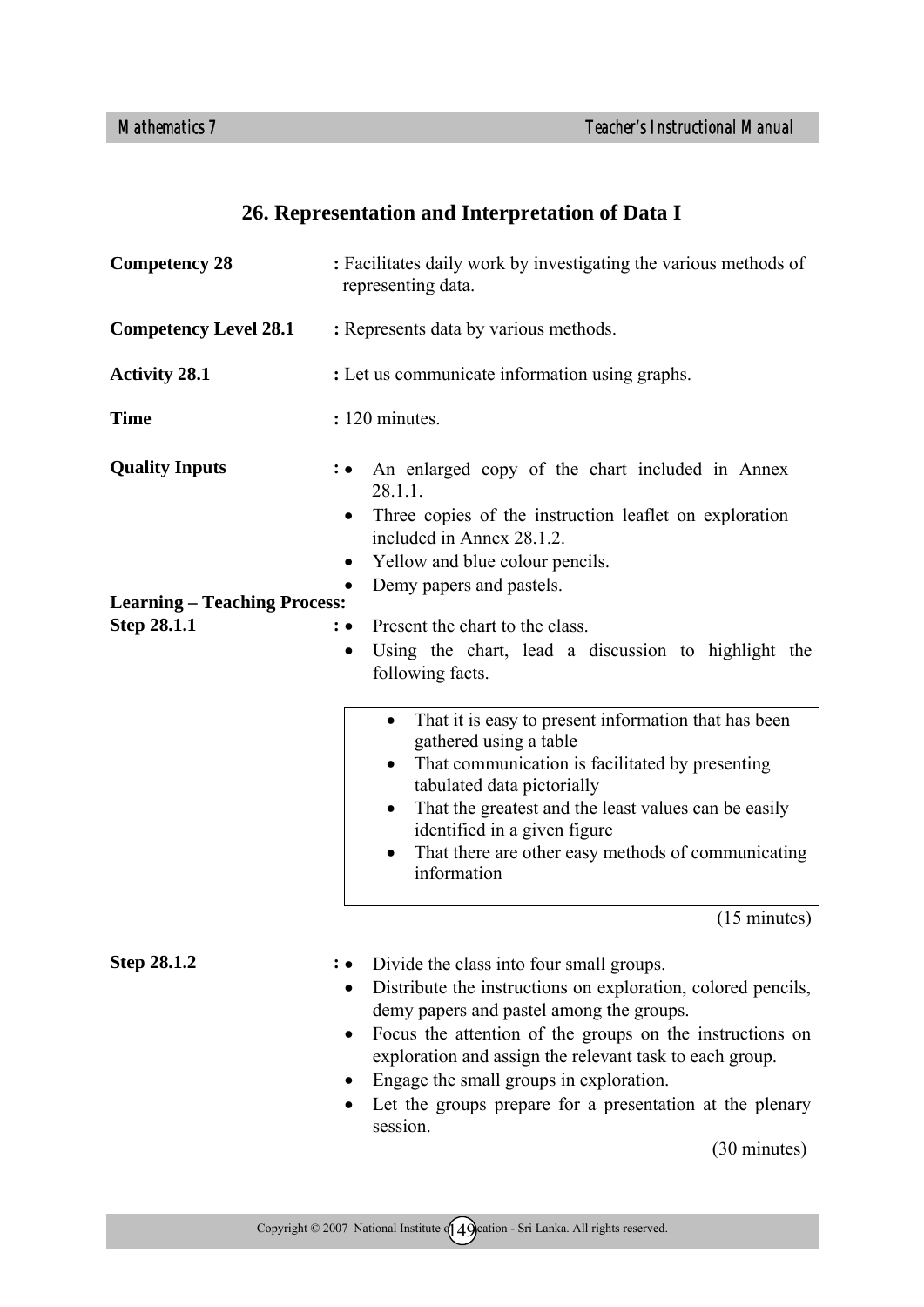| Step 28.1.3        | Provide each small group with the opportunity to present the<br>$\colon \bullet$<br>findings of the group.<br>Give the presenters themselves the first opportunity to<br>$\bullet$<br>elaborate on the presentation.<br>Seek for constructive comments from the other groups.<br>Engage in a review so that the following facts are<br>highlighted.                       |
|--------------------|---------------------------------------------------------------------------------------------------------------------------------------------------------------------------------------------------------------------------------------------------------------------------------------------------------------------------------------------------------------------------|
|                    | The graphs that represent data by columns of equal<br>width, are called column graphs<br>That column graphs can be drawn horizontally, as well<br>as vertically<br>That the length of a column represents its number<br>That when information of two types are represented in<br>a single graph the column graph is called a multiple<br>column graph                     |
|                    | (30 minutes)                                                                                                                                                                                                                                                                                                                                                              |
| <b>Step 28.1.4</b> | Organize the groups again.<br>Focus the attention of the groups on part II of the<br>$\bullet$<br>instructions on exploration and assign the relevant task to<br>each group.<br>Engage the small groups in exploration.<br>٠<br>Let the groups prepare for a presentation at the plenary<br>session.<br>$(15 \text{ minutes})$                                            |
| Step 28.1.5        | Provide each small group with the opportunity to present the<br>∶∙<br>findings of the group.<br>Give the presenters themselves the first opportunity to<br>elaborate on the presentation.<br>Seek for constructive comments from the other groups.<br>Engage in a review so that the following facts are<br>highlighted.                                                  |
|                    | That a stem and leaf diagram can be used as a<br>convenient method of representing data<br>That the stem and leaf diagram consists of two<br>columns; the first column is identified as the stem<br>while the second column is identified as the leaf<br>That the data can be arranged in ascending order after<br>٠<br>it has been included in the stem and leaf diagram |
|                    | $(30 \text{ minutes})$                                                                                                                                                                                                                                                                                                                                                    |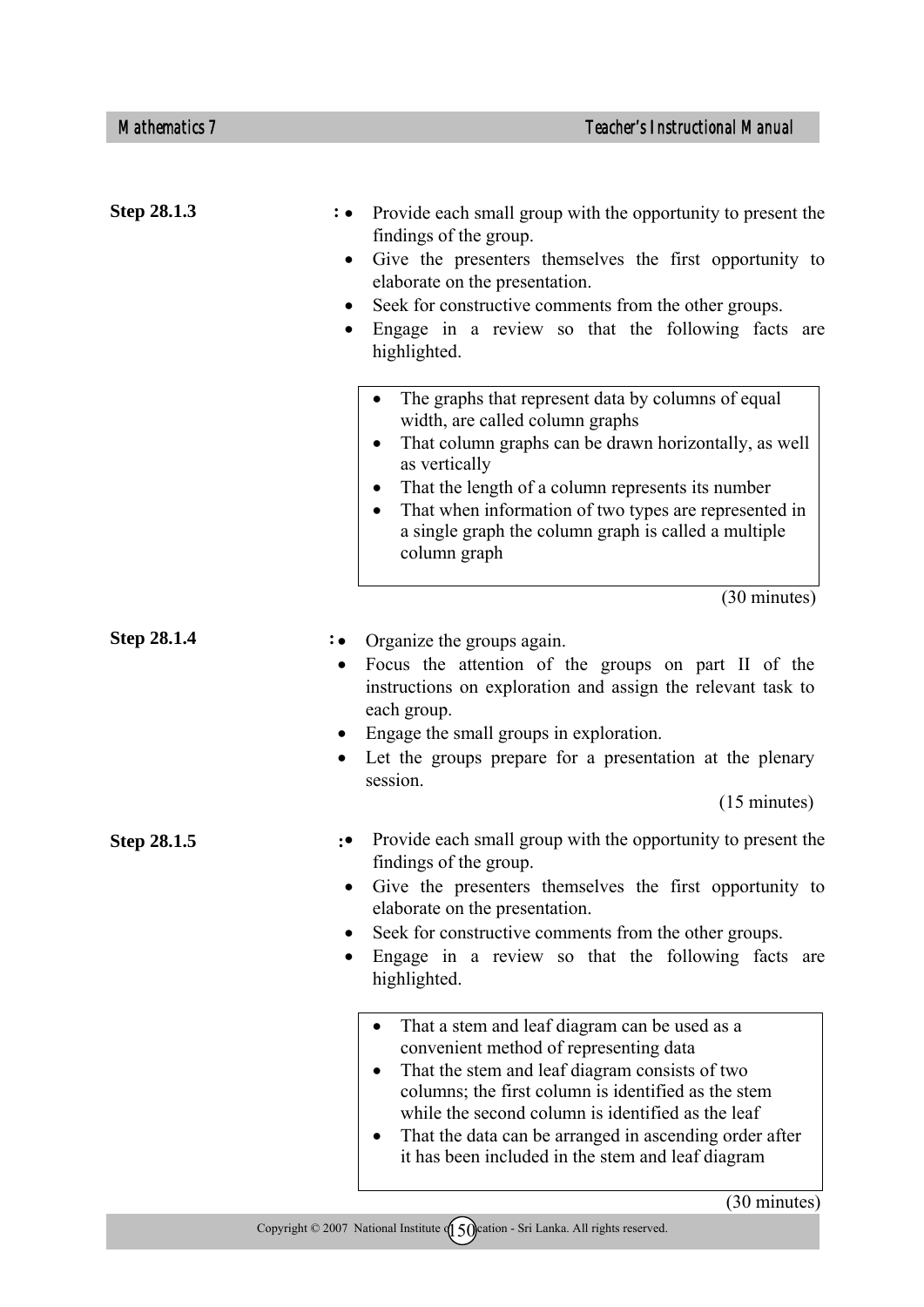#### **Criteria for Assessment and Evaluation:**

- Describes the methods of representing data.
- Accepts that is it is easy to interpret data through the representation of information by graphs.
- Represents a group of data in different ways.
- Uses short methods to communicate information.
- Easily grasps the information that is represented in different ways in day today life.

#### **Annex 28.1.1**

#### **Chart**

A fruit seller's income obtained by selling olives during 5 days of a week is given in the following table

| <b>Date</b> | <b>Monday</b> | <b>Tuesday</b> | Wednesdav | <b>Thursday</b>   | Friday |
|-------------|---------------|----------------|-----------|-------------------|--------|
| Income      | 30            | 45             | 40        | $\boldsymbol{20}$ | 55     |
| rupees)     |               |                |           |                   |        |

A student's representation of the above data in a figure is given below.

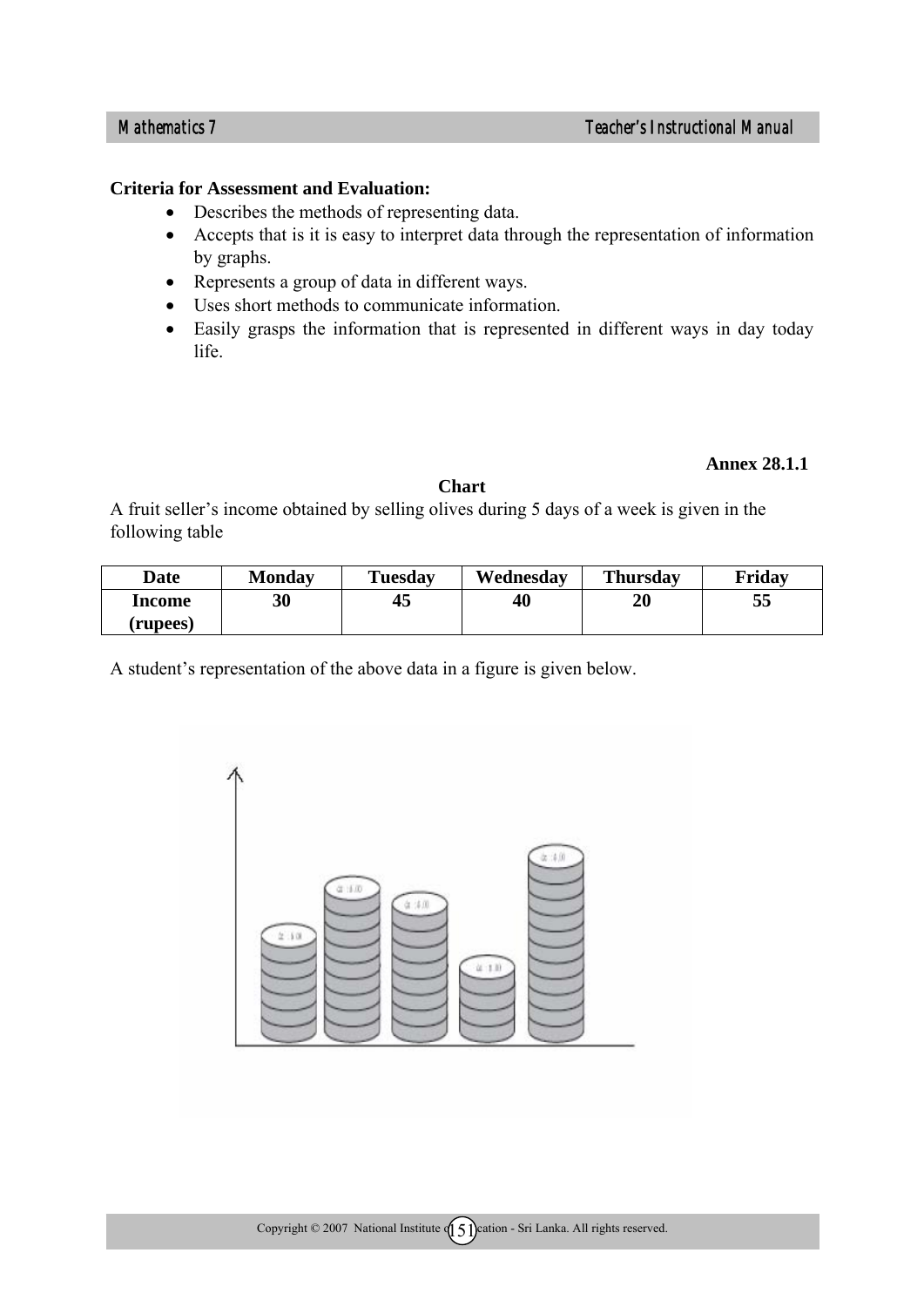**Annex 28.1.2** 

### **Instructions for group exploration Let us communicate information using graphs**

#### **Part I**

• Focus your attention on the case assigned to your group, from the cases given below.



Copyright  $\circ$  2007 National Institute  $(152)$  cation - Sri Lanka. All rights reserved.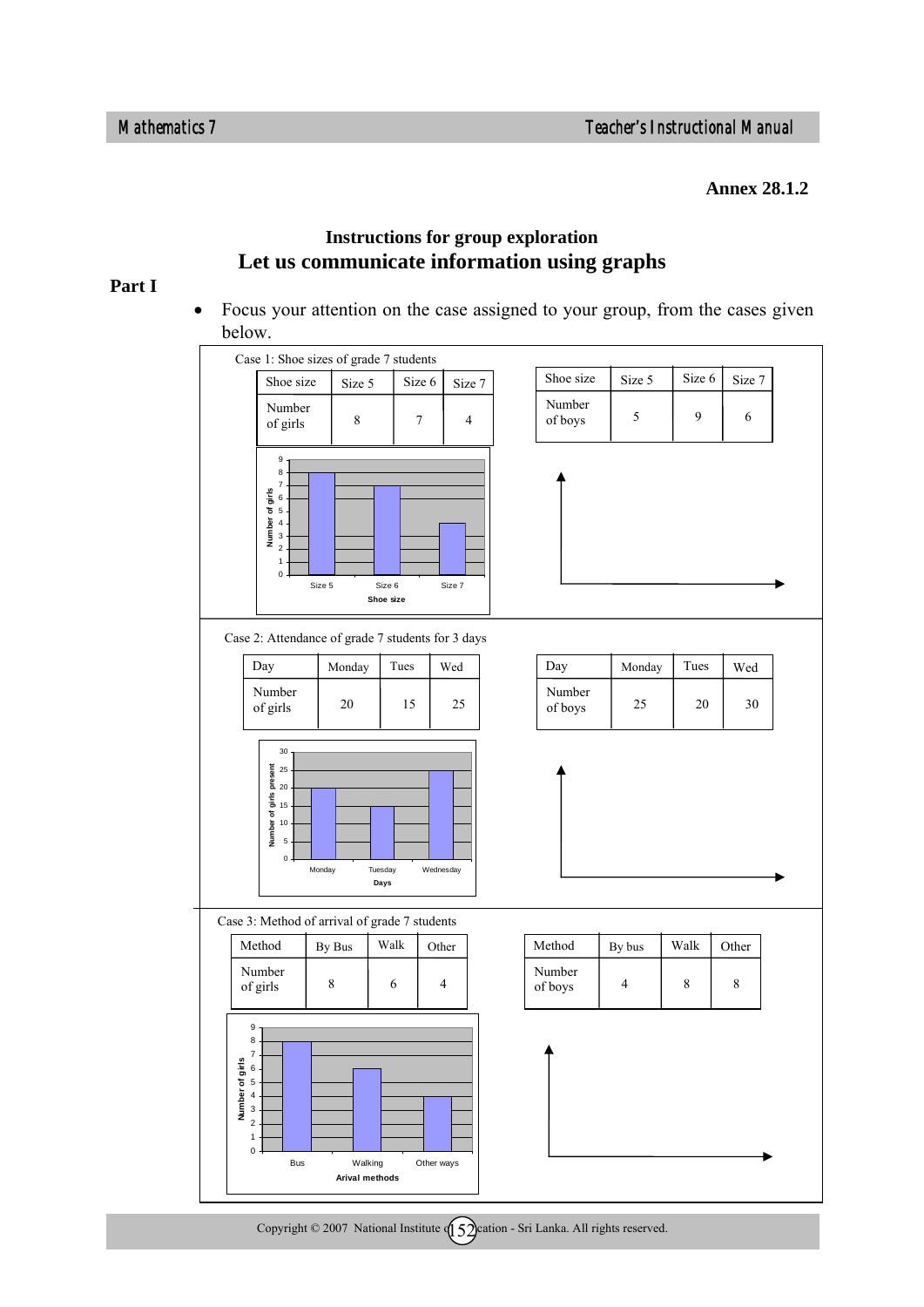- Study how the tabulated information related to girls for the case your group received has been represented in a graph.
- In the same manner, represent the information related to boys in a graph.
- Colour this graph in blue.
- Propose a name for this graph.
- By studying the textbook, represent the information related to the girls and the information related to the boys in your case on the same graph.
- Propose a suitable name for this graph too.
- Prepare to creatively present your findings at the plenary session.

#### **Part II**

Below is a chart with the numbers 537, 558, 536, 522, 525, 530 in it. Study it carefully 52 2, 5 53 0, 6, 7 55 8

• Focus your attention on the set of numbers assigned to your group, from the sets of numbers given below.

| Number set I   | Number set 2       | Number set 3       |
|----------------|--------------------|--------------------|
| 7, 48, 34, 39  | 103, 94, 108, 109  | 304, 312, 285, 298 |
| 9, 2, 12, 15   | 105, 105, 107, 103 | 307, 296, 340, 321 |
| 25, 12, 11, 17 | 107, 104, 93, 98   | 317, 309, 323, 293 |
| 23, 28, 29, 41 | 104, 108, 107, 99  | 314, 340, 328, 299 |
| 40, 30, 23, 23 | 97, 101, 109, 102  | 308, 319, 333, 338 |

- By studying the chart and the text book, represent the numbers that you received in a suitable manner in a chart.
- Propose a suitable name for the chart.
- Discuss how the numbers appropriate for the first column were selected.
- Write down a set of numbers of the same form as the set of numbers your group received and represent these numbers also in a similar chart.
- Prepare to present your findings creatively at a plenary session.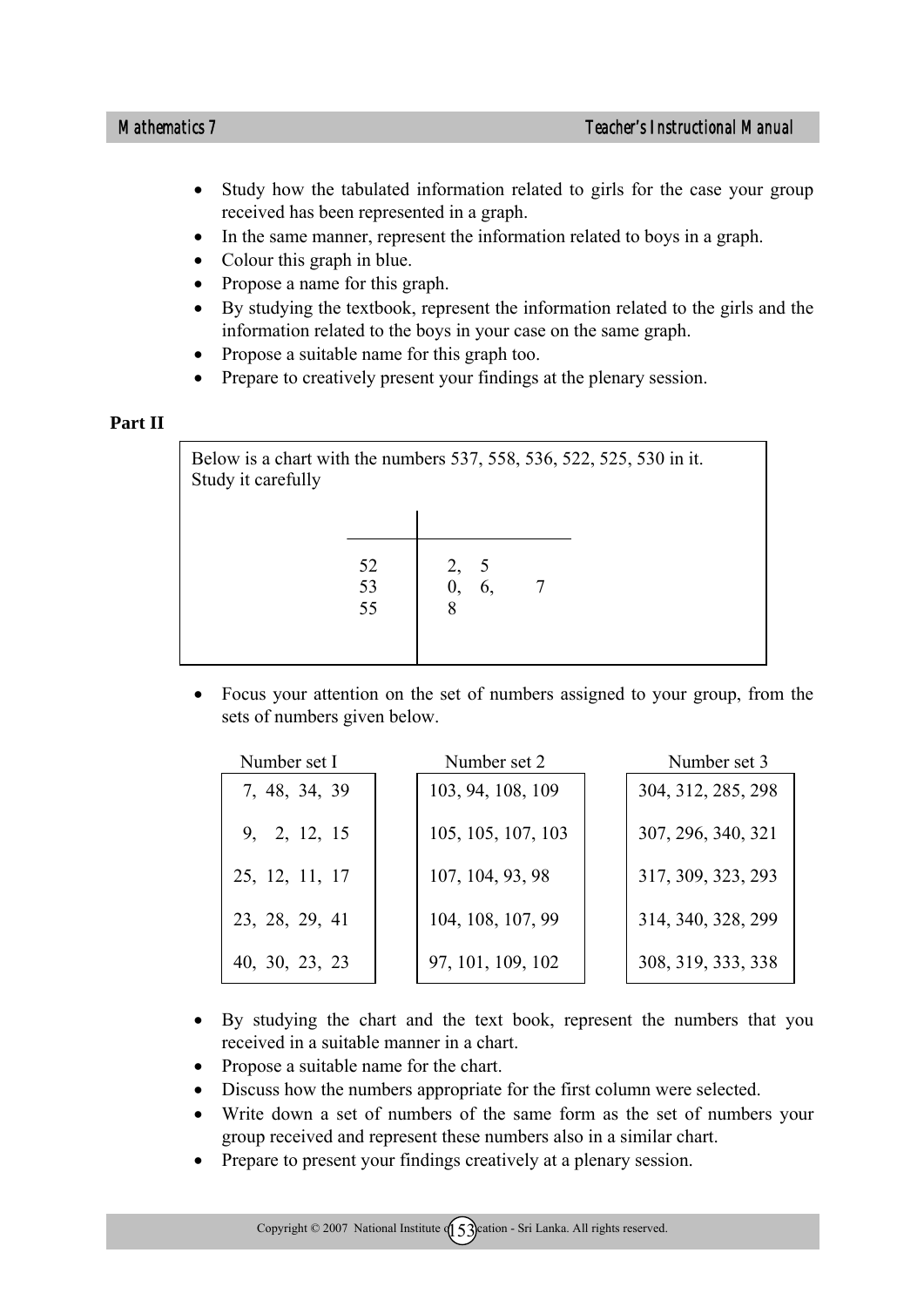## **26. Representation and Interpretation of Data II**

| <b>Competency 29</b>                               | : Makes predictions by analyzing data by various methods to<br>facilitate daily activity.                                                                                                                                                                                                                                                                                                                                                               |
|----------------------------------------------------|---------------------------------------------------------------------------------------------------------------------------------------------------------------------------------------------------------------------------------------------------------------------------------------------------------------------------------------------------------------------------------------------------------------------------------------------------------|
| <b>Competency Level 29.1</b>                       | :. Analyses the dispersion of data.                                                                                                                                                                                                                                                                                                                                                                                                                     |
| <b>Activity 29.1</b>                               | : Let us analyze the dispersion of data.                                                                                                                                                                                                                                                                                                                                                                                                                |
| <b>Time</b>                                        | : 80 minutes.                                                                                                                                                                                                                                                                                                                                                                                                                                           |
| <b>Quality Inputs</b>                              | Three copies of the instruction leaflet on exploration<br>included in Annex 29.1.1.<br>Demy papers and pastels.                                                                                                                                                                                                                                                                                                                                         |
| <b>Learning – Teaching Process:</b><br>Step 29.1.1 | Write down on the blackboard, the attendance of<br>$\colon \bullet$<br>students during each day of two weeks.<br>Lead a discussion and highlight the following facts.<br>$\bullet$                                                                                                                                                                                                                                                                      |
|                                                    | That there are differences in the attendance of<br>students on each day<br>That the attendance can be represented in a stem and<br>leaf diagram<br>That various conclusions can be drawn from the<br>information                                                                                                                                                                                                                                        |
| Step 29.1.2                                        | $(20 \text{ minutes})$<br>Divide the class into four small groups.<br>: •<br>Distribute the instructions on exploration, demy papers,<br>$\bullet$<br>and pastels among the groups.<br>Focus the attention of the groups on the instructions on<br>exploration and assign the relevant task to each group.<br>Engage the small groups in exploration.<br>Let the groups prepare for a presentation at the plenary<br>session.<br>$(40 \text{ minutes})$ |
| Step 29.1.3                                        | Provide each small group with the opportunity to present<br>the findings of the group.<br>Give the presenters themselves the first opportunity to<br>$\bullet$<br>elaborate on the presentation.<br>Seek for constructive comments from the other groups.<br>Engage in a review so that the following facts are<br>highlighted.                                                                                                                         |
|                                                    | Copyright $\circ$ 2007 National Institute $\oint$ 5 $\oint$ cation - Sri Lanka. All rights reserved.                                                                                                                                                                                                                                                                                                                                                    |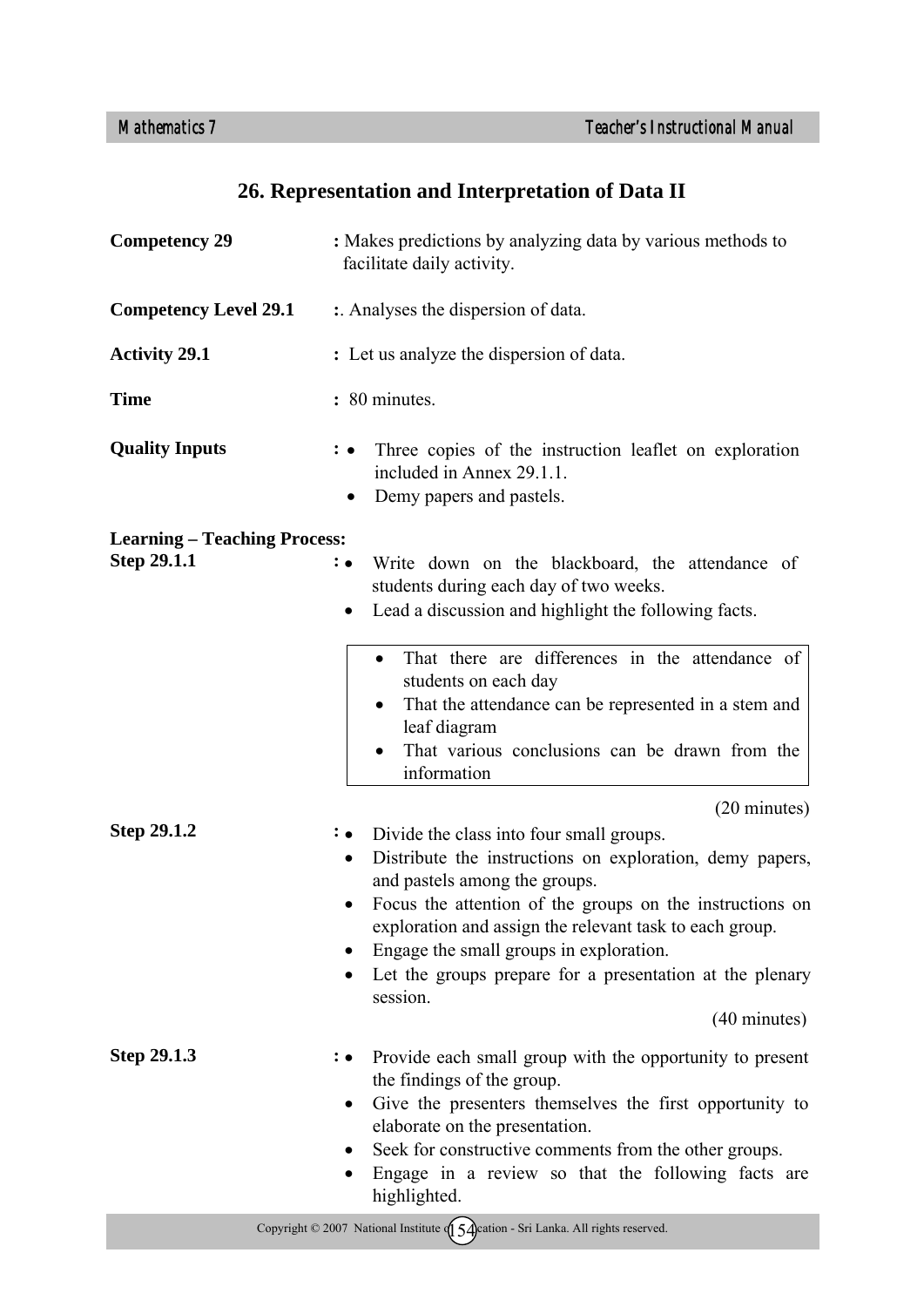- That the least value of a set of data is defined as the minimum value
- That the greatest value is defined as the maximum value
- That the difference between the maximum value and the minimum value is defined as the range
- That the maximum value, minimum value and the range can be used to draw conclusions about the set of data
- That if one or more data points vary by a large amount from the other data points, since the range will be large, conclusions drawn using the range will be inaccurate

(20 minutes)

#### **Criteria for Assessment and Evaluation:**

- Describes the maximum value, the minimum value and the range of a set of data.
- Accepts that an idea about the distribution of the data can be obtained using the range.
- Calculates the maximum value, the minimum value and the range of a set of data.
- Is attentive to the extreme values.
- Draws the right conclusions based on information.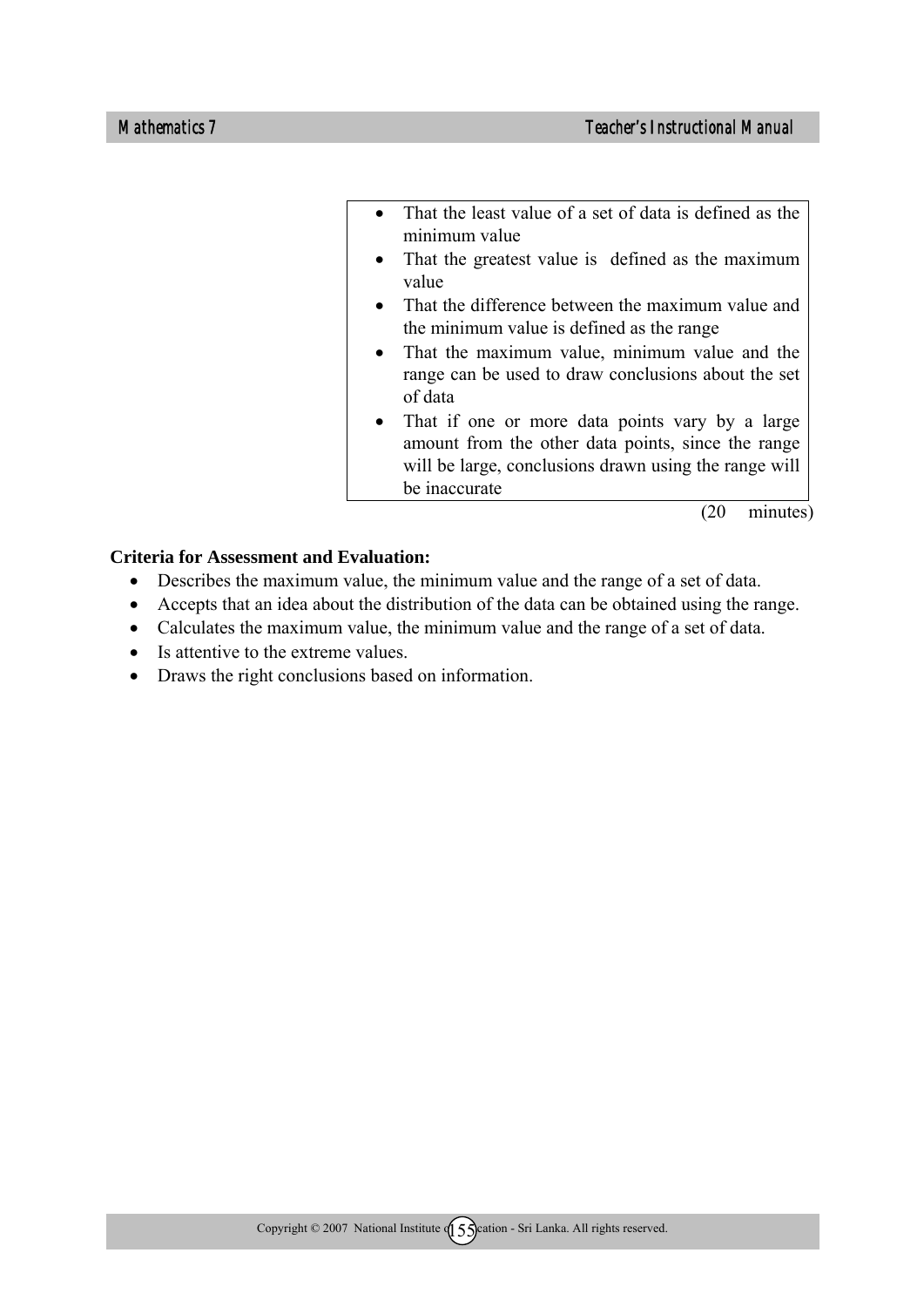#### **Annex 29.1.1**

#### **Instructions for group exploration**

### **Let us analyze the dispersion of data**

• Focus your attention on the set of numbers received by your group, from the sets of numbers given below.

#### **Set of numbers - I**

The attendance of grade 7 students during 10 days is given below. 30, 35, 31, 29, 40, 28, 34, 35, 39, 33

#### **Set of numbers - II**

The lengths in meters of several pieces of cloth that cut and discarded from a garment factory are given below.

0.1, 0.9, 1.1, 0.3, 0.2, 0.3, 1.2, 0.5, 0.4, 0.8

#### **Set of numbers - III**

The stem and leaf diagram of the information on 10 days of rainfall (given in ml) is given below.

| <b>Stem</b> | Leaf       |
|-------------|------------|
|             | 2, 3, 5, 9 |
|             | 4, 6, 7, 8 |
|             |            |

#### **Set of numbers - IV**

The stem and leaf diagram of the information on the amount of rice sold (in kg) in a market during 10 days is given below.

| <b>Stem</b> | Leaf       |
|-------------|------------|
| 10          | 2, 5, 8    |
| 11          | 4, 7, 8, 9 |
|             | 1, 3, 6    |

- Find out between which values the numbers assigned to your group are spread.
- Explain the importance of the greatest value and the least value and propose suitable names for them.
- Determine the difference between these values and find a name for this difference using the textbook. Discuss whether there is a relationship between the increase or the decrease of this difference and the validity of the data.
- Give examples of instances where such values are used.
- Prepare for a creative presentation of your findings at the plenary session.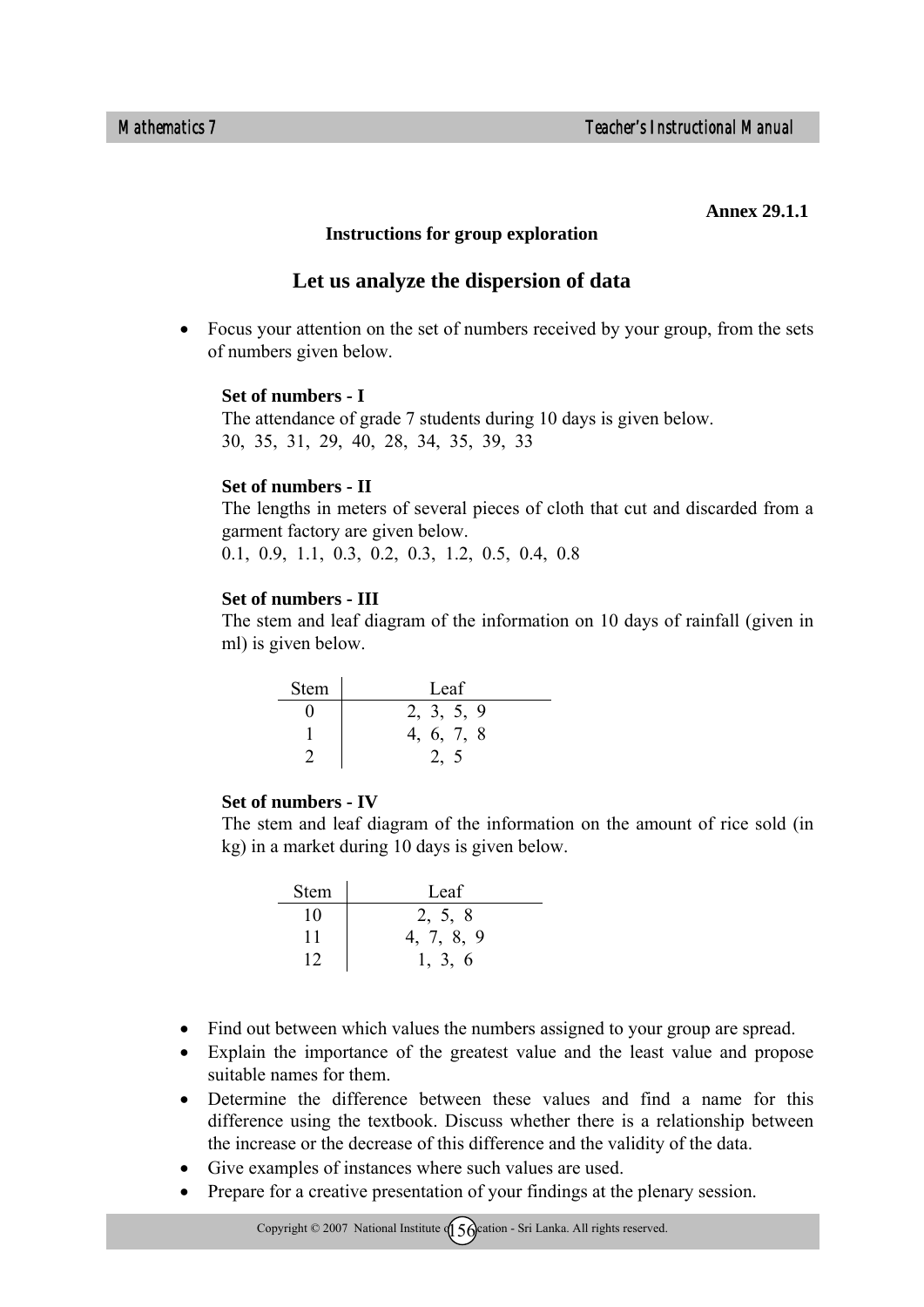## **27. Scale Drawings**

| <b>Competency 13</b>                | : Uses scale drawings in practical situations by exploring<br>various methods.                                                                                                                                                                                                                                                                                                                                       |  |  |
|-------------------------------------|----------------------------------------------------------------------------------------------------------------------------------------------------------------------------------------------------------------------------------------------------------------------------------------------------------------------------------------------------------------------------------------------------------------------|--|--|
| <b>Competency Level 13.1</b>        | : Represents by geometrical plane figures, measurements<br>related to lengths that are obtained from the environment.                                                                                                                                                                                                                                                                                                |  |  |
| <b>Activity 13.1</b>                | : Let us make scale drawings.                                                                                                                                                                                                                                                                                                                                                                                        |  |  |
| <b>Time</b>                         | :75 minutes.                                                                                                                                                                                                                                                                                                                                                                                                         |  |  |
| <b>Quality Inputs</b>               | Four copies of the instruction leaflet<br>on<br>exploration included in Annex 13.1.1.<br>Demy papers, square ruled papers and pastels.                                                                                                                                                                                                                                                                               |  |  |
| <b>Learning – Teaching Process:</b> |                                                                                                                                                                                                                                                                                                                                                                                                                      |  |  |
| <b>Step 13.1.1</b>                  | Lead a discussion by inquiring from the students<br>$\cdot \bullet$<br>whether a figure of the floor of a rectangular shaped<br>hall in the school can be drawn in the exercise book.<br>During this discussion highlight the following facts.                                                                                                                                                                       |  |  |
|                                     | That a figure of a location with large measures<br>cannot be drawn in the exercise book.<br>That in order to draw a figure such as the above, it<br>$\bullet$<br>should be scaled down in size to fit the exercise<br>book in such a manner that the shape of the figure<br>remains unaltered                                                                                                                        |  |  |
|                                     | $(10 \text{ minutes})$                                                                                                                                                                                                                                                                                                                                                                                               |  |  |
| Step 13.1.2                         | Divide the class into four small groups.<br>Distribute the instructions on exploration, demy papers,<br>square –ruled papers and pastels among the groups.<br>Focus the attention of the groups on the instructions on<br>exploration and assign the relevant task to each group.<br>Engage the small groups in exploration.<br>Let the groups prepare for a presentation at the plenary<br>session.<br>(40 minutes) |  |  |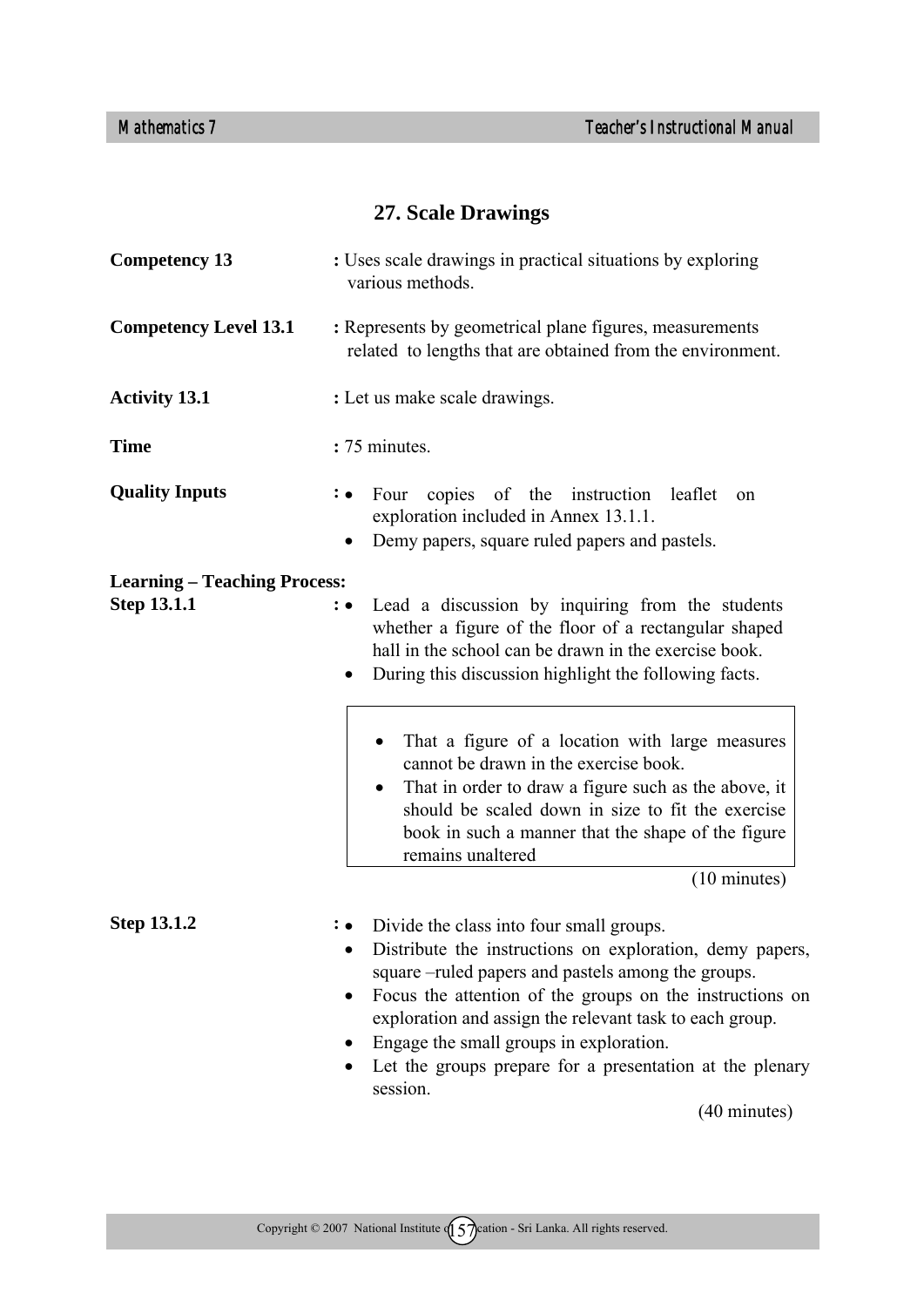| <b>Step 13.1.3</b> | Provide each small group with the opportunity to present<br>the findings of the group.<br>Give the presenters themselves the first opportunity to<br>elaborate on the presentation.<br>Seek for constructive comments from the other groups.<br>$\bullet$<br>Engage in a review so that the following facts are<br>$\bullet$<br>highlighted.                                                                                                                                          |
|--------------------|---------------------------------------------------------------------------------------------------------------------------------------------------------------------------------------------------------------------------------------------------------------------------------------------------------------------------------------------------------------------------------------------------------------------------------------------------------------------------------------|
|                    | That a figure drawn by increasing or decreasing<br>real measures using some ratio, is called a scale<br>drawing<br>That a suitable scale must be chosen when making<br>a scale drawing<br>That the ratio between the length represented by<br>lcm in the scale drawing and the corresponding<br>length in centimeters of the actual figure is called<br>the scale<br>That there are instances when a simple scale is<br>represented by $lcm \rightarrow xcm$ or $lcm \rightarrow ycm$ |
|                    | That 1cm represents xcm can be given by 1: $x$<br>That a scale drawing can be done according to the<br>selected scale<br>That scale drawings can also be used to enlarge and<br>draw a small figure<br>That by multiplying the measures in a scale<br>drawing by the scale, the actual measures can be<br>obtained                                                                                                                                                                    |

(25 minutes)

#### **Criteria for Assessment and Evaluation:**

- Expresses a suitable scale in order to make a scale drawing of a given rectangle.
- Accepts that a suitable scale must be chosen in order to make a scale drawing.
- Makes a scale drawing according to a selected scale.
- Presents pictorial representations using appropriate methods to facilitate communication.
- Selects and applies what is appropriate for the situation.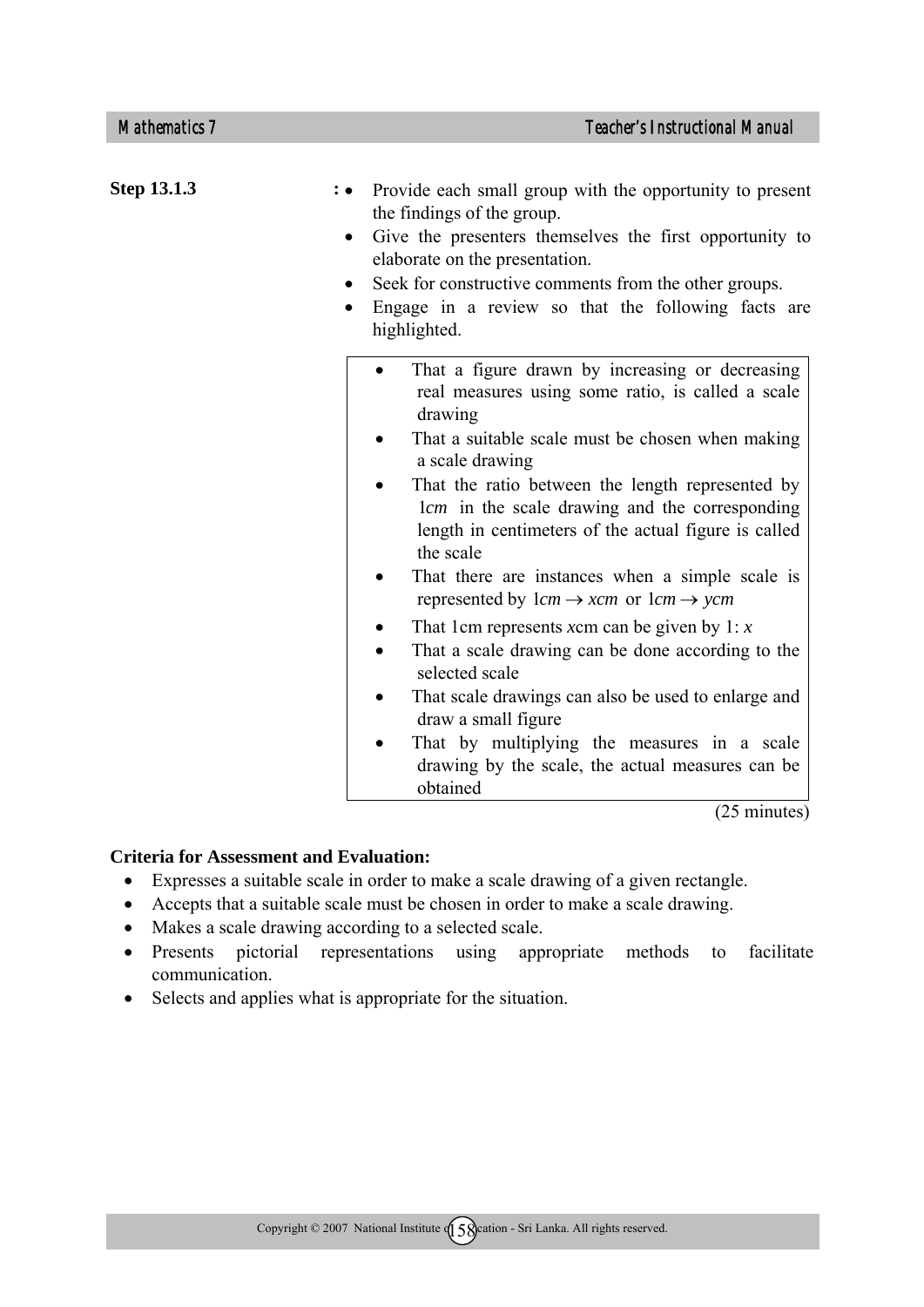#### **Annex 13.1.1**

#### **Instructions for group exploration**

### **Let us make scale drawings**

• Focus your attention on the place assigned to your group, from the places given in the following table

| <b>Place</b>               | The length of the actual | The width of the actual |
|----------------------------|--------------------------|-------------------------|
|                            | floor $(m)$              | floor $(m)$             |
| The rectangular floor of a | h                        |                         |
| class room                 |                          |                         |
| The volleyball court       | 18                       | g                       |
| The rectangular floor of a |                          | 25                      |
| main hall                  |                          |                         |
| The rectangular play       | 600                      | 400                     |
| ground                     |                          |                         |

- Discuss based on the length and width, whether a figure of the place received by your group can be drawn in your exercise book.
- If the figure cannot be drawn, propose suitable values for the length and the width of a representation, such that the shape of the figure drawn is identical to the shape of the given place.
- Draw the figure on a square ruled paper using the length and width you proposed.
- Discuss and determine how many *cm* in actual length is represented by a length of 1*cm* in the figure drawn.
- Write the ratio between  $1cm$  length in your figure and the corresponding length in *cm* of the actual place.
- Using the textbook, find a name for the ratio obtained.
- If 300*cm* is represented by 1*cm* , obtain the actual length and width in *cm* of a rectangle represented by a figure of length 5*cm* and width 3*cm* . Now determine the length and width in *m* .
- Prepare for a creative presentation at the plenary session.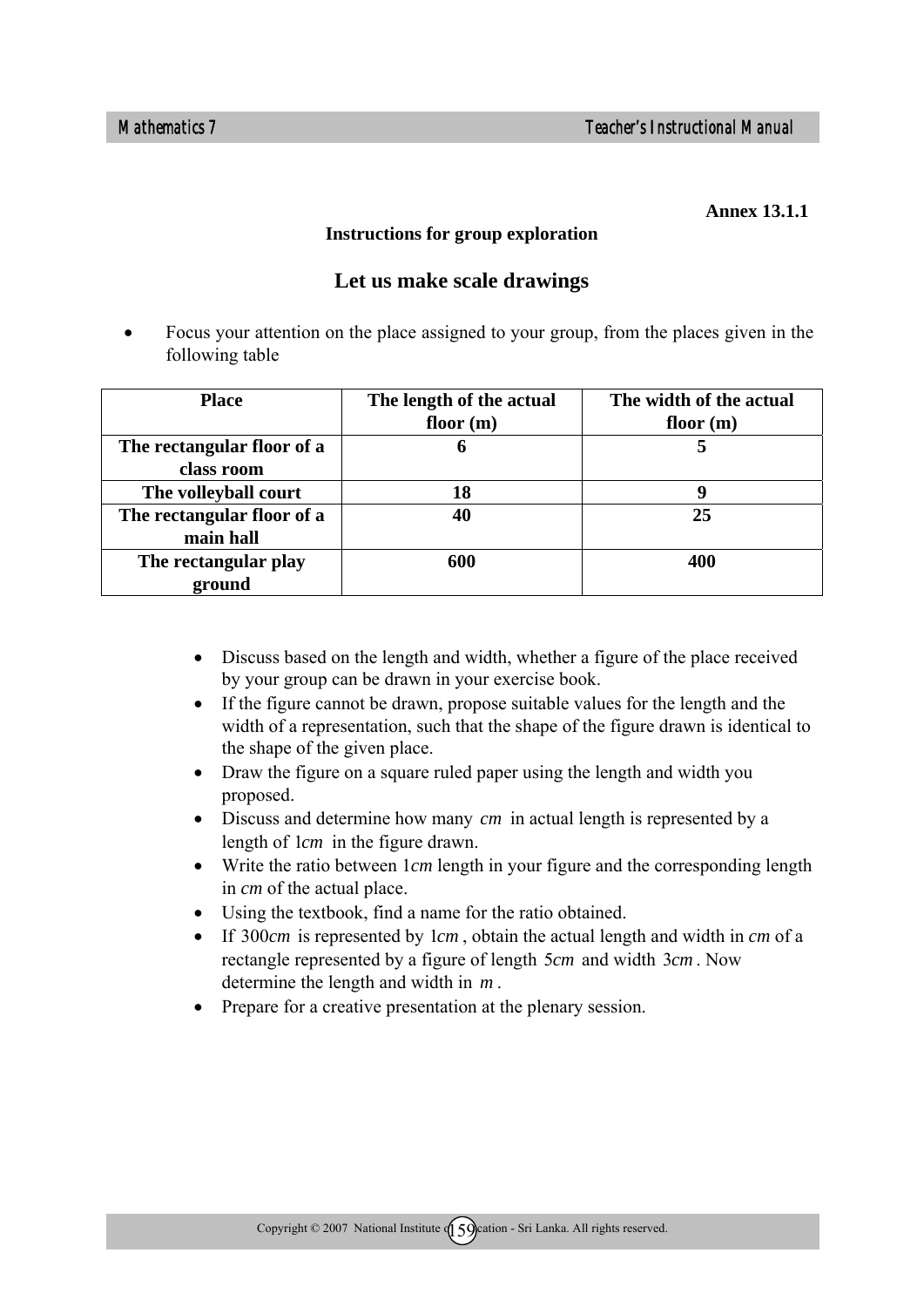## **28. Tessellation**

| <b>Competency 26</b>                                      | : Investigates the methods of using geometrical shapes to<br>enhance beauty.                                                                                                                                                                                                                                                                                                                                                               |  |
|-----------------------------------------------------------|--------------------------------------------------------------------------------------------------------------------------------------------------------------------------------------------------------------------------------------------------------------------------------------------------------------------------------------------------------------------------------------------------------------------------------------------|--|
| <b>Competency Level 26.1</b>                              | : Investigates the methods of laying geometrical shapes.                                                                                                                                                                                                                                                                                                                                                                                   |  |
| <b>Activity 26.1</b>                                      | : Let us creates designs using geometrical shapes.                                                                                                                                                                                                                                                                                                                                                                                         |  |
| <b>Time</b>                                               | : 75 minutes.                                                                                                                                                                                                                                                                                                                                                                                                                              |  |
| <b>Quality Inputs</b>                                     | Four copies of the instruction leaflet on exploration<br>included in Annex 26.1.1.<br>16 photocopy papers in four colours.<br>$\bullet$<br>Two Bristol boards.<br>Eight pairs of scissors.<br>Glue and pastel.<br>One copy each of the polygons in the leaflet on exploration<br>drawn to scale and cut out.                                                                                                                               |  |
| <b>Learning – Teaching Process:</b><br><b>Step 26.1.1</b> | Draw polygons studied by students to date, and inquire<br>$\colon \bullet$<br>from the students about their characteristics.<br>Lead a discussion and highlight the following facts.<br>$\bullet$                                                                                                                                                                                                                                          |  |
|                                                           | That there are different geometrical shapes<br>$\bullet$<br>That a closed plane figure consisting of a set of<br>straight line segments is called a polygon<br>That the sides of a regular polygon are equal<br>That the angles of a regular polygon are equal<br>$\bullet$<br>$(15 \text{ minutes})$                                                                                                                                      |  |
| <b>Step 26.1.2</b>                                        | Divide the class into four small groups.<br>Distribute the instructions on exploration, photocopy<br>papers, Bristol boards, shapes of polygons, pairs of<br>scissors and glue among the groups.<br>Focus the attention of the groups on the instructions on<br>exploration and assign the relevant task to each group.<br>Engage the small groups in exploration.<br>Let the groups prepare for a presentation at the plenary<br>session. |  |

(45 minutes)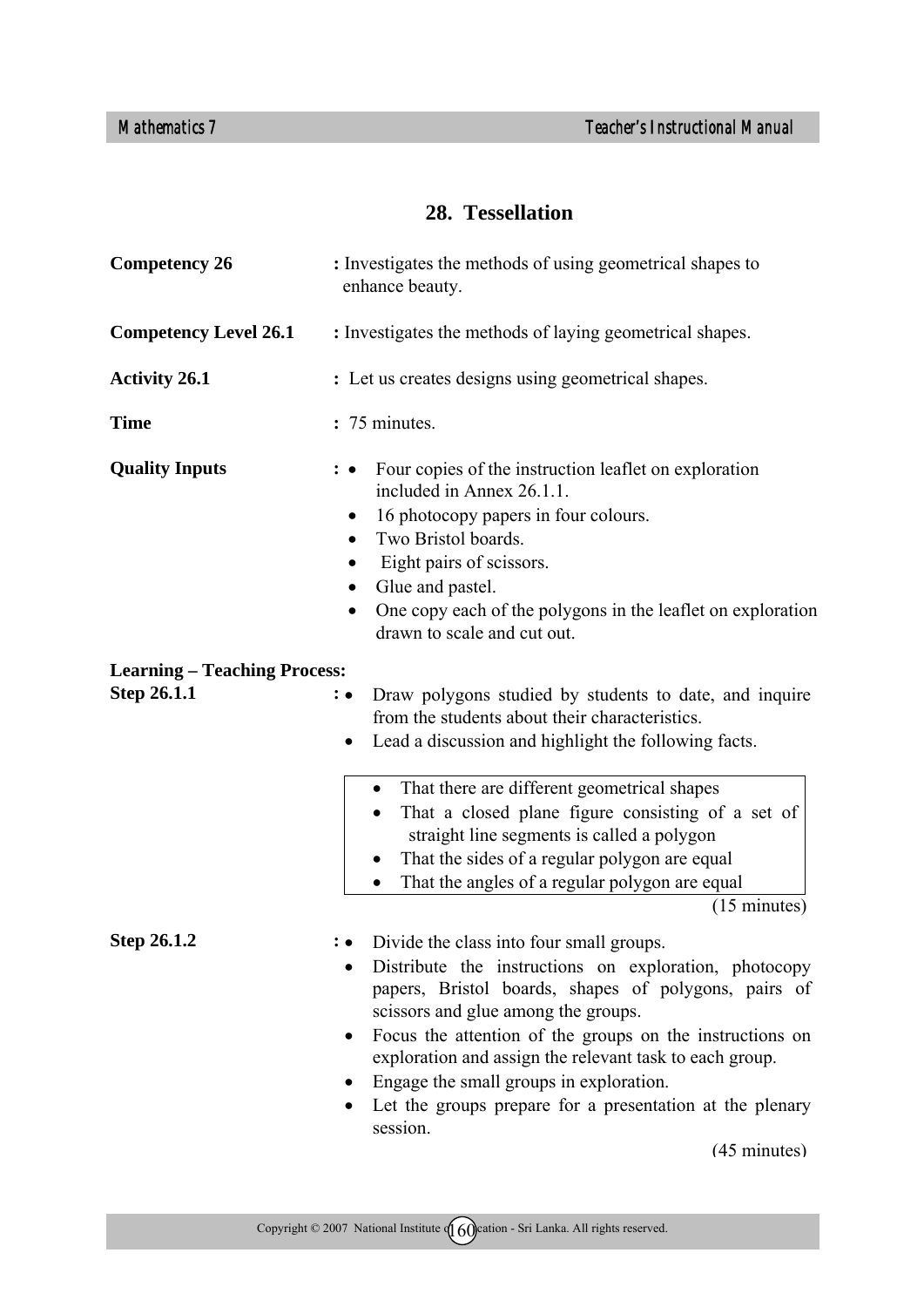Step 26.1.3 : • • That a plane surface can be completely covered using certain polygonal shapes in a manner such that there are no gaps between the shapes and such that the shapes do not overlap with each other. • That such a creation is called a tessellation • That a tessellation done using only one shape is called a pure tessellation • That any triangle can be used for a pure tessellation • That any quadrilateral can be used for a pure tessellation • That a regular hexagon can be used for a pure tessellation • That a pure tessellation cannot be done using certain polygons • Provide each small group with the opportunity to present the findings of the group. • Give the presenters themselves the first opportunity to elaborate on the presentation. Seek for constructive comments from the other groups. • Engage in a review so that the following facts are highlighted.

(15 minutes)

#### **Criteria for Assessment and Evaluation:**

- Describes the properties of a pure tessellation.
- Accept that a plane surface can be completely covered using certain polygonal shapes.
- Constructs pure tessellations using geometrical shapes.
- Constructs ornamental patterns according to the situation.
- Focuses on making the environment attractive.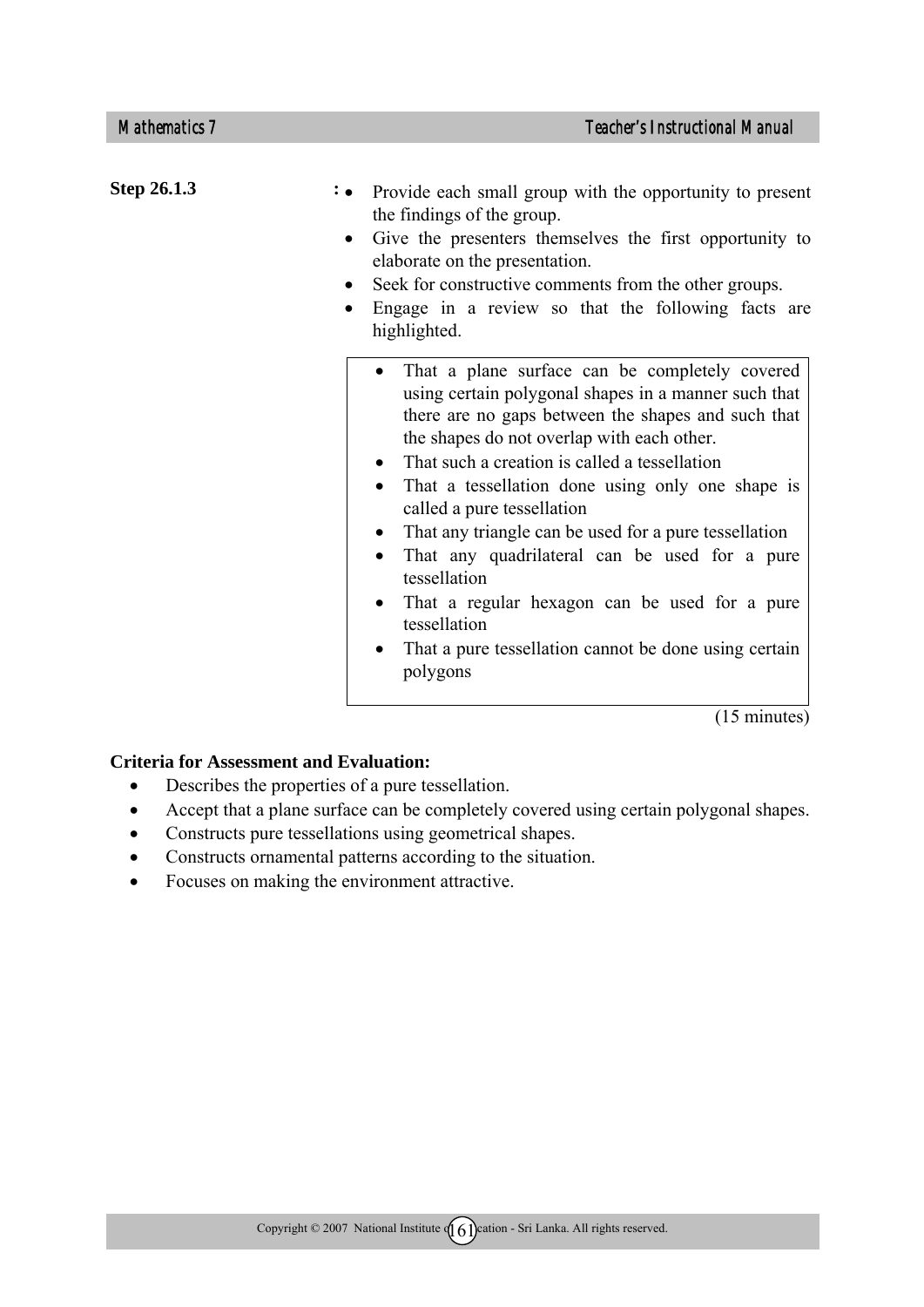#### **Annex 26.1.1**

#### **Instructions for group exploration**

### **Let us create designs using geometrical shapes**

• Focus your attention on the shape received by your group from the shapes given below.



- Draw as many copies of the shape as you can on the coloured paper and cut them out.
- Paste the shapes methodically and attractively on the Bristol board in a manner such that there are no gaps between the shapes and such that the shapes do not overlap with each other.
- Propose a name for your creation.
- Name places where such patterns formed with geometrical shapes can be seen.
- Discuss whether such a creation can be done using any polygonal shape.
- Prepare for a creative presentation of your findings at the plenary session.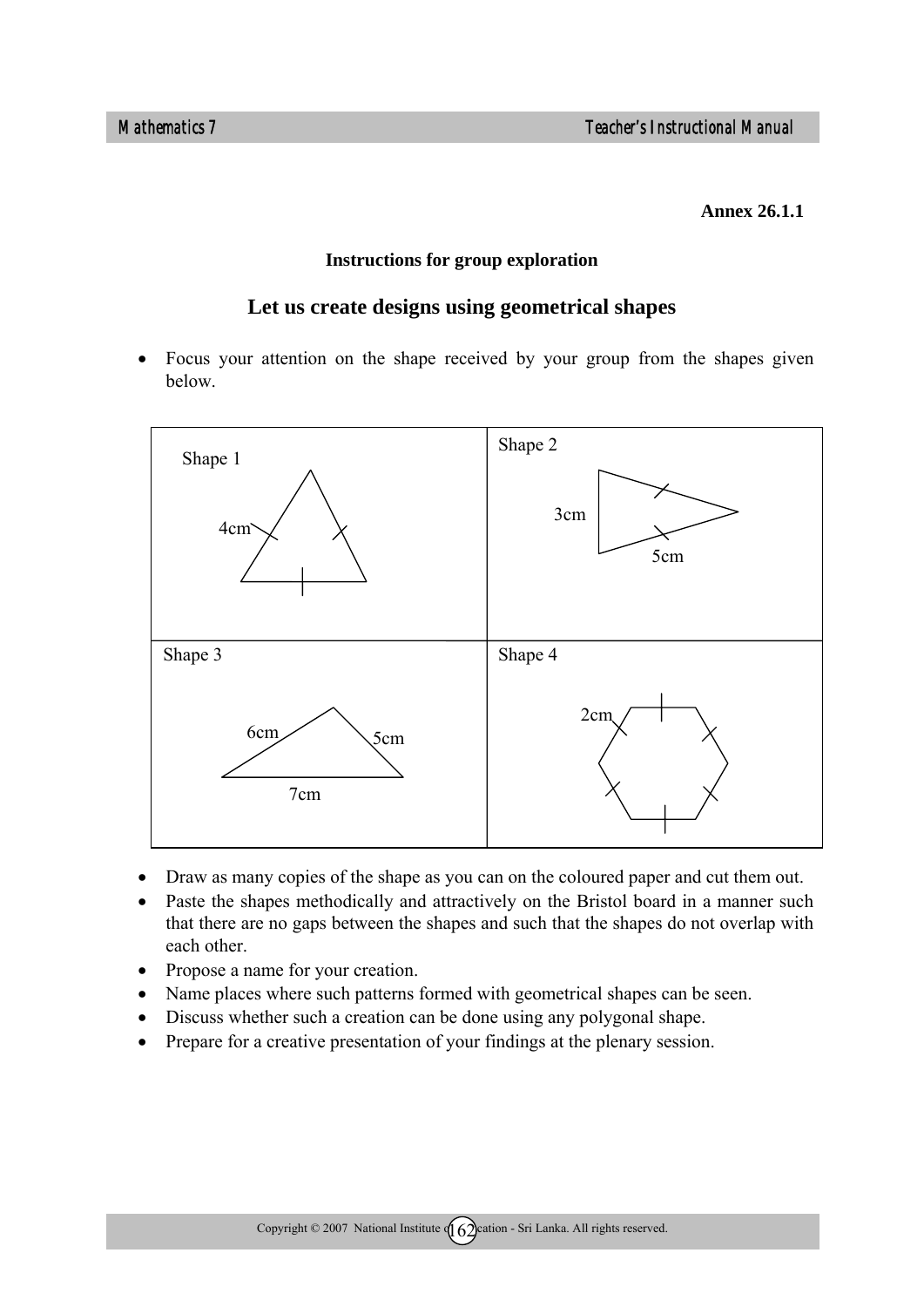### **29. Likelihood of an Occurence**

| <b>Competency 31</b>                                    | : Analyses the likelihood of an event occurring to predict future<br>events.                                                                                                                                                                                                                                                                                                                                                                                                                                 |  |
|---------------------------------------------------------|--------------------------------------------------------------------------------------------------------------------------------------------------------------------------------------------------------------------------------------------------------------------------------------------------------------------------------------------------------------------------------------------------------------------------------------------------------------------------------------------------------------|--|
| <b>Competency Level 31.1</b>                            | : Determines the likelihood of an event occurring based on<br>quantitative values.                                                                                                                                                                                                                                                                                                                                                                                                                           |  |
| <b>Activity 31.1</b>                                    | : Let us give marks for the likelihood of an event occurring                                                                                                                                                                                                                                                                                                                                                                                                                                                 |  |
| <b>Time</b>                                             | : 75 minutes.                                                                                                                                                                                                                                                                                                                                                                                                                                                                                                |  |
| <b>Quality Inputs</b>                                   | The chart of events included in Annex 31.1.1.<br>Four copies of the instruction leaflet on exploration<br>$\bullet$<br>included in Annex 31.1.2.<br>Demy papers and pastels.<br>٠                                                                                                                                                                                                                                                                                                                            |  |
| <b>Learning – Teaching Process:</b><br><b>Step 31.1</b> | : • Present the chart of events to the class.<br>Let the students volunteer to mark in the chart, $(\sqrt{)}$ for the<br>٠<br>events that definitely occur, $(x)$ for the events that<br>definitely do not occur, and (-) for the events where the<br>likelihood of occurrence is not definite.<br>By considering the responses of the students also, inquire<br>$\bullet$<br>from them about the likelihood of occurrence of an event.<br>Lead a discussion and highlight the following facts.<br>$\bullet$ |  |
|                                                         | That certain events can be classified according to the<br>likelihood of occurrence<br>That events can be separated into three types as<br>those that definitely occur, those that definitely do<br>not occur and those for which the result cannot be<br>stated definitely beforehand                                                                                                                                                                                                                        |  |
| <b>Step 31.2</b>                                        | $(10 \text{ minutes})$<br>Divide the class into four small groups.<br>Distribute the instructions on exploration, demy papers<br>and pastel among the groups.<br>Focus the attention of the groups on the instructions on<br>exploration and assign the relevant task to each group.<br>Engage the small groups in exploration.<br>Let the groups prepare for a presentation at the plenary<br>session.<br>(30 minutes)                                                                                      |  |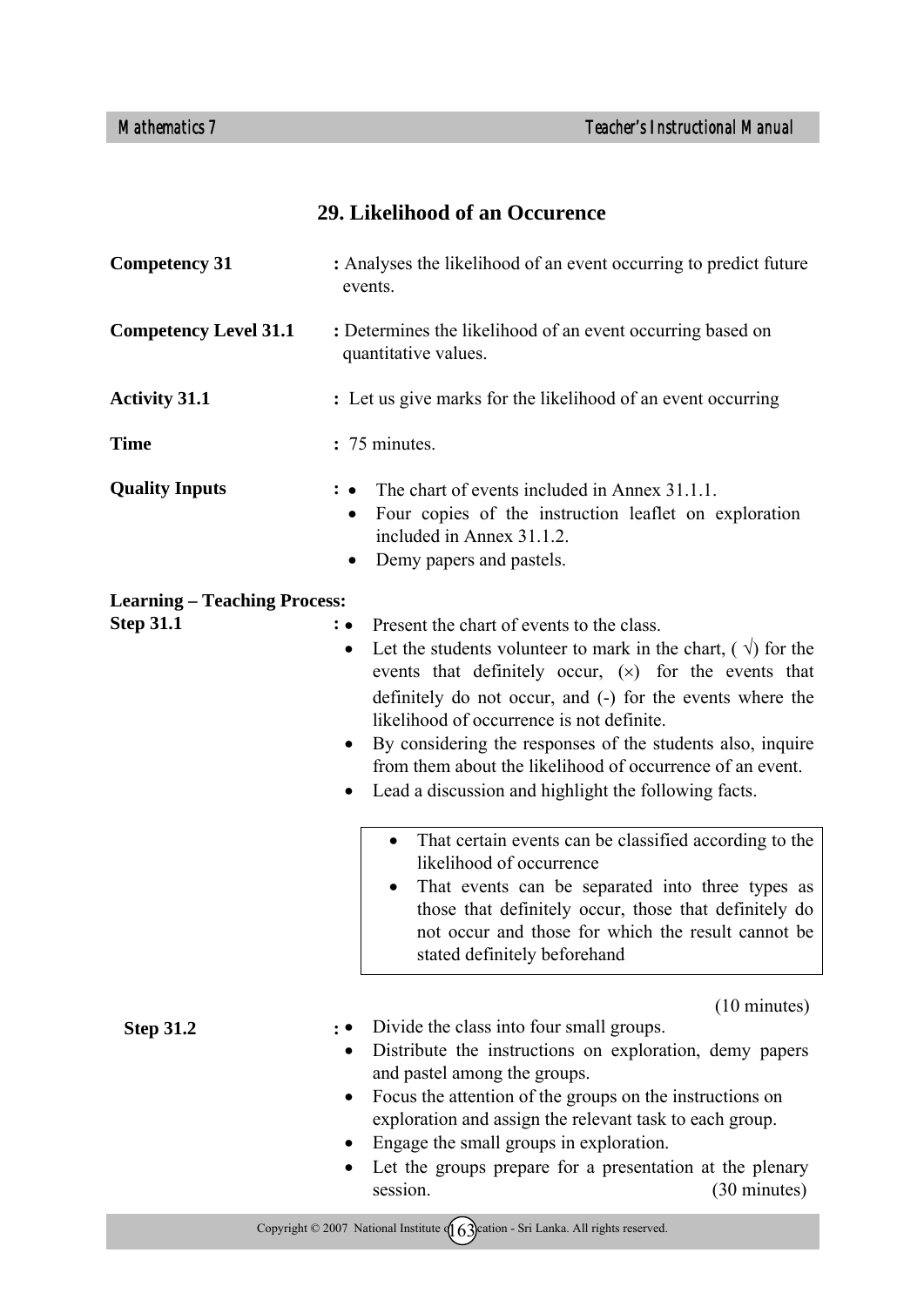| <b>Step 31.1.3</b> | Provide each small group with the opportunity to present<br>the findings of the group.<br>Give the presenters themselves the first opportunity to<br>elaborate on the presentation.<br>Seek for constructive comments from the other groups.<br>Engage in a review so that the following facts are<br>highlighted.                                                                                                                                                                                                                                              |
|--------------------|-----------------------------------------------------------------------------------------------------------------------------------------------------------------------------------------------------------------------------------------------------------------------------------------------------------------------------------------------------------------------------------------------------------------------------------------------------------------------------------------------------------------------------------------------------------------|
|                    | That for the likelihood of an event occurring, marks<br>can be awarded based on the scale 0 - 1<br>That the mark awarded for the likelihood of an event<br>which is definite is 1<br>That the mark awarded for the likelihood of an event<br>that definitely does not occur is 0<br>That a mark awarded for the likelihood of an event<br>where occurrence is not certain is between 0 and 1<br>That in an experiment consisting of exactly two equally<br>likely results, the mark awarded for the likelihood of<br>each one of those results is $\frac{1}{2}$ |
|                    | That if the likelihood of an event occurring is high,<br>then the mark awarded for it will be between $\frac{1}{2}$ and 1<br>That if the likelihood of an event occurring is low, then<br>the mark awarded for it will be between 0 and $\frac{1}{2}$<br>That in experiments where the likelihood of every<br>event is equal, the items used are unbiased<br>That in experiments where the likelihood of every<br>event is not equal, the items used are biased                                                                                                 |

(35 minutes)

### **Criteria for Assessment and Evaluation:**

- Describes events by considering the likelihood of occurrence.
- Is inclined to make predictions about events based on the likelihood of occurrence.
- Determines the likelihood of occurrence in probabilistic experiments.
- Logically inquires into events that one experiences.
- Makes decisions based on reasons.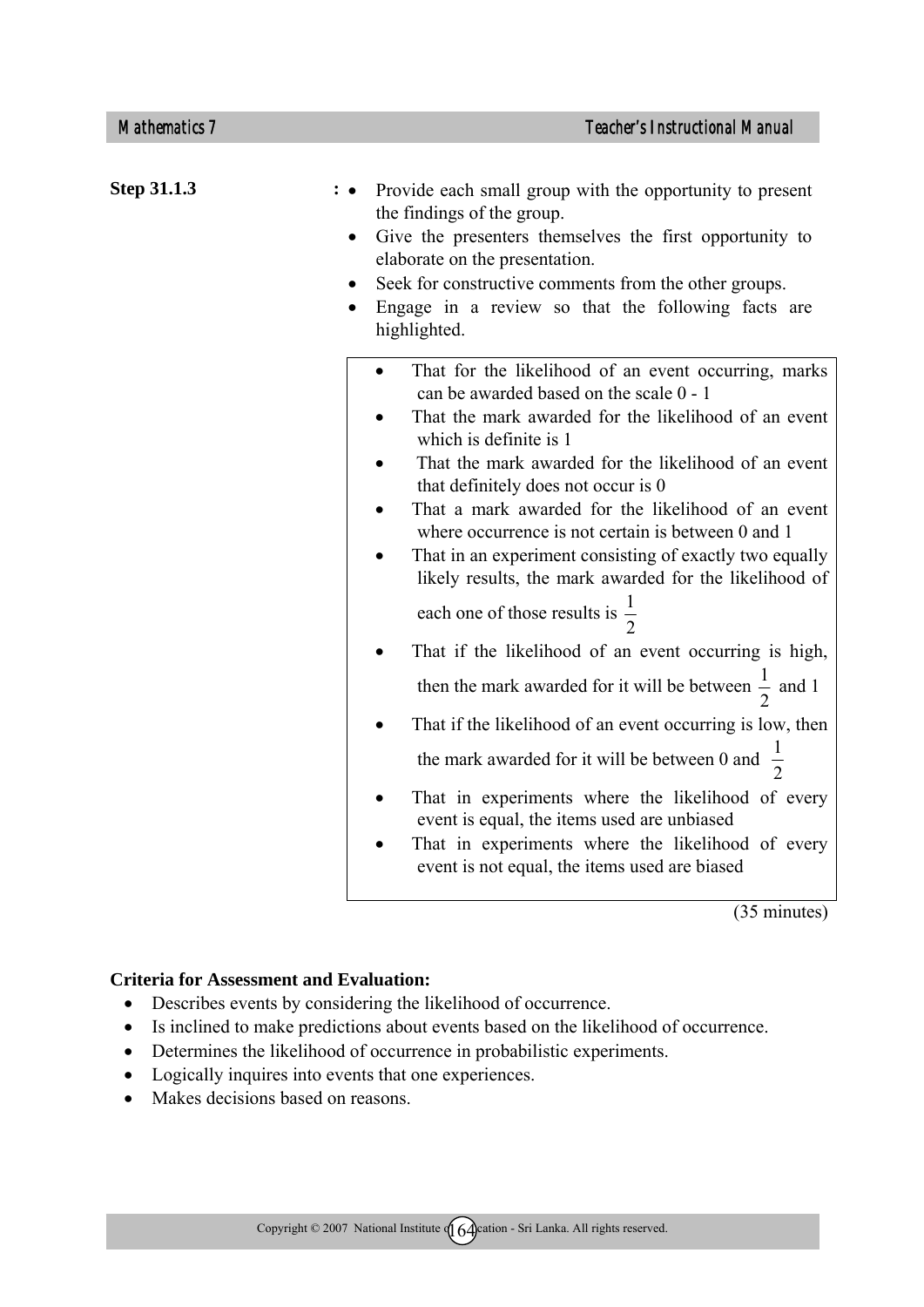.

### **Chart of Events**

| A person who buys a lottery ticket winning the lottery    |  |
|-----------------------------------------------------------|--|
| A full-moon appearing on a new moon day                   |  |
| Divisibility by 2 of a number which is divisible by 10    |  |
| A man traveling in the air on a carpet                    |  |
| Obtaining a head or tail when a coin is tossed in the air |  |
| A kitten being born from an egg                           |  |
| Obtaining a card with a prime number from a set of cards  |  |
| with the numbers 90 to 100 written on them                |  |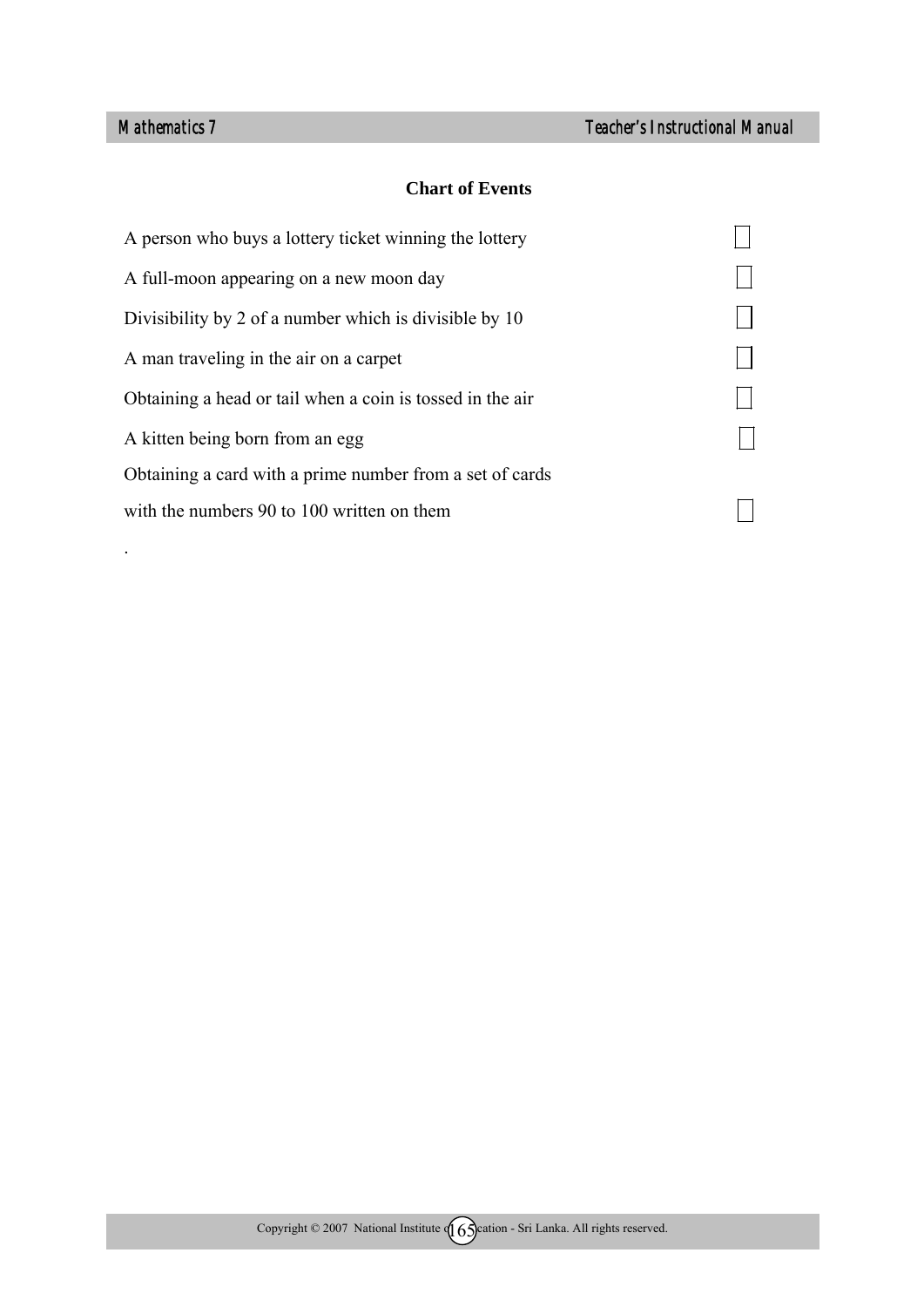**Annex 31.1.2** 

### **Instructions for group exploration**

### **Let us give marks for the likelihood of an event occurring**

• Focus your attention on the set of events that your group receives from the sets of events given below.

### **Set of events I**

- A A pen drawn from a box of red pens being a red pen
- B Obtaining 7 by tossing a balanced dice having the six sides marked 1, 2, 3, 4, 5, 6.
- C A mango drawn out of a box containing five ripe mangoes and an unripe mango all of the same size, being a ripe mango.
- D Obtaining an even number from a set of cards with the numbers 2, 5, 7, 11 written on them.
- E Obtaining head when a balanced coin is tossed.

### **Set of events II**

- A Obtaining 1 by tossing a balanced dice having all six sides marked with 1.
- B Drawing a card with an odd number written on it from a set of cards with the numbers 2, 4, 6, 8 written on them.
- C A day being a rainy day, during a period of heavy rain fall.
- D A student in the class, being born in January.
- E A ball drawn out of a bag containing a red ball and a blue ball of equal size being the red ball.

### **Set of events III**

- A The sun rising from the East.
- B A ball drawn out of a bag containing only equal sized red balls and blue balls being a black ball.
- C Draw a card with an odd number written on it from a set of cards with the numbers 2, 5, 7, 11 written on them.
- D A card drawn from a set of cards with the numbers 2, 5, 7, 11 written on them being an even numbered card.
- E The note drawn from two notes with 1 and 2 written on them being the note with 1 written on it.

### **Set of events IV**

- A Drawing a card with an even number written on it from a set of cards with the numbers 2, 4, 6, 8 written on them.
- B The sun rising from the West.
- C A card drawn from a set of cards with the names of 9 boys and the name of one a girl written on them, being a card with a boy's name written it.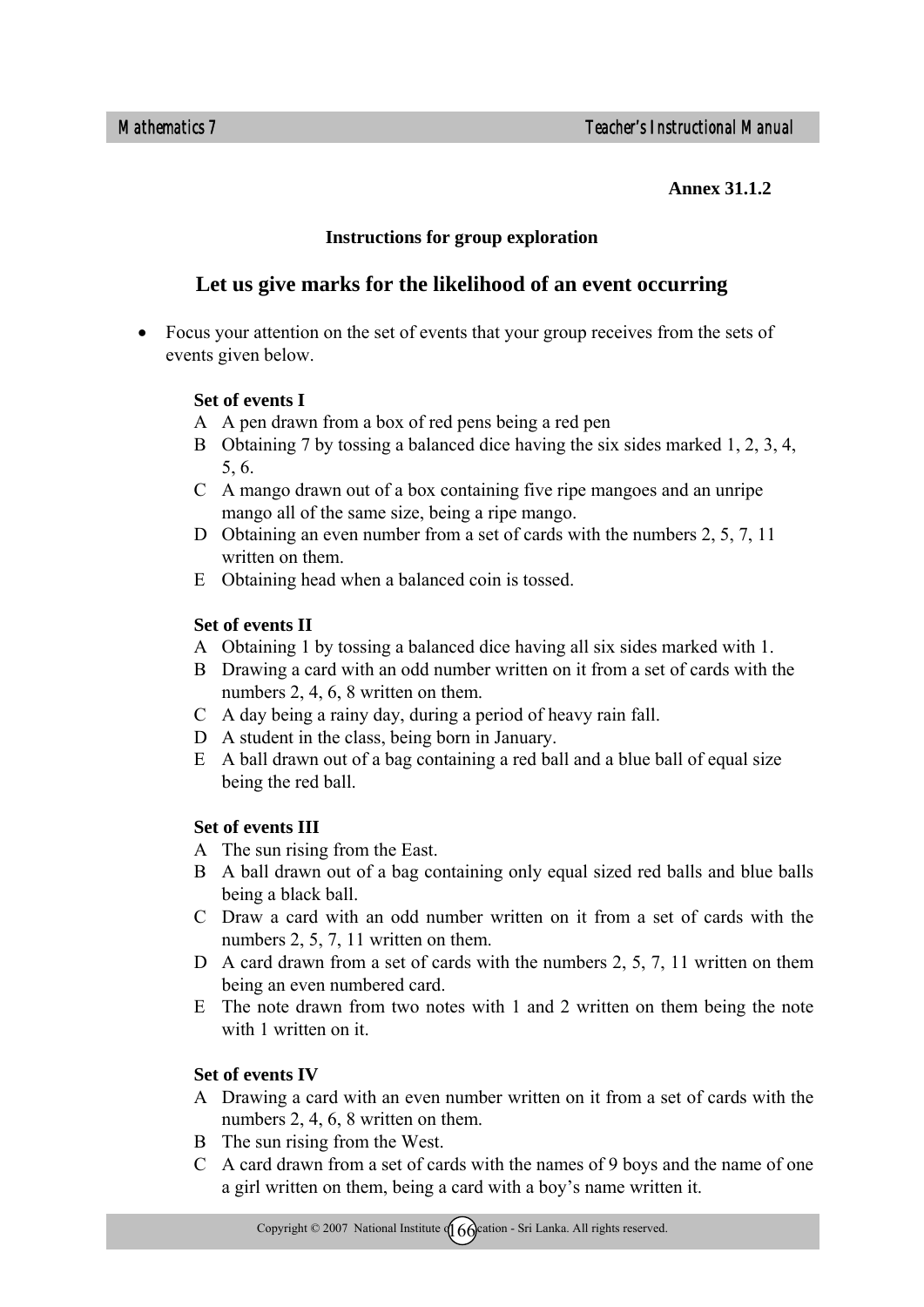- D A day being a rainy day during a period of drought.
- E A toffee drawn from a parcel containing a toffee with an orange taste and a toffee with a tamarind taste being the toffee with an orange taste.
- Carefully study the marks given for the likelihoods of events occurring under the lesson "likelihood of an occurrence" in the text book.
- By considering the likelihood of an event occurring, indicate the mark awarded for A, B, C, D and E on the line below.



- Discuss the reasons for indicating the marks in these locations.
- Write down the results of each of the following experiments separately.

Tossing an oyster shell

Tossing a balanced coin

- By considering the likelihood of the results, indicate the marks awarded on a line similar to the above.
- By considering the marks awarded for the result in each experiment and using the text book, propose names for each experiment.
- Prepare for a creative presentation at the plenary session.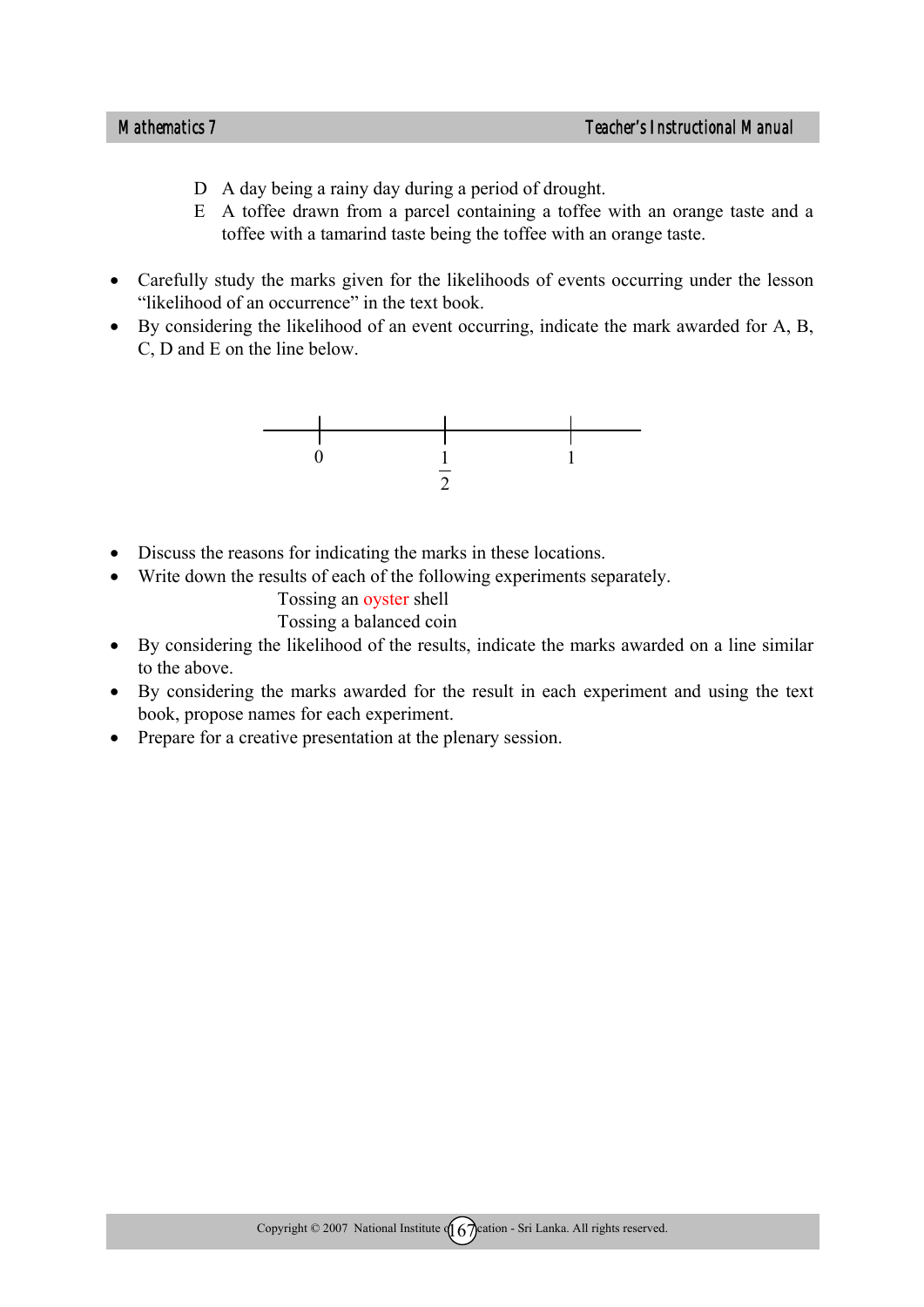*Mathematics 7 Teacher's Instructional Manual* 

# *Assessment and Evaluation*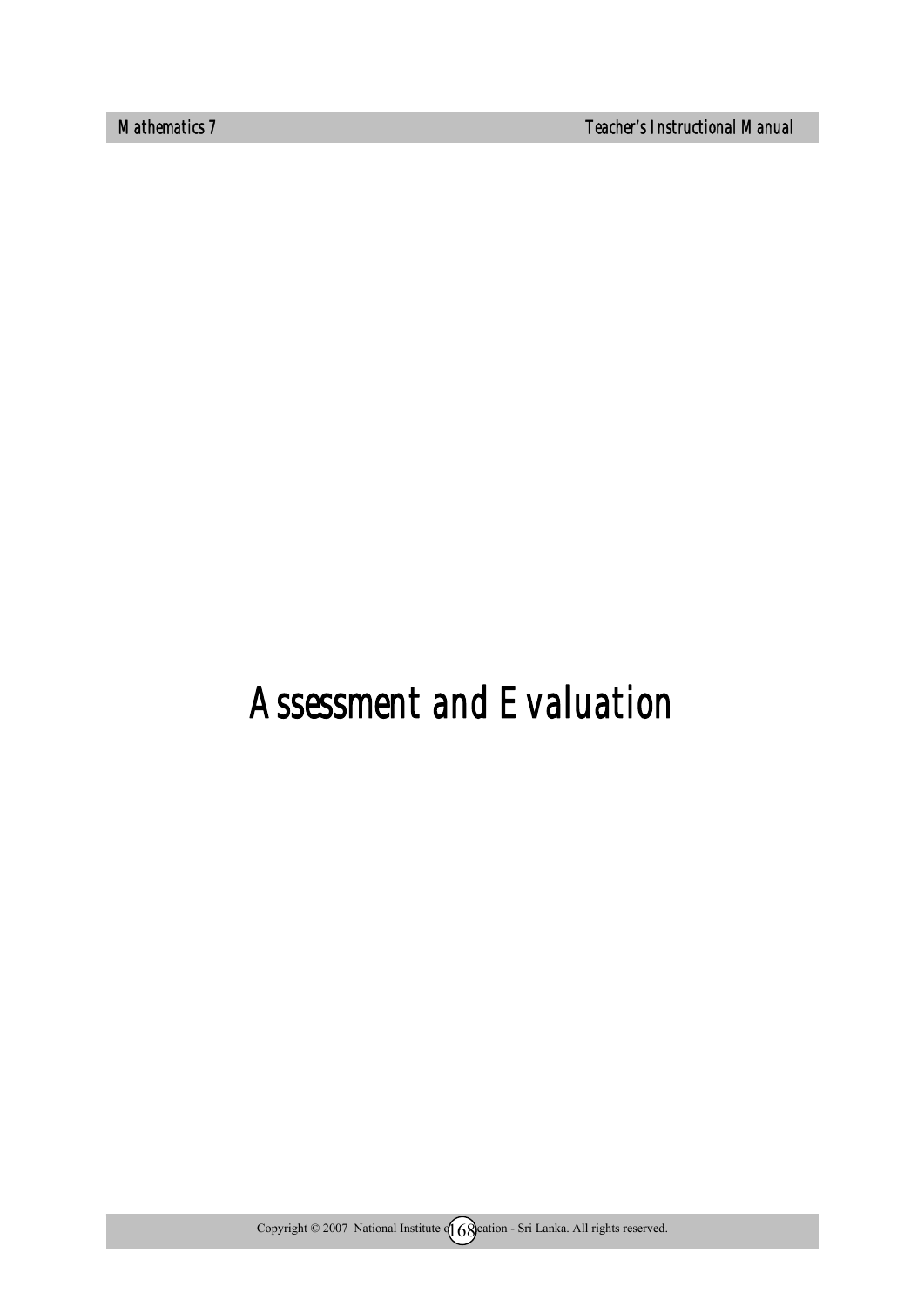### **Introduction**

Assessment and evaluation can be defined as two interconnected programmes that could be conveniently implemented in the classroom in order to identify the levels of competence achieved by the students and to establish that the students have actualized the learning outcomes expected through the learning-teaching process. If the assessment is implemented properly, it is not difficult for all the students studying in the class to acquire a competency at least proximate to the relevant skill. On the other hand, what is expected from evaluation is the identification of the levels of competence that the students have achieved.

Teachers involved in assessment can provide their students with two types of guidance. These are commonly called "feedback" and "feed forward". It is the task of the teacher to provide feedback to students to overcome their learning difficulties, when the weaknesses and inabilities of students are discovered, and to provide feed forward to further improve their skills when their abilities and strengths are discovered.

For the success of the learning-teaching process, it is necessary that students discover which competencies they have been able to actualize and the relevant levels. It is expected therefore that the teacher will judge the competency levels achieved by the students through the evaluation process, and communicate their progress to the students themselves, to their parents as well as other relevant parties.

This curriculum has a student centered, competency-based, activity oriented approach. In the transformation role of the teacher, 'learning through action for a meaningful life' is the core.

An attempt has been made in this curriculum which is implemented through a predetermined activity continuum, to integrate assessment and evaluation with learning and teaching. The teacher will be able to assess the students when they are involved in exploration within groups under the second step of each activity, and then to evaluate them when they present their findings and subject the same to elaboration. The teacher is expected to move among the students engaged in exploration, observe the tasks they are involved in, help them to solve in the classroom itself any problems they happen to encounter and provide them with facilities and guidance.

Five common criteria are suggested to facilitate the task of assessment and evaluation. Out of these criteria, the first three are based on knowledge, attitudes and skills that combine to develop each competency. The final two criteria support students in mastering two skills that are important in life. The teacher should make an effort to identify the five behavioral changes related to these criteria within the classroom itself while the students are active, strengthen them under assessment and make judgments regarding the level of achievement under evaluation.

The learning-teaching process can be broadened through the improvement of the assessment and evaluation programme. To broaden the learning teaching process in this manner, the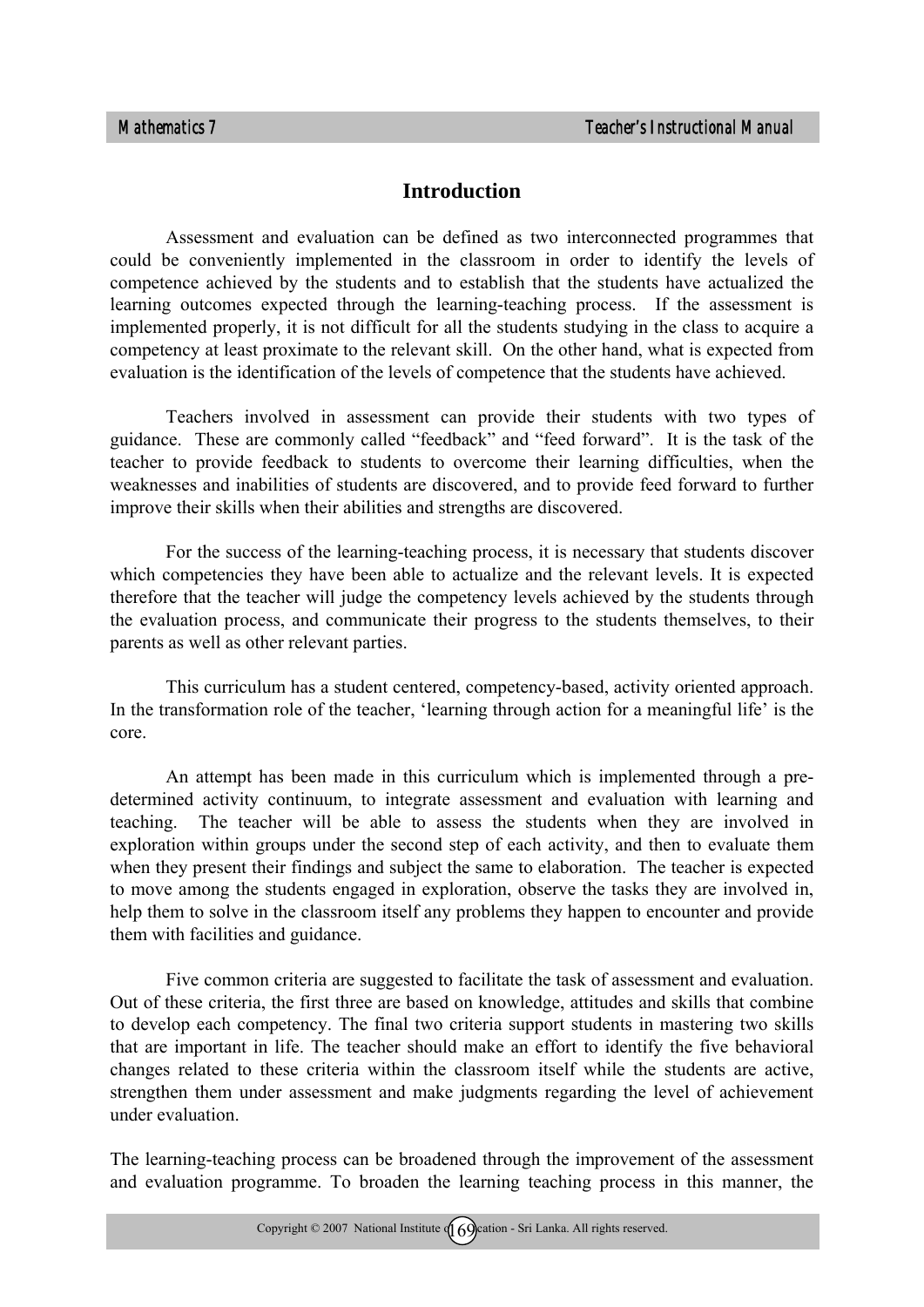activities in the activity continuum should first be divided into several clusters. Next, learning aids that will enhance student learning and are based on the syllabus content related to each activity cluster should be identified. Preparing the instrument which will broaden the learning teaching process is the next step. The instrument should be based on the selected learning aids and should include instructions for the teacher as well as for the students. It is expected that the teacher will introduce the instrument to the students at the beginning of the activity cluster. Below is a list of learning aids that can be used to prepare instruments that broaden the learning teaching process.

Concept maps Wall newspapers **Ouizzes** Question and answer books Portfolios **Exhibitions Debates** Panel discussions **Seminars** Impromptu speeches Role play Presentation of literature reviews Field books/ nature diaries Practical tests

The third part of this teacher's instructional manual has been planned in order to introduce instruments to broaden the learning teaching process. By assessing and evaluating in a two-fold manner, between and through the activities, the learning teaching process is further extended with students involving themselves in learning with interest and understanding.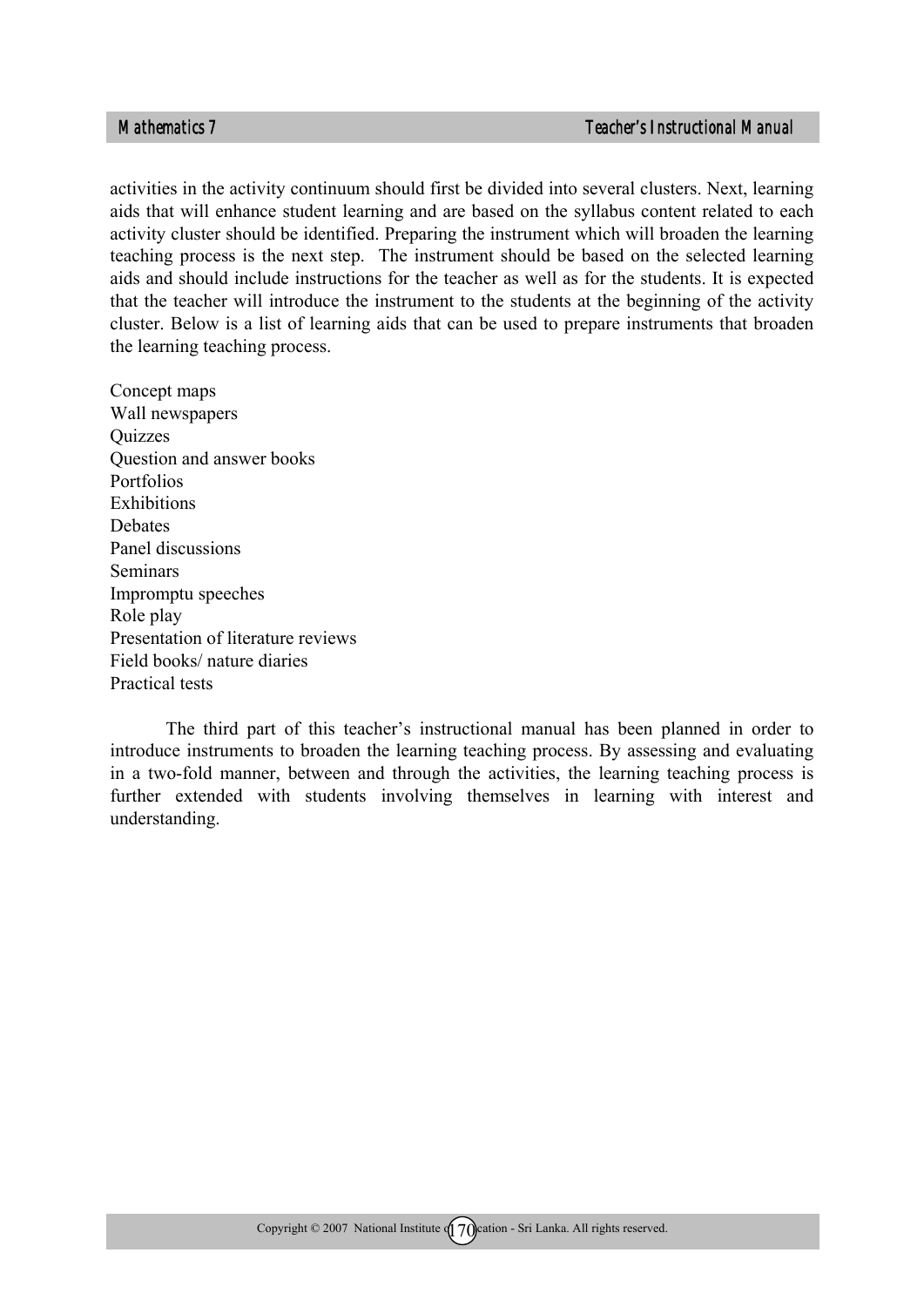## **Instruments for the extension of the learning – teaching process**

Instrument - 1

| 1. Time of evaluation                        | $: 1st$ term                                                                                                                                                                                                                                                                                                                                                                                                                                                                                                                                          |
|----------------------------------------------|-------------------------------------------------------------------------------------------------------------------------------------------------------------------------------------------------------------------------------------------------------------------------------------------------------------------------------------------------------------------------------------------------------------------------------------------------------------------------------------------------------------------------------------------------------|
| 2. The competency levels covered             | : 25.1 and 30.1                                                                                                                                                                                                                                                                                                                                                                                                                                                                                                                                       |
| 3. Relevant subject content                  | Symmetry<br>Sets                                                                                                                                                                                                                                                                                                                                                                                                                                                                                                                                      |
| 4. Nature of the instrument                  | Preparing creations for wall newspapers<br>$\colon \bullet$                                                                                                                                                                                                                                                                                                                                                                                                                                                                                           |
| 5. Aims of the instrument                    | Is attentive to bilateral symmetry.<br>$\colon \bullet$<br>Creates pictures having bilateral symmetry and<br>$\bullet$<br>writes down the number of axes of symmetry.<br>Classifies items based on common properties.<br>Creates attractive wall newspapers.<br>$\bullet$                                                                                                                                                                                                                                                                             |
| 6. Instructions to implement the instrument: |                                                                                                                                                                                                                                                                                                                                                                                                                                                                                                                                                       |
| • For the teacher                            | Introduce this instrument to the class at the start<br>$\ddot{\phantom{0}}$<br>activity 25.1.<br>Inform the students that this activity should be<br>$\bullet$<br>completed within a week after the end of the<br>second lesson.<br>Divide the students into groups as appropriate.<br>Inform the students that the pictures that each<br>$\bullet$<br>student creates should be pasted on an $A - 4$ sheet<br>for the final outcome.<br>Display the work of every group on the wall<br>newspaper.<br>Allocate marks according to the given criteria. |
| • For the students                           | Each student should create an attractive picture<br>with bilateral symmetry on a piece of paper with<br>dimensions $8cm \times 8cm$ . The picture can have one<br>or more axes of symmetry.<br>Write down below the picture, the number of<br>axes of symmetry and the name of the picture.<br>Prepare the final outcome by pasting every group<br>member's creation on an $A - 4$ sheet.<br>Separate the pictures into sets based on the<br>number of axes of symmetry or some other                                                                 |

property.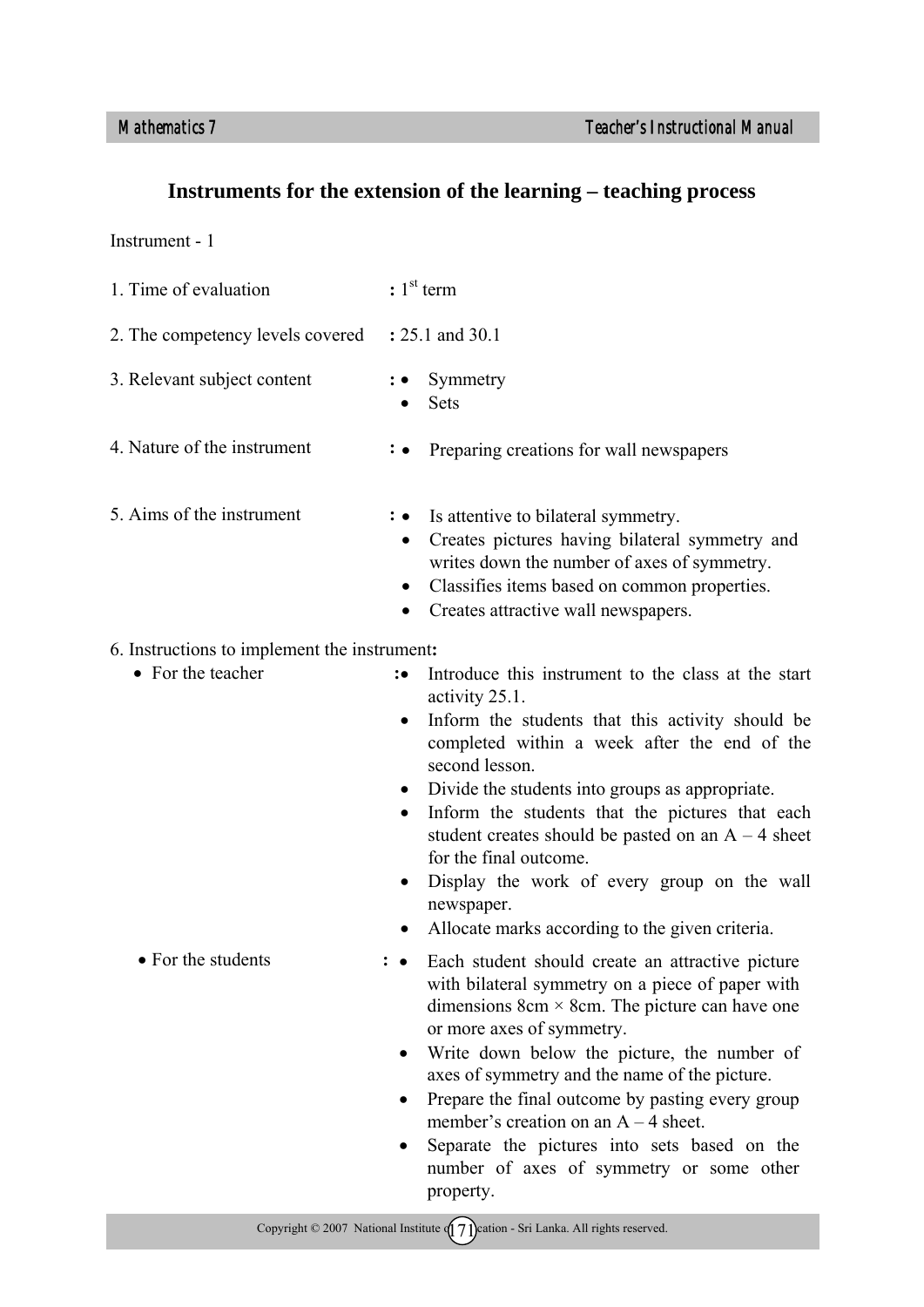- Write the elements of the sets within dual brackets at the bottom of the  $A - 4$  sheet.
- Display your final outcomes on the wall newspaper within a week of the conclusion of the second lesson.
- 7. Method of allocating marks **:** 
	- Criteria **:**
- Creates a picture with bilateral symmetry and writes down the axes of symmetry.
	- Is inclined towards making an attractive creation.
	- Separates the pictures into sets and writes down the elements of the sets.
	- Completes the activity within the time allocated.
	- Contributes towards preparing a quality group work of the collection of all the creations of the group members

| $\bullet$ Marks range | : Very Good    | 04      |
|-----------------------|----------------|---------|
|                       | Good           | 03.     |
|                       | Average        | 02      |
|                       | Should Improve | $_{01}$ |
|                       |                |         |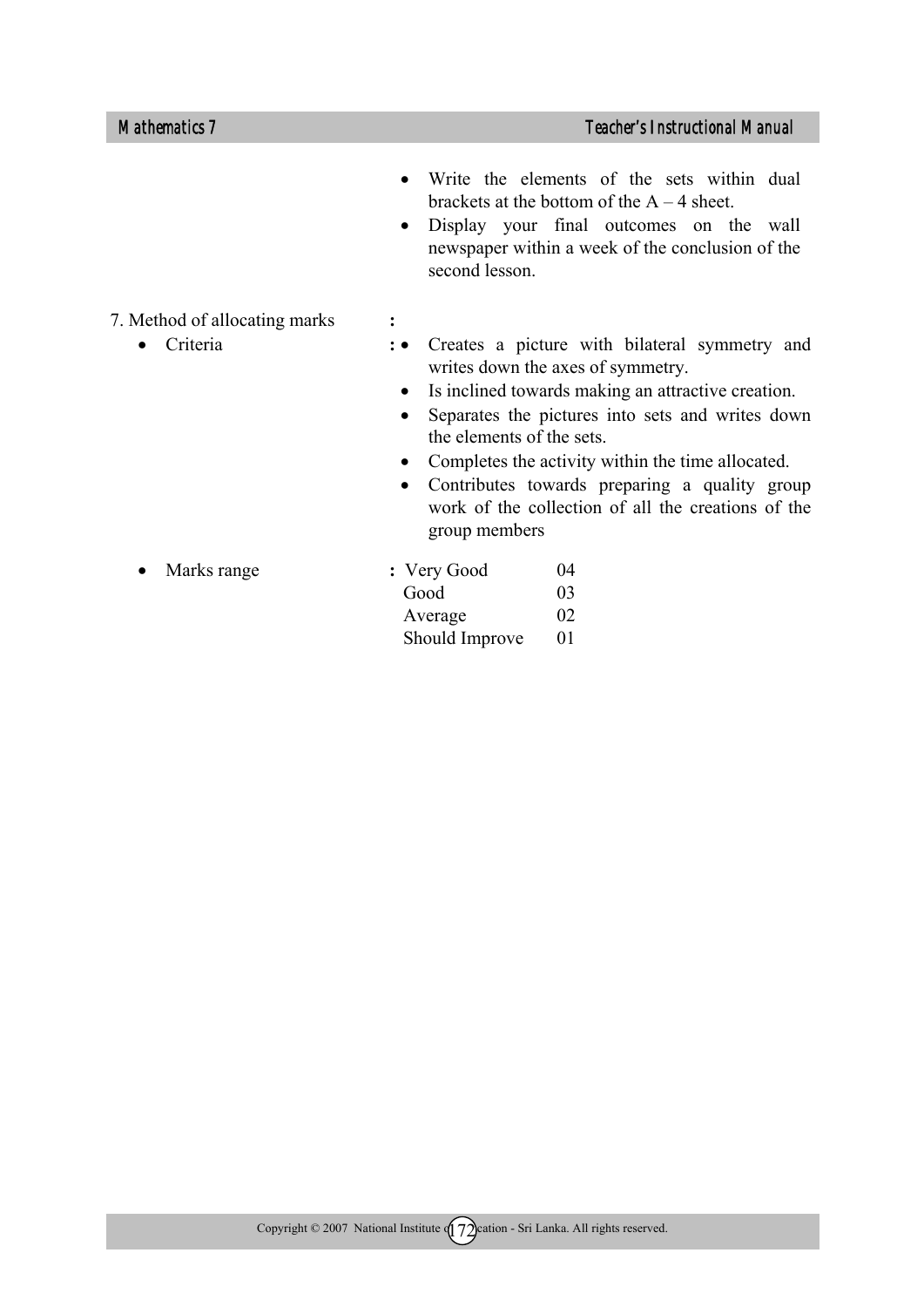Instrument - 2

| 1. Time of evaluation                                           | $: 1st$ term                                                                                                                                                                                                                                                                                               |
|-----------------------------------------------------------------|------------------------------------------------------------------------------------------------------------------------------------------------------------------------------------------------------------------------------------------------------------------------------------------------------------|
| 2. The competency levels covered                                | $: 1.2, 1.3$ and 6.1                                                                                                                                                                                                                                                                                       |
| 3. Relevant subject content                                     | : • Rules of Divisibility<br>(Numbers divisible by 3, 4, 6 and 9)<br>Factors and Multiples (Up to 1000)<br>$\bullet$<br>Prime factors (Up to 100)<br>$\bullet$<br><b>Greatest Common Factor</b><br>$\bullet$<br>Least Common Multiple<br>$\bullet$<br>Introducing powers with algebraic bases<br>$\bullet$ |
| 4. Nature of the instrument                                     | : • Number Puzzles.                                                                                                                                                                                                                                                                                        |
| 5. Aims of the instrument                                       | <b>:</b> Applies the knowledge on factors, multiples and<br>indices.<br>Develops skills of completing number puzzles.<br>Creates number puzzles.<br>$\bullet$                                                                                                                                              |
| 6. Instructions to implement the instrument:<br>For the teacher | <b>.</b> Introduce the instrument to the class at the                                                                                                                                                                                                                                                      |

- or the teacher uce the instrument to the class at the beginning of the lesson on factors and multiples.
	- Educate the students on how to complete a number puzzle.
	- Give instructions to write just one number in a square.
	- Give each group the number puzzle given below.
	- Give the students the task of completing the puzzle.
	- Instruct the students to write the necessary clues to create a number puzzle using the given  $4 \times 4$ square grid.
	- Ask the students to provide the answers.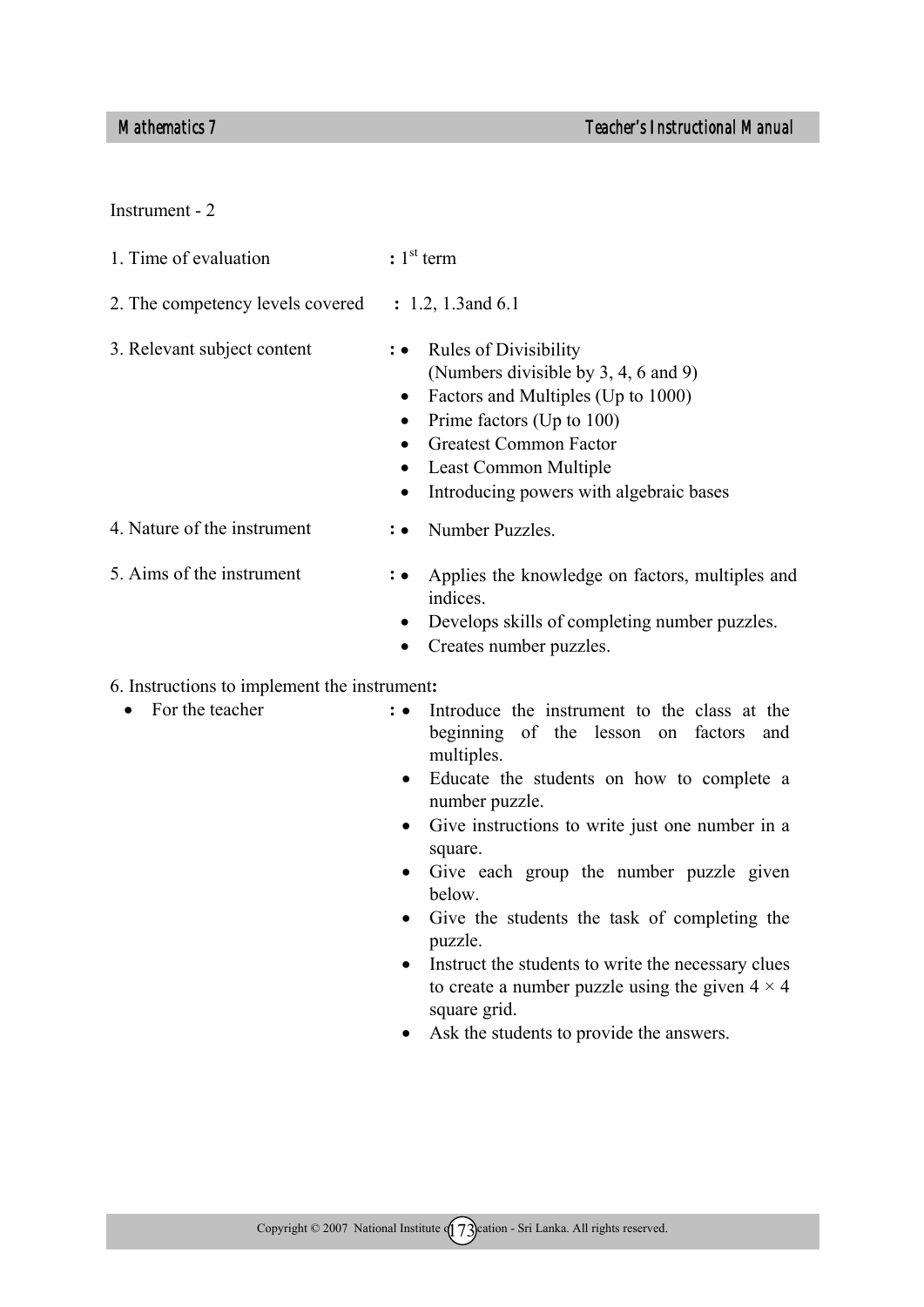## **Part I**

- - For the students  $\cdot \cdot$  Copy the given puzzle.

| a |   | h        | $\mathbf c$ |   | л           | e            |
|---|---|----------|-------------|---|-------------|--------------|
|   |   |          |             |   |             |              |
|   | g |          |             |   | h           |              |
|   |   |          |             | k |             |              |
|   |   | m        |             |   | $\mathbf n$ | $\mathbf{r}$ |
|   |   | $\Omega$ | p           |   |             |              |
|   |   |          | q           |   |             |              |

• Complete the puzzle by writing the numbers relevant to the 'across' and 'down' clues.

### **Down**

- (a) A whole number less than 10, to the power 2
- (b) The value of  $(7^2 \times 2) + 15$
- (c) The value of  $x^2y^4$  when  $x = 5$  and  $y = 5$
- (e) A number that is divisible by 9
- (g) The least common multiple of 45, 90 and 60
- (h) The value of  $23 \times 351$
- (i) The greatest odd number less than 10000
- (k) The value of a power of 7
- (m) The value of  $6^2$
- (p) An odd number
- (r) A multiple of 100

### **Across**

- (a) 38  $\Box$  is divisible by 4
- (d) The value of the  $4<sup>th</sup>$  power of an even number
- (f) 9 is one factor of this number
- (g) A multiple of 12
- (h) The value of  $3<sup>4</sup>$
- (i) When this number is divided by 49, the answer is 2
- (j) A number which is divisible by 6
	- (l) 3 is a factor of this number
	- (n) An odd number which is a multiple of 5
- (o) The smallest number which has a remainder of 1 when divided by 3, 4 and 5
- (q) The largest prime less than 100
- (s) The least common multiple of 6 and 5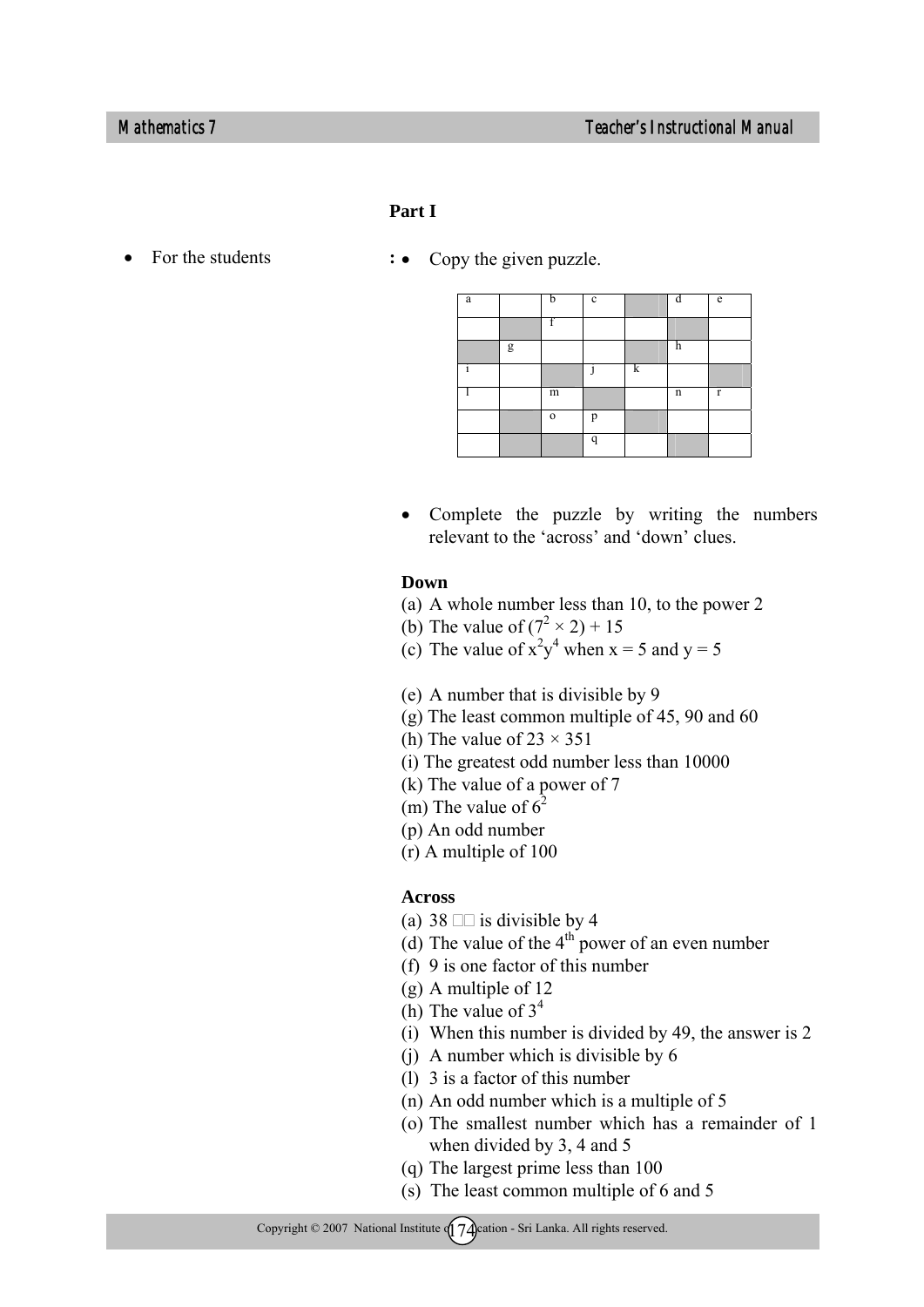**Part II** 



- Copy the above square grid.
- Write down the necessary clues to create the puzzle.
- Write down the solution based on the above clues.
- Hand over the puzzle and the solution on the assigned date.

**7.** Method of allocating marks **:** 

• Criteria **:** 

- Completes the puzzle correctly.
	- Accepts that completing a puzzle should be done with discipline.
	- Creates puzzles.
	- Uses different methods to solve problems.
	- Presents an attractive final outcome

| $\bullet$ Marks range | : Very Good    | 04      |
|-----------------------|----------------|---------|
|                       | Good           | 03.     |
|                       | Average        | 02      |
|                       | Should Improve | $_{01}$ |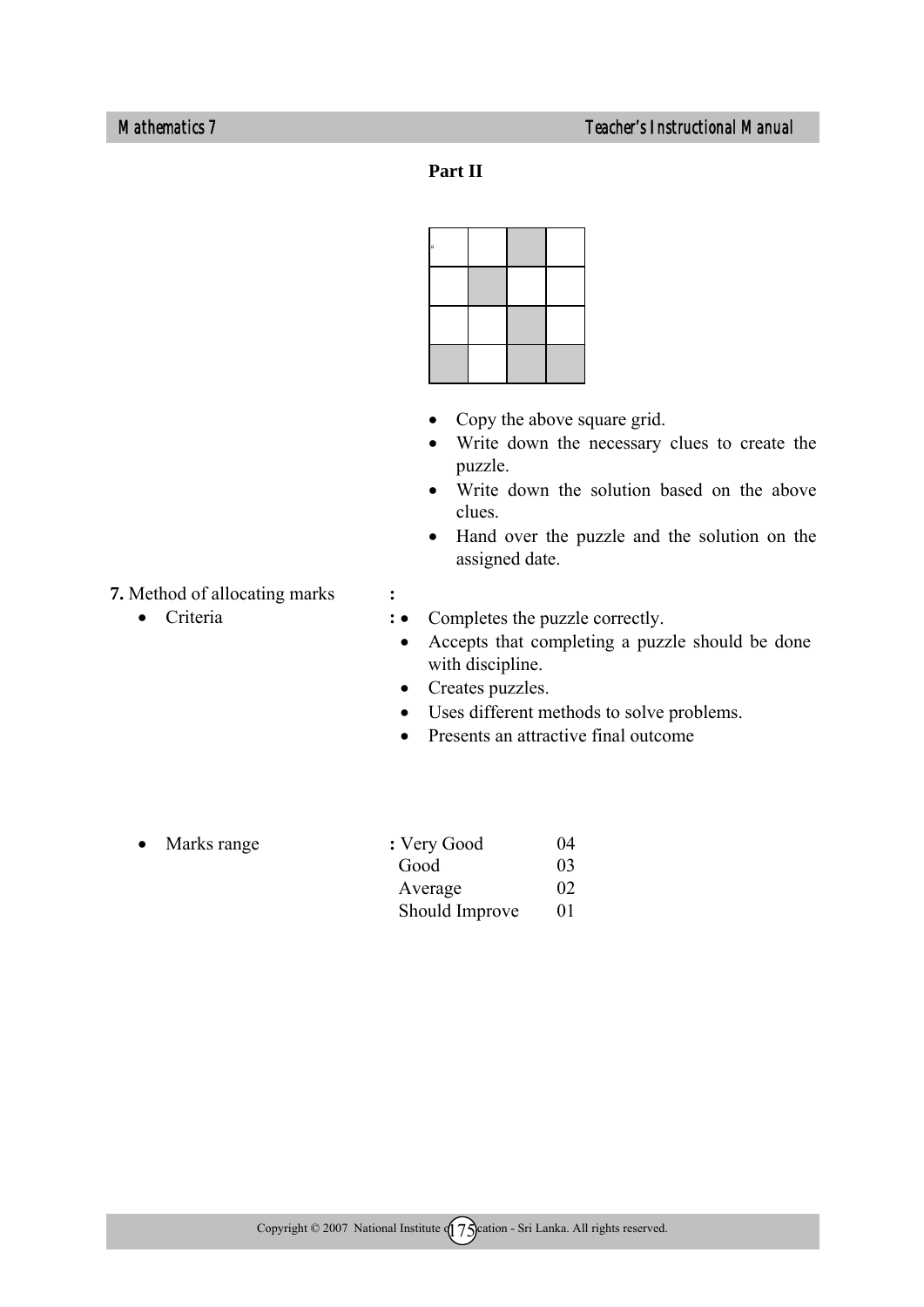Instrument - 3

| 2. The competency levels covered | : 12.1, 9.1, 21.1, 21.2, 3.1 and 3.2                                                  |
|----------------------------------|---------------------------------------------------------------------------------------|
| 3. Relevant subject content      | $: \bullet$ Time<br>$\bullet$ Mass<br>$\bullet$ Angles<br>Fractions<br>$\bullet$      |
| 4. Nature of the instrument      | $: A$ quiz                                                                            |
| 5. Aims of the instrument        | : • Uses the knowledge on time, mass, angles and<br>fractions to construct questions. |

- Displays the set of questions written on the relevant topics on the wall newspaper.
- Participates in the competition with team spirit.
- Makes right decisions in daily tasks using the experiences related to time, mass, angles and fractions.
- 6. Instructions to implement the instrument**:**

1. Time of evaluation **:** 1st term

- For the teacher **: :**
	- Introduce the instrument to the students at the commencement of activity 12.1.
	- Divide the class into four groups.
	- Give each group the relevant subject areas according to the following.

| Group | Time                    | <b>Mass</b>         | Angles              | Fractions                    |
|-------|-------------------------|---------------------|---------------------|------------------------------|
|       | Concept of leap year    | Addition<br>and     | Measuring           | Mixed<br>numbers             |
|       |                         | Subtraction         |                     | <b>Improper Fractions</b>    |
|       | Concept of century      | Multiplication      | Drawing, Naming     | <b>Adding Fractions</b>      |
|       |                         |                     |                     |                              |
|       | Adding Time             | Division            | Concept             | <b>Comparing Fractions</b>   |
|       |                         |                     |                     | Concept of Mixed Numbers     |
| 4     | <b>Subtracting Time</b> | Conversion of Units | Size of an Angle in | <b>Subtracting Fractions</b> |
|       |                         | Estimation          | Degrees             |                              |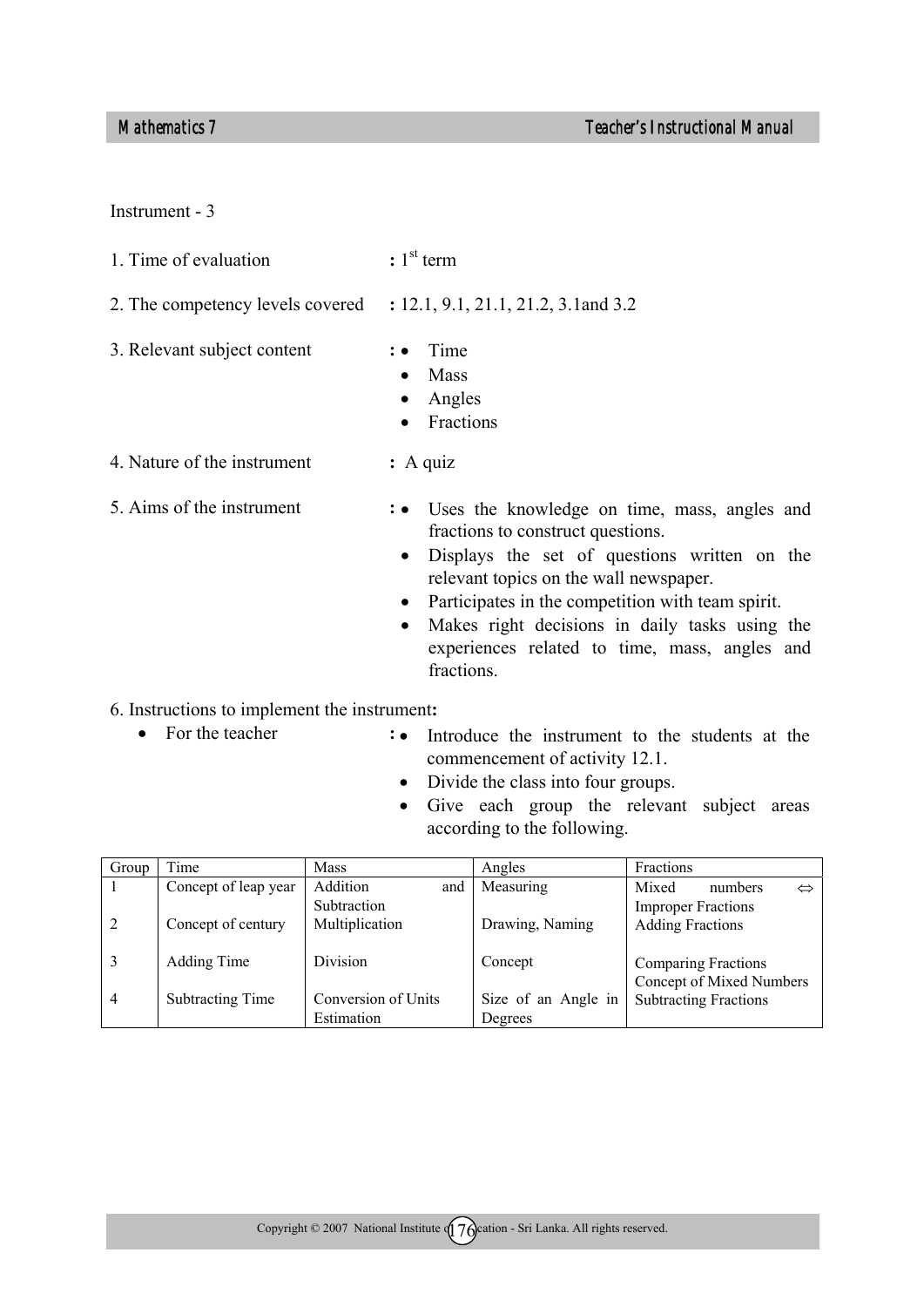- For the students **:**  7. Method of allocating marks **:**  • Criteria **:**  activity 3.2. students on the wall newspaper for two days. are suitable for the quiz. and hold the quiz. teacher. subject areas relevant to your group. question sheet at the same time. newspaper carefully and prepare for the quiz. Prepares the question sheet on the subject areas assigned to the group. • Provides the relevant answer sheet. • Provides the correct answers to the questions asked.
	- Shows a willingness to face a challenge.
	- Accepts a win or a loss cheerfully.

| $\bullet$ Marks Range | : Very Good    | (1)4     |
|-----------------------|----------------|----------|
|                       | Good           | 03       |
|                       | Average        | $\Omega$ |
|                       | Should Improve | - 01     |

- Instruct the students to prepare 5 parallel questions under each theme, totaling 20 questions, and the relevant solutions and to hand them over within a week of the completion of
- Display the sets of questions prepared by the
- From these sets of questions select questions that
- On a suitable occasion, select two teams at a time
- Prepare 20 questions on the subject areas assigned to your group and hand them over to the
- The questions have to be prepared only on the
- Hand over the solution sheet relevant to your
- Study the sets of questions displayed on the wall

- 
-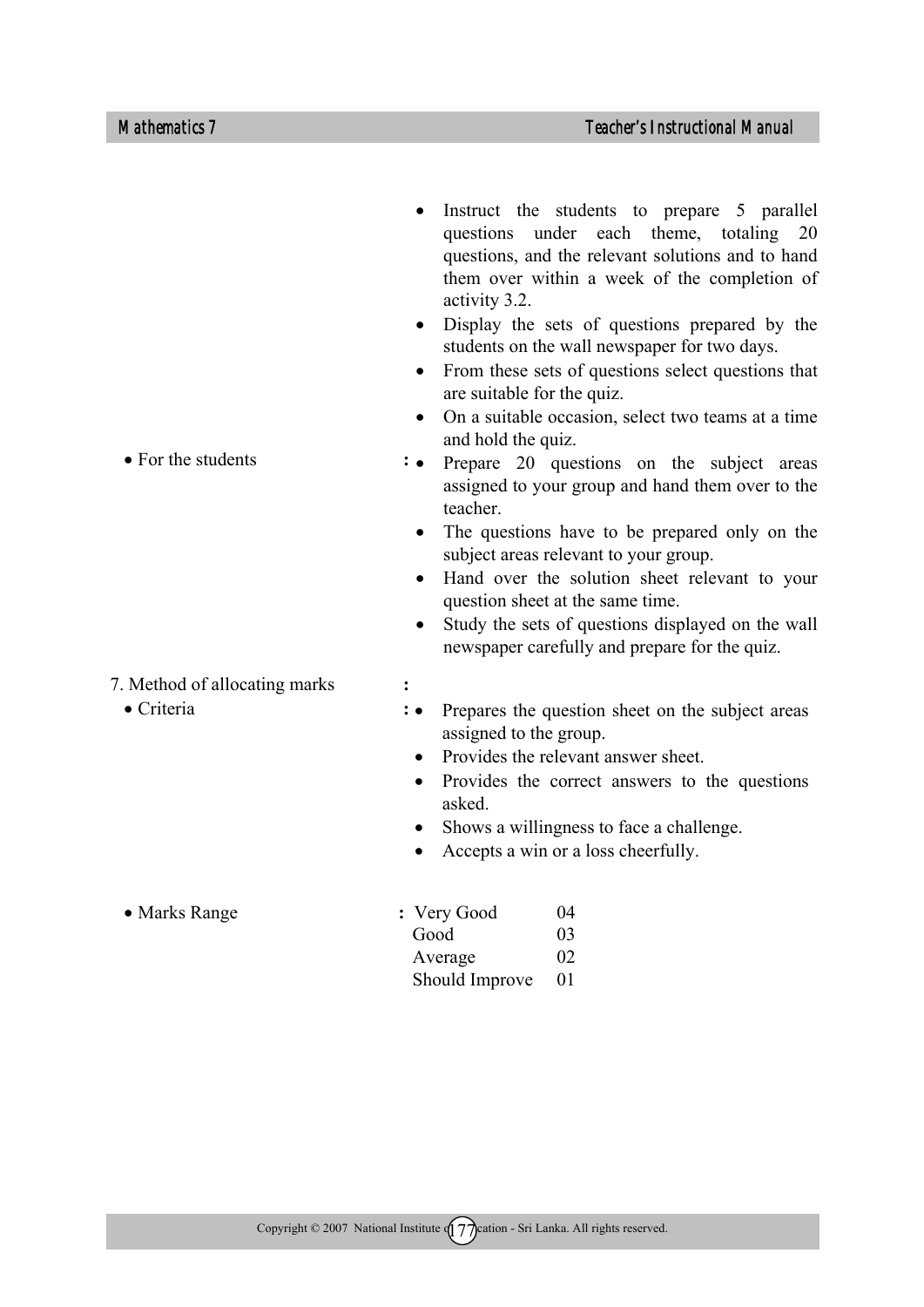Instrument - 4

| 1. Time of evaluation                        | $: 2nd$ term                                                                                                                                                                                                                                                                                                                                                                                                                                                         |
|----------------------------------------------|----------------------------------------------------------------------------------------------------------------------------------------------------------------------------------------------------------------------------------------------------------------------------------------------------------------------------------------------------------------------------------------------------------------------------------------------------------------------|
| 2. The competency levels covered             | : 3.3, 4.1 and 5.1                                                                                                                                                                                                                                                                                                                                                                                                                                                   |
| 3. Relevant subject content                  | Multiplying and Dividing Decimals<br>By powers of 10<br>By whole numbers<br>Dividing into a Ratio<br>Concept of Percentages<br>Decimal Numbers as Percentages                                                                                                                                                                                                                                                                                                        |
| 4. Nature of the instrument                  | ÷<br>Preparing a questions and answers booklet.                                                                                                                                                                                                                                                                                                                                                                                                                      |
| 5. Aims of the instrument                    | Searches for situations in daily life<br>where<br>decimals, ratios and percentages are used.<br>Collects statements related to them.<br>Tabulates solutions to given questions.<br>٠<br>Prepares a questions and answers booklet related<br>to decimals, ratios and percentages.                                                                                                                                                                                     |
| 6. Instructions to implement the instrument: |                                                                                                                                                                                                                                                                                                                                                                                                                                                                      |
| For the teacher                              | Introduce the instrument to the students before<br>$\colon \bullet$<br>teaching the relevant lessons.<br>Explain to the students about the information and<br>$\bullet$<br>documents that need to be collected.<br>State that the answers to the questions have to be<br>noted down according to the instructions provided<br>in the question paper.<br>Give instructions to prepare a booklet including all<br>$\bullet$<br>these<br>Explain about the outer cover. |

- While the lessons on decimals, ratios and percentages are being carried out, cut out and collect advertisements, leaflets (from banks and financial institutes) and articles from newspaper magazines which are relevant to the lessons.
	- Prepare a booklet by including the information collected by everyone in the group, organized under the different topics in different pages.
	- Include in the next few pages, the answers to the following questions with the relevant table.

• For the students **:**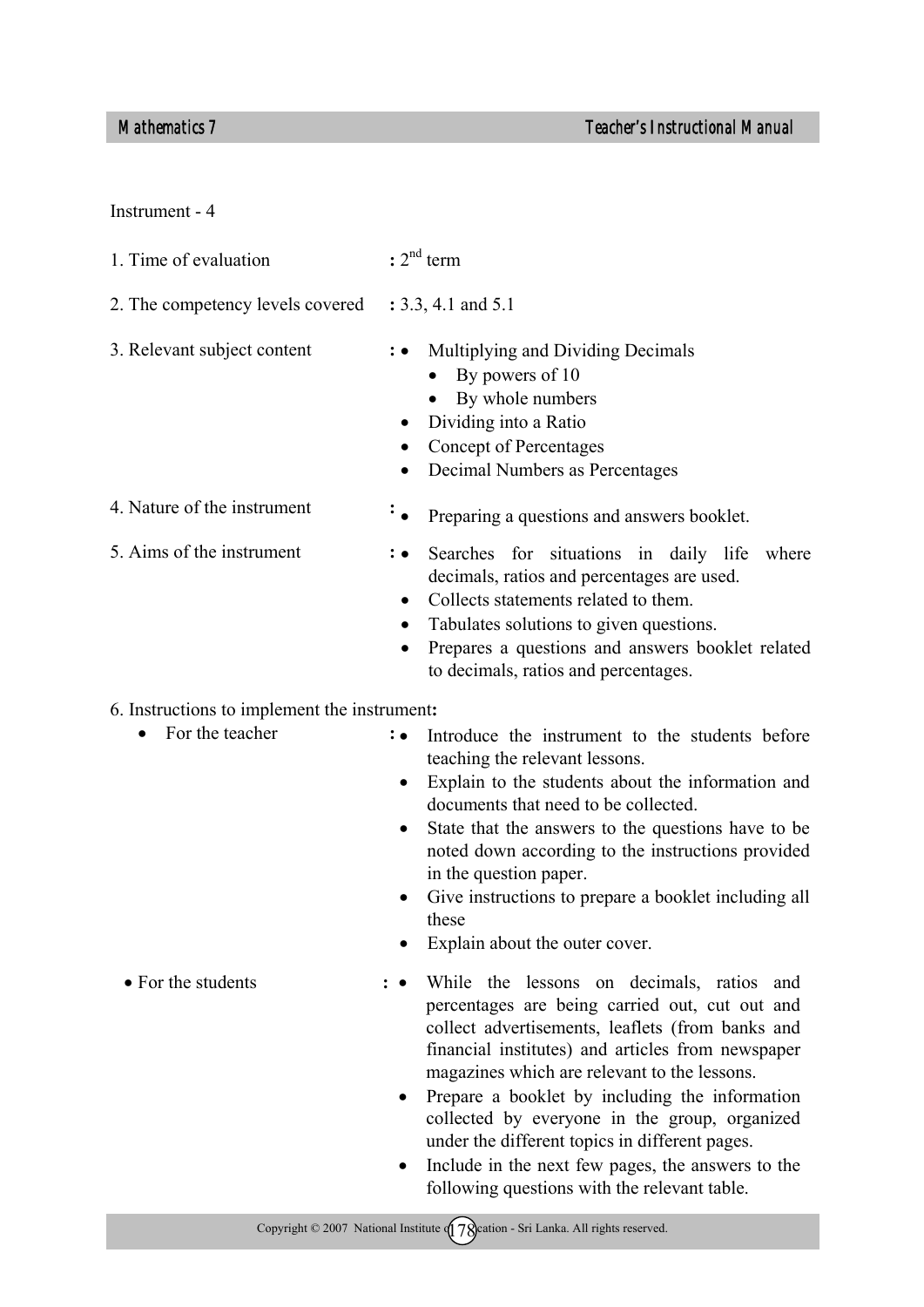- Draw a rectangle and a circle on the cover.
- Divide the rectangle in the ratio 1:2:3 and colour the three sections in three different colours.
- Divide the circle in the ratio  $1:3$  and colour the two sections in two different colours.
- **Set of questions** 
	- (1) Multiplying the numbers 0.5, 0.25 and 7.5 (i) by 4 (ii) by 12 (iii) by 10 (iv) by 100 (v) by 1000. Write the answers in the following table.

|         | $1 \cap$ | 10 | 100 | 1000 |
|---------|----------|----|-----|------|
| $0.5\,$ |          |    |     |      |
| 0.25    |          |    |     |      |
| ن.      |          |    |     |      |

• (2) Divide the numbers  $0.4$ ,  $4.4$  and  $1.21$ (i) by 2 (ii) by 11 (iii) by 10 (iv) by 100 (v) by 1000. Use a table similar to the above to note down your answers.

(3)

| Lak Fertilizer      |
|---------------------|
| J                   |
| $N \cdot P \cdot K$ |
| 2.3.4               |
| 50kg                |
|                     |

- The information given on the fertilizer bag in the figure is the ratio in which Nitrogen (N), Phosphorus (P) and Potassium (K) have been combined.
- (a) Write as fractions the amount of Nitrogen, Phosphorus and Potassium in the bag.
- (b) If the bag of fertilizer weighs 50 kg, calculate the weight of
	- (i) Nitrogen
	- (ii) Phosphorus
	- (iii)Potassium
- (c) Create a problem similar to the above by relating another instance in which two or 3 types are combined together to form a mixture.
- (d) Convert the fractions you obtained in part (a) into fractions with 100 as the denominator.
- (e) Accordingly, calculate the percentages of each of the three materials in the fertilizer.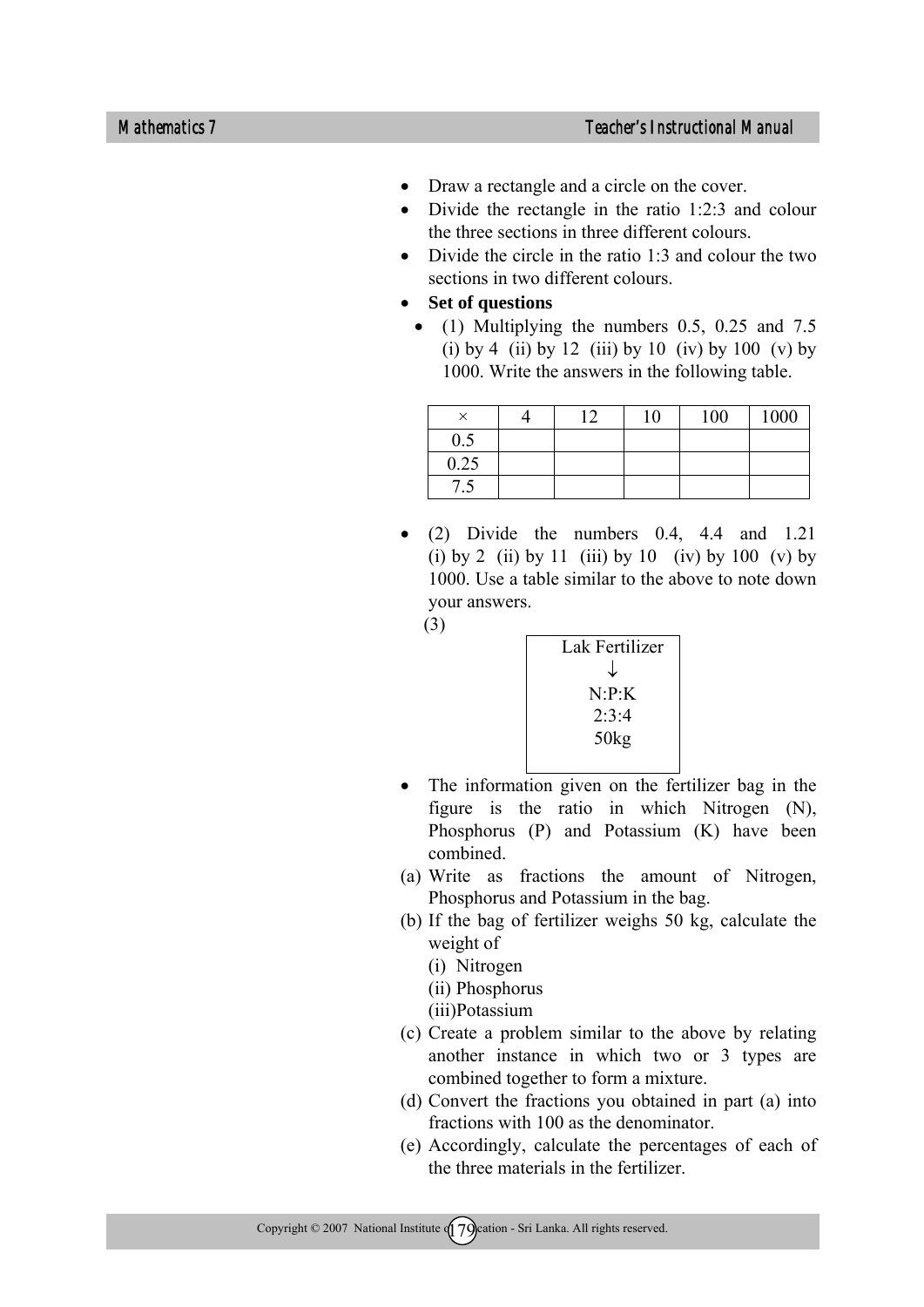# 7. Method of allocating marks **:**

• Criteria **:** 

- Collects sufficient material and organizes it appropriately.
	- Accepts that decimals, ratios percentages are used in daily activities.
	- Correctly solves problems related to decimals, ratios and percentages.
	- Contributes to making an attractive creation.
	- Works with commitment to prepare a quality outcome.

| • Marks Range | : Very Good    | 04              |
|---------------|----------------|-----------------|
|               | Good           | 03 <sup>2</sup> |
|               | Average        | 02              |
|               | Should Improve | $\overline{01}$ |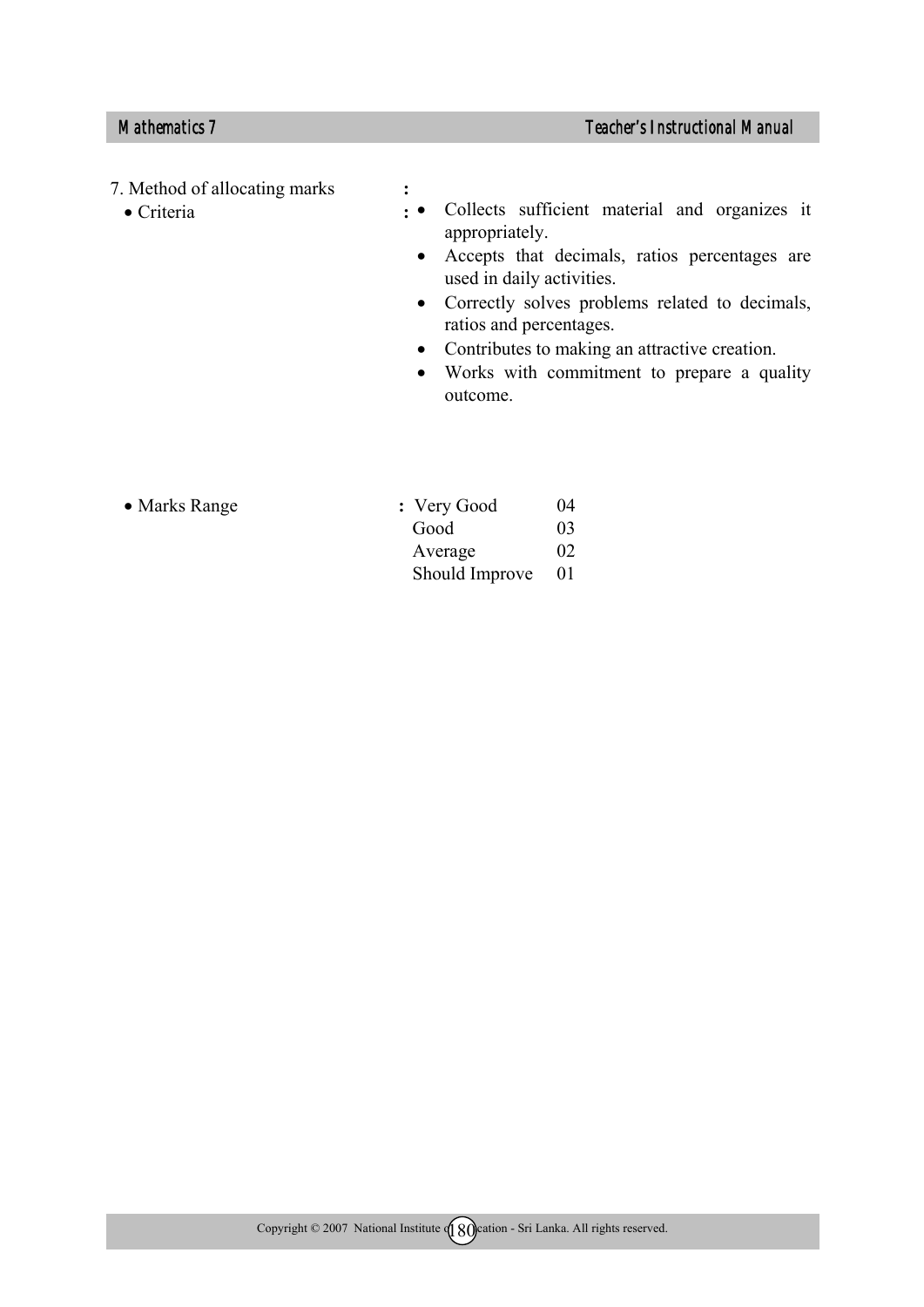## *Mathematics 7 Teacher's Instructional Manual*

### Instrument - 5

| 1. Time of evaluation                        | $: 2nd$ term                                                                                                                                                                                                                                                                                                                                                                                                          |
|----------------------------------------------|-----------------------------------------------------------------------------------------------------------------------------------------------------------------------------------------------------------------------------------------------------------------------------------------------------------------------------------------------------------------------------------------------------------------------|
| 2. The competency levels covered             | : 21.3 and 27.1                                                                                                                                                                                                                                                                                                                                                                                                       |
| 3. Relevant subject content                  | Parallel Lines<br>Circles<br>$\bullet$<br>Designs using a pair of compasses                                                                                                                                                                                                                                                                                                                                           |
| 4. Nature of the instrument                  | Wall newspapers                                                                                                                                                                                                                                                                                                                                                                                                       |
| 5. Aims of the instrument                    | Creates a design using parallel lines, circles and<br>parts of circles.<br>Uses designs appropriately.<br>$\bullet$<br>Pays attention to the designs in various places.                                                                                                                                                                                                                                               |
| 6. Instructions to implement the instrument: |                                                                                                                                                                                                                                                                                                                                                                                                                       |
| • For the teacher                            | Introduce this instrument to the class at the start of<br>$\mathbf{\ddot{\cdot}}$<br>the lesson on parallel lines.<br>Divide the students into groups as appropriate.<br>$\bullet$<br>Give instructions to create a design suitable for the<br>$\bullet$<br>given occasion using parallel lines, circles and<br>parts of circles (using the compass).<br>State that every student must create at least one<br>design. |

- Inform the students that the work must be completed within a week of the conclusion of lesson 15.
- For the students **:** • Create a design suitable for one of the following using parallel lines, circles and parts of circles. Use a pair of compasses when required.
	- The border of a saree.
	- A bedspread.
	- A valance board.
	- The floor or ceiling of a religious place.
	- A "sesatha".
	- Each student in the group should present at least one design.
	- Prepare a wall newspaper using the designs of all the members of the group.
	- Complete the work by the assigned date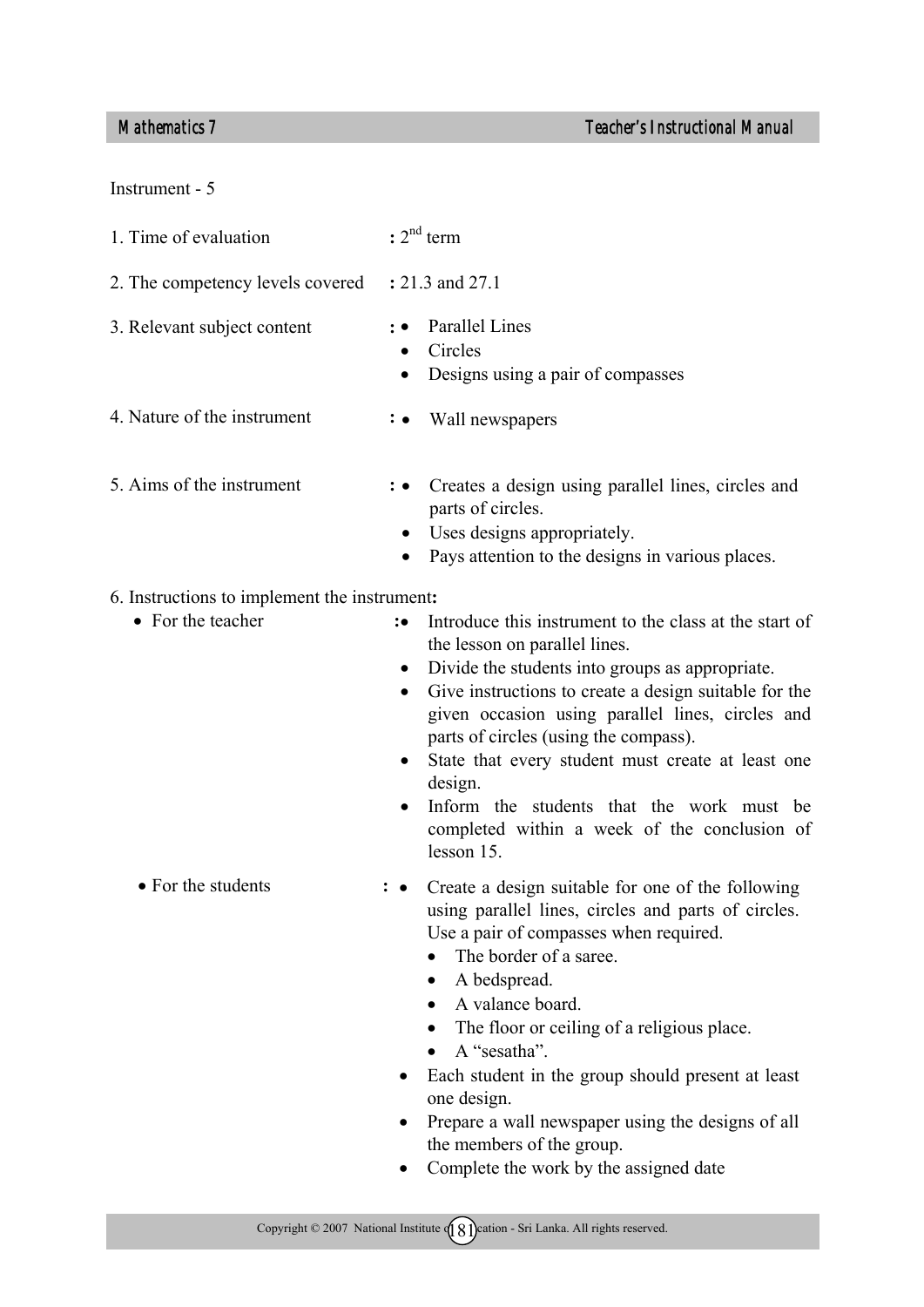# 7. Method of allocating marks **:**

- Criteria **:**
- Identifies designs which include parallel lines, circles and parts of circles.
	- Accepts that designs have to be created as appropriate for the situation.
	- Creates appropriate designs.
	- Presents new creations.
	- Prepares an attractive wall newspaper.

• Marks range

| : Very Good    | 04              |
|----------------|-----------------|
| Good           | 03 <sup>2</sup> |
| Average        | 02              |
| Should Improve |                 |
|                |                 |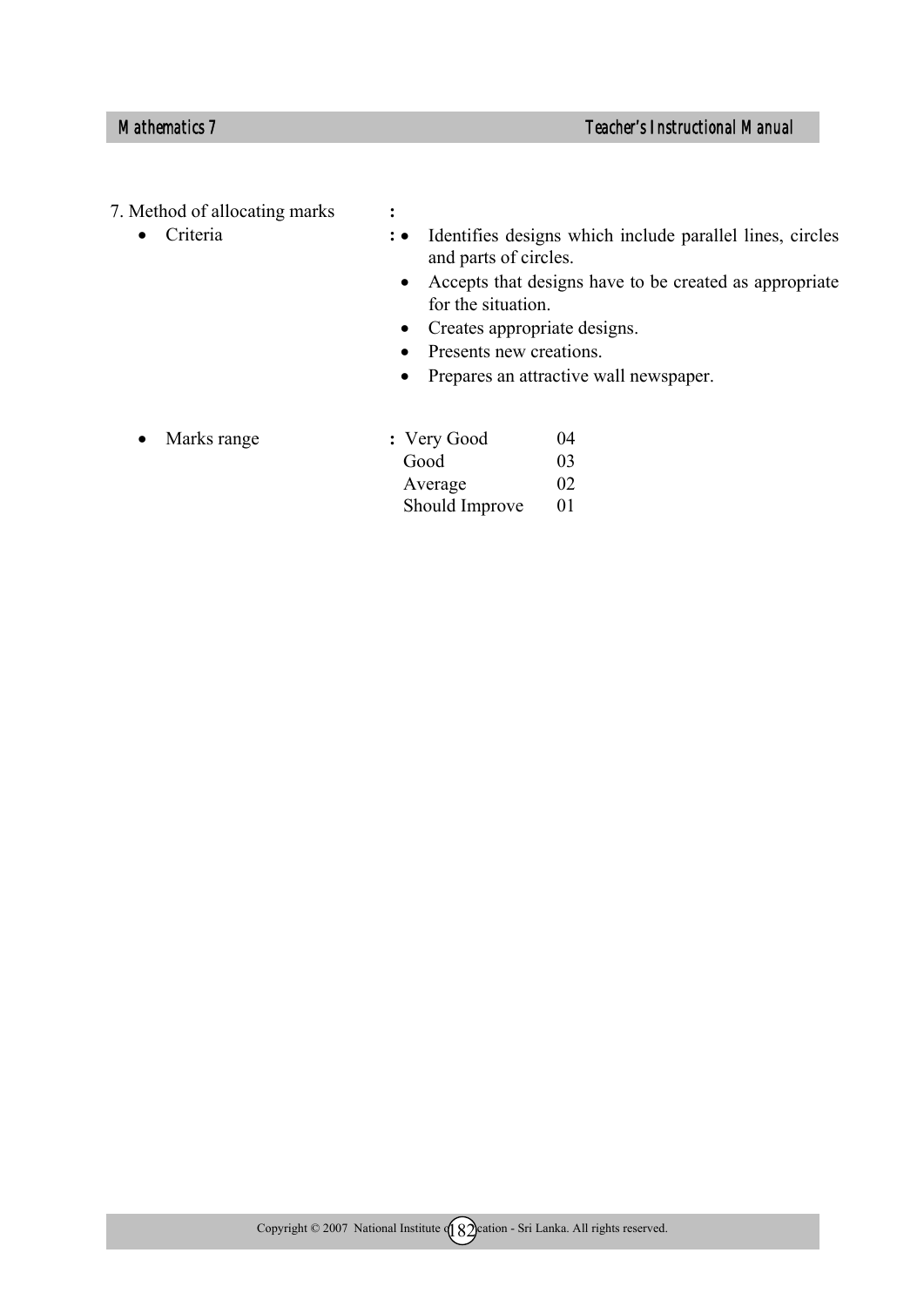Instrument - 6

| 1. Time of evaluation                        | $: 2nd$ term                                                                                                                                                                                                                                                                                                                                                                                                                                                  |
|----------------------------------------------|---------------------------------------------------------------------------------------------------------------------------------------------------------------------------------------------------------------------------------------------------------------------------------------------------------------------------------------------------------------------------------------------------------------------------------------------------------------|
| 2. The competency levels covered             | $: 7.1, 7.2$ and 8.1                                                                                                                                                                                                                                                                                                                                                                                                                                          |
| 3. Relevant subject content                  | Measurements of Length<br>Addition; Subtraction<br>Multiplication; Division<br>Formulae for the Perimeter<br>Square; Rectangle<br><b>Estimation of Area</b><br>Areas of compound plane figures<br>(Squares and Rectangles)                                                                                                                                                                                                                                    |
| 4. Nature of the instrument                  | Preparing a report on the perimeters and areas of<br>the selected plane figures.                                                                                                                                                                                                                                                                                                                                                                              |
| 5. Aims of the instrument                    | Manipulates the measurements related to length<br>under the basic mathematical operations.<br>Finds the perimeter of a plane figure in the shape<br>$\bullet$<br>of a square/ rectangle using the formulae.<br>Writes what the length and the breadth of the<br>square/rectangle could be, when the perimeter is<br>given.<br>Estimates the area of a square/rectangle.<br>Finds the area of a square, rectangle and a<br>$\bullet$<br>compound plane figure. |
| 6. Instructions to implement the instrument: |                                                                                                                                                                                                                                                                                                                                                                                                                                                               |
| • For the teacher                            | Introduce this instrument to the class before the<br>$\ddot{\phantom{a}}$ :<br>start of the 13 <sup>th</sup> lesson.<br>Divide the students into 4 groups.<br>Inform the students that the relaxant tools should                                                                                                                                                                                                                                              |

- Inform the students that the relevant tasks should be carried out individually.
- Give instructions to complete the table based on the field book of each student and to write the report in the class.
- Inform the students that the work must be completed and the report handed over within a week of the conclusion of lesson 14.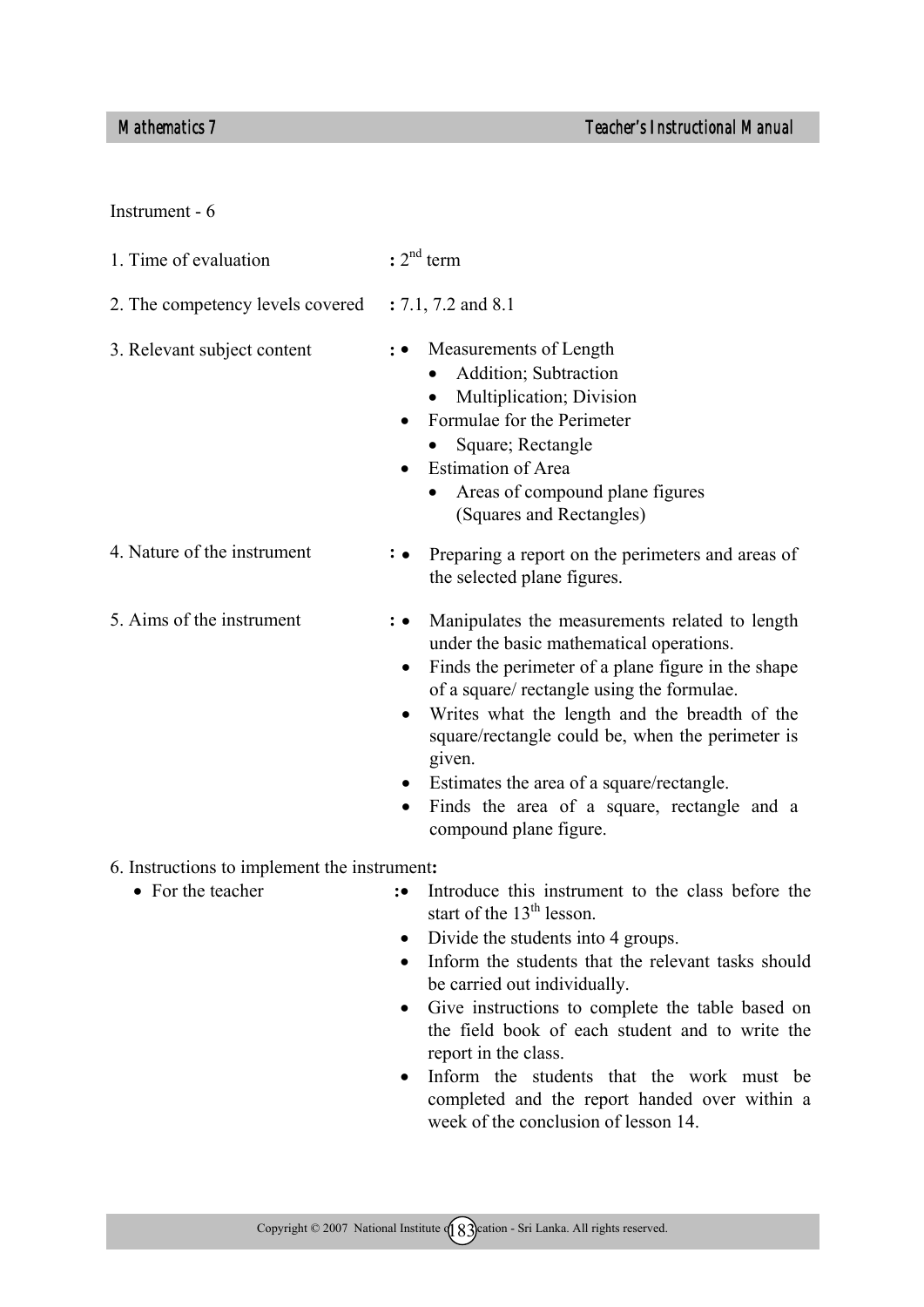- For the students **:**
	- Select a square and two rectangular shapes that you come across at home or in the school.
	- Measure the lengths and the breadths of the shapes using a cm/mm scale, and enter the information in your field book by drawing a sketch of the figures.
	- Include the values noted in the field books of all the students of the group in a table of the following form. Extend the table as required.

| Number | Name of | Length | <b>Breadth</b> | Perimeter | Perimeter      | Perimeter      |
|--------|---------|--------|----------------|-----------|----------------|----------------|
|        | Figure  |        |                |           | when<br>the    | when<br>the    |
|        |         |        |                |           | length<br>and  | and<br>length  |
|        |         |        |                |           | breadth<br>are | breadth<br>are |
|        |         |        |                |           | doubled        | halved         |
|        |         |        |                |           |                |                |
|        |         |        |                |           |                |                |
|        |         |        |                |           |                |                |

- Estimate the areas of the selected plane figures and write them down as
- Figure  $1$  …………………
- Figure 2 ………………..
- Find the areas of the figures by finding the lengths and breadths to the nearest centimeter and write them down as
- Figure 1 ………………...
- Figure 2 …………………
- Write down the difference between the estimated value and the calculated value.
- Select two of the sketches that you noted down in the field book and combine them together to form a compound plane figure, sketch it, indicate the measurements and find the area.
- If the perimeter of a rectangular floor is 30m50cm, suggest several pairs of values that the length and the breadth could be.
- 7. Method of allocating marks **:** 
	- Criteria **:**
- Accurately fills the table according to the information noted in the field book.
	- Accepts that there are several rectangles with the same perimeter but different lengths and breadths.
	- Measures the length and breadth of a rectangle and calculates its perimeter and area.
	- Completes the work during the given time.
- Prepares and presents the final report of the group, clearly and methodically.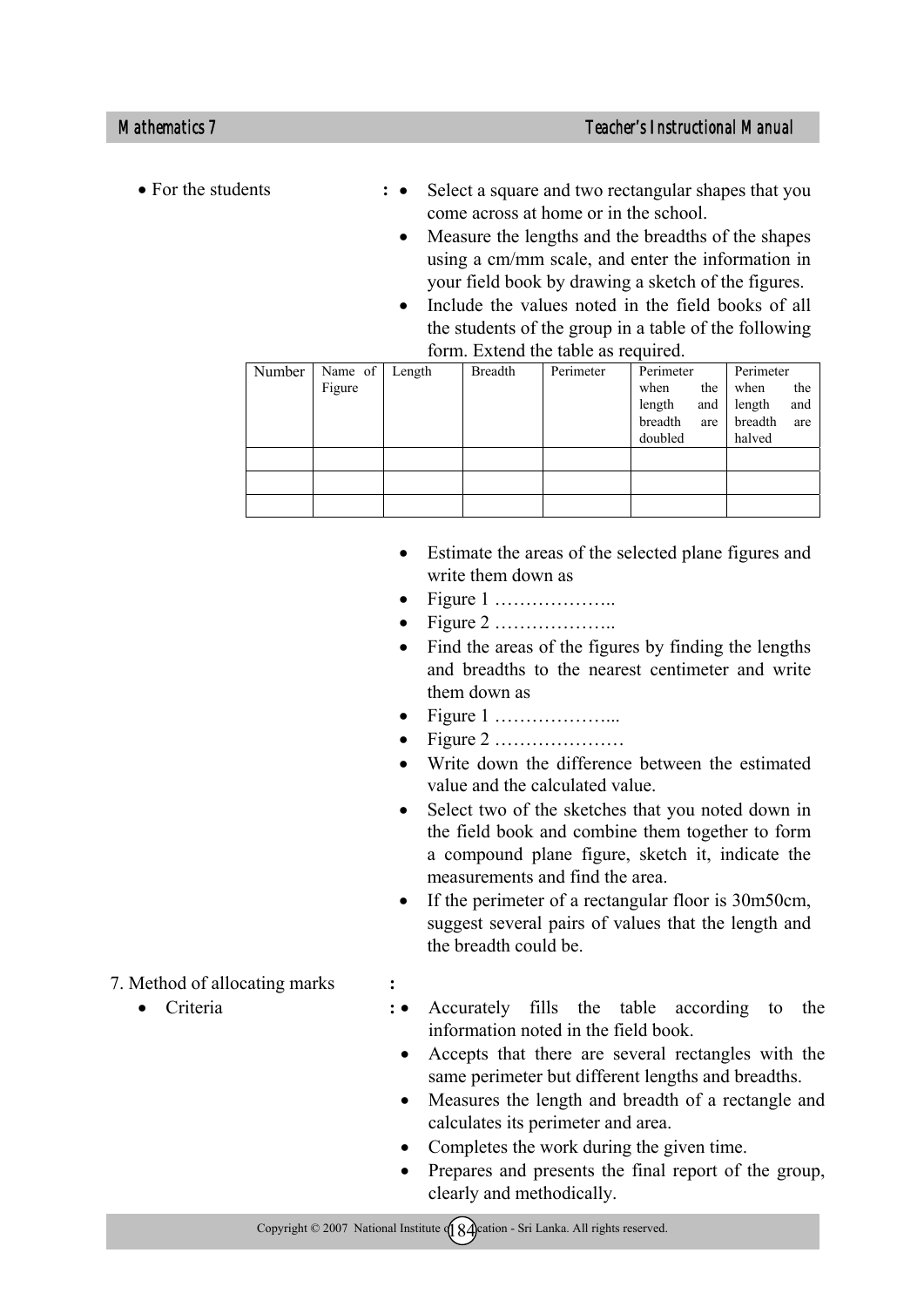| $\bullet$ Marks range | : Very Good    | 04      |
|-----------------------|----------------|---------|
|                       | Good           | 03      |
|                       | Average        | 02      |
|                       | Should Improve | $_{01}$ |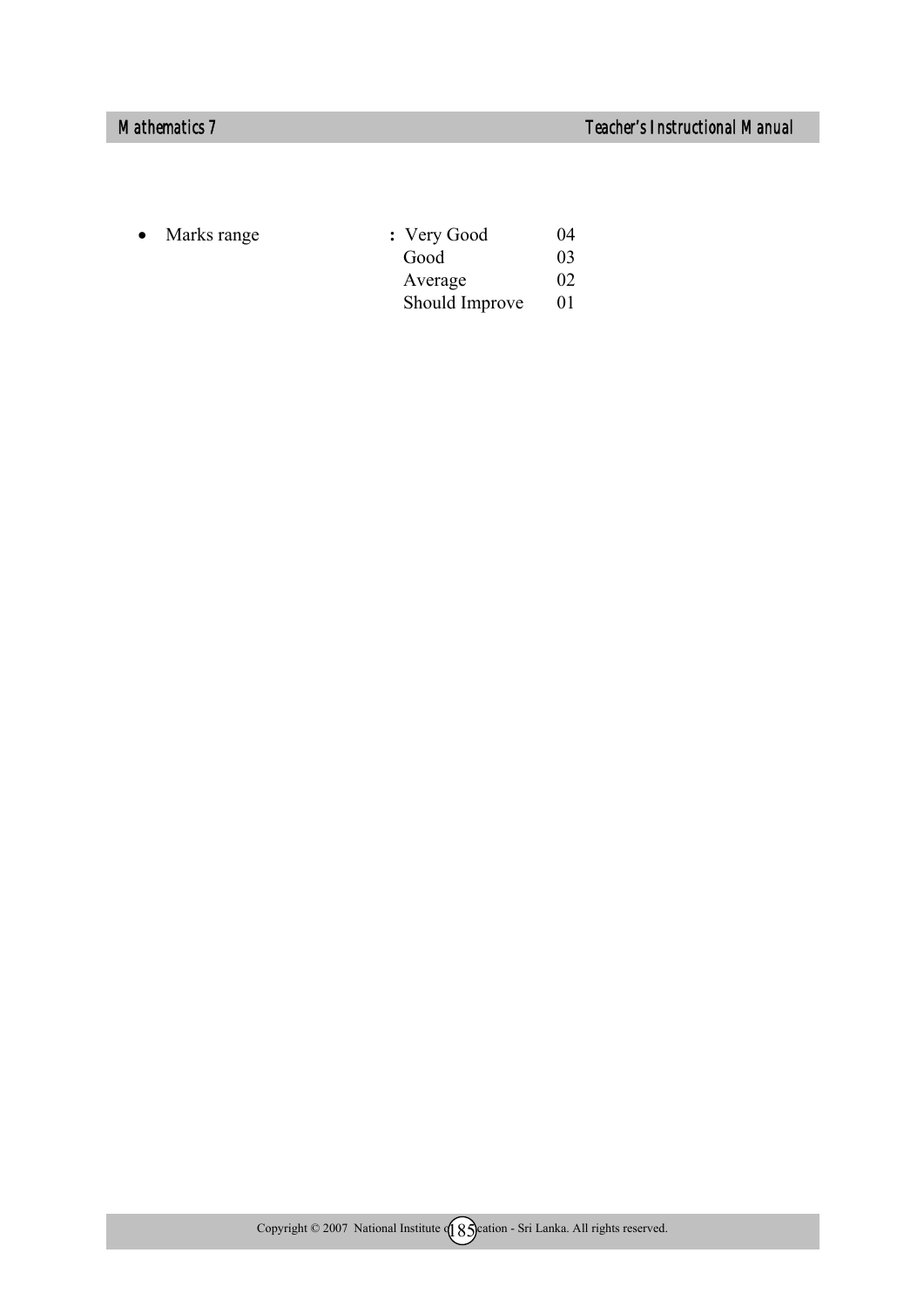|  | Instrument - |  |  |
|--|--------------|--|--|
|--|--------------|--|--|

- 1. Time of evaluation **:** 3rd term 2. The competency levels covered **:** 17.1, 19.1 and 18.1 3. Relevant subject content **:**  4. Nature of the instrument **:** 5. Aims of the instrument **:**  6. Instructions to implement the instrument**:**  • For the teacher **:** • **:** • **:** • **:** • **:** • **:** • **:** • **:** • **:** • **:** • **:** • **:** • **:** • **:** • **:** • **:** • **:** • **:** • **:** • **:** • **:** • **:** • **:** • **:** • **:** • **:** • **:** • **:** • **:** • **:** • **:** • **:** • **:** • **:** • • Constructing Equations • Of the form  $ax \pm b = c$  (a, b,  $c \in Z^+$ ,  $a \neq 0$ ) • Solving Equations • Using flow charts • By algebraic methods • Solving Inequalities • Of the form  $ax < b$  $\rightarrow$ • Of the form  $x \pm a < b$ > • Representation on the number line Integral solutions of equations of the form  $ax < b$ ,  $x \pm a < b$ > > • Constructs equations based on the given data. • Solves equations using flow charts. Solves equations by algebraic methods. • Writes and solves inequalities of the form  $ax < b$ , >  $x \pm a < b$ . > Represents the solutions of equations of the above form on a number line. Introduce this instrument to the class before commencing activity 17.1. • Inform the students that this activity should be carried out individually. • Make sufficient copies of the instruction leaflet with the card given in the annex. • Distribute the instruction leaflet among the students at the beginning of activity 17.1. • Inform the students that the completed work should be handed over within a week of the conclusion of activity 18.1. • Collection of questions and answers.
	- Asses the students' outcomes according to the given criteria.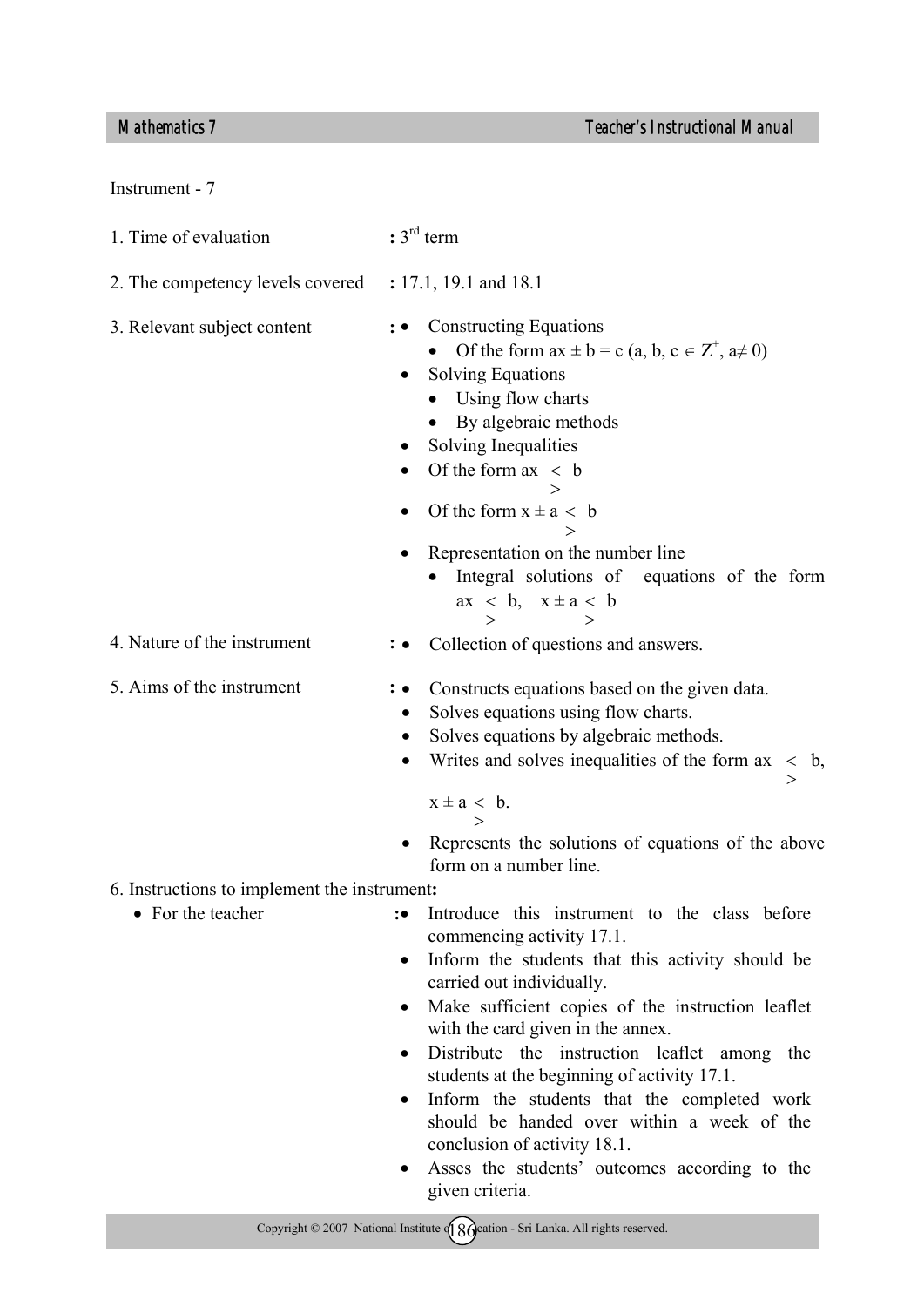- For the students **:** 
	- Study the instruction leaflet with the card carefully and engage in the given task.
	- Present the completed work written creatively as a set on the assigned date.
- 7. Method of allocating marks **:** 
	- Criteria **:**
- Constructs simple equations and inequalities.
	- Accepts that equations have a unique solution while inequalities have several solutions.
	- Correctly solves simple equations and inequalities.
	- Gives pictorial representations of solutions.
	- Presents the outcomes creatively.

| $\bullet$ Marks range | : Very Good    | 04              |
|-----------------------|----------------|-----------------|
|                       | Good           | 03 <sup>2</sup> |
|                       | Average        | 02              |
|                       | Should Improve |                 |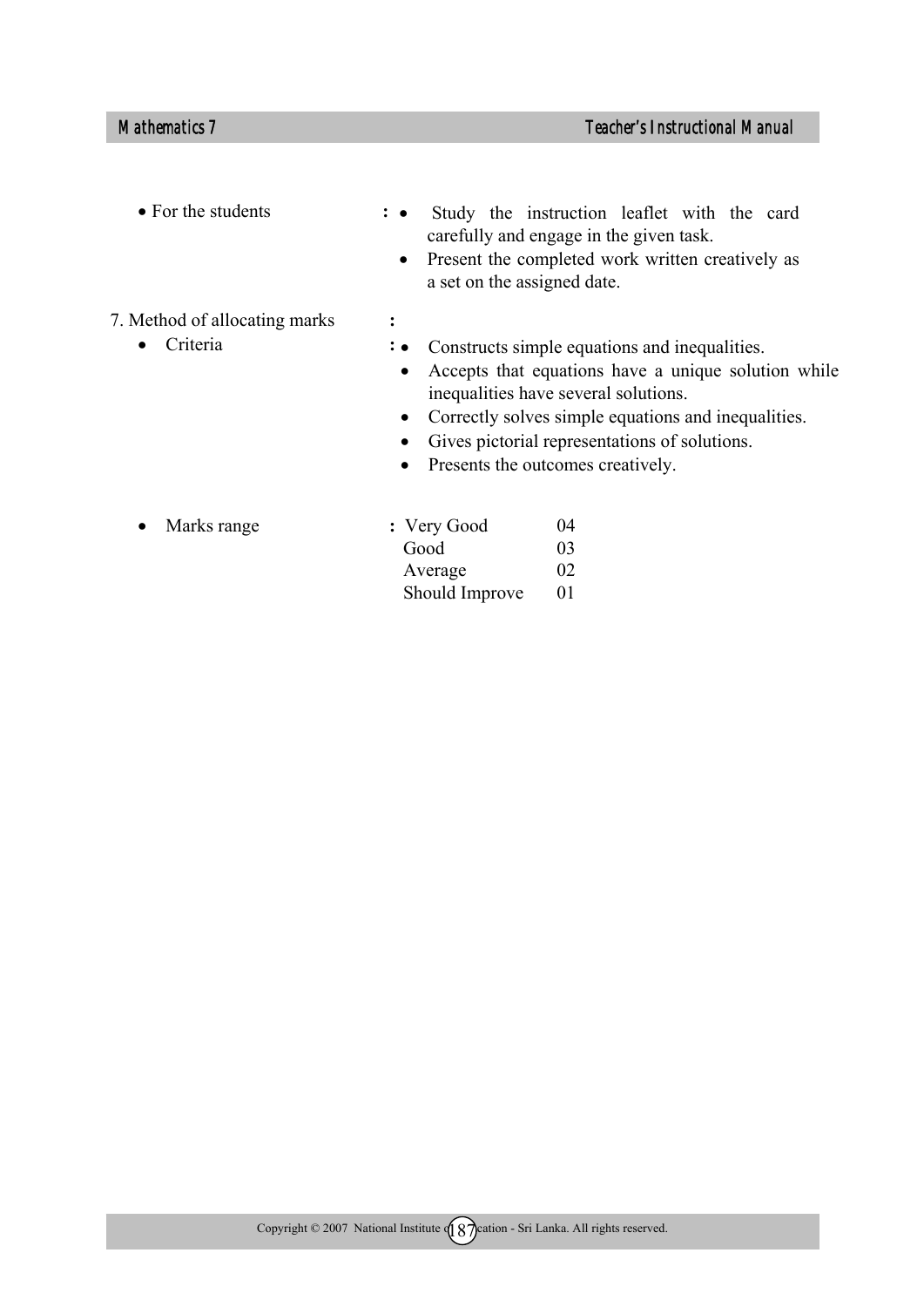### **Annex**

| 2x | 30 | 4a | 2  |  |
|----|----|----|----|--|
| 5  | 1  | 3x | 12 |  |
| 4p | 6  | 30 | 3a |  |
| 2p | 5p | 3y | 12 |  |
| 10 | 6m | 20 | X  |  |
| 15 |    |    |    |  |
|    |    |    |    |  |
|    |    |    |    |  |

- Write down as many simple equations as possible using the algebraic terms, constants (numbers) and mathematical operations given in the card.
- Solve 10 of these equations using flow charts.
- Solve the equations using algebraic methods.
- Write down separately the equations with solutions that are whole numbers and the equations with solutions that are not whole numbers.
- Write 10 inequalities with the terms given in the card.
- Select the inequalities with solutions that are whole numbers which are less than 10 and represent them on a number line.
- Write down your ideas about the solutions of simple equations and inequalities.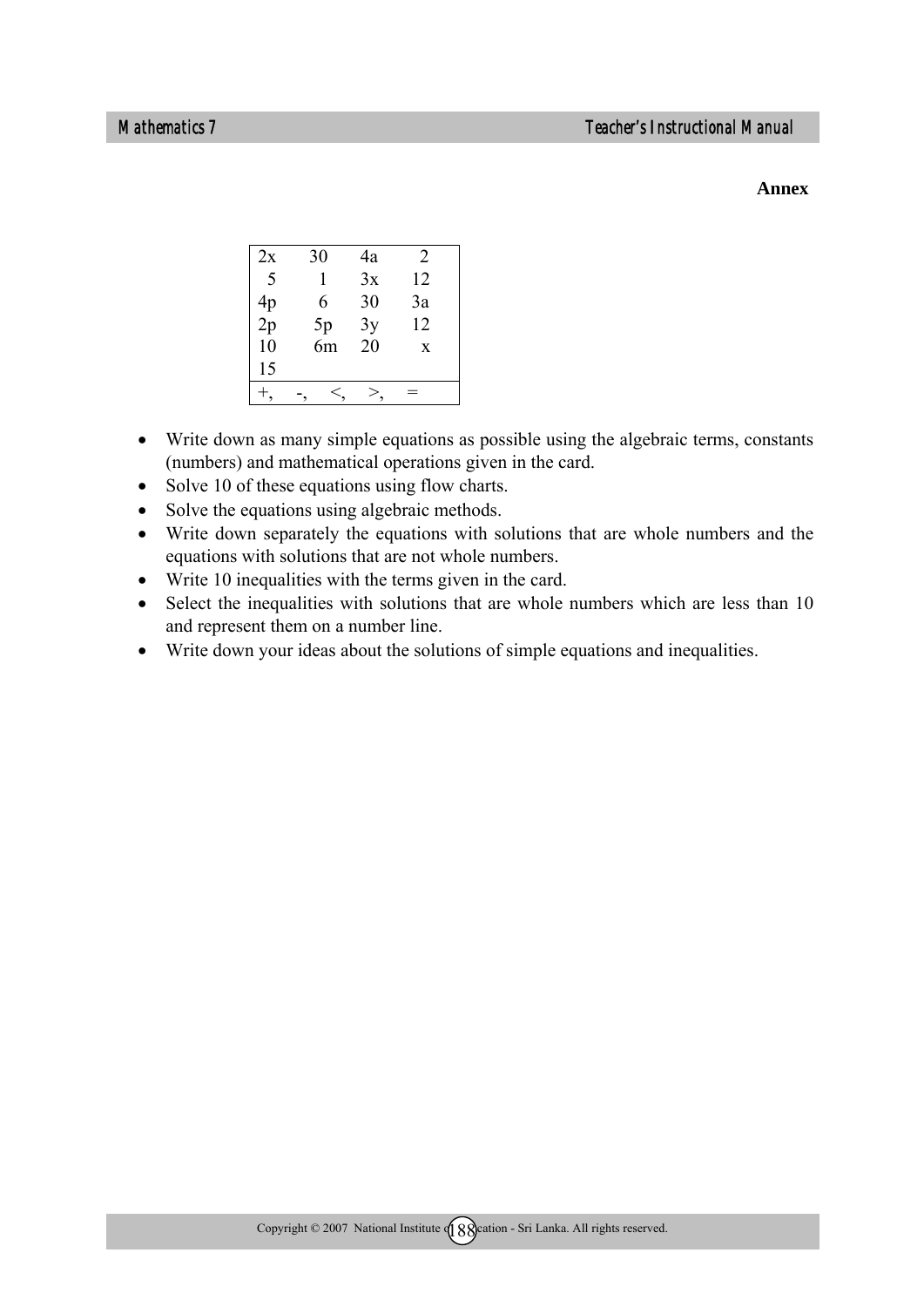Instrument - 8

| 1. Time of evaluation            | $: 3^{\text{rd}}$ term                                                                                                |
|----------------------------------|-----------------------------------------------------------------------------------------------------------------------|
| 2. The competency levels covered | : 13.1 and 27.2                                                                                                       |
| 3. Relevant subject content      | : • Scale Drawings<br>Constructions<br>$\bullet$                                                                      |
| 4. Nature of the instrument      | : • An Explorative Study                                                                                              |
| 5. Aims of the instrument        | Makes a sketch of the floor plan of a building.<br>: •<br>Proposes suitable scales to do scale drawings.<br>$\bullet$ |

- Does scale drawings using a suitable scale.
- 6. Instructions to implement the instrument**:** 
	- For the teacher **: : : : : : : : : : : : : : : : : : : : : : : : : : : : : : : : : :** •
- Introduce this instrument to the class at the start of activity 13.1.
	- Divide the students into groups as appropriate.
	- Engage the students in drawing a sketch of the floor plan of the building in which the class room is.
	- Give the students the task of measuring the length and the breadth of the building during an appropriate time period.
	- Instruct the students to do a scale drawing of the floor plan of the building using an appropriate scale.
	- Show the students a rectangular shaped area such as a playground, sports field or a flower-bed and ask them to do a scale drawing of it.
	- Give the students the task of collecting information regarding the occasions when scale drawings are used in day to day life.
	- Inform the students of the date when the final outcomes have to be handed over.
	- Evaluate the outcomes based on the given criteria.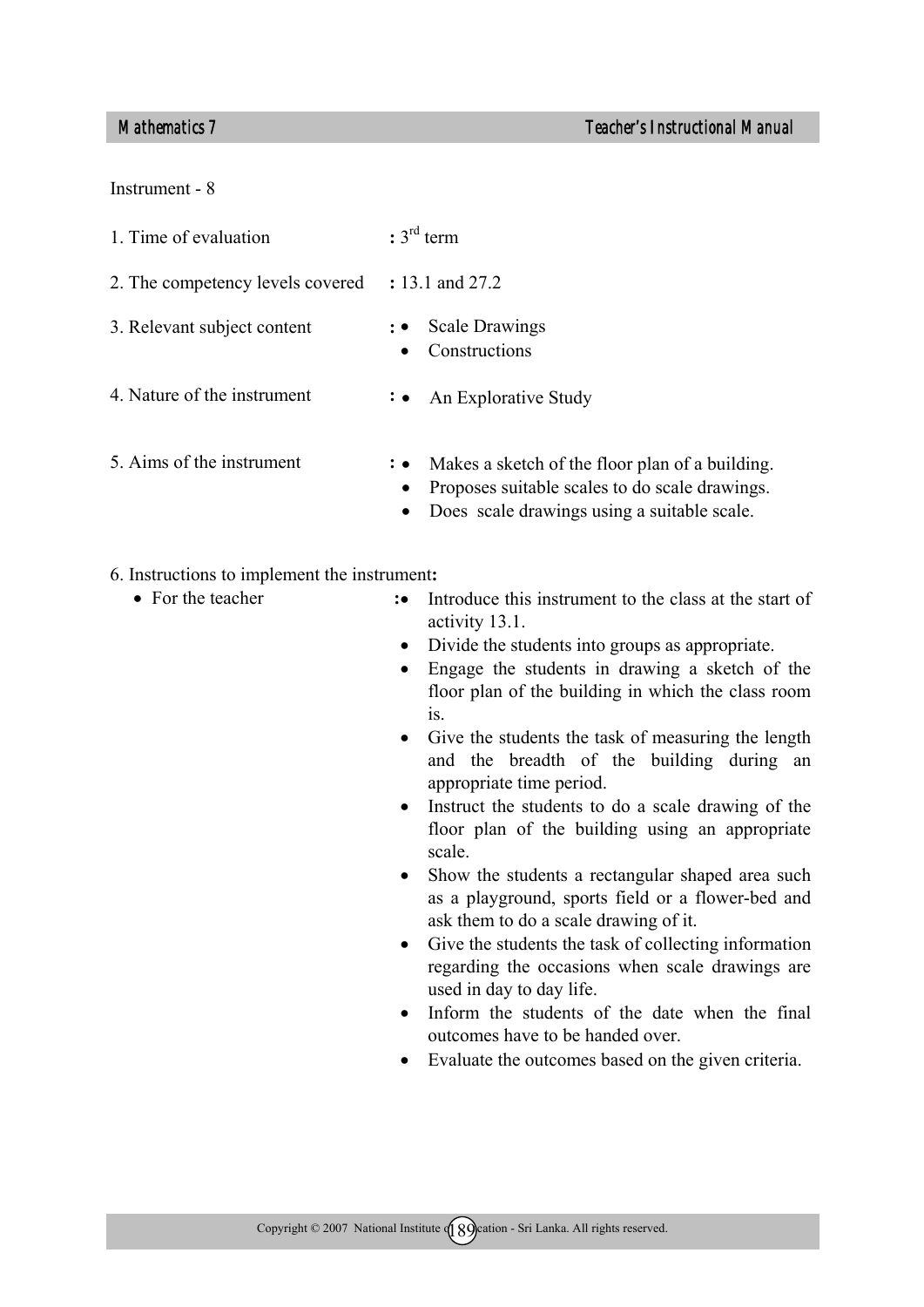• For the students **:** •

- Sketch the floor plan of the building in which your classroom is.
- Measure the length and the breadth of the building during the period that your teacher indicates.
- The different areas of the building (class rooms, corridors etc) should be measured separately.
- Do a scale drawing of the floor plan of the building by selecting a suitable scale.
- By following the same procedure as the above, do a scale drawing of the other location that the teacher indicates too.
- Collect information on the occasions that scale drawing are used in day to day life.
- Hand over your completed work to the teacher during the allocated time.
- 7. Method of allocating marks **:** 
	- Criteria **:**
- 
- Names occasions when it is required to do a scale drawing.
	- Accepts that there are instances in day to day life when it is necessary to make scale drawings.
	- Selects an appropriate scale and does a scale drawing.
	- Obtains accurate measurements in daily activities.
	- Works with commitment to prepare a high quality outcome.
- Marks range **: Very Good** 04 Good 03 Average 02 Should Improve 01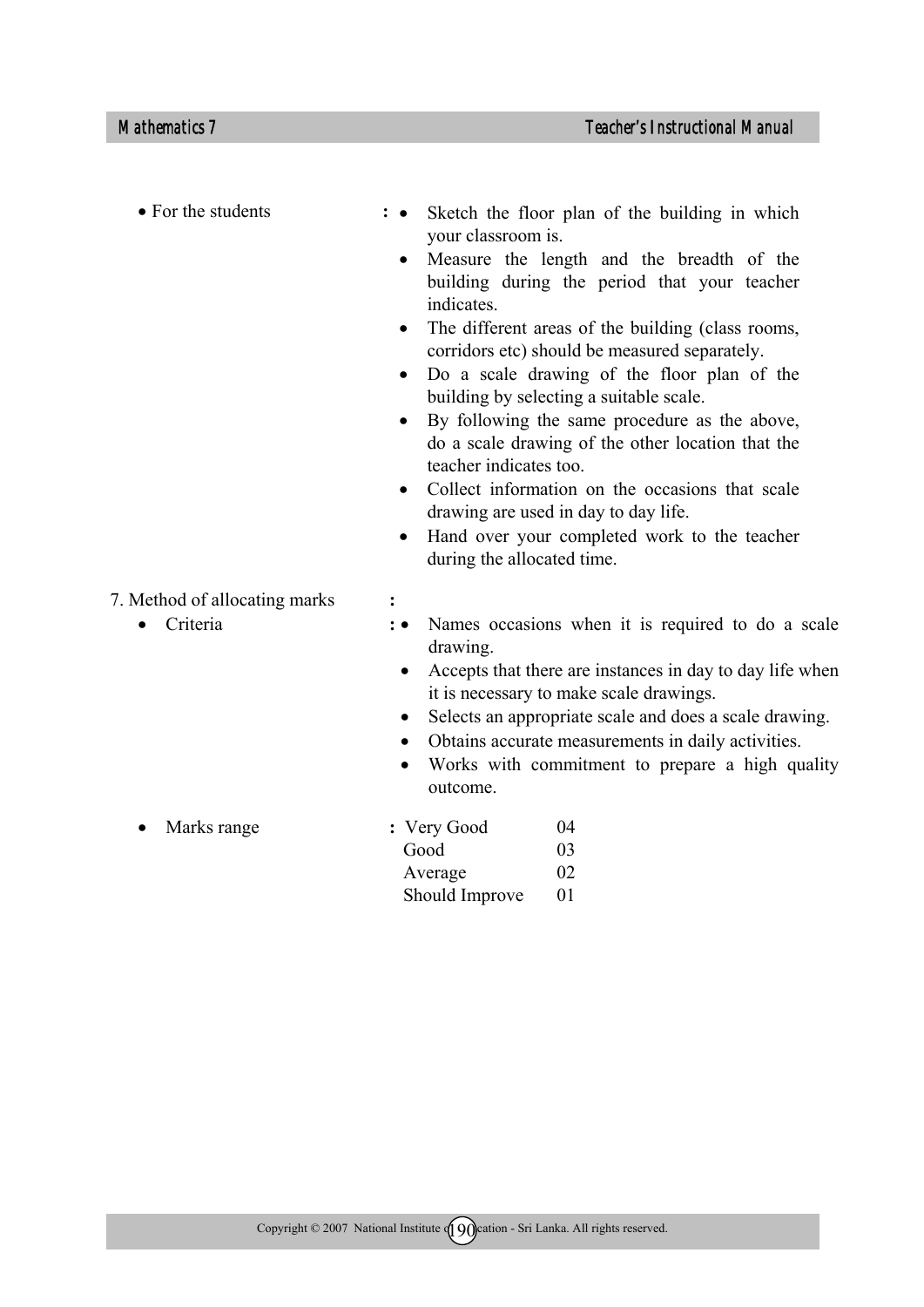# Instrument - 9

- 1. Time of evaluation **:** 3rd term
- 2. The competency levels covered **:** 23.1 and 23.2, 22.1, 22.2 and 26.1
- 3. Relevant subject content **:** 
	- Types of Triangles
		- Based on sides
		- Based on angles
	- Polygons

• Exhibition

- Convex/concave/regular
- Pure Tessellation
- 4. Nature of the instrument **:**
- 5. Aims of the instrument **:**
- Creates tessellations using various shapes.
	- Prepares an attractive instrument by combining various solids.
	- Is inclined towards making new creations.

# 6. Instructions to implement the instrument**:**

- For the teacher **: : :**
- Introduce this instrument to the class at the start of the lesson on rectilinear plane figures.
	- Divide the students into groups as appropriate.
	- Inform the students that the tasks relevant to this instrument have to be carried out individually.
	- Instruct the students to obtain the required raw material from things that are being discarded.
	- State that this activity has to be completed before the assigned date which will be informed at the end of the lesson on tessellation.
	- Prepare the students for an exhibition of various models of tessellations and solids.
	- Indicate a date and place for the exhibition.
	- Make an attractive creation for a wall decoration using tessellation.
	- Prepare a lamp shade, a lantern, an ornament for the house, using solids that you have learnt about.
	- Attempt to collect the raw materials for your creations from items that have been discarded.
	- The items that are being prepared should be suitable for an exhibition.
	- Handover the items that have been prepared for the exhibition before the date the teacher assigns.

• For the students **:** •